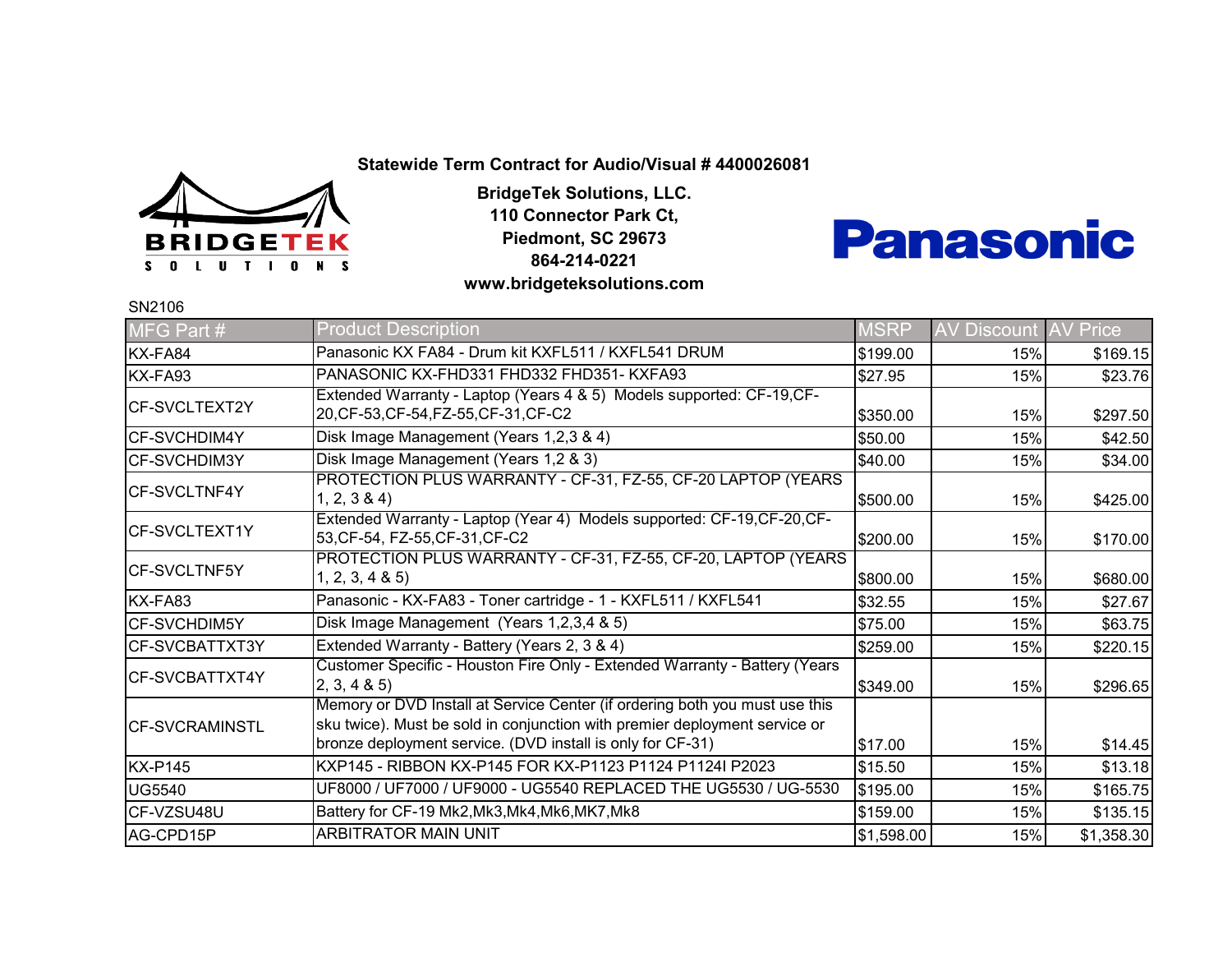| CF-SVC4BRNZHAL        | HALIBURTON BRONZE LOGO RAM KITTING                                                                                                                |          | 15% | #VALUE!  |
|-----------------------|---------------------------------------------------------------------------------------------------------------------------------------------------|----------|-----|----------|
| TLC-900D-P            | Leather Pouche for Arbitrator Microphone                                                                                                          | \$23.00  | 15% | \$19.55  |
| CF-K18CB002           | Enhanced USB Cable for CF-19 (CF-K18CB001 replaced)                                                                                               | \$6.00   | 15% | \$5.10   |
| TGS-3DP-P20F          | 20 foot power cable for G--Force Sensor                                                                                                           | \$24.00  | 15% | \$20.40  |
| CF-SVCLTEXTAPOS1Y     | EXTENDED WARRANTY - LAPTOP - APOS (YEAR 4) MODELS<br>SUPPORTED: CF-19, CF-20, CF-53, CF-54, FZ-55, CF-31, CF-C2 (HQ PRE-<br>APPROVAL REQUIRED)    | \$260.00 | 15% | \$221.00 |
| CF-SVCLTEXTAPOS2Y     | EXTENDED WARRANTY - LAPTOP APOS YEARS 4 and 5 MODELS<br>SUPPORTED: CF-19, CF-20, CF-53, CF-54, FZ-55, CF-31, CF-C2 (HQ PRE-<br>APPROVAL REQUIRED) | \$410.00 | 15% | \$348.50 |
| KXFA91                | PANASONIC KX-FA91 IMAGING FILM REFILL ROLL 2 PACK FOR USE<br>KXFG2451 KXFG5641 KXFG5642                                                           | \$35.53  | 15% | \$30.20  |
| KXFAD93               | DRUM UNIT FOR THE PANASONIC KXMB271 KXMB781 AVG YIELD 6,000<br>PGS @ 5% KXFAD93                                                                   | \$121.00 | 15% | \$102.85 |
| CF-VNP003U            | Stylus Pen for MDWD, T2, 18, 19TOUCH 10 PK                                                                                                        | \$70.00  | 15% | \$59.50  |
| CF-VNP009U            | Stylus pen for CF-74/CF-08/CF-30 10PK                                                                                                             | \$100.00 | 15% | \$85.00  |
| CF-VNP010U            | Stylus Pen for CF-18/19 digitizer 10 PK                                                                                                           |          | 15% | #VALUE!  |
| CF-AA6503AM           | AC Adaptor (80W) for CF-F8, CF-F9, CF-C1, CF-19 Mk5, Mk8                                                                                          | \$99.00  | 15% | \$84.15  |
| CF-VNC001W-10PK       | Soft Cleaning cloths 10 PK                                                                                                                        | \$100.00 | 15% | \$85.00  |
| TYYU42K               | STANDARD WALL MOUNT FOR 37IN, 42IN, 50IN                                                                                                          | \$199.00 | 15% | \$169.15 |
| CF-VPF11U             | 10.4inch Protective Film for CF-18, CF-19 Mk3, Mk4, Mk5, Mk6, Mk7, Mk8                                                                            | \$79.00  | 15% | \$67.15  |
| CF-SVCLOGO2K5         | Branding Badge - CF20, CF31, CF33, CF54 only. Minimum order Qty. 1001.<br>Extra service stock recommended. 2 week AAO.                            | \$21.00  | 15% | \$17.85  |
| CF-SVCLOGO1K          | Branding Badge - CF20, CF31, CF33, CF54 only. Minimum order Qty. 501.<br>Extra service stock recommended. 2 week ARO.                             | \$25.50  | 15% | \$21.68  |
| CF-SVCLOGO500         | Branding Badge - CF20, CF31, CF33, CF54 only. Minimum order Qty. 251.<br>Extra service stock recommended. 2 week ARO.                             | \$26.25  | 15% | \$22.31  |
| CF-SVCLOGO250         | Branding Badge - CF20, CF31, CF33, CF54 only. Minimum order Qty. 101.<br>Extra service stock recommended. 2 week ARO.                             | \$28.75  | 15% | \$24.44  |
| CF-SVCLOGO50          | Branding Badge - CF20, CF31, CF33, CF54 only. Minimum order Qty. 10.<br>Extra service stock recommended. 2 week ARO.                              | \$31.75  | 15% | \$26.99  |
| CF-SVCLOGO100         | Branding Badge - CF20, CF31, CF33, CF54 only. Minimum order Qty. 51.<br>Extra service stock recommended. 2 week ARO                               | \$31.75  | 15% | \$26.99  |
| <b>CF-SVCPROJMGMT</b> | Project/Logistics Management (per unit)                                                                                                           |          | 15% | #VALUE!  |
| CF-VNP012U            | Stylus Pen for CF-19mk3 Dual Touch modelmust be ordered in qty of 10<br>Pricing based on single pen cost                                          | \$350.00 | 15% | \$297.50 |
| CF-SVCLTNFAPOS1Y      | PROTECTION PLUS WARRANTY - CF-31, CF-53, CF-54, FZ-55, CF-20, CF-<br>C2 LAPTOP APOS YEAR 4 (HQ PRE-APPROVAL REQUIRED)                             | \$400.00 | 15% | \$340.00 |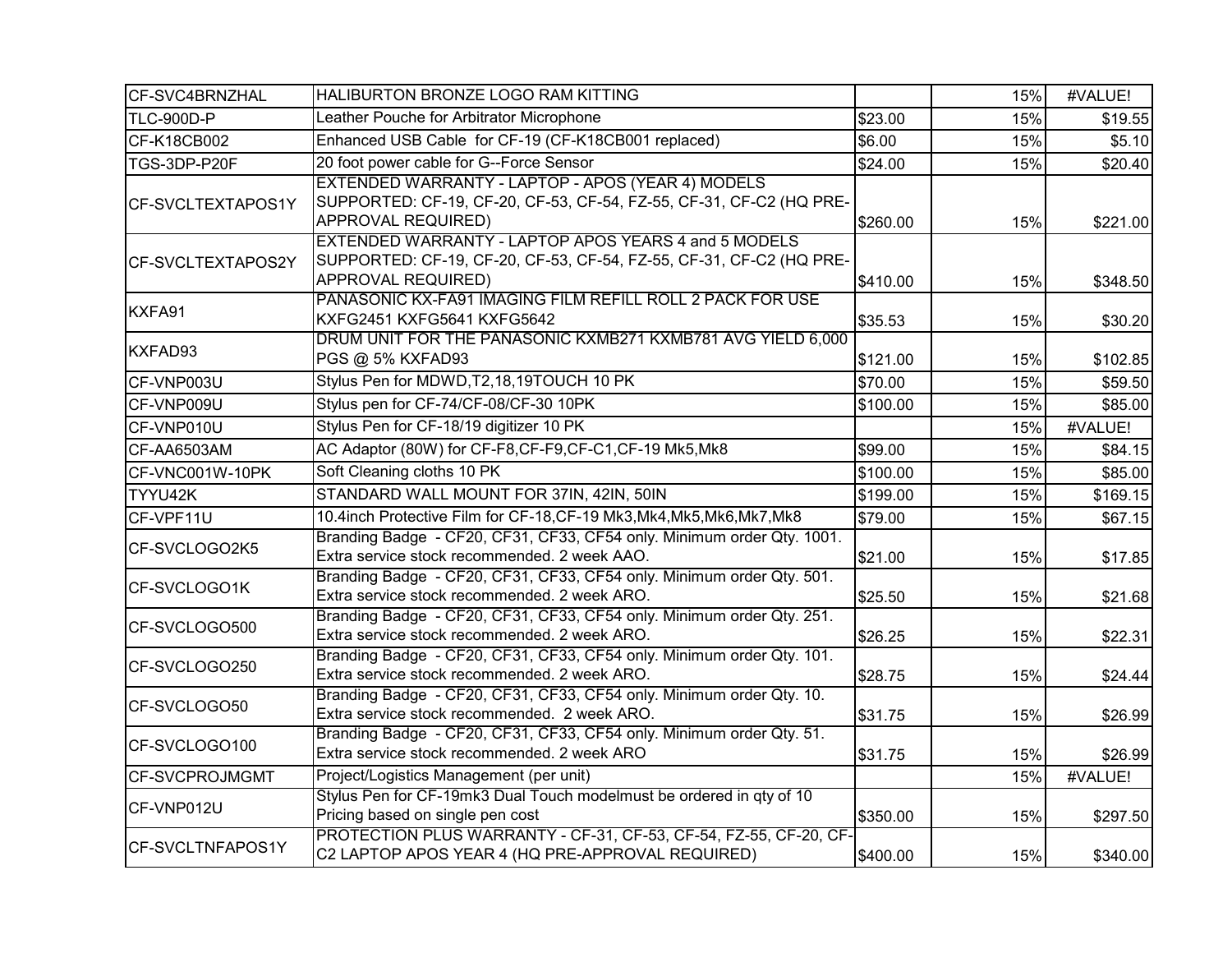| CF-SVCLTNFAPOS2Y  | PROTECTION PLUS WARRANTY - CF-31, CF-53, CF-54, FZ-55, CF-20, CF-<br>C2 LAPTOP APOS YEARS 4 and 5 (HQ PRE-APPROVAL REQUIRED) |            |     |            |
|-------------------|------------------------------------------------------------------------------------------------------------------------------|------------|-----|------------|
|                   | Protection Plus Warranty - CF-31, CF-53, CF-54, CF-20, FZ-55, CF-C2 Laptop                                                   | \$675.00   | 15% | \$573.75   |
| CF-SVCLTNFAPOSY5  | APOS Year 5 (HQ Pre-approval required)                                                                                       | \$470.00   | 15% | \$399.50   |
| CF-SVCLTEXTAPOSY5 | Extended Warranty - Laptop Year 5 (HQ Pre-approval required) Models                                                          |            |     |            |
|                   | supported: CF-19,CF-20,CF-53,CF-54,FZ-55,CF-31,CF-C2                                                                         | \$325.00   | 15% | \$276.25   |
| T8EWDTGAM         | T8EWDTZAM+T8GOBIFU                                                                                                           |            | 15% | #VALUE!    |
| CF-VNT002U        | TETHER FOR CF-33, CF-31, CF-30, CF-20, CF-19, CF-53, CF-U1, FZ-M1,<br>FZ-A3 (MINIMUM ORDER QUANTITY 10)                      | \$11.00    | 15% | \$9.35     |
| <b>UG5570</b>     | UG-5570 TONER FOR UF-7200                                                                                                    | \$210.00   | 15% | \$178.50   |
| <b>UG5580</b>     | UG-5580 TONER FOR UF-6200                                                                                                    | \$210.00   | 15% | \$178.50   |
| TY-ST58PF10       | MOBILE STAND FOR 37/42/50/58INCH                                                                                             | \$1,000.00 | 15% | \$850.00   |
| TY-ST09GR-BK      | PEDESTAL FOR 37/42IN PR SERIES BLACK                                                                                         | \$225.00   | 15% | \$191.25   |
| TY-ST65P11-K      | PEDESTAL STAND FOR 65INCH                                                                                                    | \$1,000.00 | 15% | \$850.00   |
| PLUG-EC600XPE     | 2-SLOT 600 MHZ PLUG-IN PC MODULE/WINXP                                                                                       | \$1,150.00 | 15% | \$977.50   |
| POA-CACVCL2       | Soft carry case for the PLC-XU41/47/48/73/75/78                                                                              | \$60.00    | 15% | \$51.00    |
| CF-S09SLCY4AP     | Toughbook Premier Service Level Program APOS-(Year 4)                                                                        | \$50.00    | 15% | \$42.50    |
| CF-S09SLCY5AP     | Toughbook Premier Service Level Program APOS-(Years 4 & 5)                                                                   | \$80.00    | 15% | \$68.00    |
| ETMD77DV          | DVI w/HDCP w/Wired-LAN Board for PT<br>D7000/7700/10000/DW10000/DW100U/D12000/DZ12000                                        | \$1,679.00 | 15% | \$1,427.15 |
| ETLAD12KF         | Replacement Lamp 4 lamp pack for PT-D12000/DZ12000/DW100U                                                                    | \$2,099.00 | 15% | \$1,784.15 |
| ETLAD12K          | Replacement Lamp for PT-D12000/DZ12000/DW100U                                                                                | \$679.00   | 15% | \$577.15   |
| ETLA095           | Lamp Unit for PT-L795/595                                                                                                    | \$499.00   | 15% | \$424.15   |
| ETLAB50           | Lamp unit for PT-LB51 and LB50 Series                                                                                        | \$329.00   | 15% | \$279.65   |
| ETLAL6510         | Lamp Unit for PT-L6600/6500/6510 Series                                                                                      | \$499.00   | 15% | \$424.15   |
| ETLAD7            | Lamp Unit for PT-D7                                                                                                          | \$595.00   | 15% | \$505.75   |
| ETLA555           | Lamp Unit for PT-L555/5                                                                                                      | \$379.00   | 15% | \$322.15   |
| ETLA556           | Lamp Unit for PT-L556                                                                                                        | \$379.00   | 15% | \$322.15   |
| ETDLE150          | Power Zoom Lens for PT-D6000 Series/PT-D5700/PT-DW5100/PT-D4000                                                              | \$2,799.00 | 15% | \$2,379.15 |
| ETACF100          | Replacement Auto Cleaning Filter (D6000 and F300 Series Projectors)                                                          | \$79.00    | 15% | \$67.15    |
| CF-SVCARB2EX1Y    | Arbitrator 360 Extended Warranty - 1 Year (Year 4)                                                                           | \$250.00   | 15% | \$212.50   |
| CF-SVCARB2EX2Y    | Arbitrator 360 Extended Warranty - 2 Years (Years 4 & 5)                                                                     | \$445.00   | 15% | \$378.25   |
| CF-SVCARB2NF3Y    | Arbitrator 360 Protection Plus - 3 Years (Years 1,2,3)                                                                       | \$595.00   | 15% | \$505.75   |
| CF-SVCARB2NF4Y    | Arbitrator 360 Protection Plus - 4 Years (Years 1,2,3,4)                                                                     | \$775.00   | 15% | \$658.75   |
| CF-SVCARB2NF5Y    | Arbitrator 360 Protection Plus - 5 Years (Years 1,2,3,4,5)                                                                   | \$995.00   | 15% | \$845.75   |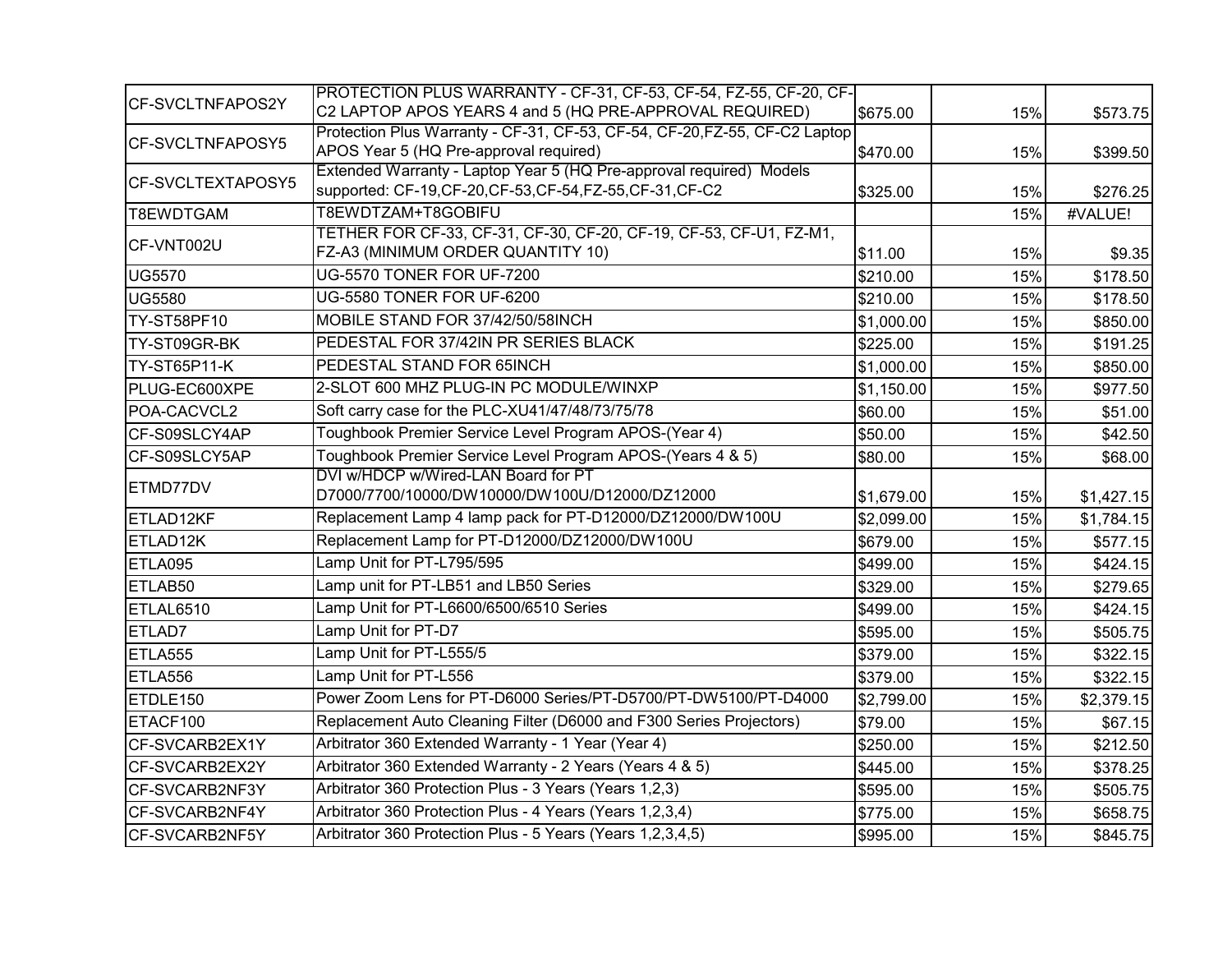| CF-SVCARB2MX1Y       | Arbitrator 360 Microphone Kit Extended Warranty - 1 Year (Year 2)                                                                                                                                                                                                                 | \$225.00   | 15% | \$191.25   |
|----------------------|-----------------------------------------------------------------------------------------------------------------------------------------------------------------------------------------------------------------------------------------------------------------------------------|------------|-----|------------|
| CF-SVCARB2MX2Y       | Arbitrator 360 Microphone Kit Extended Warranty - 2 Years (Year 2 & 3)                                                                                                                                                                                                            | \$450.00   | 15% | \$382.50   |
| CF-SVCARB2MX3Y       | Arbitrator 360 Microphone Kit Extended Warranty - (Years 2,3,4)                                                                                                                                                                                                                   | \$675.00   | 15% | \$573.75   |
| CF-SVCARB2MX4Y       | Arbitrator 360 Microphone Kit Extended Warranty - 4 Years (2,3,4,5)                                                                                                                                                                                                               | \$900.00   | 15% | \$765.00   |
| CF-SVCARB2XAP1Y      | Arbitrator 360 Extended Warranty - APOS 1 Year (Year 4)                                                                                                                                                                                                                           | \$300.00   | 15% | \$255.00   |
| CF-SVCARB2XAP2Y      | Arbitrator 360 Extended Warranty - APOS 2 Years (Years 4 & 5)                                                                                                                                                                                                                     | \$495.00   | 15% | \$420.75   |
| CF-SVCARB2NFAP3Y     | Arbitrator 360 Protection Plus - APOS 3 Years (Years 1,2,3)                                                                                                                                                                                                                       | \$645.00   | 15% | \$548.25   |
| CF-SVCARB2NFAP4Y     | Arbitrator 360 Protection Plus - APOS 4 Years (Years 1,2,3,4)                                                                                                                                                                                                                     | \$825.00   | 15% | \$701.25   |
| CF-SVCARB2NFAP5Y     | Arbitrator 360 Protection Plus - APOS 5 Years (Years 1,2,3,4,5)                                                                                                                                                                                                                   | \$1,045.00 | 15% | \$888.25   |
| CF-SVCARB2ICC1       | Arbitrator 360 Car Installation Training - Train the installers on up to 3 vehicles<br>includes travel exp.                                                                                                                                                                       | \$2,995.00 | 15% | \$2,545.75 |
| CF-SVCARB2INST1      | Arbitrator 360 Vehicle Installations Kit Only Per Day (4 car max) - In-Car<br>Set up - Incl. Travel Exp. (For installations that includeKit and accessories,<br>use sku: CF-SVCARB2INST2                                                                                          | \$2,100.00 | 15% | \$1,785.00 |
| CF-SVCFLDPROJ        | Project/Logistics Management (per Day)                                                                                                                                                                                                                                            |            | 15% | #VALUE!    |
| <b>CF-SVCDIMCR5Y</b> | DIM and Online SVC Analysis (Years 1,2,3,4 & 5)                                                                                                                                                                                                                                   |            | 15% | #VALUE!    |
| CF-SVCARB2INST2      | Arbitrator 360 Vehicle Installations Kit + Accessories - Per Day (4 car max) -<br>In-Car Set up                                                                                                                                                                                   | \$2,600.00 | 15% | \$2,210.00 |
| <b>CF-SVCWIREDEP</b> | Wireless Activation and Testing (One Time Only)                                                                                                                                                                                                                                   | \$55.00    | 15% | \$46.75    |
| CF-VNT002U           | TETHER FOR CF-U1/19/T SERIES, -10PK                                                                                                                                                                                                                                               |            | 15% | #VALUE!    |
| CF-VZSU46AU          | Long Life Battery for CF-31 Mk1, Mk2, Mk3, Mk4, Mk5, Mk6, CF-30 Mk3                                                                                                                                                                                                               | \$193.00   | 15% | \$164.05   |
| CF-AA5713AM          | AC Adapter (100W) for CF-33 Mk1, CF-31 Mk1, Mk2, Mk3, Mk4, Mk5, Mk6,<br>CF-54 Mk1, Mk2, Mk3, CF-20 (461F) Mk1, Mk2, FZ-G1 (461F) Mk1,<br>Mk2, Mk3, Mk4, Mk5, CF-52 Mk3, Mk4, Mk5, CF-53 Mk1, Mk2, Mk3, Mk4, CF-19<br>Mk5, Mk6, Mk7, Mk8, 4K Mk1, Mk2 (UT-M/FZ-Y1), CF-D1 Mk1, Mk2 | \$87.00    | 15% | \$73.95    |
| ETPKE1000S           | Ceiling mount bracket (Low) for PT-AE1000U/AE2000U/AE3000U/AE4000U                                                                                                                                                                                                                | \$499.00   | 15% | \$424.15   |
| 300LENSRETURN        | Lens Return An internconnect cable that allows the Rear Lens Control Return<br>Video Button momentarily switch the live camera feed on the monitor to<br>Return video. Only necessary if cameras will be controlled on a tripod with<br>real lens controls. Als                   | \$223.00   | 15% | \$189.55   |
| ABDIONIC90           | Anton/Bauer Dionic Battery, 14.4 Volt, 90W                                                                                                                                                                                                                                        | \$572.00   | 15% | \$486.20   |
| DVX-FI               | VariZoom Focus and Iris Control works with AG-HVX200A, HPX170,<br>HMC150 and AG DVX100B. (not AG-DVX100 or DVX100A)                                                                                                                                                               | \$228.00   | 15% | \$193.80   |
| FEC-TPM4             | Tripod adapter plate for AW-HE100, AW-PH360, AW-PH400, AW-PH405 for<br>use on Vinten type tripod.                                                                                                                                                                                 | \$106.00   | 15% | \$90.10    |
| IA-300A              | IDX Power Supply, use with Studio-100 cable                                                                                                                                                                                                                                       | \$880.00   | 15% | \$748.00   |
| <b>MS-01</b>         | Lenses.                                                                                                                                                                                                                                                                           | \$2,000.00 | 15% | \$1,700.00 |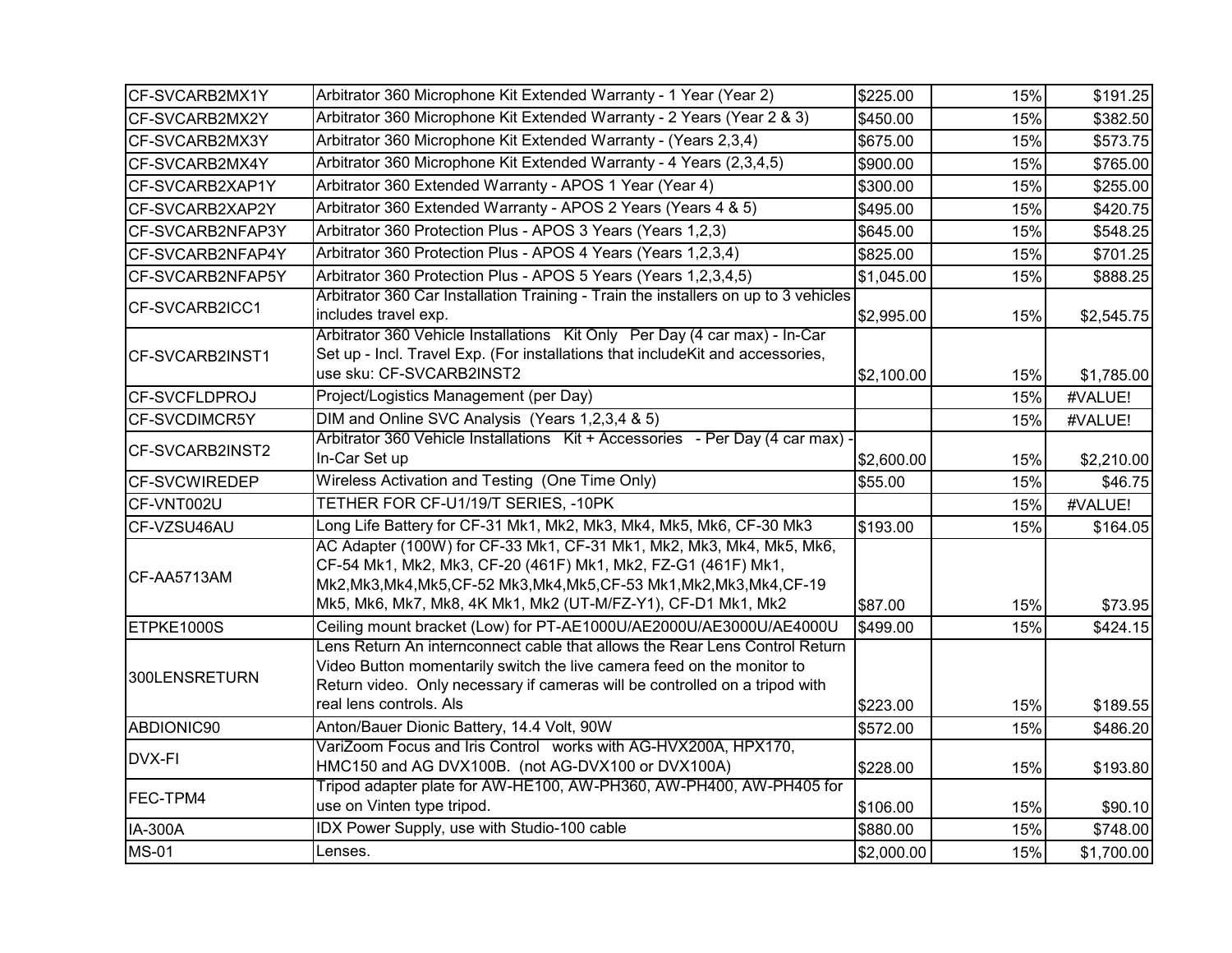| <b>RC020M</b>    | 20 Meter Remote Control Cable for AJ-RC10G/AG-EC4 and AK-HRP200                                                                                                                                                                                                       | \$429.00    | 15% | \$364.65    |
|------------------|-----------------------------------------------------------------------------------------------------------------------------------------------------------------------------------------------------------------------------------------------------------------------|-------------|-----|-------------|
| <b>RC050M</b>    | 50 Meter Remote Control Cable for AJ-RC10G/AG-EC4 and AK-HRP200                                                                                                                                                                                                       | \$731.00    | 15% | \$621.35    |
| <b>RC090M</b>    | 90 Meter Remote Control Cable for AJ-RC10G and AK-HRP200                                                                                                                                                                                                              | \$1,120.00  | 15% | \$952.00    |
| ROCK-DVX-ZFI     | VariZoom Control with Rocker, Start-Stop and Focus and Iris Control works<br>with AGHVX200A and AG-DVX100B, not AG-DVX100A, or DVX100A                                                                                                                                | \$345.00    | 15% | \$293.25    |
| SHAN-RC700       | Rain Cover                                                                                                                                                                                                                                                            | \$270.00    | 15% | \$229.50    |
| <b>VWVBG6PPK</b> | 7.2 V 5,800 mAh Battery for AG-HMC70, HMC150 & HMC40, AG-HMR10.<br>Requires VWVH04PPK for use with AG-HMR10.                                                                                                                                                          | \$240.00    | 15% | \$204.00    |
| VZDVR130         | Rocker style wired Remote controls multi speed Zoom & Record / Pause,<br>appropriate for AG-HMR10, AG-DVX100 and DVX100A, For DVX100B<br>please see ROCK-DVX-ZFI.                                                                                                     | \$312.00    | 15% | \$265.20    |
| AV-HS04M1        | SDI Input Board for AV-HS400AN, AV-HS450N HD/SD and SDI with Up-<br>conversion to system HD format for SD input. Includes two relocked HD/SD<br>compatible SDI looping inputs.                                                                                        | \$2,200.00  | 15% | \$1,870.00  |
| AV-HS04M2        | HD/SD Analog Component Input Board for AV-HS400AN and AV-HS450N<br>with SD Up-conversion to system HD format. Includes two HD/SD compatible<br>looping component inputs                                                                                               | \$1,900.00  | 15% | \$1,615.00  |
| AV-HS04M3        | Dual DVI Input Board for AV-HS400AN, and AV-HS450N with two DVI-I inputs<br>with upconversion/scaler capability. Accepts inputs of XGA (1024x768), SXGA<br>(1280x1024), and WXGA (1280x768) only.                                                                     | \$2,000.00  | 15% | \$1,700.00  |
| AV-HS04M4        | HD Analog Component output board for AV-HS400AN and AV-HS450N with<br>two Y/Pb/Pr outputs                                                                                                                                                                             | \$1,200.00  | 15% | \$1,020.00  |
| AV-HS04M5        | DVI/Component Analog output board for AV-HS400N/AN and AV-HS450. DVI<br>Resolution scaleable up 1920x1200. Includes one DVI and one HD<br>Component Analog output. DVI output resolutions of XGA (1024x768), SXGA<br>(1280x1024), WXGA (1280x768), WXGA+ (1680x1050), | \$2,500.00  | 15% | \$2,125.00  |
| AV-HS04M6        | Analog Composite Onput board for AV-HS400AN and AV-HS450N Includes<br>two inputs with Up-conversion. Requires 400A switcher software upgrade for<br>use with AV-HS400                                                                                                 | \$2,050.00  | 15% | \$1,742.50  |
| AV-HS04M7        | HD/SD SDI output board for AV-HS400AN and AV-HS450N Includes two<br>HD/SD-SDI outputs with switchable Down-conversion to SD-SDI. Requires<br>400A switcher software upgrade for use with AV-HS400                                                                     | \$2,220.00  | 15% | \$1,887.00  |
| <b>AJ-MC700</b>  | Microphone Kit (Includes uni-directional microphone and holder)                                                                                                                                                                                                       | \$1,275.00  | 15% | \$1,083.75  |
| AJ-P94L          | Large DVCPRO Cassette                                                                                                                                                                                                                                                 | \$74.55     | 15% | \$63.37     |
| HYTRON100        | Digital HyTron 100 14.4 Volt, 100 WH - Nickel Metal Hydride Battery                                                                                                                                                                                                   | \$525.00    | 15% | \$446.25    |
| KJ13X6BKRS       | Canon 2/3 inch 13X Non- CAC Lens                                                                                                                                                                                                                                      | \$12,800.00 | 15% | \$10,880.00 |
| <b>MS15M</b>     | Canon Servo Rear Economical Control Kit for Canon Studio Lenses                                                                                                                                                                                                       | \$2,200.00  | 15% | \$1,870.00  |
| <b>MS210D</b>    | Canon Servo Rear Control Kit Zoom Demand Style                                                                                                                                                                                                                        | \$3,710.00  | 15% | \$3,153.50  |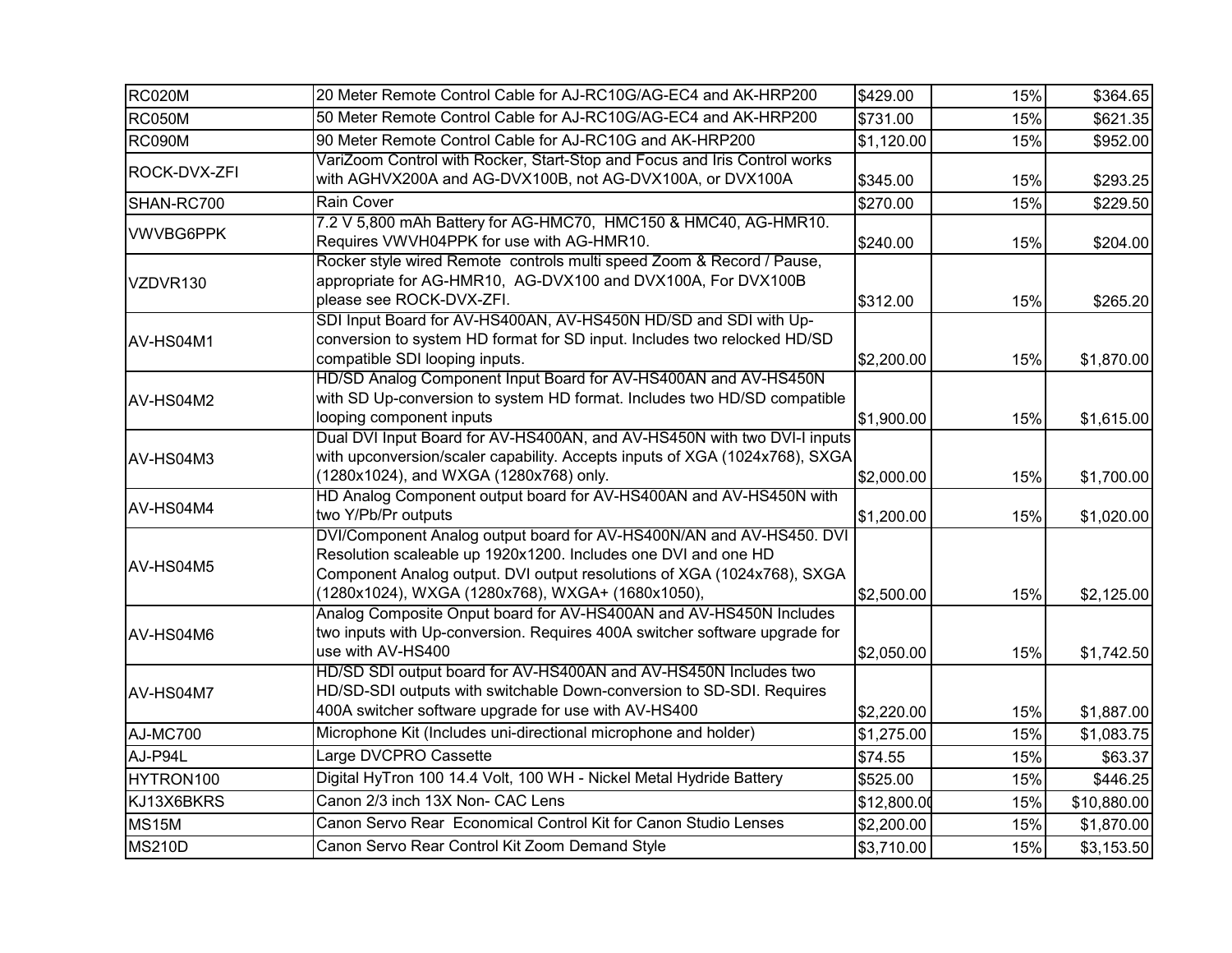| <b>MS22M</b>           | Canon Servo Rear Control Kit for Canon Studio Lenses                                                                                                                                                                                                                            | \$3,000.00  | 15% | \$2,550.00  |
|------------------------|---------------------------------------------------------------------------------------------------------------------------------------------------------------------------------------------------------------------------------------------------------------------------------|-------------|-----|-------------|
| P2HD-CASE              | PortaBrace Carry-On Bag for the full size Shoulder Mount P2HD cameras                                                                                                                                                                                                           | \$425.00    | 15% | \$361.25    |
| QUAD-2702              | 4-Position Battery Charger with 70 Watt Camera Power Supply                                                                                                                                                                                                                     | \$1,723.00  | 15% | \$1,464.55  |
| SHAN-B900              | Thermodyne Hard Shell Shipping Case for (AJ-<br>HPX2000/2700/3000/3100/3700/HDX900 and AG-HPX600).                                                                                                                                                                              | \$665.00    | 15% | \$565.25    |
| SHAN-TM700             | <b>Tripod Adaptor Plate</b>                                                                                                                                                                                                                                                     | \$440.00    | 15% | \$374.00    |
| ZA12X4.5BERM           | Fujinon 2/3 HD CAC Lens w/ 2x extender                                                                                                                                                                                                                                          | \$25,600.00 | 15% | \$21,760.00 |
| ZA17X7.6BERM           | Fujinon 2/3 HD CAC Lens w/ 2x extender                                                                                                                                                                                                                                          | \$15,600.00 | 15% | \$13,260.00 |
| ZA22X7.6BERM           | Fujinon 2/3inch HD CAC Lens w/2x extender                                                                                                                                                                                                                                       | \$26,500.00 | 15% | \$22,525.00 |
| CF-SVCLOGOINST         | Branding badge SKU sold separately. Can also be used to attach rotating<br>hand strap in deployment if no other deployment services are required by end<br>user.                                                                                                                | \$43.00     | 15% | \$36.55     |
| CF-SVCDEPCTACT1        | Only)                                                                                                                                                                                                                                                                           | \$59.00     | 15% | \$50.15     |
| CF-SVCDEPCTACT2        | Only)                                                                                                                                                                                                                                                                           | \$120.00    | 15% | \$102.00    |
| CF-LNDBRK120           | Lind Mounting Bracket for CF-LNDDC120 (Mfg No: ASMTL-00332)                                                                                                                                                                                                                     | \$10.95     | 15% | \$9.31      |
| CF-LNDDC120            | Lind 120 Watt 12-32 Volt Input Car Charger for CF-30, CF-31, CF-33, 4K<br>Mk1, Mk2 (UT-M/FZ-Y1), CF-53 Mk4, CF-54, CF-SX2, CF-F9, CF-19, CF-20, CF-<br>C2, CF-H2, CF-U1, FZ-G1                                                                                                  | \$144.95    | 15% | \$123.21    |
| <b>CF-LNDLPT</b>       | Lind Low Profile Shutdown Timer to Protect Vehicle Battery From Over<br>Discharge for CF-19, CF-20, CF-31, CF-33, CF-53, CF-54, FZ-M1, FZ-G1, FZ-<br>Q1,FZ-Q2,FZ-A2,FZ-B2,FZ-N1,FZ-F1,FZ-X1,FZ-E1.Turns Off Electrical<br>Loads at a Preset Time After Car Engine is Shut Down. | \$88.04     | 15% | \$74.83     |
| CF-LNDMLDC90           | LIND 90-WATT 12-32 VOLT INPUT MIL-SPEC DC/DC ADAPTER FOR<br>TOUGHBOOK PCS. MEETS MIL-STD-461E, MIL-STD-1275D, AND MIL-STD-<br>810F FOR CF-31, FZ-G1, FZ-A3                                                                                                                      | \$535.00    | 15% | \$454.75    |
| SHAN-HPX300            | Thermodyne Shipping Case with Custom Foam for AG-HPX300/370 and P2<br>Gear or Portable.                                                                                                                                                                                         | \$676.00    | 15% | \$574.60    |
| <b>CF-SVCLTEXT3YMD</b> | Extended Warranty-Laptop (Years 4,5 & 6)-Headquarter approval needed in<br>order to sell this sku(CUSTOM)                                                                                                                                                                       | \$550.00    | 15% | \$467.50    |
| ETLAB80                | Lamp unit for PT-LB75/78/80/90 Series                                                                                                                                                                                                                                           | \$349.00    | 15% | \$296.65    |
| AWCA50T9               | meters                                                                                                                                                                                                                                                                          | \$135.00    | 15% | \$114.75    |
| AWCAK4H1G              | Dual cable kit for AK-HC1500G/AK-HC1800G, and AW-PH400 pan tilt<br>system. Second 3m cable allows AW-PH400 control and AK-HRP200                                                                                                                                                | \$450.00    | 15% | \$382.50    |
| AWLZ17MD9AG            | Fujinon 2/3 inch 17x Motor Drive Lens 9-153 mm (F1.9-2.6) for use with AW-<br>E860 and AW-HE870N cameras.                                                                                                                                                                       | \$5,215.00  | 15% | \$4,432.75  |
| HYTRON140              | Digital HyTron 140 14.4 Volt, 120WH - Nickel Metal Hydride Battery                                                                                                                                                                                                              | \$663.00    | 15% | \$563.55    |
| <b>TITANTWIN</b>       | Two position simultaneous InterActive Battery Charger                                                                                                                                                                                                                           | \$764.00    | 15% | \$649.40    |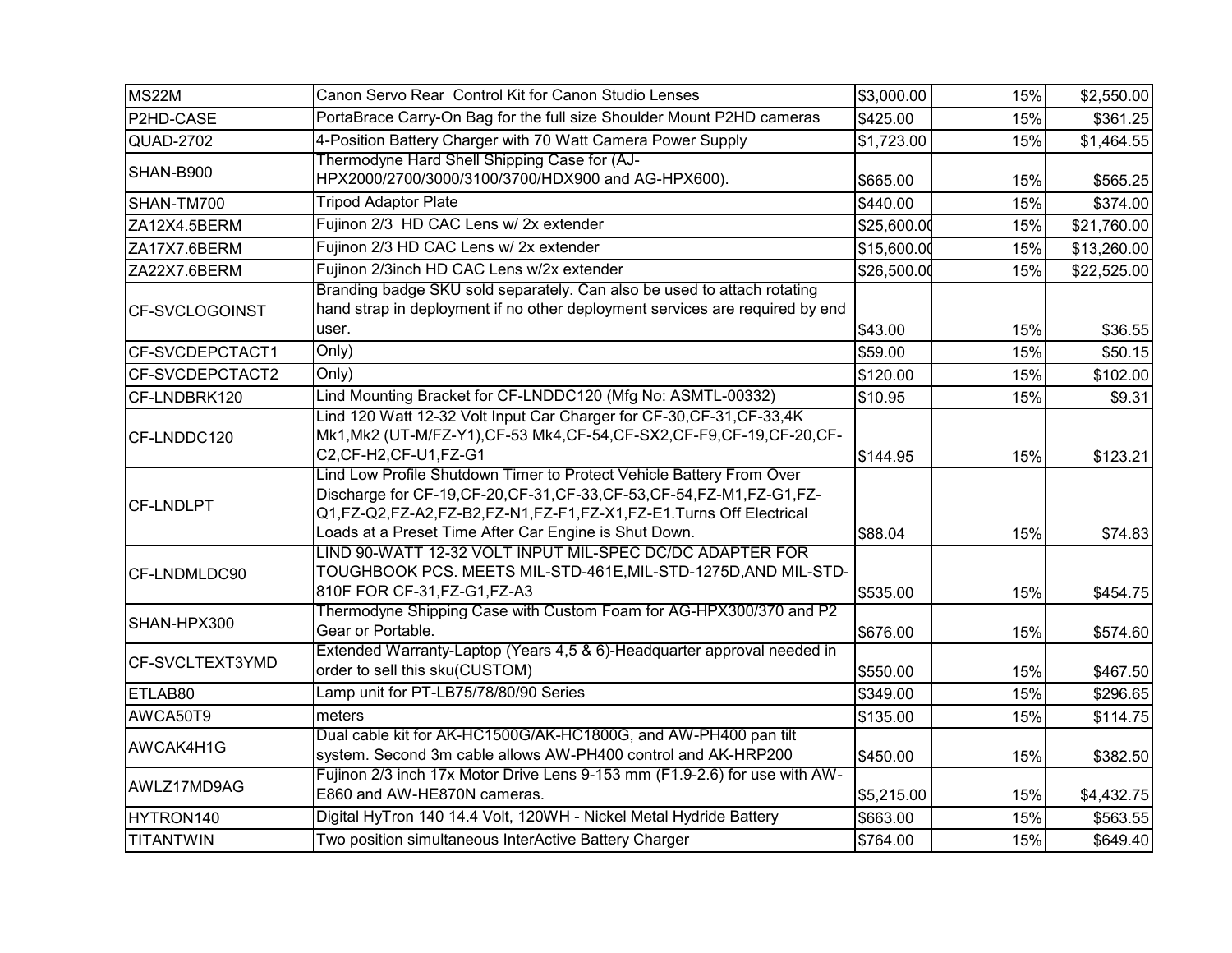| TITAN-T2           | Tandem Two position simultaneous InterActive Battery Charger/AC Adapter                                                                                                                                 | \$1,141.00 | 15% | \$969.85   |
|--------------------|---------------------------------------------------------------------------------------------------------------------------------------------------------------------------------------------------------|------------|-----|------------|
| <b>TBCCOMUJR-P</b> | InfoCase ComUniversal JR. Top Load Case for All Toughbook (Minimum<br>Order Quantity 500)                                                                                                               | \$69.00    | 15% | \$58.65    |
| <b>IA-200A</b>     | IDX 12vdc, 100W power supply with two 4-pin XLR output connections. May<br>be used with AWRP655, AKHC1500G and other compatible equipment.<br>Includes AC power cord and 4-pin D.C. output power cords. | \$647.00   | 15% | \$549.95   |
| TBC19XSTP-P        | InfoCase X-Strap For All CF-19                                                                                                                                                                          |            | 15% | #VALUE!    |
| <b>TBCCOMUNV-P</b> | InfoCase ComUniversal Top Load Case for All Toughbook                                                                                                                                                   | \$83.00    | 15% | \$70.55    |
| <b>TBCUSHARN-P</b> | InfoCase User Harness for All Toughbook                                                                                                                                                                 | \$30.00    | 15% | \$25.50    |
| <b>ACM-17</b>      | Fujinon 1/3 to 2/3 inch lens adapter                                                                                                                                                                    | \$1,250.00 | 15% | \$1,062.50 |
| ETPAD310           | Ceiling mount attachment for PTDZ8700/DW8300/DS8500                                                                                                                                                     | \$329.00   | 15% | \$279.65   |
| ETACF310           | Auto Cleaning Filter for PTDZ8700/DW8300/DS8500                                                                                                                                                         | \$199.00   | 15% | \$169.15   |
| ETSFD310           | Smoke Cut Filter for PTDZ8700/DW8300/DS8500                                                                                                                                                             | \$479.00   | 15% | \$407.15   |
| TBCSHSTRP-P        | InfoCase Replacement Shoulder Strap for All Toughbook                                                                                                                                                   | \$10.00    | 15% | \$8.50     |
| AGC20003G          | 3 Meter Cable (10 feet). inchAG-C20003G or AG-C20020G cables are<br>required to connection of the AG-HCK10 POVCAM to the AG-HMR10<br><b>AVCCAM Recorder. inch</b>                                       | \$345.00   | 15% | \$293.25   |
| ETUW100            | Easy wireless stick for use with NTU Models                                                                                                                                                             | \$109.00   | 15% | \$92.65    |
| <b>TBCTMSS-P</b>   | InfoCase Shoulder Strap for all Toughmate carrying cases approved for<br>Toughbook. Attaches to D-rings on carrying case.                                                                               | \$9.00     | 15% | \$7.65     |
| CF-AA6373AM        | AC Adapter (60W) for CF-S9 Mk2, CF-H2 Mk1, Mk2, Mk3, FZ-M1 Mk1, Mk2, FZ-<br>B2 Mk1,FZ-E1 Mk1,FZ-R1 Mk1,FZ-X1 Mk1,FZ-N1 Mk1,FZ-F1 Mk1,FZ-Q1<br>Mk1,FZ-Q2 Mk1                                             | \$53.00    | 15% | \$45.05    |
| <b>TBCBPK-P</b>    | InfoCase Back Pack for All Toughbook                                                                                                                                                                    | \$120.00   | 15% | \$102.00   |
| ETWM200U           | Wireless module for the PT-DZ570 series                                                                                                                                                                 | \$159.00   | 15% | \$135.15   |
| CF-LNDDC80         | LIND 80 WATT 12-32 VOLT INPUT CAR ADAPTER FOR PANASONIC<br>COMPATIBLE WITH TOUGHBOOK FZ-G1,FZ-A3,CF-20                                                                                                  | \$124.95   | 15% | \$106.21   |
| CF-VNB1901W2       | Leather Case kit UL1604s Gobi for CF-19                                                                                                                                                                 | \$215.00   | 15% | \$182.75   |
| SL-86-911-TP-USB-P | iKey NEMA 4X (IP67) Keyboard with Mount Holes, Backlit, Emergency Key,<br>12 Function Keys, Integrated Touchpad, USB Cable, Black Color                                                                 | \$395.00   | 15% | \$335.75   |
| ROP003M            | Remote Control Cable for AK-HCU931, AK-HC3500, AK-3800,3 Meters                                                                                                                                         | \$103.00   | 15% | \$87.55    |
| PT-SVC3DLPXW1Y     | Projector Extended Warranty DLP 3 Chip - Year 4                                                                                                                                                         | \$1,620.00 | 15% | \$1,377.00 |
| PT-SVC3DLPXW2Y     | Projector Extended Warranty DLP 3 Chip - Years 4 & 5                                                                                                                                                    | \$3,235.00 | 15% | \$2,749.75 |
| PT-SVC3DLPXWY5     | Projector Extended Warranty DLP 3 Chip - Year 5                                                                                                                                                         | \$2,425.00 | 15% | \$2,061.25 |
| PT-SVC1DLPXW1Y     | Projector Extended Warranty DLP 1 Chip - Year 4                                                                                                                                                         | \$325.00   | 15% | \$276.25   |
| PT-SVC1DLPXW2Y     | Projector Extended Warranty DLP 1 Chip - Years 4 & 5                                                                                                                                                    | \$650.00   | 15% | \$552.50   |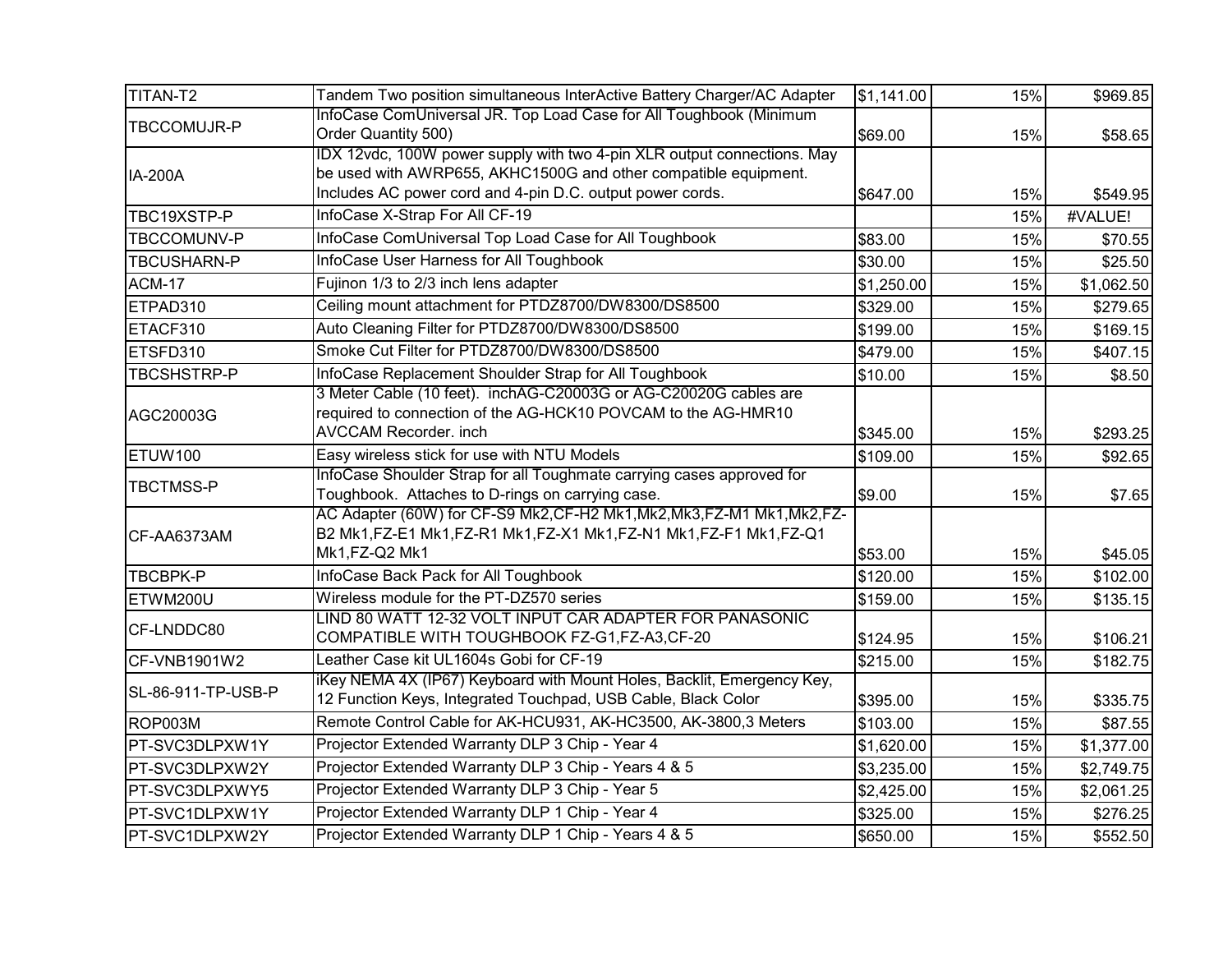| PT-SVC1DLPXWY5       | Projector Extended Warranty DLP 1 Chip - Year 5                                                                                                                 | \$490.00    | 15% | \$416.50    |
|----------------------|-----------------------------------------------------------------------------------------------------------------------------------------------------------------|-------------|-----|-------------|
| PT-SVCLCDFXW1Y       | Projector Extended Warranty LCD Fixed - Year 4                                                                                                                  | \$245.00    | 15% | \$208.25    |
| PT-SVCLCDFXW2Y       | Projector Extended Warranty LCD Fixed - Years 4 & 5                                                                                                             | \$485.00    | 15% | \$412.25    |
| PT-SVCLCDFXWY5       | Projector Extended Warranty LCD Fixed - Year 5                                                                                                                  | \$365.00    | 15% | \$310.25    |
| PT-SVCLCDPXW1Y       | Projector Extended Warranty LCD Portable - Year 4                                                                                                               | \$245.00    | 15% | \$208.25    |
| PT-SVCLCDPXW2Y       | Projector Extended Warranty LCD Portable - Years 4 & 5                                                                                                          | \$485.00    | 15% | \$412.25    |
| PT-SVCHOMEXW1Y       | Projector Extended Warranty Home Theatre - Year 3                                                                                                               | \$199.00    | 15% | \$169.15    |
| PT-SVCHOMEXW2Y       | Projector Extended Warranty Home Theatre - Years 3 & 4                                                                                                          | \$329.00    | 15% | \$279.65    |
| PT-SVCHOMEXW3Y       | Projector Extended Warranty Home Theatre - Years 3, 4 & 5                                                                                                       | \$499.00    | 15% | \$424.15    |
| PT-SVCLCDPXWY5       | Projector Extended Warranty LCD Portable - Year 5                                                                                                               | \$365.00    | 15% | \$310.25    |
| <b>TBCDLXSSKIT-P</b> | InfoCase Deluxe Shoulder Strap Kit for All CF-19 and All CF-31 (Minimum<br>Order Quantity 1)                                                                    | \$21.00     | 15% | \$17.85     |
| PKB-275PV            | Portabrace Case                                                                                                                                                 | \$625.00    | 15% | \$531.25    |
| PARI-3179            | Lind Universal Radar Interface Module (Not All Radar Manufactures Require<br>this Module) for Arbitrator 360                                                    | \$65.00     | 15% | \$55.25     |
| CF-VZSU1431U         | Media Bay Battery for CF-31 Mk2, Mk3, Mk4, Mk5, Mk6. Not Compatible with<br>i5-Discrete                                                                         | \$311.00    | 15% | \$264.35    |
| HA42X13.5BERD-U48    | Fujion lens with Semi-Servo                                                                                                                                     | \$91,170.00 | 15% | \$77,494.50 |
| ETLAF100A            | Rplcmt lamp PTFW430/300/200/100 Series                                                                                                                          | \$399.00    | 15% | \$339.15    |
| ETEMF100             | Replacement filter unit (FW430 Series)                                                                                                                          | \$79.00     | 15% | \$67.15     |
| LNS-T10              | Long Zoom Lens(Motorized Focus/Zoom)                                                                                                                            | \$2,600.00  | 15% | \$2,210.00  |
| POA-LNA04            | One-Touch lens mount adaptor                                                                                                                                    | \$89.00     | 15% | \$75.65     |
| POA-MD25VD3          | Multi-Versatile Platform 5 BNC and Video Board                                                                                                                  | \$495.00    | 15% | \$420.75    |
| POA-MD23ADI          | Multi-Versatile Platform DVI and d-Sub15 Board                                                                                                                  | \$495.00    | 15% | \$420.75    |
| POA-MD17SDID         | Multi-Versatile Platform Standard Serial/ Hi-Def SerialDigital Interface                                                                                        | \$5,995.00  | 15% | \$5,095.75  |
| PACH329-1857-P       | LIND 3-Bay Desktop Battery Charger for CF-29, CF-30, CF-31, CF-51, CF-52<br>and CF-53 Mk4 batteries. Suggested adapter CF-AA5713AM<br>No AC<br>Adapter included | \$600.00    | 15% | \$510.00    |
| CF-VZSU72U           | Lightweight Battery for CF-31 Mk2, CF-53 Mk1, Mk2, Mk3, Mk4, Mk5                                                                                                | \$146.00    | 15% | \$124.10    |
| CF-VZSU71U           | Long Life Battery for CF-52 Mk4, Mk5, CF-53 Mk1, Mk2, Mk3, Mk4                                                                                                  | \$165.00    | 15% | \$140.25    |
| FEC-3640WM           | NEW Heavy Duty Wall mount for use with AW-PH360, AW-PH400, and AW-<br>PH405 pan-tilt heads. Can also be used with AW-HE100 integrated pan-tilt<br>cameras.      | \$254.00    | 15% | \$215.90    |
| KXFA94               | PANASONIC FAX INK FILM ROLL ESTIMATED YIELD 400 PAGES FOR<br>USE IN KXFB421                                                                                     | \$49.99     | 15% | \$42.49     |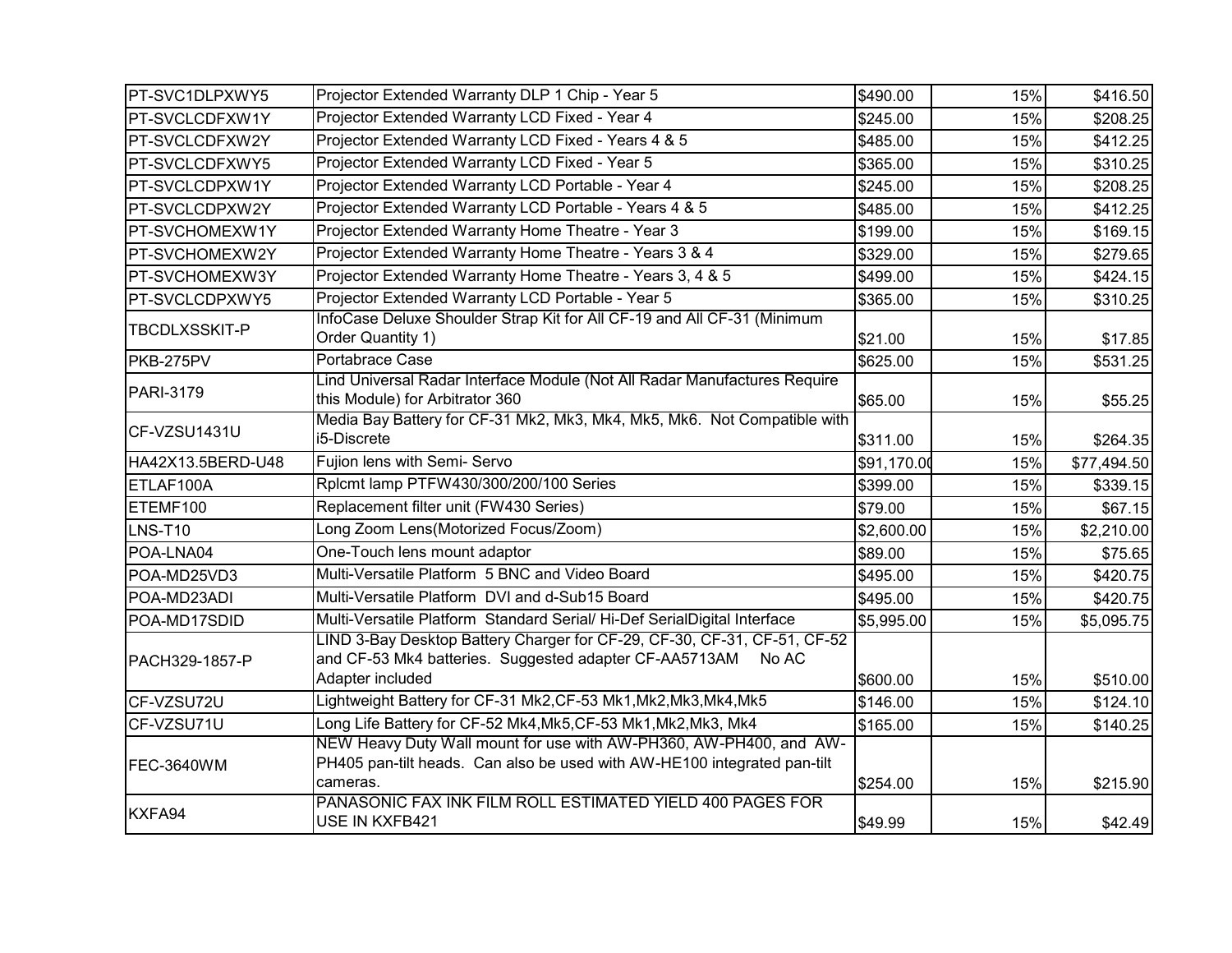|                        | Gamber-Johnson NotePad(TM) V Universal Computer Cradle.Fits most                                           |             |     |             |
|------------------------|------------------------------------------------------------------------------------------------------------|-------------|-----|-------------|
| 7160-0250              | computers. Widths 10.6inch-16.5inch, Depths 9.0inch-12.3inch, Thickness to                                 |             |     |             |
|                        | 1.5inch.Use with CF-19,CF-53                                                                               | \$389.00    | 15% | \$330.65    |
| <b>CF-SVCASTAGHTLD</b> | Asset Tag only-application not included                                                                    | \$8.00      | 15% | \$6.80      |
| <b>LRUREMOTE</b>       | Remote controller for LRU20 series                                                                         | \$9.72      | 15% | \$8.26      |
| KXFAT461               | PANASONIC KXFAT461 BLACK TONER FOR USE IN KXMB2000                                                         |             |     |             |
|                        | KXMB2010 KXMB2030 KXMB2061 ESTIMATED YIELD 2,000 PAGES                                                     | \$65.00     | 15% | \$55.25     |
| KXFAD462               | PANASONIC KXFAD462 DRUM UNIT FOR USE IN KXMB2000 KXMB2010<br>KXMB2030 KXMB2061 ESTIMATED YIELD 6,000 PAGES |             |     |             |
|                        | PANASONIC UG-5590 BLACK DRUM CARTRIDGE FOR USE IN PANAFAX                                                  | \$111.95    | 15% | \$95.16     |
| <b>UG5590</b>          | UF4500 UF5500 ESTIMATED YILED 6,000 PAGES                                                                  | \$99.00     | 15% | \$84.15     |
|                        | PANASONIC UG-5591 BLACK TONER CARTRIDGE FOR USE IN                                                         |             |     |             |
| <b>UG5591</b>          | PANAFAX UF4500 UF5500 ESTIMATED YILED 3,000 PAGES                                                          | \$59.00     | 15% | \$50.15     |
| CF-SVCLTEXT2YL         | LAR Only Extended Warranty - Laptop (Years 4 & 5)                                                          | \$350.00    | 15% | \$297.50    |
| ETEMF300               | REPLACEMENT FILTER PT-DX800U/PT-DW730U                                                                     | \$79.00     | 15% | \$67.15     |
| VW-WE08                | <b>DVC BATTERY</b>                                                                                         | \$89.95     | 15% | \$76.46     |
| KXFA135                | CARTRIDGE PRELOADED CARTRIDGE WITH RIBBON FOR USE IN                                                       |             |     |             |
|                        | KXFP200                                                                                                    | \$42.64     | 15% | \$36.24     |
| ETLAE16                | REPLACEMENT LAMP UNIT FOR PT-EX16KU                                                                        | \$1,059.00  | 15% | \$900.15    |
| ETRFE <sub>16</sub>    | REPLACEMENT FILTER UNIT FOR PT-EX16KU                                                                      | \$149.00    | 15% | \$126.65    |
| ETLAV100               | REPLACEMENT LAMP UNIT FOR PT-VW330SERIES                                                                   | \$399.00    | 15% | \$339.15    |
| ETRFV100               | Replacement filter for PTVW330 Series                                                                      | \$79.00     | 15% | \$67.15     |
| ETLAA310               | Replacement lamp unit for PT-AE7000U                                                                       | \$399.00    | 15% | \$339.15    |
| SLK-101-M-USB-P        | iKey NEMA 4X (IP67) Keyboard with Mount Holes, Backlit, 12 Function                                        |             |     |             |
|                        | Keys, Dedicated 10-Key Number Pad, USB Cable, Black Color                                                  | \$440.00    | 15% | \$374.00    |
| ETLAA110               | Replacement lamp unit for PTAR100U                                                                         | \$399.00    | 15% | \$339.15    |
| CF-K31HD5021           | Customer Specific LMCO JSF 500GB HDD kit for CF-31 Mk2                                                     | \$160.00    | 15% | \$136.00    |
| CAMERARM910            | Camera Arm. Mounts BT-LH910 with YOKE910 to shoulder-mount camera                                          |             |     |             |
|                        | carry handle                                                                                               | \$159.00    | 15% | \$135.15    |
| ETLAL100               | REPLACEMENT LAMP UNIT FORPT-LW25HSERIES                                                                    | \$349.00    | 15% | \$296.65    |
| CF-SVCLTNFAPOS2YL      | LAR Specific - Protection Plus - Laptop APOS (Years4 & 5)                                                  | \$675.00    | 15% | \$573.75    |
| KJ17EX7.7BIRSE         | Canon 2/3 inch HD Lens (CAC / 2x extender for HPX2700/3000/3700)                                           | \$16,500.00 | 15% | \$14,025.00 |
| CF-SVCAPLY3BOND        | Application of 3 Bond Compound to CF-31s ONLY includes SUPPLIES AND<br><b>LABOR</b>                        | \$75.00     | 15% | \$63.75     |
| KJ17EX7.7BIRSDPS12     | Canon 2/3 inch HD Lens (CAC / 2x extender for HPX500)                                                      | \$16,500.00 | 15% | \$14,025.00 |
| <b>CF-SVCUIDTAG</b>    | UID TAG (Hardware Only) at National Service Center                                                         | \$8.00      | 15% | \$6.80      |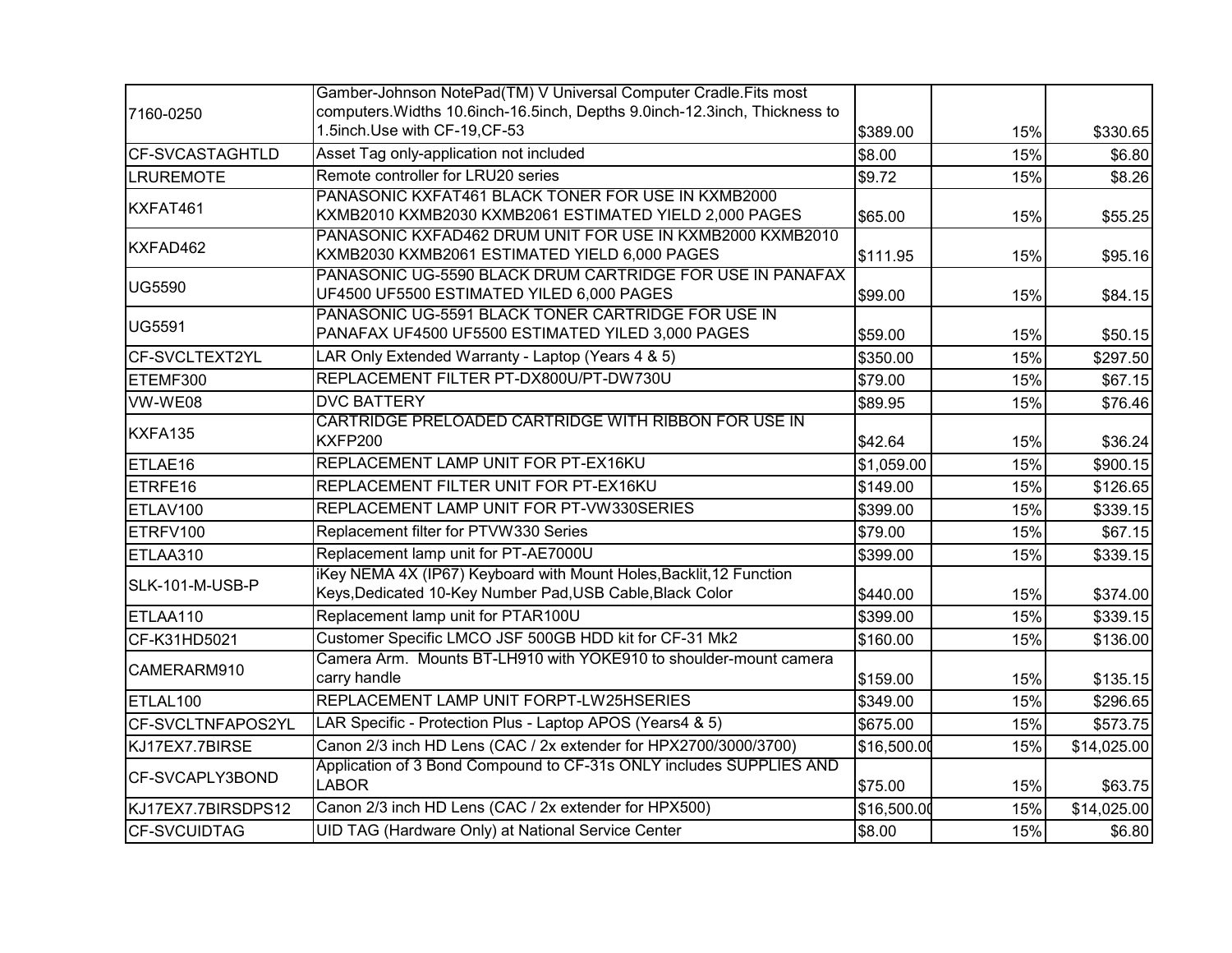|                       | ULTIMATE CARE PROTECTION - LAPTOP (YEAR 1,2,3 & 4) MODELS                |            |     |            |
|-----------------------|--------------------------------------------------------------------------|------------|-----|------------|
| CF-SVCLTUCNF4Y        | SUPPORTED: CF-20, CF-31, CF-54, FZ-55                                    | \$550.00   | 15% | \$467.50   |
|                       | ULTIMATE CARE PROTECTION - LAPTOP (YEARS 1,2,3,4 & 5) MODELS             |            |     |            |
| <b>CF-SVCLTUCNF5Y</b> | SUPPORTED: CF-20, CF-31, CF-54, FZ-55                                    | \$850.00   | 15% | \$722.50   |
|                       | 3-D capable HD/SD-SDI output board for AV-HS450 switcher. Use of the AV- |            |     |            |
| IAV-HS04M7D           | HS04M7D with the HS450 enables live stereoscopic switching of up to nine |            |     |            |
|                       | 3D sources, such as the AG-3DA1 3D camcorder. Special 3D functions       |            |     |            |
|                       | include vertical and horizontal position co                              | \$5,825.00 | 15% | \$4,951.25 |
| CF-LNDDC60I           | wire)                                                                    | \$349.00   | 15% | \$296.65   |
| ETPEN100              | Interactive pen for PT-TW231RU                                           | \$69.00    | 15% | \$58.65    |
| ETRFT100              | Replacement filter unit for PT-TW230 Series                              | \$59.00    | 15% | \$50.15    |
| ETLAE12               | Replacement lamp unit for PT-EX12KU                                      | \$629.00   | 15% | \$534.65   |
| ET-ELT02              | Long Zoom Lens 4.6 - 6.0:1 for PLC-XF, WF, EF, HF series                 | \$3,449.00 | 15% | \$2,931.65 |
| ET-ELW04              | Standard Zoom Lens 1.5 - 2.0:1 for PLC-XF, WF, EF, HF series             | \$3,349.00 | 15% | \$2,846.65 |
| ET-ELW06              | Standard Zoom Lens 1.2 - 1.5:1 for PLC-XF, WF, EF, HF series             | \$6,249.00 | 15% | \$5,311.65 |
| ET-MD16SD1            | Optional board SD/HD-SDI for PLC-HF10000L/HF15000L, PDG-DHT8000L         | \$2,679.00 | 15% | \$2,277.15 |
| ET-MD27NET            | OPTIONAL BOARD PJ NET ORGANIZER                                          | \$699.00   | 15% | \$594.15   |
| ET-PEN100             | Interactive Pen for PLC-WL2503/A                                         | \$69.00    | 15% | \$58.65    |
| ET-PNT100             | Interactive Wand for PLC-WL2503/A                                        | \$79.00    | 15% | \$67.15    |
| ET-ELS03              | Semi Long Zoom Lens 2.6 - 3.5:1 for PLC-XF, WF, EF, HF series            | \$2,349.00 | 15% | \$1,996.65 |
| ETELW20               | 1.3-1.7:1 fixed zoom lens for PT-EZ570 Series proj.                      | \$2,349.00 | 15% | \$1,996.65 |
| ETELW21               | 0.8:1 fixed zoom lens for PT-EZ570 Series proj.                          | \$2,349.00 | 15% | \$1,996.65 |
| ETPKE200B             | Bracket assembly for PT-EZ570 Series                                     | \$349.00   | 15% | \$296.65   |
| ETPKE200H             | High ceiling mt brkt for PT-EZ570 Series                                 | \$999.00   | 15% | \$849.15   |
| ETLAE200              | Replacement lamp unit for PT-EZ570 Series                                | \$629.00   | 15% | \$534.65   |
| ETRFE200              | Replacement filter for unit PT-EZ570 Series                              | \$79.00    | 15% | \$67.15    |
| ETLAC100              | Replacement lamp for PTCW230 Series                                      | \$349.00   | 15% | \$296.65   |
| ETRFC100              | Replacement filter for PTCW230 Series                                    | \$29.00    | 15% | \$24.65    |
| ETSLMP136             | SA LAMP XM150L/WM5500L/ZM5000L                                           | \$580.00   | 15% | \$493.00   |
| ETSLMP135             | SA Lamp PLV-Z700,2000,3000                                               | \$380.00   | 15% | \$323.00   |
| ETSLMP125             | SA Lamp XTC50L/WTC500L                                                   | \$600.00   | 15% | \$510.00   |
| ETSLMP128             | SA Lamp XF1000/71                                                        | \$600.00   | 15% | \$510.00   |
| ETSLMP124             | SA Lamp XP200L                                                           | \$600.00   | 15% | \$510.00   |
| ETSLMP108             | SA LAMP XP100L                                                           | \$550.00   | 15% | \$467.50   |
| ETSLMP111             | SA Lamp XU101-116, WXU30A/700A                                           | \$600.00   | 15% | \$510.00   |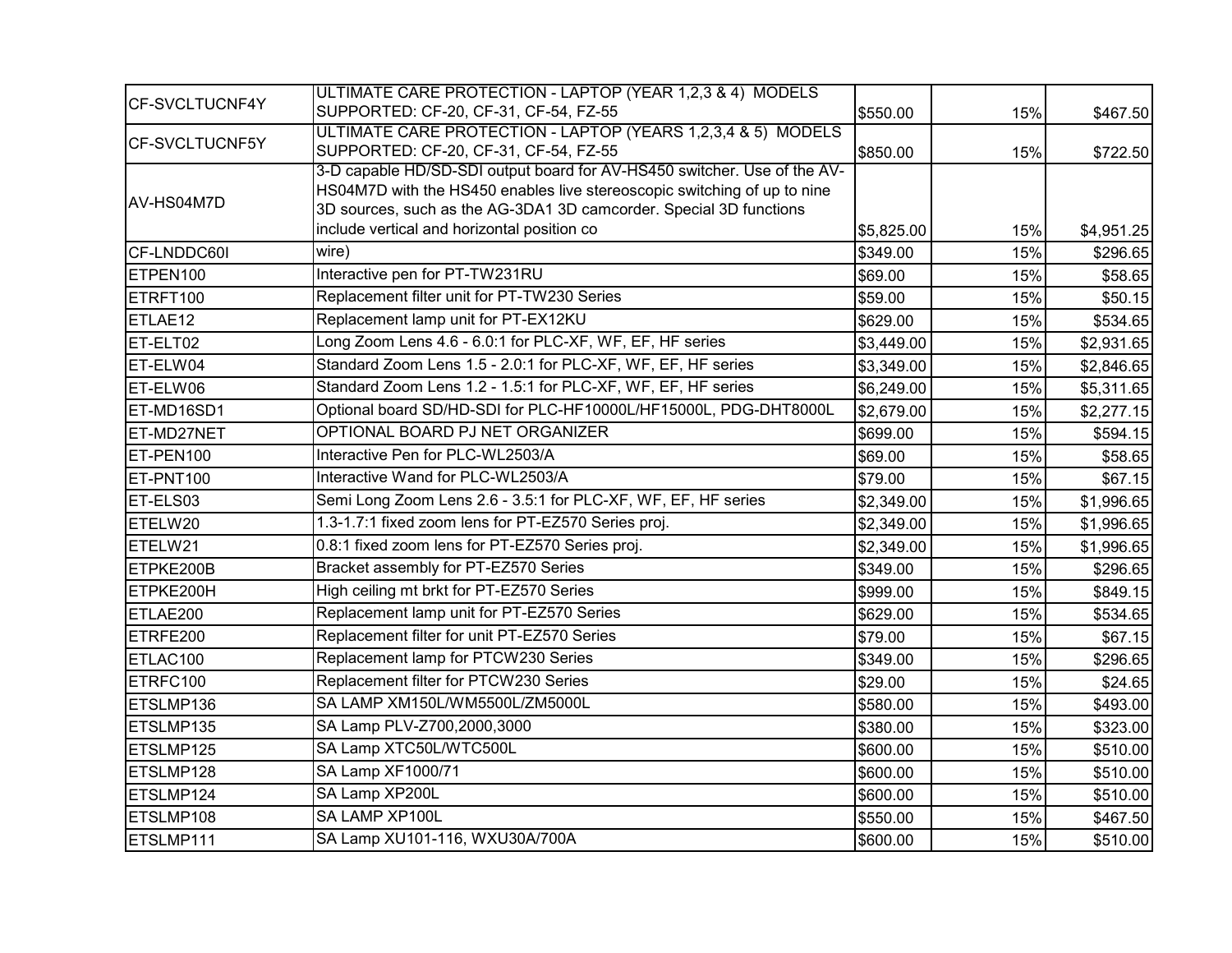| ETSLMP106         | SA Lamp XU73-4/83-7/XE40/WXE45                                                                                                                                                                                                        | \$550.00    | 15% | \$467.50    |
|-------------------|---------------------------------------------------------------------------------------------------------------------------------------------------------------------------------------------------------------------------------------|-------------|-----|-------------|
| ETSFYL131         | SA Filter cartridge                                                                                                                                                                                                                   | \$80.00     | 15% | \$68.00     |
| ETSFYL100         | SA Filter cartridge                                                                                                                                                                                                                   | \$110.00    | 15% | \$93.50     |
| ETSFYL090         | SA Filter cartridge                                                                                                                                                                                                                   | \$120.00    | 15% | \$102.00    |
| ETSFYL080         | SA Filter cartridge                                                                                                                                                                                                                   | \$80.00     | 15% | \$68.00     |
| ETSFYL063         | SA Filter cartridge                                                                                                                                                                                                                   | \$40.00     | 15% | \$34.00     |
| ETSLMP116         | SA Lamp XT30L/35L, ET35L                                                                                                                                                                                                              | \$600.00    | 15% | \$510.00    |
| ETSLMP145         | SA Lamp PDG-DHT8000L                                                                                                                                                                                                                  | \$650.00    | 15% | \$552.50    |
| ETSLMP109         | SA Lamp XF47                                                                                                                                                                                                                          | \$550.00    | 15% | \$467.50    |
| CF-VNP012U-SINGLE | Digitizer Stylus Pen for CF-19 Mk3, MK4, Mk5, MK6, MK7, Mk8 Dual Touch,<br>Single Unit                                                                                                                                                | \$45.00     | 15% | \$38.25     |
| AGSFU100G         | Software Upgrade for AG-AF100                                                                                                                                                                                                         | \$250.00    | 15% | \$212.50    |
| ZA12X4.5BRD       | <b>HD Zoom Lens</b>                                                                                                                                                                                                                   | \$19,799.6  | 15% | \$16,829.67 |
| WCV-H85           | Fujinon 0.8x Wide Angle Converter Lens (Zoom Through)                                                                                                                                                                                 | \$4,695.00  | 15% | \$3,990.75  |
| <b>TITAN-TWQ</b>  | 4 Position Simultaneous Interactive Battery Charger                                                                                                                                                                                   | \$1,706.00  | 15% | \$1,450.10  |
| HJ17EX7.6BIRSE-A  | <b>CANON 2/3INCH HD LENS</b>                                                                                                                                                                                                          | \$20,400.00 | 15% | \$17,340.00 |
| HA16X6.3BERD      | Fujinon 2/3 inch 16x6.3 HD Zoom Lens with 2x extender, FOcus Servo                                                                                                                                                                    | \$27,460.66 | 15% | \$23,341.56 |
| <b>FBX150</b>     | Breakout Box for Multi-format Camera Systems. Provides AC power at<br>camera head                                                                                                                                                     | \$5,725.00  | 15% | \$4,866.25  |
| C500-006          | connectors                                                                                                                                                                                                                            | \$572.00    | 15% | \$486.20    |
| C500-004          | connectors                                                                                                                                                                                                                            | \$572.00    | 15% | \$486.20    |
| AJ-D5C33M         | Medium D-5/D-3 Cassette                                                                                                                                                                                                               | \$129.15    | 15% | \$109.78    |
| 300TALLYTRIGGER   | HPX3100.                                                                                                                                                                                                                              | \$165.00    | 15% | \$140.25    |
| 1201URX\SI        | True Diversity Receiver with Digital Display in Slot-In case for specific<br>Panasonic cameras.                                                                                                                                       | \$1,350.00  | 15% | \$1,147.50  |
| TSI-TCP50VT25     | SSL ONLY - 3D TV                                                                                                                                                                                                                      |             | 15% | #VALUE!     |
| TY-WK42PR20       | Wall Mount Bracket (Angled) for PF/PH20                                                                                                                                                                                               | \$340.00    | 15% | \$289.00    |
| VTC32H7720P       | Panasonic Mobile Video Teleconferencing (VTC) solution contains a 32in LCD<br>display with Polycom 7000 HD videoconferencing and JELCO custom mobile<br>lift case providing a direct line of 720p communication with 3year warranty.  | \$25,999.00 | 15% | \$22,099.15 |
| VTC32H8720P       | Panasonic Mobile Video Teleconferencing (VTC) solution contains a 32in LCD<br>display with Polycom 8000 HD videoconferencing and JELCO custom mobile<br>lift case providing a direct line of 720p communication with 3year warranty.  | \$30,999.00 | 15% | \$26,349.15 |
| VTC42L71080P      | Panasonic Mobile Video Teleconferencing (VTC) solution contains a 42in LCD<br>display with Polycom 7000 HD videoconferencing and JELCO custom mobile<br>lift case providing a direct line of 1080p communication with 3year warranty. | \$30,999.00 | 15% | \$26,349.15 |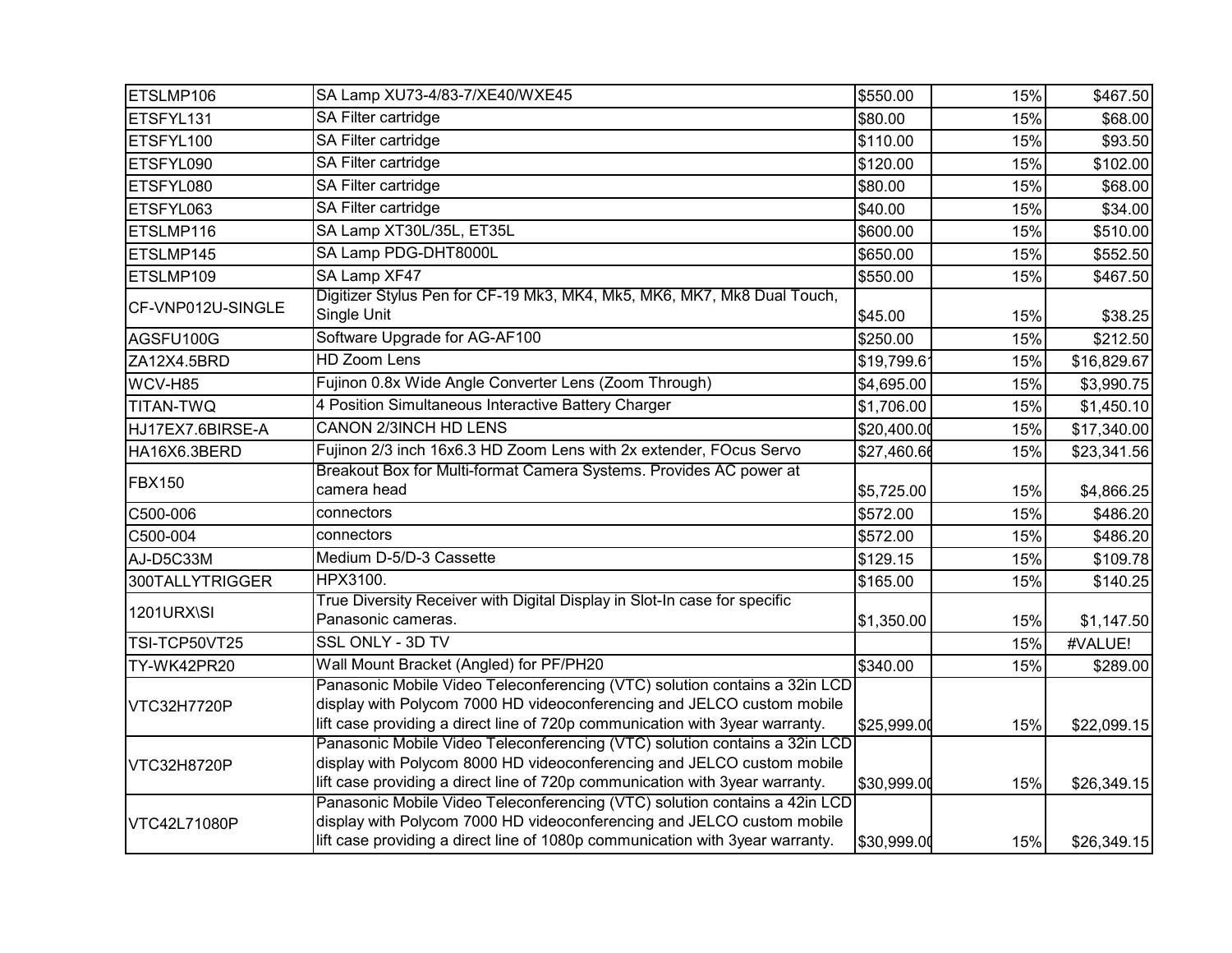|                     | Panasonic Mobile Video Teleconferencing (VTC) solution contains a 42in LCD                                                                                                                  |             |     |             |
|---------------------|---------------------------------------------------------------------------------------------------------------------------------------------------------------------------------------------|-------------|-----|-------------|
| VTC42L81080P        | display with Polycom 8000 HD videoconferencing and JELCO custom mobile                                                                                                                      |             |     |             |
|                     | lift case providing a direct line of 1080p communication with 3year warranty.                                                                                                               | \$35,499.00 | 15% | \$30,174.15 |
| VTC50P71080P        | plasma display with Polycom 7000 HD videoconferencing and JELCO custom<br>mobile lift case providing a direct line of 1080p communication with 3year<br>warranty.                           | \$32,499.00 | 15% | \$27,624.15 |
|                     | plasma display with Polycom 8000 HD videoconferencing and JELCO custom                                                                                                                      |             |     |             |
| VTC50P81080P        | mobile lift case providing a direct line of 1080p communication with 3year                                                                                                                  |             |     |             |
|                     | warranty.                                                                                                                                                                                   | \$36,999.00 | 15% | \$31,449.15 |
| <b>KXP180</b>       | PANASONIC KX-P180 HIGH YIELD BLACK RIBBON FOR USE IN KXP1131<br><b>KXP3200</b>                                                                                                              | \$25.99     | 15% | \$22.09     |
| ETLAV200            | Replacement lamp for PT-VW430 series                                                                                                                                                        | \$499.00    | 15% | \$424.15    |
| ETRFV200            | Replacement filter for PT-VW430 series                                                                                                                                                      | \$79.00     | 15% | \$67.15     |
| TT-T8TPLWRCH        | TR8 Tamper Resistant Star L-Wrench-Long Arm for All Toughbook                                                                                                                               | \$6.99      | 15% | \$5.94      |
| DFQD9006ZB-0        | Leather Case UL1604 Kit for CF-30                                                                                                                                                           | \$370.00    | 15% | \$314.50    |
|                     | Gamber-Johnson Light-Weight MAG Dock for Panasonic Toughbook CF-30                                                                                                                          |             |     |             |
| 7160-0318-06-P      | and CF-31 with Dual RF/Standard Lock with LIND Internal Power Supply<br>(Ports: (5) USB,(2) Serial,(1) VGA,(2) Ethernet,(1) Speaker,(1) Headphone)                                          | \$1,739.00  | 15% | \$1,478.15  |
| 7160-0318-09-P      | Gamber-Johnson Light-Weight MAG Dock for Panasonic Toughbook CF-30<br>and CF-31 with Dual RF/Automatic Lock (Ports: (5) USB, (2) Serial, (1)<br>VGA,(2) Ethernet,(1) Speaker,(1) Headphone) | \$1,434.00  | 15% | \$1,218.90  |
| <b>KV-SS017</b>     | <b>ROLLER EXCHANGE KIT</b>                                                                                                                                                                  | \$379.00    | 15% | \$322.15    |
| <b>KV-SS035</b>     | KV-SS035 / ROLLER EXCHANGE KIT                                                                                                                                                              | \$109.00    | 15% | \$92.65     |
| <b>KV-SS039</b>     | ROLLER EXCHANGE KIT                                                                                                                                                                         | \$199.00    | 15% | \$169.15    |
| KV-SS03             | <b>All Scanners</b>                                                                                                                                                                         | \$21.00     | 15% | \$17.85     |
| ETRFL100            | REPLACEMENT FILTER UNIT FOR PT-LW25H                                                                                                                                                        | \$79.00     | 15% | \$67.15     |
| CF-VDM312U          | Super Multi Drive (SATA I/F, w/ Power DVD)                                                                                                                                                  | \$370.00    | 15% | \$314.50    |
| <b>TYST42P50</b>    | Pedestal Stand for LF5 Series LCD                                                                                                                                                           | \$175.00    | 15% | \$148.75    |
| <b>BACKLIT-KB</b>   | Integrate Panasonic Backlit KB                                                                                                                                                              |             | 15% | #VALUE!     |
| <b>WIRELESS</b>     | wireless modem installation; load drivers; enable wireless function                                                                                                                         |             | 15% | #VALUE!     |
| <b>MEM-INSTALL</b>  | memory installation into Panasonic                                                                                                                                                          |             | 15% | #VALUE!     |
| <b>SMARTCARD</b>    | wireless modem installation; load drivers; enable wireless function                                                                                                                         |             | 15% | #VALUE!     |
| <b>OPTICALDRIVE</b> | Panasonic install of Optical Drive by Synnex.                                                                                                                                               |             | 15% | #VALUE!     |
| <b>FUSAS-F00001</b> | Lind 7.5A Ignition Fuse Holder, RoHS Compliant for Arbitrator 360                                                                                                                           | \$3.00      | 15% | \$2.55      |
| <b>FUSAS-F00002</b> | Lind 10A Power Fuse Holder, RoHS Compliant for Arbitrator 360                                                                                                                               | \$3.00      | 15% | \$2.55      |
| <b>ANGPS-10040</b>  | Lind GPS PAD, RoHS for Arbitrator 360                                                                                                                                                       | \$4.00      | 15% | \$3.40      |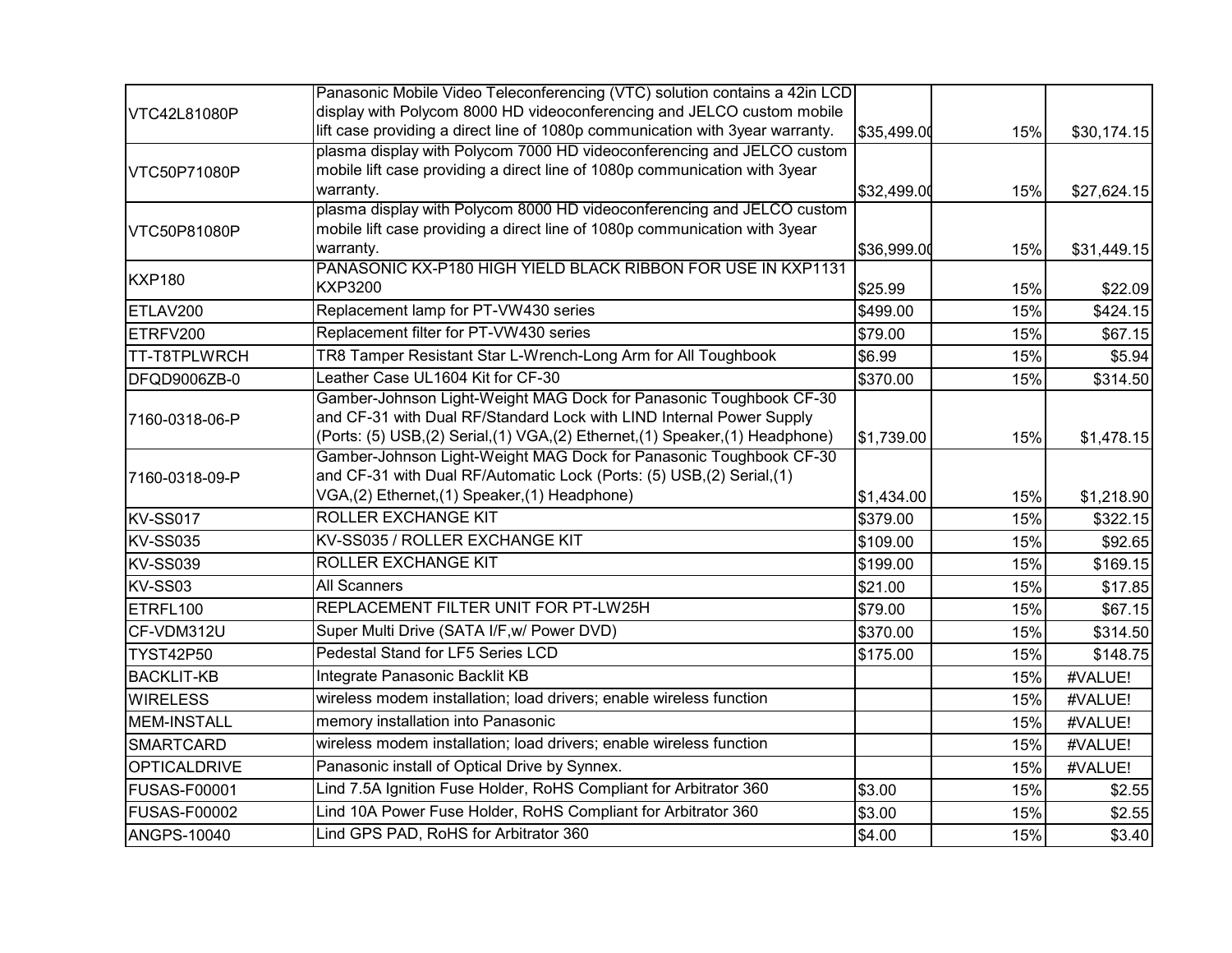| ANGPS-00001         | Lind GT5-8M-2 GPS 336 inch Hirose GT5-1S-HU, RoHS for Arbitrator 360                        | \$24.00    | 15% | \$20.40    |
|---------------------|---------------------------------------------------------------------------------------------|------------|-----|------------|
| CBLIP-F10800        | plug                                                                                        | \$35.00    | 15% | \$29.75    |
| <b>CBLMS-F00512</b> | Lind 900 in Microphone Cable for Interview Room                                             | \$270.00   | 15% | \$229.50   |
| CBLIO-F01003        | 360                                                                                         | \$15.00    | 15% | \$12.75    |
| BY-HCA10A           | RACK MOUNT BRACKET FOR BY-HPE11KTA                                                          | \$176.00   | 15% | \$149.60   |
| PCA85DB8            | Patch Cable, DB 25 Male to 8 BNC Female                                                     | \$142.00   | 15% | \$120.70   |
| PHM <sub>5</sub>    | BRACKET, HANGING MOUNT, F/WV-CS654/404/B                                                    | \$131.00   | 15% | \$111.35   |
| PIDV7CN             | Indoor Vandal Ceiling Recessed Dome Clear 7in for WV-CS584                                  | \$736.11   | 15% | \$625.69   |
| PIDV7SN             | Indoor Vandal Ceiling Recessed Dome Smoked 7in for WV-CS584                                 | \$736.11   | 15% | \$625.69   |
| PISM5V              | Indoor Vandal-Resistant Dome Housing, Surface Mount, for WV-SC384/WV-<br>SC385 Cameras      | \$420.63   | 15% | \$357.54   |
| PLAMP2808           | 2.8-8mm, Auto DC Iris F1.2, Megapixel Lens                                                  | \$127.00   | 15% | \$107.95   |
| <b>PLZ20/5</b>      | 20 - 100mm vari-focal length, auto iris lens, aspherical                                    | \$199.00   | 15% | \$169.15   |
| PLZ27/5DN           | 2.7 - 13.5mm vari-focal length, auto iris lens, day/night, aspherical                       | \$105.00   | 15% | \$89.25    |
| PLZ29/27            | 2.9 - 8.0mm vari-focal length, auto iris lens, day/night, aspherical                        | \$85.00    | 15% | \$72.25    |
| PLZ5/10             | 5.0 - 50.0mm vari-focal length, auto iris lens, day/night, aspherical                       | \$156.00   | 15% | \$132.60   |
| PMSM <sub>5</sub>   | Pendant shroud/sunshield/1.5inch collar convert for POSM5V                                  | \$92.00    | 15% | \$78.20    |
| POD8CWF             | Outdoor dome Housing for Fixed Cameras, with Wall Mount                                     | \$1,086.64 | 15% | \$923.64   |
| POD9CA              | Outdoor Dome Housing for Unitized PTZ Cameras, including WV-CS954 -<br><b>Pendant Mount</b> | \$835.43   | 15% | \$710.12]  |
| POSM5V              | Outdoor Vandal-Resistant Dome Housing, Surface Mount, for WV-SC384/WV-<br>SC385 Cameras     | \$835.43   | 15% | \$710.12   |
| PPFD9CN             | Pressurized Dome Camera Housing for WV-CS584, WV-SC384/WV-<br>SC385/WV-SC386 Cameras        | \$2,071.04 | 15% | \$1,760.38 |
| PPRM30G             | Parapet Mount for POD7C (inside wall)                                                       | \$826.66   | 15% | \$702.66   |
| <b>PRC201C</b>      | Low Profile Recessed Ceiling Housing                                                        | \$518.00   | 15% | \$440.30   |
| PRCM1               | Universal recessed ceiling mount for WV-SC384, WV-SC385, WV-SW series                       | \$151.90   | 15% | \$129.12   |
| PRMK08              | Rack-mount kit for PLCD8C, PLCD15V, PLCD20P monitors                                        | \$116.00   | 15% | \$98.60    |
| PRMKNV200           | Rack Mount Kit for WJ-NV200                                                                 | \$29.00    | 15% | \$24.65    |
| PSRCW2000B          | Bracket, Rooftop Parapet Mount, HD, Black                                                   | \$768.24   | 15% | \$653.00   |
| PWM30G              | Parapet Mount for POD7C (outside wall), black                                               | \$642.64   | 15% | \$546.24   |
| PWM30GB             | Parapet mount bracket w/o extension, beige                                                  | \$642.64   | 15% | \$546.24   |
| <b>PWM800</b>       | Wall/pole mount bracket, black, medium duty                                                 | \$67.18    | 15% | \$57.10    |
| WJHDE400/2000T2     | Expansion unit for select DVR & NVR series, with 2TB HDD                                    | \$5,084.00 | 15% | \$4,321.40 |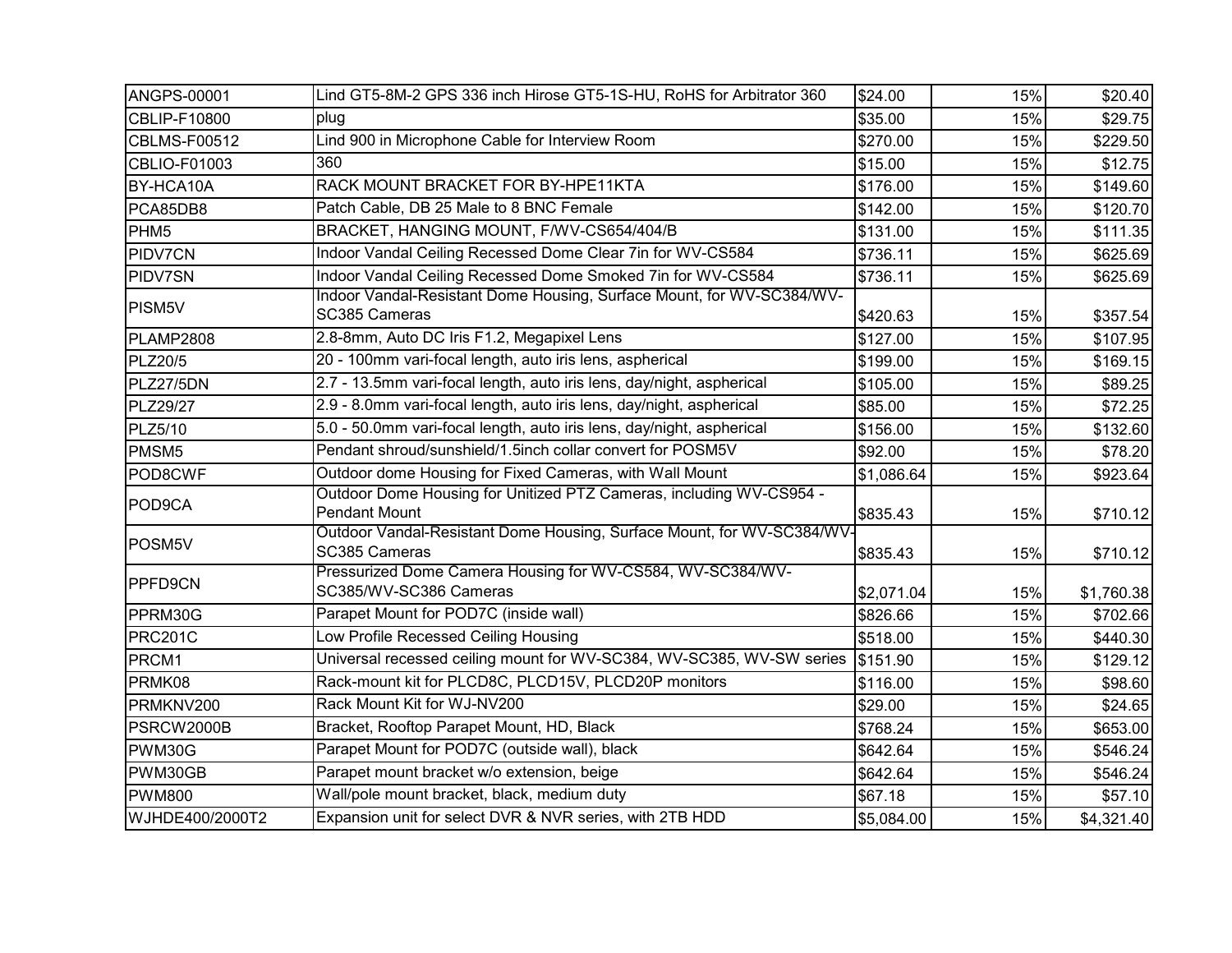| WVCF344              | Indoor fixed analog dome camera with 650 TVL, focus assist, ABS, Electrical<br>Day/Night                                                              | \$283.00   | 15% | \$240.55   |
|----------------------|-------------------------------------------------------------------------------------------------------------------------------------------------------|------------|-----|------------|
|                      | Indoor fixed analog dome camera with 650 TVL, focus assist, ABS, ABF,                                                                                 |            |     |            |
| WVCF354              | <b>Electrical Day/Night</b>                                                                                                                           | \$360.00   | 15% | \$306.00   |
| WVCP310              | Analog Day/Night analog box camera with focus assist, ATW, electric                                                                                   |            |     |            |
|                      | sensitivty (32x), 120 VAC power                                                                                                                       | \$213.00   | 15% | \$181.05   |
| WVCP314              | Analog Day/Night analog box camera with focus assist, ATW, electric<br>sensitivty (32x), 24 VAC/12 VDC power                                          | \$208.00   | 15% | \$176.80   |
| WVCW504F             | Super Dynamic 5 vandal-resistant fixed dome camera, flush mount                                                                                       | \$562.00   | 15% | \$477.70   |
|                      | Super Dynamic 5 vandal-resistant fixed dome camera, surface mount &                                                                                   |            |     |            |
| <b>WVCW504S/22</b>   | 2.2mm lens                                                                                                                                            | \$682.00   | 15% | \$579.70   |
| WVQ154S              | Wall Mount Brackets for WV-SC385 (for smoked dome)                                                                                                    | \$282.00   | 15% | \$239.70   |
| WVQ155S              | Embedded Ceiling Mount Brackets for WV-SC385 (for smoked dome)                                                                                        | \$247.00   | 15% | \$209.95   |
| WVQ156S              | Smoked Indoor Dome Cover for WV-SC385                                                                                                                 | \$145.00   | 15% | \$123.25   |
| <b>WVQ157</b>        | Inner Dome Cover for WV-SC385                                                                                                                         | \$58.00    | 15% | \$49.30    |
| <b>WVQ204/1S</b>     | MOUNTING BRACKET FOR WJ-NT304 & WJ-GXE90                                                                                                              | \$155.00   | 15% | \$131.75   |
| <b>WVQ204/2S</b>     | Mounting bracket for GXE500 & GXD400 (2 units)                                                                                                        | \$133.00   | 15% | \$113.05   |
| PLA22T3DN            | 1/3 CS-Mount 2.2mm, F=1.2, wide-angle lens                                                                                                            | \$110.00   | 15% | \$93.50    |
| PLAMP2406            | 1/3 inch Megapixel lens, 2.4-6mm, auto iris                                                                                                           | \$161.00   | 15% | \$136.85   |
| PLZ15/33             | 1/3 CS-Mount 15-50mm, F=1.5, vari-focal lens                                                                                                          | \$183.00   | 15% | \$155.55   |
| PWMSM5V              | Wall mount option for PISM5V or POSM5V, 1 inch NTP                                                                                                    | \$52.00    | 15% | \$44.20    |
| CF-SVCLTUCNF1Y       | ULTIMATE CARE PROTECTION - LAPTOP (YEAR 4 ONLY) MODELS<br>SUPPORTED: CF-20, CF-31, CF-54, FZ-55                                                       | \$250.00   | 15% | \$212.50   |
| GPCA932/4            | <b>Units</b>                                                                                                                                          | \$850.00   | 15% | \$722.50   |
| GPCA932/6            | <b>Units</b>                                                                                                                                          | \$1,135.00 | 15% | \$964.75   |
| GPCA932/10           | Panasonic GPUS932C10 10m Camera Cable                                                                                                                 | \$1,675.00 | 15% | \$1,423.75 |
| GPCA932A20           | 20M CABLE F/GPUS932A SERIES HD CAMERAS                                                                                                                | \$3,100.00 | 15% | \$2,635.00 |
| <b>PSS232</b>        | Panasonic PSS232 Medical grade power supply for HD camera                                                                                             | \$120.00   | 15% | \$102.00   |
| 7120-0549            | Gamber-Johnson Bracket Kit for the Panasonic Arbitrator. Attaches to the<br>Panasonic Arbitrator 360and mounts to a flat surface (Trunk, Roof, Floor) | \$25.00    | 15% | \$21.25    |
| CLP24PNA             | Trinus Black Leather Pouch for Arbitrator 360 Transmitter                                                                                             | \$25.00    | 15% | \$21.25    |
|                      | Panasonic MAC Address Collection during Bronze or Premier Deployment                                                                                  |            |     |            |
| <b>CF-SVCMACADNA</b> | services performed at the National Service Center. Cannot be sold as a                                                                                |            |     |            |
|                      | standalone service.                                                                                                                                   | \$12.00    | 15% | \$10.20    |
| ETLAD510             | REPLCMNT LAMP PT-DZ21K SERIES (1 LAMP)                                                                                                                | \$829.00   | 15% | \$704.65   |
| ETPKD510S            | LOW CEILING MOUNT BRKT PT-DZ21K SERIES                                                                                                                | \$1,899.00 | 15% | \$1,614.15 |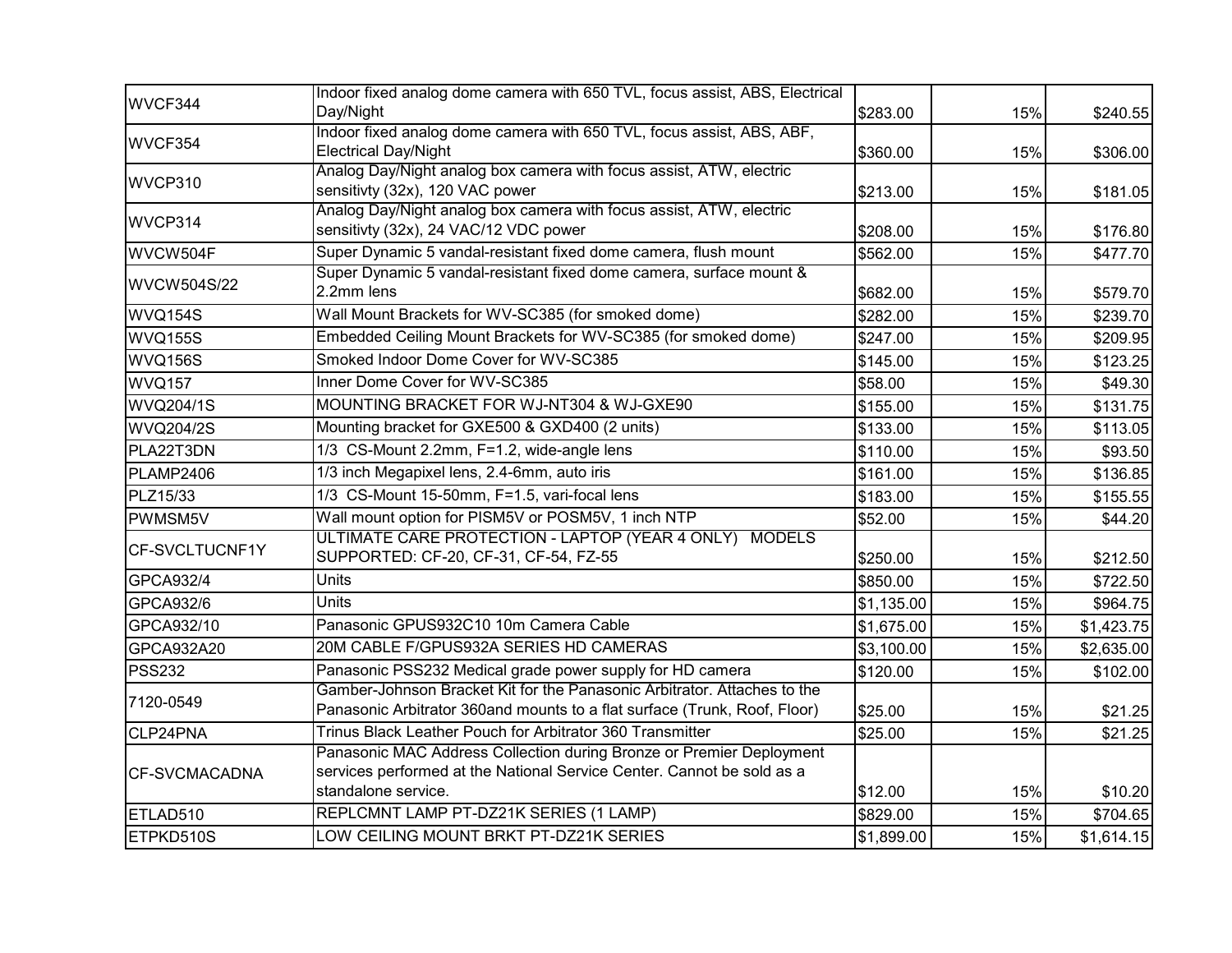| ETLAA410             | Replacement Lamp unit for PT-AE8000U                                                                                                                                                                                                                                    | \$399.00   | 15% | \$339.15   |
|----------------------|-------------------------------------------------------------------------------------------------------------------------------------------------------------------------------------------------------------------------------------------------------------------------|------------|-----|------------|
| UE-608030            | For UB-T78X & UB-T880 Series                                                                                                                                                                                                                                            | \$1,445.00 | 15% | \$1,228.25 |
| KX-BP038             | For KX-BP0385, UB-8325, KX-BP800 Interactive Panaboards                                                                                                                                                                                                                 | \$195.00   | 15% | \$165.75   |
| <b>KX-BP0385</b>     | UB-8325 & KX-BP800 Interactive Panaboards, includes                                                                                                                                                                                                                     | \$20.00    | 15% | \$17.00    |
| KX-BP081             | THERMAL TRANSFER REPLACEMENT FILM                                                                                                                                                                                                                                       | \$62.00    | 15% | \$52.70    |
| <b>UG-6001</b>       | UB-8325, UB-7325, UB-5815, UB-5315, 2 rolls - 164 Each                                                                                                                                                                                                                  | \$39.00    | 15% | \$33.15    |
| KX-BP048             | For UB-8325 & KX-BP800 Interactive Panaboards                                                                                                                                                                                                                           | \$195.00   | 15% | \$165.75   |
| <b>KX-BP0481</b>     | REPLACEMENT ERASER CLOTH                                                                                                                                                                                                                                                | \$41.00    | 15% | \$34.85    |
| AK-HVF70GJ           | 7 inch Color Viewfinder for use with AK-HC3800. Key features include Focus<br>in Red and Pixel to Pixel focus assist, 1024x600 pixel resolution, adjustable<br>peaking, contrast, and brightness, low power consumption of 11W, and a<br>light weight of only 1.8Kg.    | \$4,000.00 | 15% | \$3,400.00 |
| AK-HRP200GJ          | New remote operation panel provides ergonomic operation of the HC3800<br>camera via the AK-HCU200 control unit with optional RS-422 serial control<br>cables. Scene files, user files and lens files can be stored on SD-HC memory<br>cards. IP-control of AK-HC3800, A | \$2,000.00 | 15% | \$1,700.00 |
| WX-LR200             | 2ch Receiver/Sensor                                                                                                                                                                                                                                                     | \$683.00   | 15% | \$580.55   |
| WX-LAK12             | Single Channel Amplifier                                                                                                                                                                                                                                                | \$473.00   | 15% | \$402.05   |
| GPUS932CBSX          | 3MOS 1/3, 1080p HD Camaera Control Unit - Board level                                                                                                                                                                                                                   | \$3,425.00 | 15% | \$2,911.25 |
| GPUS932HUX           | 3MOS 1/3, 1080p HD Camaera Head - Board level                                                                                                                                                                                                                           | \$2,332.00 | 15% | \$1,982.20 |
| CF-VZSU80U           | Standard Battery for CF-C2 Mk1, Mk2 (6cell)                                                                                                                                                                                                                             | \$140.00   | 15% | \$119.00   |
| CF-VZSU83U           | Long life battery for the CF-C2Mk1, Mk2                                                                                                                                                                                                                                 | \$190.00   | 15% | \$161.50   |
| CF-VCBTB3W           | Battery Charger for CF-C2, CF-54, FZ-G1                                                                                                                                                                                                                                 | \$180.00   | 15% | \$153.00   |
| CF-VZSU82U           | LIGHTWEIGHT BATTERY FOR CF-C2 MK1                                                                                                                                                                                                                                       | \$110.00   | 15% | \$93.50    |
| CF-AA6413CM          | AC Adapter (65W) for CF-20 Mk1, Mk2, CF-C2 Mk1, Mk2, Mk2.5, Mk1, FZ-G1<br>Mk1, Mk2, Mk3, Mk4. For 461F 20/G1, use instead CF-AA5713AM                                                                                                                                   | \$80.00    | 15% | \$68.00    |
| ETYFB100G            | Digital Interface Box, DIGITAL LINK                                                                                                                                                                                                                                     | \$1,299.00 | 15% | \$1,104.15 |
| GPUS932CSX           | 3MOS 1/3, 1080p HD Camaera Control Unit with HDMI and HD-SDI                                                                                                                                                                                                            | \$6,485.00 | 15% | \$5,512.25 |
| GPUS932HX            | 3MOS 1/3, 1080p HD Camaera Head                                                                                                                                                                                                                                         | \$4,900.00 | 15% | \$4,165.00 |
| WVSF438              | Indoor dome, 3.0M 360 camera, Simple D&N                                                                                                                                                                                                                                | \$1,070.00 | 15% | \$909.50   |
| CF-LNDDC120HW        | Lind 120 Watt 12-32 Volt Input Car Adapter for ToughBooks for Hardwired<br>Installations (bare wire)                                                                                                                                                                    | \$144.95   | 15% | \$123.21   |
| CF-LNDCAB72OYT       | Lind 72-inch output cable for CF-LNDDC80 with Yellow Tip Plug                                                                                                                                                                                                           | \$19.95    | 15% | \$16.96    |
| <b>FZ-SVCTPEXT1Y</b> | EXTENDED WARRANTY - TABLET PC (YEAR 4) MODELS SUPPORTED:<br>CF-33, FZ-M1, FZ-G1                                                                                                                                                                                         | \$150.00   | 15% | \$127.50   |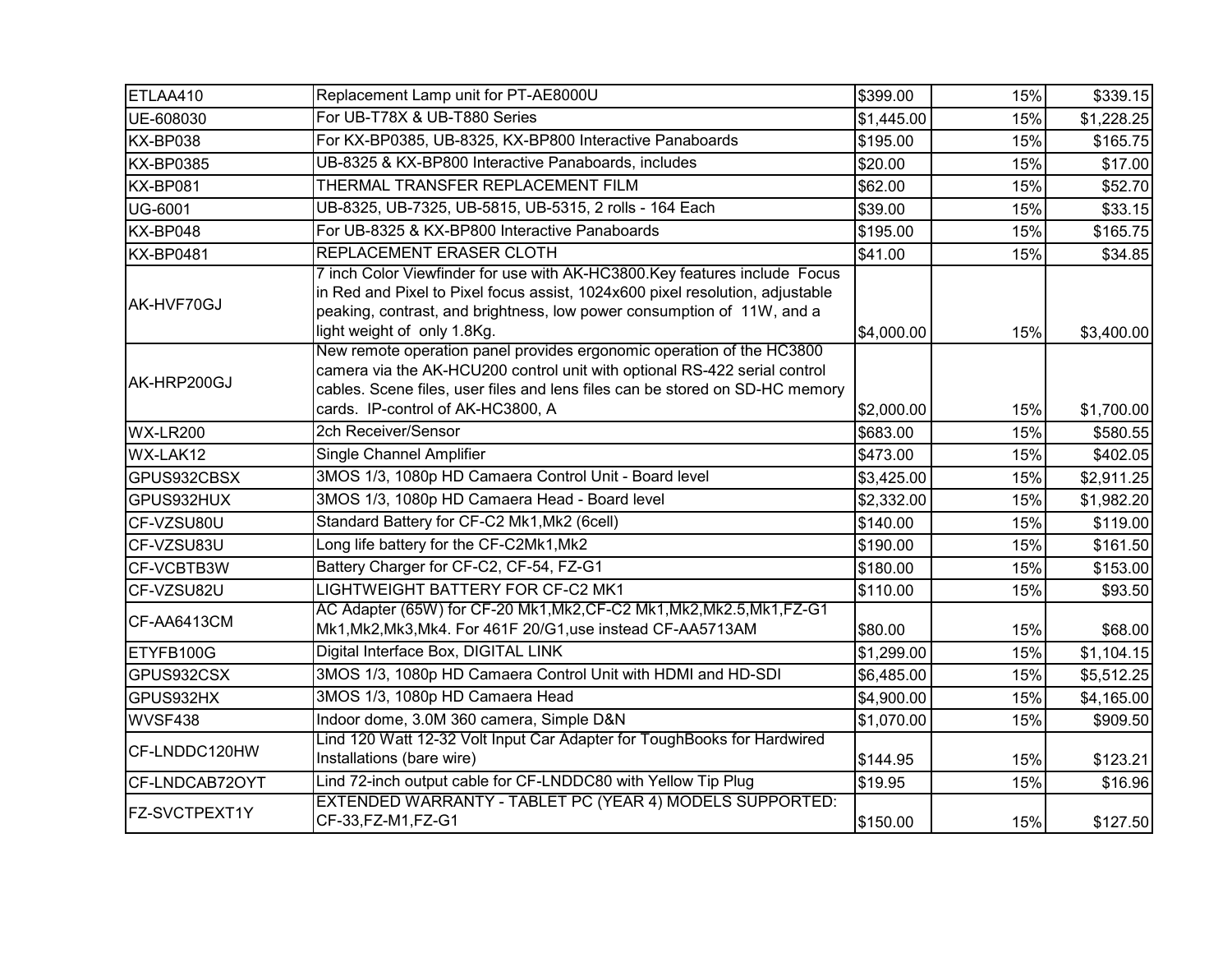| FZ-SVCTPEXT2Y       | Extended Warranty - Tablet PC (Years 4 & 5) Models supported: CF-33, FZ-<br>M1,FZ-A2,FZ-B2,FZ-G1,FZ-Q2                                                                                  | \$295.00    | 15% | \$250.75    |
|---------------------|-----------------------------------------------------------------------------------------------------------------------------------------------------------------------------------------|-------------|-----|-------------|
| <b>FZ-SVCTPNF4Y</b> | Protection Plus Warranty - CF-33, FZ-G1, FZ-M1, FZ-A2, FZ-B2, FZ-Q2<br>Tablet PC (Years 1, 2, 3, & 4)                                                                                   | \$495.00    | 15% | \$420.75    |
| FZ-SVCTPNF5Y        | Protection Plus Warranty - CF-33, FZ-G1, FZ-M1, FZ-A2, FZ-B2, FZ-Q2<br>Tablet PC (Years 1, 2, 3, 4, & 5)                                                                                | \$750.00    | 15% | \$637.50    |
| TYCF55VW50          | Frame Cover Kit for LFV50 Video Wall                                                                                                                                                    | \$425.00    | 15% | \$361.25    |
| TYRM50VW            | Remote Control Kit for LFV50 Video Wall                                                                                                                                                 | \$65.00     | 15% | \$55.25     |
| PABMXSQ29649        | ABMX PLATFORM FOR PMPU2000                                                                                                                                                              | \$3,136.00  | 15% | \$2,665.60  |
| PWD2002FAEX         | WD 2 TB HDD FOR USE WITH CANISTER2000                                                                                                                                                   | \$1,000.00  | 15% | \$850.00    |
| PWD30EZRX           | 3 TB HDD                                                                                                                                                                                | \$591.00    | 15% | \$502.35    |
| PLM12MP028/10       | 1/3 inch Mega pixel lens, M12 mount, 2.8mm, 10 count                                                                                                                                    | \$246.00    | 15% | \$209.10    |
| PLM12MP060/10       | 1/3 inch Mega pixel lens, M12 mount, 6.0mm, 10 count                                                                                                                                    | \$159.00    | 15% | \$135.15    |
| PLM12MP120/10       | 1/3 inch Mega pixel lens, M12 mount, 12mm, 10 count                                                                                                                                     | \$203.00    | 15% | \$172.55    |
| SB-97-TP-USB-P      | iKey NEMA 4X Sealed Sanitizable Ultra Thin Keyboard, Green Backlit, Rubber<br>Keys, 12 Function Keys, Integrated Touchpad, USB Cable, Left/Right Click<br><b>Buttons, Black Color</b>   | \$395.00    | 15% | \$335.75    |
| FZ-VNTG11U          | Tether for FZ-G1 Mk1, Mk2, Mk3, , FZ-Q2 Mk1, and CF-54 Mk1, Mk2 (with<br>optional stylus pen holder kit)                                                                                | \$15.00     | 15% | \$12.75     |
| FZ-VPFG11U          | Protective Film (10.1) for FZ-G1Mk1, Mk2                                                                                                                                                | \$64.00     | 15% | \$54.40     |
| FZ-VZSU88U          | Long Life Battery Pack for FZ-G1 Mk1, Mk2, Mk3, Mk4, Mk5                                                                                                                                | \$200.00    | 15% | \$170.00    |
| PLCD22V             | 22 Value LCD, 1680 x 1050, 16:10, HD                                                                                                                                                    | \$855.00    | 15% | \$726.75    |
| 7160-0220           | Gamber-Johnson MONGOOSE-9inch Locking Slide Arm w/Standard Motion<br>Attachment                                                                                                         | \$354.00    | 15% | \$300.90    |
| KJ22EX7.6BIRSE      | Canon KJ22EX7.6B IRSE 2nd Generation HDgc Telephoto Lens, 22x zoom<br>ratio, 65 wide angle view, delivers images in the 16:9 HD and 4:3 formats, 7.6-<br>168mm, manually adjusted focus | \$29,300.00 | 15% | \$24,905.00 |
| 7160-0126           | Gamber-Johnson Pentax Pocket Jet Printer Mount by . Secures to flat<br>surface, or a lower pole using (Item DS-74)                                                                      | \$170.00    | 15% | \$144.50    |
| 7160-0251-01        | Gamber-Johnson NotePad V Screen Support for Rugged Computers                                                                                                                            | \$58.00     | 15% | \$49.30     |
| 7160-0250-01        | Gamber-Johnson NotePad V Universal Computer Cradle by w/Tall clips for<br><b>Rugged Computers</b>                                                                                       | \$370.00    | 15% | \$314.50    |
| 7160-0427           | Gamber-Johnson Mongoose-9inch Locking Slide Arm w 3/8inch stud                                                                                                                          | \$255.00    | 15% | \$216.75    |
| 7160-0420           | Plate                                                                                                                                                                                   | \$282.00    | 15% | \$239.70    |
| 13792               | hours                                                                                                                                                                                   | \$149.00    | 15% | \$126.65    |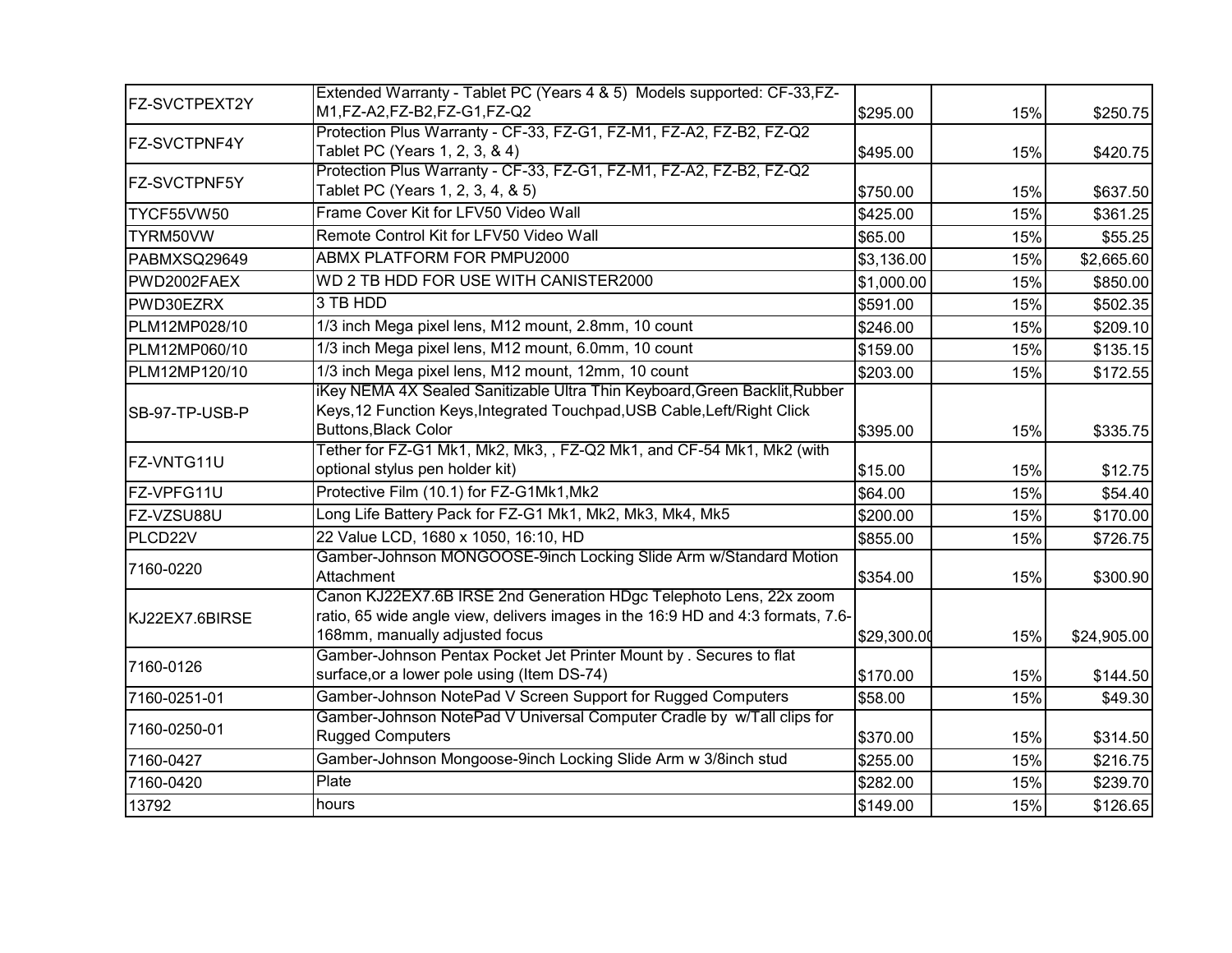|                 | Gamber-Johnson Kit, Chevrolet Silverado/Tahoe/Suburban, Pedestal (2007-      |            |     |            |
|-----------------|------------------------------------------------------------------------------|------------|-----|------------|
| 7170-0142       | 13). Includes: Veh Base, 9inch Lower Pole, 7inch Center Upper Pole, Locking  |            |     |            |
|                 | Swing Arm motion attachment, Support Brace                                   | \$727.00   | 15% | \$617.95   |
|                 | Gamber-Johnson Kit, Dodge RAM 1500-5500 Pedestal (2002-13). Includes:        |            |     |            |
| 7170-0136       | Veh Base, Offset Step, 9inch Lower Pole, 7inch Upper Center Pole, Locking    |            |     |            |
|                 | Swing Arm motion attachment, Support Brace                                   | \$784.00   | 15% | \$666.40   |
|                 | Gamber-Johnson Kit, Ford F150, Pedestal (2004-13). Includes: Veh             |            |     |            |
| 7170-0135       | Base, 9inch Lower Pole, 7inch Upper Center Pole, Locking Swing Arm motion    |            |     |            |
|                 | attachment, Support Brace                                                    | \$727.00   | 15% | \$617.95   |
|                 | Gamber-Johnson Kit, Ford Super Duty F250-F750 Pedestal (2011-13).            |            |     |            |
| 7170-0133       | Includes: Veh Base, 9inch Lower Pole, 7inch Upper Center Pole, Locking Swing |            |     |            |
|                 | Arm motion attachment, Support Brace                                         | \$757.00   | 15% | \$643.45   |
|                 | Gamber-Johnson KIT, Ford E-Series Pedestal (2006-13). Includes: Vehicle      |            |     |            |
| 7170-0130       | Base, 7inch Center Pole, Locking Swing Arm                                   | \$595.00   | 15% | \$505.75   |
|                 | Gamber-Johnson Kit, Ford Utility Police Interceptor Pedestal (2012-13).      |            |     |            |
| 7170-0148       | Includes: Veh Base, 9inch Lower Pole, 7inch Center Upper                     |            |     |            |
|                 | Pole, Mongoosemotion attachment, Support Brace                               | \$665.00   | 15% | \$565.25   |
| CF-SVCARBWCAM50 | Wearable Camera License Pack Bundle (Up to 50 Quantity Pack)                 | \$1,900.00 | 15% | \$1,615.00 |
|                 | Gamber-Johnson Ford F-250 to F-750 Super Duty Vehicle base (Automatic        |            |     |            |
| 7160-0045       | only-1999-2010), Excursion & Excur Lmtd (2000-05)                            | \$155.00   | 15% | \$131.75   |
| <b>DS-74</b>    | Gamber-Johnson Rack-to-Post 6 in platform. Attaches to any Lower Pole.       |            |     |            |
|                 | Use to mount printer                                                         | \$63.00    | 15% | \$53.55    |
| UE1PBD-3NBD     | 3 Year On-Site / Next Business Day(Excludes UB-T Series)                     | \$1,507.00 | 15% | \$1,280.95 |
| UE1PBD-NBDP     | 1 Year On-Site / Next Business Day(Excludes UB-T Series)                     | \$639.00   | 15% | \$543.15   |
|                 | microP2 Adapter allows for usage of microP2 Cards in compatible P2           |            |     |            |
| AJ-P2AD1G       | camcorder and recorders (with upgraded firmware). Supports one microP2       |            |     |            |
|                 | Card slot. SD UHSII P2 Card Bus.                                             | \$199.00   | 15% | \$169.15   |
| ETSLMP149       | Lamp ASSY for SA PLC-HF7000L                                                 | \$850.00   | 15% | \$722.50   |
|                 | LAR Specific VW Mexico, WinXP MUI (Win7 COA), Intel Core i5-3320M            |            |     |            |
| CF-53MA242QW    | 2.60GHz, vPro, 14.0in HD, 256GB SSD, 4GB, Intel WiFi a/b/g/n, No TPM,        |            |     |            |
|                 | Bluetooth, Spanish Keyboard, US AC Cord, Custom BIOS, Multi-drive            | \$1,969.00 | 15% | \$1,673.65 |
|                 | LAR Specific VW Mexico, WinXP MUI (Win7 COA), Intel Core i5-3320M            |            |     |            |
| CF-53MA244QW    | 2.60GHz, vPro, 14.0in HD, 256GB SSD, 4GB, Intel WiFi a/b/g/n, No TPM,        |            |     |            |
|                 | Bluetooth, Spanish Keyboard, US AC Cord, Custom BIOS, Multi-drive            | \$1,969.00 | 15% | \$1,673.65 |
| ETLAD320P       | LAMP UNIT FOR PORTRAIT MODE APPLICATION                                      | \$659.00   | 15% | \$560.15   |
| ETLAD320PW      | Lamp-portr mode applic&PTDZ13K(Twin Pk)                                      | \$1,229.00 | 15% | \$1,044.65 |
| ETSFR320        | Replacement filter for smoke cut fliter                                      | \$359.00   | 15% | \$305.15   |
| ETSFD320        | SMOKE CUT FILTER FOR PT-DZ13K SERIES                                         | \$479.00   | 15% | \$407.15   |
|                 |                                                                              |            |     |            |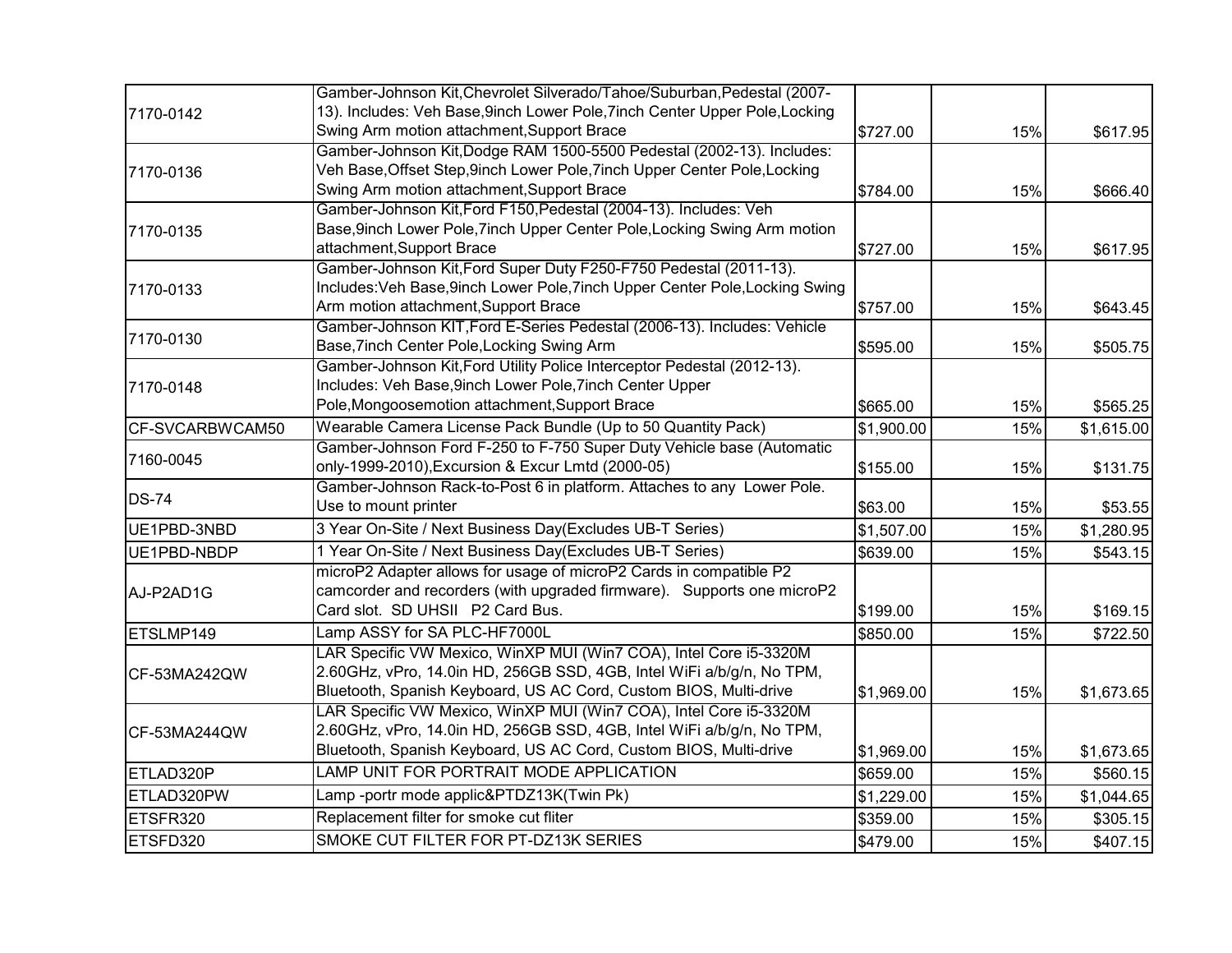| ETEMF320            | FILTER UNIT FOR PT-DZ13KSERIES PROJECTOR                                                                                                                                                                                                                               | \$229.00    | 15% | \$194.65    |
|---------------------|------------------------------------------------------------------------------------------------------------------------------------------------------------------------------------------------------------------------------------------------------------------------|-------------|-----|-------------|
| TBCG1XSTP-P         | INFOCASE TOUGHMATE X-STRAP FOR FZ-G1                                                                                                                                                                                                                                   | \$74.90     | 15% | \$63.67     |
| TBCG1AONL-P         | INFOCASE TOUGHMATE ALWAYS-ON CASE FZ-G1                                                                                                                                                                                                                                | \$109.00    | 15% | \$92.65     |
| C-HDM-208           | Havis Heavy Duty 5.5 Telescoping Pole with adjustable height (5.5 - 8.5).<br>Precision Machined Solid Billet Aluminum Clamp Collar. Recommended for<br>use with Havis Heavy Duty Passenger Side Base, Locking Slide Arm with<br>Motion Adapter and Support Brace to co | \$75.83     | 15% | \$64.46     |
| HA42X9.7BERD-S48-A  | HA42x9.7BERD-S48 lens package with ALH-117C-01A bracket. 2/3 inch HD<br>lens with 42x optical zoom and 2x extender. Includes extra features such as<br>QuickZoom, making it easy to verify focus by allowing instant telephoto zoom<br>capability. Also includes lens  | \$77,000.00 | 15% | \$65,450.00 |
| TBCG1PFLIO-BLK-P    | InfoCase Professional Portffolio, Black Vinyl for All FZ-G1 (Minimum Order<br>Quantity 200)                                                                                                                                                                            | \$89.00     | 15% | \$75.65     |
| FZ-VNTG11U          | TETHER FOR FZ-G1, MK1, 2, 3, FZ-Q2MK1, CF54                                                                                                                                                                                                                            |             | 15% | #VALUE!     |
| BT-80-03-P          | iKey NEMA 4X (IP65) keyboard with VESA Mount<br>Holes, Rechargeable, Bluetooth, Windows/Android, Black Color                                                                                                                                                           | \$395.00    | 15% | \$335.75    |
| FZ-BNDLG1ST1CG4     | Panasonic Strap & Corner Guard Bundle for the FZ-G1. Bundles Includes 1<br>rotating hand strap and 4 tall corner guards                                                                                                                                                | \$105.00    | 15% | \$89.25     |
| ETPKD120S           | CEILING MOUNT BRACKETFOR PT-DZ870 SERIES                                                                                                                                                                                                                               | \$549.00    | 15% | \$466.65    |
| ETPKD120H           | CEILING MOUNT BRACKET FOR PT-DZ870 SERIE                                                                                                                                                                                                                               | \$599.00    | 15% | \$509.15    |
| ETPKR100H           | High Ceiling Mt.Brkt. PTRZ470/RZ370 ser.                                                                                                                                                                                                                               | \$599.00    | 15% | \$509.15    |
| ETPKR100S           | Low Ceiling Mt. Brkt. PTRZ470/RZ370 ser.                                                                                                                                                                                                                               | \$549.00    | 15% | \$466.65    |
| CF-SVCLTEXTAPOS3Y   | HQ Approval Required - Extended Warranty - Laptop APOS (Years 4, 5 & 6)                                                                                                                                                                                                | \$600.00    | 15% | \$510.00    |
| ST-PMPROJMGT        | Panasonic Hourly Project Management                                                                                                                                                                                                                                    | \$250.00    | 15% | \$212.50    |
| ETPKR100P           | Ceiling mt. portrait mode w/PTRZ470/370                                                                                                                                                                                                                                | \$729.00    | 15% | \$619.65    |
| FZ-LND3BAYG1        | LIND 3 Bay Battery Charger for FZ-G1. Includes 110W AC Adaptor. Do NOT<br>use G1 AC Adaptor.                                                                                                                                                                           | \$825.60    | 15% | \$701.76    |
| ETLAC300            | Replacement lamp for PTCW330U/PTCX300U                                                                                                                                                                                                                                 | \$419.00    | 15% | \$356.15    |
| MR-MRAANTIVIB       | 3-axis anti-Vibration/Shock kit                                                                                                                                                                                                                                        | \$234.00    | 15% | \$198.90    |
| MR-MRAANTIVIBWMP    | 3-axis anti-Vibration/Shock kit with mounting plate                                                                                                                                                                                                                    | \$400.00    | 15% | \$340.00    |
| MR-MRALEDWARN       | LED warning light kit, w/o mounting plate                                                                                                                                                                                                                              | \$169.00    | 15% | \$143.65    |
| <b>MR-MRAPWRADP</b> | AC POWER ADAPTER 120W 19V/6.3A                                                                                                                                                                                                                                         | \$79.00     | 15% | \$67.15     |
| MR-MRS1281TBW7      | Mobile Surveillance Recorder w/one 128GB SSD and one 1TB HDD, Win7<br><b>OS Preloaded</b>                                                                                                                                                                              | \$6,076.00  | 15% | \$5,164.60  |
| 7160-0486-00-P      | Gamber-Johnson Vehicle Docking Station for the Panasonic FZ-G1 tablet<br>computer. No RF, Keyed Alike lock. Gamber-Johnson Mount pattern. (Ports:<br>(2) USB 3.0, Serial, VGA, Ethernet, HDMI, Power In.                                                               | \$764.00    | 15% | \$649.40    |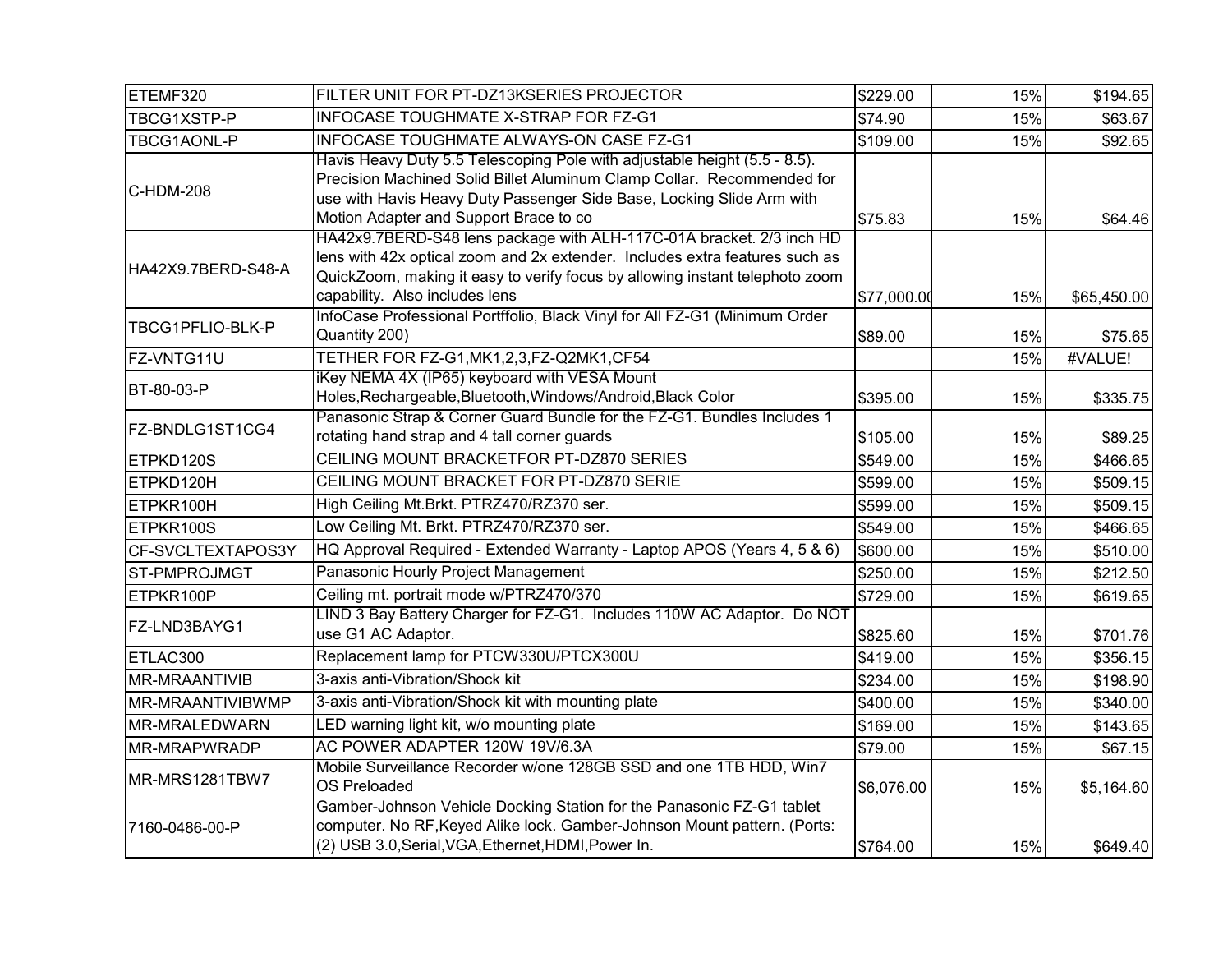|                      | Gamber-Johnson Vehicle Docking Station for the Panasonic FZ-G1 tablet                                                          |            |     |            |
|----------------------|--------------------------------------------------------------------------------------------------------------------------------|------------|-----|------------|
| 7160-0486-02-P       | computer. DUAL RF, Keyed Alike lock. Gamber-Johnson Mount pattern. (Ports:                                                     |            |     |            |
|                      | (2) USB 3.0, Serial, VGA, Ethernet, HDMI, Power In.                                                                            | \$1,021.00 | 15% | \$867.85   |
|                      | Gamber-Johnson Vehicle Docking Station for the Panasonic FZ-G1 tablet                                                          |            |     |            |
| 7160-0487-00-P       | computer. No RF, Keyed Alike lock. VESA 75 mount pattern. (Ports: (2) USB                                                      |            |     |            |
|                      | 3.0, Serial, VGA, Ethernet, HDMI, Power In.                                                                                    | \$764.00   | 15% | \$649.40   |
|                      | Gamber-Johnson Vehicle Docking Station for the Panasonic FZ-G1 tablet                                                          |            |     |            |
| 7160-0487-02-P       | computer. DUAL RF, Keyed Alike lock. VESA 75 mount pattern. (Ports: (2) USB                                                    |            |     |            |
|                      | 3.0, Serial, VGA, Ethernet, HDMI, Power In.                                                                                    | \$1,021.00 | 15% | \$867.85   |
|                      | Gamber-Johnson Vehicle Docking Station for the Panasonic FZ-G1 tablet                                                          |            |     |            |
| 7160-0487-03-P       | computer. No RF, Keyed Differently lock. VESA 75 mount pattern. (Ports: (2)<br>USB 3.0, Serial, VGA, Ethernet, HDMI, Power In. |            |     |            |
|                      |                                                                                                                                | \$764.00   | 15% | \$649.40   |
| ARB-512SSD           | 512 SSD for Arbitrator W/Cartridge for ARB Mk3                                                                                 | \$1,139.00 | 15% | \$968.15   |
| WVSW598              | Outdoor Full HD PTZ Network Camera                                                                                             | \$5,255.00 | 15% | \$4,466.75 |
| 7160-0489-00         | Gamber-Johnson Vehicle CRADLE for the Panasonic FZ-G1 tablet computer.                                                         |            |     |            |
|                      | No electronics, Keyed Alike. Gamber-Johnson Mount pattern.                                                                     | \$341.00   | 15% | \$289.85   |
| 7160-0490-00         | Gamber-Johnson Vehicle CRADLE for the Panasonic FZ-G1 tablet computer.                                                         |            |     |            |
|                      | No electronics, Keyed Alike. VESA 75 Mount pattern.                                                                            | \$341.00   | 15% | \$289.85   |
| ETLAL330             | Replacement lamp for PTLW271 Series                                                                                            | \$349.00   | 15% | \$296.65   |
| DJMC275              | monitor                                                                                                                        | \$375.00   | 15% | \$318.75   |
| ARB-WV-VC30          | Front Camera/25 ft Lan Cable for ARB Mk3                                                                                       | \$1,525.00 | 15% | \$1,296.25 |
| ARB-WJ-VR3003        | Wireless LAN Module 1 for ARB Mk3                                                                                              | \$275.00   | 15% | \$233.75   |
| <b>ARB-CABLMAIN</b>  | Black Network Cable for ARB MK3 Main Camera 25 ft                                                                              | \$15.00    | 15% | \$12.75    |
| ARB-CABLREAR         | Light Blue Network Cable for ARB MK3 Rear Camera 25 ft                                                                         | \$15.00    | 15% | \$12.75    |
| ARB-CABLSIDE         | Grey Network Cable for ARB MK3 Side Camera 25 ft                                                                               | \$17.00    | 15% | \$14.45    |
| ARB-CABLPC           | Yellow Network Cable for ARB MK3 Main Camera 25 ft                                                                             | \$15.00    | 15% | \$12.75    |
| CF-WSD191262         | 128GB SSD for CF-19 Mk6, Mk7, Mk8                                                                                              | \$250.00   | 15% | \$212.50   |
| <b>KX-S09TFMCNS</b>  | Panasonic Technical field support daily rate                                                                                   | \$2,000.00 | 15% | \$1,700.00 |
|                      | Panasonic Vehicle Installation Solution - G1 Full Mount Solution - Package                                                     |            |     |            |
| ST-DEPING1FULL       | includes vehicle Spec base, lower pole, heavy duty support brace, center                                                       |            |     |            |
|                      | upper, locking swing arm, dual pass G1 dock, cradle, with removable K. See                                                     |            |     |            |
|                      | Price file for full description                                                                                                | \$3,200.00 | 15% | \$2,720.00 |
|                      | vehicle, limit of 2 vehicles per customer - Includes basic installation hardware                                               |            |     |            |
| <b>ST-DEPINTRIAL</b> | for customer to trial a Toughbook Laptop, Tablet or H. See Price file for full                                                 |            |     |            |
|                      | description                                                                                                                    |            | 15% | #VALUE!    |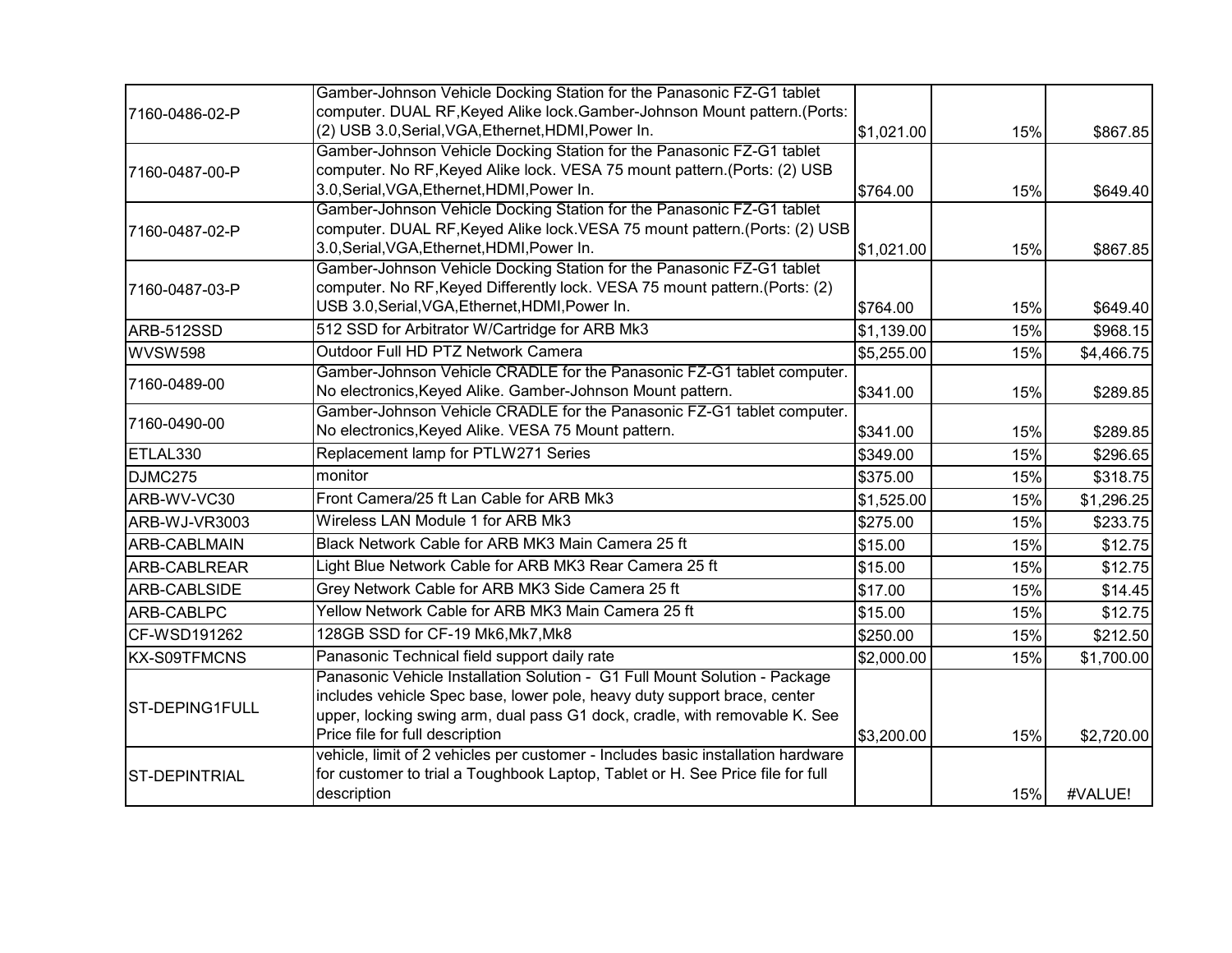|                 | LAR Spanish Specific, Win7 MUI (Win8 COA), Intel Core i5-3437U 1.90GHz,          |            |     |            |
|-----------------|----------------------------------------------------------------------------------|------------|-----|------------|
|                 | vPro, 10.1in WUXGA 10-pt Multi Touch+Digitizer, 128GB SSD, 4GB, Intel            |            |     |            |
| FZ-G1AABE9MP    | WiFi a/b/g/n, TPM, Bluetooth, Webcam, 3MP Cam, Dual Pass                         |            |     |            |
|                 | (Upper:WWAN/Lower:GPS), 2nd USB, US AC Cord                                      | \$2,709.00 | 15% | \$2,302.65 |
|                 | LAR Brazil Specific, Win7 MUI (Win8 COA), Intel Core i5-3437U 1.90GHz,           |            |     |            |
|                 | vPro, 10.1in WUXGA 10-pt Multi Touch+Digitizer, 128GB SSD, 4GB, Intel            |            |     |            |
| FZ-G1AABCXMV    | WiFi a/b/g/n, TPM, Bluetooth, Webcam, 3MP Cam, Dual Pass                         |            |     |            |
|                 | (Upper:WWAN/Lower:GPS), Micro SD, Brazilian AC Cord                              | \$2,709.00 | 15% | \$2,302.65 |
|                 | LAR Chile Specific, Win7 MUI (Win8 COA), Intel Core i5-3437U 1.90GHz,            |            |     |            |
|                 | vPro, 10.1in WUXGA 10-pt Multi Touch+Digitizer, 128GB SSD, 4GB, Intel            |            |     |            |
| FZ-G1AABLKM7    | WiFi a/b/g/n, TPM, Bluetooth, Webcam, 3MP Cam, Dual Pass                         |            |     |            |
|                 | (Upper:WWAN/Lower:GPS), 2D Bar Laser (EA21), Ericsson WWAN                       | \$3,389.00 | 15% | \$2,880.65 |
|                 | Fujinon HD 20x 2/3in lens w/ 2x extender. 8.5-170mm for 2/3in Format. 20x        |            |     |            |
| XA20SX8.5BERM   | Zoom Ratio and 2x Extender. Fast f/1.8 Max Aperture at 8.5-113mm. Manual         |            |     |            |
|                 | Focus and Servo Zoom. Innerfocus and QuickZoom.                                  | \$7,800.00 | 15% | \$6,630.00 |
|                 | The Fujinon XA20SX8.5BRM HD Professional Lens is an ENG telephoto lens           |            |     |            |
|                 | designed for 2/3in cameras. It has a 20x zoom, a focal length ranging from       |            |     |            |
| XA20SX8.5BRM    | 8.5-170mm, and features a relative aperture ranging from 1:1.8 between           |            |     |            |
|                 | 8.5mm and 113mm, and 1:2.7 at 170mm.                                             | \$6,700.00 | 15% | \$5,695.00 |
|                 | Havis Monitor Adapter Plate for the Panasonic DS-PAN-600 docking                 |            |     |            |
| CF-H-C-MM-218   | stations. Works with the C-DMM-100, C-MM-100 and C-MKM Series Products.          | \$36.75    | 15% | \$31.24    |
|                 | Havis overhead equipment bracket for Panasonic Arbitrator Camera                 |            |     |            |
| CF-H-C-OHB-105  | specifically designed for the 2013 Ford Interceptor Sedan. Camera is             |            |     |            |
|                 | mounted securely over the visor clips and between the headliner to maximize      |            |     |            |
|                 | driver visibility and optimize camera stabil                                     | \$48.79    | 15% | \$41.47    |
|                 | Havis overhead equipment bracket for Panasonic Arbitrator Camera                 |            |     |            |
| CF-H-C-OHB-104  | specifically designed for the 2013 Ford Interceptor Sedan. Camera is             |            |     |            |
|                 | mounted securely over the visor clips and between the headliner to maximize      |            |     |            |
|                 | driver visibility and optimize camera stabil                                     | \$48.79    | 15% | \$41.47    |
| <b>MSRKEY</b>   | Jadak MSRKEY for All Toughbook                                                   | \$20.00    | 15% | \$17.00    |
|                 | Havis Dual external cup holder 0 degree bend C-Series and C-TMW Series           |            |     |            |
| CF-H-C-CUP2-E-C | tunnel plate.Mounts externally to the rear of all horizontal C-Series console or |            |     |            |
|                 | to the top of your tunnel plate or any flat surface                              | \$38.85    | 15% | \$33.02    |
|                 | Havis Universal adapter bracket that allos for mounting a C-UMM monitor          |            |     |            |
| CF-H-C-ADP-110  | mount to a C-MD-100 Series                                                       | \$57.84    | 15% | \$49.16    |
|                 | Havis Bundled Kit includes Lind 120 Watt power supply, Mounting                  |            |     |            |
| CF-H-LPS-104    | Hardware, Lighter Plug and Havis specific threaded 3feet output cable for use    |            |     |            |
|                 | with the DS-PAN-110 (CF-31) Series Vehicle Docking Stations.                     | \$242.52   | 15% | \$206.14   |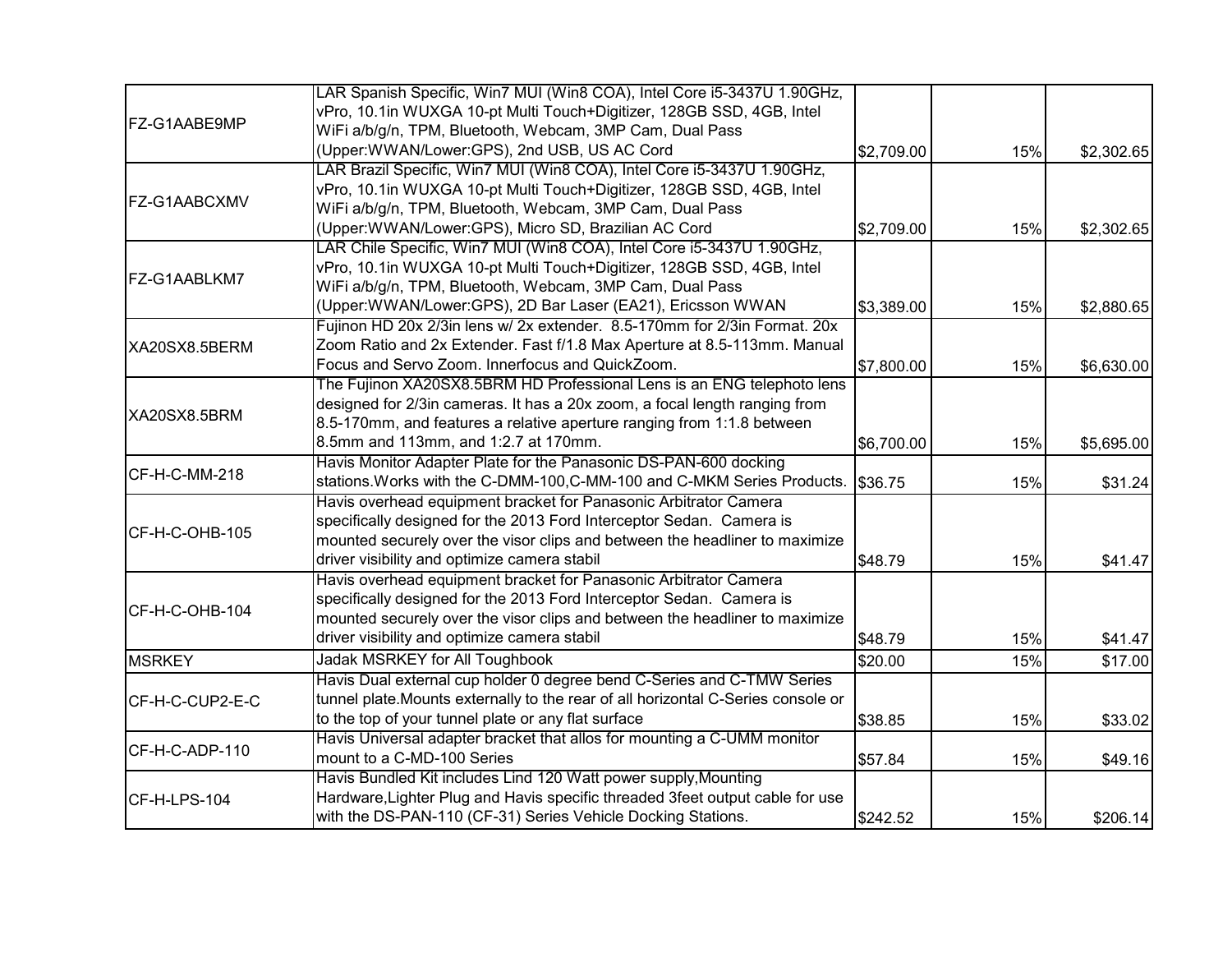|                    | Havis Toughbook Certified Vehicle Docking Station (Single Pass-Through) for      |          |     |          |
|--------------------|----------------------------------------------------------------------------------|----------|-----|----------|
| CF-H-PAN-111-1-P   | the Panasonic CF-30 & CF-31 Computers. Port Replicator Connectivity              |          |     |          |
|                    | Includes: USB (5), Ethernet (2), Serial (2), VGA, Microphone and Headphone.      | \$837.27 | 15% | \$711.68 |
|                    | Havis Toughbook Certified Vehicle Docking Station (Dual Pass-Through) for        |          |     |          |
| CF-H-PAN-111-2-P   | the Panasonic CF-30 & CF-31 Computers. Port Replicator Connectivity              |          |     |          |
|                    | Includes: USB (5), Ethernet (2), Serial (2), VGA, Microphone and Headphone.      | \$859.22 | 15% | \$730.34 |
|                    | Havis In-Vehicle Power Management System.Auto-Shut Off Timer is a self-          |          |     |          |
|                    | contained unit that provides circuit protection for a vehicles power             |          |     |          |
| CF-H-CG-X          | system. Regulated with a programmable timer, will prevent dead batteries. SEE    |          |     |          |
|                    | PRICE FILE FOR FULL DESCRIPTION.                                                 | \$261.45 | 15% | \$222.23 |
|                    | stem that can be bent in multiple directions. A swivel ball joint on the head of |          |     |          |
| CF-H-DS-DA-206     | the mount gives the arbitrator even more positioning options up to a full 360    |          |     |          |
|                    | degrees of tilt                                                                  | \$145.08 | 15% | \$123.32 |
|                    | Havis Heavy Duty Universal Fixed Adapter Plate Tall, 2.0-in High. Ideal for      |          |     |          |
| CF-H-C-HDM-135     | mounting in trucks, forklifts or any other situation where a larger range of     |          |     |          |
|                    | clearance is required between the dock and the mounting surface.                 | \$87.51  | 15% | \$74.38  |
|                    | Havis Toughbook Certified Vehicle Docking Station (No Pass-Through) for the      |          |     |          |
| CF-H-PAN-111-P     | Panasonic CF-30 & CF-31 Computers. Port Replicator Connectivity Includes:        |          |     |          |
|                    | USB (5) , Ethernet (2), Serial (2), VGA, Microphone and Headphone.               | \$732.74 | 15% | \$622.83 |
|                    | Havis Heavy Duty Universal Bracket, 1 in High. Ideal for mounting to a flat      |          |     |          |
|                    | surface.Used for Mounting Havis Toughbook Certified Vehicle Docking              |          |     |          |
| CF-H-C-HDM-134     | Stations or Cradles that support the Panasonic Models. SEE PRICE FILE FOR        |          |     |          |
|                    | FULL DESCRIPTION.                                                                | \$87.51  | 15% | \$74.38  |
|                    | Havis Heavy Duty stability side support arm. Adds upper support for premium      |          |     |          |
|                    | top level stability recommended for the C-HDM-200 Series Telescoping Poles.      |          |     |          |
| CF-H-C-HDM-401     | This device can compliment a Havis Vehicle Mount which is ideal. See Price       |          |     |          |
|                    | file for full description                                                        | \$141.75 | 15% | \$120.49 |
| ET-LAE300          | Replacement lamp PTEZ770 Ser. Proj                                               | \$799.00 | 15% | \$679.15 |
| ET-RFE300          | Repl. Eco Filter PTEZ770 Ser. proj.                                              | \$129.00 | 15% | \$109.65 |
| <b>SPCA932/2</b>   | 2m Cable f/GPUS932 series HD cameras                                             | \$810.00 | 15% | \$688.50 |
|                    | Panasonic Long Life Battery Bundle for the FZ-G1 Mk1, Mk2, Mk3, Mk4, Mk5.        |          |     |          |
| FZ-BNDLG1LL1ST1CG4 | Bundles includes 1 long life battery pack (FZ-VZSU88U), 1 rotating hand strap    |          |     |          |
|                    | and 4 tall corner guards.                                                        | \$304.00 | 15% | \$258.40 |
| ET-LAV300          | REPLACEMENT LAMP FOR PT-VW340ZU SERIES                                           | \$349.00 | 15% | \$296.65 |
| ET-RFV300          | REPLACEMENT FOR PT-VW340ZU SERIES                                                | \$79.00  | 15% | \$67.15  |
|                    | Havis Bundled Kit includes Lind 90 Watt power supply, Mounting                   |          |     |          |
| CF-H-LPS-114       | Hardware, Lighter Plug and Panasonic 3feet straight inch Yellow Tipinch output   |          |     |          |
|                    | cable for use with the DS-PAN-700 (FZ-G1) Series Vehicle Docking Stations.       | \$185.19 | 15% | \$157.41 |
| CF-WSC311A-10PK    | qty10 of SmartCard kit for CF-31 MK1, Mk2, Mk3                                   |          | 15% | #VALUE!  |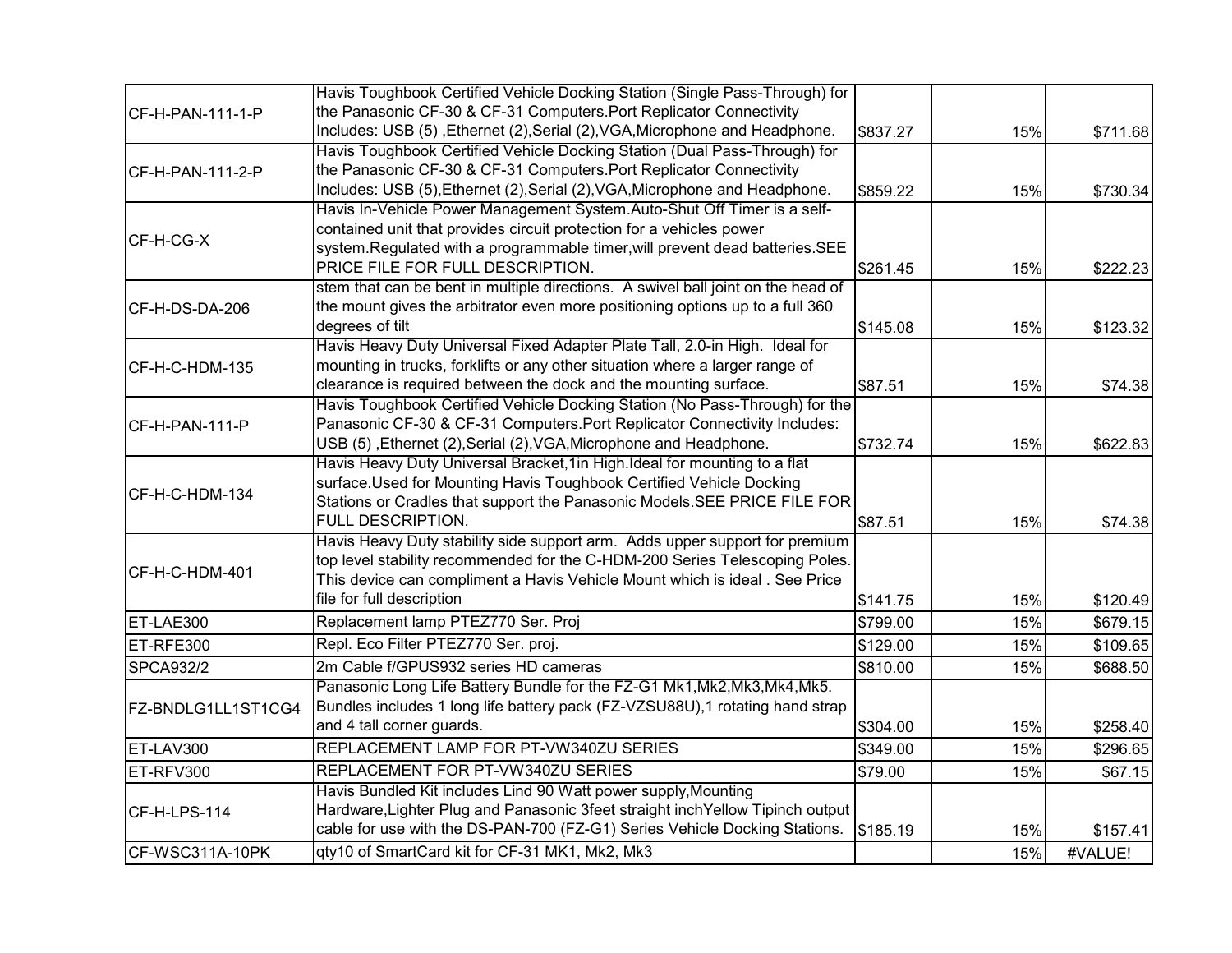| FZ-VZSU95W           | Long Life Battery Pack(2 cell) for FZ-M1, FZ-B2 Mk1, FZ-R1 Mk1                                                                                                                                                                                                           | \$180.00               | 15%        | \$153.00               |
|----------------------|--------------------------------------------------------------------------------------------------------------------------------------------------------------------------------------------------------------------------------------------------------------------------|------------------------|------------|------------------------|
| FZ-VZSU94W           | Spare Standard Battery (2cell , 7.2V, 25Wh) for FZ-M1, FZ-B2 Mk1, FZ-R1 Mk1                                                                                                                                                                                              | \$120.00               | 15%        | \$102.00               |
| FZ-VPFM11U           | Protection Film for FZ-M1,FZ-B2 Mk1                                                                                                                                                                                                                                      | \$54.00                | 15%        | \$45.90                |
| 7160-0454            | Universal Adapter-Use to attach a Gamber-Johnson Docking Station for<br>Toughbook CF-19,CF-31,CF-53,JT-B1,FZ-G1,CF-H2,or FZ-M1 computer to<br>any Motion Attachment.Includes 75mm/100mm VESA,NEC,AMPS,Havis,Jotto<br>or PMT hole patterns.                               | \$57.00                | 15%        | \$48.45                |
| WSEC <sub>10</sub>   | <b>CEILING SPEAKER</b>                                                                                                                                                                                                                                                   |                        | 15%        | #VALUE!                |
| IMAGE-INS-LOADSW     | Image Blast, installation of RAM and LOAD software for encryption                                                                                                                                                                                                        |                        | 15%        | #VALUE!                |
| <b>WV-Q120A</b>      | Back mounting box for SW314/316/316L                                                                                                                                                                                                                                     | \$87.00                | 15%        | \$73.95                |
| 7160-0500            | Gamber-Johnson 6inch Locking Slide Arm motion attachment with<br>rotating/tilting clevis. for AllToughbook                                                                                                                                                               | \$292.00               | 15%        | \$248.20               |
| ARB-TU3-ETG          | MK 3 Arbitrator USB/Ethernet Adapter for ARB Mk3                                                                                                                                                                                                                         | \$60.00                | 15%        | \$51.00                |
| 7160-0498            | patterns: PDRC Keyboard, I-Key Keyboard and a Standard Amps<br>pattern. Keyboard can easily be removed using the quick release latching<br>lever. for All Toughbook                                                                                                      | \$212.00               | 15%        | \$180.20               |
| <b>PT-SVCINSTSP2</b> | to client. Unpackequipment and mount projector up to 15 feet high. Connect<br>any peripheral devices. Test operation and train end-user. Clean up and<br>check out. Doe                                                                                                  | \$505.00               | 15%        | \$429.25               |
| <b>PT-SVCINSTSP4</b> | Projector Preventative Maintenance (Up to 2 hours) Arrive onsite verify serial<br>number of unit. Provide maintenance to include, clean dust out of projector,<br>check/replace bulb, clean lens, change filter (customer provided filter), check                        | \$325.00               | 15%        | \$276.25               |
| ET-LAL331            | REPL LAMP FOR PTLX321U PTTW240U                                                                                                                                                                                                                                          | \$349.00               | 15%        | \$296.65               |
| CF-SVCBATXTAFB2Y     | FEDERAL EXTENDED BATTERY WARRANTY - (YEARS 2 & 3) FOR<br>BATTERIES THAT FALL BELOW 50% CAPACITY AS TESTED BY PCINFO.                                                                                                                                                     |                        | 15%        | #VALUE!                |
| FZ-VSTM11U           | OPTIONAL HAND STRAP FOR FZ-M1 MK1                                                                                                                                                                                                                                        | \$30.00                | 15%        | \$25.50                |
| CF-H-PKG-PSM-153     | Havis Bundled Kit for Vehicle Mounting includes Heavy Duty Passenger Side<br>Base, Telescoping Pole with adjustable height (handle not included), Fixed<br>Top Offset Platform and Tilt Swivel Motion Device for the 2012 - 2013. See<br>Price file for full description |                        |            |                        |
| ETLAD510PF           | Replacement Lamp-portrait model DZ21KU series-4pack                                                                                                                                                                                                                      | \$332.85               | 15%        | \$282.92               |
| ETLAC200             | Replacement lamp for PTCW240U                                                                                                                                                                                                                                            | \$2,599.00<br>\$349.00 | 15%        | \$2,209.15             |
| <b>CF-SVCLICCONV</b> | Microsoft Volume License Agreement: Allows reimaging rights per the<br>Microsoft Licensing Guidelines on customer units, allows downgrade to<br>Windows 7. This license will allow reimaging of Windows 10 and downgrading<br>to Wi. See Price file for full description | \$1,865.00             | 15%<br>15% | \$296.65<br>\$1,585.25 |
| CF-SVCLTNFAFBY4      | Protection Plus Warranty - CF-31, CF-53, CF-54, FZ-55, CF-20, CF-C2 Laptop<br>(Year 4 - incl XW)                                                                                                                                                                         | \$250.00               | 15%        | \$212.50               |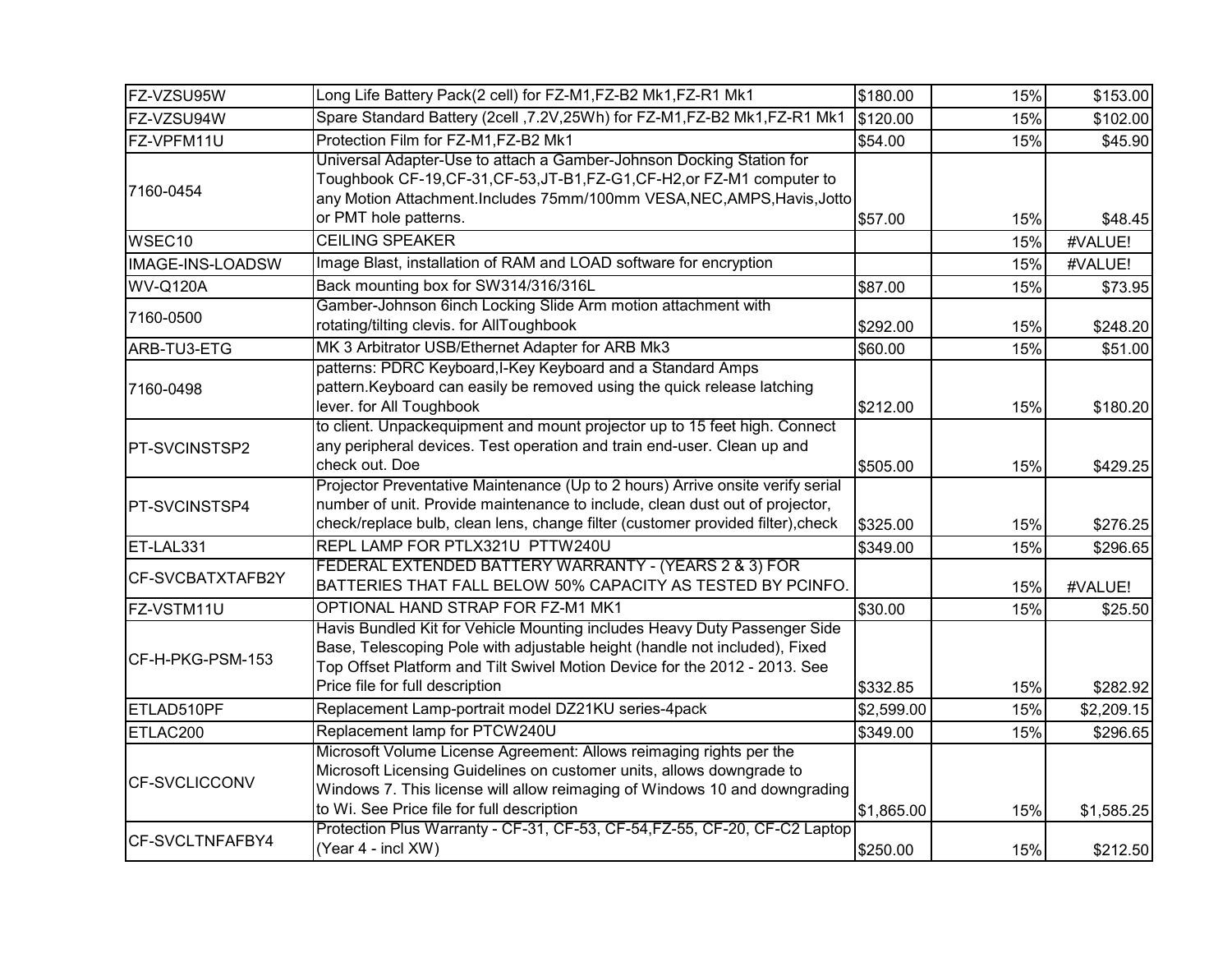| WVCF314L                | Indoor Dome IR LED Analog Camera                                                                                                | \$453.00    | 15% | \$385.05    |
|-------------------------|---------------------------------------------------------------------------------------------------------------------------------|-------------|-----|-------------|
| <b>ST-DEPATMH</b>       | Asset tag installation and reporting for Memorial Hermann only                                                                  |             | 15% | #VALUE!     |
| <b>GPS-INSTALL</b>      | <b>GPS Installation for Panasonic</b>                                                                                           |             | 15% | #VALUE!     |
| FZ-VCBM11U              | 4 Bay Battery Charger for FZ-M1, FZ-B2 Mk1 No AC Adaptorincluded (CF-<br>AA6373AM)                                              | \$259.00    | 15% | \$220.15    |
| TBCG1MBBDL-P            | InfoCase Mobility Bundle, Handle and shoulder strap for FZ-G1. Only<br>compatible with models that have Tall Corner Guards      | \$49.00     | 15% | \$41.65     |
| CF-WGP311A              | GPS Kit for CF-31 MK1, Mk2, Mk3, MK4                                                                                            | \$450.00    | 15% | \$382.50    |
| FZ-SVCTPNFAPOS2Y        | PROTECTION PLUS WARRANTY - CF-33, FZ-G1, FZ-M1 TABLET PC APOS<br>YEARS 4 & 5 (HQ PRE-APPROVAL REQUIRED)                         | \$675.00    | 15% | \$573.75    |
| <b>FZ-SVCTPNFAPOSY5</b> | PROTECTION PLUS WARRANTY - CF-33, FZ-G1, FZ-M1, TABLET PC APOS<br>YEAR 5 (HQ PRE-APPROVAL REQUIRED)                             | \$470.00    | 15% | \$399.50    |
| <b>SSD-INSTALL</b>      | Installation of a SSD and restoring of the OS                                                                                   |             | 15% | #VALUE!     |
| TH-47LFV5U              | 47 inch Ultra-thin bezel Full HD LED 500 nits                                                                                   | \$3,519.00  | 15% | \$2,991.15  |
| FZ-VSTM12U              | Rotating Hand Strap for FZ-M1 Mk1. Does not fit into vehicle dock.                                                              | \$70.00     | 15% | \$59.50     |
| GPKC232G04              | 4M CABLE FOR GPKH232 SERIES CAMERA                                                                                              | \$596.00    | 15% | \$506.60    |
| WV-ASE201W              | Security Camera Software Key                                                                                                    | \$802.00    | 15% | \$681.70    |
| WV-SFV611L              | Outdoor Vandal Dome 720 60p                                                                                                     | \$990.00    | 15% | \$841.50    |
| SHAN-HC3800             | inchHard Carrying Case for AK-HC3800 Studio Camera (1/2)                                                                        | \$798.00    | 15% | \$678.30    |
| ETSLMP138               | RPLCMT LAMP SA MDL PDG-DXL100/DWL100                                                                                            | \$500.00    | 15% | \$425.00    |
| PT-SVCSS1DCOAEY3        | Solid State - Advanced Replacement - Customer Owned Inventory 3 Years<br>(Years 1,2,3)                                          | \$120.00    | 15% | \$102.00    |
| TH-80LFB70U             | 80 inch Intractv Full HD LED w/speakers no tuner                                                                                | \$12,299.00 | 15% | \$10,454.15 |
| ST-DEPATTBMH-KRW        | 2 Asset tags on laptop, one Asset tag on box, and Asset Tag in BIOS,<br>reporting for Toughbook ONLY for Memorial Hermann ONLY  |             | 15% | #VALUE!     |
| <b>WV-Q105A</b>         | Direct ceiling mount for CS584 dome camera                                                                                      | \$118.00    | 15% | \$100.30    |
| TBC-DURASTP-BLK-P       | Adjustable Shoulder Strap, Sanitizable, ideal for healthcare, food service, or<br>other bio-sensitive environments, color black | \$29.99     | 15% | \$25.49     |
| <b>VWVBD58PPK</b>       | AJ-PX270 battery (5800mAh)                                                                                                      | \$199.95    | 15% | \$169.96    |
| ET-LAL341               | REPLACEMENT LAMP FOR PTTW330U                                                                                                   | \$349.00    | 15% | \$296.65    |
| ET-PKD130B              | CEILING MOUNT FOR ALL 1DLP PROJECTORS, EXCLUDING PTDZ570<br>SERIES FIXED LENS MODELS                                            | \$229.00    | 15% | \$194.65    |
| <b>PT-SVCHLCDPOAEY5</b> | LCD - Advanced Replacement - Panasonic Owned Inventory (Includes Year 5<br>Extended Warranty) 5 Years (Years 1,2 3,4,5)         | \$525.00    | 15% | \$446.25    |
| ET-PKD130H              | Ceiling Mnt w/6 axis adjs F/High ceiling                                                                                        | \$1,299.00  | 15% | \$1,104.15  |
| WV-Q126A                | Embedded ceiling mount bracket for the WV-SC386 and WV-CS584 indoor<br>PTZ Camera                                               | \$193.00    | 15% | \$164.05    |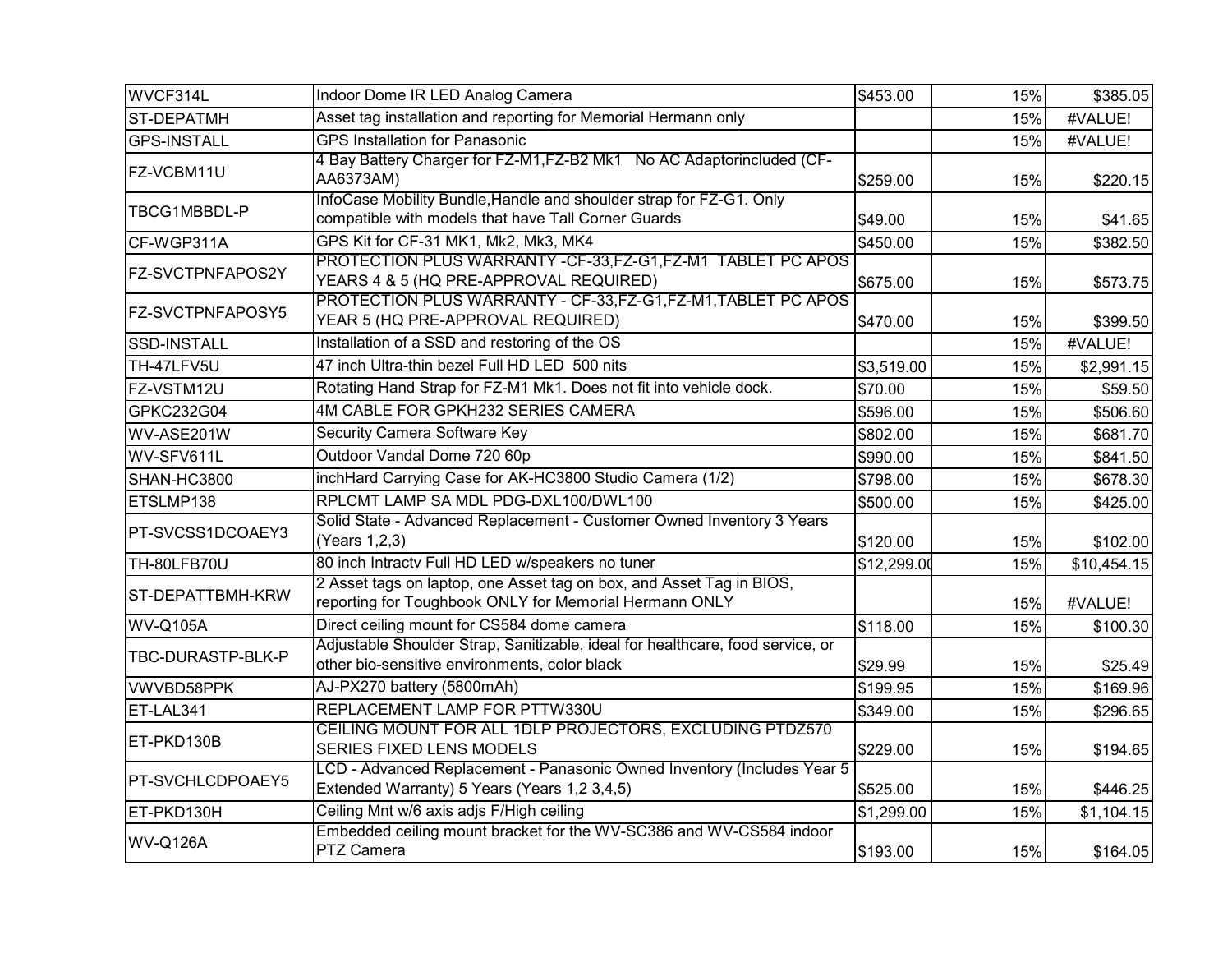| WVQ119              | Wall Mount Bracket for SC588                                                                                                                                                                                             | \$212.00    | 15% | \$180.20    |
|---------------------|--------------------------------------------------------------------------------------------------------------------------------------------------------------------------------------------------------------------------|-------------|-----|-------------|
| KJ20X8.2BKRSD       | Canon 2/3 inch HD Lens                                                                                                                                                                                                   | \$5,800.00  | 15% | \$4,930.00  |
| CF-SVCLTUCAPOSY5    | Ultimate Care Protection - Laptop APOS Year 5 (HQ Pre-approval required)                                                                                                                                                 |             |     |             |
|                     | Models supported: CF-19, CF-20, FZ-55, CF-53, CF-54, CF-31, CF-C2                                                                                                                                                        | \$520.00    | 15% | \$442.00    |
| ETLAM1              | Lamp unit for LM1/LM2 Series                                                                                                                                                                                             | \$379.00    | 15% | \$322.15    |
| XA22X7BES           | XA22X7BES w/Full Servo kit                                                                                                                                                                                               | \$63,220.00 | 15% | \$53,737.00 |
| GPKC232G02          | 2m cable for GPKH232 series camera                                                                                                                                                                                       | \$489.00    | 15% | \$415.65    |
| GPKC232G15          | 15m cable for GPKH232 series camera                                                                                                                                                                                      | \$1,315.00  | 15% | \$1,117.75  |
| DJMC075             | 7.5m Power cable extender                                                                                                                                                                                                | \$230.00    | 15% | \$195.50    |
| CF-WKB1918M         | Rubber Backlit Keyboardfor CF-19mk5,mk6,mk7,mk8 . Single Unit                                                                                                                                                            | \$290.00    | 15% | \$246.50    |
| 7160-0086           | Gamber-Johnson 23inch Long top plate (wide)                                                                                                                                                                              | \$87.00     | 15% | \$73.95     |
| FZ-VZSUX100J        | Battery Pack for FZ-X1 and FZ-E1                                                                                                                                                                                         | \$119.00    | 15% | \$101.15    |
| TBCM1HSTR-P         | INFOCASE TOUGHMATE HOLSTER FOR FZ-M1                                                                                                                                                                                     | \$74.90     | 15% | \$63.67     |
| 7170-0219           | includes (Tablet Display Mount 7160-0494, TS5 motion attachment 7160-<br>0285, and Quick Release Keyboard Tray 7160-0498) for FZ-G1, FZ-M1, JT-<br><b>B1,CF-19</b>                                                       | \$565.00    | 15% | \$480.25    |
| 7160-0497           | Gamber-Johnson 6 Inch Articulating Arm with Clevis.90 degree tilt, 360 degree<br>rotation.                                                                                                                               | \$227.00    | 15% | \$192.95    |
| 7160-0006           | Gamber-Johnson Armrest Printer Mount for Pentax Mobile Printers                                                                                                                                                          | \$414.00    | 15% | \$351.90    |
| FZ-VSTX111U         | Holster and Belt for FZ-X1 and FZ-E1                                                                                                                                                                                     | \$54.00     | 15% | \$45.90     |
| CF-H-C-VS-1508-INSE | Havis vehicle specific console designed specifically for the 2013-2014 Ford<br>Police Interceptor Sedan. 23in of total mounting space angled at 15 degrees<br>for optimal comfort                                        | \$425.25    | 15% | \$361.46    |
| GPKH232CUA          | 1MOS HD Multi format Camera Control Unit - White                                                                                                                                                                         | \$2,370.00  | 15% | \$2,014.50  |
| <b>ST-SVCUTLYSL</b> | <b>Utility Software Licensing</b>                                                                                                                                                                                        | \$85.00     | 15% | \$72.25     |
| CLEVIS 0-90T        | Gamber-Johnson Tilt swivel motion attachment (Tall). Attaches to any<br>Workstation, Complete Pole or Upper Tube                                                                                                         | \$89.00     | 15% | \$75.65     |
| TY-AF60STD          | air filter for LFX60                                                                                                                                                                                                     | \$229.00    | 15% | \$194.65    |
| TBCG1KVBDL-P        | InfoCase Sanitizeable arm & shoulder strap for FZ-G1. Only fits FZ-G1<br>configuration with tall corner guards (Minimum Order Quantity 1)                                                                                | \$69.00     | 15% | \$58.65     |
| 7170-0219-01        | TALL Tablet Display Mount Kit with TS5 Motion Attachment. Kit includes<br>(Tablet Display Mount 7160-0527, TS5 motion attachment 7160-0285, and<br>Quick Release Keyboard Tray 7160-0498) for FZ-G1, FZ-M1, JT-B1, CF-19 | \$421.36    | 15% | \$358.16    |
| 7170-0204-P         | Gamber-Johnson FZ-G1 Docking Station KIT w/Keyboard Tray-includes FZ-<br>G1 DUAL RF Dock, Flat veh base, 6in Locking Slide Arm, Tablet Display<br>Mount, Clevis, Quick release keyboard tray, 11798 LIND Pwr Spply       | \$1,388.92  | 15% | \$1,180.58  |
| 7160-0514           | 6inch Locking Slide Arm with 3/8inch stud for all Toughbook                                                                                                                                                              | \$273.00    | 15% | \$232.05    |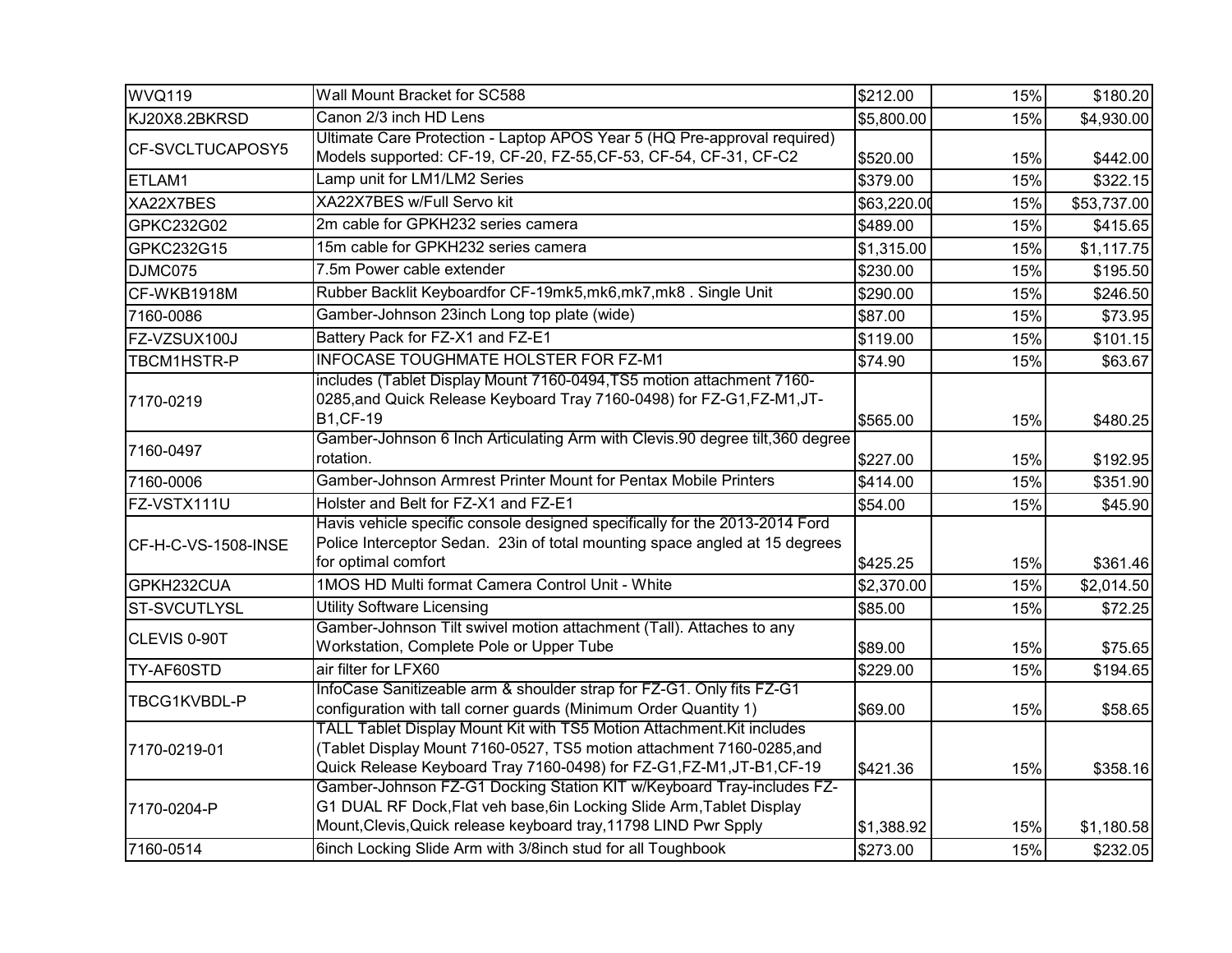| 7160-0430        | Exterior Brother Printer Armrest for all Toughbook                                                              | \$413.00   | 15% | \$351.05   |
|------------------|-----------------------------------------------------------------------------------------------------------------|------------|-----|------------|
| BT-80-TP-P       | Bluetooth Compatible Keyboard with Touchpad for all Toughbook                                                   | \$500.00   | 15% | \$425.00   |
| SB-87-TP-USB-M-P | Ultra-thin mobile keyboard with VESA mounting pattern. Red backlighting.                                        |            |     |            |
|                  | USB cable for all Toughbook                                                                                     | \$400.00   | 15% | \$340.00   |
| IK-PAN-FZM1-C2   | scanner.                                                                                                        | \$350.00   | 15% | \$297.50   |
| IK-PAN-FZG1-FP   | Attachable fingerprint reader for FZ-G1 Toughpad                                                                | \$160.00   | 15% | \$136.00   |
|                  | Gamber-Johnson vehicle docking station for the Toughpad FZ-M1                                                   |            |     |            |
| 7160-0531-04-P   | tabletcomputer.FULL port replication-Ethernet, Serial, (2) USB                                                  |            |     |            |
|                  | 3.0, VGA, HDMI, Power in. DUAL RF.<br>tabletcomputer.LITE port replication-Ethernet,(2) USB 3.0, Power in. DUAL | \$1,087.00 | 15% | \$923.95   |
| 7160-0531-02-P   | RF.                                                                                                             | \$901.00   | 15% | \$765.85   |
|                  | Gamber-Johnson vehicle docking station for the Toughpad FZ-M1                                                   |            |     |            |
| 7160-0531-00-P   | tabletcomputer.LITE port replication-Ethernet,(2) USB 3.0, Power in. NO RF.                                     | \$735.00   | 15% | \$624.75   |
|                  | lock. AMPS, NEC, and key-slot mounting patterns. (DC power adapter not                                          |            |     |            |
| 7160-0564-P      | included)                                                                                                       | \$446.00   | 15% | \$379.10   |
| CF-VEBD11U       | LAR Specific Cradle USB x 6 (3.0 x 1,2.0 x 5), Headphone x 1, Mic x 1, LAN x                                    |            |     |            |
|                  | 1, Serial Port x 1, HDMI x 1, VGA x 1, Optical Disk Drive for CF-D1                                             | \$549.00   | 15% | \$466.65   |
|                  | Projector Preventative Maintenance Per projector added after 4 projectors per                                   |            |     |            |
| PT-SVCINSTSP10   | site. Arrive onsite verify serial number of unit. Provide maintenance to include,                               |            |     |            |
|                  | clean dust out of projector, check/replace bulb, clean lens, change filter                                      | \$65.00    | 15% | \$55.25    |
| <b>MR-MRAMIC</b> | Microphone                                                                                                      | \$310.00   | 15% | \$263.50   |
| MR-MRAPOE5PORT   | 5-Port Industrial Ethernet Switch                                                                               | \$570.00   | 15% | \$484.50   |
| PLAMP0922        | 9-22MM MEGAPIXEL 1/3 INCH LENS                                                                                  | \$143.00   | 15% | \$121.55   |
| PLM12MP028/1     | 1/3 inch Mega pixel lens, M12 mount, 2.8mm, QTY: 1                                                              | \$28.00    | 15% | \$23.80    |
| PLM12MP060/1     | 1/3 inch Mega pixel lens, M12 mount, 6.0mm, QTY: 1                                                              | \$19.00    | 15% | \$16.15    |
| PLM12MP120/1     | 1/3 inch Mega pixel lens, M12 mount, 12mm, QTY: 1                                                               | \$23.00    | 15% | \$19.55    |
| <b>POH1100</b>   | Fixed environmental IP66 housing                                                                                | \$222.00   | 15% | \$188.70   |
| POH1100NWM       | Fixed IP66 PoE housing, midspan, H/B                                                                            | \$1,171.35 | 15% | \$995.65   |
| POH1100NWME      | Fixed IP66 PoE housing, heater/blower                                                                           | \$981.48   | 15% | \$834.26   |
| PPMS1            | Indoor black pendant mount shroud                                                                               | \$77.00    | 15% | \$65.45    |
| WV-Q117A         | Pendant Mount Bracket for CS584                                                                                 | \$229.00   | 15% | \$194.65   |
| WV-ASC970W       | IP Matrix Server Software                                                                                       | \$5,463.00 | 15% | \$4,643.55 |
| WV-S09TFMCNS     | <b>Security On-Site Consulting</b>                                                                              | \$2,000.00 | 15% | \$1,700.00 |
| WV-S09TFMTVL     | Security On-Site Consulting Travel                                                                              | \$1,800.00 | 15% | \$1,530.00 |
| WV-SAE100W       | <b>Face Detection License</b>                                                                                   | \$55.00    | 15% | \$46.75    |
| GPKC232G06       | 6m cable for GPKH232 series camera                                                                              | \$725.00   | 15% | \$616.25   |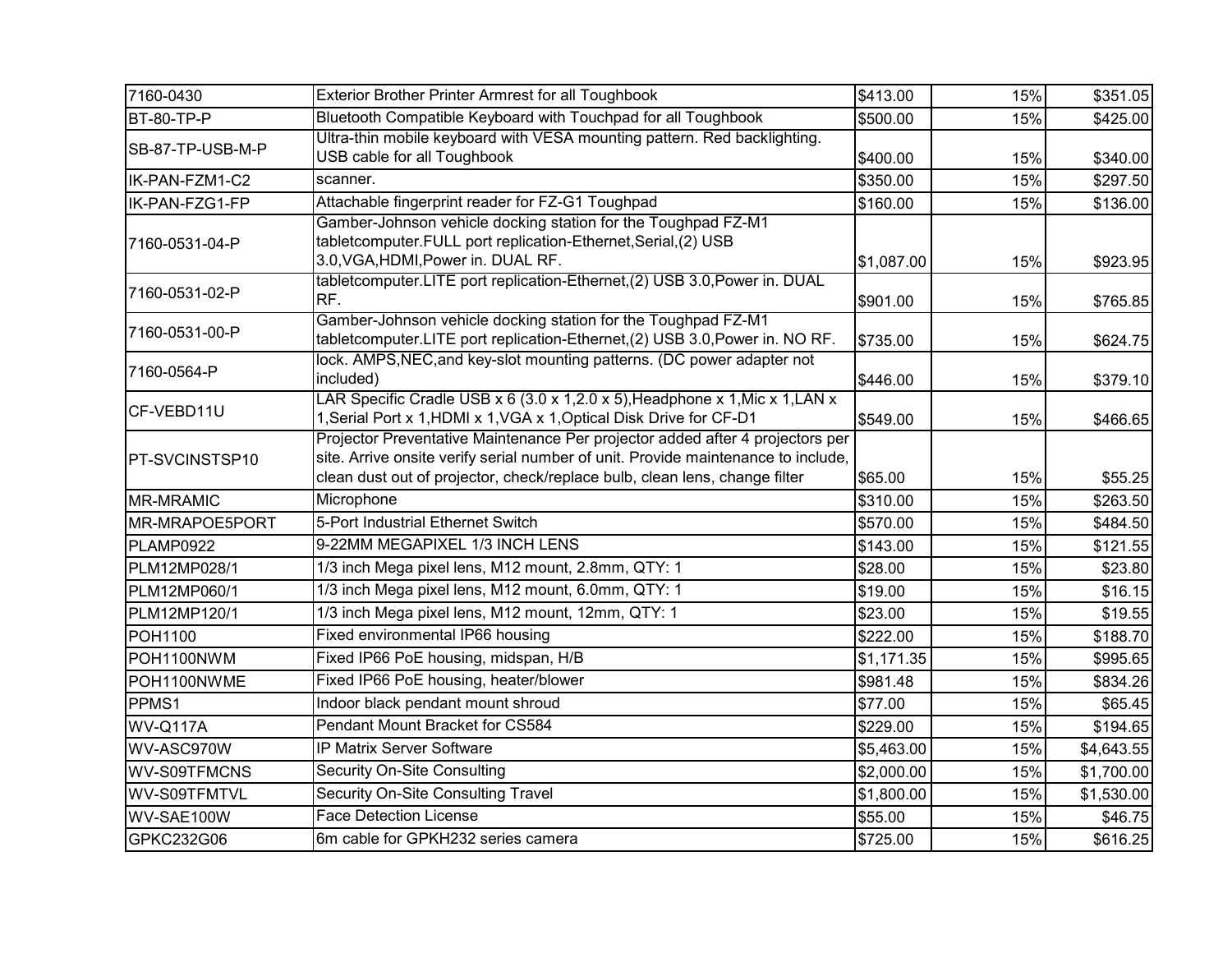|                    | Full Desktop Cradle -- USB x2, Ethernet, HDMI, Serial, Power, Dual Monitor for                                                                                                                                                                                           |            |     |            |
|--------------------|--------------------------------------------------------------------------------------------------------------------------------------------------------------------------------------------------------------------------------------------------------------------------|------------|-----|------------|
| FZ-VEBG11AU        | FZ-G1 Mk1, Mk2, Mk3, Mk4, Mk5                                                                                                                                                                                                                                            | \$380.00   | 15% | \$323.00   |
|                    | WV-SVCSC12EXTAPOS1 EXTENDED WARRANTY - SECURITY PRODUCTS                                                                                                                                                                                                                 | \$275.00   | 15% | \$233.75   |
|                    | WV-SVCSC12EXTAPOS2 EXTENDED WARRANTY - SECURITY PRODUCTS                                                                                                                                                                                                                 | \$475.00   | 15% | \$403.75   |
| PANA55VWMT         | Mount Kit for 55LFV Video Wall LED                                                                                                                                                                                                                                       | \$589.00   | 15% | \$500.65   |
| CF-KPRG1002        | NO WLAN, NO BLUETOOTH KIT FOR FZ-G1 MK2                                                                                                                                                                                                                                  | \$10.00    | 15% | \$8.50     |
| FZ-VEBX121M        | 4-Bay Cradle for FZ-X1 and FZ-E1 (110W power adapter included)                                                                                                                                                                                                           | \$779.00   | 15% | \$662.15   |
| FZ-VCBX111M        | 4-Bay Battery Charger for FZ-X1 and FZ-E1 (110W power adapter included)                                                                                                                                                                                                  | \$404.00   | 15% | \$343.40   |
| TBCM1AO-P          | InfoCase Always-On Case. Fits all FZ-M1 configurations.                                                                                                                                                                                                                  | \$88.00    | 15% | \$74.80    |
| TBCM1SSTP-P        | InfoCase Shoudler Strap, Fits all FZ-M1 configurations.                                                                                                                                                                                                                  | \$69.29    | 15% | \$58.90    |
| GW-AP-CG-QS22-WH   | Antenna Plus (4.38in OD x 1.77in H) LTE/Cellular/PCS/GPS Combo Antenna<br><b>Threaded Bolt Mount</b>                                                                                                                                                                     | \$172.50   | 15% | \$146.63   |
| ET-RFL300          | Replacement filter unit for LB360                                                                                                                                                                                                                                        | \$105.00   | 15% | \$89.25    |
| ET-PKL100H         | High Ceiling mount bracket for LB360                                                                                                                                                                                                                                     | \$429.00   | 15% | \$364.65   |
| ET-LAL500          | Replacement lamp for LB360                                                                                                                                                                                                                                               | \$249.00   | 15% | \$211.65   |
| ET-PKL420B         | Bracket assembly for LB360 series                                                                                                                                                                                                                                        | \$295.00   | 15% | \$250.75   |
| ET-PKL430B         | Bracket assembly for TW340 series                                                                                                                                                                                                                                        | \$295.00   | 15% | \$250.75   |
| ET-PKL100S         | Low Ceiling mount bracket for LB360                                                                                                                                                                                                                                      | \$419.00   | 15% | \$356.15   |
| CF-LNDDC80I        | VDC INPUT HARDWIRED INSTALLATIONS (BARE WIRE) FZ-G1 FZ-A3 CF-                                                                                                                                                                                                            |            |     |            |
|                    | 20                                                                                                                                                                                                                                                                       | \$340.00   | 15% | \$289.00   |
| PANA47VWMT         | Mount Kit for 47LFV Video Wall LED                                                                                                                                                                                                                                       | \$589.00   | 15% | \$500.65   |
| <b>SCFPDCAL</b>    | Calibration Kit for LFV LED Displays                                                                                                                                                                                                                                     | \$1,195.00 | 15% | \$1,015.75 |
| TY-AF6STD          | air filter for LFX6                                                                                                                                                                                                                                                      | \$89.00    | 15% | \$75.65    |
| WJ-NVE30W          | 8 Channel Upgrade                                                                                                                                                                                                                                                        | \$1,442.00 | 15% | \$1,225.70 |
| ET-LAV400          | Replacement Lamp for VZ570 Series                                                                                                                                                                                                                                        | \$569.00   | 15% | \$483.65   |
| <b>CF-GTSTYLUS</b> | Soft Touch Bright Stylus in black                                                                                                                                                                                                                                        | \$11.21    | 15% | \$9.53     |
| TBCX1SSTP-P        | InfoCase Shoulder strap kit for All FZ-X1 and All FZ-E1, Includes attachment<br>hardware (FZ-WCRX112).                                                                                                                                                                   | \$30.00    | 15% | \$25.50    |
| AJ-SVCPREF2Y       | Provides Three Years of Standard Service. Adds One Way Expedited / Next<br>Day Shipping, One Preventive Maintenance Session inyear two (carry/ship in).<br>CCD/MOS imagers have 3 years parts / 3 years labor coverage. Production<br>Monitor LCD panels have 3 yearspar | \$625.00   | 15% | \$531.25   |
| AJ-SVCPREM4Y       | Provides Five Years of Standard Service. Adds Bumper to Bumper Coverage<br>with Limited Accidental Damage for Five Years, Two way Expedited / Next<br>Day Shipping, Two Day Repair Turnaround Time (exclusive of shipping), Two<br>Preventive Maintenance Sessions, one  | \$925.00   | 15% | \$786.25   |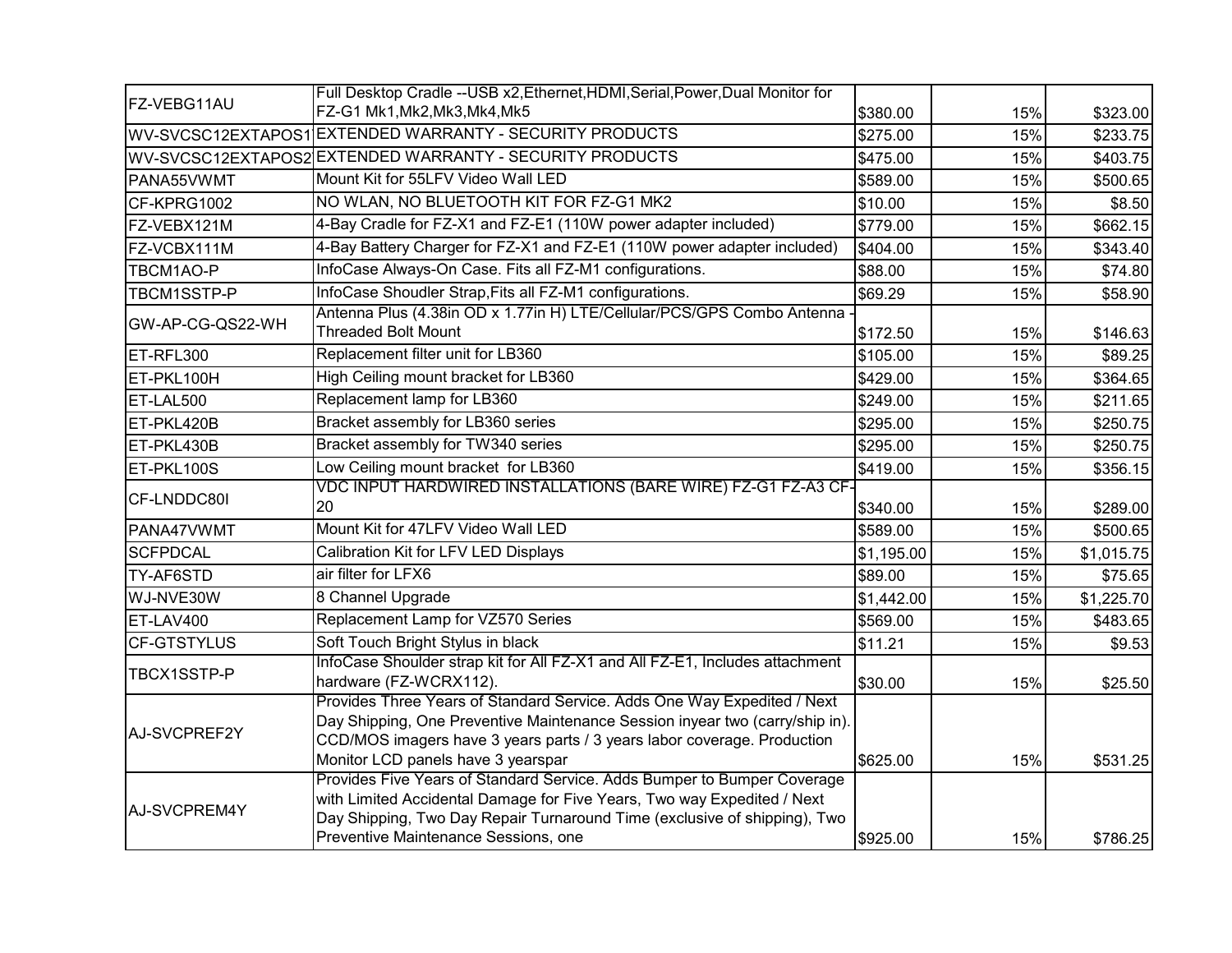|                      | Provides Three Years of Standard Service. Adds One Way Expedited / Next                   |             |     |             |
|----------------------|-------------------------------------------------------------------------------------------|-------------|-----|-------------|
| AG-SVCPREF2Y         | Day Shipping, One Preventive Maintenance Session inyear two (carry/ship in).              |             |     |             |
|                      | CCD/MOS imagers have 3 years parts / 3 years labor coverage. Production                   |             |     |             |
|                      | Monitor LCD panels have 3 yearspar                                                        | \$425.00    | 15% | \$361.25    |
|                      | Provides Three Years of Standard Service. Adds One Way Expedited / Next                   |             |     |             |
| <b>BT-SVCPREF2Y</b>  | Day Shipping, One Preventive Maintenance Session inyear two (carry/ship in).              |             |     |             |
|                      | CCD/MOS imagers have 3 years parts / 3 years labor coverage. Production                   |             |     |             |
|                      | Monitor LCD panels have 3 yearspar                                                        | \$125.00    | 15% | \$106.25    |
| GPKH232HA            | 1MOS 1/3" High Definition Camera Head                                                     | \$1,635.00  | 15% | \$1,389.75  |
| 7160-0543-00         | Gamber-Johnson vehicle Cradle for the Panasonic Toughpad FZ-M1 tablet.<br>No electronics. |             |     |             |
|                      |                                                                                           | \$351.00    | 15% | \$298.35    |
| <b>TH-84LQ70U</b>    | 84 inch 4K LED LCD w/Speakers                                                             | \$15,399.00 | 15% | \$13,089.15 |
| WV-SFR311            | 720p Indoor Vandal Dome Network Camera, Mechanical D/N                                    | \$796.00    | 15% | \$676.60    |
| SHAN-PX270           | Thermodyne hard case for PX270 camera                                                     | \$488.00    | 15% | \$414.80    |
| XA20SX8.5BMD-DSD     | Fujinon 2/3 inch 20X MD Lens                                                              | \$8,600.00  | 15% | \$7,310.00  |
| MR-MRAPOE8PORT       | Industrial 8 10/100/1000T Ports Ethernet Switch, with 8 High Power P.S.E.                 |             |     |             |
|                      | Ports (30W/Port), 24VDC Input                                                             | \$1,022.00  | 15% | \$868.70    |
| <b>MR-RECDOORLCK</b> | TransitRec Protection Door Kit w/ Key                                                     | \$161.00    | 15% | \$136.85    |
| WV-ASE203W           | Security Camera Software Key                                                              | \$802.00    | 15% | \$681.70    |
| WV-ASE204W           | Security Camera Software Key                                                              | \$1,370.00  | 15% | \$1,164.50  |
| WV-ASE205W           | Visibility Enhancement Extension: Fog, Snow, Sand, Rain, Noise Reduction                  | \$11,124.00 | 15% | \$9,455.40  |
| WV-ASM970W           | IP Matrix Client Software                                                                 | \$6,691.00  | 15% | \$5,687.35  |
| WV-CR1S              | Smoke dome for SFR series                                                                 | \$57.00     | 15% | \$48.45     |
| WVCS4SA              | Smoke Dome Option for WV-CS584                                                            | \$90.00     | 15% | \$76.50     |
| WVCS5C               | Clear dome cover for SC588                                                                | \$125.00    | 15% | \$106.25    |
| WVCW6SA              | Smoke Dome for WV-SW155/WV-SW152                                                          | \$15.00     | 15% | \$12.75     |
| WV-CW7S              | Smoke dome cover for CW504/SFV Series                                                     | \$57.00     | 15% | \$48.45     |
| WVQ115A              | Mounting base for WV-CW504F flush camera                                                  | \$82.00     | 15% | \$69.70     |
| AU-XPD1P             | Express P2 drive                                                                          | \$495.00    | 15% | \$420.75    |
|                      | Full Desktop Cradle for FZ-M1 -- USB x2, Ethernet, Power, Serial, VGA, HDMI               |             |     |             |
| FZ-VEBM12AU          | (Simultaneous display output), Spare 1-Bay Battery Charger. Cradle not                    |             |     |             |
|                      | compatible with FZ-B2                                                                     | \$460.00    | 15% | \$391.00    |
| CF-SVCPDEXT6Y        | Extended Warranty - (Year 6 ONLY HQ Approval Required) - PDRC / MDWD \$135.00             |             | 15% | \$114.75    |
| CF-WCM541            | Web Camera Kit for CF-54 Mk1                                                              | \$70.00     | 15% | \$59.50     |
| CF-WLN541            | 2nd LAN Kit for CF-54 Mk1                                                                 | \$60.00     | 15% | \$51.00     |
| CF-WGP541            | GPS Kit for CF-54 Mk1                                                                     | \$300.00    | 15% | \$255.00    |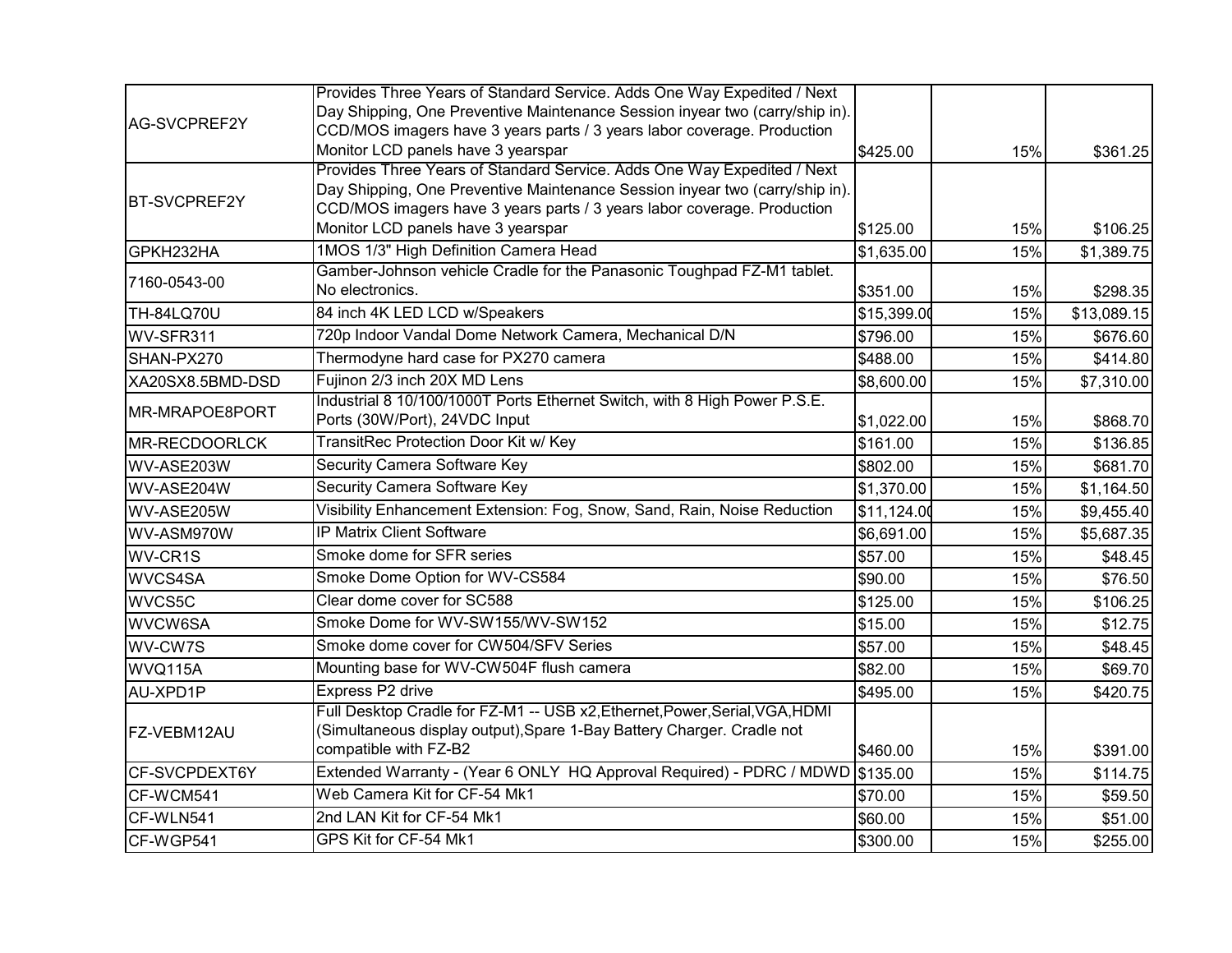| CF-WFP315            | FPR Kit for CF-31 Mk5                                                                                                        | \$168.98   | 15% | \$143.63   |
|----------------------|------------------------------------------------------------------------------------------------------------------------------|------------|-----|------------|
| CF-WSC315            | SCR Kit for CF-31 Mk5                                                                                                        | \$140.00   | 15% | \$119.00   |
| FZ-WRFG111           | RFID(HF) Kit for FZ-G1 Mk1                                                                                                   | \$120.00   | 15% | \$102.00   |
| ST-DEPINTRAVEL1      | Panasonic Installation Service-Travel charge for one day onsite.                                                             | \$1,549.00 | 15% | \$1,316.65 |
| 7170-0232            | Gamber-Johnson pedestal mounting kit for Ford Escape (2000-2012)                                                             | \$659.00   | 15% | \$560.15   |
| 7170-0235            | Gamber-Johnson pedestal mounting kit for Toyota Prius (2009+)                                                                | \$569.99   | 15% | \$484.49   |
| 7170-0233            | Gamber-Johnson pedestal mounting kit for Ford Escape (2013+)                                                                 | \$647.00   | 15% | \$549.95   |
| 7170-0234            | Gamber-Johnson pedestal mounting kit for Ford Fusion (2013+)                                                                 | \$659.00   | 15% | \$560.15   |
| CF-VZSU0PW           | Long Life Battery for CF-54 Mk1, Mk2, Mk3                                                                                    | \$150.00   | 15% | \$127.50   |
| FZ-VEBM11AU          | Cradle (Lite Version), Class B, for FZ-M1, FZ-B2 Supports DC-IN USB x2 LAN                                                   | \$300.00   | 15% | \$255.00   |
| <b>GSE-DCR-CGEN</b>  | <b>Engineering Daily Consulting Rate</b>                                                                                     | \$2,599.00 | 15% | \$2,209.15 |
| <b>GSE-DCRT-CGEN</b> | Engineering daily on-site field Consulting Travel                                                                            | \$2,599.00 | 15% | \$2,209.15 |
| <b>GSE-HCR-CGEN</b>  | <b>Engineering Hourly Consulting Rate</b>                                                                                    | \$329.00   | 15% | \$279.65   |
| CF-H-DS-DA-602       | Havis 2nd Generation USB HUB                                                                                                 | \$229.95   | 15% | \$195.46   |
| CF-VZSU0KW           | Media Bay 2nd Battery for CF-54Mk1, Mk2, Mk3                                                                                 | \$149.00   | 15% | \$126.65   |
| ST-SECCTCGOV4Y       | Computrace Complete - 4yr POS (Govt)                                                                                         | \$126.77   | 15% | \$107.75   |
| UT-COM-H-1355        | Rocket Locker with Integrated Power Timer                                                                                    | \$337.50   | 15% | \$286.88   |
| CF-SVCATSDEPYGE      | GE Only Deployment Image and Install onsite                                                                                  | \$75.00    | 15% | \$63.75    |
| 7170-0228-P          | Gamber-Johnson FZ-M1 dock KIT. Includes FZ-M1 LITE DOCK with NO<br>RF(7160-0531-00-P) and LIND EXTERNAL POWER SUPPLY(11798). | \$650.12   | 15% | \$552.60   |
| 7170-0229-P          | with DUAL RF (7160-0531-02-P)and LIND EXTERNAL POWER SUPPLY<br>(11798).                                                      | \$721.05   | 15% | \$612.89   |
| 7170-0230-P          | with NO RF (7160-0531-03-P)and LIND EXTERNAL POWER<br>SUPPLY(11798).                                                         | \$762.16   | 15% | \$647.84   |
| 7170-0231-P          | with DUAL RF(7160-0531-04-P) and LIND EXTERNAL POWER<br>SUPPLY(11798).                                                       | \$833.09   | 15% | \$708.13   |
| GW-AP-CGQS22-BL      | Antenna Plus (4.38 OD x 1.77 H) LTE/Cellular/PCS/GPS Combo Antenna -<br><b>Threaded Bolt Mount</b>                           | \$172.50   | 15% | \$146.63   |
| GW-AP-CC-RP3-BL      | Antenna Plus (6.8 L x 1.6 H) MIMO LTE/Cellular/PCS/GPS/WiFi Combo<br>Antenna - Threaded Bolt Mount                           | \$298.50   | 15% | \$253.73   |
| GW-AP-CC-RP3-WH      | Antenna Plus (6.8 L x 1.6 H) MIMO LTE/Cellular/PCS/GPS/WiFi Combo<br>Antenna - Threaded Bolt Mount                           | \$298.50   | 15% | \$253.73   |
| GPKH232CSA           | 1MOS HD High Sens Multi format Camera Control Unit (HD-SDI) - White                                                          | \$3,035.00 | 15% | \$2,579.75 |
| WVSW314A             | Outdoor HD 720p Box Network Camera                                                                                           | \$1,189.00 | 15% | \$1,010.65 |
| MR-72202HDDM12W7     | 4GB RAM, 128GB MLC CFast drive, dual M12, Win 7 Pro                                                                          | \$7,074.00 | 15% | \$6,012.90 |
| MR-M12POE8PORT       | 8-Port EN50155 PoE Unmanaged Ethernet                                                                                        | \$1,823.00 | 15% | \$1,549.55 |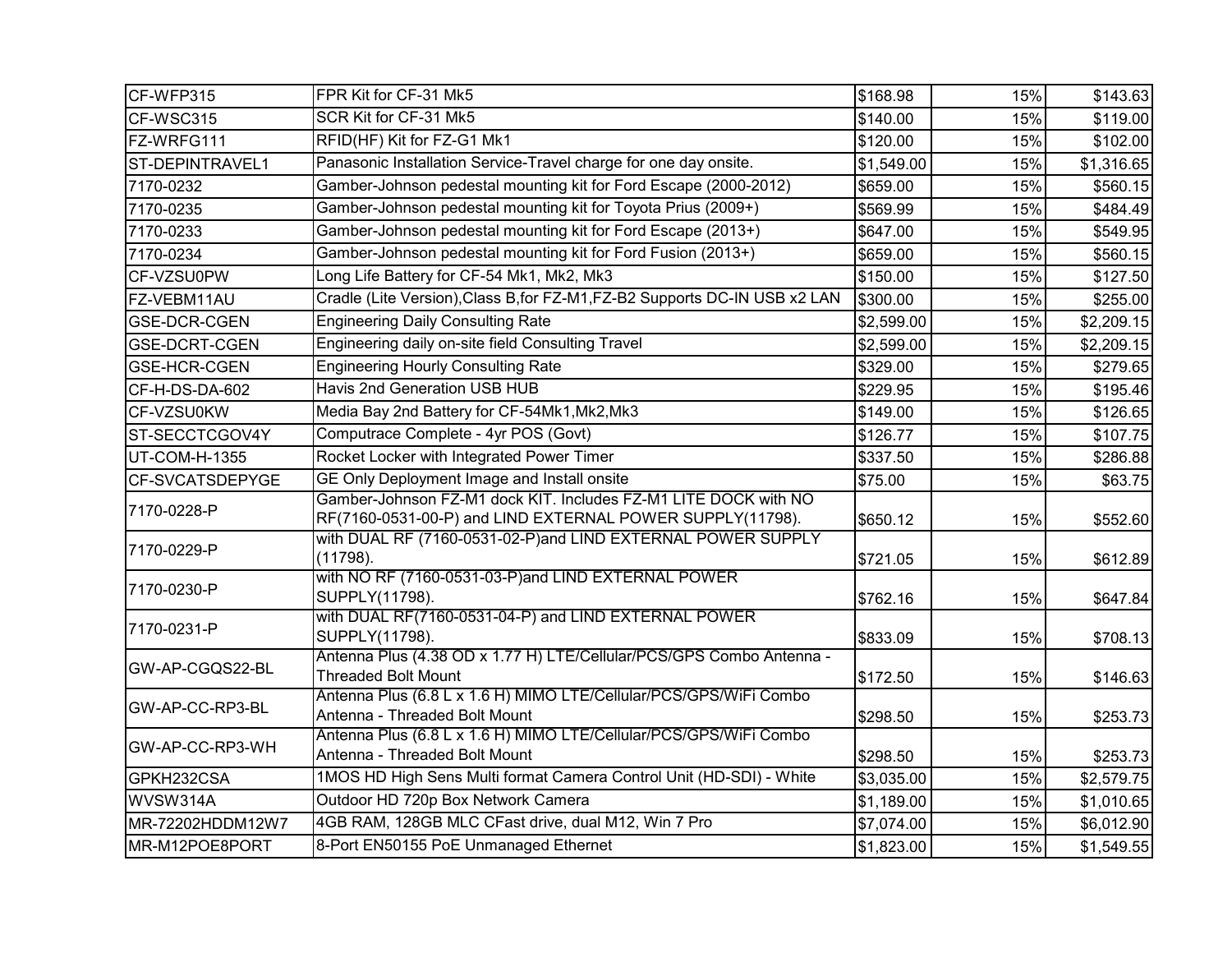| GPKH232CUE       | 1MOS HD Multi format Camera Control Unit - White                                                                                                                                                                                                                        | \$2,370.00  | 15% | \$2,014.50  |
|------------------|-------------------------------------------------------------------------------------------------------------------------------------------------------------------------------------------------------------------------------------------------------------------------|-------------|-----|-------------|
| 7160-0314        | Gamber-Johnson Armrest Printer Mount without Pole for all Toughbook                                                                                                                                                                                                     | \$340.31    | 15% | \$289.26    |
| IK-TR-911-RED-P  | Full-travel keyboard with attachment versatility                                                                                                                                                                                                                        | \$489.12    | 15% | \$415.75    |
| CF-VZSU0LW       | Lightweight Battery Pack for CF-54 Mk1, Mk2, Mk3                                                                                                                                                                                                                        | \$100.00    | 15% | \$85.00     |
| CF-VPF29U        | 14.0in Gloved Multi Touch LCD Screen Protector for FZ-55, CF-54                                                                                                                                                                                                         | \$70.00     | 15% | \$59.50     |
| CF-SVCLTTMC4Y    | Protection Plus(Years 1-4) + Battery XW (Years 2-4)                                                                                                                                                                                                                     | \$910.00    | 15% | \$773.50    |
| CF-SVCLTTMC3Y    | Protection Plus(Years 1-3) + Battery XW (Years 2-3)                                                                                                                                                                                                                     | \$650.00    | 15% | \$552.50    |
| CF-SVCLTTMC2Y    | Protection Plus(Years 1-2) + Battery XW (Years 2)                                                                                                                                                                                                                       | \$400.00    | 15% | \$340.00    |
| FL37305-300      | HCU931, AK-HC3500 to AK-HCU3550, and AK-3800 to AK-HRP200. (300<br>feet)                                                                                                                                                                                                | \$1,711.00  | 15% | \$1,454.35  |
| FZ-VCFG111U      | Serial Dongle Cable for FZ-G1 (Single)                                                                                                                                                                                                                                  | \$69.00     | 15% | \$58.65     |
| TBCX1HSTR-P      | InfoCase Holster with Belt and Shoulder Strap for All FZ-X1 and All FZ-E1.                                                                                                                                                                                              | \$67.00     | 15% | \$56.95     |
| GSE-CSA600       | Connected Solutions Agent 600 Series: 2 Dual CPU SU9300 (3M Cache, 1.20<br>GHz, 800 MHz FSB), new upper case (Upper case, Mesh, Bottom case/ Dark<br>gray, Black, Dark gray) with licensed client software, Connected Solutions.<br>See Price file for full description |             |     |             |
|                  | Digitizer Pen for FZ-G1 Mk1, Mk2, Mk3 (Single)                                                                                                                                                                                                                          | \$2,145.00  | 15% | \$1,823.25  |
| FZ-VNPG11U-S     | Gamber-Johnson Vehicle docking station (dual pass) for the Panasonic                                                                                                                                                                                                    | \$43.00     | 15% | \$36.55     |
| 7170-0251-P      | Toughbook CF-54. Inculdes External LIND Power Supply.USB 3.0<br>(2), VGA, HDMI, RJ45, Serial, Keyed lock, Dual RF Antennas                                                                                                                                              | \$1,583.00  | 15% | \$1,345.55  |
| ET-PKV400B       | Bracket assembly                                                                                                                                                                                                                                                        | \$399.00    | 15% | \$339.15    |
| HJ18EX7.6BIRSES  | 2/3 inch HD ENG/EFP 18x Zoom Lens                                                                                                                                                                                                                                       | \$20,700.00 | 15% | \$17,595.00 |
| 7160-0512-IP     | Gamber-Johnson G1 keyboard tray mount. Use to mount a G1 Mk1, Mk2, Mk3<br>docking station and keyboard tray. Keyboard tray has quick release<br>feature, Single Units                                                                                                   | \$258.00    | 15% | \$219.30    |
| WV-CP634         | Analog Indoor Box Camera 24V AC/12V DC                                                                                                                                                                                                                                  | \$649.00    | 15% | \$551.65    |
| 7160-0577-02-P   | Gamber-Johnson Vehicle docking station (dual pass) for the Panasonic<br>ToughbookCF- 54.USB 3.0 (2), VGA, HDMI, RJ45, Serial, Keyed lock, Dual RF<br>Antennas for CF-54                                                                                                 | \$1,448.00  | 15% | \$1,230.80  |
| CF-H-PAN-422-2-P | Havis Vehicle docking station (dual pass) for the Panasonic Toughbook CF-<br>54 Mk1; Includes External LIND Power Supply.USB 3.0<br>(2), VGA, HDMI, RJ45, Serial, Keyed lock, Dual RF Antennas                                                                          | \$1,056.72  | 15% | \$898.21    |
| ET-RFV400        | Replacement Filter for VZ570 Series                                                                                                                                                                                                                                     | \$89.00     | 15% | \$75.65     |
| ET-YFB200G       | <b>DIGITAL LINK SWITCHER</b>                                                                                                                                                                                                                                            | \$1,999.00  | 15% | \$1,699.15  |
| CF-VEB201U       | Desktop Dock for CF-20. USB 3.0 (2), USB 2.0 (2), HDMI, VGA, Serial, LAN,<br>Kensington Lock, Power Button. No AC Adapter included                                                                                                                                      | \$399.00    | 15% | \$339.15    |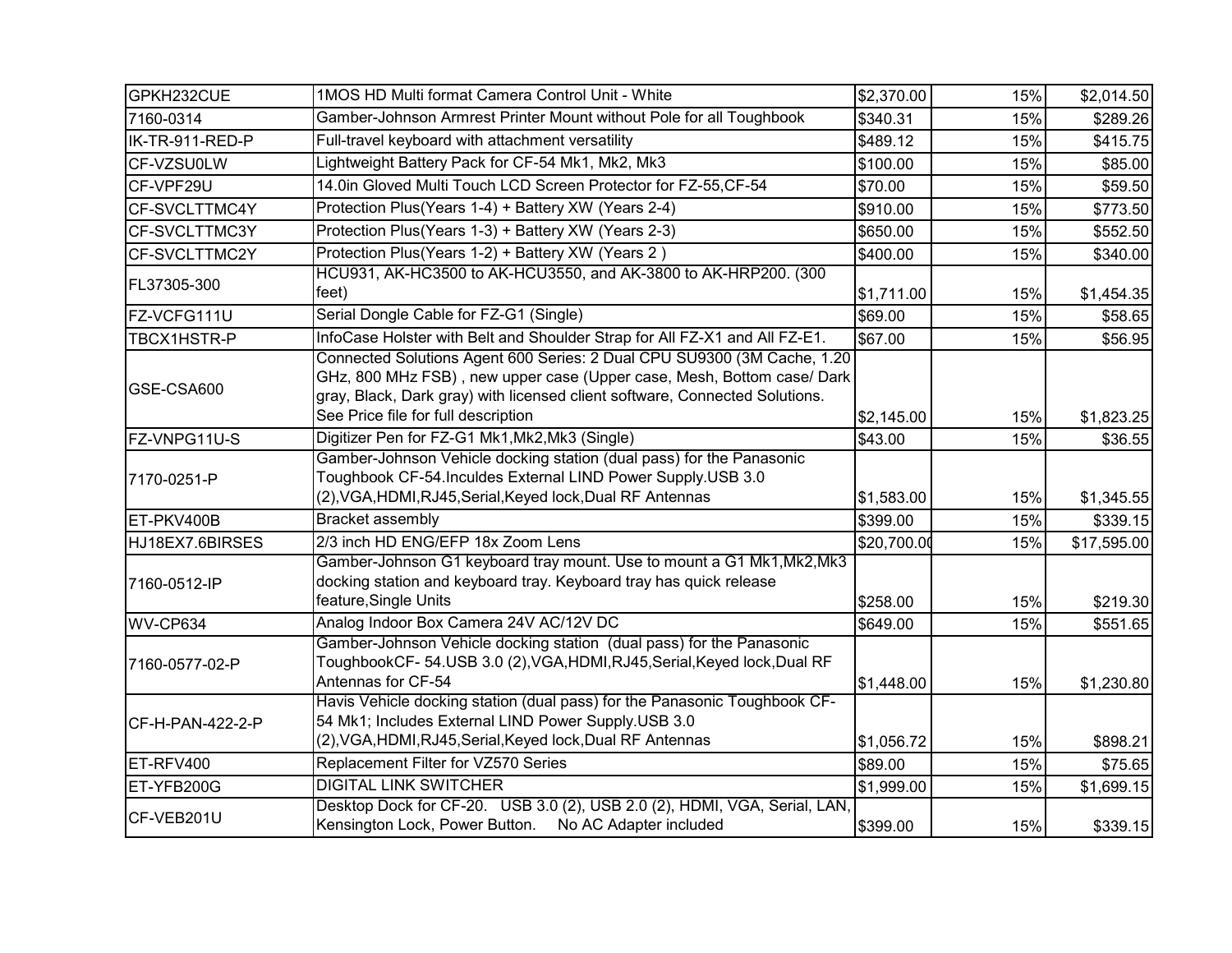| CF-VEB541AU       | Desktop Dock for CF-54, FZ-55. USB 2.0 (2), USB 3.0 (2), HDMI, VGA,                                                                                                                    |             |     |             |
|-------------------|----------------------------------------------------------------------------------------------------------------------------------------------------------------------------------------|-------------|-----|-------------|
|                   | Serial, LAN, Kensington Lock, Power Button. No AC Adapter included                                                                                                                     | \$360.00    | 15% | \$306.00    |
| CF-KACC04         | AC Cord for Italy 230 V 50 Hz                                                                                                                                                          | \$6.00      | 15% | \$5.10      |
| 7160-0750-IP      | ROTATE 360 DEGREES. USE TO ATTACH GAMBER-JOHNSON DOCKING<br>STATIONS FOR ALL TOUGHBOOK CF-31, CF-54, FZ-55, FZ-A3<br>COMPUTERS TO THE LOWER VEHICLE MOUNTING EQUIPMENT. INDIV<br>PKGD. | \$95.00     | 15% | \$80.75     |
| ET-SWA100D        | Early Warning SW 1 Yr 65-128 Devices                                                                                                                                                   | \$4,499.00  | 15% | \$3,824.15  |
| ET-SWA100A        | Early Warning SW 1 Yr 513 - 2048 Devices                                                                                                                                               | \$14,999.00 | 15% | \$12,749.15 |
| ET-SWA100A3       | Early Warning SW 3 Yr 513 - 2048 Devices                                                                                                                                               | \$22,999.00 | 15% | \$19,549.15 |
| ET-SWA100B        | Early Warning SW 1 Yr 257 - 512 Devices                                                                                                                                                | \$9,999.00  | 15% | \$8,499.15  |
| ET-SWA100B3       | Early Warning SW 3 Yr 257 - 512 Devices                                                                                                                                                | \$14,999.00 | 15% | \$12,749.15 |
| ET-SWA100C        | Early Warning SW 1 Yr 129 - 256 Devices                                                                                                                                                | \$6,499.00  | 15% | \$5,524.15  |
| ET-SWA100C3       | Early Warning SW 3 Yr 129 - 256 Devices                                                                                                                                                | \$9,999.00  | 15% | \$8,499.15  |
| ET-SWA100D3       | Early Warning SW 3 Yr 65 - 128 Devices                                                                                                                                                 | \$6,999.00  | 15% | \$5,949.15  |
| ET-SWA100E        | Early Warning SW 1 Yr 33 - 64 Devices                                                                                                                                                  | \$2,999.00  | 15% | \$2,549.15  |
| ET-SWA100E3       | Early Warning SW 3 Yr 33 - 64 Devices                                                                                                                                                  | \$4,499.00  | 15% | \$3,824.15  |
| ET-SWA100F        | Early Warning Sw 1 Yr 1 - 32 Devices                                                                                                                                                   | \$1,499.00  | 15% | \$1,274.15  |
| ET-SWA100F3       | Early Warning SW 3 Yr 1 - 32 Devices                                                                                                                                                   | \$2,299.00  | 15% | \$1,954.15  |
| RDR-205-01        | Lumidigm V-Series V311 Windows OS only for All CF-31, CF-52, CF-53, CF-<br>19, CF-C2, CF-F9, CF-SX2, CF-H2, FZ-G1, FZ-M1                                                               | \$1,250.52  | 15% | \$1,062.94  |
| RDR-205-100       | Lumidigm V-Series V311 Windows OS only for All CF-31, CF-52, CF-53, CF-<br>19, CF-C2, CF-F9, CF-SX2, CF-H2, FZ-G1, FZ-M1                                                               | \$1,113.56  | 15% | \$946.53    |
| RDR-205-500       | Lumidigm V-Series V311 Windows OS only for All CF-31, CF-52, CF-53, CF-<br>19, CF-C2, CF-F9, CF-SX2, CF-H2, FZ-G1, FZ-M1                                                               | \$1,022.26  | 15% | \$868.92    |
| <b>RDR-205-1K</b> | Lumidigm V-Series V311 Windows OS only for All CF-31, CF-52, CF-53, CF-<br>19, CF-C2, CF-F9, CF-SX2, CF-H2, FZ-G1, FZ-M1                                                               | \$779.33    | 15% | \$662.43    |
| RDR-200-50        | Lumidigm M-Series M311 (sold in pkgs of 10) Windows OS only for All CF-<br>31, CF-52, CF-53, CF-19, CF-C2, CF-F9, CF-SX2, CF-H2, FZ-G1, FZ-M1                                          | \$4,151.18  | 15% | \$3,528.50  |
| RDR-200-100       | Lumidigm M-Series M311 (sold in pkgs of 10) Windows OS only for All CF-<br>31, CF-52, CF-53, CF-19, CF-C2, CF-F9, CF-SX2, CF-H2, FZ-G1, FZ-M1                                          | \$4,066.22  | 15% | \$3,456.29  |
| RDR-200-01        | Lumidigm M-Series M311 (sold in pkgs of 10) Windows OS only for All CF-<br>31, CF-52, CF-53, CF-19, CF-C2, CF-F9, CF-SX, CF-H2, FZ-G1, FZ-M1                                           | \$4,664.57  | 15% | \$3,964.88  |
| FOF-M-F-BC-25FT   | SMPTE FIBER CABLE 25FT                                                                                                                                                                 | \$933.00    | 15% | \$793.05    |
| FOF-M-F-BC-50FT   | SMPTE FIBER CABLE 50FT                                                                                                                                                                 | \$966.00    | 15% | \$821.10    |
| FOF-M-F-BC-100FT  | SMPTE FIBER CABLE 100FT                                                                                                                                                                | \$1,032.00  | 15% | \$877.20    |
| FOF-M-F-BC-150FT  | SMPTE FIBER CABLE 150FT                                                                                                                                                                | \$1,099.00  | 15% | \$934.15    |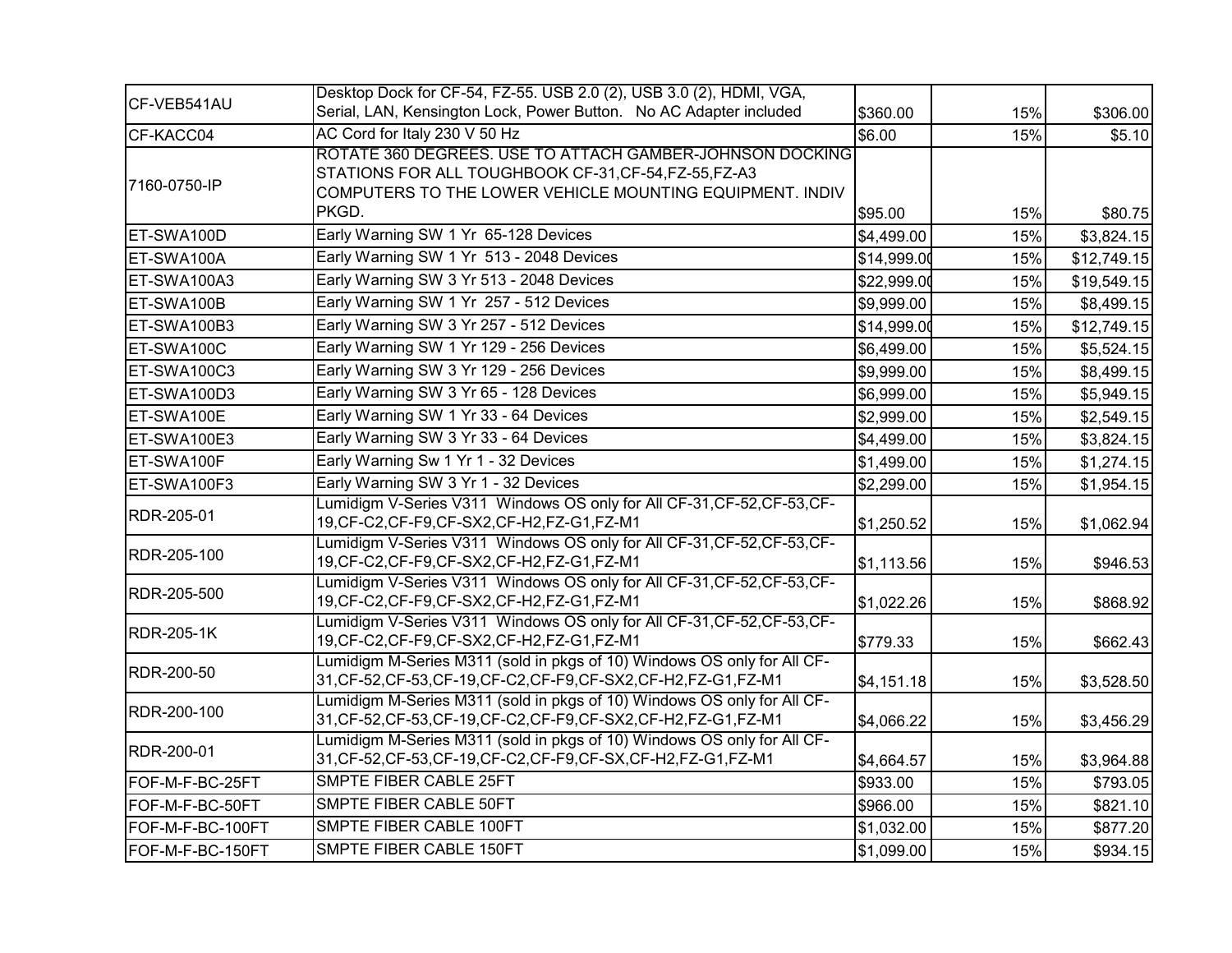| FOF-M-F-BC-250FT    | SMPTE FIBER CABLE 250FT                                                                                                           | \$1,232.00  | 15% | \$1,047.20  |
|---------------------|-----------------------------------------------------------------------------------------------------------------------------------|-------------|-----|-------------|
| FOF-M-F-BC-300FT    | SMPTE FIBER CABLE 300FT                                                                                                           | \$1,297.00  | 15% | \$1,102.45  |
| FOF-M-F-BC-500FT    | SMPTE FIBER CABLE 500FT                                                                                                           | \$1,563.00  | 15% | \$1,328.55  |
| <b>PT-S09TFMCNS</b> | Daily Consulting Rate-Projector                                                                                                   | \$2,599.00  | 15% | \$2,209.15  |
| PT-S09TFMTVL        | <b>OnSiteField Consulting TravelProjector</b>                                                                                     | \$2,599.00  | 15% | \$2,209.15  |
|                     | Gamber-Johnson Vehicle docking station (no pass) for the Panasonic                                                                |             |     |             |
| 7170-0250-P         | Toughbook CF-54.Inculdes External LIND Power Supply.USB 3.0                                                                       |             |     |             |
|                     | (2), VGA, HDMI, RJ45, Serial, Keyed lock                                                                                          | \$1,360.00  | 15% | \$1,156.00  |
| ET-LAD520           | REPLACEMENT LAMP UNIT FOR PT-DZ21K2                                                                                               | \$829.00    | 15% | \$704.65    |
| ET-LAD520F          | REPLACEMENT LAMP UNIT FOR PT-DZ21K2                                                                                               | \$2,599.00  | 15% | \$2,209.15  |
| ET-LAD520P          | REPLACEMENT LAMP UNIT FOR PORTRAIT MODE                                                                                           | \$829.00    | 15% | \$704.65    |
| ET-LAD520PF         | REPLACEMENT LAMP UNIT FOR PORTRAIT MODE                                                                                           | \$2,599.00  | 15% | \$2,209.15  |
| FZ-WFCM12K          | PCB kit for ikey PDRT for FZ-M1 Mk1                                                                                               | \$46.00     | 15% | \$39.10     |
|                     | Gamber-Johnson Vehicle docking station (no pass) for the Panasonic                                                                |             |     |             |
| 7160-0577-00-P      | Toughbook CF-54.USB 3.0 (2), VGA, HDMI, RJ45, Serial, Keyed lock                                                                  | \$1,225.00  | 15% | \$1,041.25  |
| TBC54AOCS-P         | InfoCase Always-On Case for CF-54 for CF-54 Mk1, Mk2, Mk3                                                                         | \$114.13    | 15% | \$97.01     |
| CF-H-PAN-901-P      | Havis Toughbook Certified Vehicle Docking Station (No Pass-Through) for the                                                       |             |     |             |
|                     | Panasonic Toughpad FZ-M1 Mk1 -Full.                                                                                               | \$541.62    | 15% | \$460.38    |
| CF-H-PAN-906-P      | Havis Toughbook Certified Vehicle Docking Station (No Pass-Through) for the                                                       |             |     |             |
|                     | Panasonic Toughpad FZ-M1 Mk1-Lite.Bundled with power supply.                                                                      | \$593.79    | 15% | \$504.72    |
| CF-H-PAN-901-2-P    | Havis Toughbook Certified Vehicle Docking Station (Dual Pass-Through) for                                                         |             |     |             |
|                     | the Panasonic Toughpad FZ-M1 Mk1-Full.                                                                                            | \$567.75    | 15% | \$482.59    |
|                     | Gamber-Johnson SLIM Vehicle Docking Station for All the Panasonic FZ-G1                                                           |             |     |             |
| 7160-0595-02-P      | tablet computer. DUAL RF, Keyed Alike lock. VESA 75 mount pattern. (Ports:<br>(2) USB 3.0, Serial, VGA, Ethernet, HDMI, Power In. | \$1,021.00  | 15% | \$867.85    |
|                     | Gamber-Johnson SLIM Vehicle Docking Station for All the Panasonic FZ-G1                                                           |             |     |             |
| 7160-0595-00-P      | tablet computer. No RF, Keyed Alike lock. VESA 75 mount pattern. (Ports: (2)                                                      |             |     |             |
|                     | USB 3.0, Serial, VGA, Ethernet, HDMI, Power In.                                                                                   | \$764.00    | 15% | \$649.40    |
| TY-TBN03G           | 3G-SDI Terminal Board for 4K LQ Series                                                                                            | \$1,480.00  | 15% | \$1,258.00  |
| ET-EMF330           | REPLACEMENT FILTER FOR PT-RZ12KU/RS11KU                                                                                           | \$229.00    | 15% | \$194.65    |
| ET-SFR330           | Replacement smoke cut filter for RZ12KU/RS11KU                                                                                    | \$359.00    | 15% | \$305.15    |
|                     | Customer Specific: AMR - Medley FL - Access Control and Digital Video                                                             |             |     |             |
| <b>ST-SECAMRMED</b> | Surveillance equipment and installation. Project: Door Security                                                                   | \$54,781.87 | 15% | \$46,564.59 |
| ETSLMP140           | Replacement lamp for PRM-30(Promet hean)                                                                                          | \$220.00    | 15% | \$187.00    |
|                     | Customer Specific: AMR - Medley FL - PHASE I - Access Control and                                                                 |             |     |             |
| ST-SECAMRMEDP1      | Digital Video Surveillance equipment and installation. Project: Door Security                                                     | \$50,202.91 | 15% | \$42,672.47 |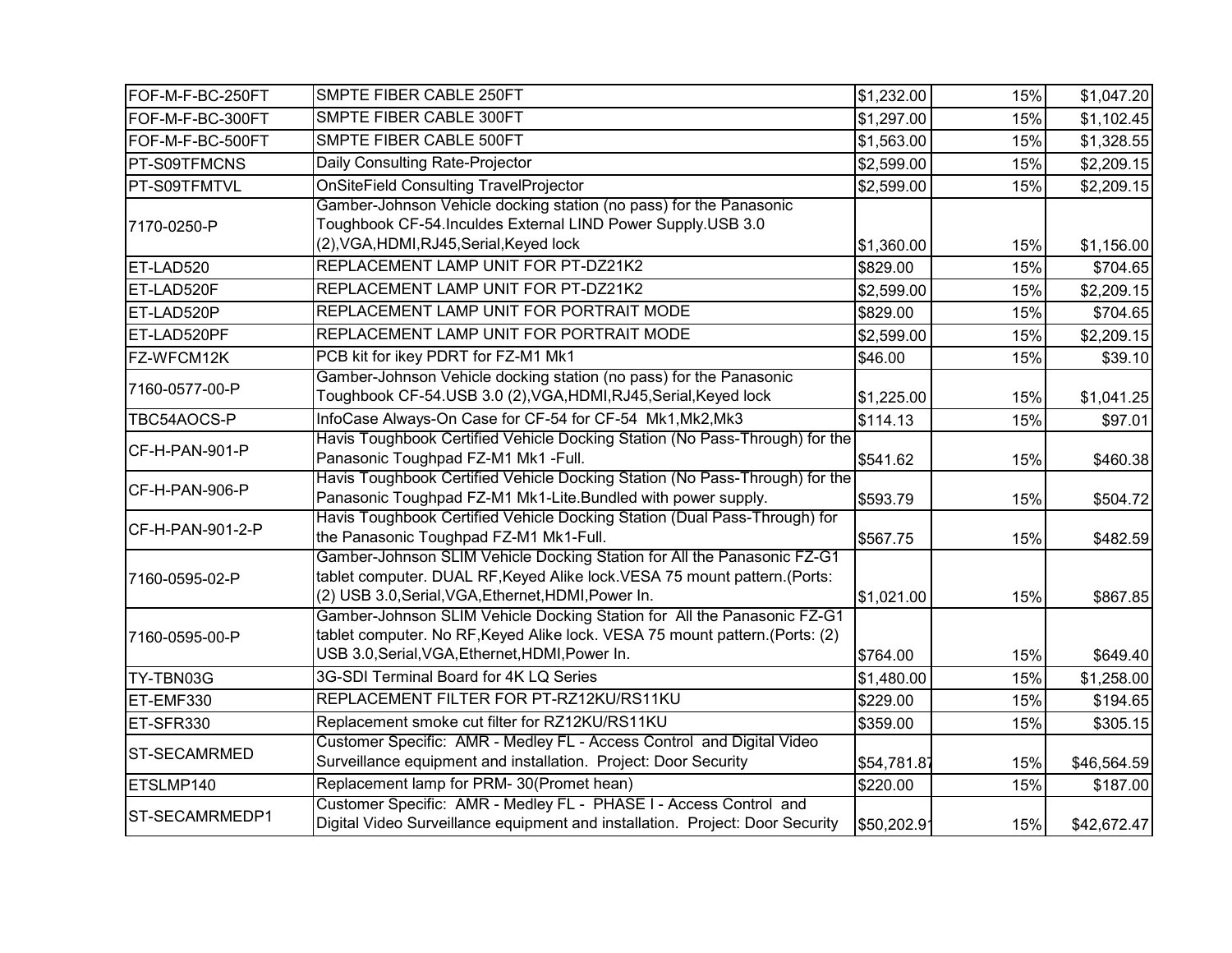|                   | 3E Preferred Warranty Package: Includes 2-year Manufacturer Warranty                           |             |     |             |
|-------------------|------------------------------------------------------------------------------------------------|-------------|-----|-------------|
| 3E-SVCPREF2Y      | (Year 1 & Year 2), 1-year Battery Warranty (Year 1), Repairs 5 day repair                      |             |     |             |
|                   | turnaround time, Help Desk Tier 1, 2.                                                          | \$66.00     | 15% | \$56.10     |
| 3E-SVCEXWAR3Y     | 3E 2 Year Warranty Extension: Extends 1 year standard manufacturer s                           |             |     |             |
|                   | warranty to a 3 Year (Years 2-3) standard manufacturer s warranty.                             | \$87.00     | 15% | \$73.95     |
| FZ-VPFX11U        | Protective Film (10films/kit) for FZ-X1/FZ-E1 Mk1                                              | \$129.00    | 15% | \$109.65    |
| CF-KACC01         | AC Cord for Canada 120 V 60 Hz (Type B) for Toughbook Laptops                                  | \$5.00      | 15% | \$4.25      |
| CF-KACC08         | AC Cord for Australia 230 V 50 Hz for Toughbook Laptops                                        | \$5.00      | 15% | \$4.25      |
| CF-KACC02         | AC Cord for Europe 230 V 50 Hz for Toughbook Laptops                                           | \$5.00      | 15% | \$4.25      |
| <b>DIGMPWIN7</b>  | Media Player with Windows 7                                                                    | \$738.05    | 15% | \$627.34    |
|                   | Integrated OCR/MSR (passport and magstripe reader) for Panasonic FZ-M1                         |             |     |             |
| IK-PAN-FZM1-MRZ   | Toughpad. Includes 2 USB, 1 10/100 ethernet, and power connection).1 Year                      |             |     |             |
|                   | Warranty                                                                                       | \$1,738.41  | 15% | \$1,477.65  |
| UT98.2GST.A12     | TOUCH OVERLAY FOR TH-98LQ70-12 PTS TOUCH                                                       | \$12,599.00 | 15% | \$10,709.15 |
| UT84.2GST.A12     | TOUCH OVERLAY FOR TH-84LQ70-12 PTS TOUCH                                                       | \$9,599.00  | 15% | \$8,159.15  |
| TH-42LF8U         | 42 INCH 1080P LED 500 CD/M2                                                                    | \$1,279.00  | 15% | \$1,087.15  |
| TH-42LF80U        | 42INCH 1080P LED 700 CD/M2, DIGITAL LINK                                                       | \$1,379.00  | 15% | \$1,172.15  |
| TH-49LF8U         | 49 INCH 1080P LED 500 CD/M2                                                                    | \$1,699.00  | 15% | \$1,444.15  |
| <b>TH-49LF80U</b> | 49INCH 1080P LED 700 CD/M2, DIGITAL LINK                                                       | \$1,729.00  | 15% | \$1,469.65  |
| TH-55LF8U         | 55INCH 1080P LED 500 CD/M2                                                                     | \$2,379.00  | 15% | \$2,022.15  |
|                   | Absolute Resilience (Formerly Premium) for EDU/SLG - 12 Month Term - for                       |             |     |             |
| CF-SVCADDSPED1Y   | North America Only                                                                             | \$45.95     | 15% | \$39.06     |
| CF-SVCADDSPED2Y   | Absolute Resilience (Formerly Premium) for EDU/SLG - 24 Month Term - for                       |             |     |             |
|                   | North America Only                                                                             | \$82.95     | 15% | \$70.51     |
| CF-SVCADDSPED3Y   | Absolute Resilience (Formerly Premium) for EDU/SLG - 36 Month Term - for<br>North America Only |             |     |             |
|                   | Absolute Resilience (Formerly Premium) for EDU/SLG - 48 Month Term - for                       | \$110.95    | 15% | \$94.31     |
| CF-SVCADDSPED4Y   | North America Only                                                                             | \$136.95    | 15% | \$116.41    |
|                   | Absolute Resilience (Formerly Premium) for EDU/SLG - 60 Month Term - for                       |             |     |             |
| CF-SVCADDSPED5Y   | North America Only                                                                             | \$162.95    | 15% | \$138.51    |
|                   | Absolute Control (Formerly Professional) - 12 Month Term - US Federal                          |             |     |             |
| CF-SVCADDSPRFG1Y  | Government                                                                                     | \$26.32     | 15% | \$22.37     |
| CF-SVCADDSPRFG2Y  | Absolute Control (Formerly Professional) - 24 Month Term - US Federal                          |             |     |             |
|                   | Government                                                                                     | \$47.42     | 15% | \$40.31     |
| CF-SVCADDSPRFG3Y  | Absolute Control (Formerly Professional) - 36 Month Term - US Federal                          |             |     |             |
|                   | Government                                                                                     | \$63.32     | 15% | \$53.82     |
| CF-SVCADDSPRFG4Y  | Absolute Control (Formerly Professional) - 48 Month Term - US Federal<br>Government            | \$81.25     | 15% | \$69.06     |
|                   |                                                                                                |             |     |             |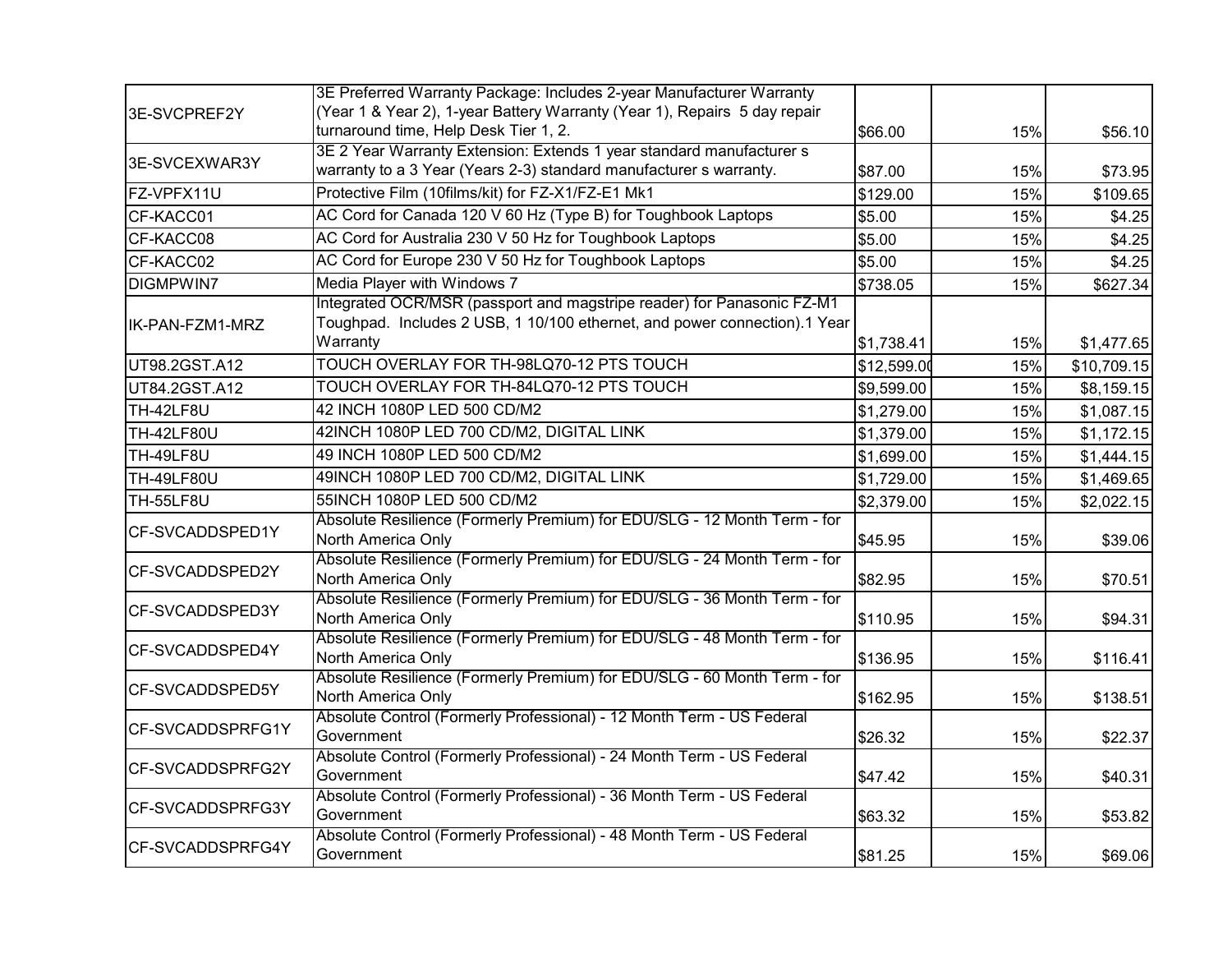| CF-SVCADDSPRFG5Y       | Absolute Control (Formerly Professional) - 60 Month Term - US Federal<br>Government                   | \$96.39    | 15% | \$81.93    |
|------------------------|-------------------------------------------------------------------------------------------------------|------------|-----|------------|
| CF-SVCADDSPRED1Y       | Absolute Control (Formerly Professional) for EDU/SLG - 12 Month Term                                  | \$29.95    | 15% | \$25.46    |
| CF-SVCADDSPRED2Y       | Absolute Control (Formerly Professional) for EDU/SLG - 24 Month Term                                  | \$52.95    | 15% | \$45.01    |
| CF-SVCADDSPRED3Y       | Absolute Control (Formerly Professional) for EDU/SLG - 36 Month Term                                  |            | 15% |            |
|                        |                                                                                                       | \$68.95    |     | \$58.61    |
| CF-SVCADDSPRED4Y       | Absolute Control (Formerly Professional) for EDU/SLG - 48 Month Term                                  | \$86.95    | 15% | \$73.91    |
| CF-SVCADDSPRED5Y       | Absolute Control (Formerly Professional) for EDU/SLG - 60 Month Term                                  | \$103.95   | 15% | \$88.36    |
| <b>CF-SVCADDSPFG5Y</b> | Absolute Resilience (Formerly Premium) - 60 Month Term - US Federal<br>Government                     | \$139.76   | 15% | \$118.80   |
| CF-SVCADDSSFG1Y        | Government                                                                                            | \$14.82    | 15% | \$12.60    |
| CF-SVCADDSSFG2Y        | Government                                                                                            | \$24.77    | 15% | \$21.05    |
| CF-SVCADDSSFG3Y        | Government                                                                                            | \$33.75    | 15% | \$28.69    |
| CF-SVCADDSSFG4Y        | Government                                                                                            | \$41.30    | 15% | \$35.11    |
| CF-SVCADDSSFG5Y        | Government                                                                                            | \$48.85    | 15% | \$41.52    |
| CF-SVCADDSPFG3Y        | Absolute Resilience (Formerly Premium) - 36 Month Term - US Federal<br>Government                     | \$94.93    | 15% | \$80.69    |
| CF-SVCADDSSED1Y        | Absolute Visibility (Formerly Standard) - 12 Month Term                                               | \$16.95    | 15% | \$14.41    |
| CF-SVCADDSSED2Y        | Absolute Visibility (Formerly Standard) - 24 Month Term                                               | \$31.95    | 15% | \$27.16    |
| CF-SVCADDSSED3Y        | Absolute Visibility (Formerly Standard) - 36 Month Term                                               | \$43.95    | 15% | \$37.36    |
| CF-SVCADDSSED4Y        | Absolute Visibility (Formerly Standard) - 48 Month Term                                               | \$53.95    | 15% | \$45.86    |
| CF-SVCADDSSED5Y        | Absolute Visibility (Formerly Standard) - 60 Month Term                                               | \$63.95    | 15% | \$54.36    |
| CF-SVCADDSPEDB4Y       | Absolute Resilience (Formerly Premium) for EDU/SLG - Extended Warranty<br>Bundle Only - 48 Month Term | \$126.77   | 15% | \$107.75   |
| CF-SVCADDSPEDB3Y       | Absolute Resilience (Formerly Premium) for EDU/SLG - Extended Warranty<br>Bundle Only - 36 Month Term | \$102.63   | 15% | \$87.24    |
| CF-SVCADDSPEDB5Y       | Absolute Resilience (Formerly Premium) for EDU/SLG - Extended Warranty<br>Bundle Only - 60 Month Term | \$150.91   | 15% | \$128.27   |
| WV-SPV781L             | Outdoor 4K Vandal Fixed Network Camera with IR LED                                                    | \$3,033.00 | 15% | \$2,578.05 |
| ARB-M24-P              | 2.4 GHz Wireless Microphone Charger Set                                                               | \$482.00   | 15% | \$409.70   |
| FZ-VNPG12U             | Waterproof digitizer pen for FZ-G1 Mk1, Mk2, Mk3, Mk4 (Minimum Order<br>Quantity 10)                  | \$52.00    | 15% | \$44.20    |
| FEC-40WMW              | WALL MOUNT FOR HE40 & UE70 PTZS - WHITE                                                               | \$180.00   | 15% | \$153.00   |
| FEC-40WMK              | WALL MOUNT FOR HE40 & UE70 PTZS - BLACK                                                               | \$180.00   | 15% | \$153.00   |
| 7160-0578-00           | electronics)                                                                                          | \$441.00   | 15% | \$374.85   |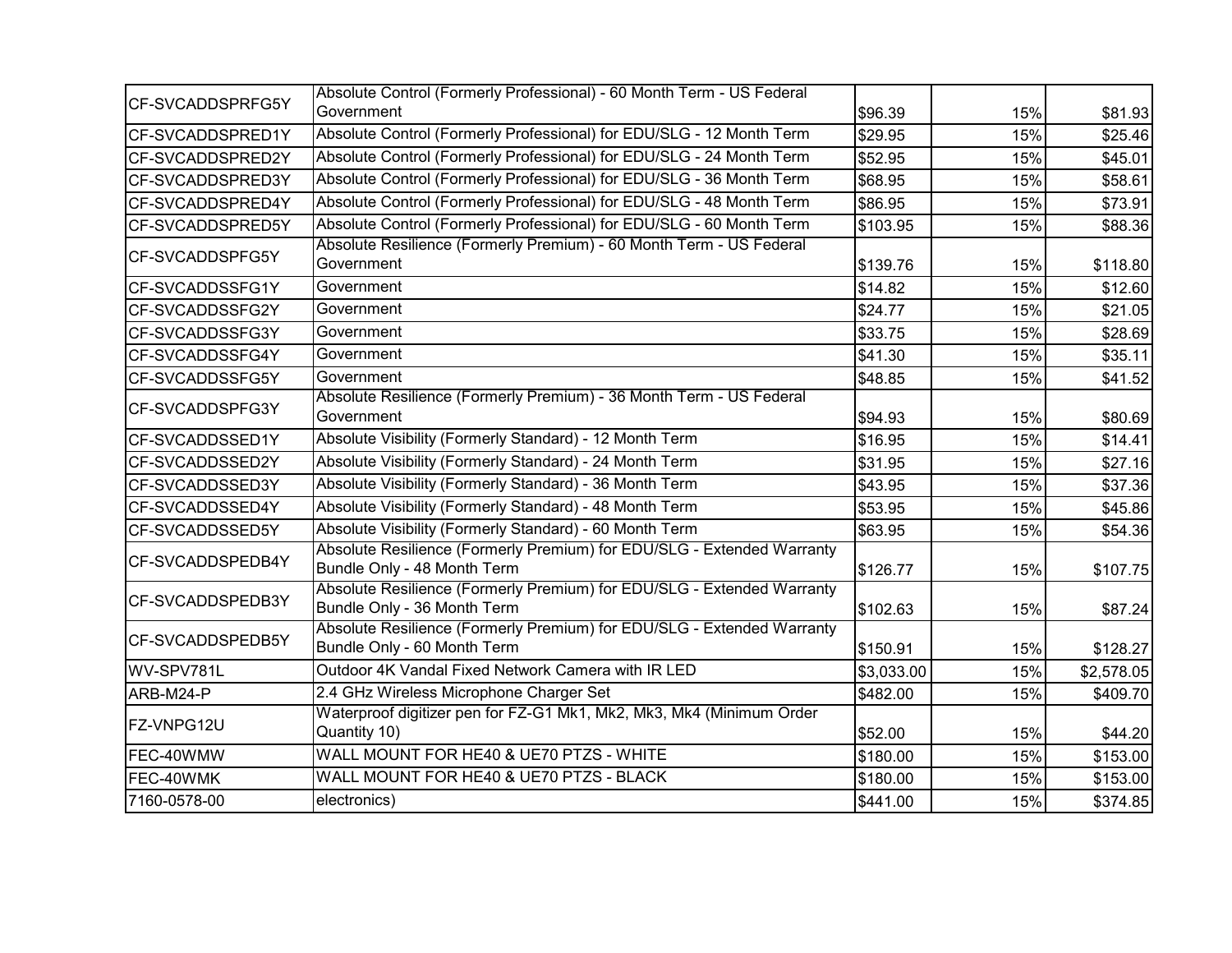|                  | Havis Bundled Kit for Premium Vehicle Mounting includes Heavy Duty                |             |     |             |
|------------------|-----------------------------------------------------------------------------------|-------------|-----|-------------|
| CF-H-PKG-PSM-276 | Passenger Side Base, Telescoping Pole with adjustable height, Locking Slide       |             |     |             |
|                  | Arm with Motion Adapter and Support Brace for the 2015 Chevrolet                  |             |     |             |
|                  | Tahoe, See Price file for full description                                        | \$779.43    | 15% | \$662.52    |
| PT-RQ13KU        | 10000 Lumens, 3DLP, 4K+ Resolution (5,120 x 2,880), Lens Not Included             | \$89,999.00 | 15% | \$76,499.15 |
| ET-MDNDV10       | PT-RQ13KU OPTIONAL DVI-D INPUT BOARD                                              | \$1,299.00  | 15% | \$1,104.15  |
| ET-MDNHM10       | PT-RQ13KU OPTIONAL HDMI INPUT BOARD                                               | \$1,299.00  | 15% | \$1,104.15  |
| HD12-CD          | Cooled Outdoor housing for HE120 & HE130                                          | \$4,800.00  | 15% | \$4,080.00  |
| ET-WML100U       | Wireless module for use with the PT-LB412 Series projectors                       | \$119.00    | 15% | \$101.15    |
| GPUS932HRX       | 3 mos 1/3 offset prism assembly                                                   | \$2,936.25  | 15% | \$2,495.81  |
| DSSCDS81         | DS81 Shuttle Player(no OS)                                                        | \$1,019.00  | 15% | \$866.15    |
| WV-SPW531AL      | 1080P IR OUTDOOR FIXED CAMERA                                                     | \$1,101.00  | 15% | \$935.85    |
| FZ-VSTM13U       | Hand Strap for MSR option for FZ-M1,FZ-B2 Mk1                                     | \$30.00     | 15% | \$25.50     |
| WV-SW458MA       | SW458 camera with M12 connector                                                   | \$1,250.00  | 15% | \$1,062.50  |
| <b>PMPU3000</b>  | <b>IP MATRIX SERVER</b>                                                           | \$9,325.00  | 15% | \$7,926.25  |
| <b>PEHV1000</b>  | ELEVATOR CAMERA HOUSING VANDAL STAINLESS                                          | \$782.85    | 15% | \$665.42    |
| PODV8CWPT        | OUTDOOR VANDAL-PROOF DOME HOUSING WHITE                                           | \$744.87    | 15% | \$633.14    |
| PODV8CWPTA       | OUTDOOR VANDAL-PROOF DOME HOUSING WHITE                                           | \$1,048.67  | 15% | \$891.37    |
| PODV8CWTA        | OUTDOOR VANDAL-PROOF DOME HOUSING WHITE                                           | \$777.00    | 15% | \$660.45    |
| PLAMP0722        | 7-22MM 3MP LENS                                                                   | \$70.00     | 15% | \$59.50     |
| <b>IMAGING</b>   | Image deployment and integration                                                  |             | 15% | #VALUE!     |
| WV-CW634F        | Super Dynamic 6 vandal-resistant fixed dome camera, flush mount                   | \$519.00    | 15% | \$441.15    |
| CF-VCB201M       | 4-Bay Battery Charger for CF-20 Mk1, Mk2. Includes 100W AC Adapter.               | \$349.00    | 15% | \$296.65    |
|                  | Battery for CF-20 Mk1, Mk2 and FZ-A1. For the CF-20, can be used as a             |             |     |             |
| CF-VZSU0QW       | replacement for the battery in the tablet or as an optional second battery in the |             |     |             |
|                  | keyboard                                                                          | \$139.00    | 15% | \$118.15    |
| ARB-SVCBWC2CP3Y  | Protection Plus - BWC 2nd camera Years 1 - 3                                      | \$75.00     | 15% | \$63.75     |
| ARB-SVCBWCKTXA2Y | APOS Extended Warranty - BWC Kit Year 4 - 5                                       | \$225.00    | 15% | \$191.25    |
| ARB-SVCBWCKTPA3Y | APOS Protection Plus - BWC Kit Years 1 - 3                                        | \$225.00    | 15% | \$191.25    |
| ARB-SVCBWCKTPA4Y | APOS Protection Plus - BWC Kit Years 1 - 4                                        | \$400.00    | 15% | \$340.00    |
| ARB-SVCBWCKTPA5Y | APOS Protection Plus - BWC Kit Years 1 - 5                                        | \$450.00    | 15% | \$382.50    |
| ARB-SVCBWCKTPA2Y | APOS Protection Plus - BWC Kit Years 1-2                                          | \$200.00    | 15% | \$170.00    |
| ARB-SVCBWCKTXA1Y | APOS Extended Warranty - BWC Kit Year 4                                           | \$200.00    | 15% | \$170.00    |
| ARB-SVCBWCKTX2Y  | Extended Warranty - BWC Kit Year 4 - 5                                            | \$150.00    | 15% | \$127.50    |
| ARB-SVCBWCKTPA1Y | <b>APOS Protection Plus - BWC Kit Year 1</b>                                      | \$180.00    | 15% | \$153.00    |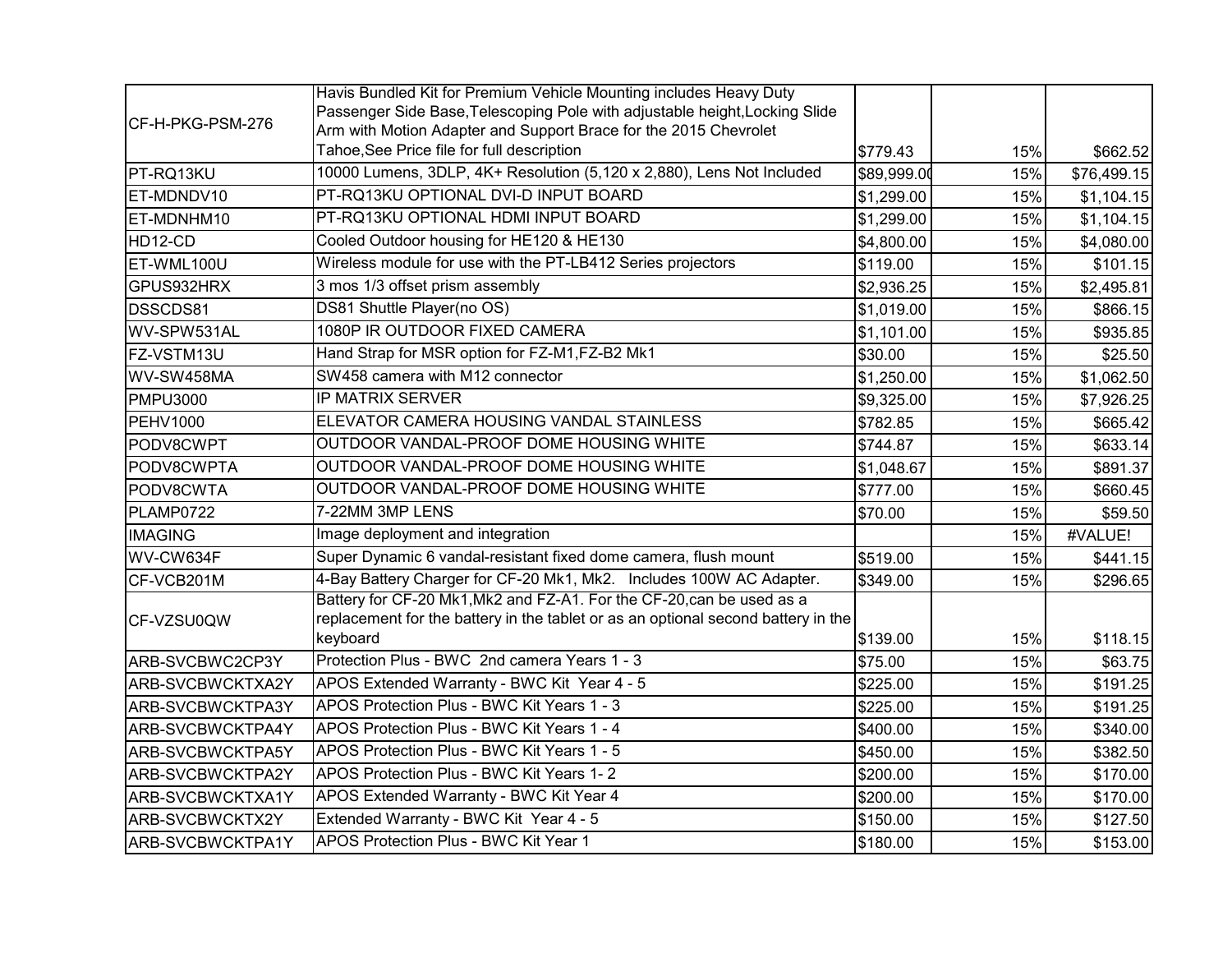| ARB-SVCBWCKTP3Y | Protection Plus - BWC Kit Years 1 - 3                                                                    | \$150.00 | 15% | \$127.50 |
|-----------------|----------------------------------------------------------------------------------------------------------|----------|-----|----------|
| ARB-SVCBWCKTP4Y | Protection Plus - BWC Kit Years 1 - 4                                                                    | \$325.00 | 15% | \$276.25 |
| ARB-SVCBWCKTP5Y | Protection Plus - BWC Kit Years 1 - 5                                                                    | \$375.00 | 15% | \$318.75 |
| ARB-SVCBWCKTP2Y | Protection Plus - BWC Kit Years 1-2                                                                      | \$125.00 | 15% | \$106.25 |
| ARB-SVCBWCKTX1Y | Extended Warranty - BWC Kit Year 4                                                                       | \$125.00 | 15% | \$106.25 |
| ARB-SVCBWCKTP1Y | Protection Plus - BWC Kit Year 1                                                                         | \$105.00 | 15% | \$89.25  |
| CF-SVCADDSPR4Y  | Absolute Control (Formerly Professional) for Commercial - 48 Month Term - 1-<br>2499 Unit Volume         | \$99.95  | 15% | \$84.96  |
| CF-SVCADDSPR1Y  | Absolute Control (Formerly Professional) for Commercial - 12 Month Term - 1-<br>2499 Unit Volume         | \$34.95  | 15% | \$29.71  |
| CF-SVCADDSPR2Y  | Absolute Control (Formerly Professional) for Commercial - 24 Month Term - 1-<br>2499 Unit Volume         | \$61.95  | 15% | \$52.66  |
| CF-SVCADDSPR3Y  | Absolute Control (Formerly Professional) for Commercial - 36 Month Term - 1-<br>2499 Unit Volume         | \$79.95  | 15% | \$67.96  |
| CF-SVCADDSPR5Y  | Absolute Control (Formerly Professional) for Commercial - 60 Month Term - 1-<br>2499 Unit Volume         | \$119.95 | 15% | \$101.96 |
| CF-SVCADDSP1Y   | Absolute Resilience (Formerly Premium) for Commercial - 12 Month Term - 1-<br>2499 Unit Volume           | \$52.95  | 15% | \$45.01  |
| CF-SVCADDSP5Y   | Absolute Resilience (Formerly Premium) for Commercial - 60 Month Term - 1-<br>2499 Unit Volume           | \$188.95 | 15% | \$160.61 |
| CF-SVCADDSP2Y   | Absolute Resilience (Formerly Premium) for Commercial - 24 Month Term - 1-<br>2499 Unit Volume           | \$95.95  | 15% | \$81.56  |
| CF-SVCADDSP3Y   | Absolute Resilience (Formerly Premium) for Commercial - 36 Month Term - 1-<br>2499 Unit Volume           | \$128.95 | 15% | \$109.61 |
| CF-SVCADDSP4Y   | Absolute Resilience (Formerly Premium) for Commercial - 48 Month Term - 1-<br>2499 Unit Volume           | \$158.95 | 15% | \$135.11 |
| CF-SVCADDSPRB4Y | Absolute Control (Formerly Professional) Commercial for Extended Warranty<br>Bundle Only. 48 Month Term  | \$84.05  | 15% | \$71.44  |
| CF-SVCADDSPRB3Y | Absolute Control (Formerly Professional) Commercial for Extended Warranty<br>Bundle Only. 36 Month Term  | \$66.08  | 15% | \$56.17  |
| CF-SVCADDSPRB5Y | Absolute Control (Formerly Professional) Commercial for Extended Warranty<br>Bundle Only. 60 Month Term  | \$100.10 | 15% | \$85.09  |
| CF-SVCADDSPB3Y  | Absolute Resilience (Formerly Premium) for Commercial - Extended Warranty<br>Bundle Only - 36 Month Term | \$102.63 | 15% | \$87.24  |
| CF-SVCADDSPB4Y  | Absolute Resilience (Formerly Premium) for Commercial - Extended Warranty<br>Bundle Only - 48 Month Term | \$126.77 | 15% | \$107.75 |
| CF-SVCADDSPB5Y  | Absolute Resilience (Formerly Premium) for Commercial - Extended Warranty<br>Bundle Only - 60 Month Term | \$150.91 | 15% | \$128.27 |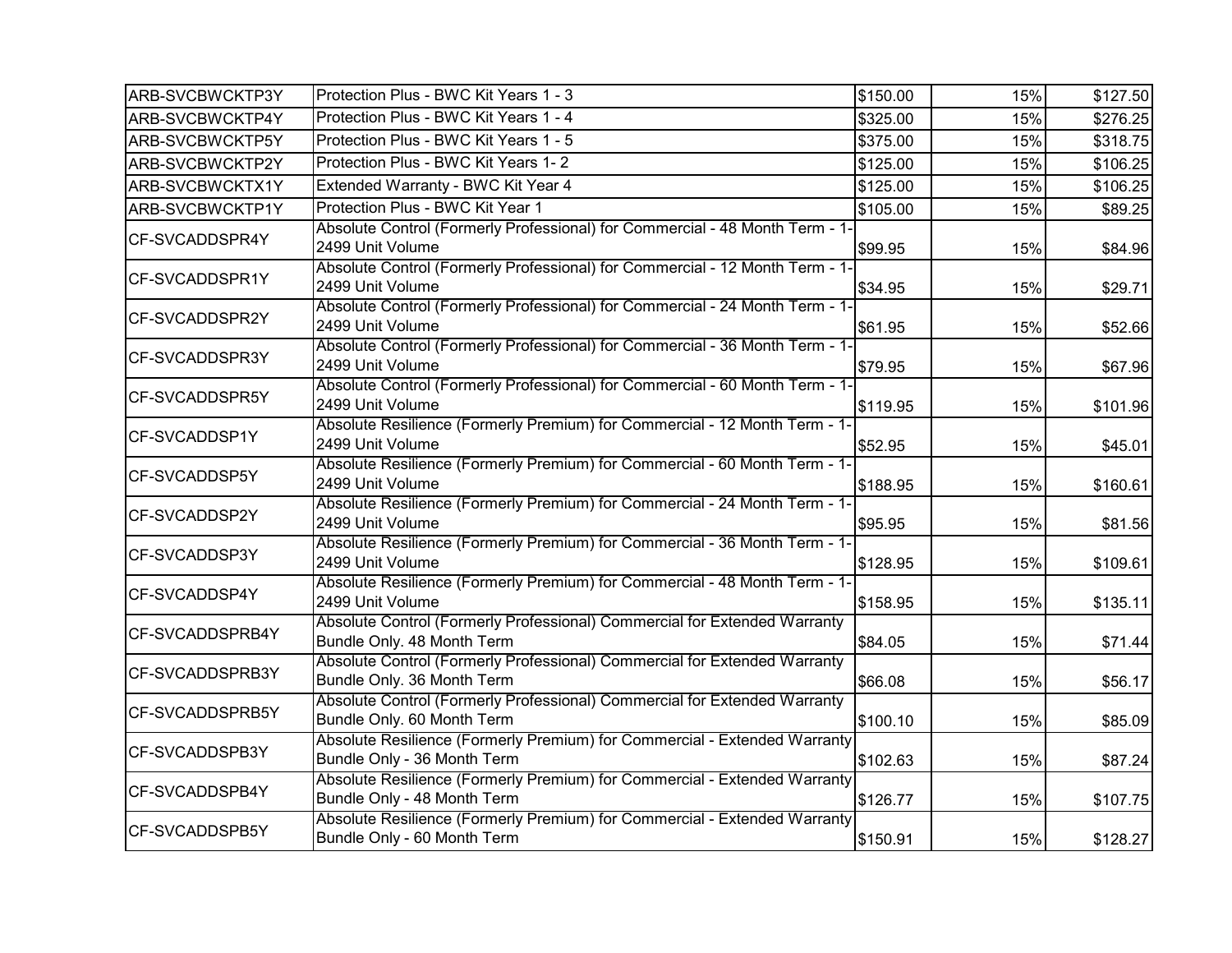|                      | LAR Spanish Specific, Win8.1 Pro MUI, Intel Core i5-4310U 2.0GHz, vPro,                                                                                                                                                                                                 |            |     |            |
|----------------------|-------------------------------------------------------------------------------------------------------------------------------------------------------------------------------------------------------------------------------------------------------------------------|------------|-----|------------|
| CF-532JEZYEP         | 14.0in HD, Lite, 320GB(5400rpm), 4GB, Intel WiFi a/b/g/n/ac, TPM, Bluetooth,<br>Spanish Keyboard, Lightweight Battery, US AC Cord, Multi-drive                                                                                                                          | \$1,477.82 | 15% | \$1,256.15 |
| WJ-PC200             | Coaxial-LAN Converter, Camera side, 1ch, MAIN                                                                                                                                                                                                                           | \$215.00   | 15% | \$182.75   |
| WJ-PR201             | Coaxial-LAN Converter, Receiver side, 1ch, Encoders/Decoders                                                                                                                                                                                                            | \$242.00   | 15% | \$205.70   |
| WJ-PR204             | Coaxial-LAN Converter, Receiver side, 4ch                                                                                                                                                                                                                               | \$629.00   | 15% | \$534.65   |
| WV-SW397B            | Outdoor HD PTZ Network Camera                                                                                                                                                                                                                                           | \$3,773.00 | 15% | \$3,207.05 |
| ST-DEPINVPD01        | VuLock Powered by DriveScreen with Smart Port - for devices/vehicles that<br>have GPS. Solution includes DriveScreen GPS Software License, SmartPort<br>GPS Software, 3 years of service and support. Windows or Android OS. M.<br>See Price file for full description  | \$222.00   | 15% | \$188.70   |
| CF-C2CDAZXCM         | Win7 (Win8.1 Pro COA), i5-4310U 2.0GHz, vPro, 12.5 in HD Multi<br>Touch+Digitizer, 500GB(7200rpm), 4GB, Intel WiFi a/b/g/n, TPM, BT,<br>Expresscard, Webcam, No Drive, Toughbook Preferred                                                                              | \$2,449.00 | 15% | \$2,081.65 |
| ST-DEPINVPD02        | VuLock Powered by DriveScreen with Motion Sensor - for fork lifts and<br>devices/vehicles that do not have GPS. Solution includes DriveScreen GPS<br>Software License with Motion Sensor (USB cable included), 3 years of servi.<br>See Price file for full description | \$280.00   | 15% | \$238.00   |
| NB-DGLCODMBMT1       | 4inch x 4inch Sq post 16inch high. 8inchL x 8inchW x 1/2inch thick anchor<br>plate. Facia cover: 50inchL x 30inchW x 10inch-11inch Thick. 66inch-67inch<br>tall X 30inch-31inch wide X 10inch-11inch thick.                                                             | \$3,100.00 | 15% | \$2,635.00 |
| NB-DGLCODMBMTW2      | wall mounted ODMB display enclosure for LCE                                                                                                                                                                                                                             | \$2,850.00 | 15% | \$2,422.50 |
| KXFAD89              | PANASONIC KX-FAD89 DRUM UNIT FOR USE IN KXFL421 ESTIMATED<br>YIELD 6,000 PAGE                                                                                                                                                                                           | \$150.00   | 15% | \$127.50   |
| KXFAT88              | PANASONIC KX-FAT88 BLACK TONER CARTRIDGE FOR USE IN<br>KXFL421 ESTIMATED YIELD 2,000 PAGES                                                                                                                                                                              | \$50.00    | 15% | \$42.50    |
| AJ-P2E060FG          | 60 GB P2 CARD. F Series. Supports AVC-Intra Class 200 of the AVC-ULTRA<br>and up to 1.2Gb/s transfer speed.                                                                                                                                                             | \$585.00   | 15% | \$497.25   |
| <b>PT-SVCINSTSP1</b> | and mount projector up to 15 feet high. Install simple screen non-motorized.<br>Connect any peripheral devices. Test operation and train end-user. Clean up<br>and chec                                                                                                 | \$505.00   | 15% | \$429.25   |
| FZ-VSTQ11U           | Hand Strap for FZ-Q1 Mk1                                                                                                                                                                                                                                                | \$85.00    | 15% | \$72.25    |
| FZ-VEBQ11U           | Cradle for FZ-Q1 Mk1                                                                                                                                                                                                                                                    | \$389.00   | 15% | \$330.65   |
| CF-VPF31U            | 10.1in Screen Protector for CF-20 Mk1, FZ-A2 Mk1                                                                                                                                                                                                                        | \$69.00    | 15% | \$58.65    |
| CF-VNP023U           | Replacement digitizer pen for CF-33 Mk1, CF-20 Mk1, Mk2 (Gloved Multi<br>Touch + Digitizer model). Waterproof meets IP55 (Minimum Order Quantity<br>10). Not Compatible with CF-33 Mk2.                                                                                 | \$59.00    | 15% | \$50.15    |
| CF-WPH54001IS        | Stylus Pen Holder Case Kit Pre-installed for CF-54 Mk1 & Mk2                                                                                                                                                                                                            | \$79.00    | 15% | \$67.15    |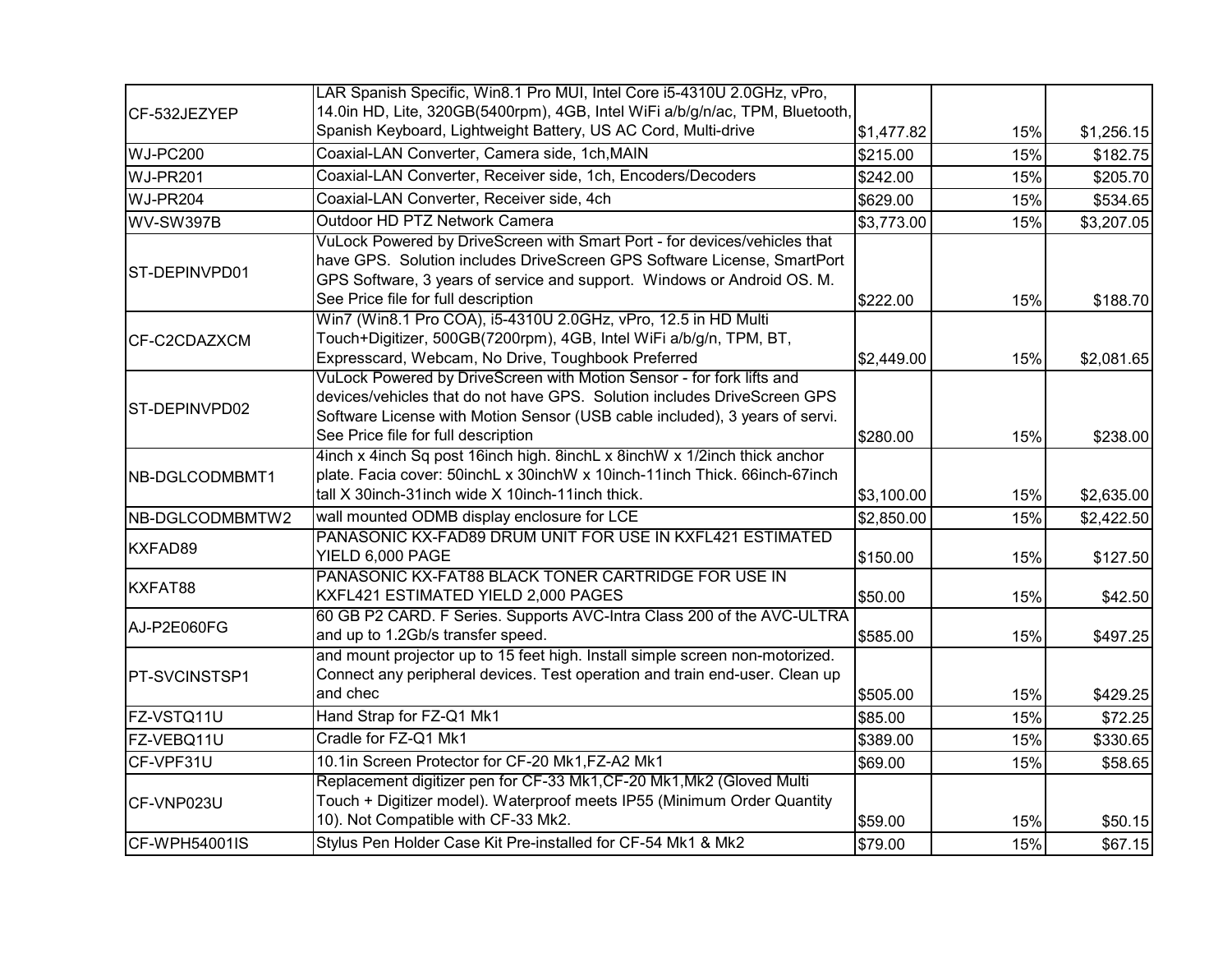| CF-VST2011U          | Rotating Hand Strap for CF-20. Not compatible with optional Magstripe reader<br>or quick-release SSD                                                                                                                                                         | \$79.00     | 15% | \$67.15    |
|----------------------|--------------------------------------------------------------------------------------------------------------------------------------------------------------------------------------------------------------------------------------------------------------|-------------|-----|------------|
| TH-84LQ70LU          | 84-inch UHD 4K LED without front glass                                                                                                                                                                                                                       | \$11,199.00 | 15% | \$9,519.15 |
|                      | ARB-APWWMS22-RP-WHMagnetic Mount Double-WiFi Antennas - 18ft                                                                                                                                                                                                 | \$165.00    | 15% | \$140.25   |
| TY-ST43PE8           | PedestalStand 43/48/55LFE8 & 42/49/55LF8                                                                                                                                                                                                                     | \$265.00    | 15% | \$225.25   |
|                      | Single Bay Desktop Cradle/Spare 1-Bay Battery Charger for FZ-N1, FZ-F1 (AC                                                                                                                                                                                   |             |     |            |
| FZ-VEBN111U          | Adapter NOT included)                                                                                                                                                                                                                                        | \$279.00    | 15% | \$237.15   |
| FZ-VCBN11U           | Charging Cup for FZ-N1, FZ-F1 (AC Adapter NOT included)                                                                                                                                                                                                      | \$129.00    | 15% | \$109.65   |
| FZ-VZSUN120U         | Extended Battery with extended battery cover 6,400mAh for FZ-N1, FZ-F1                                                                                                                                                                                       | \$129.00    | 15% | \$109.65   |
| AJ-P2E030FG          | 30 GB P2 CARD. F Series. Supports AVC-Intra Class 200 of the AVC-ULTRA<br>and up to 1.2Gb/s transfer speed.                                                                                                                                                  | \$395.00    | 15% | \$335.75   |
| CF-KACC20            | AC Cord for Japan 100 V 50 Hz/60 Hz (Type A) for Toughbook Laptops                                                                                                                                                                                           | \$5.00      | 15% | \$4.25     |
| TY-ST65PE8           | Pedestal Stand for TH65LFE8U                                                                                                                                                                                                                                 | \$465.00    | 15% | \$395.25   |
| FZ-VPF006U           | Clear AR Film for FZ-Q1 Mk1                                                                                                                                                                                                                                  | \$69.99     | 15% | \$59.49    |
| GPUC532G03           | 3 METER CABLE F/4K                                                                                                                                                                                                                                           | \$970.00    | 15% | \$824.50   |
| <b>PSS532</b>        | GPUH532 CCU Medical grade power supply unit                                                                                                                                                                                                                  | \$200.00    | 15% | \$170.00   |
| GPUC532G06           | 6 METER CABLE F/4K                                                                                                                                                                                                                                           | \$1,136.00  | 15% | \$965.60   |
| GPUH532C             | <b>4K CAMERA CONTROL UNIT</b>                                                                                                                                                                                                                                | \$9,149.00  | 15% | \$7,776.65 |
| GPUH532H             | <b>4K CAMERA HEAD</b>                                                                                                                                                                                                                                        | \$5,416.00  | 15% | \$4,603.60 |
| XT20SX4.7BRM         | Fujinon HD 20x 1/3in lens                                                                                                                                                                                                                                    | \$6,700.00  | 15% | \$5,695.00 |
| ETPKC200B            | Bracket ASSY/ceiling mount -CW330 Series                                                                                                                                                                                                                     | \$799.00    | 15% | \$679.15   |
| CF-SVCPDBRZ          | Toughbook & Toughpad Bronze Deployment-Includes Imaging and Shipping<br>to one location from the Panasonic National Service Center.                                                                                                                          | \$85.00     | 15% | \$72.25    |
| <b>CF-SVCPDEP3Y</b>  | Toughbook & Toughpad Premier Deployment-Includes Imaging, Customer<br>Portal Access, Multilocation Shipping and Disk Image Management at the<br>Panasonic National Service Center (Years 1,2,3)                                                              | \$175.00    | 15% | \$148.75   |
| <b>CF-SVCPDEP4Y</b>  | Toughbook & Toughpad Premier Deployment-Includes Imaging, Customer<br>Portal Access, Multilocation Shipping and Disk Image Management at the<br>Panasonic National Service Center (Years 1,2,3,4)                                                            | \$200.00    | 15% | \$170.00   |
| <b>CF-SVCPDEP5Y</b>  | Toughbook & Toughpad Premier Deployment-Includes image deployment,<br>Customer Portal Access, Multilocation Shipping and Disk Image Management<br>at the Panasonic National Service Center (Years 1,2,3,4,5)                                                 | \$220.00    | 15% | \$187.00   |
| <b>CF-SVCPDSSTOR</b> | Toughbook & Toughpad Storage Service-Includes Unit Storage at the<br>Panasonic National Service Center (1 device, 3 months of storage) Sold only<br>in conjunction with deployment service through the Panasonic National<br>Service Center. Per unit price. | \$35.00     | 15% | \$29.75    |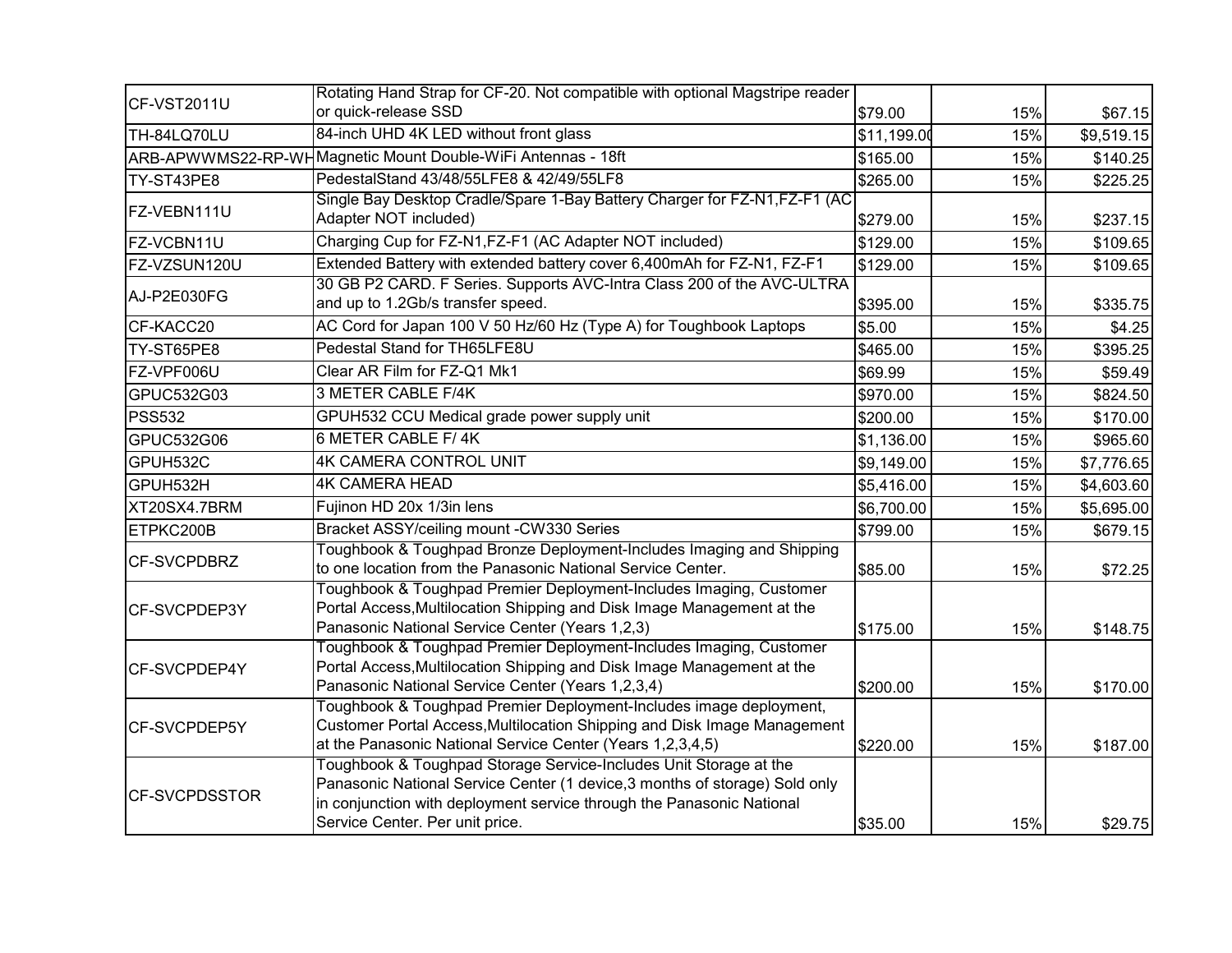|                        | Toughbook & Toughpad Additional Deployment Service - Includes an             |            |     |            |
|------------------------|------------------------------------------------------------------------------|------------|-----|------------|
|                        | additional 15 minutes of post image configuration or similar type additional |            |     |            |
| <b>CF-SVCPDADD</b>     | service. Sold only in conjunction with deployment service through the Panas. |            |     |            |
|                        | See Price file for full description                                          | \$60.00    | 15% | \$51.00    |
|                        | Toughbook & Toughpad Kitting Service - Accessory kitting at the Panasonic    |            |     |            |
| <b>CF-SVCPDKITTING</b> | National Service Center (up to 4 Panasonic accessories such as power         |            |     |            |
|                        | adapters, carrying case, LAN cable, or similar items) Sold in conjunction w. |            |     |            |
|                        | See Price file for full description                                          | \$30.00    | 15% | \$25.50    |
| TH-55LFV6U             | ULTRA NARROW BEZEL VIDEO WALL LED 55INCH                                     | \$2,579.00 | 15% | \$2,192.15 |
| TH-49AF1U              | FULL HD LCD DISPLAY                                                          | \$1,609.00 | 15% | \$1,367.65 |
| DVX-CASE               | DVX200 hard shipping case                                                    | \$495.00   | 15% | \$420.75   |
|                        | Arbitrator Body Worn Camera Initial Etching Service with shipping (Contact   |            |     |            |
| ARB-BWCSVCETCH         | TAM for detailed product desctiption)                                        | \$20.00    | 15% | \$17.00    |
|                        | Arbitrator Body Worn Camera Initial Etching Service with 3 YR Re-Etching     |            |     |            |
| ARB-BWCSVCETCHXW       | Support Service with shipping Extended Etching Service (Contact TAM for      |            |     |            |
|                        | detailed product desctiption)                                                | \$35.00    | 15% | \$29.75    |
| AG-BRD50P              | VBR89G                                                                       | \$230.00   | 15% | \$195.50   |
| AG-VBR89G              | Replacement battery for DVX200, PX270, HCX-1000                              | \$295.00   | 15% | \$250.75   |
|                        | Field Engineering Support for customers to be used for deployment support    |            |     |            |
| CF-SVCFES100           | based on needs analysis (Per unit price with completed SOW)-Project          |            |     |            |
|                        | Based, contact Panasonic Proservice Team for further information             | \$135.00   | 15% | \$114.75   |
|                        | Field Engineering Support for customers to be used for deployment support    |            |     |            |
| CF-SVCFES20            | based on needs analysis (Per unit price with completed SOW)-Project          |            |     |            |
|                        | Based, contact Panasonic Proservice Team for further information             | \$35.00    | 15% | \$29.75    |
|                        | Field Engineering Support for customers to be used for deployment support    |            |     |            |
| CF-SVCFES40            | based on needs analysis (Per unit price with completed SOW)-Project          |            |     |            |
|                        | Based, contact Panasonic Proservice Team for further information             | \$60.00    | 15% | \$51.00    |
|                        | Field Engineering Support for customers to be used for deployment support    |            |     |            |
| CF-SVCFES60            | based on needs analysis (Per unit price with completed SOW)-Project          |            |     |            |
|                        | Based, contact Panasonic Proservice Team for further information             | \$85.00    | 15% | \$72.25    |
|                        | Field Engineering Support for customers to be used for deployment support    |            |     |            |
| CF-SVCFES80            | based on needs analysis (Per unit price with completed SOW)-Project          |            |     |            |
|                        | Based, contact Panasonic Proservice Team for further information             | \$110.00   | 15% | \$93.50    |
| AJ-WM50P               | <b>DUAL BAND WIRELESS MODULE</b>                                             | \$160.00   | 15% | \$136.00   |
| FZ-WSTX113M            | Hand Strap for FZ-X1, FZ-E1                                                  |            | 15% | #VALUE!    |
| AG-VBR59P              | Replacement battery for DVX200, PX270 and HCX-1000, 5900 mAh                 | \$195.00   | 15% | \$165.75   |
| A-200-CLEARDOME        | (Advidia) A-200-ClearDome for A-200 PTZ camera                               | \$39.00    | 15% | \$33.15    |
| A-200-CM               | (Advidia) Ceiling Mount for the A-200 PTZ camera                             | \$29.00    | 15% | \$24.65    |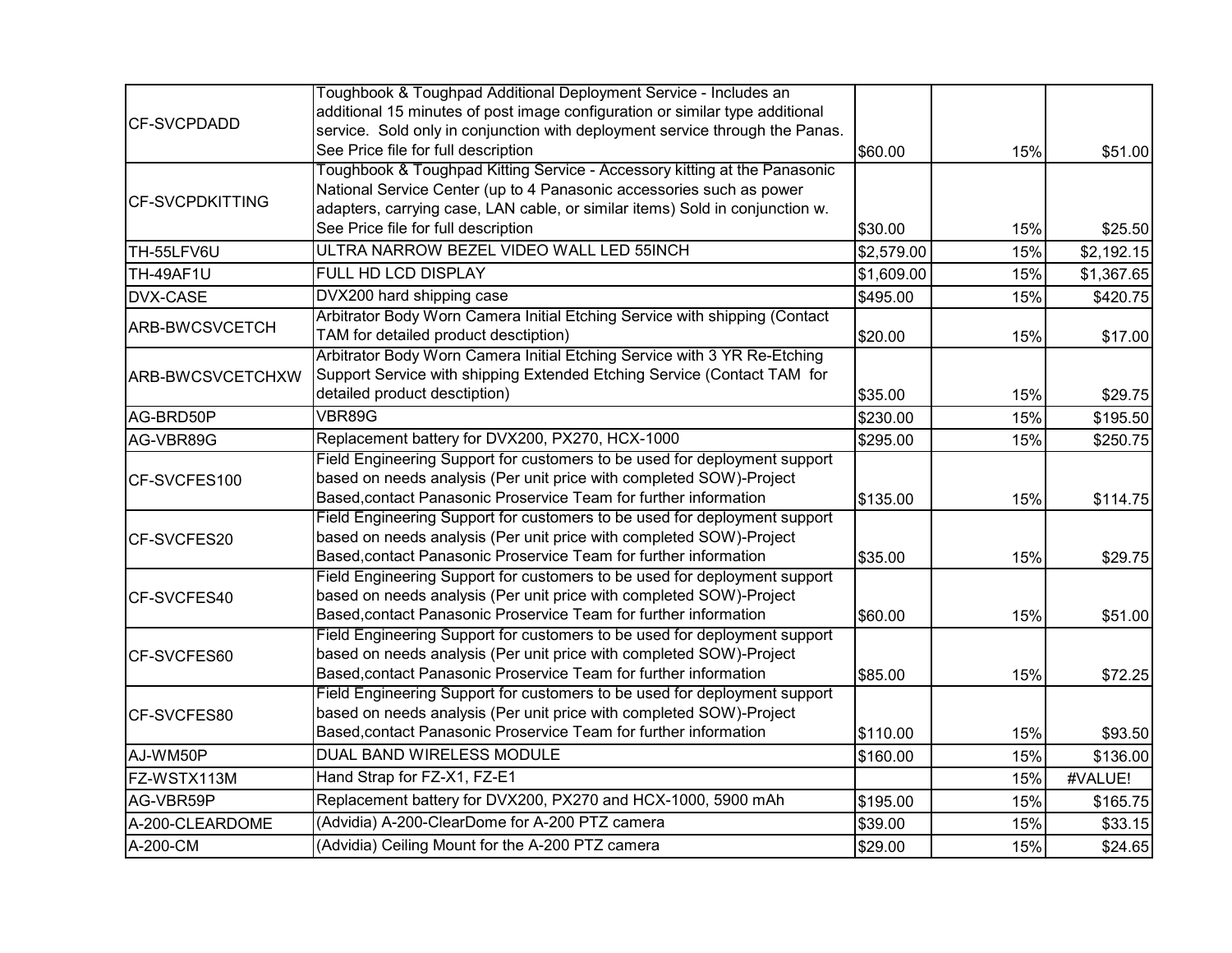| A-200-LPM        | (Advidia) Long Pendant Mount 500mm for the A-200 PTZ camera                                                          | \$59.00    | 15% | \$50.15    |
|------------------|----------------------------------------------------------------------------------------------------------------------|------------|-----|------------|
| A-46-CW          | (Advidia) Ceiling / Wall Mount for the A-46 camera                                                                   | \$20.55    | 15% | \$17.47    |
| A-MC-OD          | (Advidia) Metal Cap for Cameras A-54-OD and A-64                                                                     | \$34.25    | 15% | \$29.11    |
| A-MD-ICM         | (Advidia) Inclined Ceiling Mount for the A-14 & A-34 cameras                                                         | \$30.00    | 15% | \$25.50    |
| A-SMOKEDOME      | (Advidia) Smoke Dome for A-44 and A-54 cameras                                                                       | \$34.00    | 15% | \$28.90    |
| KX-FATC506       | PANASONIC KX-FATC506 CYAN HIGH YIELD TONER CARTRIDGE FOR                                                             |            |     |            |
|                  | USE IN KX-MC6020 KX-MC6040 ESTIMATED YIELD 4,000 PAGES                                                               | \$109.95   | 15% | \$93.46    |
| KX-FATM507       | PANASONIC KX-FATM507 MAGENTA HIGH YIELD TONER CARTRIDGE                                                              |            |     |            |
|                  | FOR USE IN KX-MC6020 KX-MC6040 ESTIMATED YIELD 4,000 PAGES<br>PANASONIC KX-FATY508 YELLOW HIGH YIELD TONER CARTRIDGE | \$109.95   | 15% | \$93.46    |
| KX-FATY508       | FOR USE IN KX-MC6020 KX-MC6040 ESTIMATED YIELD 4,000 PAGES                                                           | \$109.95   | 15% | \$93.46    |
| WV-SFN130        | 1080P INDOOR DOME NETWORK CAMERA                                                                                     | \$467.00   | 15% | \$396.95   |
| WV-SFV110M       | 720P OUTDOOR VANDAL DOME NW CAM M-CABLE                                                                              | \$444.00   | 15% | \$377.40   |
| FZ-VGGX111U      | Pistol Grip for FZ-E1 Mk1/FZ-X1 Mk1                                                                                  | \$249.00   | 15% | \$211.65   |
| FZ-VPFN11U       | 4.7inch Protective Film for FZ-N1, FZ-F1 (10 films)                                                                  | \$149.00   | 15% | \$126.65   |
|                  | HOLSTER AND BELT FOR FZ-N1, FZ-F1                                                                                    |            |     |            |
| FZ-VSTN12U       |                                                                                                                      | \$54.00    | 15% | \$45.90    |
| FZ-VZSUN110U     | Standard Battery (3,200mAh) for FZ-N1,FZ-F1                                                                          | \$99.00    | 15% | \$84.15    |
| CM-50012-001-103 | U.are.U 4500 Module, ver 1.0.3 for FZ-G1 (Minimum Order Quantity 200)                                                | \$142.66   | 15% | \$121.26   |
| CM-8803-001-503  | UrU 4500 Fingerprint reader for FZ-G1                                                                                | \$142.66   | 15% | \$121.26   |
| CF-SVCBIOS1      | Configuration Center BIOS Customization-Custom Settings and/or Splash                                                |            |     |            |
|                  | Screen installation during production. Minimum of 50 units.                                                          | \$12.00    | 15% | \$10.20    |
| CF-SVC128SSD3Y   | 128GB SSD-Toughbook No return of defective drive (Years 1,2 & 3)                                                     | \$75.00    | 15% | \$63.75    |
| CF-SVC256SSD3Y   | 256GB SSD-Toughbook No return of defective drive (Years 1,2 & 3)                                                     | \$90.00    | 15% | \$76.50    |
| CF-SVC512SSD3Y   | 512GB SSD-Toughbook No return of defective drive (Years 1,2 & 3)                                                     | \$120.00   | 15% | \$102.00   |
| CF-SVC128SSD4Y   | 128GB SSD-Toughbook No return of defective drive (Years 1,2,3 & 4)                                                   | \$110.00   | 15% | \$93.50    |
| CF-SVC256SSD4Y   | 256GB SSD-Toughbook No return of defective drive (Years 1,2,3 & 4)                                                   | \$140.00   | 15% | \$119.00   |
| CF-SVC512SSD4Y   | 512GB SSD-Toughbook No return of defective drive (Years 1,2,3 & 4)                                                   | \$200.00   | 15% | \$170.00   |
| CF-SVCHDDNR3Y    | 500GB HDD-Toughbook No return of defective drive (Years 1,2 & 3)                                                     | \$65.00    | 15% | \$55.25    |
| CF-SVCHDDNR4Y    | 500GB HDD-Toughbook No return of defective drive (Years 1,2,3 & 4)                                                   | \$90.00    | 15% | \$76.50    |
| CF-SVC128SSD5Y   | 128GB SSD-Toughbook No return of defective drive (Years 1,2,3,4 & 5)                                                 | \$140.00   | 15% | \$119.00   |
| CF-SVC256SSD5Y   | 256GB SSD-Toughbook No return of defective drive (Years 1,2,3,4 & 5)                                                 | \$195.00   | 15% | \$165.75   |
| CF-SVC512SSD5Y   | 512GB SSD-Toughbook No return of defective drive (Years 1,2,3,4 & 5)                                                 | \$275.00   | 15% | \$233.75   |
| CF-SVCHDDNR5Y    | 500GB HDD-Toughbook No return of defective drive (Years 1,2,3,4 & 5)                                                 | \$115.00   | 15% | \$97.75    |
|                  | Win10 Pro, Intel Core i5-4310U 2.0GHz, vPro, 12.5inch HD Multi                                                       |            |     |            |
| CF-C2CYHZXVM     | Touch+Digitizer,256GB SSD,8GB(4+4),Intel WiFi a/b/g/n,TPM,Bluetooth,5MP                                              |            |     |            |
|                  | Cam, Webcam, No Drive, Toughbook Preferred                                                                           | \$3,119.00 | 15% | \$2,651.15 |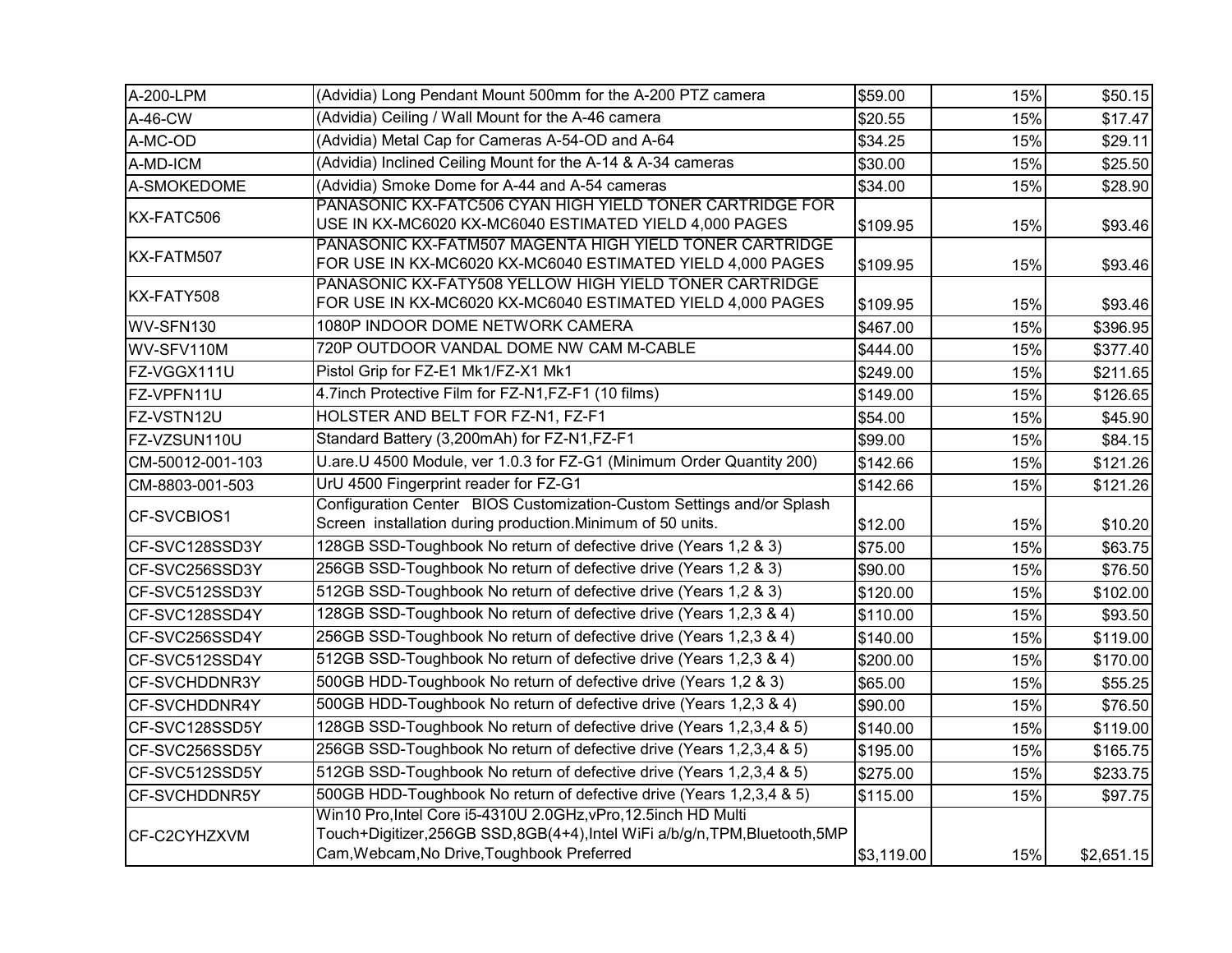|                | Win10 Pro, Intel Core i5-4310U 2.0GHz, vPro, 12.5inch HD Multi            |            |     |            |
|----------------|---------------------------------------------------------------------------|------------|-----|------------|
| CF-C2CYBZXVM   | Touch+Digitizer,500GB(7200rpm),8GB(4+4),Intel WiFi                        |            |     |            |
|                | a/b/g/n, TPM, Bluetooth, 5MP Cam, Webcam, No Drive, Toughbook Preferred   | \$2,719.00 | 15% | \$2,311.15 |
| FZ-SVC128SSD3Y | 128GB SSD-Toughpad No return of defective drive (Years 1,2 & 3)           | \$75.00    | 15% | \$63.75    |
| FZ-SVC128SSD4Y | 128GB SSD-Toughpad No return of defective drive (Years 1,2,3 & 4)         | \$110.00   | 15% | \$93.50    |
| FZ-SVC128SSD5Y | 128GB SSD-Toughpad No return of defective drive (Years 1,2,3,4 & 5)       | \$140.00   | 15% | \$119.00   |
| FZ-SVC256SSD3Y | 256GB SSD-Toughpad No return of defective drive (Years 1,2 & 3)           | \$90.00    | 15% | \$76.50    |
| FZ-SVC256SSD4Y | 256GB SSD-Toughpad No return of defective drive (Years 1,2,3 & 4)         | \$140.00   | 15% | \$119.00   |
| FZ-SVC256SSD5Y | 256GB SSD-Toughpad No return of defective drive (Years 1,2,3,4 & 5)       | \$195.00   | 15% | \$165.75   |
| FZ-SVC512SSD3Y | 512GB SSD-Toughpad No return of defective drive (Years 1,2 & 3)           | \$120.00   | 15% | \$102.00   |
| FZ-SVC512SSD4Y | 512GB SSD-Toughpad No return of defective drive (Years 1,2,3 & 4)         | \$200.00   | 15% | \$170.00   |
| FZ-SVC512SSD5Y | 512GB SSD-Toughpad No return of defective drive (Years 1,2,3,4 & 5)       | \$275.00   | 15% | \$233.75   |
|                | Win7 (Win10 Pro COA), Intel Core i5-4310U 2.0GHz, vPro, 12.5inch HD Multi |            |     |            |
| CF-C2CYGZXKM   | Touch+Digitizer,256GB SSD,4GB,Intel WiFi a/b/g/n,TPM,Bluetooth,5MP        |            |     |            |
|                | Cam, Webcam, No Drive, Toughbook Preferred                                | \$2,949.00 | 15% | \$2,506.65 |
|                | Win7 (Win10 Pro COA), Intel Core i5-4310U 2.0GHz, vPro, 12.5inch HD Multi |            |     |            |
| CF-C2CYHZXKM   | Touch+Digitizer,256GB SSD,8GB(4+4),Intel WiFi a/b/g/n,TPM,Bluetooth,5MP   |            |     |            |
|                | Cam, Webcam, No Drive, Toughbook Preferred                                | \$3,119.00 | 15% | \$2,651.15 |
|                | Win7 (Win10 Pro COA), Intel Core i5-4310U 2.0GHz, vPro, 12.5inch HD Multi |            |     |            |
| CF-C2C6AAXKM   | Touch,500GB(7200rpm),4GB,Intel WiFi a/b/g/n,TPM,Bluetooth,Webcam,2D       |            |     |            |
|                | Bar Laser (EA21), No Drive, Toughbook Preferred                           | \$2,519.00 | 15% | \$2,141.15 |
|                | Win7 (Win10 Pro COA), Intel Core i5-4310U 2.0GHz, vPro, 12.5inch HD Multi |            |     |            |
| CF-C2CYBZXKM   | Touch+Digitizer,500GB(7200rpm),8GB(4+4),Intel WiFi                        |            |     |            |
|                | a/b/g/n, TPM, Bluetooth, 5MP Cam, Webcam, No Drive, Toughbook Preferred   | \$2,719.00 | 15% | \$2,311.15 |
|                | Win10 Pro, Intel Core i5-4310U 2.0GHz, vPro, 12.5inch HD Multi            |            |     |            |
| CF-C2CYAAXVM   | Touch+Digitizer,500GB(7200rpm),4GB,Intel WiFi a/b/g/n,TPM,Bluetooth,5MP   |            |     |            |
|                | Cam, Webcam, 2D Bar Laser (EA21), No Drive, Toughbook Preferred           | \$3,069.00 | 15% | \$2,608.65 |
|                | Touch+Digitizer,500GB(7200rpm),4GB,Intel WiFi a/b/g/n,TPM,Bluetooth,4G    |            |     |            |
| CF-C2CYAZFVM   | LTE Multi Carrier (EM7355), 5MP Cam, Webcam, No Drive, Toughbook          |            |     |            |
|                | Preferred                                                                 | \$2,749.00 | 15% | \$2,336.65 |
|                | Touch+Digitizer,256GB SSD,8GB(4+4),Intel WiFi a/b/g/n,TPM,Bluetooth,4G    |            |     |            |
| CF-C2CYHZFVM   | LTE Multi Carrier (EM7355), 5MP Cam, Webcam, No Drive, Toughbook          |            |     |            |
|                | Preferred                                                                 | \$3,319.00 | 15% | \$2,821.15 |
|                | Touch+Digitizer,500GB(7200rpm),8GB(4+4),Intel WiFi                        |            |     |            |
| CF-C2CYBZFVM   | a/b/g/n, TPM, Bluetooth, 4G LTE Multi Carrier (EM7355), 5MP               |            |     |            |
|                | Cam, Webcam, No Drive, Toughbook Preferred                                | \$2,919.00 | 15% | \$2,481.15 |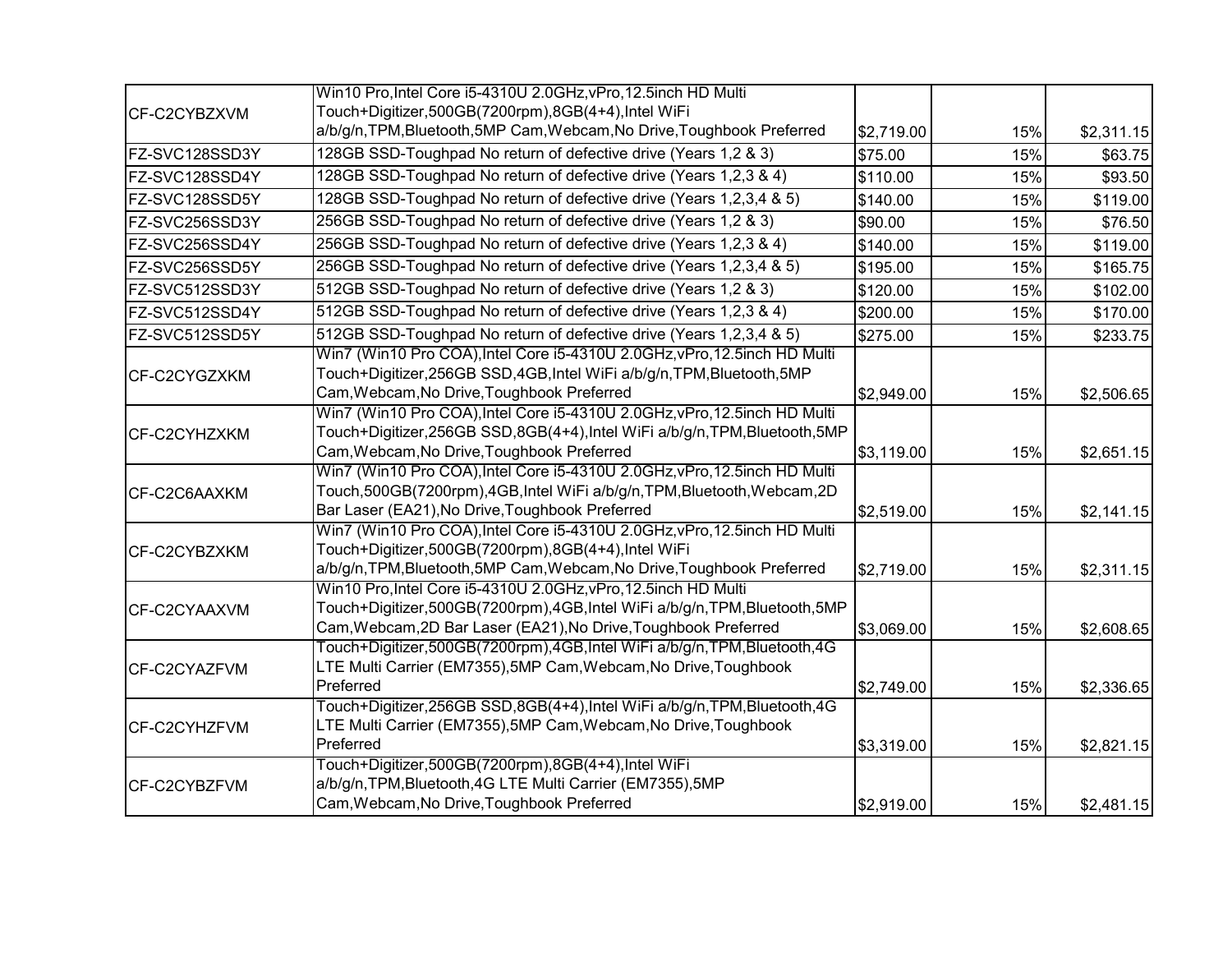|                  | Win7 (Win10 Pro COA), Intel Core i5-4310U 2.0GHz, vPro, 12.5inch HD Multi       |            |     |            |
|------------------|---------------------------------------------------------------------------------|------------|-----|------------|
| CF-C2CUGCFKM     | Touch+Digitizer,256GB SSD,4GB,Intel WiFi a/b/g/n,TPM,Bluetooth,4G LTE           |            |     |            |
|                  | Multi Carrier (EM7355), Webcam, VGA port, No Drive, Toughbook Preferred         | \$3,099.00 | 15% | \$2,634.15 |
|                  | Touch+Digitizer,500GB(7200rpm),4GB,Intel WiFi a/b/g/n,TPM,Bluetooth,4G          |            |     |            |
| CF-C2CYAZFKM     | LTE Multi Carrier (EM7355), 5MP Cam, Webcam, No Drive, Toughbook                |            |     |            |
|                  | Preferred                                                                       | \$2,749.00 | 15% | \$2,336.65 |
|                  | No Wireless, Win7 (Win10 Pro COA), Intel Core i7-4600U 2.1GHz, No               |            |     |            |
| CF-537CL3NNM     | vPro, 14.0inch HD, 500GB(7200rpm), 4GB, No WLAN, TPM, No                        |            |     |            |
|                  | Bluetooth, Insertable Smartcard, Emissive Backlit Keyboard, No Absolute         |            |     |            |
|                  | BIOS, Multi-drive, Toughbook Preferred                                          | \$2,626.00 | 15% | \$2,232.10 |
|                  | HD, Prime, 256GB OPAL SSD, 4GB, Intel WiFi                                      |            |     |            |
| CF-54D9501KM     | a/b/g/n/ac, TPM, Bluetooth, Emissive Backlit Keyboard, No DVD                   |            |     |            |
|                  | Drive, Webcam, Toughbook Preferred                                              | \$2,816.00 | 15% | \$2,393.60 |
|                  | Must be purchased in conjunction with PS bundle base unit. Includes             |            |     |            |
| CF-SVCPSY5       | Premier, Protection Plus, Customer Portal, Disk Image Management, HDD No        |            |     |            |
|                  | Return.                                                                         | \$645.00   | 15% | \$548.25   |
|                  | purchased in conjunction with PS bundle base unit. Includes                     |            |     |            |
| CF-SVCPSY4       | Premier, Protection Plus, Customer Portal, Disk Image Management, HDD No        |            |     |            |
|                  | Return.                                                                         | \$355.00   | 15% | \$301.75   |
| A-MC-140         | (Advidia) Metal Cap for TVI camera, works with: A-44-Pend/A-46-WM/A-MWB \$20.79 |            | 15% | \$17.67    |
| TVI-BUNDLE-16    | Advidia Camera/Encoder Bundle: (16) A-T-27-V and (1) VP-16-V2                   | \$4,995.00 | 15% | \$4,245.75 |
|                  | Win7 (Win10 Pro COA), Core i5-6300U 2.40GHz, vPro, 14.0inch                     |            |     |            |
|                  | HD, Prime, 500GB(7200rpm), 4GB, Intel a/b/g/n/ac, TPM, BT, 4G LTE Multi         |            |     |            |
| CF-54D3024KM     | Carrier (EM7355), Dual Pass (Ch1:GPS/Ch2:WWAN), Contactless                     |            |     |            |
|                  | Smartcard/NFC, Emissive Backlit Keyboard, No ODD, Webcam, Toughbook             |            |     |            |
|                  | Preferred                                                                       | \$2,566.00 | 15% | \$2,181.10 |
| CF-SVC256SSD4YAP | 256GB SSD-No return of defective drive (Year 4) APOS                            | \$80.00    | 15% | \$68.00    |
| FZ-SVC256SSD4YAP | 256GB SSD-No return of defective drive (Year 4) APOS                            | \$80.00    | 15% | \$68.00    |
| FZ-SVC512SSD4YAP | 512GB SSD-No return of defective drive (Year 4) APOS                            | \$100.00   | 15% | \$85.00    |
| CF-SVC256SSD5YAP | 256GB SSD-No return of defective drive (Years 4 & 5) APOS                       | \$95.00    | 15% | \$80.75    |
| FZ-SVC256SSD5YAP | 256GB SSD-No return of defective drive (Years 4 & 5) APOS                       | \$95.00    | 15% | \$80.75    |
| FZ-SVC512SSD5YAP | 512GB SSD-No return of defective drive (Years 4 & 5) APOS                       | \$140.00   | 15% | \$119.00   |
|                  | Ford Utility console box. No cup holder or arm rest for All CF-18, CF-19, CF-   |            |     |            |
| 7160-0412        | 27, CF-28, CF-29, CF-30, CF-31, CF-51, CF-52, CF-53, CF-54, CF-D1, CF-H1, CF-   |            |     |            |
|                  | H2,FZ-A1,FZ-M1,FZ-B2,FZ-E1,FZ-G1,FZ-X1,JT-B1                                    | \$312.85   | 15% | \$265.92   |
|                  | Panasonic Installation Service-Travel charge for one day onsite. Includes cost  |            |     |            |
| ST-DEPINTRAVEL3  | for one day of travel and expenses. Travel SKU must be sold with an             |            |     |            |
|                  | installation solution.                                                          | \$2,499.00 | 15% | \$2,124.15 |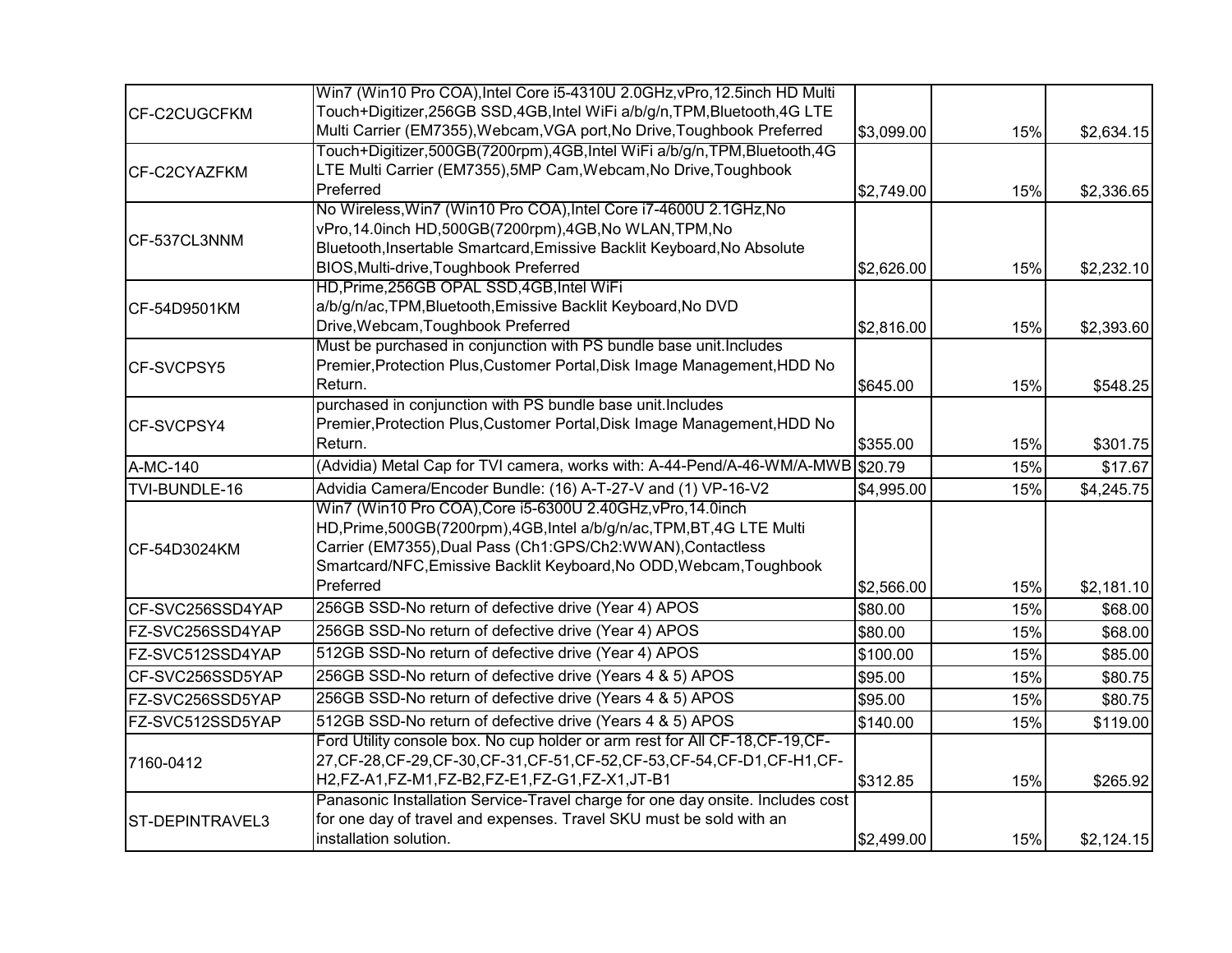|                     | Spare/Replacement Keyboard for CF-20. Emissive White Backlit (4 levels).                                                                                                                                                                                                         |             |     |             |
|---------------------|----------------------------------------------------------------------------------------------------------------------------------------------------------------------------------------------------------------------------------------------------------------------------------|-------------|-----|-------------|
| CF-VEK201LMP        | Handle/kickstand. USB 3.0 (2), USB 2.0, SDXC (full size), HDMI, VGA,                                                                                                                                                                                                             |             |     |             |
|                     | Serial, LAN, Kensington Lock.                                                                                                                                                                                                                                                    | \$750.00    | 15% | \$637.50    |
| ZA17X7.6BEMD        | Select Series Standard Remote Control Lens                                                                                                                                                                                                                                       | \$15,600.00 | 15% | \$13,260.00 |
| <b>CF-SVCBAHINS</b> | Application of 3 Bond and Asset Tagging at The Panasonic Integration Center 568.50                                                                                                                                                                                               |             | 15% | \$58.23     |
| CF-54EX137KM        | No Wireless, Win7 (Win10 Pro COA), Core i7-6600U 2.60GHz, No vPro, 14inch<br>FHD, Performance, AMD FirePro M5100, 500GB(7200rpm),8GB, No WLAN,<br>TPM, No BT, Insertable Smartcard (bottom), Emissive Backlit KB, DVD Multi-<br>drive, No Absolute BIOS w/AMTToughbook Preferred | \$4,099.00  | 15% | \$3,484.15  |
| <b>CF-SVCCUPORT</b> | Panasonic Customer Portal access. This per unit fee entitles the original end<br>user access to the Panasonic Customer Portal for use in tracking Panasonic<br>assets, reporting on a number of service related asset details. SEE PRICE<br>FILE FOR FULL DESCRIPTION.           | \$28.00     | 15% | \$23.80     |
| $VP-1$              | Advidia 1 Channel Encoder                                                                                                                                                                                                                                                        | \$280.00    | 15% | \$238.00    |
| $VP-4$              | Advidia 4 Channel Encoder                                                                                                                                                                                                                                                        | \$710.00    | 15% | \$603.50    |
| CF-WCG311           | Federal Specific Corner Guard Kit for CF-31 Mk5                                                                                                                                                                                                                                  | \$40.00     | 15% | \$34.00     |
| TBC20MBBDL-P        | TOUGHMATE MOBILITY BUNDLE WITH SHOULDER STRAP AND<br>HANDLE COMPATIBLE WITH CF-20,FZ-A3                                                                                                                                                                                          | \$42.80     | 15% | \$36.38     |
| FZ-VNPM11AU         | Stylus Pen for CF-54 Mk1, Mk2, Mk3, FZ-M1 Mk1, Mk2, Mk3, FZ-B2 Mk1,<br>Mk2. Single Pen                                                                                                                                                                                           | \$24.00     | 15% | \$20.40     |
| CF-VNP021U          | Passive Stylus FZ-N1/FZ-F1                                                                                                                                                                                                                                                       | \$16.00     | 15% | \$13.60     |
| CF-H-C-AP-0645      | Havis 6in accessory pocket to mount inside of Havis consoles for CF-30, CF-<br>31, CF-18, CF-19, CF-U1, FZ-G1, FZ-M1, CF-53, CF-54, FZ-A1, CF-H2, JT-B1                                                                                                                          | \$61.24     | 15% | \$52.05     |
| CF-H-C-LP-3         | Havis 12 volt dc inlighter plugin outlets with attached cap for CF-30, CF-31, CF-<br>18, CF-19, CF-U1, FZ-G1, FZ-M1, CF-53, CF-54, FZ-A1, CF-H2, JT-B1                                                                                                                           | \$50.85     | 15% | \$43.22     |
| CF-H-C-ARM-103      | Havis top mount flip up armrest. Height adjustable, mounting at the rear of the<br>console for CF-30, CF-31, CF-18, CF-19, CF-U1, FZ-G1, FZ-M1, CF-53, CF-54, FZ-<br>A1, CF-H2, JT-B1                                                                                            | \$136.40    | 15% | \$115.94    |
| AW-PS551P           | POWER SUPPLY FOR PT AND CAMERAS                                                                                                                                                                                                                                                  | \$695.00    | 15% | \$590.75    |
| CF-WSD545M22        | 512GB SSD Kit for CF-54 MK2 (2nd Drive)                                                                                                                                                                                                                                          | \$980.00    | 15% | \$833.00    |
| C-VS-2400-CHGR-2    | Havis 24inch Vehicle Specific Console 2011-2012 Dodge Charger                                                                                                                                                                                                                    | \$421.78    | 15% | \$358.51    |
| CF-54D1-00VM        | SSD,4GB, Intel a/b/g/n/ac, TPM, BT, 4G LTE Multi Carrier<br>(EM7355), VGA, Serial, Emissive Backlit KBD, No ODD, Webcam, Toughbook<br>Preferred.See price file for full description.                                                                                             | \$3,026.00  | 15% | \$2,572.10  |
| ZA22X7.6BRD-S6      | Fujinon BRD 22X ENG Lens                                                                                                                                                                                                                                                         | \$26,050.00 | 15% | \$22,142.50 |
| ZA22X7.6BRM-M6      | Fujinon BRM 22X ENG Lens                                                                                                                                                                                                                                                         | \$24,200.00 | 15% | \$20,570.00 |
| AW-SF100Z           | Auto Tracking Software for AW PTZ Cameras                                                                                                                                                                                                                                        | \$1,500.00  | 15% | \$1,275.00  |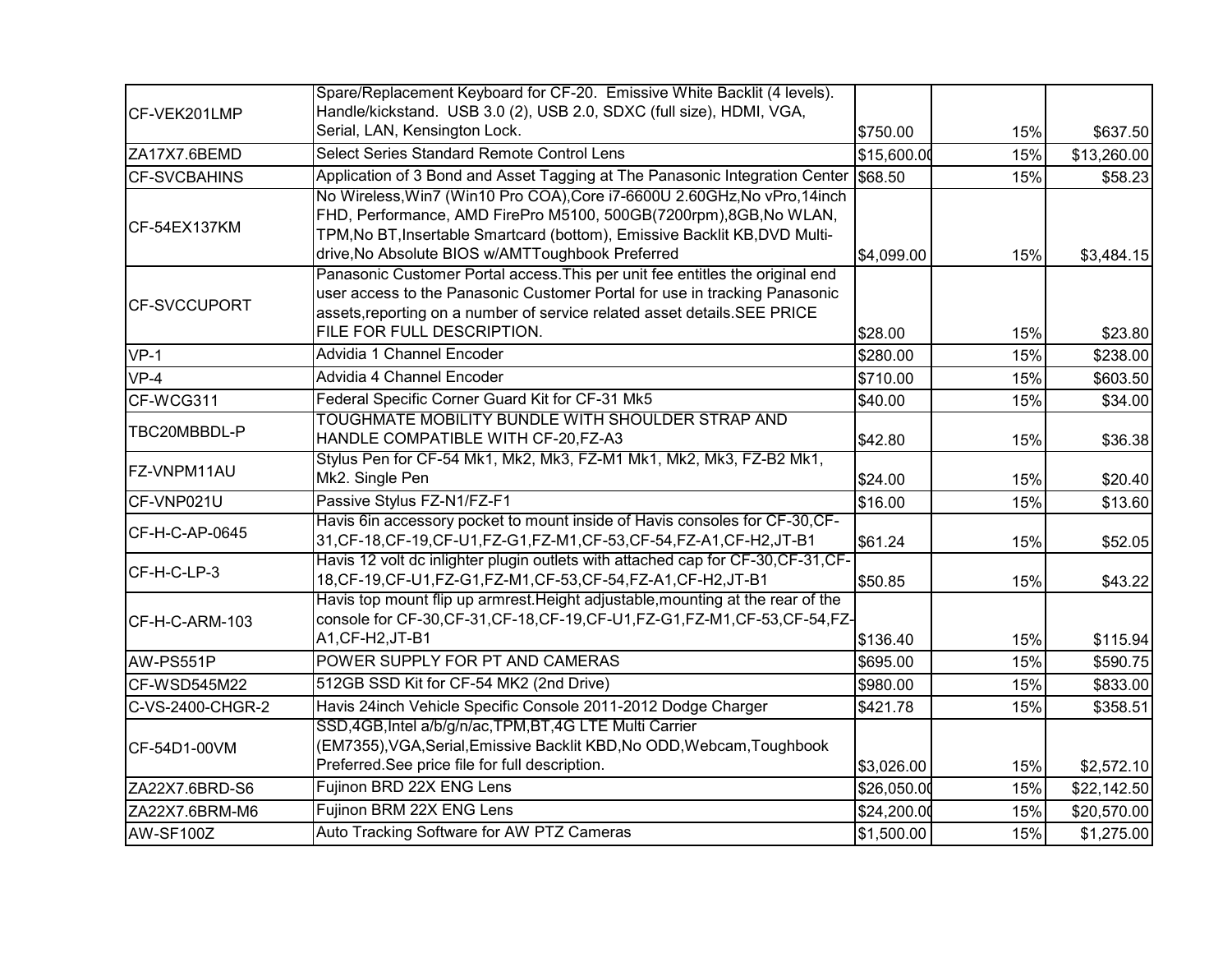|                              | CF-31 BIOS Recovery service for units which require restoring BIOS to a         |            |     |            |
|------------------------------|---------------------------------------------------------------------------------|------------|-----|------------|
|                              | stable state. Used when BIOS password is unknown. Valid only during initial 3   |            |     |            |
| <b>CF-SVCBIOSRCVY</b>        | year warranty period, with services delivered at the National Servic. See Price |            |     |            |
|                              | file for full description                                                       | \$455.00   | 15% | \$386.75   |
| AG-VBR118G                   | Replacement battery for DVX200, PX270, 11800mAh                                 | \$355.00   | 15% | \$301.75   |
|                              | No Wireless, Win10 Pro, Intel Core i5-6300U 2.40GHz, No vPro, 14.0inch          |            |     |            |
| CF-54EP046VM                 | FHD, Performance, AMD FirePro M5100, 256GB SSD, 8GB, No WLAN, TPM, No           |            |     |            |
|                              | Bluetooth, Emissive Backlit Keyboard, No DVD Drive, Toughbook Preferred         | \$3,399.00 | 15% | \$2,889.15 |
|                              | Win10 Pro, Intel Core i7-6600U 2.60GHz, vPro, 14.0inch                          |            |     |            |
|                              | HD, Prime, 500GB(7200rpm), 4GB, Intel WiFi a/b/g/n/ac, TPM                      |            |     |            |
| CF-54DP024VM                 | 2.0, Bluetooth, Insertable Smartcard (bottom), Emissive Backlit Keyboard, DVD   |            |     |            |
|                              | Multi-drive, Toughbook Preferred                                                | \$2,629.00 | 15% | \$2,234.65 |
|                              | Win10 Pro, Intel Core i5-6300U 2.40GHz, vPro, 14.0inch                          |            |     |            |
| CF-54EP026VM<br>CF-54EP029VM | FHD, Performance, AMD FirePro M5100, 500GB(7200rpm), 4GB, Intel WiFi            |            |     |            |
|                              | a/b/g/n/ac, TPM 2.0, Bluetooth, Emissive Backlit Keyboard, No DVD               |            |     |            |
|                              | Drive, Webcam, Toughbook Preferred                                              | \$3,119.00 | 15% | \$2,651.15 |
|                              | Win10 Pro, Intel Core i5-6300U 2.40GHz, vPro, 14.0inch                          |            |     |            |
|                              | FHD, Performance, AMD FirePro M5100, 500GB(7200rpm), 4GB, Intel WiFi            |            |     |            |
|                              | a/b/g/n/ac,TPM 2.0,Bluetooth,VGA,Emissive Backlit Keyboard, Insertable          |            |     |            |
|                              | Smartcard (media bay), Toughbook Preferred                                      | \$3,269.00 | 15% | \$2,778.65 |
|                              | No Wireless, Win10 Pro, Intel Core i5-6300U 2.40GHz, No vPro, 14.0inch          |            |     |            |
|                              | FHD, Performance, AMD FirePro M5100, 500GB(7200rpm), 4GB, No                    |            |     |            |
| CF-54EP042VM                 | WLAN, TPM 2.0, No Bluetooth, VGA, Emissive Backlit Keyboard, DVD Multi-         |            |     |            |
|                              | drive, No Absolute BIOS w/AMT, Toughbook Preferred                              | \$3,269.00 | 15% | \$2,778.65 |
|                              | Win10 Pro, Intel Core i5-6300U 2.40GHz, vPro, 14.0inch                          |            |     |            |
| CF-54EP028VM                 | FHD, Performance, AMD FirePro M5100, 500GB(7200rpm), 4GB, Intel WiFi            |            |     |            |
|                              | a/b/g/n/ac,TPM 2.0,Bluetooth,VGA,Insertable Smartcard (bottom),Emissive         |            |     |            |
|                              | Backlit Keyboard, DVD Multi-drive, Toughbook Preferred                          | \$3,419.00 | 15% | \$2,906.15 |
|                              | No Wireless, Win10 Pro, Core i5-6300U 2.40GHz, No vPro, 14.0inch                |            |     |            |
|                              | FHD, Performance, AMD FirePro M5100, 500GB(7200rpm), 4GB, No                    |            |     |            |
| CF-54EP040VM                 | WLAN, TPM 2.0, No BT, VGA, Insertable Smartcard (bottom), Emissive Backlit      |            |     |            |
|                              | Keyboard, DVD Multi-drive, No Absolute BIOS w/AMT, Toughbook Preferred          | \$3,419.00 | 15% | \$2,906.15 |
|                              | No Wireless, Win10 Pro, Core i5-6300U 2.40GHz, No vPro, 14.0inch                |            |     |            |
| CF-54EP047VM                 | FHD, Performance, AMD FirePro M5100, 500GB(7200rpm), 4GB, No                    |            |     |            |
|                              | WLAN, TPM 2.0, No BT, VGA, Insertable Smartcard (bottom), Emissive Backlit      |            |     |            |
|                              | Keyboard, DVD Multi-drive, No Absolute BIOS w/AMT, Toughbook Preferred          | \$3,419.00 | 15% | \$2,906.15 |
| ET-ELS20                     | Standard lens for PT-EZ770/EZ580/EZ570 Series LCD projectors                    | \$2,349.00 | 15% | \$1,996.65 |
| TBC20AOCS-P                  | InfoCase Always-On Case for the CF-20                                           | \$110.05   | 15% | \$93.54    |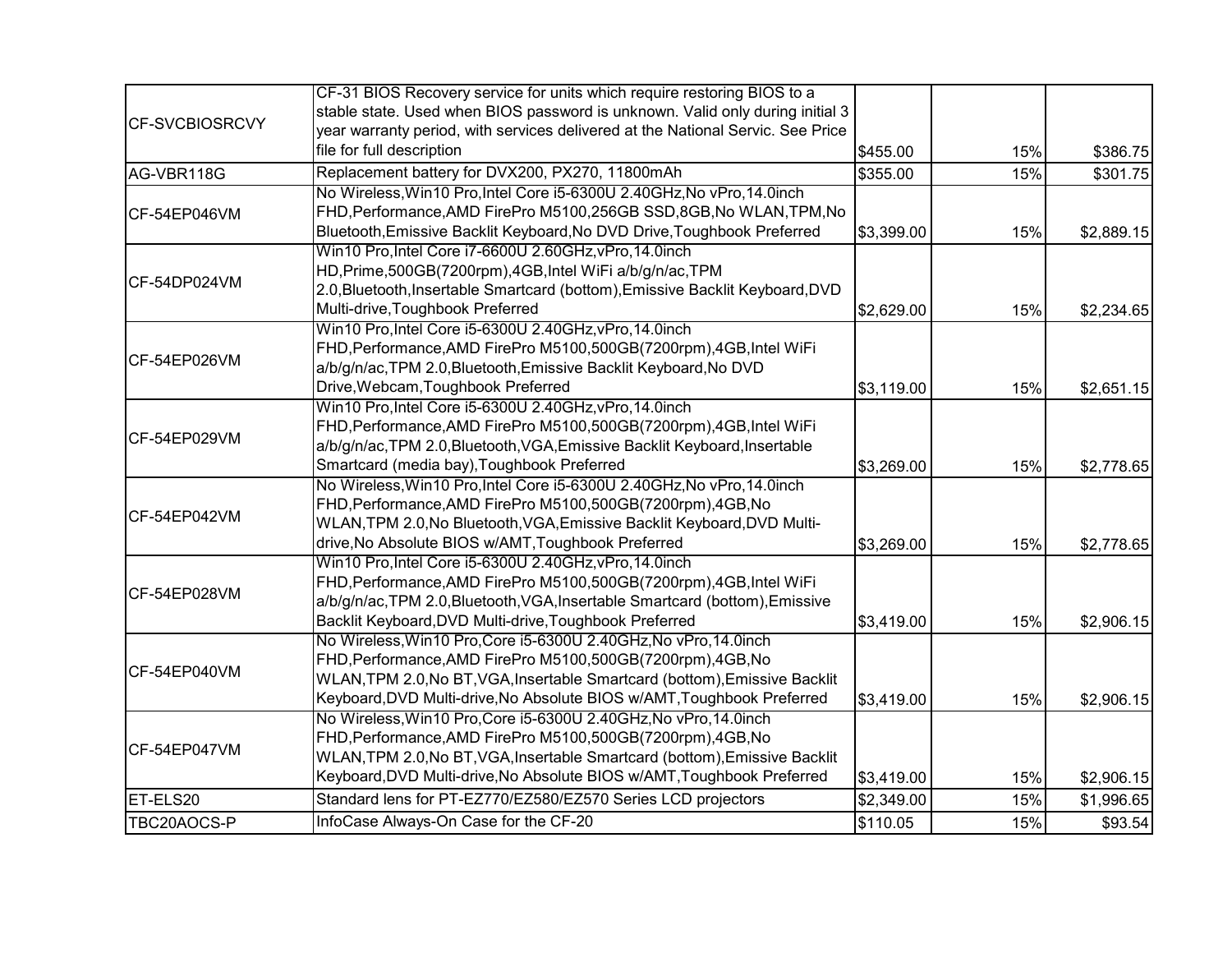| TBC20HDSTP-P      | TOUGHMATE ENHANCED ROTATING HAND STRAP WITH SHOULDER<br>STRAP COMPATIBLE CF-20, FZ-A3                                                                                                                                                                                                   | \$77.44     | 15% | \$65.82     |
|-------------------|-----------------------------------------------------------------------------------------------------------------------------------------------------------------------------------------------------------------------------------------------------------------------------------------|-------------|-----|-------------|
| CF-54DP006VM      | 500GB(7200rpm), 4GB, Intel WiFi a/b/g/n/ac, TPM 2.0, Bluetooth,<br>Contactless Smartcard/NFC, Emissive Backlit Keyboard, PC Card,<br><b>Toughbook Preferred</b>                                                                                                                         | \$2,219.00  | 15% | \$1,886.15  |
| TBCF1-EHS-P       | InfoCase Enhanced Strap for FZ-F1/N1                                                                                                                                                                                                                                                    | \$36.00     | 15% | \$30.60     |
| TBCF1TSTP-LXL-P   | InfoCase Large-X Lg - T Strap for FZ-F1/N1                                                                                                                                                                                                                                              | \$25.00     | 15% | \$21.25     |
| TBCX1HDSTP-P      | InforCase Hand Strap for FZ-X1 /E1                                                                                                                                                                                                                                                      | \$29.00     | 15% | \$24.65     |
| ST-DEPINVPD03     | Forklift Screen Blanking Sensor Package includes fully assembled usb<br>motion sensor, cable, and magnetic case. Ground shipping in the US for<br>motion sensor is included in the price of the solution.                                                                               | \$200.00    | 15% | \$170.00    |
| VARICAMLT-CASE    | Hard shipping case for VariCam LT with wheels and spaces for all lens and<br>power accessories.                                                                                                                                                                                         | \$695.00    | 15% | \$590.75    |
| ET-EMFU330        | Replacement long-life filter for PT-RQ32/RZ31/RS30                                                                                                                                                                                                                                      | \$1,049.00  | 15% | \$891.65    |
| ET-PLF10          | Lens Attachment for PT-RQ32K/RZ31K/RQ13K/RZ12K                                                                                                                                                                                                                                          | \$529.00    | 15% | \$449.65    |
| 3X3VWACCY         | Accessory Kit for 3x3 Video Wall Bundle                                                                                                                                                                                                                                                 | \$875.00    | 15% | \$743.75    |
| PT-JW130HWU       | Space Player PT-JW130HWU DLP Projector, 1000lm, 1280 x 800, 1,000:1,<br>30-200 inches Screen size, IEEE802.11a/b/g/n Wireless LAN, White                                                                                                                                                | \$3,999.00  | 15% | \$3,399.15  |
| PT-JW130HBU       | Space Player PT-JW130HBU DLP Player, 1000 lm, 1280 x 800, 30-200<br>inches Screen size, 1,000:1, IEEE802.11a/b/g/n Wireless, Black                                                                                                                                                      | \$3,999.00  | 15% | \$3,399.15  |
| SHAN-HC5000       | Thermodyne Case for AK-HC5000/UC3000+VF                                                                                                                                                                                                                                                 | \$708.00    | 15% | \$601.80    |
| CF-54D8889KM      | No Wireless, Win7 (Win10 Pro COA), Intel Core i5-6300U 2.40GHz, No vPro,<br>14.0inch HD, Prime, 256GB SSD, 8GB, No WLAN, TPM, No Bluetooth,<br>Emissive Backlit Keyboard, Insertable Smartcard (media bay), No DVD Drive,<br><b>Toughbook Preferred</b>                                 | \$2,796.00  | 15% | \$2,376.60  |
| CF-54EX176VM      | Federal Specific, No Wireless, Win10 Pro, Core i5-6300U, No vPro, 14inch<br>FHD, Performance, AMD FirePro M5100, 500GB(7200rpm), 8GB, No<br>WLAN, TPM1.2, No BT, VGA, Insert Smartcard (bottom), Emissive Backlit<br>Keyboard, DVD Multi, No Absolute BIOS w/o AMT, Toughbook Preferred | \$3,419.00  | 15% | \$2,906.15  |
| CF-54EX177VM      | FHD, Performance, AMD FirePro M5100, 500GB(7200rpm), 8GB, No<br>WLAN, TPM1.2, No BT, 2nd LAN, VGA, Serial, Insertable Smartcard<br>(bottom), Emissive Backlit KBD, DVD Multi, No Absolute BIOS w/o<br>AMT, Toughbook Preferred                                                          | \$3,639.00  | 15% | \$3,093.15  |
| XA55X9.5BESM-S5L  | Fujinon HD 55X2/3inch lens w/2X extender, includes Semi Servo Rear<br>Control Kit (MS-21A)                                                                                                                                                                                              | \$83,450.00 | 15% | \$70,932.50 |
| IK-PAN-PDRC12.13Y | 12.1-Inch KeyVision High-Bright Touchscreen Display, with 3 year warranty for<br>all Toughbook                                                                                                                                                                                          | \$2,133.00  | 15% | \$1,813.05  |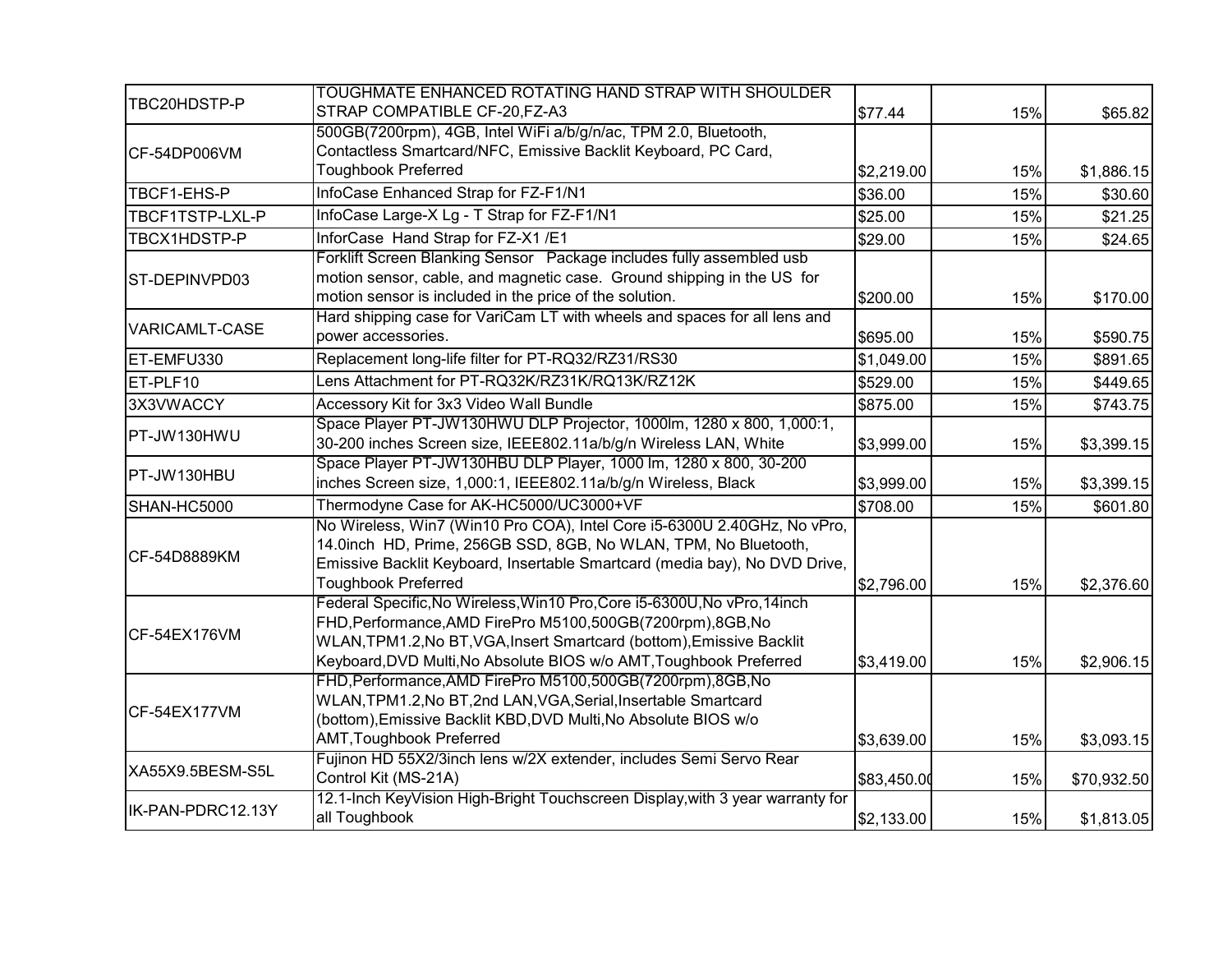|                    | 12.1-Inch KeyVision High-Bright Touchscreen Display, 5 year warranty for all                                                                                                                                                                                             |            |     |            |
|--------------------|--------------------------------------------------------------------------------------------------------------------------------------------------------------------------------------------------------------------------------------------------------------------------|------------|-----|------------|
| IK-PAN-PDRC12.15Y  | Toughbook                                                                                                                                                                                                                                                                | \$2,700.00 | 15% | \$2,295.00 |
| IK-PAN-PDRC13.3W3Y | 13.3-Inch KeyVision High-Bright Touchscreen Display with 3 year warranty for<br>all Toughbook                                                                                                                                                                            | \$2,388.00 | 15% | \$2,029.80 |
| IK-PAN-PDRC13.3W5Y | 13.3-Inch KeyVision High-Bright Touchscreen Display with 5 year warranty for<br>all Toughbook                                                                                                                                                                            | \$3,000.00 | 15% | \$2,550.00 |
| PT-SVCSS1DPOAEY5   | Solid State - Advanced Loaner - Panasonic Owned Inventory (Includes Year 5<br>Extended Warranty) 5 Years (Years 1,2,3,4,5)                                                                                                                                               | \$790.00   | 15% | \$671.50   |
| CF-54E8001VM       | FHD, Performance, AMD FirePro M5100, 500GB(7200rpm), 8GB, No<br>WLAN, TPM, No Bluetooth, Emissive Backlit Keyboard, No DVD<br>Drive, Toughbook Preferred                                                                                                                 | \$2,999.00 | 15% | \$2,549.15 |
| FZ-VNPN11U         | Active Pen for N1                                                                                                                                                                                                                                                        | \$88.00    | 15% | \$74.80    |
| IK-PAN-FZG1-C1-V5  | Folding keyboard for the FZ-G1 Toughpad with External USB port,<br>backlighting (No Battery)                                                                                                                                                                             | \$560.45   | 15% | \$476.38   |
| CF-SVC1TBSSD3Y     | 1TB SSD - TOUGHBOOK NO RETURN OF DEFECTIVE DRIVE (YEARS<br>1,2,3) FOR FZ-55.                                                                                                                                                                                             | \$175.00   | 15% | \$148.75   |
| CF-SVC1TBSSD4Y     | 1TB SSD - TOUGHBOOK NO RETURN OF DEFECTIVE DRIVE (YEARS 1,<br>2, 3, 4) FOR FZ-55.                                                                                                                                                                                        | \$295.00   | 15% | \$250.75   |
| CF-SVC1TBSSD5Y     | 1TB SSD - TOUGHBOOK NO RETURN OF DEFECTIVE DRIVE (YEARS 1,<br>2, 3, 4, 5) FOR FZ-55.                                                                                                                                                                                     | \$399.00   | 15% | \$339.15   |
| FZ-SVC1TBSSD3Y     | YEARS 1,2, AND 3 1TB SSD NON RETURN WARRANTY FOR CF-33MK2<br>TOUGHBOOK.                                                                                                                                                                                                  | \$175.00   | 15% | \$148.75   |
| ET-JPC100BU        | CEILING MOUNT ACCESSORY BLACK                                                                                                                                                                                                                                            | \$649.00   | 15% | \$551.65   |
| ET-JPC100WU        | CEILING MOUNT ACCESSORY - WHITE                                                                                                                                                                                                                                          | \$649.00   | 15% | \$551.65   |
| ET-JPF100BU        | FLOOR/DESK MOUNT ACCESSORY - BLACK                                                                                                                                                                                                                                       | \$399.00   | 15% | \$339.15   |
| ET-JPF100WU        | FLOOR/DESK MOUNT ACCESSORY - WHITE                                                                                                                                                                                                                                       | \$399.00   | 15% | \$339.15   |
| CF-H-TSD-101       | Havis Touch Screen Display. The Havis Touch Screen Display is a light weight<br>external monitor designed to extend users computing device. Its compactive<br>technology allows multi-touch 2-finger for pinch, zoom and activate.                                       | \$1,347.46 | 15% | \$1,145.34 |
| WV-V1330LK         | V-Series 1080P Box 3.6mm IP66 w/IRLED                                                                                                                                                                                                                                    | \$240.00   | 15% | \$204.00   |
| FZ-VEBA21U         | DESKTOP DOCK LITE CRADLE (TABLET ONLY) FOR CF-20, FZ-A2, FZ-<br>A3. USB 3.0 (2), LAN, KENSINGTON LOCK. NO AC ADAPTER INCLUDED \$379.00                                                                                                                                   |            | 15% | \$322.15   |
| AJ-S09TFMCNS2      | Two Day Concurrent Consulting Rate (Operational / engineering training,<br>deployment, commissioning) - Includes travel                                                                                                                                                  | \$3,599.00 | 15% | \$3,059.15 |
| CF-SSGSVC4A        | Panasonic 4 year Global Warranty program. Provides global service level<br>agreement with global repair centers in Cardiff UK, Osaka, JP, and PSCNA<br>US. For quantities up to 999 units, and is sold in conjunction with regio. See<br>Price file for full description | \$185.00   | 15% | \$157.25   |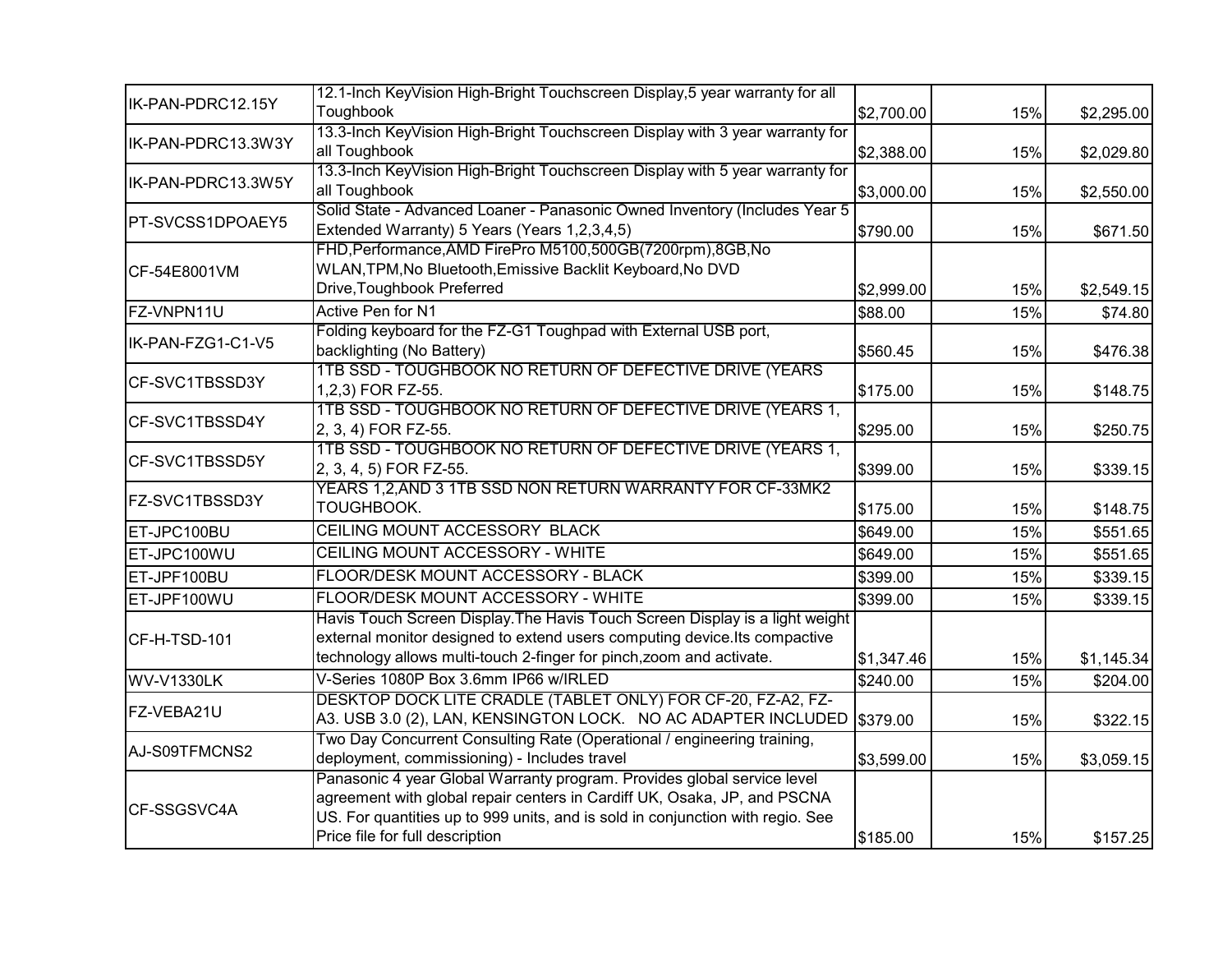| ET-DLE105              | Optional Lens for 1DLP projectors, 0.99-1.32                                                                                                                                                                                                                                          | \$4,199.00  | 15% | \$3,569.15  |
|------------------------|---------------------------------------------------------------------------------------------------------------------------------------------------------------------------------------------------------------------------------------------------------------------------------------|-------------|-----|-------------|
| TBCQHDSTP-P            | InfoCase Enhanced Rotating Hand Strap for FZ-Q2                                                                                                                                                                                                                                       | \$94.00     | 15% | \$79.90     |
| ARB-SOFCADCUSTOM       | <b>UEMS CAD Custom Software Development Daily Rate</b>                                                                                                                                                                                                                                | \$2,800.00  | 15% | \$2,380.00  |
| ARB-SOFCADSUN          | <b>UEMS CAD Sungard Integration Module</b>                                                                                                                                                                                                                                            | \$18,000.00 | 15% | \$15,300.00 |
| ARB-SOFCADTIB          | <b>UEMS CAD Tiburon Integration Module</b>                                                                                                                                                                                                                                            | \$15,000.00 | 15% | \$12,750.00 |
| ARB-SOFDEVELOP         | <b>UEMS Custom Software Development Daily Rate</b>                                                                                                                                                                                                                                    | \$2,800.00  | 15% | \$2,380.00  |
| VLT-VFC-20             | 20 Inch Cable for LT EVF bundled with BNC and 4 pin Hirose                                                                                                                                                                                                                            | \$275.00    | 15% | \$233.75    |
| CF-54EP143VM           | Federal Specific, Win10 Pro, Core i5-6300U, vPro, 14inch<br>FHD, Performance, AMD FirePro M5100, 1TB(7200rpm), 256GB<br>SSD, 16GB(8+8), Intel a/b/g/n/ac, TPM 2.0, BT, VGA, Serial, Insertable Smartcard<br>(bottom), Emissive Backlit Keyboard, DVD Multi-drive, Toughbook Preferred | \$4,619.00  | 15% | \$3,926.15  |
| ARB-SOFDEVLIC1Y        | Support                                                                                                                                                                                                                                                                               | \$195.00    | 15% | \$165.75    |
| ARB-SOFWEBREP          | <b>UEMS Web Reporting Annual Subscription</b>                                                                                                                                                                                                                                         | \$7,500.00  | 15% | \$6,375.00  |
| FZ-N14BAYCHG           | 4-Bay Desktop Charge-Only Cradle for FZ-N1, FZ-F1, Includes (Integrated)<br>Cups, Bracket, Quad-Head DC Cable, 110W AC Adapter and AC Cord                                                                                                                                            | \$829.00    | 15% | \$704.65    |
| CF-SVCADDKENT4Y        | Absolute DDS Premium for Education 4yr Term - For Kent SD                                                                                                                                                                                                                             | \$136.95    | 15% | \$116.41    |
| <b>FZ-SVCHHEXT1Y</b>   | EXTENDED WARRANTY - HANDHELD (YEAR 4) MODELS SUPPORTED:<br>FZ-N1,FZ-A3                                                                                                                                                                                                                | \$110.00    | 15% | \$93.50     |
| FZ-SVCHHEXTY5          | EXTENDED WARRANTY - HANDHELD (YEAR 5) MODELS SUPPORTED:<br>FZ-N1,FZ-A3                                                                                                                                                                                                                | \$130.00    | 15% | \$110.50    |
| FZ-VCBN131M            | 5-Bay Desktop battery charger for FZ-N1, FZ-F1 with 110W Power Supply<br>and AC cord                                                                                                                                                                                                  | \$499.00    | 15% | \$424.15    |
| CF-SVCLTUCAPOS2Y       | required) Models supported: CF-19, CF-20, FZ-55, CF-53, CF-54, CF-31, CF-<br>C <sub>2</sub>                                                                                                                                                                                           | \$725.00    | 15% | \$616.25    |
| CF-SVCLTUCAPOSY4       | Ultimate Care Protection - Laptop APOS Year 4 (HQ Pre-approval required)<br>Models supported: CF-19, CF-20, FZ-55, CF-53, CF-54, CF-31, CF-C2                                                                                                                                         | \$450.00    | 15% | \$382.50    |
| CF-SVCLTUCNF3YR        | ULTIMATE CARE PROTECTION - LAPTOP (YEARS 1,2 AND 3) MODELS<br>SUPPORTED: CF-20, CF-31, CF-54, FZ-55                                                                                                                                                                                   | \$365.00    | 15% | \$310.25    |
| FZ-SVCHHEXTAPO2Y       | EXTENDED WARRANTY - HANDHELD APOS YEARS 4 AND 5 (HQ PRE-<br>APPROVAL REQUIRED) MODELS SUPPORTED: FZ-N1,FZ-A3                                                                                                                                                                          | \$195.00    | 15% | \$165.75    |
| FZ-SVCHHEXTAPOY4       | EXTENDED WARRANTY - HANDHELD APOS YEAR 4 (HQ PRE-<br>APPROVAL REQUIRED) MODELS SUPPORTED: FZ-N1,FZ-A3                                                                                                                                                                                 | \$135.00    | 15% | \$114.75    |
| FZ-SVCHHEXTAPOY5       | EXTENDED WARRANTY - HANDHELD APOS YEAR 5 (HQ PRE-<br>APPROVAL REQUIRED) MODELS SUPPORTED: FZ-N1,FZ-A3                                                                                                                                                                                 | \$155.00    | 15% | \$131.75    |
| FZ-SVCHHUCAPOY4        | ULTIMATE CARE PROTECTION - HANDHELD APOS YEAR 4 (HQ PRE-<br>APPROVAL REQUIRED) MODELS SUPPORTED: FZ-N1,FZ-A3                                                                                                                                                                          | \$245.00    | 15% | \$208.25    |
| <b>FZ-SVCHHUCAPOY5</b> | ULTIMATE CARE PROTECTION - HANDHELD APOS YEAR 5 (HQ PRE-<br>APPROVAL REQUIRED) MODELS SUPPORTED: FZ-N1,FZ-A3                                                                                                                                                                          | \$270.00    | 15% | \$229.50    |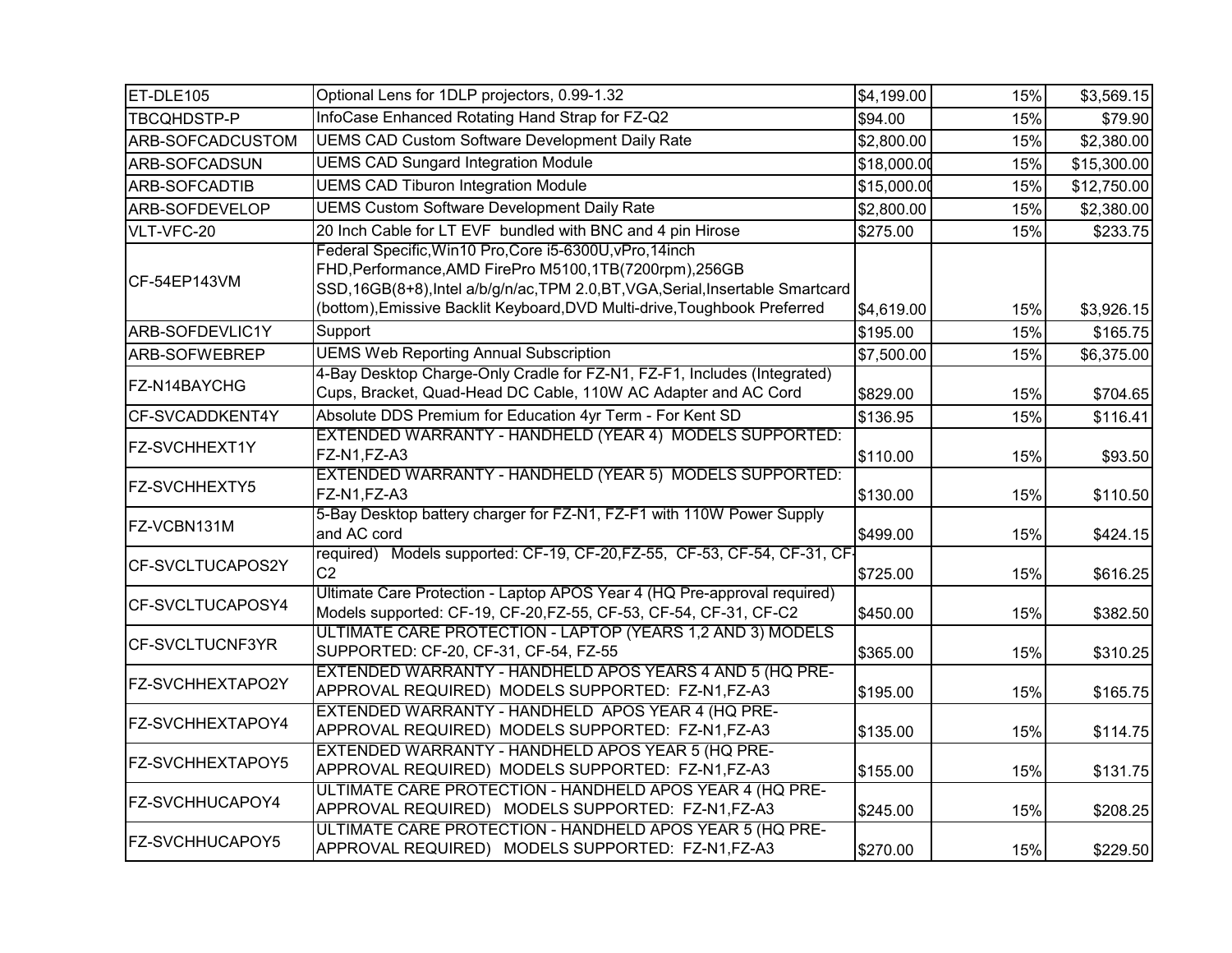| FZ-SVCTPUCAPOSY4        | Ultimate Care Protection - Tablet PC APOS Year 4 (HQ Pre-approval                                                                         |          |     |          |
|-------------------------|-------------------------------------------------------------------------------------------------------------------------------------------|----------|-----|----------|
|                         | required) Models supported: CF-33,FZ-M1,FZ-A2,FZ-B2,FZ-G1,FZ-Q2                                                                           | \$475.00 | 15% | \$403.75 |
| FZ-SVCTPUCAPOSY5        | Ultimate Care Protection - Tablet PC APOS Year 5 (HQ Pre-approval<br>required) Models supported: CF-33,FZ-M1,FZ-A2,FZ-B2,FZ-G1,FZ-Q2      | \$545.00 | 15% | \$463.25 |
| <b>FZ-SVCTPUCNF3Y</b>   | Ultimate Care Protection - Tablet PC (Years 1,2 & 3) Models supported: CF-<br>33, FZ-M1, FZ-A2, FZ-B2, FZ-G1, FZ-Q2                       | \$390.00 | 15% | \$331.50 |
| FZ-SVCHHEXTY6           | Extended Warranty - Handheld (Year 6-HQ Pre Approval Required)                                                                            | \$195.00 | 15% | \$165.75 |
| FZ-SVCHHUCAPO2Y         | ULTIMATE CARE PROTECTION - HANDHELD APOS YEARS 4 AND 5 (HQ<br>PRE-APPROVAL REQUIRED) MODELS SUPPORTED: FZ-N1,FZ-A3                        | \$305.00 | 15% | \$259.25 |
| <b>FZ-SVCTPUCAPOS2Y</b> | Ultimate Care Protection - Tablet PC APOS Years 4 & 5 (HQ Pre-approval<br>required) Models supported: CF-33,FZ-M1,FZ-A2,FZ-B2,FZ-G1,FZ-Q2 | \$750.00 | 15% | \$637.50 |
| FZ-SVCTPUCNF4Y          | Ultimate Care Protection - Tablet PC (Years 1,2,3 & 4) Models supported: CF-<br>33, FZ-M1, FZ-A2, FZ-B2, FZ-G1, FZ-Q2                     | \$575.00 | 15% | \$488.75 |
| <b>FZ-SVCTPUCNF5Y</b>   | Ultimate Care Protection - Tablet PC (Years 1,2,3,4 & 5) Models supported:<br>CF-33,FZ-M1,FZ-A2,FZ-B2,FZ-G1,FZ-Q2                         | \$875.00 | 15% | \$743.75 |
| CF-SVCLTHS3YR           | Hot Swap Management Program - Laptop - Customer owned Inventory (Years<br>1, 2 & 3                                                        | \$100.00 | 15% | \$85.00  |
| CF-SVCLTHSAPOYR4        | Hot Swap Management Program - Laptop - Customer Owned Inventory APOS<br>(Year 4)                                                          | \$120.00 | 15% | \$102.00 |
| CF-SVCLTHSAPOYR5        | Hot Swap Management Program - Laptop - Customer Owned Inventory APOS<br>(Year 5)                                                          | \$150.00 | 15% | \$127.50 |
| CF-SVCLTHSP3YR          | Hot Spare Management Program - Laptop - Customer Owned Inventory<br>(Years 1, 2 & 3)                                                      | \$190.00 | 15% | \$161.50 |
| CF-SVCLTHSPAPOYR4       | Hot Spare Management Program Laptop Customer Owned Inventory APOS<br>(Year 4)                                                             | \$160.00 | 15% | \$136.00 |
| CF-SVCLTHSPAPOYR5       | Hot Spare Management Program Laptop Customer Owned Inventory APOS<br>(Year 5)                                                             | \$190.00 | 15% | \$161.50 |
| FZ-SVCHHUCAPOY6         | required)                                                                                                                                 | \$360.00 | 15% | \$306.00 |
| <b>FZ-SVCTPHSAPOYR5</b> | Hot Swap Management Program - Tablet PC - Customer Owned Inventory<br>APOS (Year 5)                                                       | \$150.00 | 15% | \$127.50 |
| FZ-SVCTPHSPAPOYR4       | Hot Spare Management Program Tablet PC Customer Owned Inventory<br>APOS (Year 4)                                                          | \$170.00 | 15% | \$144.50 |
| FZ-SVCTPHSPAPOYR5       | Hot Spare Management Program Tablet PC Customer Owned Inventory<br>APOS (Year 5)                                                          | \$200.00 | 15% | \$170.00 |
| FZ-SVCTPUCAPOSY6        | required)                                                                                                                                 | \$600.00 | 15% | \$510.00 |
| <b>CF-SVCLTHS4YR</b>    | Hot Swap Management Program - Laptop - Customer owned Inventory (Years<br>1,2,3,8,4                                                       | \$135.00 | 15% | \$114.75 |
| <b>CF-SVCLTHS5YR</b>    | Hot Swap Management Program - Laptop - Customer Owned Inventory<br>(Years 1, 2, 3, 4 & 5)                                                 | \$170.00 | 15% | \$144.50 |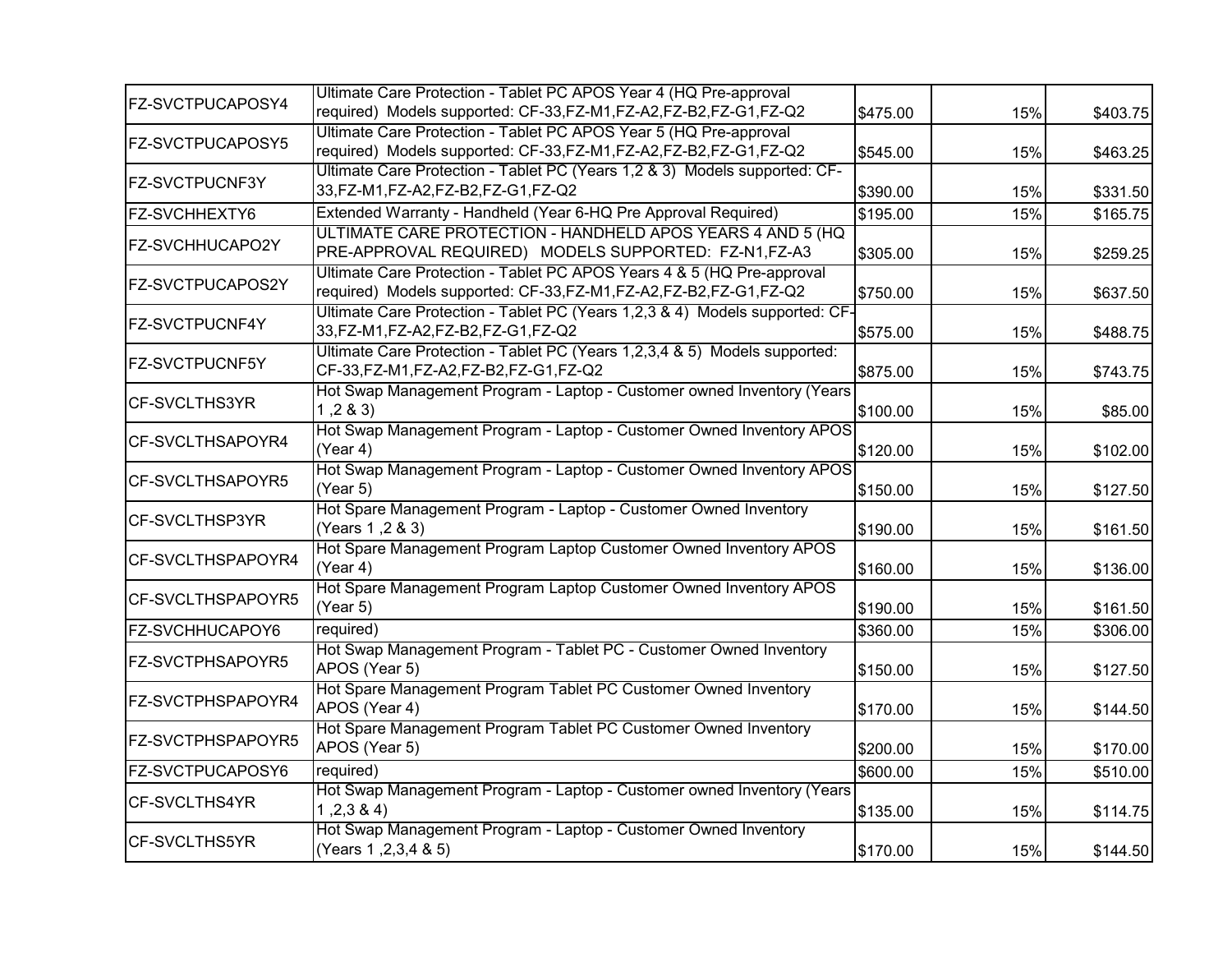|                       | Hot Swap Management Program - Laptop - Customer Owned Inventory APOS                                                                                                                                                                                                   |            |     |            |
|-----------------------|------------------------------------------------------------------------------------------------------------------------------------------------------------------------------------------------------------------------------------------------------------------------|------------|-----|------------|
| CF-SVCLTHSAPO2YR      | (Years 4 & 5)                                                                                                                                                                                                                                                          | \$155.00   | 15% | \$131.75   |
| CF-SVCLTHSP4YR        | Hot Spare Management Program - Laptop - Customer Owned Inventory<br>(Years 1, 2, 3 & 4)                                                                                                                                                                                | \$260.00   | 15% | \$221.00   |
| CF-SVCLTHSPAPO2YR     | Hot Spare Management Program Laptop Customer Owned Inventory APOS<br>(Years 4 & 5)                                                                                                                                                                                     | \$230.00   | 15% | \$195.50   |
| <b>FZ-SVCTPHS3YR</b>  | Hot Swap Management Program - Tablet PC - Customer Owned Inventory<br>(Years 1, 2 & 3)                                                                                                                                                                                 | \$100.00   | 15% | \$85.00    |
| <b>FZ-SVCTPHS4YR</b>  | Hot Swap Management Program - Tablet PC - Customer Owned Inventory<br>(Years 1, 2, 3 & 4)                                                                                                                                                                              | \$135.00   | 15% | \$114.75   |
| <b>FZ-SVCTPHSP3YR</b> | Hot Spare Management Program - Tablet PC - Customer Owned Inventory<br>(Years 1, 2 & 3)                                                                                                                                                                                | \$200.00   | 15% | \$170.00   |
| FZ-SVCTPHSPAPO2YR     | Hot Spare Management Program Tablet PC Customer Owned Inventory<br>APOS (Years 4 & 5)                                                                                                                                                                                  | \$240.00   | 15% | \$204.00   |
| CF-SVCLTHSP5YR        | Hot Spare Management Program - Laptop - Customer Owned Inventory<br>(Years 1, 2, 3, 4 & 5)                                                                                                                                                                             | \$300.00   | 15% | \$255.00   |
| <b>FZ-SVCHHHS5Y</b>   | Hot Swap Management Program - Handheld - Customer Owned Inventory<br>(Years 1, 2, 3, 4 & 5)                                                                                                                                                                            | \$170.00   | 15% | \$144.50   |
| <b>FZ-SVCHHHS6Y</b>   | Hot Swap Management Program - Handheld - Customer Owned Inventory<br>(Years 1,2,3,4,5 & 6 - HP Pre-approval required)                                                                                                                                                  | \$180.00   | 15% | \$153.00   |
| <b>FZ-SVCTPHS5YR</b>  | Hot Swap Management Program - Tablet PC - Customer Owned Inventory<br>(Years 1, 2, 3, 4 & 5)                                                                                                                                                                           | \$170.00   | 15% | \$144.50   |
| FZ-SVCTPHSP4YR        | Hot Spare Management Program - Tablet PC - Customer Owned Inventory<br>(Years 1, 2, 3 & 4)                                                                                                                                                                             | \$270.00   | 15% | \$229.50   |
| <b>FZ-SVCTPHSP5YR</b> | Hot Spare Management Program - Tablet PC - Customer Owned Inventory<br>(Years 1, 2, 3, 4 & 5)                                                                                                                                                                          | \$310.00   | 15% | \$263.50   |
| GPUH332H              | <b>4K Camera Head</b>                                                                                                                                                                                                                                                  | \$3,526.00 | 15% | \$2,997.10 |
| GPUH332C              | <b>4K Camera Control Unit</b>                                                                                                                                                                                                                                          | \$5,898.00 | 15% | \$5,013.30 |
| GJ-A2-TVD0-X          | Gamber-Johnson extended tablet vehicle dock (no pass) for the Panasonic<br>FZ-A2 and CF-20 tablet only.USB2.0 (2), Ethernet, Docking<br>Connector, Power, Release Levers, Lock (Keyed alike). Compatible with<br>rotating strap and any integrated option.             | \$745.00   | 15% | \$633.25   |
| GJ-N1-VD0             | Gamber-Johnson vehicle dock (no pass) for the Panasonic FZ-N1 and FZ-F1.<br>Docking Connector, Power, Release Lever, Lock (Keyed alike).                                                                                                                               | \$199.00   | 15% | \$169.15   |
| GJ-A2-TVD2-X          | Gamber-Johnson extended tablet vehicle dock (dual pass) for the Panasonic<br>FZ-A2 and CF-20 tablet only. USB2.0 (2), Ethernet, Docking Connector, Dual<br>RF, Power, Release Levers, Lock (Keyed alike). Compatible with rota. See<br>Price file for full description | \$865.00   | 15% | \$735.25   |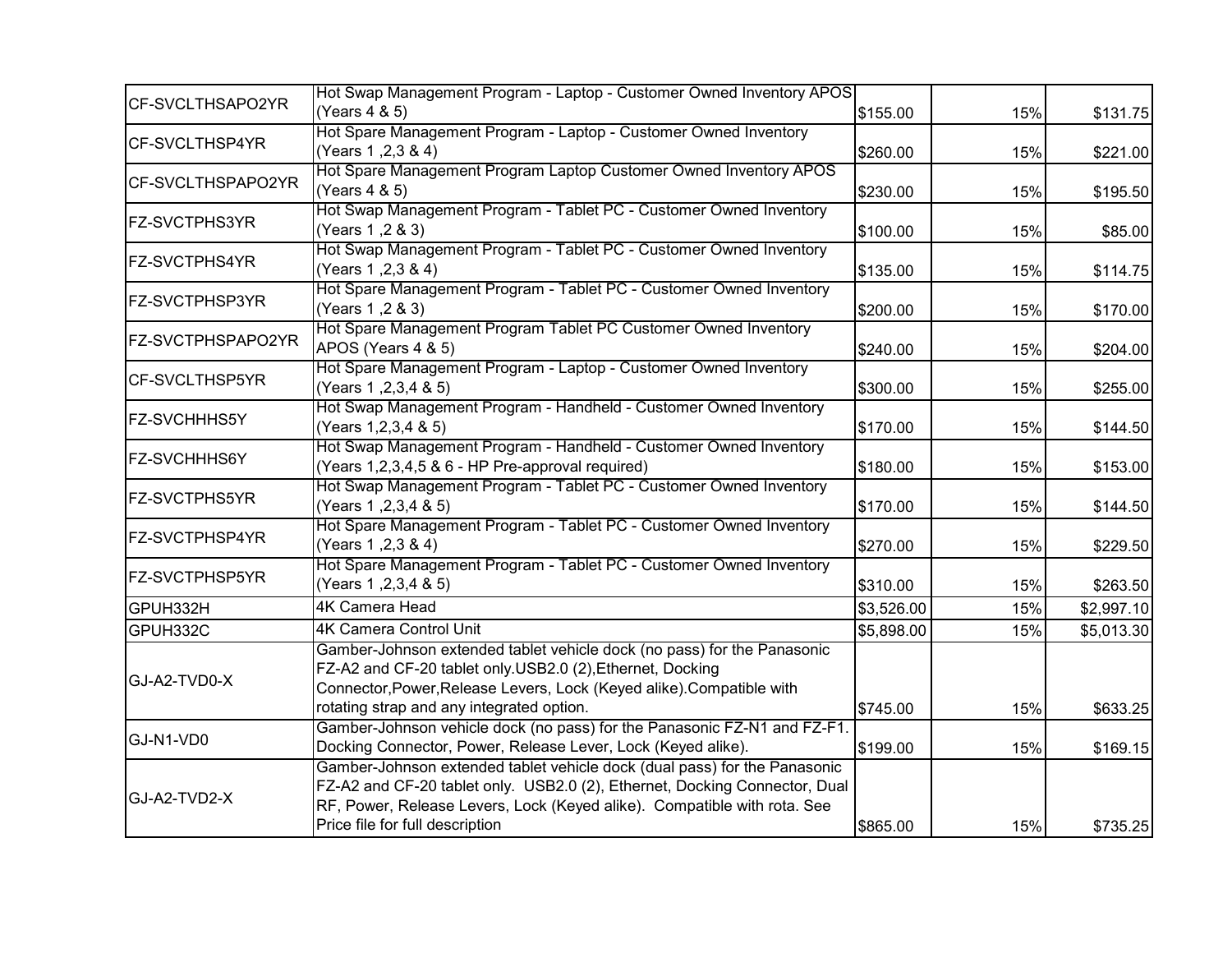|                         | Gamber-Johnson slim tablet vehicle dock (no pass) for the Panasonic FZ-A2   |             |     |             |
|-------------------------|-----------------------------------------------------------------------------|-------------|-----|-------------|
|                         | and CF-20 tablet only. USB2.0 (2), Ethernet, Docking Connector, Power,      |             |     |             |
| GJ-A2-TVD0-S            | Release Levers, Lock (Keyed alike). Not compatible with rotating hand. See  |             |     |             |
|                         | Price file for full description                                             | \$695.00    | 15% | \$590.75    |
|                         | Gamber-Johnson slim tablet vehicle dock (dual pass) for the Panasonic FZ-   |             |     |             |
|                         | A2 and CF-20 tablet only. USB2.0 (2), Ethernet, Docking Connector, Dual     |             |     |             |
| GJ-A2-TVD2-S            | RF, Power, Release Levers, Lock (Keyed alike). Not compatible with rot. See |             |     |             |
|                         | Price file for full description                                             | \$840.00    | 15% | \$714.00    |
|                         | Premium KBD for CF-33. Emissive Red Backlit (4 levels). Handle/kickstand -  |             |     |             |
|                         | display can be opened to any angle. Compatible with Tablet, 33 Laptop       |             |     |             |
| CF-VEK331LMP            | Vehicle Dock, and 33 Desktop Dock. Ethernet, SDXC (full-size), HDMI, . See  |             |     |             |
|                         | Price file for full description                                             | \$670.00    | 15% | \$569.50    |
|                         | Fuji ZA17x7.BRD EFP lens NO extender & digital encoders                     |             |     |             |
| ZA17X7.6BRD             | PROTECTION PLUS WARRANTY - CF-31, FZ-55, CF-20 LAPTOP (YEARS                | \$13,450.00 | 15% | \$11,432.50 |
| CF-SVCLTNF3YR           | 1, 283                                                                      |             |     |             |
|                         |                                                                             | \$285.00    | 15% | \$242.25    |
| FZ-SVCTPEXPY6           | Extended Warranty - Tablet PC (Year 6 - HQ Pre-approval required)           | \$345.00    | 15% | \$293.25    |
| FZ-SVCTPEXTAPO2Y        | Extended Warranty - Tablet PC APOS Years 4 & 5 (HQ Pre-approval             |             |     |             |
|                         | required) Models supported: CF-33,FZ-M1,FZ-A2,FZ-B2,FZ-G1,FZ-Q2             | \$400.00    | 15% | \$340.00    |
| FZ-SVCTPEXTAPOY4        | Extended Warranty - Tablet PC APOS Year 4 (HQ Pre-approval required)        |             |     |             |
|                         | Models supported: CF-33,FZ-M1,FZ-A2,FZ-B2,FZ-G1,FZ-Q2                       | \$170.00    | 15% | \$144.50    |
| FZ-SVCTPEXTAPOY5        | Extended Warranty - Tablet PC APOS Year 5 (HQ Pre-approval required)        |             |     |             |
|                         | Models supported: CF-33,FZ-M1,FZ-A2,FZ-B2,FZ-G1,FZ-Q2                       | \$300.00    | 15% | \$255.00    |
| FZ-SVCTPEXTY5           | EXTENDED WARRANTY - TABLET PC (YEAR 5) MODELS SUPPORTED:                    |             |     |             |
|                         | CF-33, FZ-M1 FZ-G1                                                          | \$275.00    | 15% | \$233.75    |
| <b>FZ-SVCTPNF3YR</b>    | Protection Plus Warranty - CF-33, FZ-G1, FZ-M1, FZ-A2, FZ-B2, FZ-Q2         |             |     |             |
|                         | Tablet PC (Years 1, 2 &3)                                                   | \$315.00    | 15% | \$267.75    |
| <b>FZ-SVCTPNFAPOSY4</b> | PROTECTION PLUS WARRANTY - CF-33, FZ-G1, FZ-M1, TABLET PC APOS              |             |     |             |
|                         | YEAR 4 (HQ PRE-APPROVAL REQUIRED)                                           | \$400.00    | 15% | \$340.00    |
| FZ-SVCTPNFAPOSY6        | required)                                                                   | \$525.00    | 15% | \$446.25    |
|                         | SSD, a/b/g/n/ac, TPM 2.0, BT, Dual Pass (Ch1:none/Ch2:none), Infrared       |             |     |             |
| CF-33AFHKZVM            | Webcam, 8MP Cam, 2nd USB, Toughbook Preferred, Flat, Bundle, Premium        |             |     |             |
|                         | <b>KBD</b>                                                                  | \$4,249.00  | 15% | \$3,611.65  |
|                         | Gamber-Johnson tablet vehicle dock (dual pass) for the Panasonic CF-33      |             |     |             |
| GJ-33-TVD2-L            | tablet only. USB 2.0 (4), USB 3.0 (2), Serial, Ethernet (2), Docking        |             |     |             |
|                         | Connector, Dual RF, Power, Release Lever, Lock (Keyed alike). Not           |             |     |             |
|                         | compatible. See Price file for full description                             | \$1,349.00  | 15% | \$1,146.65  |
| CF-VCB331M              | 4-BAY BATTERY CHARGER FOR CF-33. FITS                                       | \$349.00    | 15% | \$296.65    |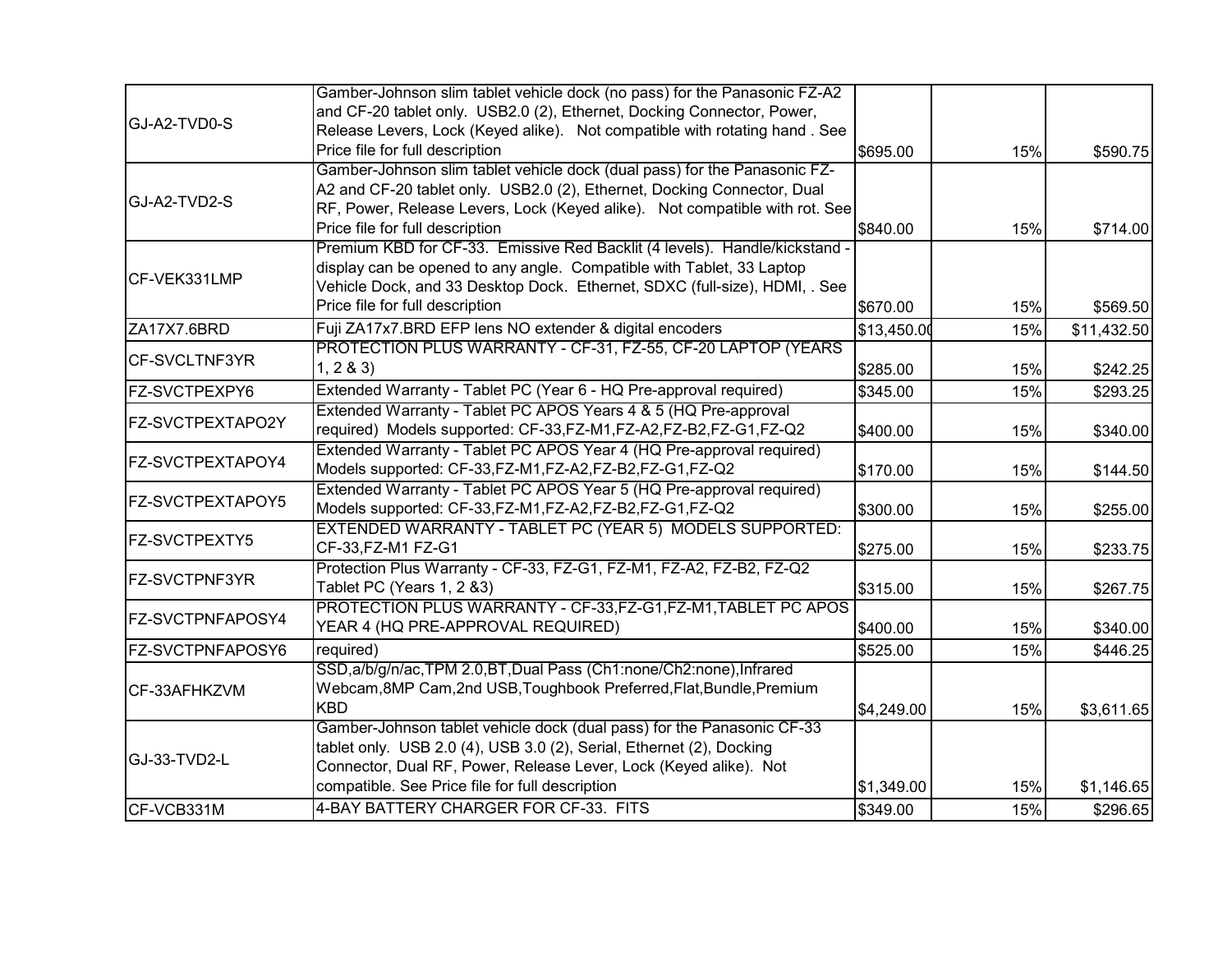|                 | Lite Keyboard. Emissive red backlit (4 levels), Foot kickstand - display opens                                                                                                                                                                                         |            |     |            |
|-----------------|------------------------------------------------------------------------------------------------------------------------------------------------------------------------------------------------------------------------------------------------------------------------|------------|-----|------------|
| CF-VKB331M      | to 100 degree angle. Compatible with Tablet and 31 Vehicle Dock Adapter                                                                                                                                                                                                |            |     |            |
|                 | (VDA).Forward-dockable only.                                                                                                                                                                                                                                           | \$300.00   | 15% | \$255.00   |
| CF-VNS331U      | SHOULDER STRAP FOR CF-33, FZ-A3, FZ-S1                                                                                                                                                                                                                                 | \$79.00    | 15% | \$67.15    |
| CF-VST331U      | Carry Strap for CF-33                                                                                                                                                                                                                                                  | \$49.00    | 15% | \$41.65    |
|                 | Premium Rotating Hand Strap for CF-33 with stylus pen holder and kickstand.                                                                                                                                                                                            |            |     |            |
| CF-VST332U      | Not compatible with 33 Vehicle Tablet Dock when using CF-33 with Long Life                                                                                                                                                                                             |            |     |            |
|                 | Battery and/or Quick-release SSD.                                                                                                                                                                                                                                      | \$99.00    | 15% | \$84.15    |
| CF-VZSU1AW      | Standard Battery for CF-33                                                                                                                                                                                                                                             | \$119.00   | 15% | \$101.15   |
| CF-VEB331U      | Laptop Desktop Dock for CF-33. Requires Premium Keyboard (sold<br>separately). Ethernet (2), HDMI, VGA, USB 2.0 (4), USB 3.0<br>(2), Serial, Power, Docking Connector, Kensington Lock, Release Lever and<br>Power Button. No AC Adapter included                      | \$399.00   | 15% | \$339.15   |
| CF-VPF34U       | 12.0IN Screen Protector for CF-33                                                                                                                                                                                                                                      | \$89.00    | 15% | \$75.65    |
|                 | Long Life Battery for CF-33. Not compatible with CF-33s that do not have tall                                                                                                                                                                                          |            |     |            |
| CF-VZSU1BW      | bottom panel. Not compatible with 33 Vehicle Tablet Dock when using CF-33                                                                                                                                                                                              |            |     |            |
|                 | with Rotating Hand Strap.                                                                                                                                                                                                                                              | \$149.00   | 15% | \$126.65   |
| CF-VVK331M      | 33 Vehicle Dock Adapter (VDA) Bundle - dual pass. For CF-33. Includes Lite<br>KBD. USB 2.0, Dual RF, Docking Connector, Key Lock, Tablet Release with<br>Lock/Unlock, KBD Release. VDA fits in any Gamber-Johnson/Havis 31 Ve.<br>See Price file for full description  | \$650.00   | 15% | \$552.50   |
| GJ-33-TVD0-L    | Gamber-Johnson tablet vehicle dock (no pass) for the Panasonic CF-33 tablet<br>only. USB 2.0 (4), USB 3.0 (2), Serial, Ethernet (2), Docking Connector,<br>Power, Release Lever, Lock (Keyed alike). Not compatible with table. See<br>Price file for full description | \$1,235.00 | 15% | \$1,049.75 |
| CF-BAZ1508      | 8GB MEMORY, CF-19MK8, CF-53MK4, CF-54MK2                                                                                                                                                                                                                               | \$170.00   | 15% | \$144.50   |
| CF-SVCADDPSCO3  | Absolute Software - Professional Services - Consulting                                                                                                                                                                                                                 | \$330.00   | 15% | \$280.50   |
| CF-SVCADDPSCU3  | Absolute Software - Professional Services - Customization                                                                                                                                                                                                              | \$330.00   | 15% | \$280.50   |
| CF-SVCADDPSIM03 | Absolute Software - Professional Services - Implementation                                                                                                                                                                                                             | \$330.00   | 15% | \$280.50   |
| CF-SVCADDPSIN12 | Absolute Software - Professional Services - Investigations                                                                                                                                                                                                             | \$330.00   | 15% | \$280.50   |
| CF-SVCADDPSPV03 | Absolute Software - Professional Services - Proof of Value                                                                                                                                                                                                             | \$330.00   | 15% | \$280.50   |
| CF-SVCADDPSAM12 | Absolute Software - Professional Services - Asset Management Program                                                                                                                                                                                                   | \$330.00   | 15% | \$280.50   |
| CF-SVCADDPSRC03 | Absolute Software - Professional Services - Risk and Compliance                                                                                                                                                                                                        | \$330.00   | 15% | \$280.50   |
| CF-SVCADDPSSF03 | Absolute Software - Professional Services - Security Fundamentals                                                                                                                                                                                                      | \$330.00   | 15% | \$280.50   |
| CF-SVCADDEDD12  | Absolute Software - Endpoint Data Discovery Add-on Requires DDS 12 Month \$13.95                                                                                                                                                                                       |            | 15% | \$11.86    |
| CF-SVCADDEDD24  | Absolute Software - Endpoint Data Discovery Add-on Requires DDS 24 Month \$26.95                                                                                                                                                                                       |            | 15% | \$22.91    |
| CF-SVCADDEDD36  | Absolute Software - Endpoint Data Discovery Add-on Requires DDS 36 Month \$37.95                                                                                                                                                                                       |            | 15% | \$32.26    |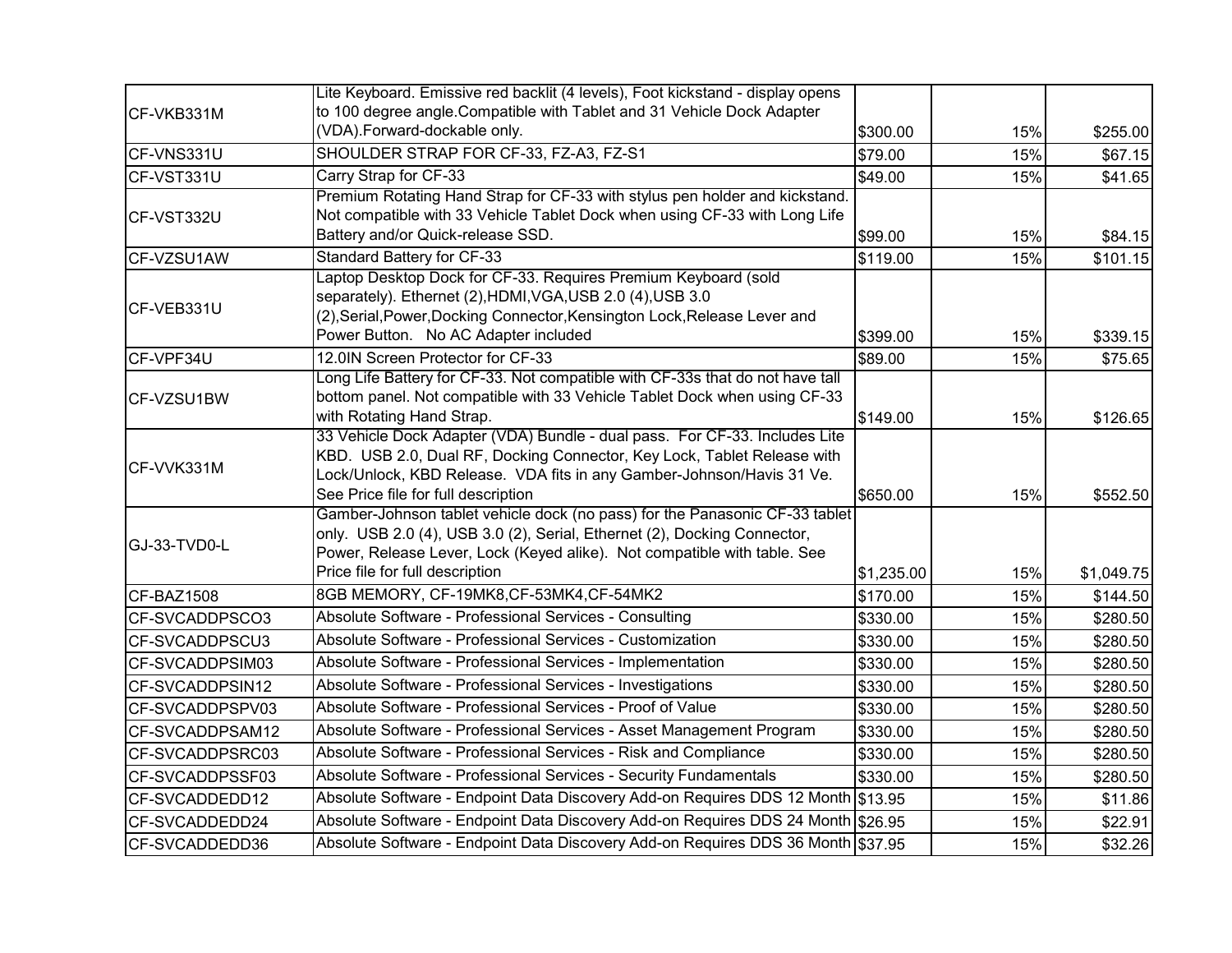| CF-SVCADDEDD48   | Absolute Software - Endpoint Data Discovery Add-on Requires DDS 48 Month \$47.95                                                                                                                                                                                                   |            | 15% | \$40.76    |
|------------------|------------------------------------------------------------------------------------------------------------------------------------------------------------------------------------------------------------------------------------------------------------------------------------|------------|-----|------------|
| CF-SVCADDEDD60   | Absolute Software - Endpoint Data Discovery Add-on Requires DDS 60 Month \$56.95                                                                                                                                                                                                   |            | 15% | \$48.41    |
| CF-SVCADDPSES12  | Absolute Software - Professional Services - Endpoint Security Monitoring                                                                                                                                                                                                           | \$330.00   | 15% | \$280.50   |
| CF-SVCADDPSTAM12 | Absolute Software - Professional Services - Technical Account Management                                                                                                                                                                                                           | \$330.00   | 15% | \$280.50   |
| GJ-33-LVD2       | Gamber-Johnson laptop vehicle dock (dual pass) for the Panasonic CF-33.<br>USB 2.0 (4), USB 3.0 (2), Serial, Ethernet (2), HDMI, VGA, Docking<br>Connector, Dual RF, Power, Release Lever, Lock (Keyed alike). Features two<br>fr. See Price file for full description             | \$1,649.00 | 15% | \$1,401.65 |
| FZ-VZSU84A2U     | <b>Standard Battery for FZ-G1</b>                                                                                                                                                                                                                                                  | \$157.92   | 15% | \$134.23   |
| CF-SSGSVC3A      | Panasonic 3 year Global Warranty program. Provides global service level<br>agreement with global repair centers in Cardiff UK, Osaka, JP, and PSCNA<br>US. For quantities up to 999 units, and can be sold in conjunction with r. See<br>Price file for full description           | \$160.00   | 15% | \$136.00   |
| CF-H-C-MH-1001   | Used to mount Havis, Inc. tablet mounts or other products with VESA 75 hole<br>pattern.                                                                                                                                                                                            | \$138.10   | 15% | \$117.39   |
| CF-20C5-08VM     | Win10 Pro,m5-6Y57 1.10GHz, vPro, 10.1 WUXGA 10-pt<br>Touch+Digitizer,8GB,256GB SSD,a/b/g/n/ac,TPM,BT,Dual Pass<br>Ch1:WWAN/Ch2:WWAN),2D Bar Laser (N6603),4G LTE Multi Carrier<br>(EM7355), Webcam, 8MP Cam, Bridge Battery, Emissive Backlit KBD, No<br>Energy Star / EPEAT, Toug | \$6,703.77 | 15% | \$5,698.20 |
| GJ-33-LVD0       | Gamber-Johnson laptop vehicle dock (no pass) for the Panasonic CF-33.<br>USB 2.0 (4), USB 3.0 (2), Serial, Ethernet (2), HDMI, VGA, Docking<br>Connector, Power, Release Lever, Lock (Keyed alike). Features two front<br>USB por. See Price file for full description             | \$1,536.00 | 15% | \$1,305.60 |
| CF-54EP106VM     | No Wireless, Win10 Pro, Intel Core i7-6600U 2.60GHz, vPro, 14.0inch<br>FHD, Performance, AMD FirePro M5100, 512GB SSD, 8GB, Intel WiFi<br>a/b/g/n/ac, TPM 2.0, Bluetooth, Emissive Backlit Keyboard, No DVD<br>Drive, Toughbook Preferred                                          | \$4,079.00 | 15% | \$3,467.15 |
| CF-VVK332M       | 33 Vehicle Dock Adapter (VDA) Bundle - single pass. For CF-33. Includes<br>Lite KBD. USB 2.0, Single RF, Docking Connector, Key Lock, Tablet Release<br>with Lock/Unlock, KBD Release. VDA fits in any Gamber-Johnson/Havis 3.<br>See Price file for full description              | \$650.00   | 15% | \$552.50   |
| GJ-N1-VC         | Gamber-Johnson vehicle cradle (no electronics) for the Panasonic FZ-N1 and<br>FZ-F1. Release Lever, Lock (Keyed alike).                                                                                                                                                            | \$244.00   | 15% | \$207.40   |
| AJ-PS002Z        | AVC-Intra Export. Allows for write-back to P2 card or drive. Supports<br>spanned clips.                                                                                                                                                                                            | \$149.00   | 15% | \$126.65   |
| CF-SVCPPUCUPW1   | Toughbook Laptop (CF-20, CF-31, CF-54, FZ-55 only) ProPlus to Ultimate<br>Care Uplift within first 12 months of Proplus purchase. Provides Ultimate Care<br>coverage for remainder of original ProPlus warranty term.                                                              | \$90.00    | 15% | \$76.50    |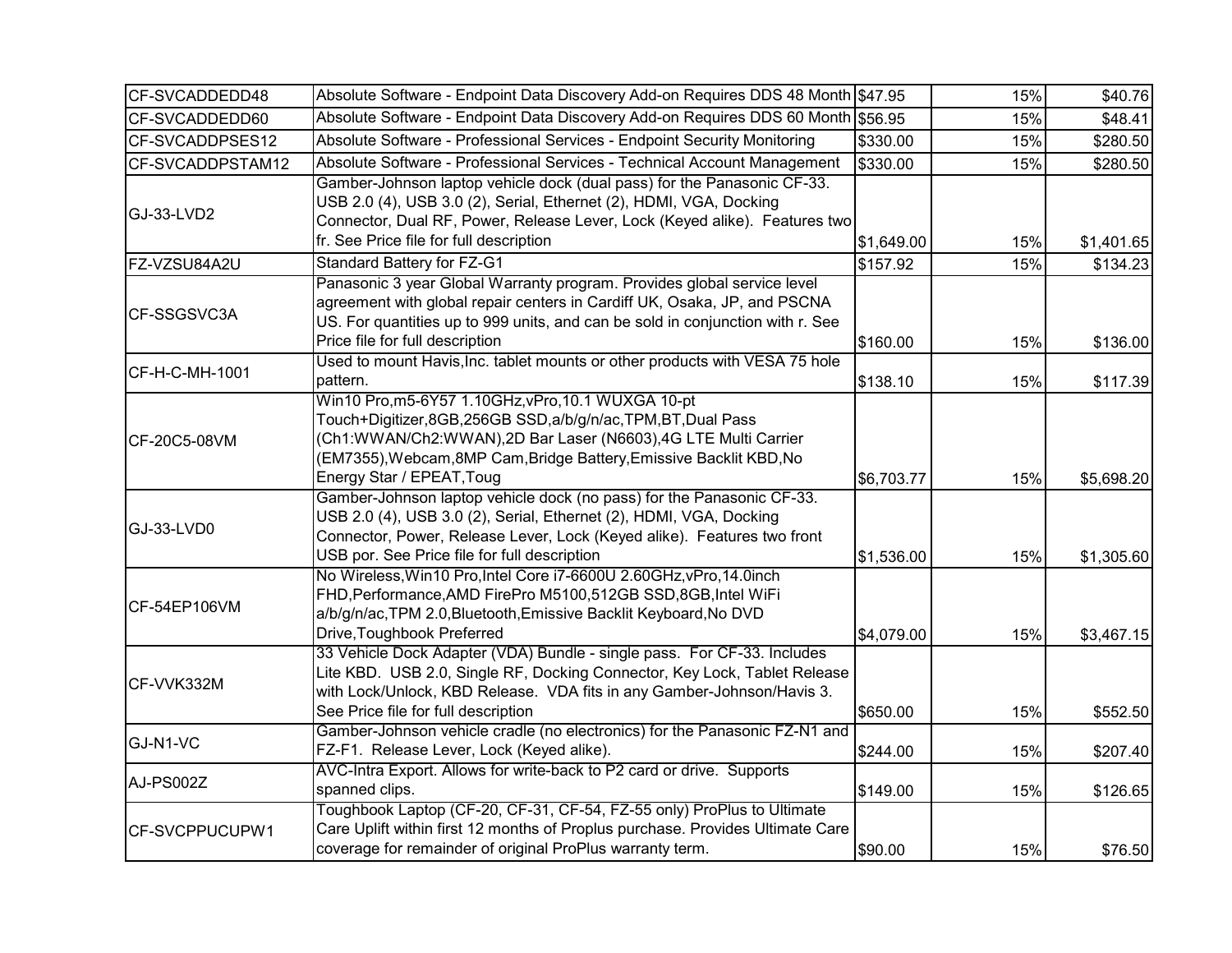|                       | Toughbook Tablet PC (CF-33, FZ-G1, FZ-A2, FZ-B2 only) ProPlus to Ultimate                                                                                                                                                                      |            |     |              |
|-----------------------|------------------------------------------------------------------------------------------------------------------------------------------------------------------------------------------------------------------------------------------------|------------|-----|--------------|
| FZ-SVCPPUCUPW1        | Care Uplift within first 12 months of Proplus purchase. Provides Ultimate Care                                                                                                                                                                 |            |     |              |
|                       | coverage for remainder of original ProPlus warranty term.                                                                                                                                                                                      | \$130.00   | 15% | \$110.50     |
| NB-DGSFEDEXPPD1       | Fed Ex Ground Packaging System-Parcel Picking Director Pilot Program                                                                                                                                                                           | \$170,000. | 15% | \$144,500.00 |
| FEC-HR140WMR          | Wall Mount for AW-HR140                                                                                                                                                                                                                        | \$449.00   | 15% | \$381.65     |
| TH-65EF1U             | 65-inch Class Full HD (1920 x1080) Display, 350 cd/m2                                                                                                                                                                                          | \$1,279.00 | 15% | \$1,087.15   |
| ET-CUK10PV            | Auto Screen Adjustment Upgrade Kit (PC based activation) (Web sales)                                                                                                                                                                           | \$5,999.00 | 15% | \$5,099.15   |
| H-33-TVD2-L           | HAVIS TABLET VEHICLE DOCK (DUAL PASS) FOR THE PANASONIC CF-<br>33 TABLET ONLY. USB 2.0 (4), USB 3.0 (2), SERIAL, ETHERNET (2),<br>DOCKING CONNECTOR, DUAL RF, POWER, RELEASE LEVER, LOCK<br>(KEYED ALIKE). See Price file for full description | \$1,070.00 | 15% | \$909.50     |
| FZ-SVHHUCAPOY4        | EDGE ULTIMATE CARE PROTECTION - HANDHELD APOS (YEAR 4)<br>MODELS SUPPORTED: FZ-N1,FZ-A3                                                                                                                                                        | \$250.00   | 15% | \$212.50     |
| <b>FZ-SVHHUCAPOY5</b> | EDGE ULTIMATE CARE PROTECTION - HANDHELD APOS (YEAR 5)<br>MODELS SUPPORTED: FZ-N1,FZ-A3,                                                                                                                                                       | \$280.00   | 15% | \$238.00     |
| <b>FZ-SVHHUCAPO2Y</b> | EDGE ULTIMATE CARE PROTECTION - HANDHELD APOS (YEARS 4<br>AND 5) MODELS SUPPORTED: FZ-N1,FZ-A3                                                                                                                                                 | \$320.00   | 15% | \$272.00     |
| FZ-SVHHHSW3Y          | & 3)                                                                                                                                                                                                                                           | \$125.00   | 15% | \$106.25     |
| FZ-SVHHHSW4Y          | EDGE Hot Swap Service - Customer Owned Inventory - Handheld (Years<br>1,2,3,8,4                                                                                                                                                                | \$175.00   | 15% | \$148.75     |
| <b>FZ-SVHHHSW5Y</b>   | EDGE Hot Swap Service - Customer Owned Inventory - Handheld (Years<br>$1,2,3,4$ & 5)                                                                                                                                                           | \$230.00   | 15% | \$195.50     |
| <b>FZ-SVPBRZMDM</b>   | EDGE Bronze MDM Deployment Service - Handheld and Android Tablet<br>Deployment at NSC.                                                                                                                                                         | \$95.00    | 15% | \$80.75      |
| CF-54DL820TP          | LAR Spanish Specific, Win10 Pro MUI, Intel Core i5-6300U 2.40GHz, vPro,<br>14.0inch HD, Lite, 500GB(5400rpm), 4GB, Intel WiFi a/b/g/n/ac, TPM,<br>Bluetooth, Spanish Keyboard, No DVD Drive, Lightweight Battery                               | \$1,596.01 | 15% | \$1,356.61   |
| H-20-LVD0             | Havis laptop 2-in-1 vehicle dock (no pass) for the Panasonic CF-20. USB 3.0<br>(2), Serial, Ethernet, HDMI, VGA, Docking Connector, Power, Release Lever,<br>Secondary Locking Arm, Lock (Keyed alike). Requires keyboard.                     | \$1,179.00 | 15% | \$1,002.15   |
| CF-SVCADDHCPRO3Y      | Absolute DDS Professional for Commercial and Latin America- 36 Month<br>Term - 1-2499 Unit Volume(DDSPRO-F-V3-36)                                                                                                                              | \$68.95    | 15% | \$58.61      |
| <b>TH-55SF2U</b>      | LCD Display - 55 Inch - 1920 x 1080 - 450 cd/m2 (typ) - 1100:1 (typ);<br>50000:1 (Dynamic) - 12 Ms - HDMI, DVI-D, RJ45, USB - Black                                                                                                            | \$1,449.00 | 15% | \$1,231.65   |
| <b>TH-49SF2U</b>      | LCD Display - 49 Inch - 1920 x 1080 - 450 cd/m2 (typ) - 1100:1 (typ);<br>50000:1 (Dynamic) - 12 Ms - HDMI, DVI-D, RJ45, USB - Black                                                                                                            | \$1,129.00 | 15% | \$959.65     |
| TH-43SF2U             | LCD Display - 43 Inch - 1920 x 1080 - 450 cd/m2 (typ) - 1100:1 (typ);<br>50000:1 (Dynamic) - 12 Ms - HDMI, DVI-D, RJ45, USB - Black                                                                                                            | \$919.00   | 15% | \$781.15     |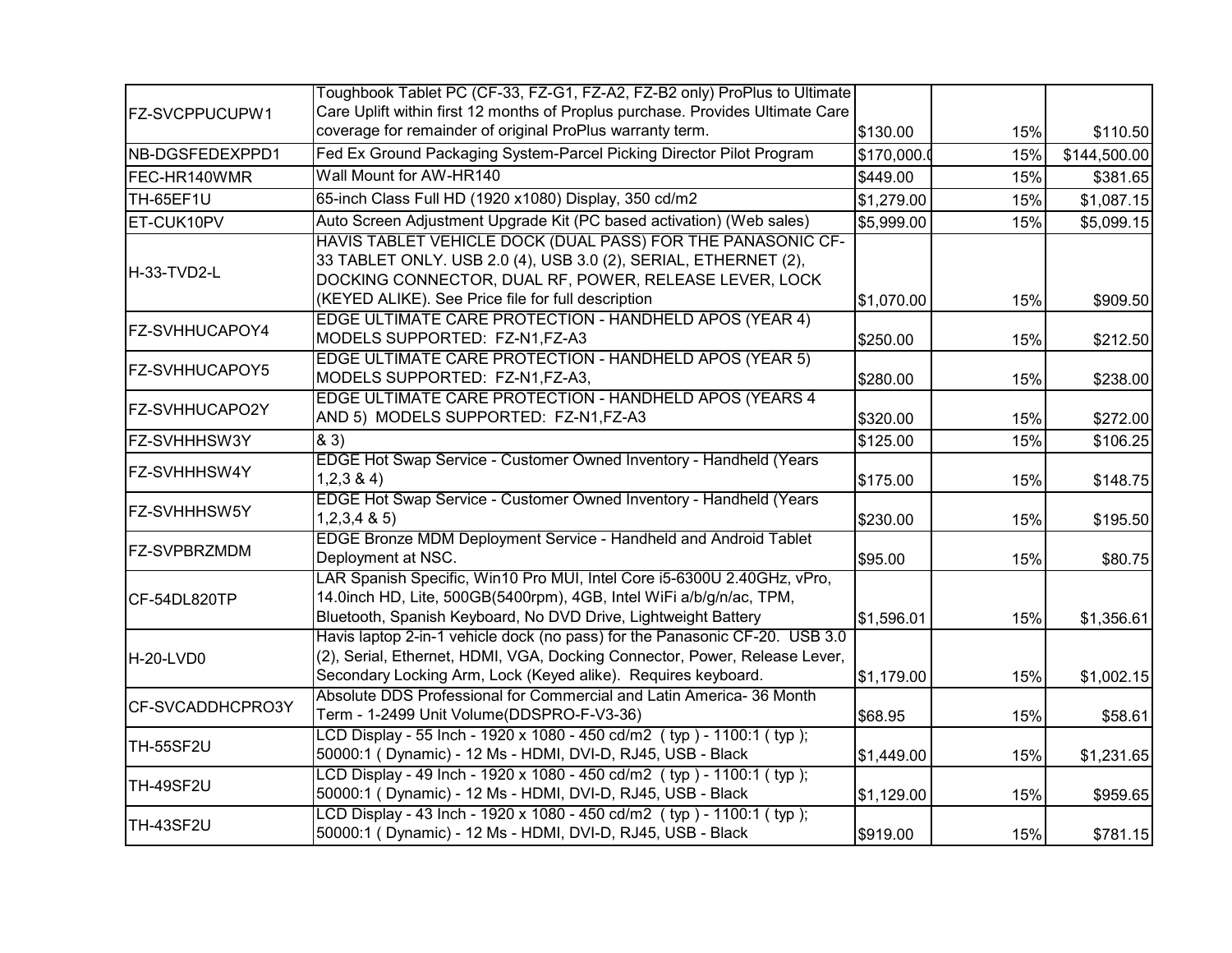| TH-55LFV8U        | LCD Display - 55 Inch - 1920 x 1080 - 500 cd/m2 (typ) - 1400:1 (typ);<br>500000:1 (Dynamic) - 12 Ms - HDMI, DVI-D, RJ45, USB, Displayport - Black | \$2,719.00 | 15% | \$2,311.15 |
|-------------------|---------------------------------------------------------------------------------------------------------------------------------------------------|------------|-----|------------|
| FZ-SVHHEXT2Y      | EDGE Extended Manufacturers Warranty-Handheld 4th & 5th Year                                                                                      | \$195.00   | 15% | \$165.75   |
| FZ-SVHHEXTY4      | EDGE Extended Manufacturers Warranty-Handheld 4th Year                                                                                            | \$110.00   | 15% | \$93.50    |
| FZ-SVHHEXTY5      | EDGE Extended Manufacturers Warranty-Handheld 5th Year                                                                                            | \$130.00   | 15% | \$110.50   |
|                   | EDGE Extended Manufacturers Warranty-Handheld APOS (Year 6-HQ Pre-                                                                                |            |     |            |
| FZ-SVHHEXTAPOY6   | approval required)                                                                                                                                | \$195.00   | 15% | \$165.75   |
| CF-BAZ1608        | 8GB SO-DIMM Module for CF-31 Mk5, CF-54 Mk1                                                                                                       | \$170.00   | 15% | \$144.50   |
| PT-VZ580U         | 5,000lm, WUXGA resolution, LCD Projector                                                                                                          | \$1,999.00 | 15% | \$1,699.15 |
| PT-VZ585NU        | 5,000lm, WUXGA resolution, LCD Projector, Wireless                                                                                                | \$2,399.00 | 15% | \$2,039.15 |
| PT-VW540U         | 5,300lm, WXGA resolution, LCD Projector                                                                                                           | \$1,799.00 | 15% | \$1,529.15 |
| PT-VW545NU        | 5,300lm, WXGA resolution, LCD Projector, Wireless                                                                                                 | \$2,199.00 | 15% | \$1,869.15 |
| PT-VX610U         | 5,500lm, XGA resolution, LCD Projector                                                                                                            | \$1,699.00 | 15% | \$1,444.15 |
| TY-ST32PE1        | Pedestal Stand for TH-32EF1U                                                                                                                      | \$229.00   | 15% | \$194.65   |
| ARB-SOFCONSULHALF | One Half Day of Consulting                                                                                                                        | \$1,300.00 | 15% | \$1,105.00 |
| CF-WSD20251       | Federal Specific 256GB (M.2) SSD Kit for CF-20 Mk1                                                                                                | \$400.00   | 15% | \$340.00   |
| CF-WSD20511       | Federal Specific 512GB (M.2) SSD Kit for CF-20 Mk1                                                                                                | \$650.00   | 15% | \$552.50   |
|                   | Win10 Pro,i5-7300U 2.60GHz, vPro, 12.0 QHD Touch+Digitizer, 16GB, 256GB                                                                           |            |     |            |
| CF-33AFNUAVM      | SSD, a/b/g/n/ac, TPM 2.0, BT, Dual Pass (Ch1: WWAN/Ch2: WWAN-GPS), 4G                                                                             |            |     |            |
|                   | LTE-Advanced Multi Carrier (EM7455), Infrared Webcam, 8MP                                                                                         |            |     |            |
|                   | Cam, Contactless SmartCard, No Energy Star / EPEAT, Toughbook Preferred                                                                           | \$4,849.00 | 15% | \$4,121.65 |
| ARB-SOFCONSULT    | One Day of Consulting                                                                                                                             | \$2,500.00 | 15% | \$2,125.00 |
| ARB-BWC8BAYWALL   | hardware                                                                                                                                          | \$245.00   | 15% | \$208.25   |
|                   | Low profile Blade Type Antenna. High gain combination WiFi and Bluetooth                                                                          |            |     |            |
| ARB-BWCBLANT-WHM  | antenna connecting via Reverse Polarity, Right Angled male SMA, Magnetic                                                                          |            |     |            |
|                   | Mount, 15 feet coax cable, color: White                                                                                                           | \$85.00    | 15% | \$72.25    |
|                   | STOP Theft Prevention Permanent Security PlateSmall - Integrator Bundle                                                                           |            |     |            |
| <b>STOPTHEFT</b>  | Includes, Plates, adhesive gel, Warning Sticker, Alcohol swab, Permanently                                                                        |            |     |            |
|                   | Monitored Police Traceable Tattoo                                                                                                                 | \$39.00    | 15% | \$33.15    |
| ET-JPC200BU       | Ceiling mount for PT-JX200FBU, Black                                                                                                              | \$649.00   | 15% | \$551.65   |
| ET-JPC200WU       | Ceiling mount for PT-JX200FWU, White                                                                                                              | \$649.00   | 15% | \$551.65   |
|                   | Gamber-Johnson tablet vehicle cradle(no electronics) for the Panasonic CF-                                                                        |            |     |            |
| GJ-33-TVC         | 33 tablet only. Release Lever, Lock (Keyed alike). Not compatible with tablets                                                                    |            |     |            |
|                   | that have both Long Life Batteries and Panasonic Rotating Hand Strap.                                                                             | \$650.00   | 15% | \$552.50   |
| FZ-VCBAG11U       | Battery charger attachment for G1. Requires CF-VCBTB3W (sold separately)                                                                          | \$40.00    | 15% | \$34.00    |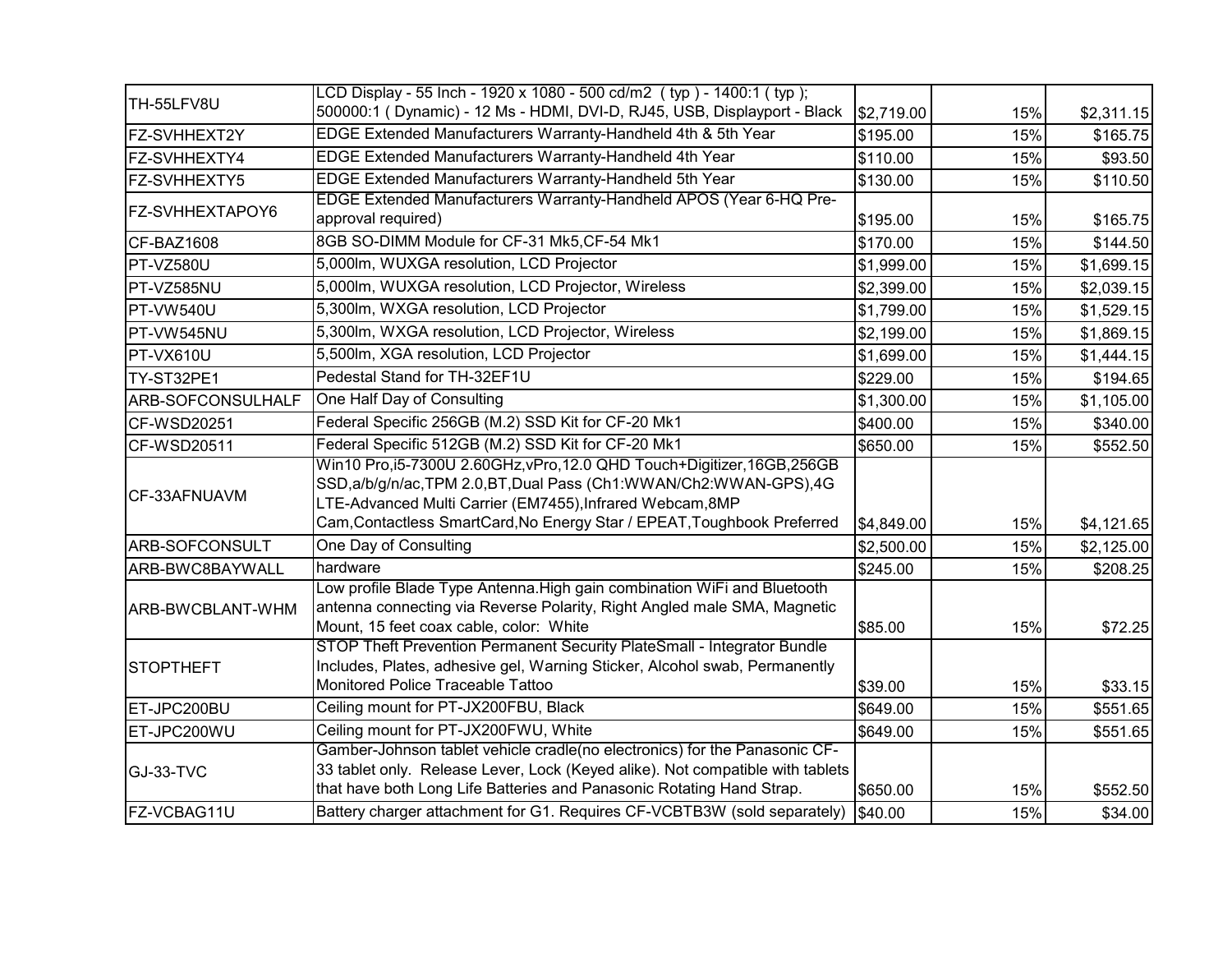|                  | 3.0 (2), Serial, Ethernet, HDMI, VGA, Docking Connector, Dual RF, Power,          |            |     |            |
|------------------|-----------------------------------------------------------------------------------|------------|-----|------------|
| H-20-LVD2        | Release Lever, Secondary Locking Arm, Lock (Keyed alike). Requires                |            |     |            |
|                  | keyboard.                                                                         | \$1,279.00 | 15% | \$1,087.15 |
|                  | HAVIS TABLET VEHICLE DOCK (NO PASS) FOR THE PANASONIC CF-33                       |            |     |            |
|                  | TABLET ONLY.USB 2.0 (4),USB 3.0 (2), SERIAL, ETHERNET (2), DOCKING                |            |     |            |
| H-33-TVD0-L      | CONNECTOR, POWER, RELEASE LEVER, LOCK (KEYED ALIKE). See Price                    |            |     |            |
|                  | file for full description                                                         | \$1,323.36 | 15% | \$1,124.86 |
| AU-XPD3PJ        | High speed Thunderbolt3 card reader for expressP2 and all historical P2 card      |            |     |            |
|                  | formats                                                                           | \$1,850.00 | 15% | \$1,572.50 |
|                  | Gamber-Johnson slim tablet vehicle cradle (no electronics) for the Panasonic      |            |     |            |
| GJ-A2-TVC-S      | FZ-A2 and CF-20 tablet only. Release Levers, Lock (Keyed alike). Not              |            |     |            |
|                  | compatible with rotating hand strap or any integrated option that is not flush.   | \$299.00   | 15% | \$254.15   |
|                  | Gamber-Johnson extended tablet vehicle cradle (no electronics) for the            |            |     |            |
| GJ-A2-TVC-X      | Panasonic FZ-A2 and CF-20 tablet only. Release Levers, Lock (Keyed                |            |     |            |
|                  | alike). Compatible with rotating hand strap and any integrated option.            | \$329.00   | 15% | \$279.65   |
|                  | Gamber-Johnson laptop vehicle cradle (no electronics) for the Panasonic CF-       |            |     |            |
| GJ-20-LVC        | 20. Release Lever, Secondary Locking Arm, Lock (Keyed alike). Requires            |            |     |            |
|                  | keyboard.                                                                         | \$682.00   | 15% | \$579.70   |
|                  | HAVIS TABLET VEHICLE CRADLE (NO ELECTRONICS) FOR THE                              |            |     |            |
|                  | PANASONIC CF-33 TABLET ONLY. RELEASE LEVER, LOCK (KEYED                           |            |     |            |
| H-33-TVC         | ALIKE). NOT COMPATIBLE WITH TABLETS THAT HAVE BOTH LONG                           |            |     |            |
|                  | LIFE BATTERIES AND PANASONIC ROTATING HAND STRAP.                                 | \$516.00   | 15% | \$438.60   |
| TY-VK55LV2       | Magnetic Frame Mount for 55-inch Video Wall Mount                                 | \$1,329.00 | 15% | \$1,129.65 |
| WV-CW7SN         | Smoked dome with Clearsight coating for Outdoor Vandal Dome Camera                | \$108.00   | 15% | \$91.80    |
|                  | EDGE Program - Panasonic A2 Forklift Mount Kit - Includes forklift mount for      |            |     |            |
|                  | either overhead or pillar mount, extended A2 dock with no pass thru,              |            |     |            |
| ST-HHINA201      | Panasonic power supply for gas forklifts, and forklift installation kit See Price |            |     |            |
|                  | file for full description                                                         | \$1,339.00 | 15% | \$1,138.15 |
|                  | CF-33 Dual Pass Dock Swap Solution - Includes Panasonic CF-33 vehicle             |            |     |            |
|                  | dock (dual pass) for CF-33 keyed alike, mounting plate adapter, basic transfer    |            |     |            |
| ST-DEPIN33DPSWP  | wiring kit, project management, travel expenses and installation labo. See        |            |     |            |
|                  | Price file for full description                                                   | \$1,908.00 | 15% | \$1,621.80 |
|                  | CF-33 Dual Pass Dock with Antenna Swap Solution - Includes Panasonic CF-          |            |     |            |
|                  | 33 vehicle dock (dual pass) for CF-33 keyed alike, mounting plate adapter,        |            |     |            |
| ST-DEPIN33DPSWPA | antenna that supports two technologies at one time (WWAN, GPS, or WiFi).          |            |     |            |
|                  | See Price file for full description                                               | \$2,199.00 | 15% | \$1,869.15 |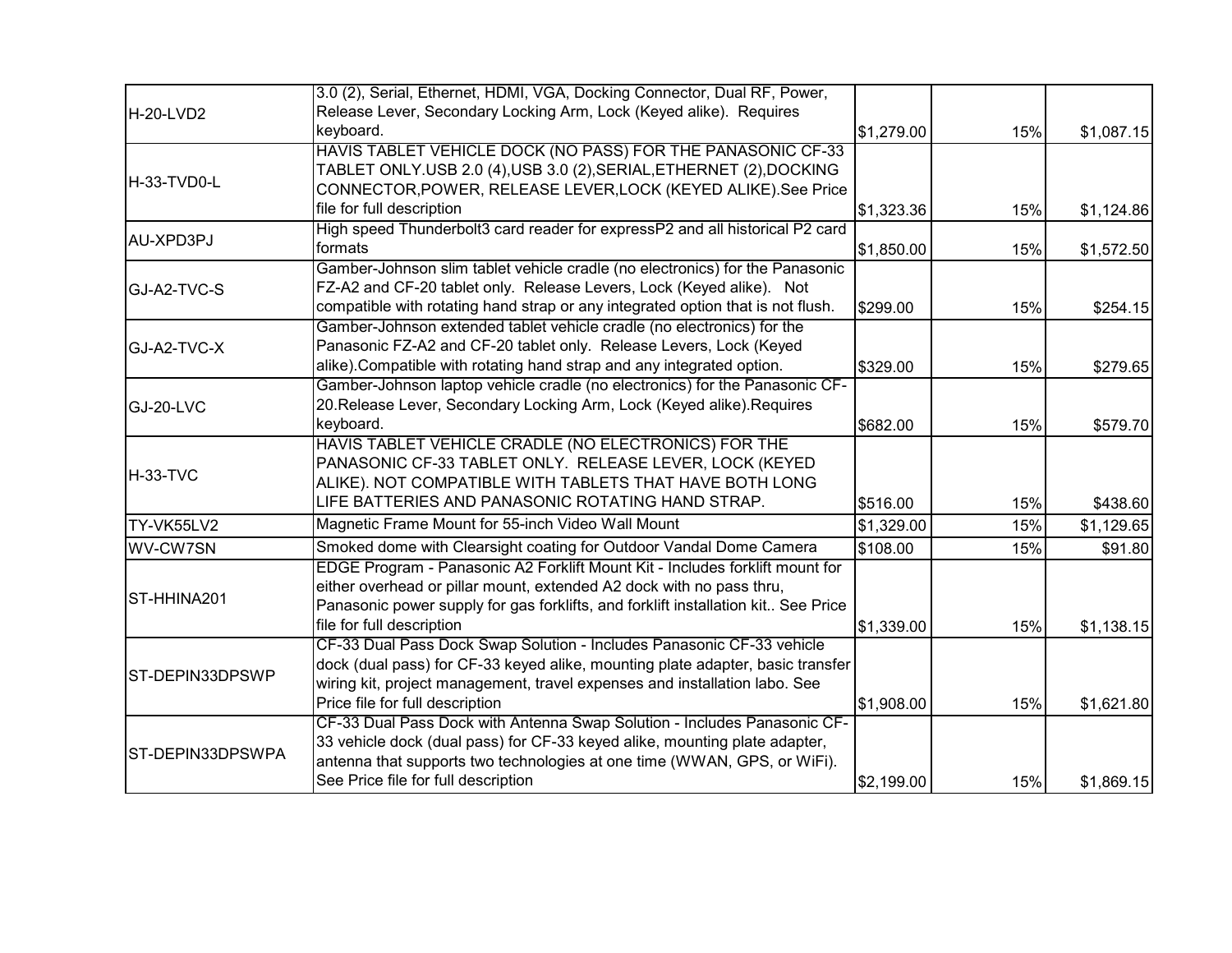|                    | CF-33 No Pass Dock Swap Solution - Includes Panasonic CF-33 vehicle dock             |            |     |            |
|--------------------|--------------------------------------------------------------------------------------|------------|-----|------------|
|                    | (no pass) for CF-33 keyed alike, mounting plate adapter, basic transfer wiring       |            |     |            |
| ST-DEPIN33NPSWP    | kit, project management, travel expenses and installation labor to. See Price        |            |     |            |
|                    | file for full description                                                            | \$1,808.00 | 15% | \$1,536.80 |
|                    | EDGE Program - Panasonic B2/M1 Forklift Mount Kit - Includes forklift mount          |            |     |            |
|                    | for either overhead or pillar mount, B2/M1 lite dock with no pass thru,              |            |     |            |
| ST-HHINB201        | Panasonic power supply for gas forklifts, and forklift installation . See Price file |            |     |            |
|                    | for full description                                                                 | \$1,279.00 | 15% | \$1,087.15 |
|                    | EDGE Program - Rugged KBD and Mount Upgrade Kit - Solution includes                  |            |     |            |
|                    | rugged compact backlit forklift industrial KBD, forklift mount KBD arm to use        |            |     |            |
| <b>I</b> ST-HHINKB | Panasonic Tablet Docking Station. Solution should be purchased with a . See          |            |     |            |
|                    | Price file for full description                                                      | \$919.00   | 15% | \$781.15   |
|                    | INSTALLATION PACKAGE INCLUDES LABOR FOR ASSEMBLY AND                                 |            |     |            |
| ST-HHINSTALL10     | INSTALLATION OF MOUNTING SYSTEMS, POWER WIRING, AND                                  |            |     |            |
|                    | CABLING FOR ANTENNAS. INSTALLATION COSTS See Price file for full                     |            |     |            |
|                    | description                                                                          | \$529.00   | 15% | \$449.65   |
|                    | EDGE PROGRAM - INSTALLATION SERVICES (4 A DAY) - INSTALLATION                        |            |     |            |
|                    | PACKAGE INCLUDES LABOR FOR ASSEMBLY AND INSTALLATION OF                              |            |     |            |
| ST-HHINSTALL4      | MOUNTING SYSTEMS, POWER WIRING, AND CABLING FOR ANTENNAS.                            |            |     |            |
|                    | INSTALLATION COSTS (TRAVEL,LODGING,FOOD,ETC.)See Price file for                      |            |     |            |
|                    | full description                                                                     | \$1,199.00 | 15% | \$1,019.15 |
|                    | INSTALLATION PACKAGE INCLUDES LABOR FOR ASSEMBLY AND                                 |            |     |            |
|                    | INSTALLATION OF MOUNTING SYSTEMS, POWER WIRING, AND                                  |            |     |            |
| ST-HHINSTALL7      | CABLING FOR ANTENNAS. INSTALLATION COSTS See Price file for full                     |            |     |            |
|                    | description                                                                          | \$699.00   | 15% | \$594.15   |
|                    | EDGE Program - Forklift Electric Power Supply Upgrade Kit - MUST BE                  |            |     |            |
|                    | PURCHASED WITH ANOTHER PANASONIC SKU THAT INCLUDES A GAS                             |            |     |            |
| <b>ST-HHINEPS</b>  | POWER SUPPLY - Solution includes 20 to 60 VDC Input Adapter with                     |            |     |            |
|                    | electrical isolation for P. See Price file for full description                      | \$309.00   | 15% | \$262.65   |
|                    | Monitor Cast License per door fee for VI/Monitor Cast VMS software: Includes         |            |     |            |
| <b>IPMC-UL</b>     | unlimited SUP (Software Upgrade Program) for all updates and major                   |            |     |            |
|                    | software releases.                                                                   | \$199.00   | 15% | \$169.15   |
|                    | Add-On Monitor Cast License per door fee for VI/Monitor Cast VMS software:           |            |     |            |
| <b>IPMC-UL-AD</b>  | Includes unlimited SUP (Software Upgrade Program) for all updates and                |            |     |            |
|                    | major software releases.                                                             | \$79.00    | 15% | \$67.15    |
|                    | Gamber-Johnson laptop vehicle cradle (no electronics) for the Panasonic CF-          |            |     |            |
| GJ-33-LVC          | 33. Release Lever, Lock (Keyed alike). Requires Premium Keyboard                     | \$849.00   | 15% | \$721.65   |
| <b>B-MD-MK</b>     | Mount Head Kit for Advidia B-5360                                                    | \$27.35    | 15% | \$23.25    |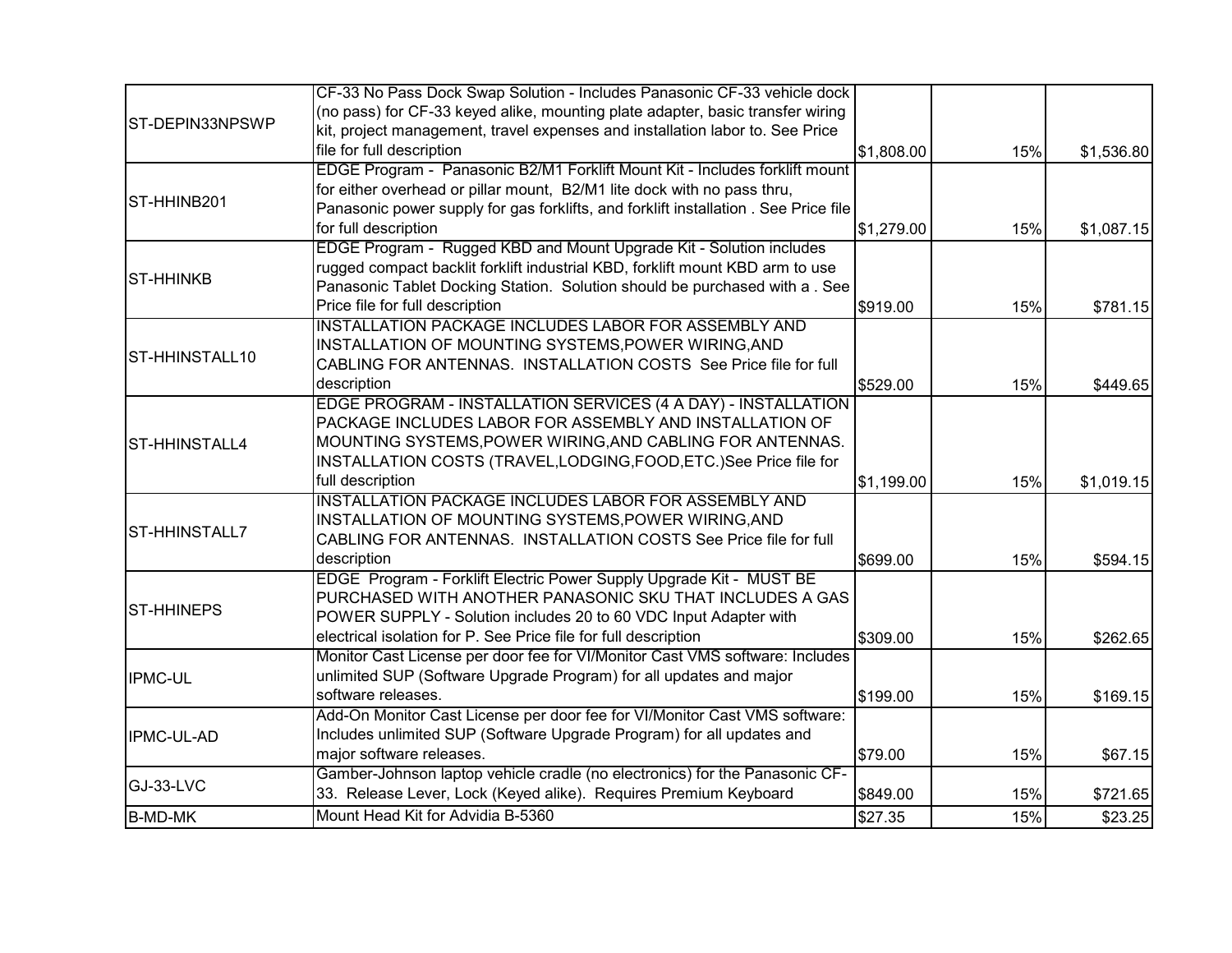|                     | Includes all necessary components to operate Netmotion in the DOD Mobility  |            |     |            |
|---------------------|-----------------------------------------------------------------------------|------------|-----|------------|
| CF-SVCMFLEETSNM50   | M-FLEETS Program. Per unit charge, 51-100 units.                            | \$344.00   | 15% | \$292.40   |
|                     | Includes all necessary components to operate Netmotion in the DOD Mobility  |            |     |            |
| CF-SVCMFLEETSNM100  | M-FLEETS Program. Per unit charge, 101-250 units.                           | \$318.00   | 15% | \$270.30   |
|                     | Includes all necessary components to operate Netmotion in the DOD Mobility  |            |     |            |
| CF-SVCMFLEETSNM250  | M-FLEETS Program. Per unit charge, 251-500 units.                           | \$266.00   | 15% | \$226.10   |
| CF-SVCMFLEETSNM500  | Includes all necessary components to operate Netmotion in the DOD Mobility  |            |     |            |
|                     | M-FLEETS Program. Per unit charge, 501+ Units.                              | \$239.00   | 15% | \$203.15   |
| CF-BAZ1708          | 8GB Memory for CF-54 Mk3                                                    | \$170.00   | 15% | \$144.50   |
| TBCA2AONL-P         | Always-On Case for the FZ-A2                                                | \$103.94   | 15% | \$88.35    |
|                     | Field Engineering Support - Consultant Travel Charge-Project Based, contact |            |     |            |
| <b>CF-SVCFESTVL</b> | Panasonic Proservice Team for further information                           | \$2,599.00 | 15% | \$2,209.15 |
| MM-ARCB-CRD         | Panasonic Toughpad FZ-M1 and FZ-B2 Cradle                                   | \$302.00   | 15% | \$256.70   |
| FZ-WRFG131H         | Retrofit RFID(HF) Kit for FZ-G1 Mk1, Mk2, Mk3, Mk4 includes installation    | \$360.00   | 15% | \$306.00   |
|                     | Field Engineering Support for customers to be used for deployment support   |            |     |            |
| CF-SVCFES200        | based on needs analysis (Per unit price with completed SOW)-Project         |            |     |            |
|                     | Based, contact Panasonic Proservice Team for further information            | \$255.00   | 15% | \$216.75   |
| CF-SVCFES300        | Field Engineering Support for customers to be used for deployment support   |            |     |            |
|                     | based on needs analysis (Per unit price with completed SOW)-Project         |            |     |            |
|                     | Based, contact Panasonic Proservice Team for further information            | \$385.00   | 15% | \$327.25   |
|                     | Field Engineering Support for customers to be used for deployment support   |            |     |            |
| CF-SVCFES400        | based on needs analysis (Per unit price with completed SOW)-Project         |            |     |            |
|                     | Based, contact Panasonic Proservice Team for further information            | \$515.00   | 15% | \$437.75   |
|                     | EDGE - MobiControl Jumpstart Implementation Service (Pricing may vary       |            |     |            |
| <b>FZ-HHSOTIJS</b>  | based on required discovery call)                                           | \$2,580.00 | 15% | \$2,193.00 |
|                     | SOTI MOBICONTROL DEVICE LICENSE (SOTI-MCP-DEV) -                            |            |     |            |
| <b>FZ-HHSOTIPPL</b> | PERPETUAL/PREMISE - MCP-DEV. (PER DEVICE ONE TIME)                          | \$84.00    | 15% | \$71.40    |
|                     | EDGE - SOTI MOBICONTROL - CLOUD HOSTING FEE - ANNUAL - MCL-                 |            |     |            |
|                     | DHS (PER DEVICE PER YEAR) FOR ORDERS UNDER 75 DEVICES ALSO                  |            |     |            |
| <b>FZ-HHSOTICHA</b> | INCLUDE FZ-HHSOTICEF. 12 MONTH TERM. HQ APPROVAL NEEDED.                    |            |     |            |
|                     | PROSERVICES@US.PANASONIC.COM                                                | \$18.00    | 15% | \$15.30    |
|                     | EDGE - SOTI MOBICONTROL DEVICE LICENSE - CLOUD - ANNUAL -                   |            |     |            |
|                     | MCL-DEV. (PER DEVICE PER YEAR) FOR ORDERS UNDER 75 DEVICES                  |            |     |            |
| <b>FZ-HHSOTICLA</b> | ALSO INCLUDE FZ-HHSOTICEF. 12 MONTH TERM. HQ APPROVAL                       |            |     |            |
|                     | NEEDED. PROSERVICES@US.PANASONIC.COM                                        | \$34.00    | 15% | \$28.90    |
|                     | SOTI MOBICONTROL (SOTI-MCL-DHS) - CLOUD HOSTING FEE -                       |            |     |            |
| <b>FZ-HHSOTICHM</b> | MONTHLY -- MCL-DHS (PER DEVICE PER MONTH) FOR ORDERS                        |            |     |            |
|                     | UNDER 20 DEVICES ALSO INCLUDE FZ-HHSOTICEF.                                 | \$2.00     | 15% | \$1.70     |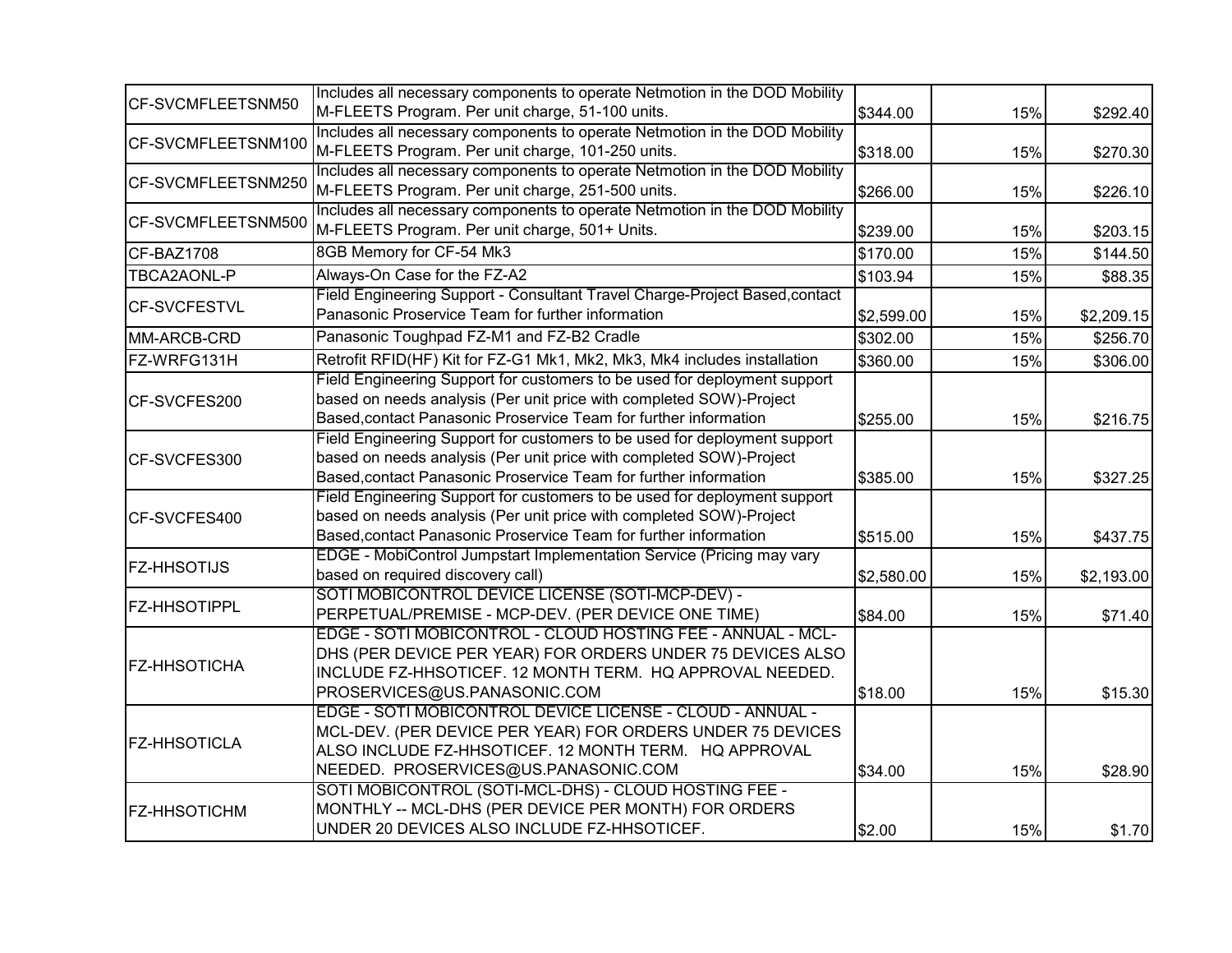|                     | SOTI MOBICONTROL DEVICE LICENSE (SOTI-MCL-DEV) - CLOUD -                                |            |     |            |
|---------------------|-----------------------------------------------------------------------------------------|------------|-----|------------|
| <b>FZ-HHSOTICLM</b> | MONTHLY - MCL-DEV. (PER DEVICE PER MONTH) FOR ORDERS                                    |            |     |            |
|                     | UNDER 20 DEVICES ALSO INCLUDE FZ-HHSOTICEF.                                             | \$3.00     | 15% | \$2.55     |
| CF-BAZ1716          | 16GB Memory for CF-54 Mk3                                                               | \$429.00   | 15% | \$364.65   |
| PT-JX200FWU         | 4:3                                                                                     | \$4,999.00 | 15% | \$4,249.15 |
|                     | LCD Display - 54.6 - 1920 x 1080 - 700 nits - 1300:1 - 8 Ms - HDMI Type A x             |            |     |            |
| TH-55SF1HU          | 2; DVI-D 24-pin x 1; Mini D-sub 15 pin x 1 (Female); D-Sub 9 pin x 1, RS-232            |            |     |            |
|                     | Compatible; USB Type A USB x 1                                                          | \$3,749.00 | 15% | \$3,186.65 |
|                     | LCD Display - 49 Inch - 1920 x 1080 - 700 nits - 1300:1 - 8 Ms - Type A x 2;            |            |     |            |
| TH-49SF1HU          | DVI-D 24-pin x 1; Mini D-sub 15 pin x 1 (Female); D-Sub 9 pin x 1, RS-232               |            |     |            |
|                     | Compatible; USB Type A USB x 1                                                          | \$2,879.00 | 15% | \$2,447.15 |
|                     | LCD Display - 42 Inch - 1920 x 1080 - 700 nits - 1300:1 - 8 - Type A x 2; DVI-          |            |     |            |
| TH-42SF1HU          | D 24-pin x 1; Mini D-sub 15 pin x 1 (Female); D-Sub 9 pin x 1, RS-232                   |            |     |            |
|                     | Compatible; USB Type A USB x 1                                                          | \$2,439.00 | 15% | \$2,073.15 |
|                     | In-Car Video, UEMS1, Cloud Storage Bundle Per Device, Unlimited Storage                 |            |     |            |
| ARB-SOFICVCSBUN5    | Year 1,2,3,4 & 5 (Includes Device License, Helpdesk, Cloud Storage, Years 4             |            |     |            |
|                     | and 5 Extended Hardware Warranty)                                                       | \$5,325.00 | 15% | \$4,526.25 |
| ARB-SOFICVOPBUN5    | (Includes Device License, Helpdesk, Years 4 and 5 Extended Hardware                     |            |     |            |
|                     | Warranty)<br>Infocase Nylon Pouch, Fits Verifone E355, accommodates shoulder strap, not | \$645.00   | 15% | \$548.25   |
| FM-4X6PCH-P         | included                                                                                | \$39.00    | 15% |            |
|                     | Touch+Digitizer,8GB,256GB SSD,a/b/g/n/ac,TPM 2.0,BT,Dual Pass                           |            |     | \$33.15    |
|                     | (Upper:WWAN/Lower:dGPS),4G LTE Multi Carrier (EM7455),dGPS,Infrared                     |            |     |            |
| CF-YCZC3318M        | Webcam, 8MP Cam, Contactless SmartCard, Serial (true), Long Life                        |            |     |            |
|                     | Batteries, Toughbo                                                                      | \$5,189.00 | 15% | \$4,410.65 |
| PT-MZ570U           | 5,500lm, WUXGA resolution, LCD Laser Projector                                          | \$9,999.00 | 15% | \$8,499.15 |
| ET-WM300            | Wireless module for the PT-MZ670 Series                                                 | \$119.00   | 15% | \$101.15   |
| ET-RFM100           | Filter unit for the PT-MZ670 Series                                                     | \$149.00   | 15% | \$126.65   |
| ET-PKE301B          | Projector mount bracket for the PT-MZ670 Series                                         | \$349.00   | 15% | \$296.65   |
| ET-CUK10V           | Auto Screen Adjustment Upgrade Kit (1 license key / 1 projector)                        | \$1,399.00 | 15% | \$1,189.15 |
| WV-S1531LTN         | Camera                                                                                  | \$1,069.00 | 15% | \$908.65   |
| TH-49LFV8U          | Dx1                                                                                     | \$2,929.00 | 15% | \$2,489.65 |
| <b>B-31-FM</b>      | Flush Mount for the B-31 camera                                                         | \$69.00    | 15% | \$58.65    |
| <b>B-31-PM</b>      | Pole Mount for the B-31 camera                                                          | \$137.75   | 15% | \$117.09   |
|                     | Straight tube pendant mount for B-31 & B-210 cameras, may also be used in               |            |     |            |
| <b>B-31-ST</b>      | conjunction with B-31MK, or B-31-PM                                                     | \$127.95   | 15% | \$108.76   |
| <b>B-31-CMB</b>     | <b>HD</b>                                                                               | \$146.39   | 15% | \$124.43   |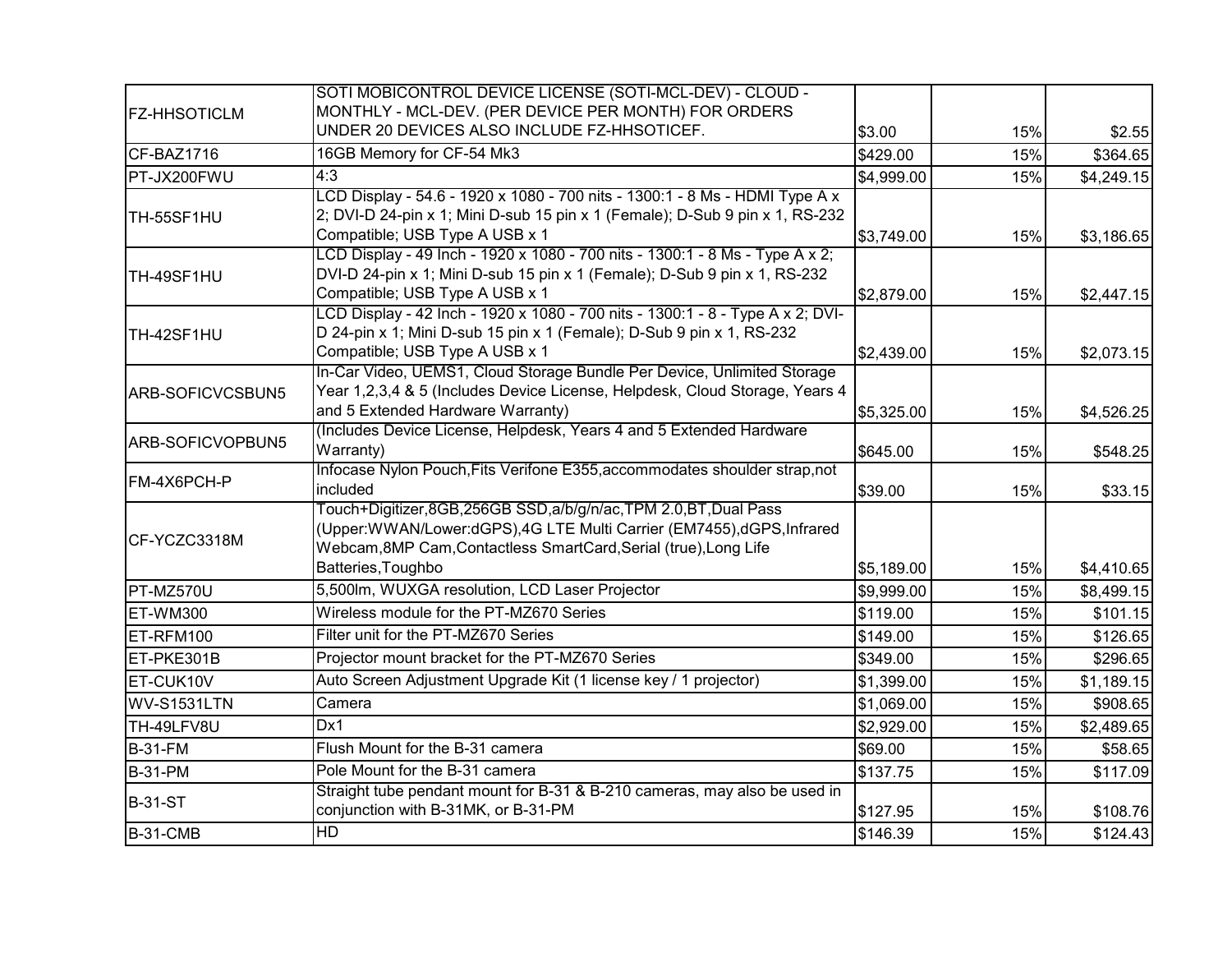| Gangbox adapter for B-31, B-210, and B-51.<br><b>B-AD-WM</b>                                                                                                 | \$45.39    | 15% | \$38.58    |
|--------------------------------------------------------------------------------------------------------------------------------------------------------------|------------|-----|------------|
| Flush mount kit for the B-210 camera<br><b>B-210-FM</b>                                                                                                      | \$67.55    | 15% | \$57.42    |
| B series mini dome straight tube; to be used in conjunction with the B-MD-MK                                                                                 |            |     |            |
| in a pendant mount application for the B-5360 camera. Tube is approximately<br><b>B-MD-ST</b>                                                                |            |     |            |
| 12IN in length and 1.25IN in diameter. Not a stand-alone part, must be used                                                                                  |            |     |            |
| with B-MD-MK                                                                                                                                                 | \$89.75    | 15% | \$76.29    |
| Mini Dome Wall Mount for the B-5360 and other B Series mini dome cameras<br><b>B-MD-WM</b>                                                                   | \$44.85    | 15% | \$38.12    |
| <b>B-MD-GB</b><br>Gang Box adapter to mount to 4IN Octagon Boxes                                                                                             | \$47.15    | 15% | \$40.08    |
| allows for pendant mounting the B-5360 camera. Pole length is approximately<br><b>B-MD-PM-KIT</b>                                                            |            |     |            |
| 24IN                                                                                                                                                         | \$109.85   | 15% | \$93.37    |
| B series mini dome extension pole to be used in conjunction with the B-MD-                                                                                   |            |     |            |
| ST and B-MD-MK pendant mount accessories for pendant mounting the B-<br><b>B-MD-EP</b><br>5360 camera. The extension pole adds an additional 24IN of length. |            |     |            |
| audio input with software for 16 analog and 16 IP cameras (Encoder is ONVIF                                                                                  | \$59.65    | 15% | \$50.70    |
| VP-16-V2-16<br>Compliant)                                                                                                                                    | \$1,995.00 | 15% | \$1,695.75 |
| Server License: LPR server license includes: LPR server license with serial                                                                                  |            |     |            |
| key dongle, Video Insight software integration, and one LPR camera<br>IPLP1                                                                                  |            |     |            |
| connection license.                                                                                                                                          | \$3,845.00 | 15% | \$3,268.25 |
| LPR Server. Used for camera connections 2-5 on the customer provided LPR                                                                                     |            |     |            |
| IPLP1-AD<br>server                                                                                                                                           | \$1,153.00 | 15% | \$980.05   |
| LPR Server: Dell R230, 1U rack server with 2 TB storage 8GB of RAM,                                                                                          |            |     |            |
| Windows 10 Pro 64 bit, LPR server license, serial key dongle and one camera<br>NVR-LP-R-1-1-2TB                                                              |            |     |            |
| connection license.                                                                                                                                          | \$7,500.00 | 15% | \$6,375.00 |
| Add-on Camera License for VI LPR Server: Add-on camera connection                                                                                            |            |     |            |
| license for Video Insight LPR Server. Used for camera connections 2-5 on the<br>IPLP1-AD-VI                                                                  |            |     |            |
| NVR-LP-R-1-1-2TB                                                                                                                                             | \$900.00   | 15% | \$765.00   |
| remote web access; Automatic brightness control optimized for license plate                                                                                  |            |     |            |
| recognition; IR LED illumination synchronized with image capturing and<br>LP-PBW                                                                             |            |     |            |
| control                                                                                                                                                      | \$2,579.00 | 15% | \$2,192.15 |
| Special Order: 1.3MP Resolution, Color, IP camera with embedded web<br>server, remote access from web browser; Automatic brightness control                  |            |     |            |
| LP-FWC<br>optimized license plate recognition. IR LED illumination synchronized with                                                                         |            |     |            |
| image capturing and control                                                                                                                                  | \$4,529.00 | 15% | \$3,849.65 |
| REPLACEMENT FILTER UNIT FOR VZ580 SERIES<br>ET-RFV410                                                                                                        | \$89.00    | 15% | \$75.65    |
| Toughbook Installation - Ad-Hoc Components - Coverage for unplanned                                                                                          |            |     |            |
| replacement of parts during installation. This SKU could include replacement                                                                                 |            |     |            |
| ST-DEPINADH01<br>of components such as support braces, upper poles, clevises, vehicle bas.                                                                   |            |     |            |
| See Price file for full description                                                                                                                          |            |     |            |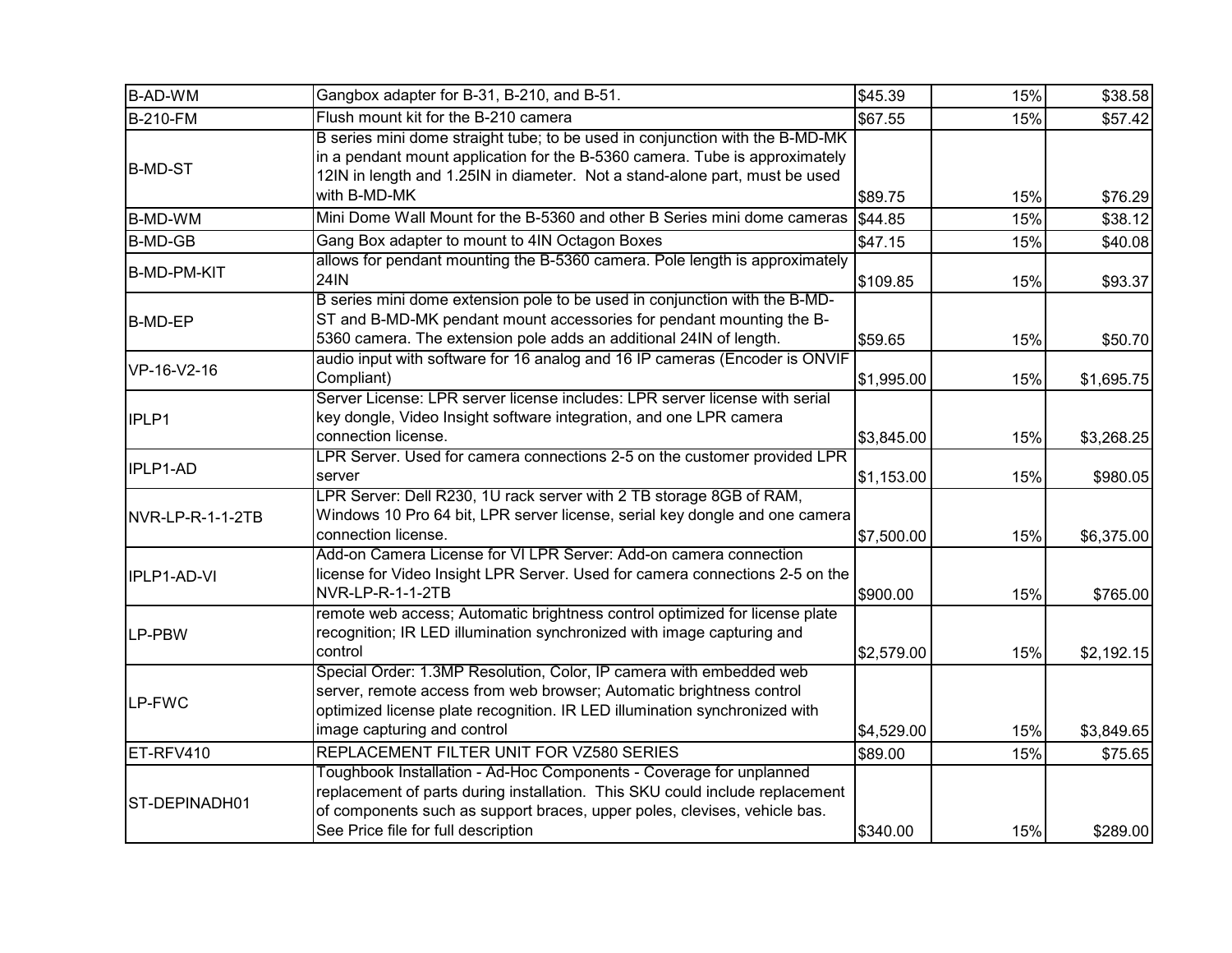|                   | Fed Ex Ground Packaging System-Parcel Picking Director Pilot Program                                                                                                                                                                                             |            |     |              |
|-------------------|------------------------------------------------------------------------------------------------------------------------------------------------------------------------------------------------------------------------------------------------------------------|------------|-----|--------------|
| NB-DGSFEDEXPPD2   | Complete                                                                                                                                                                                                                                                         | \$170,000. | 15% | \$144,500.00 |
| <b>BT-MA1772G</b> | BT-LH1770 Tilt Stand                                                                                                                                                                                                                                             | \$495.00   | 15% | \$420.75     |
| <b>BT-MA1773G</b> | BT-LH1770 Rack Mount                                                                                                                                                                                                                                             | \$215.00   | 15% | \$182.75     |
| <b>BT-MA1774G</b> | BT-LH1770 Rack Mount w/Tilt                                                                                                                                                                                                                                      | \$315.00   | 15% | \$267.75     |
| BT-LH1770P        | 17inch Production Field / Studio Monitor.Full HD (1920x1080), 10 bit IPS LCD<br>Panel, 1500:1 Contrast ratio.SDI and HDMI I/Os.AC/DC.VFM/VS,TC/CC<br>Display, Picture capture, Embedded Audio I/Os, Audio meters, speaker. Includes<br>stand and AC power cable. | \$2,995.00 | 15% | \$2,545.75   |
| CF-KACC07         | AC Cord for South Korea 220 V 60 Hz for Toughbook Laptops                                                                                                                                                                                                        | \$6.00     | 15% | \$5.10       |
| H-20-LVC          | Release Lever, Secondary Locking Arm, Lock (Keyed alike). Requires<br>keyboard.                                                                                                                                                                                  | \$595.00   | 15% | \$505.75     |
| ET-PFD750         | Premium frame for PT-RZ31KU/RS30KU/RQ32KU                                                                                                                                                                                                                        | \$6,749.00 | 15% | \$5,736.65   |
| TH-70SF2HU        | TH-70SF2HU - LCD Display - 69.5 Inch - 1920 x 1080 - 700cd/m2                                                                                                                                                                                                    | \$4,679.00 | 15% | \$3,977.15   |
| ET-PFD750TMS2     | Truss Mount w/ET-PFD750 frame                                                                                                                                                                                                                                    | \$2,299.00 | 15% | \$1,954.15   |
| TY-VUK10V         | VIDEO WALL AUTO ADJSTMT SW LIC (ELIE)                                                                                                                                                                                                                            | \$880.00   | 15% | \$748.00     |
| FZ-VCBN141M       | 5-Bay Desktop charge-only cradle for FZ-N1, FZ-F1 with 110W power supply<br>and AC cord                                                                                                                                                                          | \$419.00   | 15% | \$356.15     |
| FZ-VEBN141M       | 5-Bay Desktop Ethernet I/O and charging cradle for FZ-N1, FZ-F1 with 110W<br>power supply and AC cord                                                                                                                                                            | \$639.00   | 15% | \$543.15     |
| TY-CF55VW1        | Frame cover kit for VF1 series                                                                                                                                                                                                                                   | \$425.00   | 15% | \$361.25     |
| TBCF1-SLMHSTR-P   | Infocase Slim Holster for FZ-F1 and FZ-N1                                                                                                                                                                                                                        | \$55.03    | 15% | \$46.78      |
| FZ-VPGG11M        | Panasonic payment sleeve (no electronics) for the FZ-G1, fits Verifone<br>E355, accommodates shoulder strap (included), Features removal and re-<br>attachment accessibility                                                                                     | \$239.00   | 15% | \$203.15     |
| FZ-SVTCHHEXT2Y    | EDGE EXTENDED MANUFACTURERS WARRANTY - NHRC - HANDHELD<br>4TH AND 5TH YEAR - FZ-N1, FZ-A3                                                                                                                                                                        | \$195.00   | 15% | \$165.75     |
| ST-DEPINSTTHP01   | THP FULL INSTALLATION SERVICE - INSTALLATION PACKAGE<br>INCLUDES LABOR FOR ASSEMBLY AND INSTALLATION OF CF33 DOCK,<br>MOUNTING SYSTEMS, KEYBOARD, POWER WIRING FOR FULL CF33<br>SET UP AND BROTHER PRINTER. Please see price file for full details               | \$890.00   | 15% | \$756.50     |
| PT-JX200FBU       | PT-JX200FBU - DLP Projector - 2000 ANSI lumen - 1024 x 768 - 1,000:1                                                                                                                                                                                             | \$4,999.00 | 15% | \$4,249.15   |
| 7110-1214         | Gamber-Johnson screen stiffener for use for GJ laptop 2-in-1 vehicle docks<br>for CF-33. Compatible with GJ-33-LVDs & GJ-33-LVC.                                                                                                                                 | \$48.00    | 15% | \$40.80      |
| 7160-0846         | CONSOLE INTERNAL CUP HOLDER                                                                                                                                                                                                                                      | \$63.00    | 15% | \$53.55      |
| 7160-0857         | LOW PROFILE QUICK RELEASE KEYBOARD TRAY                                                                                                                                                                                                                          | \$168.00   | 15% | \$142.80     |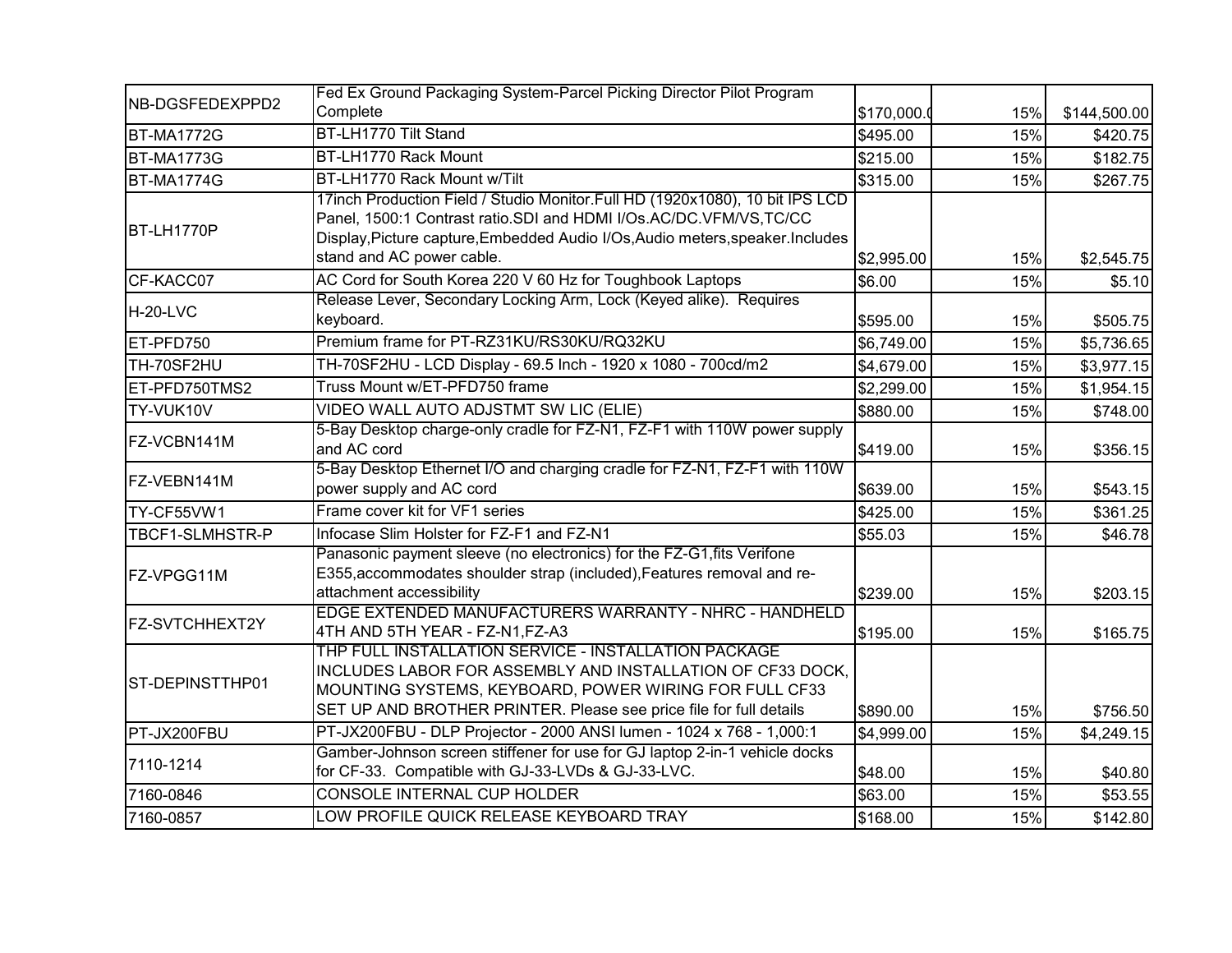| 7160-0555              | FORT F150 ALUMINIUM BODY (2015+), SUPER DUTY F-250 TO F-550,<br>EXPEDITION SSV 2018+ CONSOLE LEG KIT                                                                                                                | \$194.00   | 15% | \$164.90   |
|------------------------|---------------------------------------------------------------------------------------------------------------------------------------------------------------------------------------------------------------------|------------|-----|------------|
| 7160-0821              | FORD POLICE INTERCEPTOR UTILITY CLOSE-TO-DASH MOUNT                                                                                                                                                                 | \$380.00   | 15% | \$323.00   |
| 7170-0567-04           | KIT: WIDE BODY CONSOLE WITH CUPHOLDER, POCKET, ARMREST<br>AND MONGOOSE                                                                                                                                              | \$1,240.00 | 15% | \$1,054.00 |
| 7170-0166-02           | Kit, Ford PI UTILITY Console Box, Cup Holder and Printer Armrest. Includes<br>3 faceplates and 3 filler panels.                                                                                                     | \$875.00   | 15% | \$743.75   |
| ARB-BWCSVCDEPL1Y       | BWC DEPLOYMENT & RE-ETCHING SERVICE YEAR                                                                                                                                                                            | \$100.00   | 15% | \$85.00    |
| ARB-BWCSVCDEPL2Y       | <b>BWC DEPLOYMENT &amp; RE-ETCHING SERVICE YEAR</b>                                                                                                                                                                 | \$110.00   | 15% | \$93.50    |
| ARB-BWCSVCDEPL3Y       | BWC DEPLOYMENT & RE-ETCHING SERVICE YEAR                                                                                                                                                                            | \$120.00   | 15% | \$102.00   |
| ARB-BWCSVCDEPL4Y       | BWC DEPLOYMENT & RE-ETCHING SERVICE YEAR                                                                                                                                                                            | \$135.00   | 15% | \$114.75   |
| ARB-BWCSVCDEPL5Y       | <b>BWC DEPLOYMENT &amp; RE-ETCHING SERVICE YEAR</b>                                                                                                                                                                 | \$145.00   | 15% | \$123.25   |
| ARB-BWCSVCHS1Y         | <b>BWC Hotswap Service Year 1</b>                                                                                                                                                                                   | \$40.00    | 15% | \$34.00    |
| ARB-BWCSVCHS2Y         | BWC HOTSWAP SERVICE YEARS 1 & 2                                                                                                                                                                                     | \$50.00    | 15% | \$42.50    |
| ARB-BWCSVCHS3Y         | BWC HOTSWAP SERVICE YEARS 1, 2 & 3                                                                                                                                                                                  | \$65.00    | 15% | \$55.25    |
| ARB-BWCSVCHS4Y         | BWC HOTSWAP SERVICE YEARS 1,2,3,& 4                                                                                                                                                                                 | \$75.00    | 15% | \$63.75    |
| ARB-BWCSVCHS5Y         | BWC HOTSWAP SERVICE YEARS 1,2,3,4 & 5                                                                                                                                                                               | \$85.00    | 15% | \$72.25    |
| <b>FZ-SVTCHHUC5YS</b>  | EDGE - ULTIMATE VALUE - ULTIMATE CARE PROTECTION - FZ-N1, FZ-<br>A3 - (YEARS 1,2,3,4 AND 5) WITH SOTI MDM 1 YEAR CLOUD<br>LICENSE/HOSTING.MINIMUM 20 UNIT QUANTITY OR ADDITIONAL<br>ANNUAL HOSTING FEE WILL APPLY.  | \$345.00   | 15% | \$293.25   |
| <b>FZ-SVTCHHUC4YS</b>  | EDGE - ULTIMATE VALUE - ULTIMATE CARE PROTECTION - FZ-N1,FZ-<br>A3 - (YEARS 1,2,3 AND 4) WITH SOTI MDM 1 YEAR CLOUD<br>LICENSE/HOSTING.MINIMUM 20 UNIT QUANTITY OR ADDITIONAL<br>ANNUAL HOSTING FEE WILL APPLY.     | \$295.00   | 15% | \$250.75   |
| <b>FZ-SVTCHHUC3YS</b>  | EDGE - ULTIMATE VALUE - ULTIMATE CARE PROTECTION - FZ-N1, FZ-<br>A3 - (YEARS 1,2 AND 3) WITH SOTI MDM 1 YEAR CLOUD<br>LICENSE/HOSTING.MINIMUM 20 UNIT QUANTITY OR ADDITIONAL<br>ANNUAL HOSTING FEE WILL APPLY.      | \$245.00   | 15% | \$208.25   |
| <b>FZ-SVTCHHEXT2YS</b> | EDGE - ULTIMATE VALUE - EXTENDED MANUFACTURERS WARRANTY -<br>FZ-N1, FZ-A3 - 4TH AND 5TH YEAR WITH SOTI MDM 1 YEAR CLOUD<br>LICENSE/HOSTING.MINIMUM 20 UNIT QUANTITY OR ADDITIONAL<br>ANNUAL HOSTING FEE WILL APPLY. | \$185.00   | 15% | \$157.25   |
| ARB-SOFBWC3OPBUN1      | Body Worn, UEMS1, On Prem Storage Bundle Per Device 1 Year (Includes<br>Device License, Helpdesk, Deployment, Hotswap)                                                                                              | \$225.00   | 15% | \$191.25   |
| ARB-SOFBWC3OPBUN2      | Body Worn, UEMS1, On Prem Storage Bundle Per Device 2 Year (Includes<br>Device License, Helpdesk, Deployment, Hotswap)                                                                                              | \$350.00   | 15% | \$297.50   |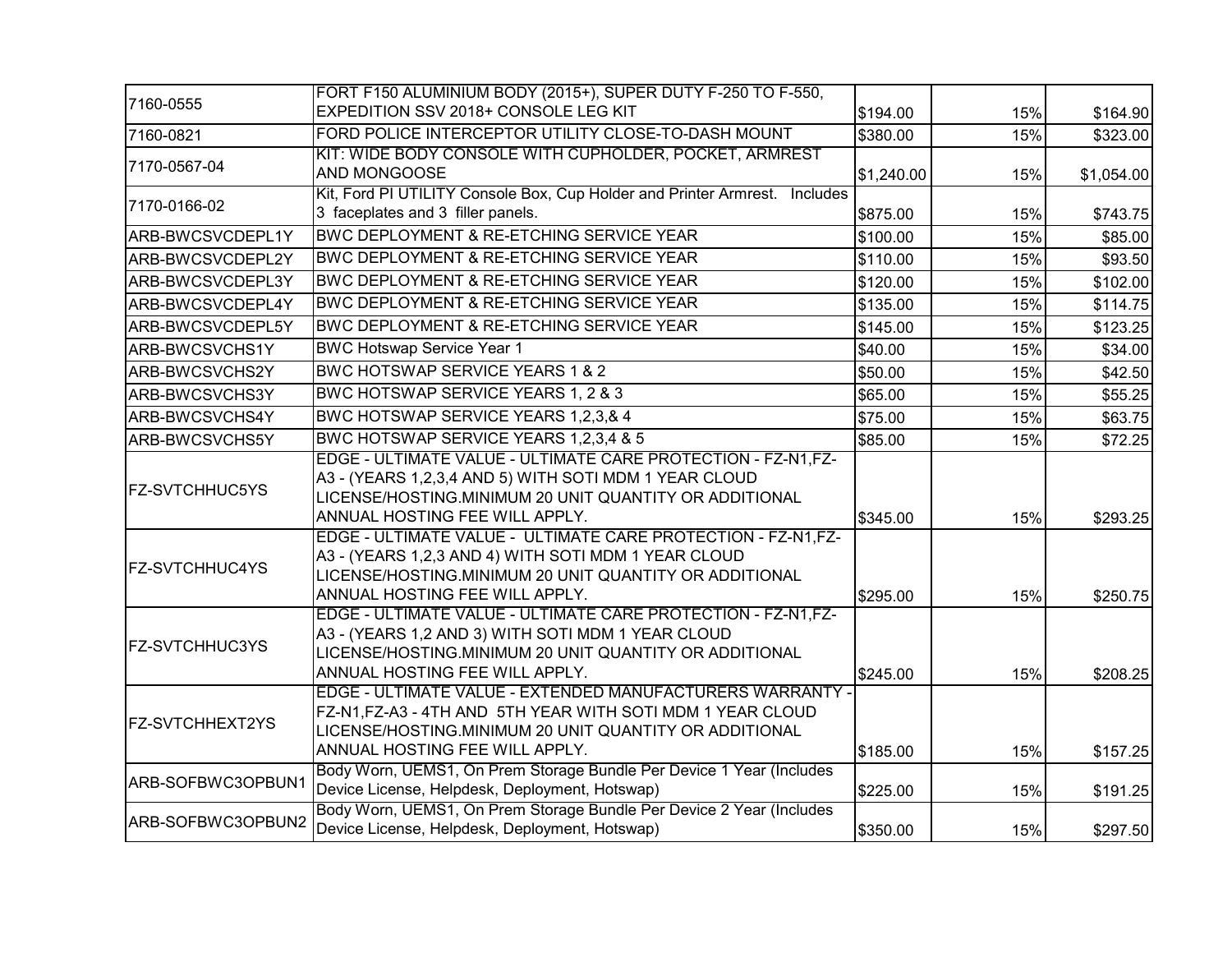|                   | Body Worn, UEMS1, On Prem Storage Bundle Per Device 3 Year (Includes        |            |     |            |
|-------------------|-----------------------------------------------------------------------------|------------|-----|------------|
| ARB-SOFBWC3OPBUN3 | Device License, Helpdesk, Deployment, Hotswap)                              | \$450.00   | 15% | \$382.50   |
|                   | Body Worn, UEMS1, On Prem Storage Bundle Per Device 4 Year (Includes        |            |     |            |
| ARB-SOFBWC3OPBUN4 | Device License, Helpdesk, Deployment, Hotswap)                              | \$600.00   | 15% | \$510.00   |
|                   | Body Worn, UEMS1, On Prem Storage Bundle Per Device 5 Year (Includes        |            |     |            |
| ARB-SOFBWC3OPBUN5 | Device License, Helpdesk, Deployment, Hotswap)                              | \$750.00   | 15% | \$637.50   |
| IK-88-TP-USB-P    | Backlit keyboard with integrated touchpad and USB cable                     | \$395.00   | 15% | \$335.75   |
| SB-87-TP-M-USB-P  | Ultra-thin mobile keyboard with VESA mounting pattern, red backlighting and |            |     |            |
|                   | USB cable.                                                                  | \$395.00   | 15% | \$335.75   |
| SL-80-TP-P        | COMPACT MOBILE IP65 BACKLIT KEYBOARD WITH TOUCHPAD.                         | \$395.00   | 15% | \$335.75   |
| CF-H-C-KBM-202    | Havis universal keyboard adapter mount                                      | \$163.77   | 15% | \$139.20   |
|                   | Year 1 (Includes Device License, Helpdesk, Cloud Storage, Deployment,       |            |     |            |
| ARB-SOFBWC3CSBUN1 | Hotswap)                                                                    | \$950.00   | 15% | \$807.50   |
|                   | Year 1 & 2 (Includes Device License, Helpdesk, Cloud Storage, Deployment,   |            |     |            |
| ARB-SOFBWC3CSBUN2 | Hotswap)                                                                    | \$1,675.00 | 15% | \$1,423.75 |
|                   | Body Worn, UEMS1, Cloud Storage Bundle Per Device, Unlimited Storage        |            |     |            |
| ARB-SOFBWC3CSBUN4 | Year 1,2,3,& 4 (Includes Device License, Helpdesk, Cloud Storage,           |            |     |            |
|                   | Deployment, Hotswap)                                                        | \$2,900.00 | 15% | \$2,465.00 |
|                   | Body Worn, UEMS1, Cloud Storage Bundle Per Device, Unlimited Storage        |            |     |            |
| ARB-SOFBWC3CSBUN5 | Year 1,2,3,4 & 5 (Includes Device License, Helpdesk, Cloud Storage,         |            |     |            |
|                   | Deployment, Hotswap)                                                        | \$3,500.00 | 15% | \$2,975.00 |
|                   | In-Car Video, UEMS1, On Prem Storage Bundle Per Device Year 1 (Includes     |            |     |            |
| ARB-SOFICVOPBUN1  | Device License, Helpdesk)                                                   | \$225.00   | 15% | \$191.25   |
|                   | In-Car Video, UEMS1, On Prem Storage Bundle Per Device Year 1 & 2           |            |     |            |
| ARB-SOFICVOPBUN2  | (Includes Device License, Helpdesk)                                         | \$350.00   | 15% | \$297.50   |
|                   | In-Car Video, UEMS1, On Prem Storage Bundle Per Device Year 1,2 &           |            |     |            |
| ARB-SOFICVOPBUN3  | 3(Includes Device License, Helpdesk)                                        | \$450.00   | 15% | \$382.50   |
|                   | In-Car Video, UEMS1, On Prem Storage Bundle Per Device Year 1,2,3,&         |            |     |            |
| ARB-SOFICVOPBUN4  | 4(Includes Device License, Helpdesk, Year 4 Extended Hardware Warranty)     | \$420.00   | 15% | \$357.00   |
|                   | In-Car Video, UEMS1, Cloud Storage Bundle Per Device, Unlimited Storage     |            |     |            |
| ARB-SOFICVCSBUN1  | Year 1 (Includes Device License, Helpdesk, Cloud Storage)                   | \$1,225.00 | 15% | \$1,041.25 |
|                   | In-Car Video, UEMS1, Cloud Storage Bundle Per Device, Unlimited Storage     |            |     |            |
| ARB-SOFICVCSBUN2  | Year 1 & 2(Includes Device License, Helpdesk, Cloud Storage)                | \$2,275.00 | 15% | \$1,933.75 |
|                   | In-Car Video, UEMS1, Cloud Storage Bundle Per Device, Unlimited Storage     |            |     |            |
| ARB-SOFICVCSBUN3  | Year 1,2, & 3 (Includes Device License, Helpdesk, Cloud Storage)            | \$3,195.00 | 15% | \$2,715.75 |
|                   | In-Car Video, UEMS1, Cloud Storage Bundle Per Device, Unlimited Storage     |            |     |            |
| ARB-SOFICVCSBUN4  | Year 1,2,3,& 4 (Includes Device License, Helpdesk, Cloud Storage, Year 4    |            |     |            |
|                   | <b>Extended Hardware Warranty)</b>                                          | \$4,275.00 | 15% | \$3,633.75 |
| CF-LND3BAY54      | <b>ADAPTER</b>                                                              | \$857.00   | 15% | \$728.45   |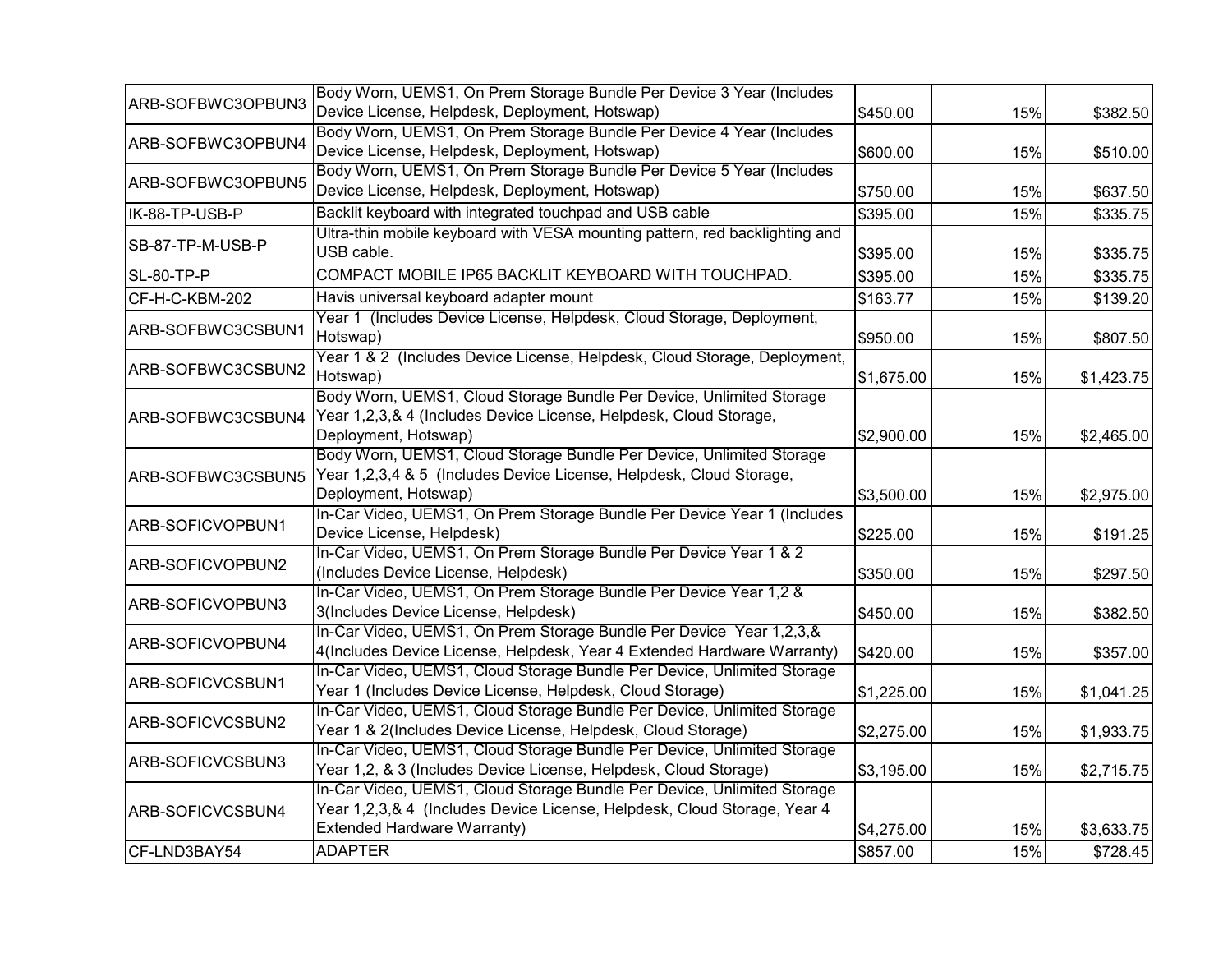|                  | EDGE - ALPINE FOODS G1 FORKLIFT - MOUNTING KIT WITH SCANNER                  |             |     |             |
|------------------|------------------------------------------------------------------------------|-------------|-----|-------------|
|                  | POWER SUPPLY - SOLUTION INCLUDES FORKLIFT MOUNT WITH                         |             |     |             |
| ST-HHINALP02     | KEYBOARD TRAY, NO PASS THRU G1 DOCK, A RUGGED SMALL                          |             |     |             |
|                  | FOOTPRINT WITH OVERSIZED KEYS IKEY KEYBOARD. See price file for              |             |     |             |
|                  | additional description.                                                      | \$2,790.00  | 15% | \$2,371.50  |
|                  | EDGE - ALPINE FOODS G1 FORKLIFT A MOUNTING KIT - SOLUTION                    |             |     |             |
|                  | INCLUDES FORKLIFT MOUNT WITH KEYBOARD TRAY, NO PASS THRU                     |             |     |             |
| ST-HHINALP01     | G1 DOCK, A RUGGED SMALL FOOTPRINT WITH OVERSIZED KEYS IKEY                   |             |     |             |
|                  | KEYBOARD, LIND PANASONIC POWER SUPPLY. See price file for                    |             |     |             |
|                  | additional description.                                                      | \$2,355.00  | 15% | \$2,001.75  |
|                  | RECHARGEABLE BATTERY FOR 900MHZ TRINUS MIC(100PLUS                           |             |     |             |
| ARB-BAT900-MIC   | QUAN.MIN.ORDER)                                                              | \$41.00     | 15% | \$34.85     |
| PJ723-SK-519     | PJ723 Printer, 4 ft. USB Cable, 3 Yr Warranty, 12 ft Cig. Pwr Adapter, A/C   |             |     |             |
|                  | Adapter, 6 pk. Roll Paper, 10 ft. USB Cable for all Toughbook                | \$562.00    | 15% | \$477.70    |
| <b>XK6X20</b>    | PL mount cine lens 20-120mm 6x zoom. Removable servo unit.                   | \$18,200.00 | 15% | \$15,470.00 |
| SA-206M-1R2      | 20 Pine to 12 Pin cable                                                      | \$210.00    | 15% | \$178.50    |
| TBC33MBBDL-P     | Infocase mobility bundle for CF-33. Includes handle and shoulder strap       | \$53.19     | 15% | \$45.21     |
| TBC33HDSTP-P     | Infocase basic rotating handstrap for CF-33 with shoulder strap and D-rings. |             |     |             |
|                  | Not compatible with 33 Vehicle Tablet Dock when using CF-33 with Long Life   |             |     |             |
|                  | Battery and/or Quick-release SSD.                                            | \$120.23    | 15% | \$102.20    |
| HA42X9.7BERD-U48 | <b>Fujinon Lens</b>                                                          | \$69,430.00 | 15% | \$59,015.50 |
| TY-VK49LV2       | Magnetic mount kit for 49inch video wall displays                            | \$1,329.00  | 15% | \$1,129.65  |
| WV-ASE306W       | VI Server Registration License for ASM300                                    | \$1,392.00  | 15% | \$1,183.20  |
| AK-UC4000GSJ     | A 4K studio camera with high video quality. Compatible with a 2/3 lens mount |             |     |             |
|                  | and contains a newly developed large 4.4K sensor.                            | \$38,000.00 | 15% | \$32,300.00 |
| AK-UCU600PSJ     | <b>Camera Control Unit</b>                                                   | \$20,000.00 | 15% | \$17,000.00 |
| AJ-P2M064BG      | 64GB B Series microP2 Card                                                   | \$320.00    | 15% | \$272.00    |
| RPSDZA128AK      | 128GB V90 CLASS SDXC CARD FOR EVA1                                           | \$499.99    | 15% | \$424.99    |
| RPSDZA64GAK      | 64GB V90 CLASS SDXC CARD FOR EVA1                                            | \$249.99    | 15% | \$212.49    |
| 24-105F4OSART-EF | Sigma 24-105 f4 EF-mount zoom lens                                           | \$899.00    | 15% | \$764.15    |
| SHAN-EVA1        | PortaBrace soft bag for EVA1 with hard shell shipping case                   | \$349.00    | 15% | \$296.65    |
| Z-FINDER-KIT     | Zacuto loupe for LCD with mount & EVA1 top plate                             | \$910.00    | 15% | \$773.50    |
| CF-VNP025U       | FZ-S1 (GLOVED MULTI TOUCH MODEL) (MINIMUM ORDER QUANTITY                     |             |     |             |
|                  | 10)                                                                          | \$29.00     | 15% | \$24.65     |
| FZ-VSTG142M      | Handstrap with D-ring for FZ-G1 Mk1, Mk2, Mk3, Mk4                           | \$83.00     | 15% | \$70.55     |
| CF-SVCLOGOPROOF  | Branding Badge Proof - Qty 2 provided. Artwork Required. 2 weeks ARO.        | \$130.00    | 15% | \$110.50    |
| CF-SVCADDCOMF1   | Absolute Resilience for Education - 12 Month Term - for North America Only   | \$59.00     | 15% | \$50.15     |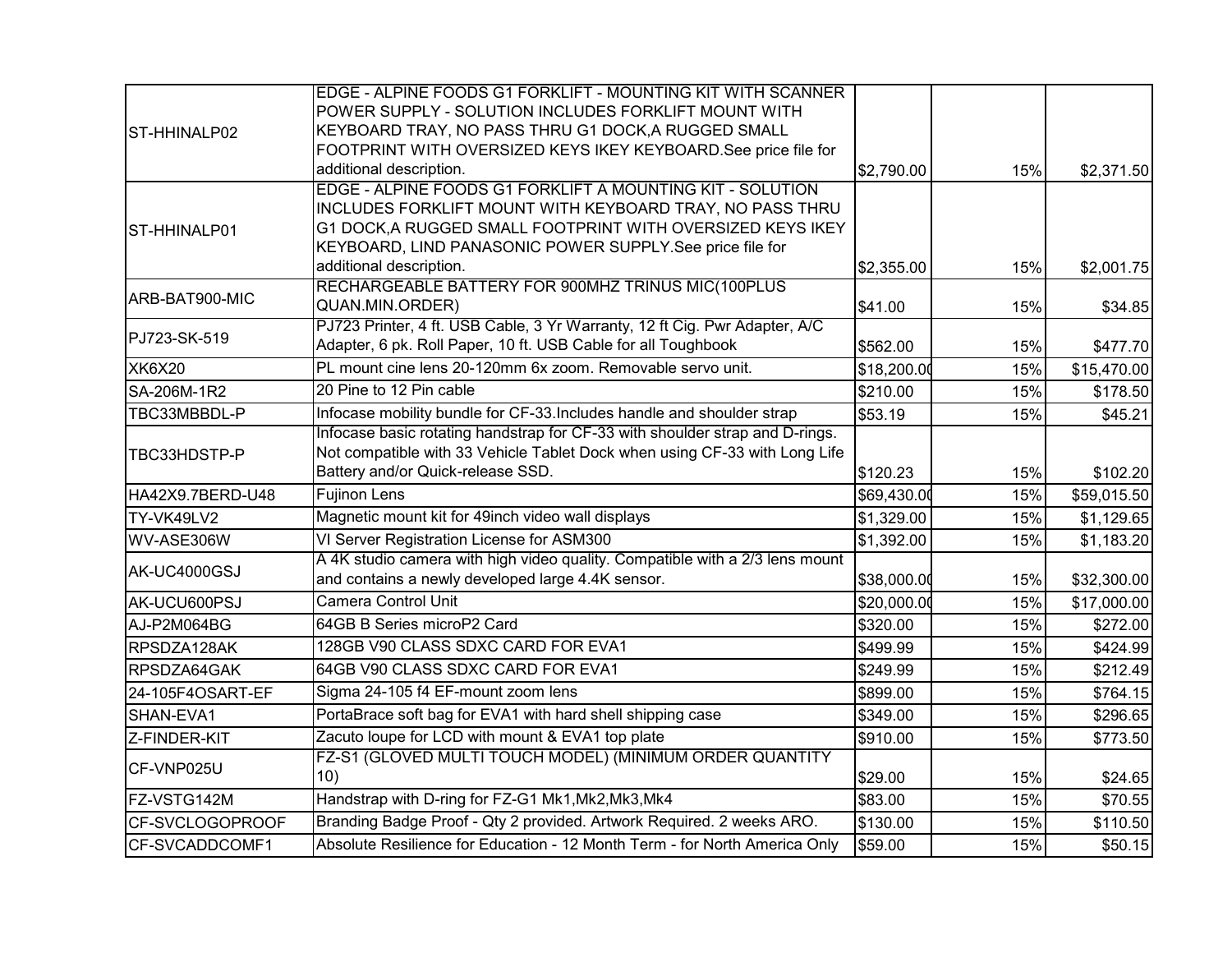| CF-SVCDPL193A1      | DigitalPersona Logon For Windows only - Employee (AD and LDS), License -<br>Crossmatch                                                      | \$75.00     | 15% | \$63.75     |
|---------------------|---------------------------------------------------------------------------------------------------------------------------------------------|-------------|-----|-------------|
| CF-SVCDPL194A1      | DigitalPersona Premium login for Windows Employee with Password<br>Manager (AD and LDS), License, Crossmatch                                | \$125.00    | 15% | \$106.25    |
| <b>CF-SVCDPMLMS</b> | DigitalPersona Logon For Windows M&S, Initial Coverage-Crossmatch                                                                           | \$13.50     | 15% | \$11.48     |
| <b>CF-SVCDPMPMS</b> | DigitalPersona Premium M&S, Initial Coverage-Crossmatch                                                                                     | \$22.50     | 15% | \$19.13     |
| AG-MDC20GJ          | 1/2.3-type MOS Compact Camera Head                                                                                                          | \$2,295.00  | 15% | \$1,950.75  |
| HA42X13.5BERD-G48P  | HA42X13.5BERD-G48 Package w/ Full Servo                                                                                                     | \$93,420.00 | 15% | \$79,407.00 |
| AW-PH650NK1         | Outdoor Pan/Tilt Head for AK-UB300                                                                                                          | \$54,000.00 | 15% | \$45,900.00 |
| 18-35F1.8ODCHSM-EF  | Sigma Lens                                                                                                                                  | \$799.00    | 15% | \$679.15    |
| CF-H-C-MD-122       | Havis 11inch slide out locking swing arm with motion adapter                                                                                | \$403.81    | 15% | \$343.24    |
| CF-H-C-ARPB-115     | Havis arm rest printer pedestal mount for Brother printer                                                                                   | \$367.51    | 15% | \$312.38    |
| CBA-PX380B          | Porta Brace CBA-PX380B (black). Camera Body Armor for Panasonic AJ-<br>PX380 Camera.                                                        | \$419.00    | 15% | \$356.15    |
| DVO-2U              | Porta Brace DVO-2 Camera Case, fits the AJ-PX230 / 270 (BLUE with<br>Copper Trim)                                                           | \$259.00    | 15% | \$220.15    |
| DVO-2R              | Porta Brace DVO-2 Camera Case, fits the AJ-PX230 / 270 (BLACK with<br>Copper Trim)                                                          | \$259.00    | 15% | \$220.15    |
| KJ22EX7.6BIASES     | Canon 2/3 lens                                                                                                                              | \$31,200.00 | 15% | \$26,520.00 |
| CBA-PX380           | Porta Brace CBA-PX380B (black). Camera Body Armor for Panasonic AJ-<br>PX380 Camera.                                                        | \$419.00    | 15% | \$356.15    |
| CBA-PX270           | Porta Brace CBA-PX270 Camera Body Armor for Panasonic AJ-PX270<br>Camera (Blue)                                                             | \$309.00    | 15% | \$262.65    |
| CBA-PX270B          | Porta Brace CBA-PX270 Camera Body Armor for Panasonic AJ-PX270<br>Camera (Black)                                                            | \$309.00    | 15% | \$262.65    |
| CF-VST2031U         | Rotating Hand Strap for CF-20 with Magstripe reader or Quick-release SSD                                                                    | \$79.00     | 15% | \$67.15     |
| CF-VPF35U           | 10.1IN Screen Protector for CF-20 Mk2                                                                                                       | \$69.00     | 15% | \$58.65     |
| CF-VST2021U         | Shoulder Strap, screen cover and rotating hand strap for CF-20. Not<br>compatible with optional quick-release SSD.                          | \$99.00     | 15% | \$84.15     |
| ET-D3LEF70          | Fisheye lens for 3DLP projectors                                                                                                            | \$34,999.00 | 15% | \$29,749.15 |
| ET-D3LEW60          | 0.9 - 1.1:1 Zoom lens equipped with stepping motor for use with PT-RQ32KU,<br>PT-RZ31KU, PT-RS30KU, PT-RZ21KU and PT-RS20KU 3DLP projectors | \$8,999.00  | 15% | \$7,649.15  |
| ET-D3LET80          | RQ32KU, PT-RZ31KU, PT-RS30KU, PT-RZ21KU and PT-RS20KU 3DLP<br>projectors                                                                    | \$8,999.00  | 15% | \$7,649.15  |
| ET-D3LES20          | 1.7 - 2.4:1 Zoom lens equipped with stepping motor for use with PT-RQ32KU,<br>PT-RZ31KU, PT-RS30KU, PT-RZ21KU and PT-RS20KU 3DLP projectors | \$4,999.00  | 15% | \$4,249.15  |
| ET-D3LEW50          | 0.7:1 Fixed focus lens (for use with all 3DLP projectors)                                                                                   | \$8,999.00  | 15% | \$7,649.15  |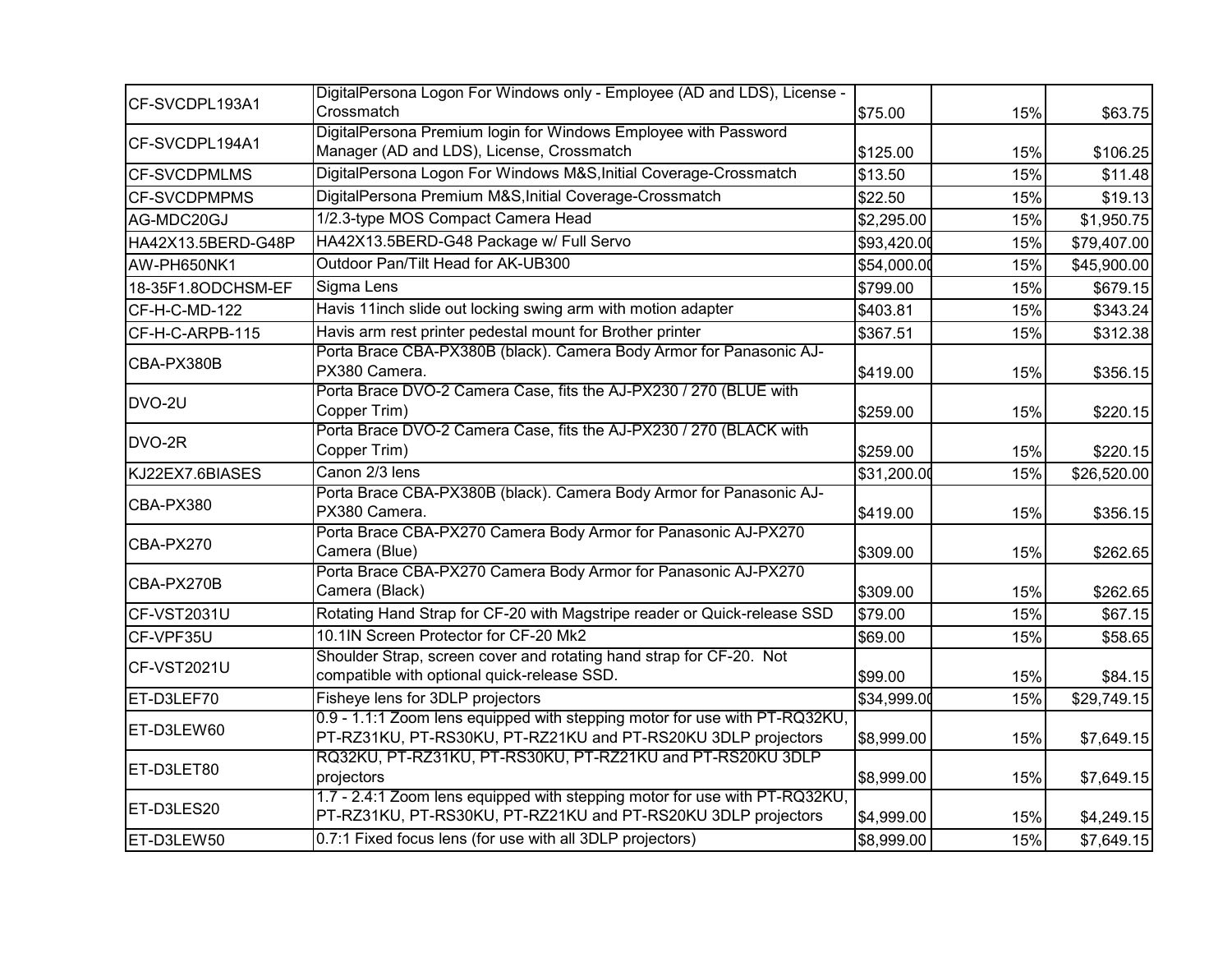| ET-D3LEW10       | 1.3 - 1.7:1 Zoom lens equipped with stepping motor for use with PT-RQ32KU,<br>PT-RZ31KU, PT-RS30KU, PT-RZ21KU and PT-RS20KU 3DLP projectors                                                                                                                               | \$8,999.00  | 15% | \$7,649.15  |
|------------------|---------------------------------------------------------------------------------------------------------------------------------------------------------------------------------------------------------------------------------------------------------------------------|-------------|-----|-------------|
| ET-DLE060        | 0.6 - 0.8:1 Zoom lens for 1DLP projector                                                                                                                                                                                                                                  | \$4,799.00  | 15% | \$4,079.15  |
| TBCHH-TTHER-P    | Toughmate stylus tether for FZ-E1 FZ-X1                                                                                                                                                                                                                                   | \$3.50      | 15% | \$2.98      |
| UMR20-STAND      | Bracket with 1/4-20 Mounting Point                                                                                                                                                                                                                                        | \$159.00    | 15% | \$135.15    |
| UMR20-HOOD       | Sun Hood                                                                                                                                                                                                                                                                  | \$129.00    | 15% | \$109.65    |
| AW-SF200Z        | AUTOTRACKING SERVER - SINGLE INSTANCE                                                                                                                                                                                                                                     | \$1,995.00  | 15% | \$1,695.75  |
| AJ-CBD001Z       | P2Cast Standard 100GB License                                                                                                                                                                                                                                             | \$275.00    | 15% | \$233.75    |
| AJ-SRK001Z       | P2 Streaming SW                                                                                                                                                                                                                                                           | \$6,295.00  | 15% | \$5,350.75  |
| AW-SF202Z        | AUTOTRACKING SERVER - 2 INSTANCES                                                                                                                                                                                                                                         | \$3,645.00  | 15% | \$3,098.25  |
| AW-SF203Z        | AUTOTRACKING SERVER - 3 INSTANCES                                                                                                                                                                                                                                         | \$4,145.00  | 15% | \$3,523.25  |
| 7170-0214        | GAMBER-JOHNSON KIT, 2014+ CHEVY 1500; 2015+ TAHOE, 2500, AND<br>3500 - PEDESTAL KIT                                                                                                                                                                                       | \$740.00    | 15% | \$629.00    |
| ZA22X7.6BERD-S6  | FUJI ZA22X7.6BERD SERVOS - DIG ENCODERS                                                                                                                                                                                                                                   | \$29,800.00 | 15% | \$25,330.00 |
| PT-VW360U        | 4000lm WXGA LCD Portable Projector                                                                                                                                                                                                                                        | \$1,349.00  | 15% | \$1,146.65  |
| PT-VX430U        | 4500lm XGA LCD Portable Projector                                                                                                                                                                                                                                         | \$1,349.00  | 15% | \$1,146.65  |
| CF-H-PAN-906-Z1  | Docking Station                                                                                                                                                                                                                                                           | \$650.20    | 15% | \$552.67    |
| ARB-SOFAZURE1TB  | 1TB annual Azure Storage & Bandwidth                                                                                                                                                                                                                                      | \$5,800.00  | 15% | \$4,930.00  |
| ARB-SOFAZUREVPNB | Azure annual VPN connection- basic 100Mbps bandwidth                                                                                                                                                                                                                      | \$2,475.00  | 15% | \$2,103.75  |
| SHAN-HBU500      | <b>ROAD CASE FOR AK-HBU500</b>                                                                                                                                                                                                                                            | \$925.00    | 15% | \$786.25    |
| HJ24EX7.5BIASES  | 2/3in HDxs Tele Side Full-Servo Lens                                                                                                                                                                                                                                      | \$40,500.00 | 15% | \$34,425.00 |
| KJ17EX7.7BIASES  | 2/3in HDgc lens; full-servo w/ Type IV DU                                                                                                                                                                                                                                 | \$18,400.00 | 15% | \$15,640.00 |
| SS-41-IASD       | Zoom Servo (ZSD-300D) + Focus Servo (FPD-400D)                                                                                                                                                                                                                            | \$4,360.00  | 15% | \$3,706.00  |
| CF-54GL001TP     | WIN10 PRO MUI, INTEL CORE 15-7300U 2.60GHZ, VPRO, 14.0in HD, LITE,<br>500GB(5400RPM), 8GB, INTEL WIFI A/B/G/N/AC, TPM 2.0, BLUETOOTH,<br>SPANISH KEYBOARD, NO DVD DRIVE, LIGHTWEIGHT BATTERY, No<br>Energy Star / EPEAT, Toughbook Preferred                              | \$1,599.00  | 15% | \$1,359.15  |
| FZ-VMSN111M      | Magstripe Reader for FZ-N1, MagTek generic head included. Requires a Torx<br>tool for installation. Only for use with a standard battery.                                                                                                                                 | \$274.00    | 15% | \$232.90    |
| CF-H-DS-DA-420   | Havis screen support for CF-33 laptop dock                                                                                                                                                                                                                                | \$77.77     | 15% | \$66.10     |
| IK-BT-TP-SLIM-P  | Dual connectivity keyboard via bluetooth or USB - slim version                                                                                                                                                                                                            | \$509.50    | 15% | \$433.08    |
| AW-CAH103G       | HDMI CABLE KIT FOR AW-360                                                                                                                                                                                                                                                 | \$300.00    | 15% | \$255.00    |
| CP-B122006NA     | 1-yr NetCloud Essentials for Branch Routers(Prime) with support and<br>AER2200 router with WiFi(600Mbps modem), North America for all<br>Toughbook. Orders are not valid without the following:Reseller<br>Information: company name, See Price file for full description | \$1,129.00  | 15% | \$959.65    |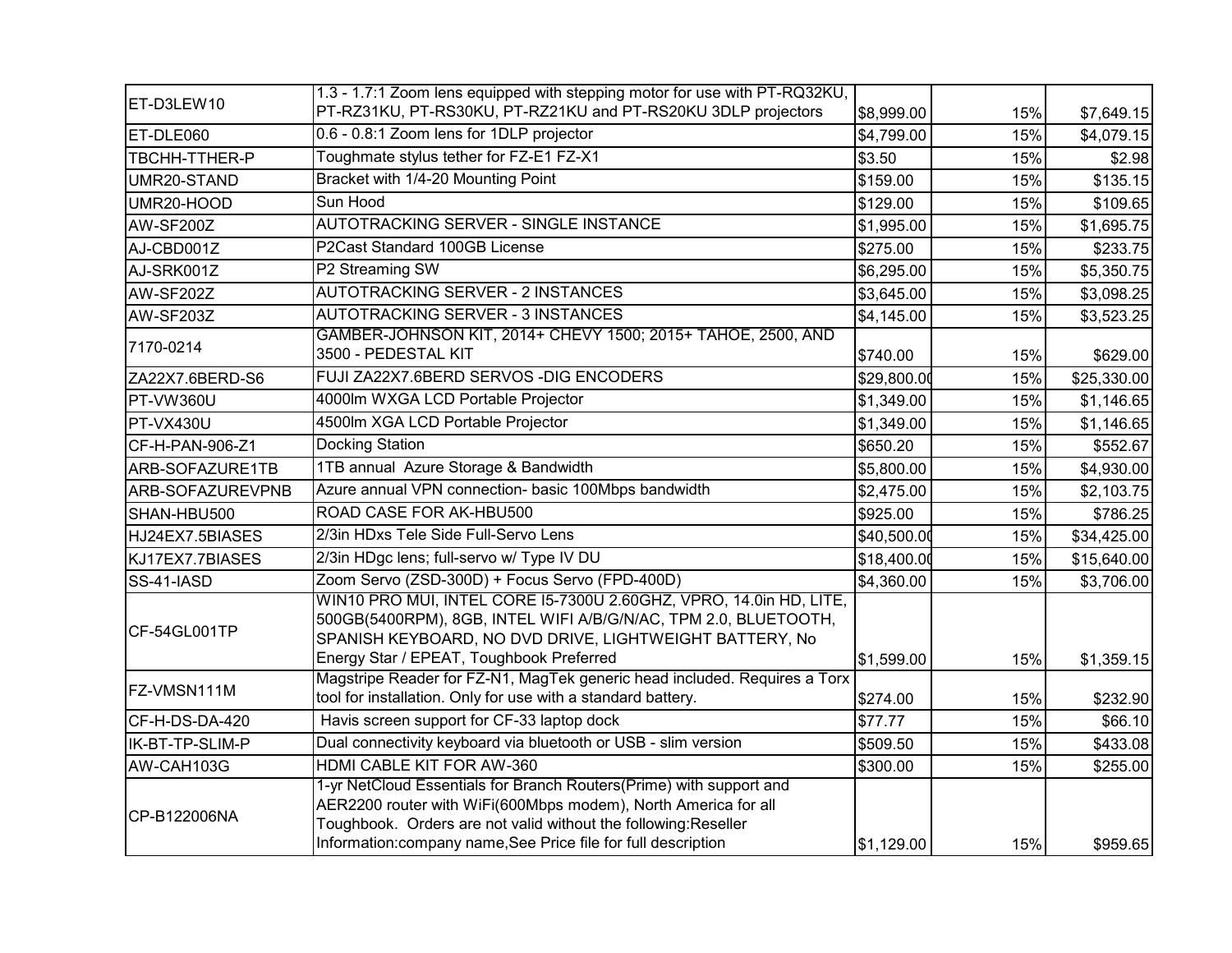|               | 3-yr NetCloud Essentials for Branch Routers(Prime) with support and          |            |     |            |
|---------------|------------------------------------------------------------------------------|------------|-----|------------|
|               | AER2200 router with WiFi(600Mbps modem), North America for all               |            |     |            |
| CP-B322006NA  | Toughbook, Orders are not valid without the following: Reseller Information: |            |     |            |
|               | company name, See Price file for full description                            | \$1,379.00 | 15% | \$1,172.15 |
|               | 5-yr NetCloud Essentials for Branch Routers(Prime) with support and          |            |     |            |
|               | AER2200 router with WiFi(600Mbps modem), North America for all               |            |     |            |
| CP-B522006NA  | Toughbook, Orders are not valid without the following: Reseller Information: |            |     |            |
|               | company name, See Price file for full description                            | \$1,639.00 | 15% | \$1,393.15 |
|               | 1-yr NetCloud Essentials for Branch Routers (Prime) with support and         |            |     |            |
|               | AER1600 router with WiFi (integrated LP6 modem, no embedded modem),          |            |     |            |
| CP-B11600L6NA | North America for all Toughbook, Orders are not valid without the            |            |     |            |
|               | following, See Price file for full description                               | \$889.00   | 15% | \$755.65   |
|               | 3-yr NetCloud Essentials for Branch Routers (Prime) with support and         |            |     |            |
| CP-B31600L6NA | AER1600 router with WiFi (integrated LP6 modem, no embedded modem),          |            |     |            |
|               | North America for all Toughbook, Orders are not valid without the            |            |     |            |
|               | following, See Price file for full description                               | \$1,139.00 | 15% | \$968.15   |
| CP-B51600L6NA | 5-yr NetCloud Essentials for Branch Routers (Prime) with support and         |            |     |            |
|               | AER1600 router with WiFi (integrated LP6 modem, no embedded modem),          |            |     |            |
|               | North America for all Toughbook, Orders are not valid without the            |            |     |            |
|               | following, See Price file for full description                               | \$1,399.00 | 15% | \$1,189.15 |
|               | 1-yr NetCloud Essentials for IoT Routers (Standard) with support and         |            |     |            |
| CP-T1600BP4NA | IBR600B router with WiFi (LP4 modem), North America for all Toughbook,       |            |     |            |
|               | Orders are not valid without the following:Reseller Information: company     |            |     |            |
|               | name, See Price file for full description                                    | \$479.00   | 15% | \$407.15   |
|               | 3-yr NetCloud Essentials for IoT Routers (Standard) with support and         |            |     |            |
| CP-T3600BP4NA | IBR600B router with WiFi (LP4 modem), North America for all Toughbook,       |            |     |            |
|               | Orders are not valid without the following: Reseller Information: company    |            |     |            |
|               | name, See Price file for full description                                    | \$539.00   | 15% | \$458.15   |
|               | 5-yr NetCloud Essentials for IoT Routers (Standard) with support and         |            |     |            |
| CP-T5600BP4NA | IBR600B router with WiFi (LP4 modem), North America for all Toughbook,       |            |     |            |
|               | Orders are not valid without the following: Reseller Information: company    |            |     |            |
|               | name, See Price file for full description                                    | \$599.00   | 15% | \$509.15   |
|               | 1-yr NetCloud Essentials for Branch Routers (Enterprise) with support and    |            |     |            |
| CP-B1220F6MFP | AER2200 FIPS router with WiFi (600Mbps modem), North America for all         |            |     |            |
|               | Toughbook, Orders are not valid without the following: Reseller              |            |     |            |
|               | Information, See Price file for full description                             | \$1,349.00 | 15% | \$1,146.65 |
|               | 3-yr NetCloud Essentials for Branch Routers (Enterprise) with support and    |            |     |            |
| CP-B3220F6MFP | AER2200 FIPS router with WiFi (600Mbps modem), North America for all         |            |     |            |
|               | Toughbook, Orders are not valid without the following: Reseller              |            |     |            |
|               | Information, See Price file for full description                             | \$1,767.00 | 15% | \$1,501.95 |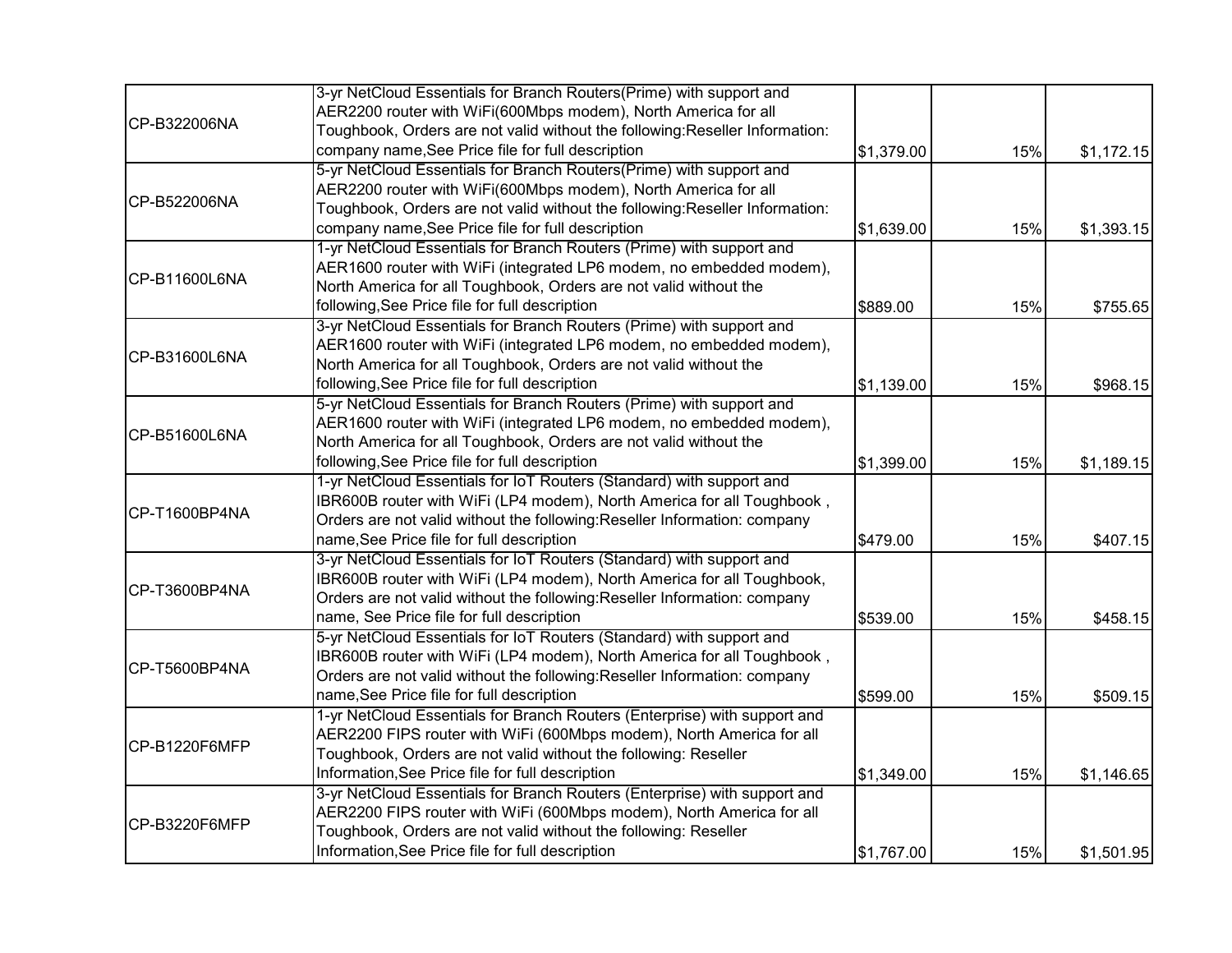|                      | 5-yr NetCloud Essentials for Branch Routers (Enterprise) with support and                                                                  |            |     |            |
|----------------------|--------------------------------------------------------------------------------------------------------------------------------------------|------------|-----|------------|
| CP-B5220F6MFP        | AER2200 FIPS router with WiFi (600Mbps modem), North America for all                                                                       |            |     |            |
|                      | Toughbook, Orders are not valid without the following: Reseller                                                                            |            |     |            |
|                      | Information, See Price file for full description                                                                                           | \$2,189.00 | 15% | \$1,860.65 |
| ET-ELT22             | 2.7 - 4.5:1 fixed zoom lens for PT-MZ770/MZ670 Series, PT-EZ770 Series,                                                                    |            |     |            |
|                      | PT-EZ580 Series and PT-EZ570 Series projectors                                                                                             | \$2,349.00 | 15% | \$1,996.65 |
| ET-ELT23             | 4.4 - 7.1:1 fixed zoom lens for PT-MZ770/MZ670 Series, PT-EZ770 Series,                                                                    |            |     |            |
|                      | PT-EZ580 Series and PT-EZ570 Series projectors<br>Provides Five Years of Standard Service. Adds Bumper to Bumper Coverage                  | \$2,349.00 | 15% | \$1,996.65 |
|                      | with Limited Accidental Damage for Five Years, Two way Expedited / Next                                                                    |            |     |            |
| AJ-SVCPREM4Y         | Day Shipping, Two Day Repair Turnaround Time (exclusive of shipping), Two                                                                  |            |     |            |
|                      | Preventive Maintenance Sessions, one                                                                                                       | \$925.00   | 15% | \$786.25   |
| AU-VCVF10GY          | <b>OLED VIEWFINDER</b>                                                                                                                     |            | 15% | #VALUE!    |
| AU-VGRP1GY           | <b>OPERATING GRIP</b>                                                                                                                      |            | 15% | #VALUE!    |
| AU-VMPL1GY           | PL MOUNT                                                                                                                                   |            | 15% | #VALUE!    |
| AU-VSHL2GY           | <b>Shoulder Mount</b>                                                                                                                      |            | 15% | #VALUE!    |
| CF-VZSU90M           | Battery Pack for CF-LX6                                                                                                                    | \$190.00   | 15% | \$161.50   |
| CF-VNC002U           | Blue Cloth minimum order qty 50 pcs                                                                                                        | \$6.00     | 15% | \$5.10     |
| CF-SVCFESMCLD        | MCL Consulting Services - Per Day Charge                                                                                                   | \$2,950.00 | 15% | \$2,507.50 |
| <b>CF-SVCFESMCLT</b> | MCL Consulting Services - Per Trip Charge                                                                                                  | \$2,950.00 | 15% | \$2,507.50 |
| <b>CF-SVCFESMCLH</b> | <b>MCL Consulting Services - Per Hour Charge</b>                                                                                           | \$339.00   | 15% | \$288.15   |
| TBC33KBAOCS-P        | Quantity 1)                                                                                                                                | \$136.00   | 15% | \$115.60   |
| FZ-VZSUN120W         | Extended Battery 6,400mAh for FZ-N1, FZ-F1                                                                                                 | \$119.00   | 15% | \$101.15   |
| FZ-WRFG143           | HF-RFID reader Kit for FZ-G1 Mk1, Mk2, Mk3, Mk4, Mk5                                                                                       | \$320.00   | 15% | \$272.00   |
|                      | engagement professional engineering service will provide collaboration                                                                     |            |     |            |
| <b>CF-SVCFESIMGB</b> | between Toughbook engineering resources and Toughbook end usersSee                                                                         |            |     |            |
|                      | Price file for full description                                                                                                            | \$4,999.00 | 15% | \$4,249.15 |
|                      | Energy Team Specific, Win10 Pro, 15-7300U 2.60Ghz, Vpro, 12.0IN QHD                                                                        |            |     |            |
| CF-33AF-20VM         | Gloved Multi Touch+Digitizer, 16GB, 256GB SSD, Intel Wifi A/B/G/N/AC, TPM<br>2.0, BT, Dual Pass(Upper: WWAN/Lower: WWAN-GPS), 4G LTE Multi |            |     |            |
|                      | Carrier(EM7455), Infrared Web See Price file for full description                                                                          | \$5,139.00 | 15% | \$4,368.15 |
| CF-VSP54S22W         | 256GB SSD Primary Drive (quick-release) on CF-54 Mk1, Mk2                                                                                  | \$360.00   | 15% | \$306.00   |
| CF-VSP54S52W         | 512GB SSD Primary Drive (quick-release) on CF-54 Mk1, Mk2                                                                                  | \$630.00   | 15% | \$535.50   |
| CF-VSP54S53W         | 512GB SSD Primary Drive (quick-release) for CF-54Mk3                                                                                       | \$630.00   | 15% | \$535.50   |
| CF-VSP54ST3W         | 1TB SSD Primary Drive (quick-release) for CF-54Mk3                                                                                         | \$1,550.00 | 15% | \$1,317.50 |
| CF-VSP54H52W         | Mk3                                                                                                                                        | \$136.00   | 15% | \$115.60   |
| CF-VSP54HT2W         | 1TB HDD 7200rpm for CF-54 Mk1, Mk2, Mk3                                                                                                    | \$174.00   | 15% | \$147.90   |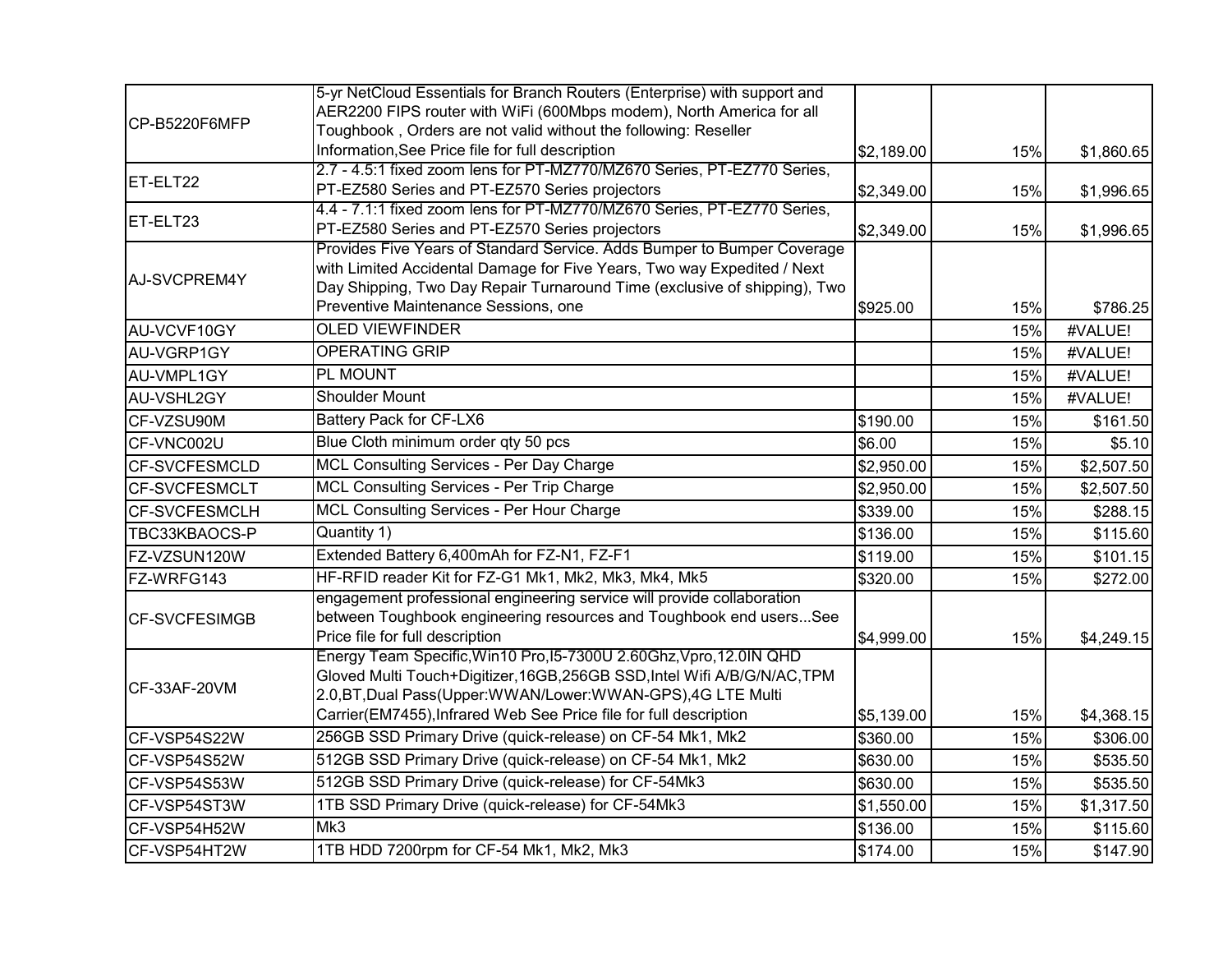| <b>IFZ-VCBT11U</b> | Charging cup with desktop stand - charge only (no power supply or AC cord)                                                                                                                                                                                       |            |     |            |
|--------------------|------------------------------------------------------------------------------------------------------------------------------------------------------------------------------------------------------------------------------------------------------------------|------------|-----|------------|
|                    | for FZ-T1                                                                                                                                                                                                                                                        | \$69.00    | 15% | \$58.65    |
| IFZ-VCBT131M       | 5-BAY BATTERY CHARGER WITH 110W POWER SUPPLY AND AC CORD                                                                                                                                                                                                         |            |     |            |
|                    | FOR TOUGHBOOK FZ-A3, FZ-L1, FZ-T1, FZ-S1                                                                                                                                                                                                                         | \$459.00   | 15% | \$390.15   |
| FZ-VCH5T1AAM       | $FZ-T1$                                                                                                                                                                                                                                                          | \$419.00   | 15% | \$356.15   |
| FZ-VEH1T1AAM       | Single bay desktop USB I/O and charging cradle with 5V power supply and<br>AC cord for FZ-T1                                                                                                                                                                     | \$129.00   | 15% | \$109.65   |
| FZ-VEH5T1AAM       | 5-Bay desktop Ethernet I/O and charging cradle with 110W power supply and<br>AC cord for FZ-T1                                                                                                                                                                   | \$639.00   | 15% | \$543.15   |
| FZ-VGGT111U        | T1 Pistol Grip for FZ-T1                                                                                                                                                                                                                                         | \$249.00   | 15% | \$211.65   |
| FZ-VGGT121M        | T1 AutoRange BCR for FZ-T1                                                                                                                                                                                                                                       | \$149.00   | 15% | \$126.65   |
| FZ-VNTT11U         | Panasonic wrist lanyard with stylus loop for Toughbook FZ-L1/FZ-T1 (3 Pack) \$39.00                                                                                                                                                                              |            | 15% | \$33.15    |
| FZ-VPFT11U         | Protective Film for FZ-T1                                                                                                                                                                                                                                        | \$149.00   | 15% | \$126.65   |
| FZ-VSTT12U         | Holster for FZ-T1                                                                                                                                                                                                                                                | \$54.00    | 15% | \$45.90    |
| FZ-VZSUT10U        | S <sub>1</sub>                                                                                                                                                                                                                                                   | \$89.00    | 15% | \$75.65    |
| H-20-LVD2-LND      | Havis laptop 2-in-1 vehicle dock (dual pass) with LIND power supply. USB 3.0<br>(2), Serial, Ethernet, HDMI, VGA, Docking Connector, Dual RF, Power,<br>Release Lever, Secondary Locking Arm, Lock (Keyed alike). Requires<br>keyboard. For the Panasonic CF-20  | \$1,508.60 | 15% | \$1,282.31 |
| H-33-TVD0-LND      | WITH LIND POWER SUPPLY. USB 2.0 (4), USB 3.0 (2), SERIAL, ETHERNET<br>(2), HDMI, VGA, DOCKING CONNECTOR, POWER, RELEASE LEVER,<br>LOCK (KEYED ALIKE).FOR THE PANASONIC CF-33.See Price file for full<br>description                                              | \$1,194.82 | 15% | \$1,015.60 |
| H-33-TVD0-L-LND    | HAVIS TABLET LITE VEHICLE DOCK (NO PASS) TABLET ONLY WITH<br>LIND POWER SUPPLY. USB 2.0 (4), USB 3.0 (2), SERIAL, ETHERNET (2),<br>DOCKING CONNECTOR, POWER, RELEASE LEVER, LOCK (KEYED<br>ALIKE). See Price file for full description                           | \$1,074.17 | 15% | \$913.04   |
| H-33-TVD2          | HAVIS TABLET PREMIUM VEHICLE DOCK (DUAL PASS) TABLET ONLY.<br>USB 2.0 (4), USB 3.0 (2), SERIAL, ETHERNET (2), HDMI, VGA, DOCKING<br>CONNECTOR, DUAL RF, POWER, RELEASE LEVER, LOCK (KEYED<br>ALIKE). FOR THE PANASONIC CF-33.See Price file for full description | \$1,199.10 | 15% | \$1,019.24 |
| H-33-TVD2-LND      | HAVIS TABLET PREMIUM VEHICLE DOCK (DUAL PASS) TABLET ONLY<br>WITH LIND POWER SUPPLY. USB 2.0 (4), USB 3.0 (2), SERIAL,<br>ETHERNET (2), HDMI, VGA, DOCKING CONNECTOR, DUAL RF, POWER,<br>RELEASE LEVER, LOCK (KEYED ALIKE).See Price file for full description   | \$1,284.82 | 15% | \$1,092.10 |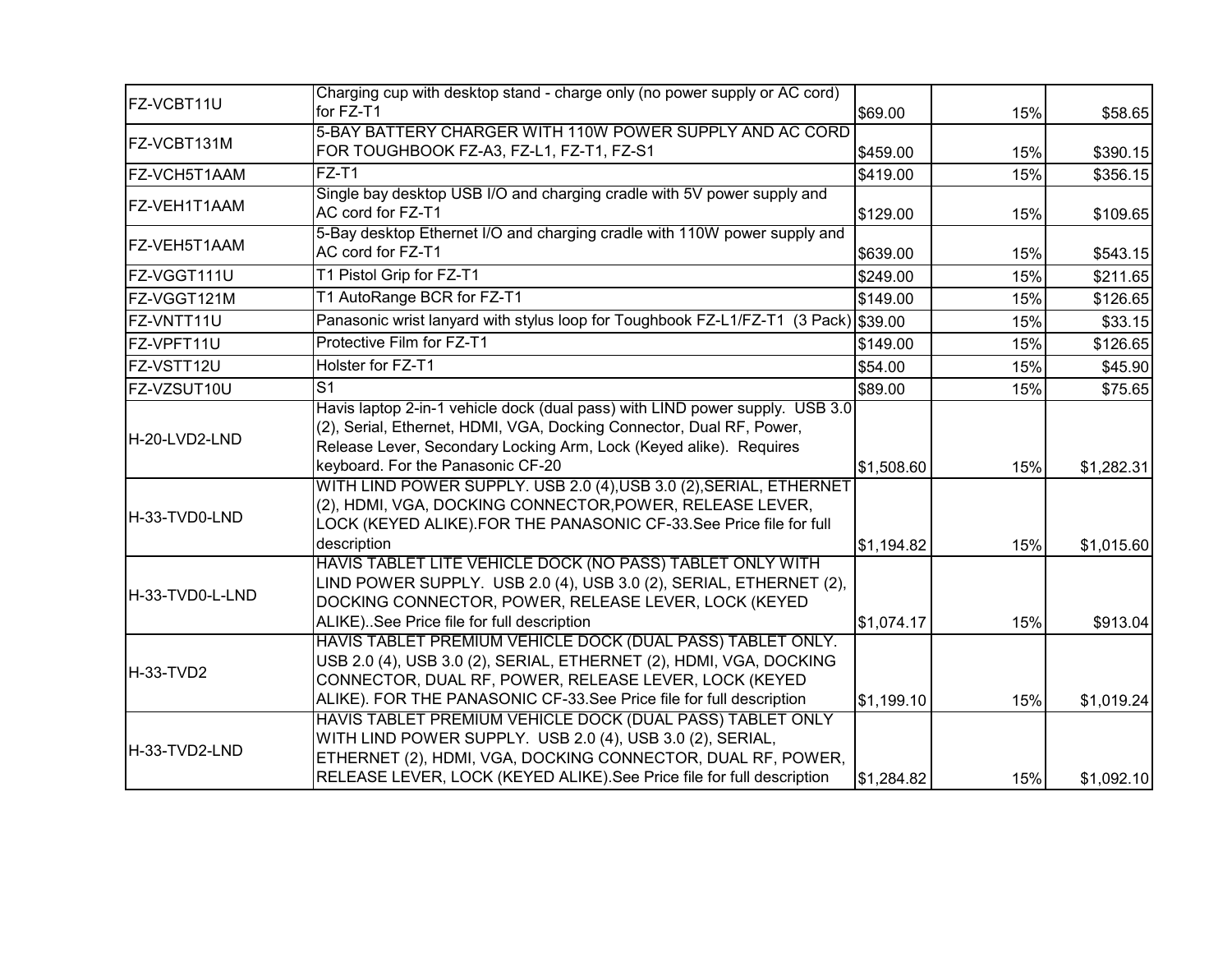|                        | LIND POWER SUPPLY. USB 2.0 (4), USB 3.0 (2), SERIAL, ETHERNET (2),          |            |     |            |
|------------------------|-----------------------------------------------------------------------------|------------|-----|------------|
|                        | DOCKING CONNECTOR, DUAL RF, POWER, RELEASE LEVER, LOCK                      |            |     |            |
| H-33-TVD2-L-LND        | (KEYED ALIKE). FOR THE PANASONIC CF-33.See Price file for full              |            |     |            |
|                        | description                                                                 | \$1,164.17 | 15% | \$989.54   |
|                        | HAVIS TABLET PREMIUM VEHICLE DOCK (NO PASS) TABLET ONLY.                    |            |     |            |
| H-33-TVD0              | USB 2.0 (4), USB 3.0 (2), SERIAL, ETHERNET (2), HDMI, VGA, DOCKING          |            |     |            |
|                        | CONNECTOR, POWER, RELEASE LEVER, LOCK (KEYED ALIKE). See                    |            |     |            |
|                        | Price file for full description                                             | \$1,288.99 | 15% | \$1,095.64 |
|                        | Havis laptop 2-in-1 vehicle dock (no pass) with LIND power supply. USB 3.0  |            |     |            |
| <b>IH-20-LVD0-LND</b>  | (2), Serial, Ethernet, HDMI, VGA, Docking Connector, Power, Release Lever,  |            |     |            |
|                        | Secondary Locking Arm, Lock (Keyed alike). Requires keyboard. For the       |            |     |            |
|                        | Panasonic CF-20                                                             | \$1,364.66 | 15% | \$1,159.96 |
| CF-VSP31S511           | 512GB SSD for CF-31 Mk5, Mk6                                                | \$700.00   | 15% | \$595.00   |
| FZ-AAE184EM            | 10w Power Supply with 2-prong AC brick to 5v Micro USB-B connection for FZ- |            |     |            |
|                        | L1, FZ-N1, FZ-T1                                                            | \$35.00    | 15% | \$29.75    |
| FZ-SVTCVHHUC3Y         | 83)                                                                         | \$275.00   | 15% | \$233.75   |
| <b>FZ-SVTCVHHUC2Y</b>  | 2)                                                                          | \$195.00   | 15% | \$165.75   |
| <b>FZ-SVTCVHHUC1Y</b>  | Only)                                                                       | \$135.00   | 15% | \$114.75   |
|                        | EDGE Extended manufacturers warranty - NHRC - FZ-T1 / FZ-L1 Handheld        |            |     |            |
| FZ-SVTCVHHEXTY23       | (Years 2 & 3)                                                               | \$95.00    | 15% | \$80.75    |
| <b>FZ-SVTCVHHEXTY3</b> | EDGE Extended manufacturers warranty - NHRC - FZ-T1 / FZ-L1 Handheld        |            |     |            |
|                        | (Year 3 Only)                                                               | \$69.00    | 15% | \$58.65    |
| <b>FZ-SVTCVHHEXTY2</b> | EDGE Extended manufacturers warranty - NHRC - FZ-T1 / FZ-L1 Handheld        |            |     |            |
|                        | (Year 2 Only)                                                               | \$45.00    | 15% | \$38.25    |
| CF-VSP54ST2W           | 1TB SSD Primary Drive (quick-release) on CF-54 Mk1, Mk2                     | \$1,550.00 | 15% | \$1,317.50 |
| FZ-VEH1L1AAM           | SINGLE BAY DESKTOP USB I/O AND CHARGING CRADLE WITH 5V                      |            |     |            |
|                        | POWER SUPPLY AND AC CORD FOR FZ-L1, FZ-S1                                   | \$149.00   | 15% | \$126.65   |
| CF-VSP31S121           | 128GB SSD for CF-31 Mk5, Mk6                                                | \$250.00   | 15% | \$212.50   |
| CF-VSP31S251           | 256GB SSD for CF-31 Mk5, Mk6                                                | \$400.00   | 15% | \$340.00   |
| CF-VSP31H501           | 500GB HDD 7200rpm for CF-31 Mk5, Mk6                                        | \$136.00   | 15% | \$115.60   |
| B-31-DOME-GKT          | dome assembly for B-31, screws, or gasket                                   |            | 15% | #VALUE!    |
|                        | MIL-461F version of standard battery for FZ-G1 Mk1, Mk2, Mk3, Mk4, Mk5      |            |     |            |
| FZ-VZSU89A2U           | (required to be 461Fcompliant)                                              | \$217.14   | 15% | \$184.57   |
| CF-VSP31H1T1           | 1TB HDD 7200rpm for CF-31 Mk5, Mk6                                          | \$174.00   | 15% | \$147.90   |
| CF-AA6413AM            | AC ADAPTER (65W) FOR FZ-M1 MK3, FZ-G1 MK5, FZ-A3 MK1                        | \$53.00    | 15% | \$45.05    |
| CF-VSP54S23W           | 256GB SSD Primary Drive (quick-release) for CF-54Mk3                        | \$360.00   | 15% | \$306.00   |
| FZ-VSTL13U             | Portrait rotating hand strap for FZ-L1                                      | \$69.00    | 15% | \$58.65    |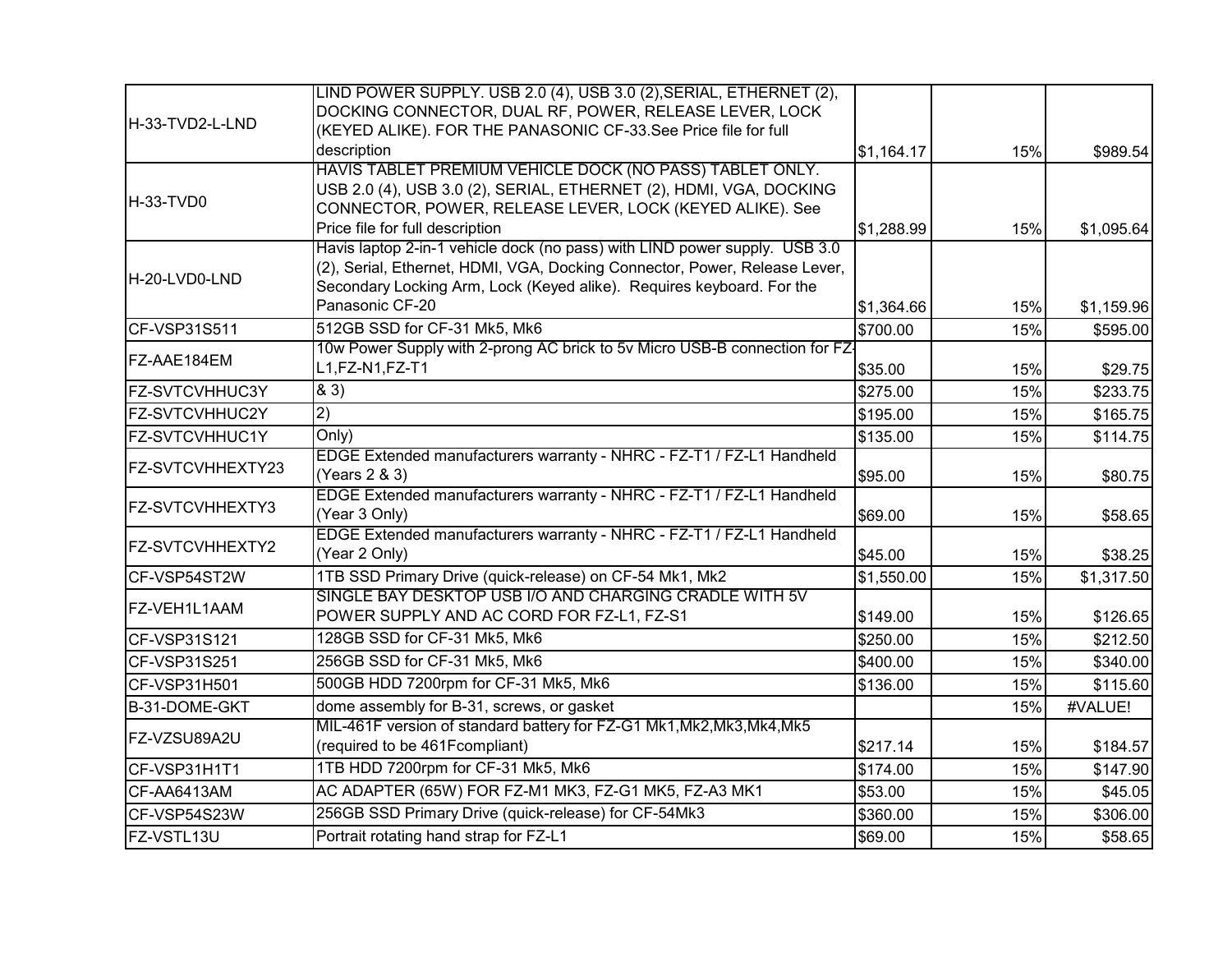| CF-WSD33251              | Federal Specific 256GB (M.2) SSD Kit for CF-33 Mk1                                                                                                                                                                                                | \$380.00   | 15% | \$323.00   |
|--------------------------|---------------------------------------------------------------------------------------------------------------------------------------------------------------------------------------------------------------------------------------------------|------------|-----|------------|
| FZ-VNSM12U               | Shoulder Strap for FZ-M1, FZ-B2 Mk1 Order in Quantities of 10, Pricing is for a<br>10 pk.                                                                                                                                                         |            | 15% | #VALUE!    |
| AK-UTS03G                | 3G TICO UHD Output Board for AK-UB300                                                                                                                                                                                                             | \$4,500.00 | 15% | \$3,825.00 |
| 7160-0872                | OFFSET ADAPTOR BRACKET                                                                                                                                                                                                                            | \$39.00    | 15% | \$33.15    |
| ST-DEPINHV3301           | pass thru dock, Havis Lind Panasonic rugged power supply, and a power<br>supply install bracket. All items will be fully assembled, , See Price file for full<br>description                                                                      | \$1,309.00 | 15% | \$1,112.65 |
| 7170-0137-04             | KIT, DODGE CHARGER CONSOLE BOX, CUP HOLDER, ARMREST, 7160-<br>0220. INCLUDES 3 FACEPLATES AND 3 FILLER PANELS.                                                                                                                                    | \$1,031.00 | 15% | \$876.35   |
| <b>ST-DEPINSURCHARGE</b> | The customer will work with Mobile Mounts project manager to provide timely<br>access to the proposed minimum vehicles per day. Customers who have<br>vehicle no-shows, customer related go-backs, See Price file for full description \$2,499.00 |            | 15% | \$2,124.15 |
| P01SBUNDLE               | Warning Sticker, Alcohol swab, Permanently Monitored Police Traceable<br>Tattoo                                                                                                                                                                   | \$28.00    | 15% | \$23.80    |
| ET-DLE035                | projectors), 4.6 - 7.3:1 Zoom lens equipped with stepping motor for use with<br>PT-RQ32KU, PT-RZ31KU, PT-RS30KU, PT-RZ21KU and PT-RS20KU 3DLP<br>projectors                                                                                       | \$6,299.00 | 15% | \$5,354.15 |
| CF-VSD202512             | 256GB Quick-release SSD Spare for CF-20 mk2 - only compatible on CF-20<br>skus equipped with the optional integrated quick-release SSD bump out                                                                                                   | \$360.00   | 15% | \$306.00   |
| IK-PAN-PDRC-FDNY         | Customer Specific FDNY, 12.1-Inch KeyVision High-Bright Touchscreen<br>Display for all Toughbook                                                                                                                                                  | \$2,388.00 | 15% | \$2,029.80 |
| CF-VSD205112             | 512GB Quick-release SSD Spare for CF-20 mk2 - only compatible on CF-20<br>skus equipped with the optional integrated quick-release SSD bump out                                                                                                   | \$630.00   | 15% | \$535.50   |
| FZ-VCH5L1AAM             | 5-BAY DESKTOP CHARGE-ONLY CRADLE WITH 110W POWER SUPPLY<br>AND AC CORD FOR FZ-L1, FZ-S1                                                                                                                                                           | \$419.00   | 15% | \$356.15   |
| FZ-VEH5L1AAM             | 5-BAY DESKTOP ETHERNET I/O AND CHARGING CRADLE WITH 110W<br>POWER SUPPLY AND AC CORD FOR FZ-L1, FZ-S1                                                                                                                                             | \$639.00   | 15% | \$543.15   |
| FZ-VPFL11U               | SCREEN PROTECTOR FILM FOR FZ-L1 (5 PACK)                                                                                                                                                                                                          | \$149.00   | 15% | \$126.65   |
| FZ-VSTL12U               | Landscape rotating hand strap for FZ-L1                                                                                                                                                                                                           | \$69.00    | 15% | \$58.65    |
| CF-VSDR33251             | 256GB Quick-release SSD Spare for CF-33 mk1. Includes insertable<br>smartcard. Only compatible on CF-33 skus equipped with the optional<br>integrated quick-release SSD bump out                                                                  | \$360.00   | 15% | \$306.00   |
| FZ-VSTL11U               | HAND STRAP FOR FLAT MODEL for FZ-L1 mk1                                                                                                                                                                                                           | \$69.00    | 15% | \$58.65    |
| CF-VSDR33511             | 512GB Quick-release SSD Spare for CF-33 mk1. Includes insertable<br>smartcard. Only compatible on CF-33 skus equipped with the optional<br>integrated quick-release SSD bump out                                                                  | \$630.00   | 15% | \$535.50   |
| HS-304A-114              | Lens Hood - ZK3.5 & 4.7 Cabrios                                                                                                                                                                                                                   | \$250.00   | 15% | \$212.50   |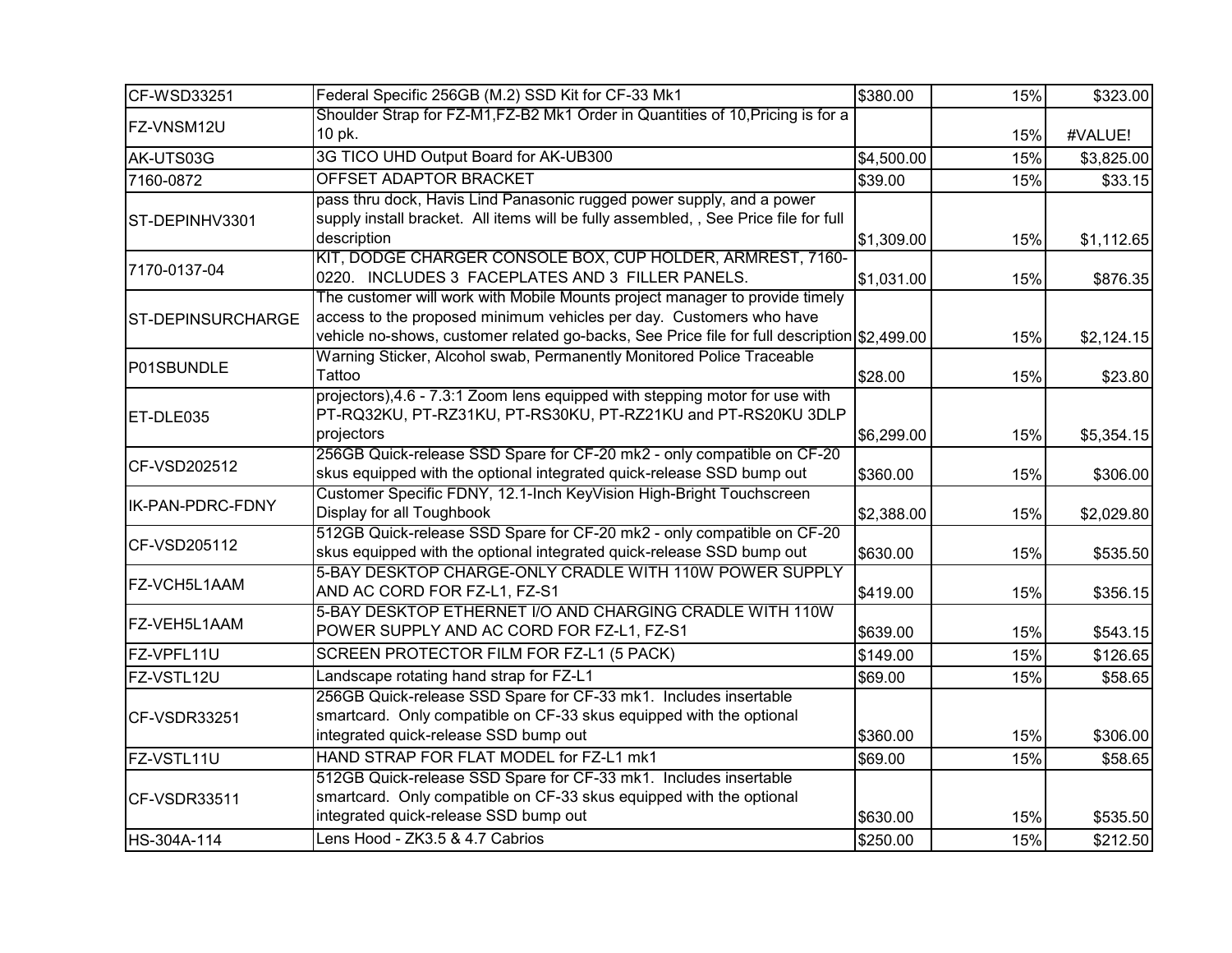| HS-304B-114           | Lens Hood - ZK12 Cabrio                                                                                                                                                                                                                                                     | \$250.00    | 15% | \$212.50    |
|-----------------------|-----------------------------------------------------------------------------------------------------------------------------------------------------------------------------------------------------------------------------------------------------------------------------|-------------|-----|-------------|
| EZFE-30/12            | Extension kit for focus (jib)                                                                                                                                                                                                                                               | \$365.00    | 15% | \$310.25    |
| ZK12X25SAF            | PL 25-300 Cabrio Cine lens w/o servo                                                                                                                                                                                                                                        | \$44,000.00 | 15% | \$37,400.00 |
| ZK2.5X14SAF           | PL 14-35 Cabrio Cine lens w/rem. Servo                                                                                                                                                                                                                                      | \$32,000.00 | 15% | \$27,200.00 |
| ESM15ASA              | Servo for Cabrio 25-300                                                                                                                                                                                                                                                     | \$14,999.00 | 15% | \$12,749.15 |
| ZK3.5X85              | PL 85-300 Cabrio Cine lens w/rem. Servo                                                                                                                                                                                                                                     | \$32,000.00 | 15% | \$27,200.00 |
| LPR-US-CA             | LPR server license w/ serial key dongle                                                                                                                                                                                                                                     | \$4,950.00  | 15% | \$4,207.50  |
| LPR-US-CA-AD          | Add-on Camera license                                                                                                                                                                                                                                                       | \$1,485.00  | 15% | \$1,262.25  |
| LPR-US-CA-SUP         | Main License maintenance                                                                                                                                                                                                                                                    | \$395.00    | 15% | \$335.75    |
| CF-33AF-22VM          | CF-33AF-22VM - Customer Specific Navy BPA, Win10 Pro, Intel Core i7-<br>7600U 2.80GHz,, vPro, 12.0-in QHD Multi Touch+Digitizer, 8GB, 256GB SSD,<br>Intel WiFi a/b/g/n/ac, TPM 2.0, Bluetooth, 8MP Cam, Insertable Smartcard, see<br>Price File for additional description. | \$5,271.00  | 15% | \$4,480.35  |
| ARB-BWC3MOLMAG-KIT    | BWC MK3 MOLLE MAGNET MOUNT WITH METAL ATTACHMENT PLATE<br><b>FOR MAG MOUNTING</b>                                                                                                                                                                                           | \$87.00     | 15% | \$73.95     |
| ARB-SOFAZUREBES2K     | HOSTED BACKEND SERVER - 500-2000 DEVICES. INCLUDES COMPUTE,<br>STORAGE, BANDWIDTH, AND VPN                                                                                                                                                                                  | \$105,700.0 | 15% | \$89,845.00 |
| GJ33-7160-1234        | Ikey display and keyboard mount with swivel base for CF-33                                                                                                                                                                                                                  | \$411.06    | 15% | \$349.40    |
| CF-SVCADDPRM12B       | ABSOLUTE RESILIENCE - 12 MONTH TERM - PANASONIC WARRANTY<br><b>BUNDLE SKU ONLY.</b>                                                                                                                                                                                         | \$43.00     | 15% | \$36.55     |
| CF-SVCADDPRM24B       | Absolute Resilience - 24 Month Upgrade Term - Panasonic PS Bundle SLED<br>customer only. Can only be sold in combination with CF-SVCADDPRM12B.<br>Quantities must match. Cannot be sold standalone.                                                                         | \$59.00     | 15% | \$50.15     |
| CF-SVCADDPRM36B       | Absolute Resilience - 36 Month Upgrade Term - Panasonic PS Bundle SLED<br>customer only. Can only be sold in combination with CF-SVCADDPRM12B.<br>Quantities must match. Cannot be sold standalone.                                                                         | \$83.00     | 15% | \$70.55     |
| CF-SVCADDPRM48B       | Absolute Resilience - 48 Month Upgrade Term - Panasonic PS Bundle SLED<br>customer only. Can only be sold in combination with CF-SVCADDPRM12B.<br>Quantities must match. Cannot be sold standalone.                                                                         | \$107.00    | 15% | \$90.95     |
| <b>FZ-BNDSTPENHHD</b> | Bundle - Hand Strap and Stylus for FZ-X1 & FZ-E1                                                                                                                                                                                                                            | \$54.00     | 15% | \$45.90     |
| TY-ST55PE9            | PEDESTAL STAND FOR TH-65SF2U AND TH-55SF2U DISPLAYS                                                                                                                                                                                                                         | \$449.00    | 15% | \$381.65    |
| AU-VCVF20GJ           | <b>OLED Viewfinder for Varicam LT</b>                                                                                                                                                                                                                                       | \$6,000.00  | 15% | \$5,100.00  |
| <b>CF-SVCDPFR</b>     | Crossmatch-DigitalPersona Face Authentication, License - Must purchase<br>with CF-SVCDPFRM (Maintenance & Support)                                                                                                                                                          | \$10.00     | 15% | \$8.50      |
| <b>CF-SVCDPFRM</b>    | Crossmatch-DigitalPersona Face Authentication, M&S, 1 year                                                                                                                                                                                                                  | \$2.45      | 15% | \$2.08      |
| CF-VEB202U            | Tablet desktop dock for CF-20                                                                                                                                                                                                                                               | \$369.00    | 15% | \$313.65    |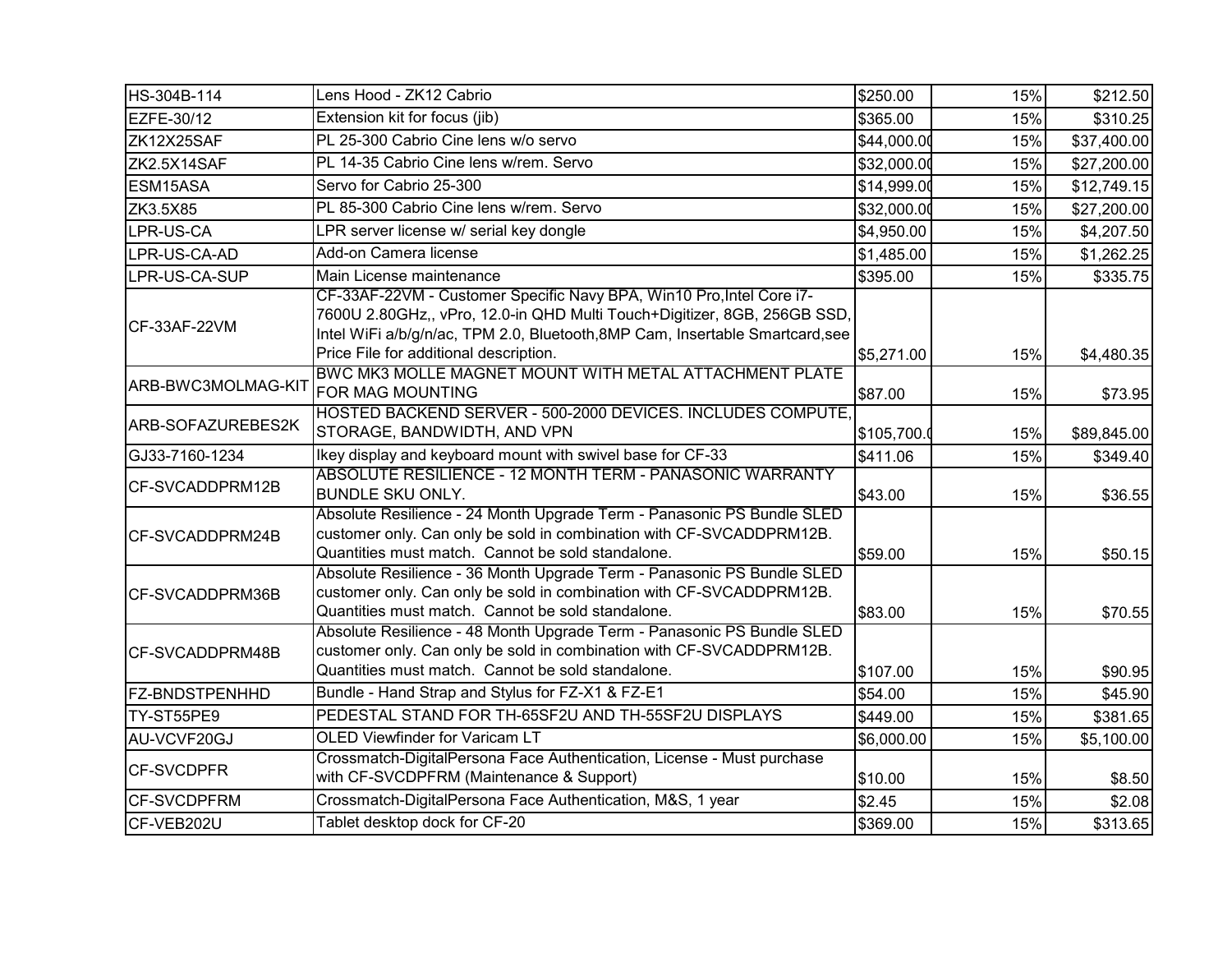|                        | System Center Configuration Manager (SCCM) classroom administrator               |            |     |            |
|------------------------|----------------------------------------------------------------------------------|------------|-----|------------|
| <b>CF-SVCFESSCMTRN</b> | training, This 1 week training course will provide you with a solid foundation   |            |     |            |
|                        | for administering the latest builds of SCCM, See Price file for full description | \$2,300.00 | 15% | \$1,955.00 |
| FZ-VNPG15U             | 10)                                                                              | \$52.00    | 15% | \$44.20    |
| CF-H-C-MD-312          | Havis Heavy Duty Computer Monitor / Keyboard Mount and Motion Device for         |            |     |            |
|                        | all Panasonic Tablets                                                            | \$492.20   | 15% | \$418.37   |
| CF-H-ADP-101           | Havis Universal Adapter Plate for all Panasonic Tablets                          | \$53.48    | 15% | \$45.46    |
| CF-H-C-MD-131          | Swing Arm With C-MD-204 Motion Device Adapter for all Panasonic Tablets          | \$266.63   | 15% | \$226.64   |
|                        | BWC ON-PREMISES, DEVICE LICENSE FOR 1-YEAR, INCL. UNIFIED                        |            |     |            |
|                        | DIGITAL EVIDENCE WITH CLOUD DEVICE MANAGEMENT, STREAMING                         |            |     |            |
| ARB-SOFUDEBWC-OP1      | AND BASIC REDACTION. SERVICE ENTITLEMENTS: HOT SWAP                              |            |     |            |
|                        | SERVICE, DEPLOYMENT, ETCHING, 24X7 HELP DESK, SOFTWARE                           |            |     |            |
|                        | MAINTENANCE AND SUPPORT.                                                         | \$225.00   | 15% | \$191.25   |
| GP-UC532G03            | 3m Cable f/4K and new 2K (White Cable)                                           | \$970.00   | 15% | \$824.50   |
| GP-UC532G03A           | 3m Cable f/4K and new 2K (Black Cable)                                           | \$786.00   | 15% | \$668.10   |
| GP-UC532G06A           | 6m Cable f/4K and new 2K (Black Cable)                                           | \$786.00   | 15% | \$668.10   |
| GP-UC532G15            | 15m Cable f/4K and new 2K (White Cable)                                          | \$2,430.00 | 15% | \$2,065.50 |
| GP-UC532G15A           | 15m Cable f/4K and new 2K (Black Cable)                                          | \$1,542.00 | 15% | \$1,310.70 |
| GPUC532G6AJ            | Joint Cable for UH532A & UH332A Series Cameras                                   | \$1,295.00 | 15% | \$1,100.75 |
| <b>PML4386</b>         | Leica type zoom video adapter, f=43-86mm                                         | \$4,595.00 | 15% | \$3,905.75 |
| <b>PMZ4386</b>         | Zeiss type zoom video adapter, f=43-86mm                                         | \$4,595.00 | 15% | \$3,905.75 |
| GPUH332CA              | 3MOS 1/3in, 2K HD Camera Control Unit                                            | \$4,129.00 | 15% | \$3,509.65 |
| GPUH332HA              | 3MOS 1/3in, High Sensitivity 2K HD Camera Head                                   | \$2,425.00 | 15% | \$2,061.25 |
| GPUH532HA              | 3MOS 1/3in, High Sensitivity 4K UHD Camera Head                                  | \$5,416.00 | 15% | \$4,603.60 |
|                        | Panasonic 5 year Global Warranty program. Provides global service level          |            |     |            |
| CF-SSGSVC5B            | agreement with global repair centers in Cardiff UK, Osaka, JP, and PSCNA         |            |     |            |
|                        | US. For quantities in excess of 1000 units, See Price file for full description  | \$185.00   | 15% | \$157.25   |
|                        | Dell R230, Single Xeon E3-1220 Processor, 8GB RAM, Windows 10 PRO,               |            |     |            |
| NVR-R-1-1-1TB          | OS 1TB HDD, Storage 1TB HDD DVD-RW Drive, Keyboard and Mouse, No                 |            |     |            |
|                        | Audio, No Rails, 3 year Hardware limited Warranty                                | \$2,915.00 | 15% | \$2,477.75 |
|                        | Dell R230, Single Xeon E3-1220 Processor, 8GB RAM, Windows 10 PRO,               |            |     |            |
| NVR-R-1-1-10TB         | OS 1TB HDD, Storage 10TB HDD DVD-RW Drive, Keyboard and Mouse, No                |            |     |            |
|                        | Audio, No Rails, 3 year Hardware limited Warranty                                | \$3,995.00 | 15% | \$3,395.75 |
|                        | Dell R230XL, Single Xeon E3-1220 Processor, 8GB RAM, Windows 10 PRO,             |            |     |            |
| NVR-R-1-1-30TB         | OS 1TB HDD, Storage 30TB (RAID5) DVD-RW Drive, Keyboard and Mouse,               |            |     |            |
|                        | No Audio, No Rails, 3 year Hardware limited Warranty                             | \$6,765.00 | 15% | \$5,750.25 |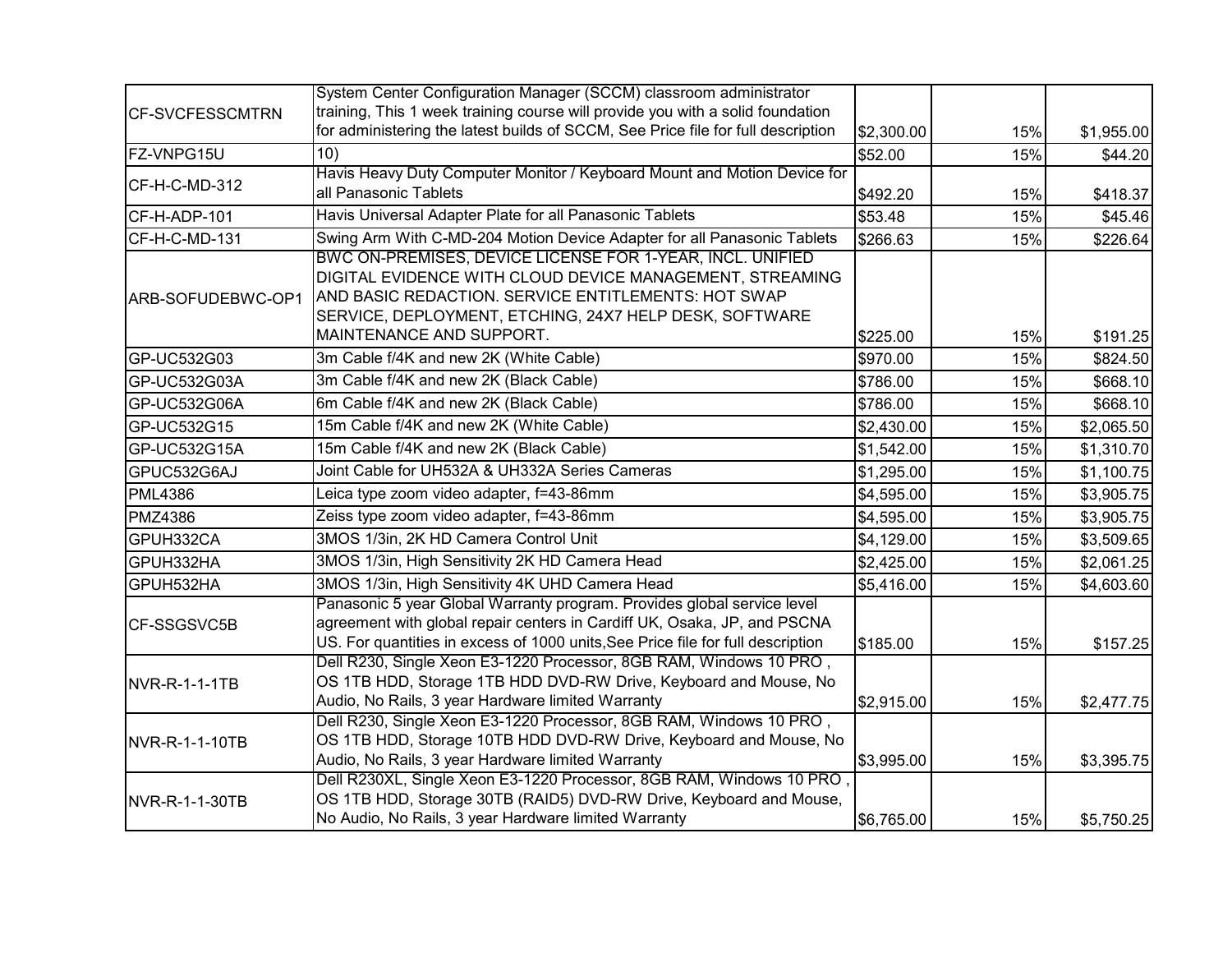|                        | Server STD, OS 2X1TB HDD (RAID1), Storage 32TB (RAID5) DVD-RW             |             |     |             |
|------------------------|---------------------------------------------------------------------------|-------------|-----|-------------|
| NVR-R-1-1-32TB         | Drive, Keyboard and Mouse, No Audio, No Rails, 3 year Hardware limited    |             |     |             |
|                        | Warranty                                                                  | \$10,965.00 | 15% | \$9,320.25  |
|                        | Server STD, OS 2X1TB HDD (RAID1), Storage 48TB (RAID5) DVD-RW             |             |     |             |
| NVR-R-1-1-48TB         | Drive, Keyboard and Mouse, No Audio, No Rails, 3 year Hardware limited    |             |     |             |
|                        | Warranty                                                                  | \$12,625.00 | 15% | \$10,731.25 |
|                        | Server STD, OS 2X1TB HDD (RAID1), Storage 60TB (RAID5) DVD-RW             |             |     |             |
| NVR-R-1-1-60TB         | Drive, Keyboard and Mouse, No Audio, No Rails, 3 year Hardware limited    |             |     |             |
|                        | Warranty                                                                  | \$15,245.00 | 15% | \$12,958.25 |
|                        | Windows 2016 Server STD, OS 2X1TB HDD (RAID1), Storage 32TB (RAID5)       |             |     |             |
| <b>INVR-R-2-2-32TB</b> | DVD-RW Drive, Keyboard and Mouse, No Audio, No Rails, 3 year Hardware     |             |     |             |
|                        | limited Warranty                                                          | \$12,625.00 | 15% | \$10,731.25 |
|                        | Windows 2016 Server STD, OS 2X1TB HDD (RAID1), Storage 40TB (RAID5)       |             |     |             |
| NVR-R-2-2-40TB         | DVD-RW Drive, Keyboard and Mouse, No Audio, No Rails, 3 year Hardware     |             |     |             |
|                        | limited Warranty                                                          | \$13,465.00 | 15% | \$11,445.25 |
|                        | Dell R740XD A, Dual Xeon Bronze 3104 Processor, Dual PSU, 32GB RAM,       |             |     |             |
|                        | Windows 2016 Server STD, OS 2X1TB HDD (RAID1), Storage 24TB (RAID5)       |             |     |             |
| NVR-R-2-2-48TB-A       | DVD-RW Drive, Keyboard and Mouse, No Audio, No Rails, 3 year Hardware     |             |     |             |
|                        | limited Warranty                                                          | \$17,245.00 | 15% | \$14,658.25 |
|                        | Dell R740XD A, Dual Xeon Bronze 3104 Processor, Dual PSU, 32GB RAM,       |             |     |             |
|                        | Windows 2016 Server STD, OS 2X1TB HDD (RAID1), Storage 32TB (RAID5)       |             |     |             |
| NVR-R-2-2-60TB-A       | DVD-RW Drive, Keyboard and Mouse, No Audio, No Rails, 3 year Hardware     |             |     |             |
|                        | limited Warranty                                                          | \$19,845.00 | 15% | \$16,868.25 |
|                        | Dell 740XD C, Dual Xeon Bronze 3104 Processor, Dual PSU, 32GB RAM,        |             |     |             |
|                        | Windows 2016 Server STD, OS 2X1TB HDD (RAID1), Storage 140TB              |             |     |             |
| NVR-R-2-2-140TB        | (RAID5) DVD-RW Drive, Keyboard and Mouse, No Audio, No Rails, 3 year      |             |     |             |
|                        | Hardware limited Warranty                                                 | \$31,495.00 | 15% | \$26,770.75 |
|                        | Mini Tower Unit, Single Intel i5 Processor, 8GB RAM Windows 10 Pro 64bit, |             |     |             |
| NVR-MT-24TB            | OS 60GB SSD, Storage 24TB (RAID5), Keyboard and Mouse, No Audio.          |             |     |             |
|                        | NVR includes 3 year Panasonic Security Solutions Warranty                 | \$7,825.00  | 15% | \$6,651.25  |
|                        | Mini Tower Unit, Single Intel i5 Processor, 8GB RAM Windows 10 Pro 64bit, |             |     |             |
| NVR-MT-30TB            | OS 60GB SSD, Storage 30TB (RAID5), Keyboard and Mouse, No Audio. NVR      |             |     |             |
|                        | includes 3 year Panasonic Security Solutions Warranty                     | \$8,895.00  | 15% | \$7,560.75  |
|                        | Dell T640E, Dual Xeon E5-2600 Processor, 32GB RAM, Windows 2016           |             |     |             |
| NVR-T-2-2-40TB         | Server STD, OS 2X1TB HDD (RAID1), Storage 40TB (RAID5) DVD-RW Drive,      |             |     |             |
|                        | Keyboard and Mouse, No Audio, No Rails, 3 year Hardware limited Warranty  | \$13,835.00 | 15% | \$11,759.75 |
|                        | Dell T640E, Dual Xeon E5-2600 Processor, 32GB RAM, Windows 2016           |             |     |             |
| NVR-T-2-2-64TB         | Server STD, OS 2X1TB HDD (RAID1), Storage 64TB (RAID5) DVD-RW Drive,      |             |     |             |
|                        | Keyboard and Mouse, No Audio, No Rails, 3 year Hardware limited Warranty  | \$16,385.00 | 15% | \$13,927.25 |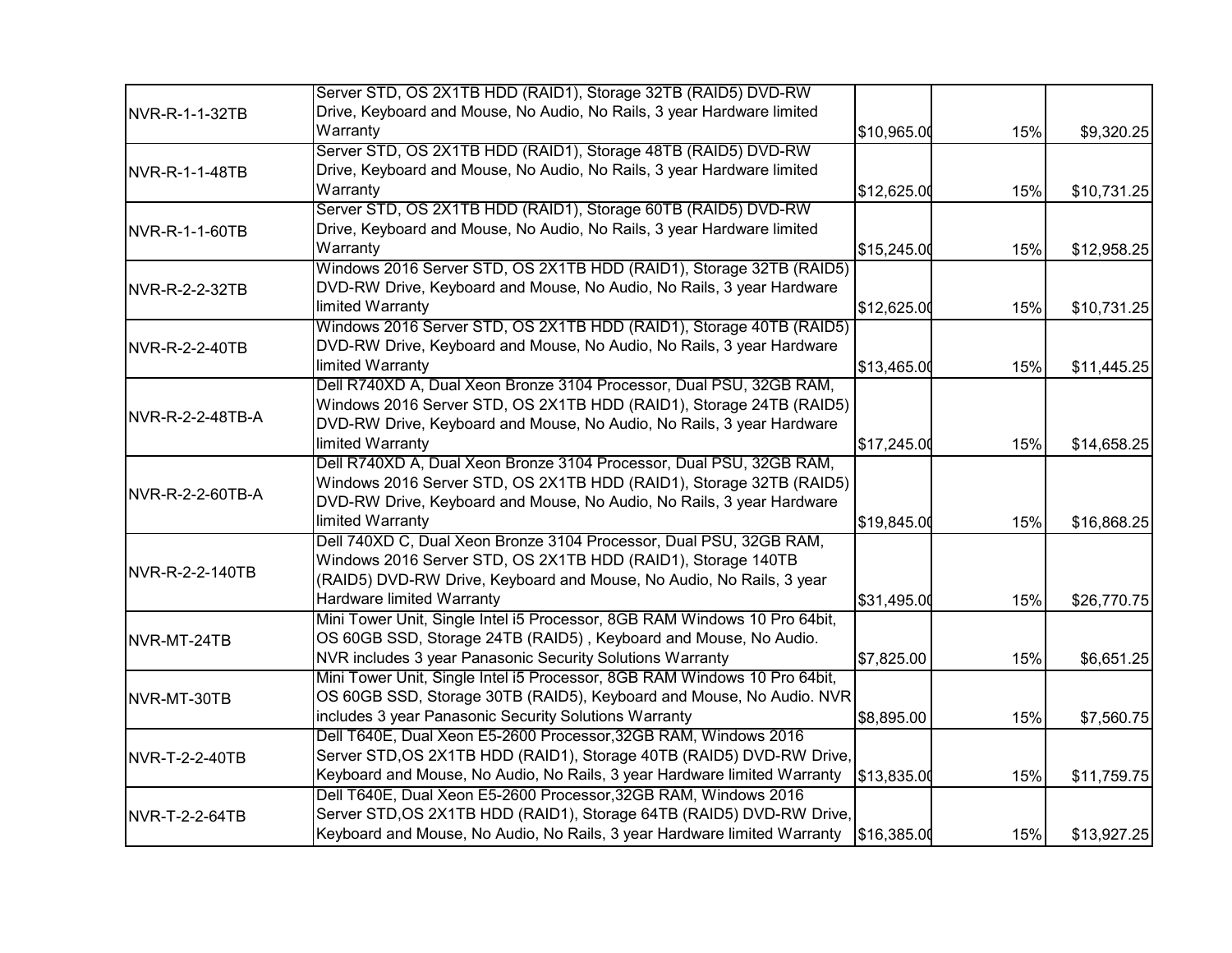|                    | Dell T640E, Dual Xeon E5-2600 Processor, 32GB RAM, Windows 2016                 |             |     |             |
|--------------------|---------------------------------------------------------------------------------|-------------|-----|-------------|
| NVR-T-2-2-80TB     | Server STD, OS 2X1TB HDD (RAID1), Storage 80TB (RAID5) DVD-RW Drive,            |             |     |             |
|                    | Keyboard and Mouse, No Audio, No Rails, 3 year Hardware limited Warranty        | \$17,995.00 | 15% | \$15,295.75 |
|                    | Server STD, OS 2X1TB HDD (RAID1), Storage 128TB (RAID5) DVD-RW                  |             |     |             |
| NVR-T-2-2-128TB    | Drive, Keyboard and Mouse, No Audio, No Rails, 3 year Hardware limited          |             |     |             |
|                    | Warranty                                                                        | \$23,125.00 | 15% | \$19,656.25 |
|                    | Server STD, OS 2X1TB HDD (RAID1), Storage 140TB (RAID5) DVD-RW                  |             |     |             |
| NVR-T-2-2-140TB    | Drive, Keyboard and Mouse, No Audio, No Rails, 3 year Hardware limited          |             |     |             |
|                    | Warranty                                                                        | \$27,665.00 | 15% | \$23,515.25 |
|                    | Server STD, OS 2X1TB HDD (RAID1), Storage 160TB (RAID5) DVD-RW                  |             |     |             |
| NVR-T-2-2-160TB    | Drive, Keyboard and Mouse, No Audio, No Rails, 3 year Hardware limited          |             |     |             |
|                    | Warranty                                                                        | \$30,225.00 | 15% | \$25,691.25 |
|                    | T3620 MT Unite, Single Intel i7-7700 Processor, 16GB RAM, Single Integrated     |             |     |             |
| NVR-T-1-1-VW       | NIC, Windows 10 Pro 64bit, OS On 1TB HDD, No Storage HDD, DVD-RW                |             |     |             |
|                    | Drive, Keyboard and Mouse, Quad port Graphics Card, Mini DP to 4x HDMI. 3       |             |     |             |
|                    | year hardware limited warranty.                                                 | \$3,595.00  | 15% | \$3,055.75  |
| ET-LAL510          | Replacement Lamp For PT-LB425 Series and PT-TW370 Series                        | \$249.00    | 15% | \$211.65    |
| PT-VMZ40U          | 4,500lm, WUXGA, LCD laser                                                       | \$3,999.00  | 15% | \$3,399.15  |
| CF-H-C-MD-401      | HAVIS UNIVERSAL RUGGED ARTICULATING DUAL BALL MOUNT, 7in                        |             |     |             |
|                    | TALL FOR ALL PANASONIC TABLETS                                                  | \$108.26    | 15% | \$92.02     |
| 3DA003848BAA       | Panasonic - dome cover                                                          | \$44.56     | 15% | \$37.88     |
| C-DMM-3001         | Havis Dash Mount for 2013-2019 Ford Interceptor Utility Vehicle for CF-33       | \$497.62    | 15% | \$422.98    |
| CH-H-PKG-KBM-101   | Havis Premium Keyboard Mount Package For CF-33                                  | \$846.03    | 15% | \$719.13    |
|                    | MCL-Voice Developer Pack-Developer Pro Term 1 Year-MCL-Voice                    |             |     |             |
| CF-SVMCLMTPSV9Y1U1 | Developer Pack includes : 1 x MCL-Designer Voice V4 + 1 x MCL-Net + 5 x         |             |     |             |
|                    | MCL-Clients Voice + Access to MCL Mobility Platform-Annual Charge               | \$4,985.00  | 15% | \$4,237.25  |
| CF-H-C-KBM-201     | Havis Rugged Keyboard Mount for CF-33                                           | \$146.23    | 15% | \$124.30    |
| CF-H-CM006331      | Havis Steel L bracket with heavy duty articulating swivel plates for CF-333     | \$74.08     | 15% | \$62.97     |
| FZ-VSTM11AU        | Hand Strap with tether for FZ-M1                                                | \$40.00     | 15% | \$34.00     |
|                    | Gamber-Johnson Trimline Tablet Vehicle Cradle (no electronics) for the CF-      |             |     |             |
|                    | 33 tablet only with LIND power supply. Release Lever, Lock (Keyed alike).Not    |             |     |             |
| GJT-33-TVC-LND     | compatible when tablet is equipped with Quick-release SSD, See Price file for   |             |     |             |
|                    | full description                                                                | \$808.00    | 15% | \$686.80    |
|                    | Gamber-Johnson Trimline Lite Tablet Vehicle Dock (no pass) for the CF-33        |             |     |             |
| GJT-33-TVD0-L      | tablet only. USB 2.0 (4), USB 3.0 (2), Serial, Ethernet (2), Docking Connector, |             |     |             |
|                    | Power, Release Lever, Lock (Keyed alike). See Price file for full description   | \$1,235.00  | 15% | \$1,049.75  |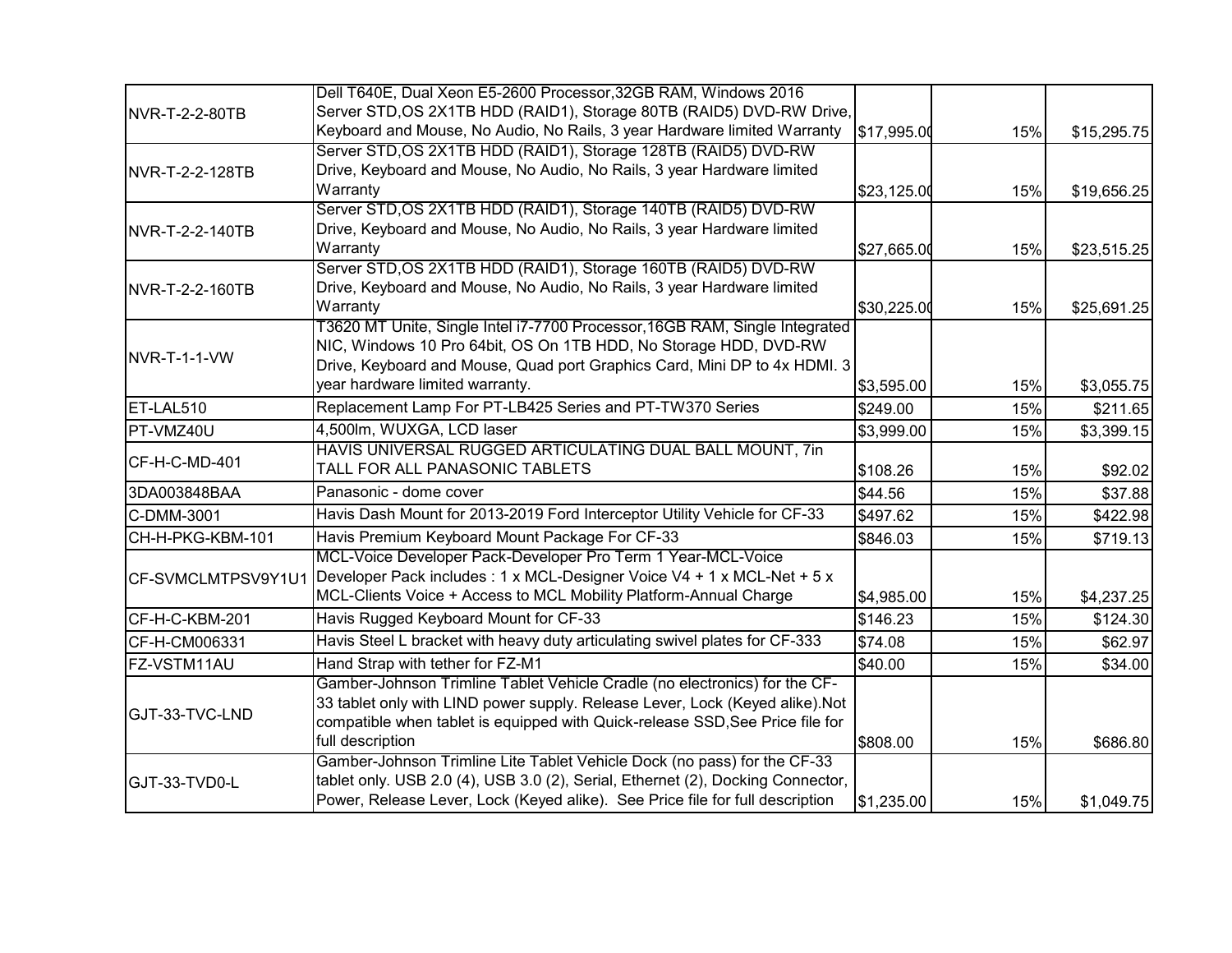|                       | Gamber-Johnson Trimline Premium Tablet Vehicle Dock (dual pass) for the                                                                               |            |     |            |
|-----------------------|-------------------------------------------------------------------------------------------------------------------------------------------------------|------------|-----|------------|
|                       | CF-33 tablet only with LIND power supply. USB 2.0 (4), USB 3.0 (2), Serial,                                                                           |            |     |            |
| GJT-33-TVD2-LND       | Ethernet (2), HDMI, VGA, Docking Connector, Dual RF, Power, Release                                                                                   |            |     |            |
|                       | Lever, See Price file for full description                                                                                                            | \$1,600.00 | 15% | \$1,360.00 |
|                       | Gamber-Johnson Trimline Tablet Vehicle Cradle (no electronics) for the CF-                                                                            |            |     |            |
| GJT-33-TVC            | 33 tablet only. Release Lever, Lock (Keyed alike). Not compatible when tablet                                                                         |            |     |            |
|                       | is equipped with Quick-release SSD or Long Life Batteries or Panasonic                                                                                |            |     |            |
|                       | Rotating Hand Strap.                                                                                                                                  | \$650.00   | 15% | \$552.50   |
|                       | Gamber-Johnson Trimline Lite Tablet Vehicle Dock (no pass) for the CF-33                                                                              |            |     |            |
| GJT-33-TVD0-L-LND     | tablet only with LIND power supply. USB 2.0 (4), USB 3.0 (2), Serial, Ethernet                                                                        |            |     |            |
|                       | (2), Docking Connector, Power, Release Lever, Lock (Keyed alike). See Price                                                                           |            |     |            |
|                       | file for full description                                                                                                                             | \$1,368.00 | 15% | \$1,162.80 |
|                       | tablet only. USB 2.0 (4), USB 3.0 (2), Serial, Ethernet (2), Docking Connector,                                                                       |            |     |            |
| GJT-33-TVD2-L         | Dual RF, Power, Release Lever, Lock (Keyed alike). See Price file for full                                                                            |            |     |            |
|                       | description                                                                                                                                           | \$1,348.00 | 15% | \$1,145.80 |
|                       | Gamber-Johnson Trimline Lite Tablet Vehicle Dock (dual pass) for the CF-33                                                                            |            |     |            |
| GJT-33-TVD2-L-LND     | tablet only with LIND power supply. USB 2.0 (4), USB 3.0 (2), Serial, Ethernet                                                                        |            |     |            |
|                       | (2), Docking Connector, Dual RF, Power, Release Lever, Lock. See Price file                                                                           |            |     |            |
|                       | for full description                                                                                                                                  | \$1,482.00 | 15% | \$1,259.70 |
|                       | Gamber-Johnson Trimline Premium Tablet Vehicle Dock (no pass) for the CF-                                                                             |            |     |            |
| GJT-33-TVD0           | 33 tablet only. USB 2.0 (4), USB 3.0 (2), Serial, Ethernet (2), HDMI, VGA,                                                                            |            |     |            |
|                       | Docking Connector, Power, Release Lever, Lock (Keyed alike). See Price file                                                                           |            |     |            |
|                       | for full description                                                                                                                                  | \$1,353.00 | 15% | \$1,150.05 |
|                       | Gamber-Johnson Trimline Premium Tablet Vehicle Dock (dual pass) for the                                                                               |            |     |            |
| GJT-33-TVD2           | CF-33 tablet only. USB 2.0 (4), USB 3.0 (2), Serial, Ethernet (2), HDMI, VGA,                                                                         |            |     |            |
|                       | Docking Connector, Dual RF, Power, Release Lever, Lock (Keyed alike). See                                                                             |            |     |            |
|                       | Price file for full description                                                                                                                       | \$1,467.00 | 15% | \$1,246.95 |
|                       | Gamber-Johnson Trimline Premium Tablet Vehicle Dock (no pass) for the CF-<br>33 tablet only with LIND power supply. USB 2.0 (4), USB 3.0 (2), Serial, |            |     |            |
| GJT-33-TVD0-LND       | Ethernet (2), HDMI, VGA, Docking Connector, Power, Release Lever,                                                                                     |            |     |            |
|                       | Lock.See Price file for full description                                                                                                              |            |     |            |
|                       | KF LEATHER BELT LOOP WITH KLICK FAST DOCK (SITS AT BELT                                                                                               | \$1,490.00 | 15% | \$1,266.50 |
| ARB-BWC3BLTLOOP       | LEVEL AND FITS UP TO 50MM WIDE BELT).                                                                                                                 | \$20.00    | 15% |            |
|                       | KF TAG ON GARMENT/VEST MOUNT DOCK WITH 41MM WIDE LOOP                                                                                                 |            |     | \$17.00    |
| <b>ARB-BWCVESTMNT</b> | <b>THROUGH</b>                                                                                                                                        | \$20.00    | 15% | \$17.00    |
| PT-SVCHLCDCOAEY1      | LCD (EXCLUDES HOME THEATER) - ADVANCED L                                                                                                              | \$80.00    | 15% | \$68.00    |
|                       | LCD (EXCLUDES HOME THEATER) - ADVANCED L                                                                                                              |            |     |            |
| PT-SVCHLCDCOAEY2      |                                                                                                                                                       | \$100.00   | 15% | \$85.00    |
| PT-SVCHLCDCOAEY3      | LCD (EXCLUDES HOME THEATER) - ADVANCE                                                                                                                 | \$120.00   | 15% | \$102.00   |
| PT-SVCHLCDCOAEY4      | LCD (EXCLUDES HOME THEATER) - ADVANCED                                                                                                                | \$395.00   | 15% | \$335.75   |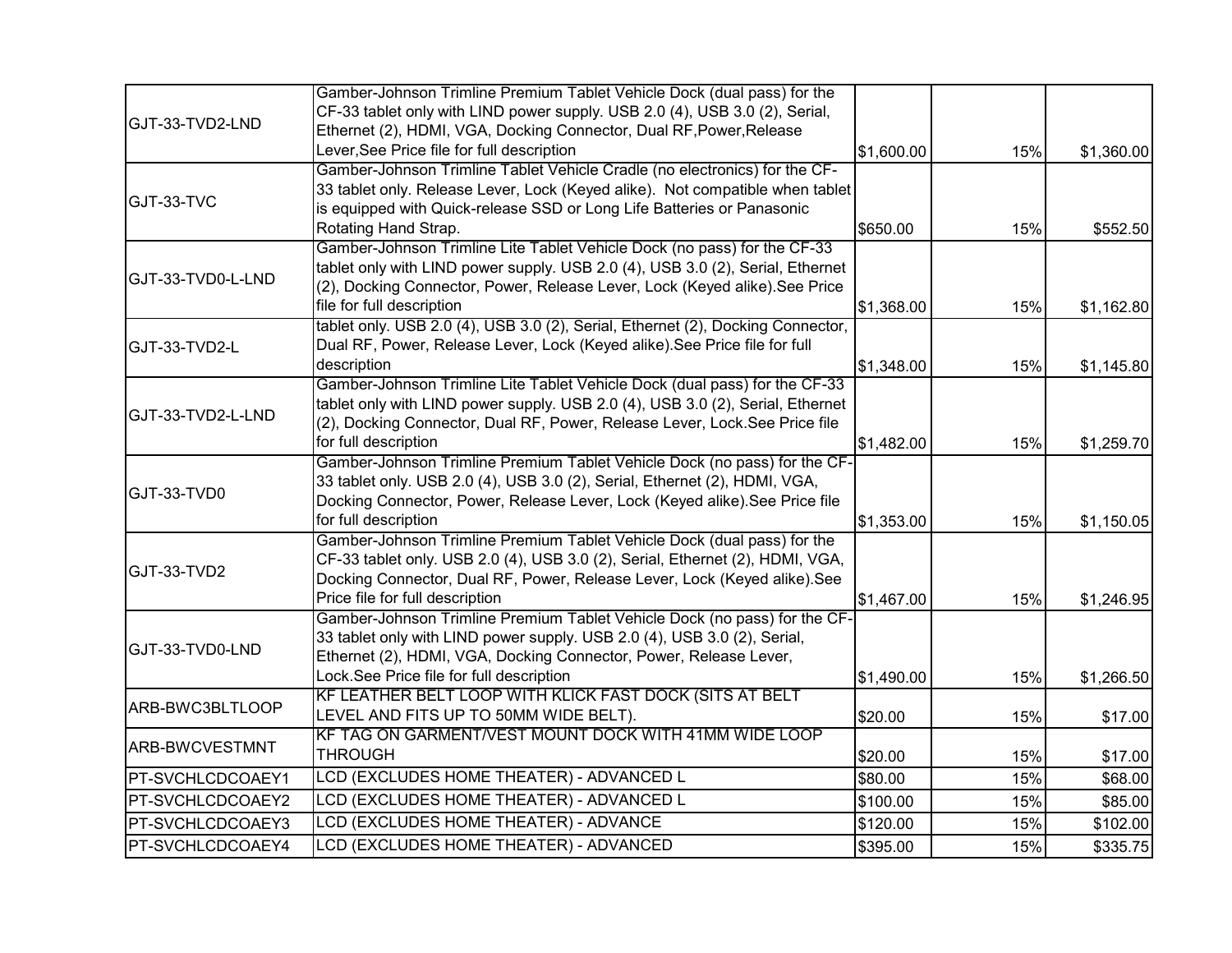| <b>PT-SVCHLCDCOAEY5</b> | LCD (EXCLUDES HOME THEATER) - ADVANCED                                                                                                                                                                         | \$425.00   | 15% | \$361.25   |
|-------------------------|----------------------------------------------------------------------------------------------------------------------------------------------------------------------------------------------------------------|------------|-----|------------|
| <b>PT-SVCHLCDPOAEY1</b> | LCD (EXCLUDES HOME THEATER) - ADVANCED L                                                                                                                                                                       | \$175.00   | 15% | \$148.75   |
| <b>PT-SVCHLCDPOAEY2</b> | LCD (EXCLUDES HOME THEATER) - ADVANCED                                                                                                                                                                         | \$195.00   | 15% | \$165.75   |
| PT-SVCHLCDPOAEY3        | LCD (EXCLUDES HOME THEATER) - ADVANCED                                                                                                                                                                         | \$205.00   | 15% | \$174.25   |
| <b>PT-SVCHLCDPOAEY4</b> | LCD (EXCLUDES HOME THEATER) - ADVANCED                                                                                                                                                                         | \$495.00   | 15% | \$420.75   |
| <b>WV-Q159C</b>         | EMBEDDED CEILING MOUNT FOR S6130, CLEAR                                                                                                                                                                        | \$242.00   | 15% | \$205.70   |
| <b>WV-S3512LM</b>       | H.265 Compact Outdoor Fixed IR-LED HD M                                                                                                                                                                        | \$558.43   | 15% | \$474.67   |
| TY-WK98PV1              | WALL MOUNT BRACKET FOR 98/86SQ1 86/75/65EQ1 ADA COMPLIANT                                                                                                                                                      | \$1,529.00 | 15% | \$1,299.65 |
| FEC-PA1                 | Ceiling Pole Adapter for PTZ Camera Mounting Brackets                                                                                                                                                          | \$173.00   | 15% | \$147.05   |
| NU-29-K61A-33000        | Headset, Stephen Gould Bluetooth                                                                                                                                                                               | \$150.00   | 15% | \$127.50   |
| NU-29-K61A-33011        | Mono Ear USB Headset with Microphone                                                                                                                                                                           | \$35.00    | 15% | \$29.75    |
| NU-0POWM3C-DG-A         | PowerMic III - NON Scanner for Dragon (Non-Healthcare), Coiled Cord                                                                                                                                            | \$424.00   | 15% | \$360.40   |
| NU-0POWM3C-DG-M-B       | PowerMic III - NON Scanner for Dragon (Non-Healthcare), Coiled Cord - 1<br>Year Maintenance                                                                                                                    | \$63.60    | 15% | \$54.06    |
| H-VS-0809-CHGR-1        | Havis vehicle specific 17in mounting space console for 2011-2019 Dodge<br>Charger for all Toughbook                                                                                                            | \$395.86   | 15% | \$336.48   |
| H-MD-119                | Havis tilt/swivel action adapter with slide for all Toughbook                                                                                                                                                  | \$374.79   | 15% | \$318.57   |
| H-EB35-XG1-1P           | Havis 3.5in Equipment Bracket for all Toughbook                                                                                                                                                                | \$36.91    | 15% | \$31.37    |
| H-EB40-WS2-1P           | Havis 4in Equipment Bracket for all Toughbook                                                                                                                                                                  | \$36.91    | 15% | \$31.37    |
| CF-SVCB2MBM3Y           | SOFTWARE; BATTERY LIFE ANALYTICS AND MONITORING PROGRAM<br>WITH EMAIL NOTIFICATION AND REAL TIME ONLINE PORTAL ACCESS.<br>ELIGIBLE MODELS INCLUDE CF-20, CF-33, CF-54, See Price file for full<br>description  | \$35.00    | 15% | \$29.75    |
| CF-SVCB2MBM4Y           | MONITORING SOFTWARE; BATTERY LIFE ANALYTICS AND<br>MONITORING PROGRAM WITH SSL EMAIL NOTIFICATION AND REAL<br>TIME ONLINE PORTAL ACCESS. ELIGIBLE MODELS INCLUDE CF-20, See<br>Price file for full description | \$45.00    | 15% | \$38.25    |
| CF-SVCB2MBM5Y           | MONITORING SOFTWARE; BATTERY LIFE ANALYTICS AND<br>MONITORING PROGRAM WITH EMAIL NOTIFICATION AND REAL TIME<br>ONLINE PORTAL ACCESS. THIS IS NOT A BATTERY WARRANTY.See<br>Price file for full description     | \$55.00    | 15% | \$46.75    |
| CF-SVCB2MSSD3Y          | SUBSCRIPTION; INCLUDES DEVICE PERFORMANCE ANALYTICS; API<br>ACCESS, AND DASHBOARD ACCESS. ELIGIBLE MODELS INCLUDE CF-<br>20, CF-33, CF-54, FZ-55, FZ-G1, FZ-M1, AND NON PANASONIC<br>HARDWARE.                 | \$139.00   | 15% | \$118.15   |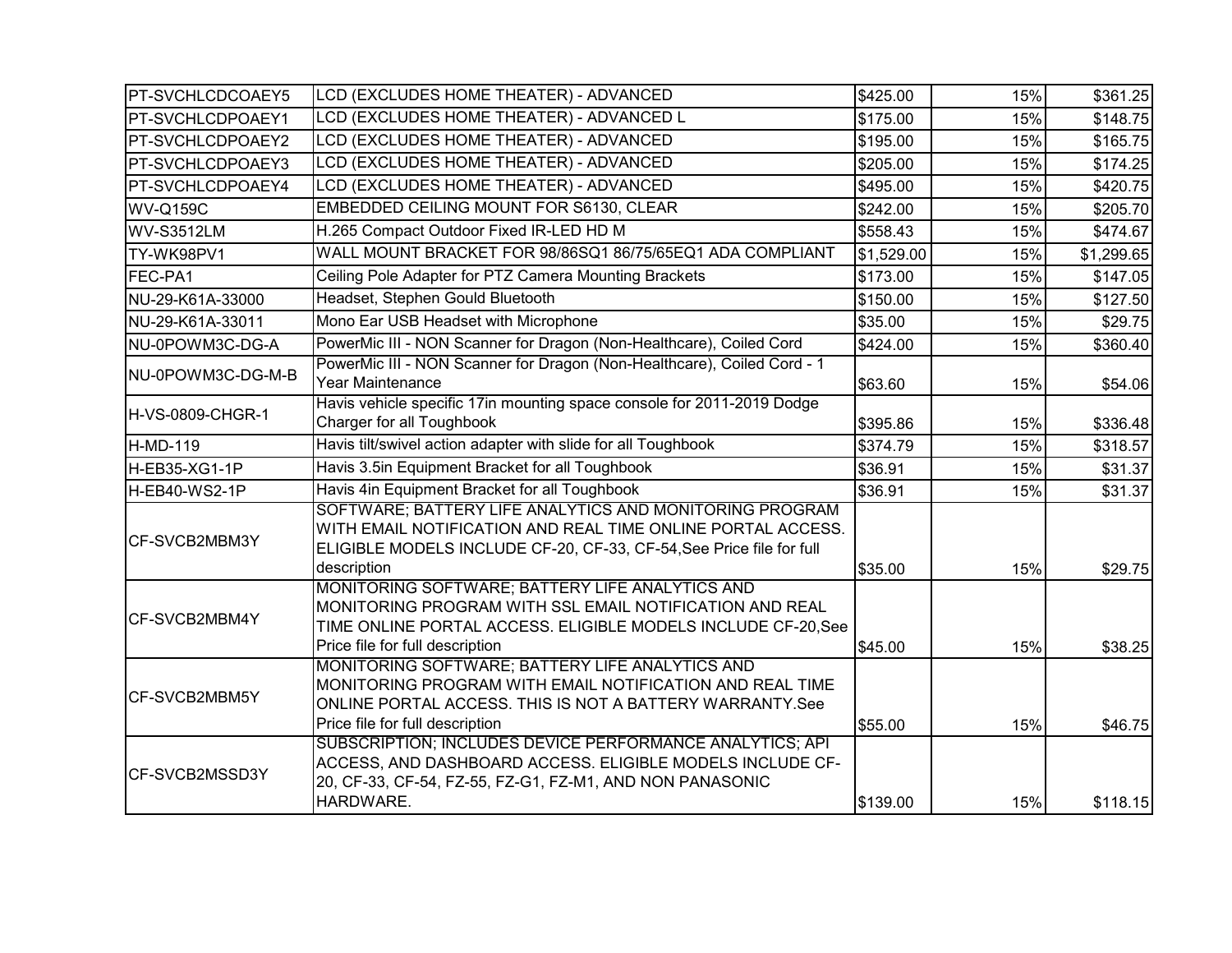|                     | SUBSCRIPTION; INCLUDES DEVICE PERFORMANCE ANALYTICS, API                                                              |            |     |            |
|---------------------|-----------------------------------------------------------------------------------------------------------------------|------------|-----|------------|
| CF-SVCB2MSSD4Y      | ACCESS, AND DASHBOARD ACCESS. ELIGIBLE MODELS INCLUDE CF-<br>20, CF-33, CF-54, FZ-55, FZ-G1, FZ-M1, AND NON PANASONIC |            |     |            |
|                     | HARDWARE.                                                                                                             | \$179.00   | 15% | \$152.15   |
|                     | SUBSCRIPTION; INCLUDES DEVICE PERFORMANCE ANALYTICS, API                                                              |            |     |            |
|                     | ACCESS, AND DASHBOARD ACCESS. ELIGIBLE MODELS INCLUDE CF-                                                             |            |     |            |
| CF-SVCB2MSSD5Y      | 20, CF-33, CF-54, FZ-55, FZ-G1, FZ-M1, AND NON PANASONIC                                                              |            |     |            |
|                     | HARDWARE.                                                                                                             | \$219.00   | 15% | \$186.15   |
|                     | PANASONIC YEAR 4 AND 5 (4TH AND 5TH YEAR) SMART SERVICE                                                               |            |     |            |
|                     | SUBSCRIPTION; INCLUDES DEVICE PERFORMANCE ANALYTICS, API                                                              |            |     |            |
| CF-SVCB2MSSD2Y      | ACCESS, AND DASHBOARD ACCESS. PURCHASED IN COMBINATION                                                                |            |     |            |
|                     | WITH CF-SVCB2MSSD3Y AT ORIGINAL TIME OF SALE.See Price file for                                                       |            |     |            |
|                     | full description                                                                                                      | \$99.00    | 15% | \$84.15    |
| CF-SVCB2MPM         | B2M Panasonic Project Management, per day.                                                                            | \$2,549.00 | 15% | \$2,166.65 |
| CF-SVCB2MCBA        | B2M Panasonic Consultancy and business analysis, per day.                                                             | \$2,549.00 | 15% | \$2,166.65 |
| CF-SVCB2MIS         | B2M Panasonic Implimentation Support, per day.                                                                        | \$1,909.00 | 15% | \$1,622.65 |
| <b>CF-SVCB2MTRN</b> | B2M Panasonic Training delegate (Minimum charge per day Minimum                                                       |            |     |            |
|                     | quantity 6 delegates, or \$2500 per day.                                                                              | \$799.00   | 15% | \$679.15   |
| CF-SVCB2MTE         | B2M Panasonic Travel and Expense for Engineering, Consulting, or Training                                             |            |     |            |
|                     | service engagements.                                                                                                  | \$2,395.00 | 15% | \$2,035.75 |
| ET-MDN12G10         | OPTIONAL 12G-SDI BOARD FOR 3DLP 4K+ LASER PROJECTORS                                                                  | \$4,999.00 | 15% | \$4,249.15 |
|                     | CF-33 NO PASS THRU VEHICLE KIT - PACKAGE INCLUDES VEHICLE                                                             |            |     |            |
|                     | SPECIFIC BASE (YEAR MAKE MODEL MUST BE PROVIDED AT TIME OF                                                            |            |     |            |
| ST-DEPIN33NPVKIT    | ORDER), ADJUSTABLE TELESCOPING POLE, HEAVY DUTY SUPPORT                                                               |            |     |            |
|                     | BRACE, LOCKING SWING ARM WITH MOTION ADAPTER, See Price file for                                                      |            |     |            |
|                     | full description                                                                                                      | \$2,959.00 | 15% | \$2,515.15 |
|                     | CF-33 PASS THRU VEHICLE KIT - PACKAGE INCLUDES VEHICLE                                                                |            |     |            |
|                     | SPECIFIC BASE (YEAR MAKE MODEL MUST BE PROVIDED AT TIME OF<br>ORDER), ADJUSTABLE TELESCOPING POLE, HEAVY DUTY SUPPORT |            |     |            |
| ST-DEPIN33PTVKIT    | BRACE, LOCKING SWING ARM WITH MOTION ADAPTER, See Price file                                                          |            |     |            |
|                     | for full description                                                                                                  | \$3,519.00 | 15% | \$2,991.15 |
|                     | STOP Theft Prevention Permanent Security Plate-Large - Integrator Bundle                                              |            |     |            |
| STOPTHEFT-LG        | Includes, Plates, adhesive gel, Warning Sticker, Alcohol swab, Permanently                                            |            |     |            |
|                     | Monitored Police Traceable Tattoo                                                                                     | \$48.00    | 15% | \$40.80    |
|                     | Havis Bundled Solution including Rugged Keyboard Mount and Adapter                                                    |            |     |            |
| HA-HDM305           | Combination (C-KBM-202), Universal Monitor Mount Assembly (C-UMM-101),                                                |            |     |            |
|                     | Heavy Duty Safety Lock Assembly (C-HDM-402) and Heavy Duty Sliding Top                                                |            |     |            |
|                     | Offset Platform (C-HDM-305) for all Toughbook                                                                         | \$459.08   | 15% | \$390.22   |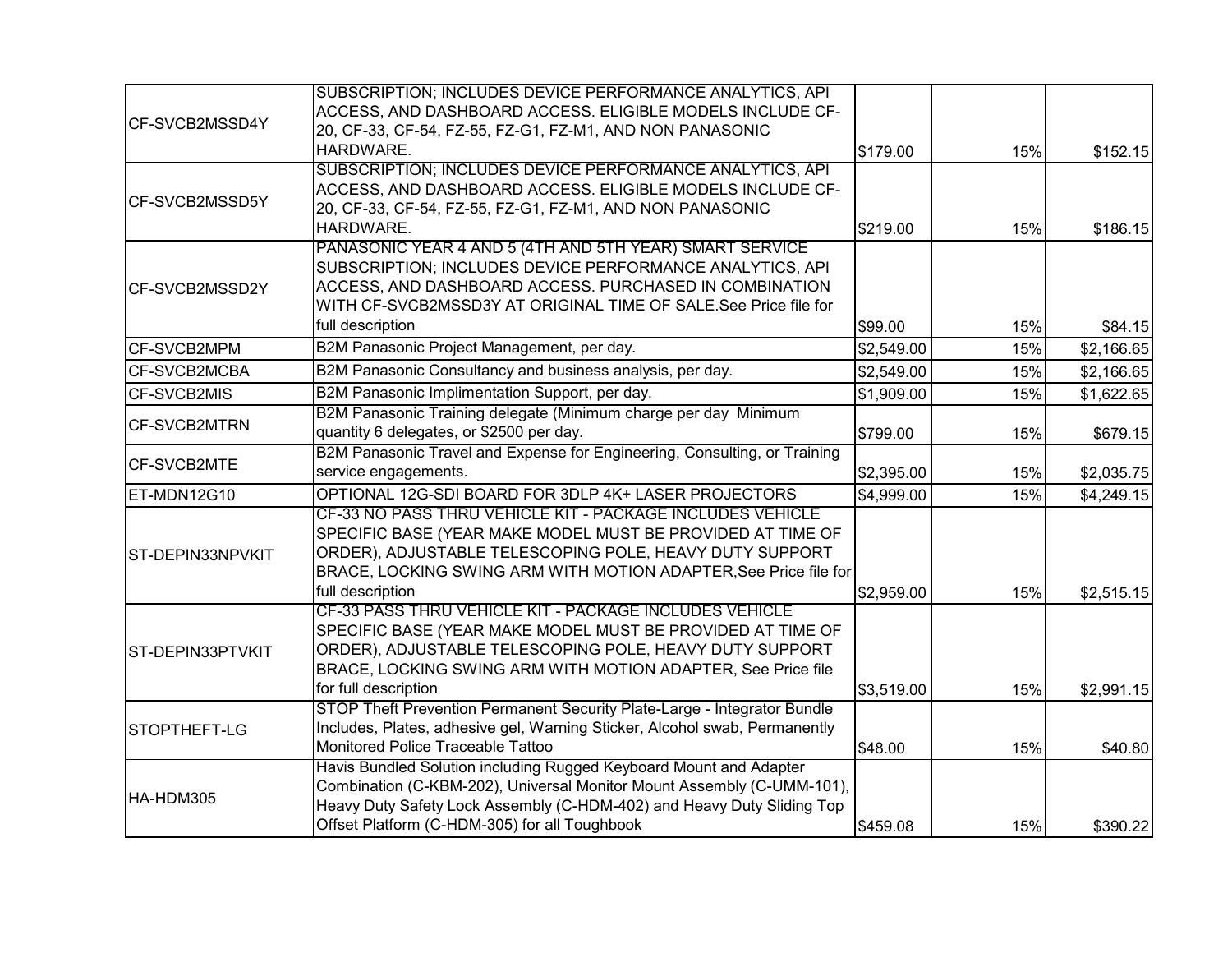|                       | Consulting Services - One Block (Number of Blocks required for project TBD   |             |     |             |
|-----------------------|------------------------------------------------------------------------------|-------------|-----|-------------|
| <b>CF-SVCFESBLK</b>   | before sale by Engineering - SOW or SDD Required)                            | \$15,999.00 | 15% | \$13,599.15 |
|                       | 3 YEAR SMART BATTERY WARRANTY WITH SMART SERVICE                             |             |     |             |
| <b>CF-SVCBATSW3Y</b>  | MONITORING SOFTWARE FOR WINDOWS TOUGHBOOKS PRIMARY                           |             |     |             |
|                       | BATTERY.ELIGIBLE MODELS INCLUDE CF-20, CF-33, CF-54, FZ-55, FZ-              |             |     |             |
|                       | G1, FZ-M1. REQUIRES INSTALLATION OF SMART BATTERY                            |             |     |             |
|                       | MONITORING See Price file for full description                               | \$135.00    | 15% | \$114.75    |
|                       | MONITORING SOFTWARE FOR WINDOWS TOUGHBOOKS PRIMARY                           |             |     |             |
| <b>ICF-SVCBATSW5Y</b> | BATTERY.ELIGIBLE MODELS INCLUDE CF-20, CF-33, CF-54, FZ-55, FZ-              |             |     |             |
|                       | G1,FZ-M1;AND REQUIRES INSTALLATION OF SMART BATTERY See                      |             |     |             |
|                       | Price file for full description                                              | \$205.00    | 15% | \$174.25    |
|                       | EDGE - 3 YEAR SMART BATTERY WARRANTY WITH SMART BATTERY                      |             |     |             |
|                       | MONITORING SOFTWARE FOR PANASONIC ANDROID TOUGHBOOKS                         |             |     |             |
| FZ-SVCBATSW3Y         | (YEARS 1,2,AND 3).ELIGABLE MODELS INCLUDE FZ-N1,FZ-A3,FZ-T1,FZ-              |             |     |             |
|                       | L1, AND NON PANASONIC HARDWARE.REQUIRES INSTALL See Price file               |             |     |             |
|                       | for full description                                                         | \$120.00    | 15% | \$102.00    |
|                       | EDGE - 5 YEAR SMART BATTERY WARRANTY WITH SMART BATTERY                      |             |     |             |
|                       | MONITORING SOFTWARE FOR PANASONIC ANDROID TOUGHBOOKS                         |             |     |             |
| FZ-SVCBATSW5Y         | (YEARS 1,2,3,4,AND 5).ELIGABLE MODELS INCLUDE FZ-N1,FZ-A3,FZ-                |             |     |             |
|                       | T1,FZ-L1,AND NON PANASONIC HARDWARE.REQUIRES INS See Price                   |             |     |             |
|                       | file for full description                                                    | \$185.00    | 15% | \$157.25    |
| TBC33TABAOCS-P        | ALWAYS-ON CASE FOR THE CF-33, NOT KEYBOARD COMPATIBLE                        | \$105.00    | 15% | \$89.25     |
| ET-RFV500             | Replacement filter unit for VMZ50 series                                     | \$89.00     | 15% | \$75.65     |
| TBC20MFX-P            | Infocase Moduflex Case for CF-20                                             | \$99.00     | 15% | \$84.15     |
| GJ-20WMBV             | Vertical Wall Mount Brackets for CF-20                                       | \$21.00     | 15% | \$17.85     |
|                       | MCL-Voice is a software running on the mobile device which executes the      |             |     |             |
| CF-SVCMCLMTPSV2Y1     | MCL voice enabled application. Annual Billing (Fix Term of 12 Months, no     |             |     |             |
|                       | Auto-Renewal of the Subscription) QTY 100-999                                | \$330.00    | 15% | \$280.50    |
|                       | Remote Screen Sharing/Control, this feature needs to be added to an existing |             |     |             |
| CF-SVCMCLMTMRC2Y1     | subscription on the MCL Mobility Platform for the same number of Devices of  |             |     |             |
|                       | said subscription. Annual Billing(Fix Term of 12 Months,no Auto-Renewal of   |             |     |             |
|                       | the Subscription)QTY 100-999                                                 | \$25.00     | 15% | \$21.25     |
| ET-JPF200BU           | Floor mount for PT-JX200FBU, Black                                           | \$399.00    | 15% | \$339.15    |
|                       | ICV ON-PREMISES, DEVICE LICENSE FOR 1-YEAR, INCL. UNIFIED                    |             |     |             |
| ARB-SOFUDEICV-OP1     | DIGITAL EVIDENCE WITH CLOUD DEVICE MANAGEMENT, STREAMING                     |             |     |             |
|                       | AND BASIC REDACTION. SERVICE ENTITLEMENTS: 24X7 HELP DESK,                   |             |     |             |
|                       | SOFTWARE MAINTENANCE AND SUPPORT.                                            | \$225.00    | 15% | \$191.25    |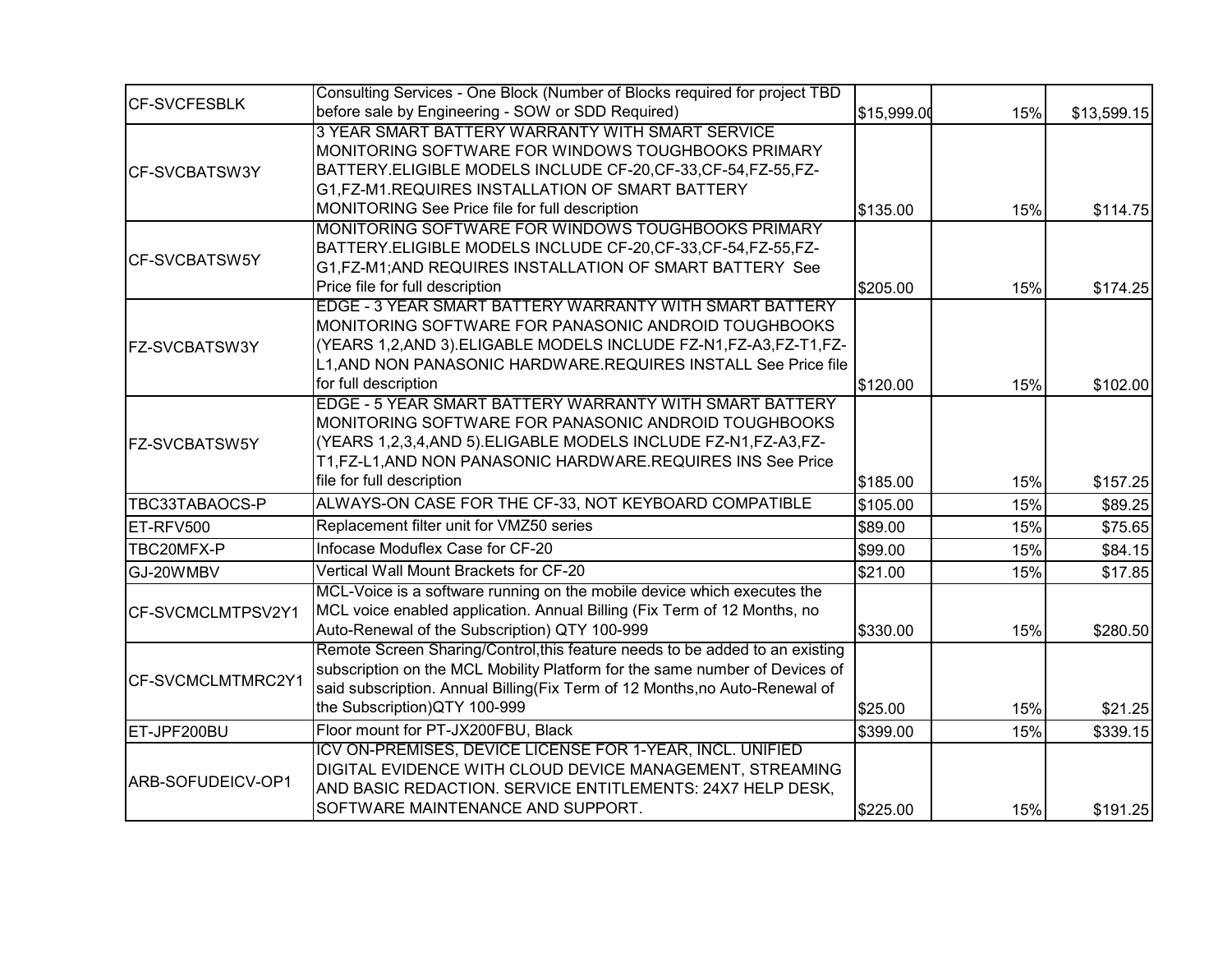|                         | <b>ADVANTAGE SOTI MobiControl Device License CLOUD MONTHLY MCL-</b>          |             |     |             |
|-------------------------|------------------------------------------------------------------------------|-------------|-----|-------------|
| <b>CF-SVCSOTICLM</b>    | DEV. (Per Device Per Month) For orders under 20 devices also include CF-     |             |     |             |
|                         | SVCSOTICEF. (SOTI for all Panasonic Mobility products)                       | \$4.00      | 15% | \$3.40      |
|                         | ADVANTAGE SOTI MobiControl CLOUD Hosting Fee MONTHLY MCL-DHS                 |             |     |             |
| <b>CF-SVCSOTICHM</b>    | (Per Device Per Month) For orders under 20 devices also include CF-          |             |     |             |
|                         | SVCSOTICEF. (SOTI for all Panasonic Mobility products)                       | \$3.00      | 15% | \$2.55      |
|                         | Cloud Instances under 20 Licenses). Monthly (SOTI for all Panasonic Mobility |             |     |             |
| <b>CF-SVCSOTICEF</b>    | products)                                                                    | \$95.00     | 15% | \$80.75     |
| <b>CF-SVCSOTIJS</b>     | may vary based on required discovery call) (SOTI for all Panasonic Mobility  |             |     |             |
|                         | products)                                                                    | \$2,285.00  | 15% | \$1,942.25  |
|                         | ADVANTAGE SOTI Enterprise Support MONTHLY for 100+ Devices. (Per             |             |     |             |
| <b>CF-SVCSOTIENTSUP</b> | Device) (SOTI for all Panasonic Mobility products)                           | \$0.85      | 15% | \$0.72      |
|                         | ADVANTAGE SOTI Academy Live, SOTI Mobi Control Administration Online,        |             |     |             |
| <b>CF-SVCSOTIACAD</b>   | Instructor -Lead (Max 5 Participants) SOTI for all Panasonic products        | \$3,800.00  | 15% | \$3,230.00  |
|                         | VuLock Smart Port - Solution includes GPS Port Sharing Software for serial   |             |     |             |
| <b>ST-DEPINSMRTPRT</b>  | splitter. Allows one GPS solution to be used by multiple GPS applications.   |             |     |             |
|                         | Three years of service and support                                           | \$59.00     | 15% | \$50.15     |
| LI-UNDC30W              | LIND POWER ADAPTER: 12-16VDC INPUT,16V/2A OUT, 32 WATT, DC                   |             |     |             |
|                         | BARREL CONNECTOR FOR FZ-N1                                                   | \$90.95     | 15% | \$77.31     |
|                         | AG-CX350 THERMODYNE HARD SHIPPING CASE WITH CUSTOM FOAM                      |             |     |             |
| SHAN-CX350              | FOR THE AG-CX350. INCLUDES RETRACTABLE HANDLE                                | \$469.00    | 15% | \$398.65    |
| HA-20LSS                | Havis Laptop screen support for CF-20 series docking stations                | \$80.10     | 15% | \$68.09     |
|                         | 4 YEAR SMART BATTERY WARRANTY WITH SMART SERVICE                             |             |     |             |
|                         | MONITORING SOFTWARE FOR WINDOWS TOUGHBOOKS PRIMARY                           |             |     |             |
| CF-SVCBATSW4Y           | BATTERY.ELIGIBLE MODELS INCLUDE CF-20, CF-33, CF-54, FZ-55, FZ-              |             |     |             |
|                         | G1,FZ-M1.REQUIRES INSTALLATION OF SMART BATTERY                              |             |     |             |
|                         | MONITORING See Price file for full description                               | \$175.00    | 15% | \$148.75    |
|                         | ICV ON-PREMISES, DEVICE LIC 5 YRS, INCL. UNIFIED DIGITAL                     |             |     |             |
| ARB-SOFUDEBWC-OP5       | EVIDENCE W/ CLOUD DEVICE MAN., STREAMING AND BASIC                           |             |     |             |
|                         | REDACTION. SERVICE: 24X7 HELP DESK, SOFTWARE MAINT & SUP.                    | \$750.00    | 15% | \$637.50    |
|                         | GAMBER-JOHNSON LAPTOP VEHICLE DOCK (NO PASS) FOR THE                         |             |     |             |
|                         | PANASONIC CF-20. USB 3.0 (2), SERIAL, ETHERNET, HDMI, VGA,                   |             |     |             |
| GJ-20LVD0V2             | DOCKING CONNECTOR, POWER, RELEASE LEVER, SECONDARY                           |             |     |             |
|                         | LOCKING ARM, LOCK (KEYED ALIKE). REQUIRES KEYBOARD.                          | \$1,418.00  | 15% | \$1,205.30  |
|                         | PANASONIC CF-20. USB 3.0 (2), SERIAL, ETHERNET, HDMI, VGA,                   |             |     |             |
|                         | DOCKING CONNECTOR, DUAL RF, POWER, RELEASE LEVER,                            |             |     |             |
| GJ-20LVD2V2             | SECONDARY LOCKING ARM, LOCK (KEYED ALIKE). REQUIRES                          |             |     |             |
|                         | KEYBOARD                                                                     | \$1,544.00  | 15% | \$1,312.40  |
| ZA17X7.6BERD            | ZA17X7.6BERD FULL SERVO                                                      | \$17,450.00 | 15% | \$14,832.50 |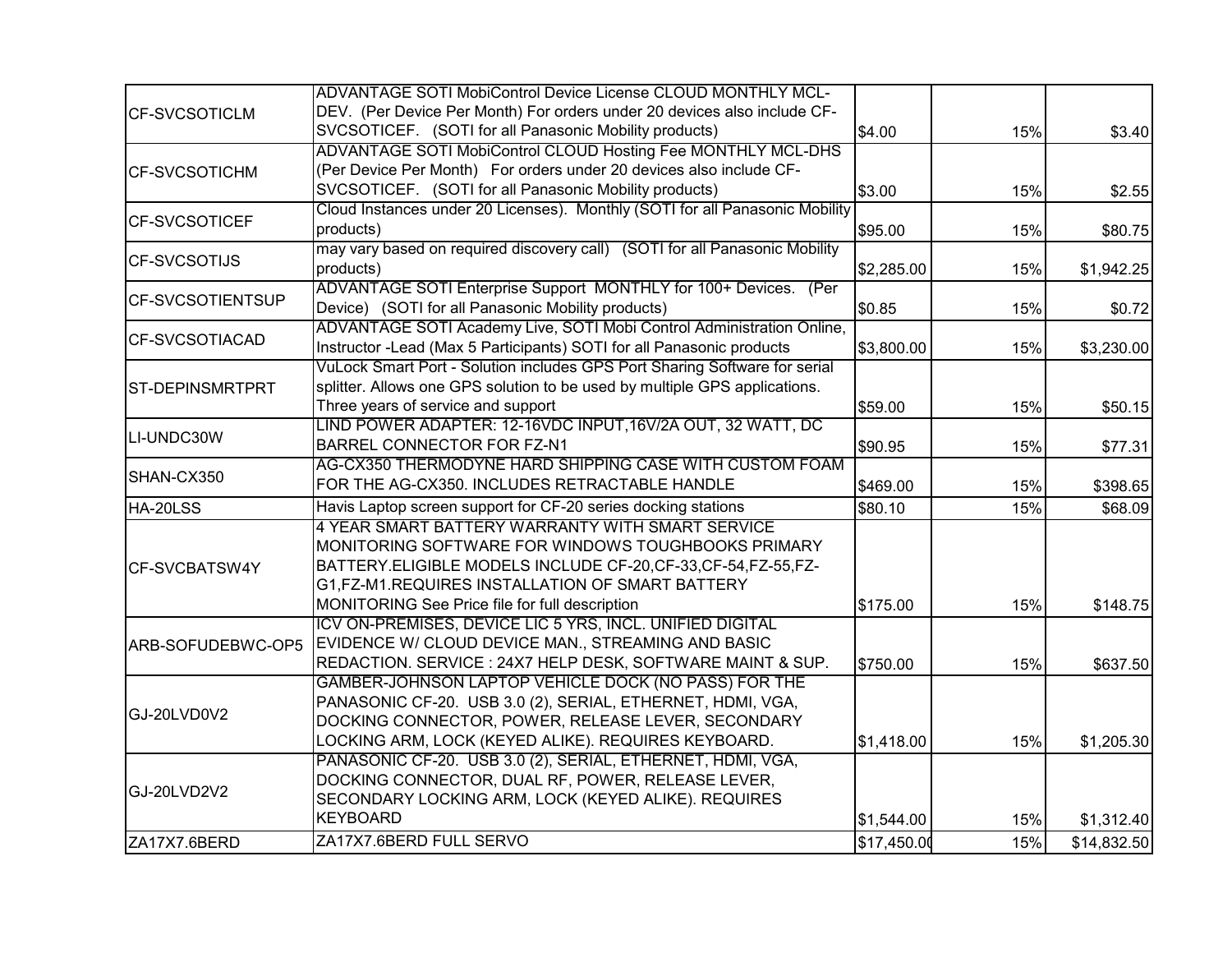| ZK4.7X19            | PL 19-90mm Cabrio Cine lens with removable servo                                                                                                                                                                                                                      | \$29,800.00 | 15% | \$25,330.00        |
|---------------------|-----------------------------------------------------------------------------------------------------------------------------------------------------------------------------------------------------------------------------------------------------------------------|-------------|-----|--------------------|
| HA18X5.5BERD        | HA18X5.5BERD ENG/EFP LENS WITH 2X                                                                                                                                                                                                                                     | \$29,359.00 | 15% | \$24,955.15        |
| UA24X7.8BERD-S6     | FUJI 4K 24X7.8 B4 ZOOM W/ DOUBLER                                                                                                                                                                                                                                     | \$42,500.00 | 15% | \$36,125.00        |
| UA46X9.7BERD        | UA46X9.7BERD 4K STDIO + CASE & SUPPORT                                                                                                                                                                                                                                | \$91,920.00 | 15% | \$78,132.00        |
| ST-DEPING1YT01      | pass thru dock, flat surface mount, tall tablet clevis with swivel, power supply<br>bracket, Lind Panasonic power supply for 12V, See Price file for full<br>description                                                                                              | \$1,825.00  | 15% | \$1,551.25         |
| <b>IPSVS-AD-NVR</b> | INTEGRATION LICENSE NVR (WJ-ND400 SERIES, NV300 SERIES AND<br>NV200 SERIES) FOR VI-VMS: INCLUDES UNLIMITED SUP (SOFTWARE<br>UPGRADE PROGRAM), 1 LICENSE FOR 1 NVR                                                                                                     | \$700.00    | 15% | \$595.00           |
| ST-DEPING1YT02      | Yard Truck G1 No Pass Thru Hardware Kit-Package includes G1 no pass thru<br>dock, flat surface mount, tall tablet clevis with swivel, power supply bracket, Lind<br>Panasonic power supply for 12V, Mobile Mounts Vehicle PDU, See Price file for<br>full description | \$1,369.00  | 15% | \$1,163.65         |
| ARB-SOFUDEICV-OP3   | ICV ON-PREM DEVICE LIC 3 YRS, INCL. UNIFIED DIGITAL EVIDENCE W/<br>CLOUD DEVICE MGMT, STREAMING AND BASIC REDACTION. SERVICE<br>ENTITLEMENTS: 24X7 HELP DESK, SOFTWARE MAINT & SUPPORT                                                                                | \$450.00    | 15% | \$382.50           |
| ARB-SOFUDEICV-OP5   | ICV ON-PREM DEVICE LIC 5 YRS, INCL. UNIFIED DIGITAL EVIDENCE W/<br>CLOUD DEVICE MGMT, STREAMING AND BASIC REDACTION. SERVICE<br>ENTITLEMENTS: 24X7 HELP DESK, SOFTWARE MAINT & SUPPORT                                                                                | \$750.00    | 15% | \$637.50           |
| RP-SDGD32DA2        | Arbitrator 32 GB Class 10 SDHC Card                                                                                                                                                                                                                                   | \$120.00    | 15% | \$102.00           |
| FP-CIDRFLDOE-74-4B  | Fivepoint Solutions Centralized Integrated Data Repository (CIDR) Solution<br>for FDOE. Deliverable #4B Environment acquisition and setup (2/2)                                                                                                                       | \$1,780,000 |     | 15% \$1,513,000.00 |
| FP-CIDRFLDOE-74-12  | Fivepoint Solutions Centralized Integrated Data Repository (CIDR) Solution<br>for FDOE. Deliverable #12 System Deployment and Project Closeout                                                                                                                        | \$45,000.00 | 15% | \$38,250.00        |
| FP-CIDRFLDOE-74-13  | for FDOE. Deliverable #13 Ongoing system licensing, hosting, and<br>maintenance                                                                                                                                                                                       | \$890,000.  | 15% | \$756,500.00       |
| FP-CIDRFLDOE-74-14  | Fivepoint Solutions Centralized Integrated Data Repository (CIDR) Solution<br>for FDOE. Deliverable #14 Load balancing/Performance Testing                                                                                                                            | \$75,000.00 | 15% | \$63,750.00        |
| ET-PFD50CLAMP       | CLAMPS FOR HANGING ET-PFD565/365 FRAMES                                                                                                                                                                                                                               | \$449.00    | 15% | \$381.65           |
| ARB-SOFDEPLOYSVC    | ONE DAY OF SERVICES FOR DEPLOYMENT, TRAVEL INCLUDED                                                                                                                                                                                                                   | \$2,600.00  | 15% | \$2,210.00         |
| SVC-HA31EPW2Y       | Havis Year 4th and 5th Extended Manufacturers Warranty for CF-31 Havis<br>Docking Stations, including board replacement x2 per dock                                                                                                                                   | \$300.00    | 15% | \$255.00           |
| SVC-HA54EPW2Y       | HAVIS YEAR 4TH AND 5TH EXTENDED MANUFACTURERS WARRANTY<br>FOR CF-54, FZ-55, HAVIS DOCKING STATIONS, INCLUDING BOARD<br>REPLACEMENT X2 PER DOCK                                                                                                                        | \$340.00    | 15% | \$289.00           |
| SVC-HAG1EPW2Y       | Havis Year 4th and 5th Extended Manufacturers Warranty for FZ-G1 Havis<br>Docking Stations, including board replacement x2 per dock                                                                                                                                   | \$260.00    | 15% | \$221.00           |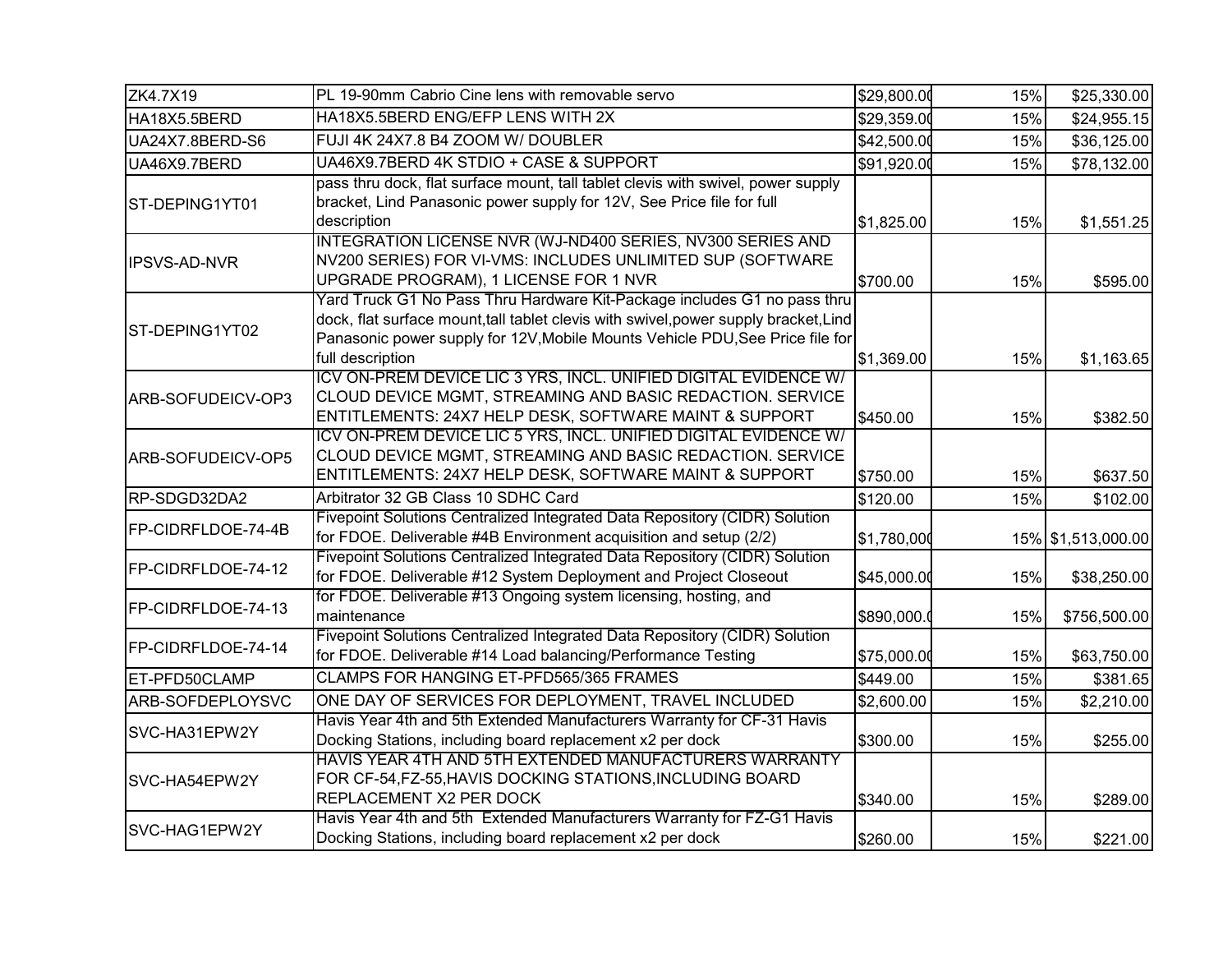|                  | Havis Year 4th and 5th Extended Manufacturers Warranty for CF-20 Havis           |            |     |            |
|------------------|----------------------------------------------------------------------------------|------------|-----|------------|
| SVC-HA20EPW2Y    | Docking Stations, including board replacement x2 per dock                        | \$390.00   | 15% | \$331.50   |
|                  | Havis Year 4th and 5th Extended Manufacturers Warranty for CF-33 Laptop          |            |     |            |
| SVC-HA33LEPW2Y   | Havis Docking Stations, including board replacement x2 per dock                  | \$390.00   | 15% | \$331.50   |
|                  | Havis Year 4th and 5th Extended Manufacturers Warranty for CF-33 Tablet          |            |     |            |
| SVC-HA33TEPW2Y   | Havis Docking Stations, including board replacement x2 per dock                  | \$390.00   | 15% | \$331.50   |
|                  | Havis Multipurpose Bracket secures power supplies to Havis Docking Stations      |            |     |            |
| HA-54MPB         | or Cradles. Compatible with CF-20, CF-33, CF-54                                  | \$38.20    | 15% | \$32.47    |
| PANA-APWK103PV9  | Adapter Plate for 98SQ1 to fit on TY-WK103PV9                                    | \$649.00   | 15% | \$551.65   |
|                  | HAVIS VERTICAL SUPPORT BRACKETS FOR THE CF-20. PROVIDES                          |            |     |            |
| HA-20VSBV        | ADDITIONAL DROP PROTECTION IN VERTICAL INSTALLATIONS                             | \$45.70    | 15% | \$38.85    |
| GJ-33LVDSS       | <b>GAMBER-JOHNSON SCREEN STIFFENER</b>                                           | \$70.00    | 15% | \$59.50    |
|                  | ON-PREMISES HEALTH MONITORPLUS BASE LICENSE. INSTALLED ON                        |            |     |            |
| HM-BASE-OP       | HEALTH MONITOR MANAGEMENT SERVER.                                                | \$2,500.00 | 15% | \$2,125.00 |
|                  | ON-PREMISES HEALTH MONITORPLUS INDIVIDUAL IP-SERVER                              |            |     |            |
| HM-MSRV-OP-1Y    | LICENSE INCLUDING 1YR SOFTWARE UPGRADE PROGRAM. NEEDED                           |            |     |            |
|                  | PER INDIVIDUAL VI IP-SERVER BEING MONITORED                                      | \$250.00   | 15% | \$212.50   |
|                  | Gamber-Johnson LAPTOP 2 in 1 VEHICLE DOCK (NO PASS) for the                      |            |     |            |
|                  | Panasonic CF-20 with LIND POWER supply.USB                                       |            |     |            |
| GJ-20LVD0L       | 3.0(2), Serial, Ethernet, HDMI, VGA, Antenna switch, Power input, docking        |            |     |            |
|                  | connector cover, docking release lever, See Price file for full description      | \$1,528.00 | 15% | \$1,298.80 |
|                  | Gamber-Johnson LAPTOP 2 in 1 VEHICLE DOCK (DUAL PASS) for the                    |            |     |            |
|                  | Panasonic CF-20 with LIND POWER supply. USB 3.0                                  |            |     |            |
| GJ-20LVD2L       | (2), Serial, Ethernet, HDMI, VGA, Antenna switch, Power input, docking connector |            |     |            |
|                  | cover, docking release lever, See Price file for full description                | \$1,654.00 | 15% | \$1,405.90 |
|                  | 43 Inch - 3840 x 2160 - 400 cd/m2 - 4000:1 - 8 Ms - TYPE A Connector x 2         |            |     |            |
| TH-43CQ1U        | (HDCP2.2 supported), USB Connector (TYPE-A) x 1, DC 5V/0.5A (USB 2.0             |            |     |            |
|                  | Supported)                                                                       | \$839.00   | 15% | \$713.15   |
|                  | 50 Inch - 3840 x 2160 - 400 cd/m2 - 4000:1 - 8 Ms - TYPE A Connector x 2         |            |     |            |
| TH-50CQ1U        | (HDCP2.2 supported), USB Connector (TYPE-A) x 1, DC 5V/0.5A (USB 2.0             |            |     |            |
|                  | Supported)                                                                       | \$979.00   | 15% | \$832.15   |
|                  | 54.6 Inch - 3840 x 2160 - 400 cd/m2 - 4000:1 - 8 Ms - TYPE A Connector x 2       |            |     |            |
| <b>TH-55CQ1U</b> | (HDCP2.2 supported), USB Connector (TYPE-A) x 1, DC 5V/0.5A (USB 2.0             |            |     |            |
|                  | Supported)                                                                       | \$1,109.00 | 15% | \$942.65   |
|                  | 64.5 Inch - 3840 x 2160 - 400 cd/m2 - 5000:1 - 8 Ms - TYPE A Connector x 2       |            |     |            |
| <b>TH-65CQ1U</b> | (HDCP2.2 supported), USB Connector (TYPE-A) x 1, DC 5V/0.5A (USB 2.0             |            |     |            |
|                  | Supported)                                                                       | \$1,619.00 | 15% | \$1,376.15 |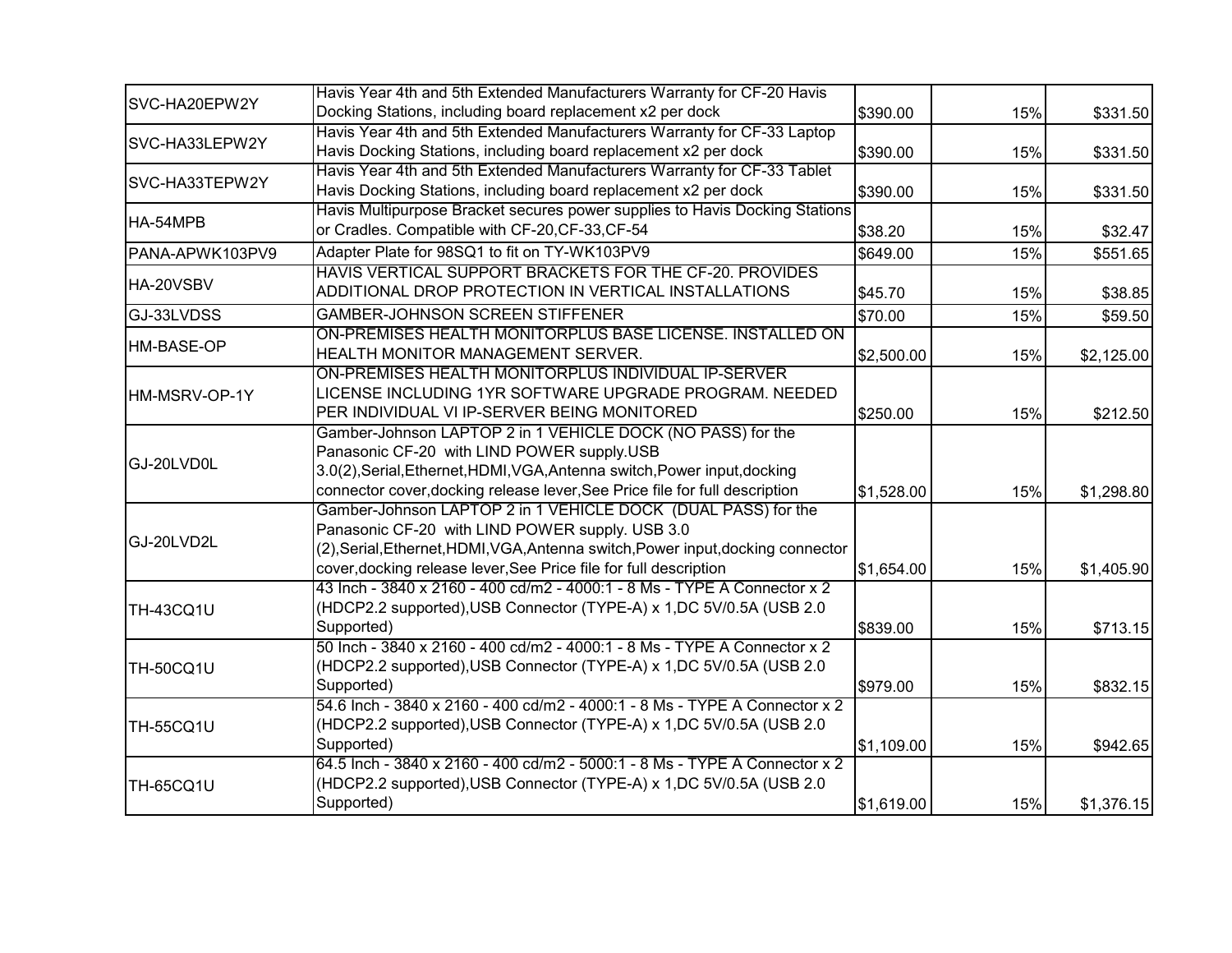|                    | 75 Inch - 3840 x 2160 - 400 cd/m2 - 1400:1 - 8 Ms - TYPE A Connector x 2                                                                                                                                                                |             |     |            |
|--------------------|-----------------------------------------------------------------------------------------------------------------------------------------------------------------------------------------------------------------------------------------|-------------|-----|------------|
| TH-75CQ1U          | (HDCP2.2 supported), USB Connector (TYPE-A) x 1, DC 5V/0.5A (USB 2.0<br>Supported)                                                                                                                                                      | \$2,909.00  | 15% | \$2,472.65 |
| TH-86CQ1U          | 86 Inch - 3840 x 2160 - 400 cd/m2 - 1200:1 - 8 Ms - TYPE A Connector x 2<br>(HDCP2.2 supported), USB Connector (TYPE-A) x 1, DC 5V/0.5A (USB 2.0                                                                                        |             |     |            |
|                    | Supported)                                                                                                                                                                                                                              | \$4,729.00  | 15% | \$4,019.65 |
| <b>WV-S1570L</b>   | 4K, OUTDOOR VANDAL RESISTANT BOX CAMERA, H.265                                                                                                                                                                                          | \$1,410.18  | 15% | \$1,198.65 |
| CF-KACC10          | Brazilian AC Cord for All models                                                                                                                                                                                                        | \$16.00     | 15% | \$13.60    |
| CF-KACC03          | AC Cord for United Kingdom (UK) 230 V 50 Hz for Toughbook Laptops                                                                                                                                                                       | \$5.00      | 15% | \$4.25     |
| ARB-ACPA12100-5017 | NEW AC ADAPTER REPLACEMENT FOR ACPA12100-3389                                                                                                                                                                                           | \$250.00    | 15% | \$212.50   |
| 50012-NC1-103      | Crossmatch UareU4500 NoCoat Bio/FPReader                                                                                                                                                                                                |             | 15% | #VALUE!    |
| FEC-HR140WMRBB     | WALL-MOUNT BRACKET FOR AW-HR140PJ                                                                                                                                                                                                       | \$555.00    | 15% | \$471.75   |
| 7160-1160          | Gamber-Johnson 6in Locking Slide Arm with Short Clevis                                                                                                                                                                                  | \$282.00    | 15% | \$239.70   |
| <b>B-0113-PDT</b>  | PENDANT MOUNT (WORKS WITH B-57-V)                                                                                                                                                                                                       | \$97.85     | 15% | \$83.17    |
| <b>B-0813-GBA</b>  | GANGBOX CONVERTER (WORKS WITH B-57-V)                                                                                                                                                                                                   | \$29.35     | 15% | \$24.95    |
| ARB-PDC2462-3950A  | UPDATED KIT FOR PAPDC2462-3950 INCLUDING NEW AC ADAPTER                                                                                                                                                                                 | \$395.00    | 15% | \$335.75   |
| ARB-SOFUDEBWC-OP3  | BWC ON-PREMISES, DEVICE LICENSE FOR 3 YEARS, INCL. UNIFIED<br>DIGITAL EVIDENCE WITH CLOUD DEVICE MANAGEMENT, STREAMING<br>AND BASIC REDACTION. SERVICE ENTITLEMENTS: HOT SWAP<br>SERVICE, DEPLOYMENT, ETCHING, 24X7 HELP DESK, SOFTWARE |             |     |            |
|                    | MAINTENANCE AND SUPPORT.                                                                                                                                                                                                                | \$450.00    | 15% | \$382.50   |
| TY-ST43PE9         | PEDESTAL STAND FOR TH-49SF2U AND TH-43SF2U DISPLAYS                                                                                                                                                                                     | \$249.00    | 15% | \$211.65   |
| <b>B-0706-JB</b>   | JUNCTION BOX POLE MOUNT (WORKS WITH B-38-V)                                                                                                                                                                                             | \$64.95     | 15% | \$55.21    |
| 7170-0236          | GAMBER-JOHNSON KIT, 2015 - 2016 F150 - PEDESTAL KIT                                                                                                                                                                                     | \$721.00    | 15% | \$612.85   |
| ZA17X7.6BRM        | FUJI ZA17X7.6BRM LENS NO EXTENDER                                                                                                                                                                                                       | \$11,600.00 | 15% | \$9,860.00 |
| FKWA-100M-AMS      | 100 METER SMPTE 311 CABLE                                                                                                                                                                                                               | \$1,374.00  | 15% | \$1,167.90 |
| TH-SVCENT1SXWY4    | PROFESSIONAL DISPLAY 1 YEAR EXTENDED WARRANTY (YEAR 4)<br>ENTRY SERIES 2 DAY ADVANCE REPLACEMENT - 50 AND BELOW                                                                                                                         | \$75.00     | 15% | \$63.75    |
| TH-SVCENT1SXWY45   | AND 5) ENTRY SERIES 2 DAY ADVANCE REPLACEMENT - 50 AND<br><b>BELOW</b>                                                                                                                                                                  | \$115.00    | 15% | \$97.75    |
| TH-SVCENT2SXWY4    | PROFESSIONAL DISPLAY 1 YEAR EXTENDED WARRANTY (YEAR 4)<br>ENTRY SERIES 2 DAY ADVANCE REPLACEMENT - ABOVE 50 TO 65                                                                                                                       | \$150.00    | 15% | \$127.50   |
| TH-SVCENT2SXWY45   | AND 5) ENTRY SERIES 2 DAY ADVANCE REPLACEMENT - ABOVE 50 TO<br>65                                                                                                                                                                       | \$209.00    | 15% | \$177.65   |
| TH-SVCENT3SXWY4    | PROFESSIONAL DISPLAY 1 YEAR EXTENDED WARRANTY (YEAR 4)<br>ENTRY SERIES 2 DAY ADVANCE REPLACEMENT- ABOVE 65                                                                                                                              | \$375.00    | 15% | \$318.75   |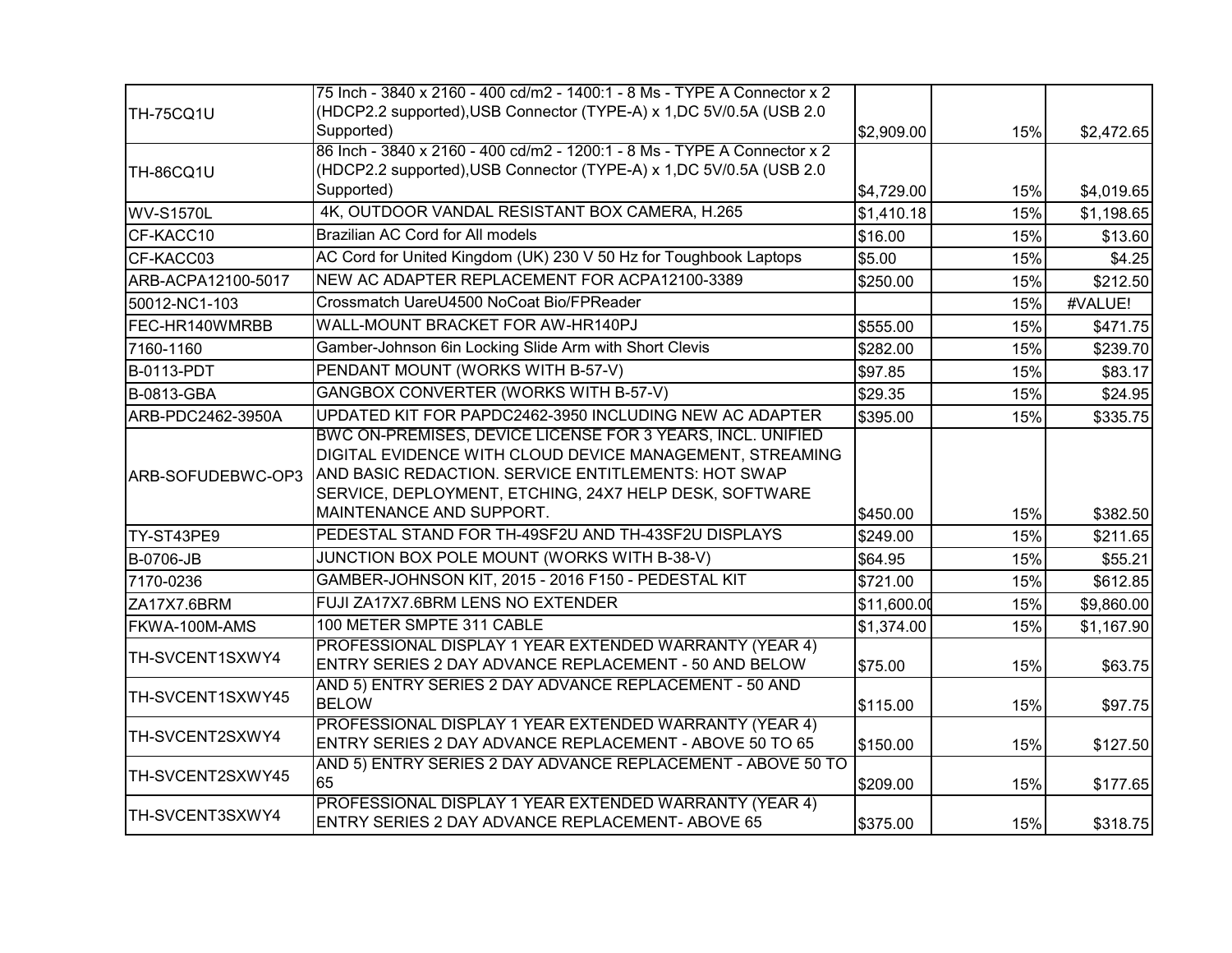|                    | PROFESSIONAL DISPLAY 2 YEAR EXTENDED WARRANTY (YEARS 4              |            |     |            |
|--------------------|---------------------------------------------------------------------|------------|-----|------------|
| TH-SVCENT3SXWY45   | AND 5) ENTRY SERIES 2 DAY ADVANCE REPLACEMENT - ABOVE 65            | \$495.00   | 15% | \$420.75   |
|                    | HIGH BRIGHTNESS INDOOR 2 DAY ADVANCE REPLACEMENT - 50 AND           |            |     |            |
| TH-SVCHBIND1SXWY4  | <b>BELOW</b>                                                        | \$150.00   | 15% | \$127.50   |
|                    | PROFESSIONAL DISPLAY 2 YEAR EXTENDED WARRANTY (YEARS 4              |            |     |            |
| TH-SVCHBIND1SXWY45 | AND 5) HIGH BRIGHTNESS INDOOR 2 DAY ADVANCE REPLACEMENT -           |            |     |            |
|                    | 50 AND BELOW                                                        | \$225.00   | 15% | \$191.25   |
|                    | HIGH BRIGHTNESS INDOOR 2 DAY ADVANCE REPLACEMENT - ABOVE            |            |     |            |
| TH-SVCHBIND2SXWY4  | 50 TO 65                                                            | \$265.00   | 15% | \$225.25   |
|                    | PROFESSIONAL DISPLAY 2 YEAR EXTENDED WARRANTY (YEAR 4 AND           |            |     |            |
| TH-SVCHBIND2SXWY45 | 5) HIGH BRIGHTNESS INDOOR 2 DAY ADVANCE REPLACEMENT -               |            |     |            |
|                    | ABOVE 50 TO 65                                                      | \$375.00   | 15% | \$318.75   |
|                    | HIGH BRIGHTNESS INDOOR 2 DAY ADVANCE REPLACEMENT - ABOVE            |            |     |            |
| TH-SVCHBIND3SXWY4  | 65                                                                  | \$569.00   | 15% | \$483.65   |
|                    | AND 5) HIGH BRIGHTNESS INDOOR 2 DAY ADVANCE REPLACEMENT -           |            |     |            |
| TH-SVCHBIND3SXWY45 | ABOVE 65                                                            | \$859.00   | 15% | \$730.15   |
|                    | PROFESSIONAL DISPLAY 1 YEAR EXTENDED WARRANTY (YEAR 4)              |            |     |            |
| TH-SVCIAC2SXWY4    | INTERACTIVE PROFESSIONAL DISPLAY 2 DAY ADVANCE                      |            |     |            |
|                    | REPLACEMENT - ABOVE 50 TO 65                                        | \$375.00   | 15% | \$318.75   |
|                    | PROFESSIONAL DISPLAY 2 YEAR EXTENDED WARRANTY (YEARS 4              |            |     |            |
| TH-SVCIAC2SXWY45   | AND 5) INTERACTIVE PROFESSIONAL DISPLAY 2 DAY ADVANCE               |            |     |            |
|                    | REPLACEMENT - ABOVE 50 TO 65                                        | \$569.00   | 15% | \$483.65   |
|                    | PROFESSIONAL DISPLAY 1 YEAR EXTENDED WARRANTY (YEAR 4)              |            |     |            |
| TH-SVCIAC3SXWY4    | INTERACTIVE PROFESSIONAL DISPLAY 2 DAY ADVANCE                      |            |     |            |
|                    | REPLACEMENT - ABOVE 65                                              | \$899.00   | 15% | \$764.15   |
|                    | PROFESSIONAL DISPLAY 2 YEAR EXTENDED WARRANTY (YEARS 4              |            |     |            |
| TH-SVCIAC3SXWY45   | AND 5) INTERACTIVE PROFESSIONAL DISPLAY 2 DAY ADVANCE               |            |     |            |
|                    | REPLACEMENT - ABOVE 65                                              | \$1,349.00 | 15% | \$1,146.65 |
|                    | PROFESSIONAL DISPLAY 1 YEAR EXTENDED WARRANTY (YEAR 4)              |            |     |            |
| TH-SVCIMC3SXWY4    | IMAGE CRITICAL 2 DAY ADVANCE REPLACEMENT - ABOVE 65                 | \$1,599.00 | 15% | \$1,359.15 |
|                    | PROFESSIONAL DISPLAY 2 YEAR EXTENDED WARRANTY (YEARS 4              |            |     |            |
| TH-SVCIMC3SXWY45   | AND 5) IMAGE CRITICAL 2 DAY ADVANCE REPLACEMENT - ABOVE 65          | \$2,425.00 | 15% | \$2,061.25 |
|                    | PROFESSIONAL DISPLAY 1 YEAR EXTENDED WARRANTY (YEAR 4)              |            |     |            |
| TH-SVCSTIND1SXWY4  | STANDARD INDOOR 2 DAY ADVANCE REPLACEMENT - 50 AND BELOW            | \$115.00   | 15% | \$97.75    |
|                    | AND 5) STANDARD INDOOR 2 DAY ADVANCE REPLACEMENT - 50 AND           |            |     |            |
| TH-SVCSTIND1SXWY45 | <b>BELOW</b>                                                        | \$159.00   | 15% | \$135.15   |
|                    | PROFESSIONAL DISPLAY 1 YEAR EXTENDED WARRANTY (YEAR 4)              |            |     |            |
| TH-SVCSTIND2SXWY4  | STANDARD INDOOR 2 DAY ADVANCE REPLACEMENT - ABOVE 50 TO 65 \$195.00 |            | 15% | \$165.75   |
|                    |                                                                     |            |     |            |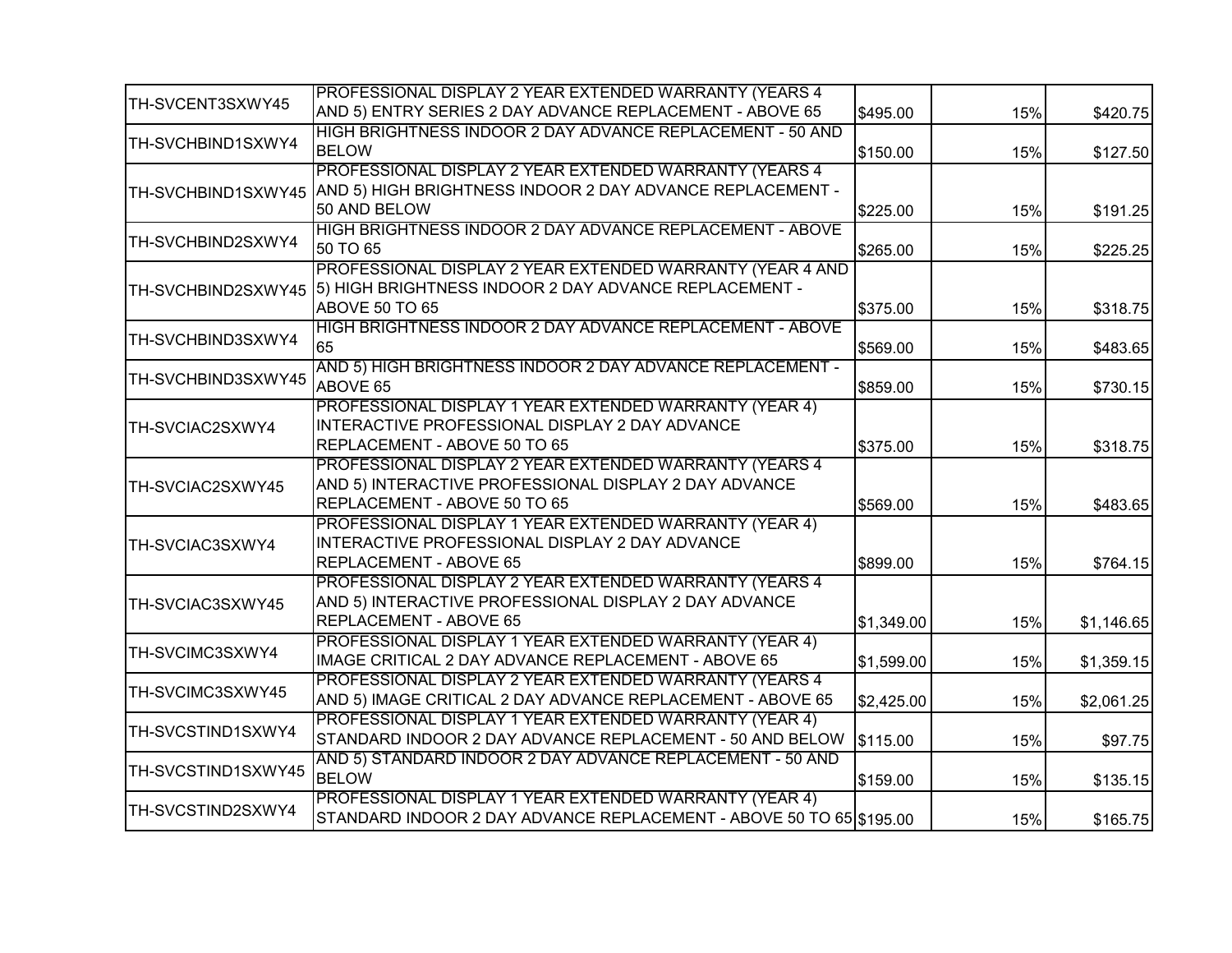|                         | AND 5) STANDARD INDOOR 2 DAY ADVANCE REPLACEMENT - ABOVE                     |             |     |            |
|-------------------------|------------------------------------------------------------------------------|-------------|-----|------------|
| TH-SVCSTIND2SXWY45      | 50 TO 65                                                                     | \$265.00    | 15% | \$225.25   |
|                         | PROFESSIONAL DISPLAY 1 YEAR EXTENDED WARRANTY (YEAR 4)                       |             |     |            |
| TH-SVCVDW1SXWY4         | VIDEO WALL 2 DAY ADVANCE REPLACEMENT - 49 TO 55 PROF                         |             |     |            |
|                         | PROFESSIONAL DISPLAY                                                         | \$415.00    | 15% | \$352.75   |
|                         | PROFESSIONAL DISPLAY 2 YEAR EXTENDED WARRANTY (YEARS 4                       |             |     |            |
| TH-SVCVDW1SXWY45        | AND 5) VIDEO WALL 2 DAY ADVANCE REPLACEMENT - 49 TO 55 PROF                  |             |     |            |
|                         | PROFESSIONAL DISPLAY                                                         | \$599.00    | 15% | \$509.15   |
| ET-DLE020               | 0.28 -0.31:1 Ultra Short-Throw with Power Zoom Lens for 1DLP projectors      | \$10,999.00 | 15% | \$9,349.15 |
| <b>WV-Q158S</b>         | WALL MOUNT BRACKET FOR S6130, SMOKED                                         | \$276.00    | 15% | \$234.60   |
| FOA-1M                  | SMPTE to ST Adapter Male                                                     | \$570.00    | 15% | \$484.50   |
|                         | 1TB AZURE STORAGE BANDWIDTH ARCHIVE TIER FOR 1-YEAR                          |             |     |            |
| ARB-SOFAZURE1TB-A       | (RENEWABLE ANNUALLY)                                                         | \$155.00    | 15% | \$131.75   |
|                         | Velocitor specific - Year 4 and 5 Premier Deployment, Ultimate Care          |             |     |            |
|                         | Warranty, Advanced Exchange program with PNSCM consigned                     |             |     |            |
| <b>FZ-SVTCVCSPSOA2Y</b> | inventory, Two (2) year enrollment extension within Android Operating System |             |     |            |
|                         | Maintenance Program. See Price file for full description                     | \$195.00    | 15% | \$165.75   |
|                         | Velocitor specific - Years 1,2,& 3 Ultimate Care Warranty, Advanced          |             |     |            |
|                         | Exchange program with PNSCM consigned inventory, Three (3) year              |             |     |            |
| FZ-SVTCVCSPSO3Y         | enrollment in Android Operating System Maintenance Program. Provides         |             |     |            |
|                         | access to periodic A See Price file for full description                     | \$275.00    | 15% | \$233.75   |
|                         | HID DIGITAL PERSONA (CROSSMATCH) PREMIUM PANASONIC ON SITE                   |             |     |            |
|                         | IMPLEMENTATION, INSTALLATION, AND TRAINING. INCLUDES ALL                     |             |     |            |
| <b>CF-SVCDPSIITVL3</b>  | COSTS ASSOCIATED WITH COMPLETED INSTALLATION. REQUIRES A                     |             |     |            |
|                         | PRELIMINARY PROJECT DISCOVERY CALL.                                          | \$5,975.00  | 15% | \$5,078.75 |
| MTP49LF80M              | TOUCH OVERLAY MIRROR FOR TH-49LF80, TH-49AF1, TH-49SF1                       | \$3,299.00  | 15% | \$2,804.15 |
|                         | Panasonic Nuance Dragon Law Enforcement Speech Recognition Perpetual         |             |     |            |
| SVCNLEL1YAA             | Software License.(Minimum Order Quantity 1)                                  | \$600.00    | 15% | \$510.00   |
|                         | Panasonic Nuance Dragon Law Enforcement Speech Recognition Perpetual         |             |     |            |
| SVCNLEL1YA              | Software License.(Minimum Order Quantity 5)                                  | \$600.00    | 15% | \$510.00   |
| SVCNLEL1YB              | Panasonic Nuance Dragon Law Enforcement Speech Recognition Perpetual         |             |     |            |
|                         | Software License.(Minimum Order Quantity 26)                                 | \$600.00    | 15% | \$510.00   |
| SVCNLEL1YC              | Panasonic Nuance Dragon Law Enforcement Speech Recognition Perpetual         |             |     |            |
|                         | Software License.(Minimum Order Quantity 126)                                | \$600.00    | 15% | \$510.00   |
| SVCNLEL1YD              | Panasonic Nuance Dragon Law Enforcement Speech Recognition Perpetual         |             |     |            |
|                         | Software License.(Minimum Order Quantity 251)                                | \$600.00    | 15% | \$510.00   |
| SVCNLEL1YE              | Panasonic Nuance Dragon Law Enforcement Speech Recognition Perpetual         |             |     |            |
|                         | Software License.(Minimum Order Quantity 626)                                | \$600.00    | 15% | \$510.00   |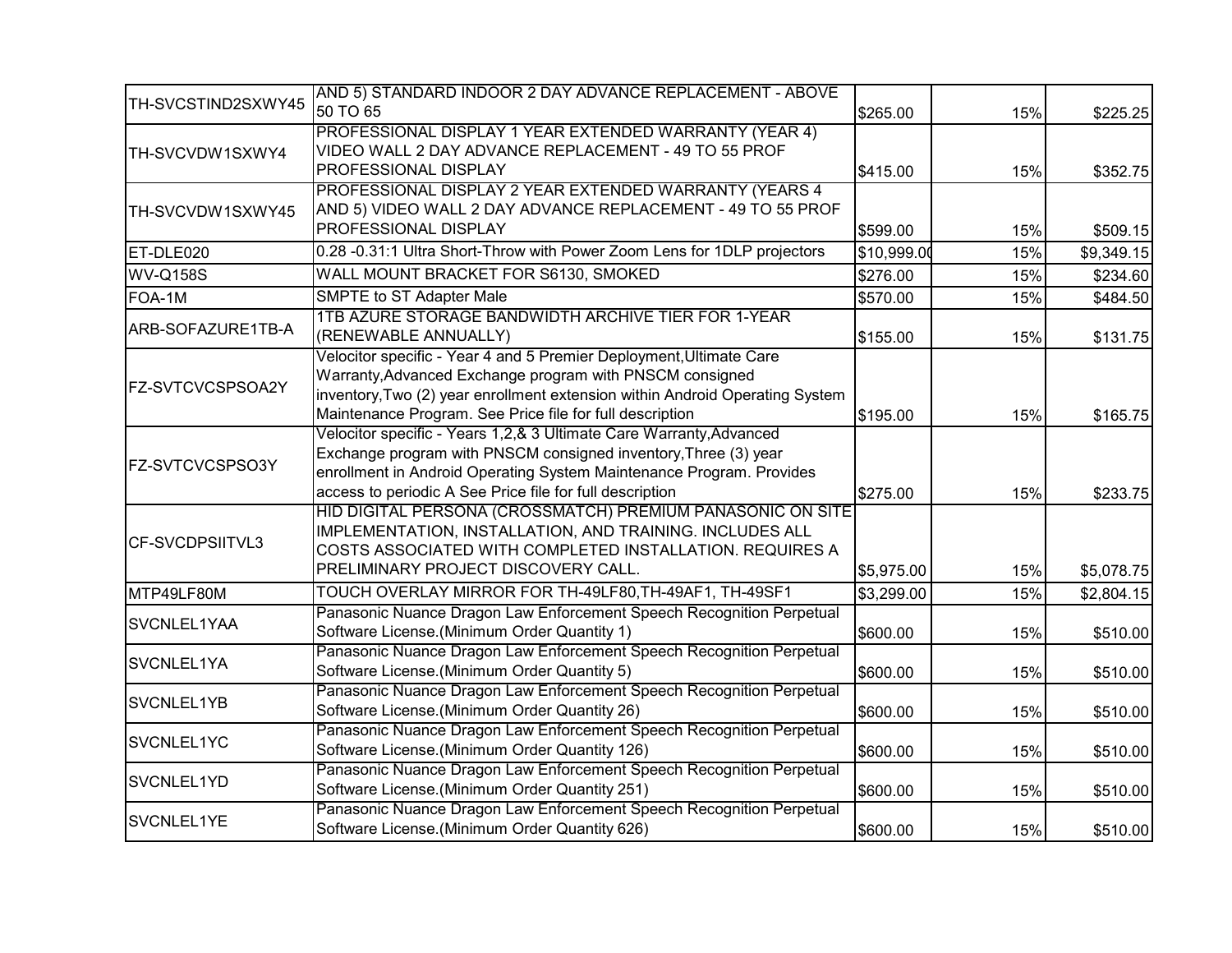| SVCNLEL1YF          | Panasonic Nuance Dragon Law Enforcement Speech Recognition Perpetual                                                                                   |             |     |             |
|---------------------|--------------------------------------------------------------------------------------------------------------------------------------------------------|-------------|-----|-------------|
|                     | Software License.(Minimum Order Quantity 1000))                                                                                                        | \$600.00    | 15% | \$510.00    |
| SVCNLEMS1YAA        | 1 Year Maintenance & Support renewable annually. (Minimum Order Quantity<br>1)                                                                         | \$90.00     | 15% | \$76.50     |
| SVCNLEMS1YA         | 1 Year Maintenance & Support renewable annually. (Minimum Order Quantity<br>$\left(5\right)$                                                           | \$90.00     | 15% | \$76.50     |
| SVCNLEMS1YB         | PANASONIC NUANCE DRAGON LAW ENFORCEMENT SPEECH<br>RECOGNITION SOFTWARE - 1 YEAR MAINTENANCE SUPPORT<br>RENEWABLE ANNUALLY. (MINIMUM ORDER QUANTITY 26) | \$90.00     | 15% | \$76.50     |
| SVCNLEMS1YC         | 1 Year Maintenance & Support renewable annually. (Minimum Order Quantity<br>126)                                                                       | \$90.00     | 15% | \$76.50     |
| SVCNLEMS1YD         | 1 Year Maintenance & Support renewable annually. (Minimum Order Quantity<br>251)                                                                       | \$90.00     | 15% | \$76.50     |
| SVCNLEMS1YE         | 1 Year Maintenance & Support renewable annually. (Minimum Order Quantity<br>626)                                                                       | \$90.00     | 15% | \$76.50     |
| SVCNLEMS1YF         | 1 Year Maintenance & Support renewable annually. (Minimum Order Quantity<br>1000                                                                       | \$90.00     | 15% | \$76.50     |
| SVCNLEMCS1YAA       | Panasonic Nuance User Management Center Annual (12 month) Subscription<br>(Minimum Order Quantity 1)                                                   | \$30.00     | 15% | \$25.50     |
| SVCNLEMCS1YA        | Panasonic Nuance User Management Center Annual (12 month) Subscription<br>- (Minimum Order Quantity 5)                                                 | \$30.00     | 15% | \$25.50     |
| SVCNLEMCS1YB        | Panasonic Nuance User Management Center Annual (12 month) Subscription<br>(Minimum Order Quantity 26)                                                  | \$30.00     | 15% | \$25.50     |
| SVCNLEMCS1YC        | Panasonic Nuance User Management Center Annual (12 month) Subscription<br>(Minimum Order Quantity 126)                                                 | \$30.00     | 15% | \$25.50     |
| SVCNLEMCS1YD        | Panasonic Nuance User Management Center Annual (12 month) Subscription<br>(Minimum Order Quantity 251)                                                 | \$30.00     | 15% | \$25.50     |
| SVCNLEMCS1YE        | Panasonic Nuance User Management Center Annual (12 month) Subscription<br>(Minimum Order Quantity 626)                                                 | \$30.00     | 15% | \$25.50     |
| <b>SVCNLEMCS1YF</b> | Panasonic Nuance User Management Center Annual (12 month) Subscription<br>(Minimum Order Quantity 1000)                                                | \$30.00     | 15% | \$25.50     |
| <b>SVCNLEMCOP</b>   | Panasonic Nuance User Management Center- On Premise solution.                                                                                          | \$12,000.00 | 15% | \$10,200.00 |
| SVCNLEMCOPM1Y       | Panasonic Nuance User Management Center- On Premise, 1-Year<br>Maintenance and Support                                                                 |             | 15% | #VALUE!     |
| SVCNLEOSTRN1        |                                                                                                                                                        |             | 15% | #VALUE!     |
| SVCNLETRDW2         | Panasonic Nuance Dragon Live Web based Training- 2 hours online live with<br>a Dragon specialist.                                                      |             | 15% | #VALUE!     |
| <b>KV-SS100</b>     | Roller Exchange Kit (600K Roller Kit)                                                                                                                  | \$90.00     | 15% | \$76.50     |
| ET-D3QW300          | Motor                                                                                                                                                  | \$25,999.00 | 15% | \$22,099.15 |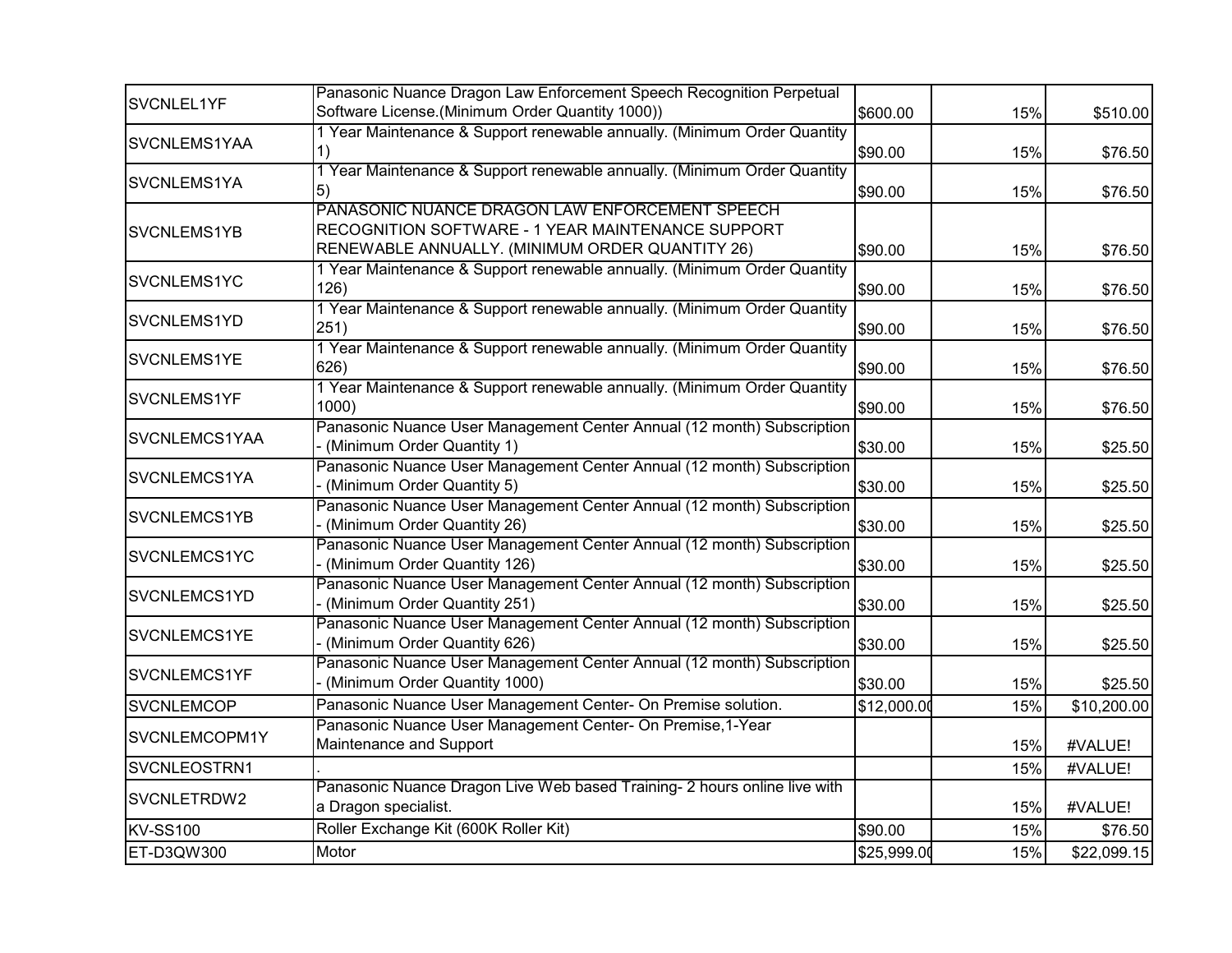| ET-D3QS400   | Motor                                                                                                                                              | \$25,999.00 | 15% | \$22,099.15  |
|--------------|----------------------------------------------------------------------------------------------------------------------------------------------------|-------------|-----|--------------|
| ET-D3QT500   | Motor                                                                                                                                              | \$25,999.00 | 15% | \$22,099.15  |
| ET-D3QT600   | Motor                                                                                                                                              | \$25,999.00 | 15% | \$22,099.15  |
| ET-D3QT700   | Motor                                                                                                                                              | \$25,999.00 | 15% | \$22,099.15  |
| ET-D3QT800   | Motor                                                                                                                                              | \$25,999.00 | 15% | \$22,099.15  |
| PT-RQ50KU    | 50,000lm, Native 4K Resolution, 3DLP Laser Projector, No Lens                                                                                      | \$249,999.  | 15% | \$212,499.15 |
| CF-AA5713A2M | AC Adapter (100W) for FZ-55, CF-33                                                                                                                 | \$87.00     | 15% | \$73.95      |
| FZ-BAZ1916   | 16GB MEMORY FOR FZ-55 MK1                                                                                                                          | \$399.00    | 15% | \$339.15     |
| FZ-BAZ1908   | 8GB MEMORY FOR FZ-55 MK1                                                                                                                           | \$167.76    | 15% | \$142.60     |
| FZ-VBD551W   | Blu-Ray xPAK for FZ-55 Mk1 Universal Bay Expansion Area                                                                                            | \$395.00    | 15% | \$335.75     |
| FZ-VCN551W   | VGA + Serial + USB-A xPAK for FZ-55 Mk1 Rear Expansion Area                                                                                        | \$165.00    | 15% | \$140.25     |
| FZ-VCN552W   | VGA + Serial + LAN xPAK for FZ-55 Mk1 Rear Expansion Area                                                                                          | \$135.00    | 15% | \$114.75     |
| FZ-VCN553W   | Area                                                                                                                                               | \$155.00    | 15% | \$131.75     |
| FZ-VDM551W   | DVD xPAK for FZ-55 Mk1 Universal Bay Expansion Area                                                                                                | \$105.00    | 15% | \$89.25      |
| FZ-VFP551W   | Fingerprint Reader xPAK for FZ-55 Mk1 Front Expansion Area                                                                                         | \$130.00    | 15% | \$110.50     |
| FZ-VGT551W   | Dedicated Graphics xPAK (AMD Radeon Pro WX 4150) for FZ-55 Mk1<br>Universal Bay Expansion Area                                                     | \$740.00    | 15% | \$629.00     |
| FZ-VNF551W   | Contactless SmartCard xPAK for FZ-55 Mk1 Front Expansion Area                                                                                      | \$115.00    | 15% | \$97.75      |
| FZ-VNP551U   | STYLUS FOR FZ-55 MK1                                                                                                                               | \$25.00     | 15% | \$21.25      |
| FZ-VNT005U   | TETHER FOR FZ-55 MK1                                                                                                                               | \$11.00     | 15% | \$9.35       |
| FZ-VSC551W   | Insertable SmartCard xPAK for FZ-55 Mk1 Front Expansion Area                                                                                       | \$110.00    | 15% | \$93.50      |
| FZ-VSC552W   | Insertable SmartCard xPAK for FZ-55 Mk1 Universal Bay Expansion Area                                                                               | \$90.00     | 15% | \$76.50      |
| FZ-VSD551T1W | 1TB SSD 2nd Drive (quick-release) xPAK for FZ-55 Mk1 Universal Bay<br><b>Expansion Area</b>                                                        | \$1,100.00  | 15% | \$935.00     |
| FZ-VZSU1HU   | Standard Battery for FZ-55 Mk1. Can be used as a replacement for the main<br>battery or as an optional second battery in the Front Expansion Area. | \$146.00    | 15% | \$124.10     |
| FZ-VCB551M   | 4-Bay Battery Charger for FZ-55 Mk1. Includes 100W AC Adapter.                                                                                     | \$319.00    | 15% | \$271.15     |
| FZ-VSDR5551W | 512GB SSD MAIN DRIVE (QUICK-RELEASE) FOR FZ-55 MK1                                                                                                 | \$440.00    | 15% | \$374.00     |
| FZ-VSDR55T1W | 1TB SSD MAIN DRIVE (QUICK-RELEASE) FOR FZ-55 MK1                                                                                                   | \$1,150.00  | 15% | \$977.50     |
| FZ-VEB551U   | DESKTOP DOCK FOR FZ-55. USB-A (4), HDMI (2), VGA, SERIAL, LAN,<br>KENSINGTON LOCK, POWER BUTTON. NO AC ADAPTER INCLUDED                            | \$490.00    | 15% | \$416.50     |
| FZ-VSD55151W | 512GB SSD 2ND DRIVE (QUICK-RELEASE) xPAK FOR FZ-55 MK1<br>UNIVERSAL BAY EXPANSION AREA                                                             | \$440.00    | 15% | \$374.00     |
| FZ-VSD55152W | 512GB OPAL SSD 2ND DRIVE (QUICK-RELEASE) xPAK FOR FZ-55 MK1<br>UNIVERSAL BAY EXPANSION AREA                                                        | \$630.00    | 15% | \$535.50     |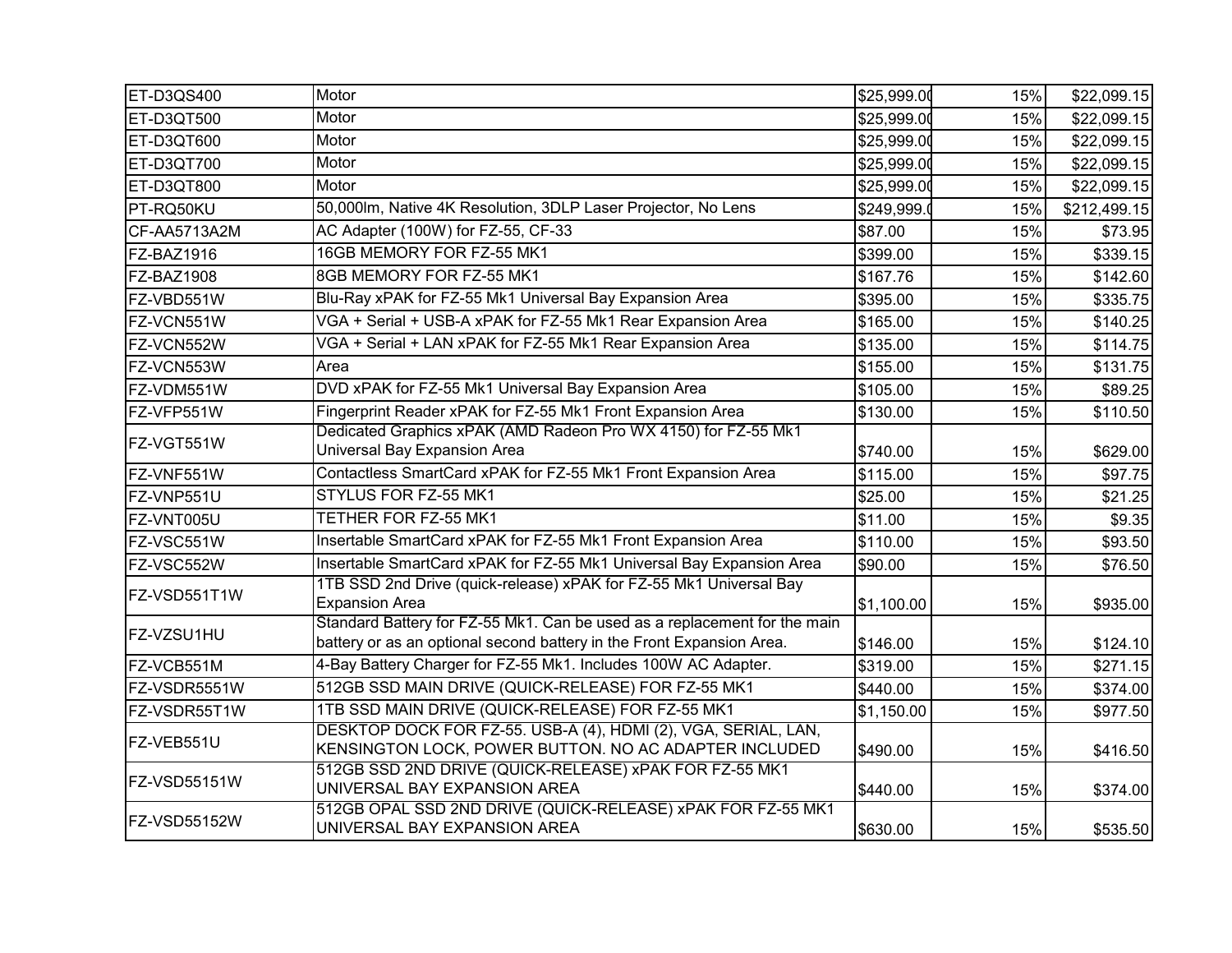|               | 1TB OPAL SSD 2ND DRIVE (QUICK-RELEASE) xPAK FOR FZ-55 MK1                                                                 |            |     |            |
|---------------|---------------------------------------------------------------------------------------------------------------------------|------------|-----|------------|
| FZ-VSD551T2W  | UNIVERSAL BAY EXPANSION AREA                                                                                              | \$1,150.00 | 15% | \$977.50   |
|               | MIX OF SILVER AND BLACK. CAN BE USED AS REPLACEMENTS FOR                                                                  |            |     |            |
| FZ-VSW551U    | SCREWS FROM THE KEYBOARD OR AMD DEDICATED GRAPHIC                                                                         |            |     |            |
|               | XPAK, AS WELL AS OPTIONAL LOCKING SCREW FOR ANY XPAK AND<br>THE MAIN SSD.                                                 |            |     |            |
|               |                                                                                                                           | \$8.00     | 15% | \$6.80     |
| PPM485S       | Pole Mount, Wall Mount, and Shroud Kit f/Outdoor Vandal Cameras                                                           | \$242.00   | 15% | \$205.70   |
| SHAN-UCU500   | Thermodyne Case for AK-UCU500+ROP                                                                                         | \$723.00   | 15% | \$614.55   |
| TH-49SQ1W     | <b>4K LCD Display</b>                                                                                                     | \$1,979.00 | 15% | \$1,682.15 |
| TH-55SQ1W     | <b>4K LCD Display</b>                                                                                                     | \$2,309.00 | 15% | \$1,962.65 |
| TH-65SQ1W     | <b>4K LCD Display</b>                                                                                                     | \$3,719.00 | 15% | \$3,161.15 |
| ET-EMW200     | .48-0.55:1 Zoom lens for PT-MZ16K/MZ13K/MZ10K LCD laser projectors                                                        | \$6,499.00 | 15% | \$5,524.15 |
| ET-EMW300     | .55-0.69:1 Zoom lens for PT-MZ16K/MZ13K/MZ10K LCD laser projectors                                                        | \$5,499.00 | 15% | \$4,674.15 |
| ET-EMW400     | .69-0.95:1 Zoom lens for PT-MZ16K/MZ13K/MZ10K LCD laser projectors                                                        | \$5,499.00 | 15% | \$4,674.15 |
| ET-EMW500     | .95-1.35:1 Zoom lens for PT-MZ16K/MZ13K/MZ10K LCD laser projectors                                                        | \$5,499.00 | 15% | \$4,674.15 |
| ET-EMS600     | 1.35-2.11:1 Zoom lens for PT-MZ16K/MZ13K/MZ10K LCD laser projectors                                                       | \$2,899.00 | 15% | \$2,464.15 |
| ET-EMT700     | 2.10-4.14:1 Zoom lens for PT-MZ16K/MZ13K/MZ10K LCD laser projectors                                                       | \$4,299.00 | 15% | \$3,654.15 |
| ET-EMT800     | 4.14-7.40:1 Zoom lens for PT-MZ16K/MZ13K/MZ10K LCD laser projectors                                                       | \$4,299.00 | 15% | \$3,654.15 |
|               | TOUGHBOOK FZ-55 5 YEAR (YEARS 1,2,3,4,5) ADVANCED EXCHANGE                                                                |            |     |            |
|               | STANDARD WARRANTY ENHANCEMENT.PROVIDES OVERNIGHT                                                                          |            |     |            |
| CF-SVCLTAEX5Y | ADVANCED EXCHANGE SERVICE ON CUSTOMER OWNED XPAKS FOR                                                                     |            |     |            |
|               | THE 3 YEAR MANUFACTURERS WARRANTY TERM.RETURN SHIPPING                                                                    |            |     |            |
|               | ON See Price file for full description                                                                                    | \$40.00    | 15% | \$34.00    |
| HA-PMS10L     | <b>Dock</b>                                                                                                               | \$126.70   | 15% | \$107.70   |
|               | DESKTOP DOCK CRADLE FOR CF-33 TABLET ONLY. USB 3.0 (2), USB<br>2.0 (4), HDMI (2), SERIAL, LAN (2), KENSINGTON LOCK. NO AC |            |     |            |
| CF-VEB332M    | <b>ADAPTER INCLUDED</b>                                                                                                   | \$455.00   | 15% | \$386.75   |
|               | Toughbook FZ-55 3 Year (Years 1,2,& 3) Advanced Exchange standard                                                         |            |     |            |
|               | warranty enhancement. Provides overnight advanced exchange service on                                                     |            |     |            |
| CF-SVCLTAEX3Y | customer owned xPAKs for the 3 year manufacturers warranty term. Return                                                   |            |     |            |
|               | shipping on See Price file for full description                                                                           | \$25.00    | 15% | \$21.25    |
|               | Toughbook FZ-55 4 Year (Years 1,2,3,& 4) Advanced Exchange standard                                                       |            |     |            |
|               | warranty enhancement. Provides overnight advanced exchange service on                                                     |            |     |            |
| CF-SVCLTAEX4Y | customer owned xPAKs for the 3 year manufacturers warranty term. Return                                                   |            |     |            |
|               | shipping See Price file for full description                                                                              | \$33.00    | 15% | \$28.05    |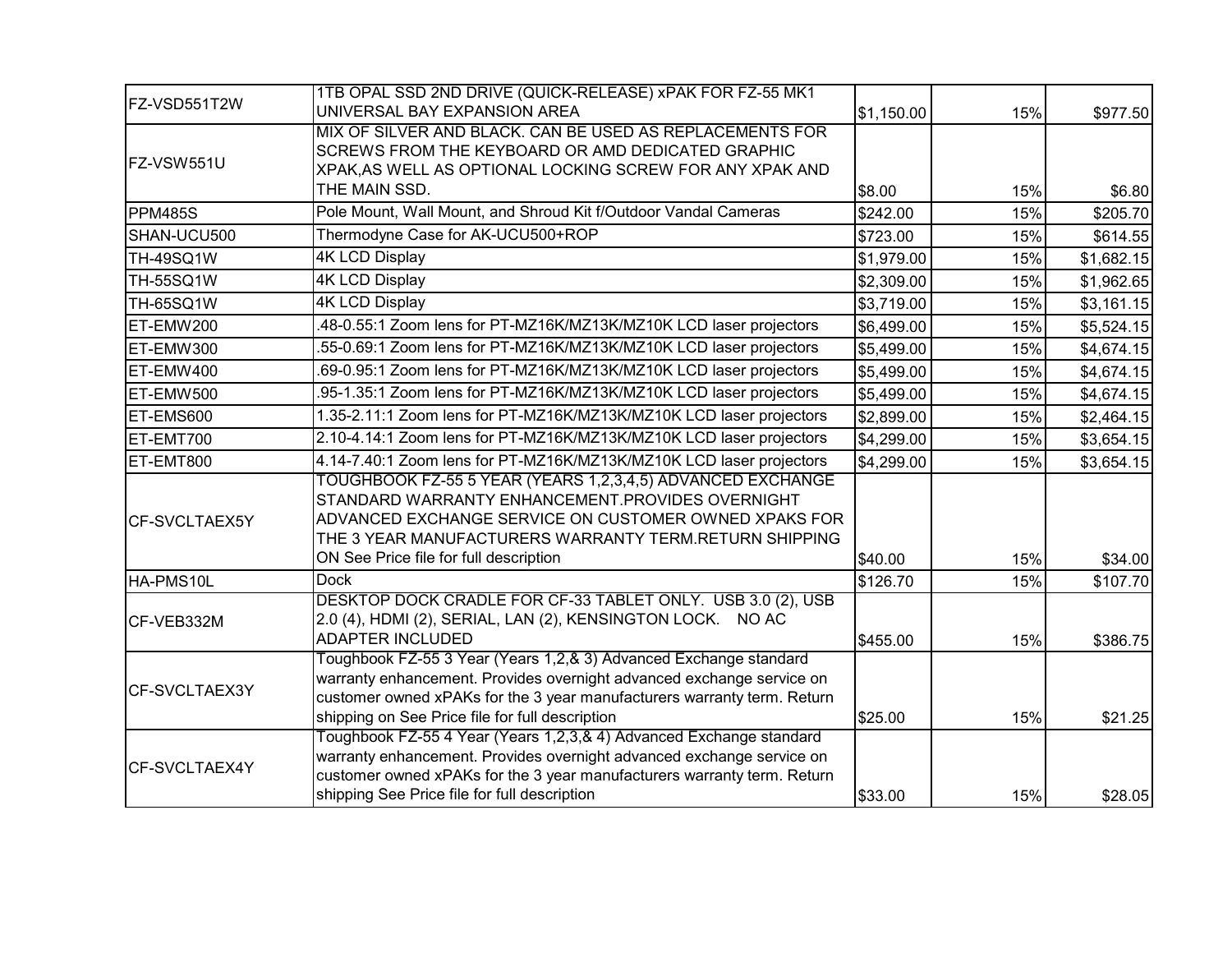|                         | Toughbook FZ-55 Year 4 Advanced Exchange standard warranty               |            |     |            |
|-------------------------|--------------------------------------------------------------------------|------------|-----|------------|
| CF-SVCLTAEXY4           | enhancement. Provides overnight advanced exchange service on customer    |            |     |            |
|                         | owned xPAKs for the 3 year manufacturers warranty term plus 1 additional |            |     |            |
|                         | year. Return ship See Price file for full description                    | \$23.00    | 15% | \$19.55    |
|                         | TOUGHBOOK FZ-55 YEAR 5 ADVANCED EXCHANGE STANDARD                        |            |     |            |
|                         | WARRANTY ENHANCEMENT. PROVIDES OVERNIGHT ADVANCED                        |            |     |            |
| CF-SVCLTAEXY5           | EXCHANGE SERVICE ON CUSTOMER OWNED XPAKS FOR THE 3 YEAR                  |            |     |            |
|                         | MANUFACTURERS WARRANTY TERM PLUS 1 ADDITIONAL YEAR (YEAR                 |            |     |            |
|                         | 5). See Price file for full description                                  | \$29.00    | 15% | \$24.65    |
|                         | TOUGHBOOK FZ-55 YEAR 4 AND 5 ADVANCED EXCHANGE STANDARD                  |            |     |            |
|                         | WARRANTY ENHANCEMENT. PROVIDES OVERNIGHT ADVANCED                        |            |     |            |
| <b>ICF-SVCLTAEX2Y</b>   | EXCHANGE SERVICE ON CUSTOMER OWNED XPAKS FOR THE 3 YEAR                  |            |     |            |
|                         | MANUFACTURERS WARRANTY TERM PLUS 2 ADDITIONAL YEARS See                  |            |     |            |
|                         | Price file for full description                                          | \$40.00    | 15% | \$34.00    |
|                         | TOUGHBOOK APOS (AFTER POINT OF SALE) FZ-55 YEAR 4 ADVANCED               |            |     |            |
|                         | EXCHANGE STANDARD WARRANTY ENHANCEMENT.PROVIDES                          |            |     |            |
| <b>ICF-SVCLTAEAPOY4</b> | OVERNIGHT ADVANCED EXCHANGE SERVICE ON CUSTOMER OWNED                    |            |     |            |
|                         | XPAKS FOR THE 3 YEAR MANUFACTURERS WARRANTY TERM PLUS 1                  |            |     |            |
|                         | A See Price file for full description                                    | \$25.00    | 15% | \$21.25    |
|                         | TOUGHBOOK APOS (AFTER POINT OF SALE) FZ-55 YEAR 5 ADVANCED               |            |     |            |
|                         | EXCHANGE STANDARD WARRANTY ENHANCEMENT.PROVIDES                          |            |     |            |
| <b>ICF-SVCLTAEAPOY5</b> | OVERNIGHT ADVANCED EXCHANGE SERVICE ON CUSTOMER OWNED                    |            |     |            |
|                         | XPAKS FOR THE 3 YEAR MANUFACTURERS WARRANTY TERM PLUS 1                  |            |     |            |
|                         | A See Price file for full description                                    | \$33.00    | 15% | \$28.05    |
|                         | TOUGHBOOK APOS (AFTER POINT OF SALE) FZ-55 YEAR 4 AND 5                  |            |     |            |
|                         | ADVANCED EXCHANGE STANDARD WARRANTY ENHANCEMENT.                         |            |     |            |
| CF-SVCLTAEAPO2Y         | PROVIDES OVERNIGHT ADVANCED EXCHANGE SERVICE ON                          |            |     |            |
|                         | CUSTOMER OWNED XPAKS FOR THE 3 YEAR MANUFACTURERS                        |            |     |            |
|                         | WARRANTY TERM See Price file for full description                        | \$45.00    | 15% | \$38.25    |
|                         | NUANCE DRAGON LAW ENFORCEMENT SPEECH RECOGNITION                         |            |     |            |
| CF-SVCNULE1YP           | LICENSE. PROMOTIONAL PERPETUAL SOFTWARE LICENSE WHEN                     |            |     |            |
|                         | PURCHASED WITH APPLICABLE PUBLIC SAFETY CF-33 BUNDLES.                   |            | 15% | #VALUE!    |
|                         | RANGE OF 4.5-77MM, PLUS THE QUICK ZOOM AND CRUISING ZOOM                 |            |     |            |
| XT17SX4.5BRM-K3         | FUNCTIONS.                                                               | \$3,900.00 | 15% | \$3,315.00 |
| TPT-TW001               | USB DONGLE TUNING S SW                                                   | \$4,695.00 | 15% | \$3,990.75 |
| FZ-BAZ1908IS            | Pre-Installed 8GB Memory Card for FZ-55 Mk1                              | \$190.00   | 15% | \$161.50   |
| FZ-BAZ1916IS            | Pre-Installed 16GB Memory Card for FZ-55 Mk1                             | \$449.00   | 15% | \$381.65   |
| TH-55LFV9U              | 55-inch Class Ultra Narrow Bezel LCD Display                             | \$3,859.00 | 15% | \$3,280.15 |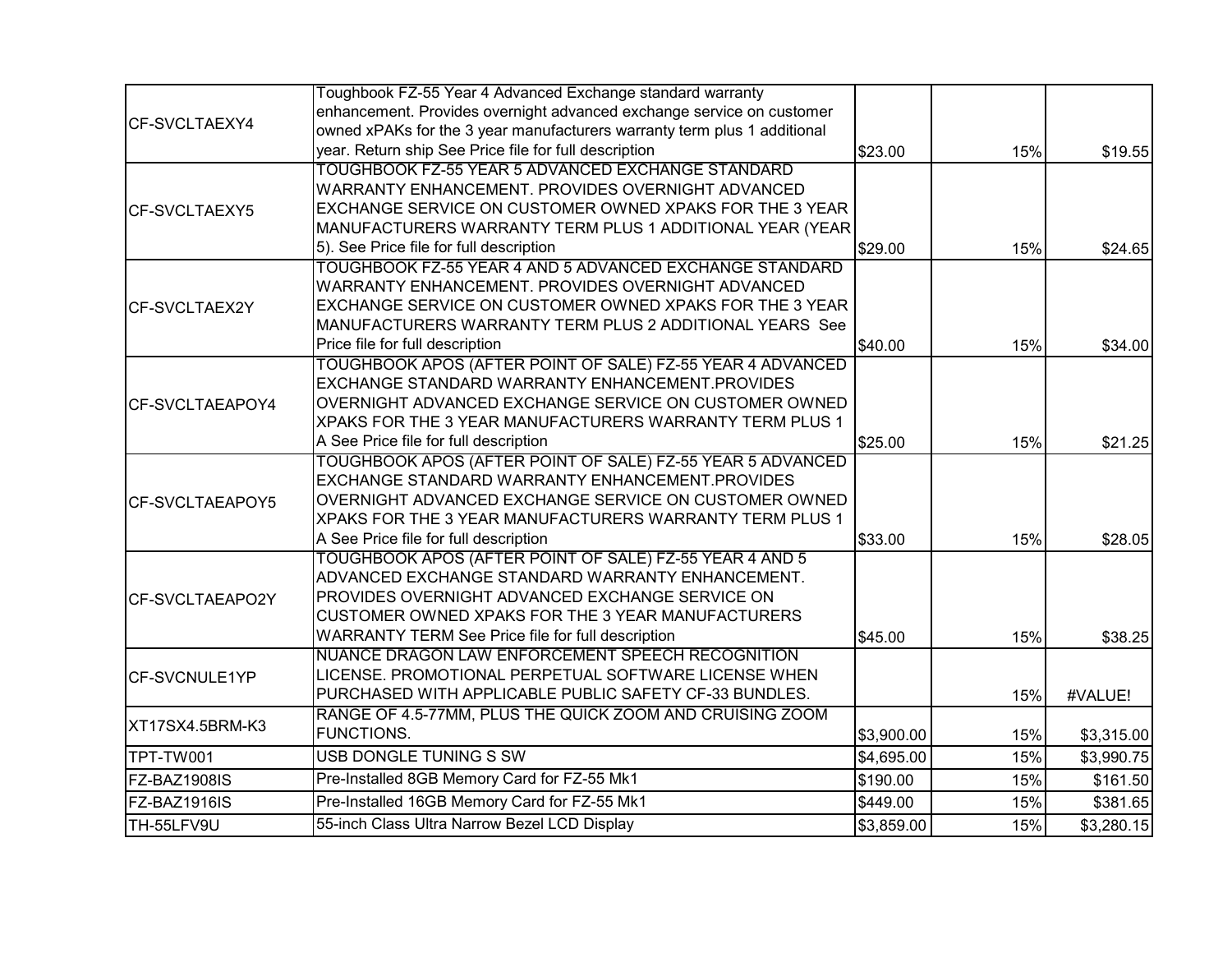|                    | HOSTED BACKEND SERVER - UP TO 500 DEVICES. INCLUDES                               |             |     |             |
|--------------------|-----------------------------------------------------------------------------------|-------------|-----|-------------|
| ARB-SOFAZUREBES500 | COMPUTE, STORAGE, BANDWIDTH, VPN                                                  | \$22,495.00 | 15% | \$19,120.75 |
|                    | MP-A40 Four Inch Mobile Printer, Bluetooth, 203                                   |             |     |             |
| <b>SE-UNMPB4</b>   | DPI, 105mm/sec, Battery, Power Supply, Battery Charger for all Toughbooks         | \$910.00    | 15% | \$773.50    |
|                    | MP-A40 Four Inch Mobile Printer, WiFi, 203 DPI, 105mm/sec, Battery, Power         |             |     |             |
| SE-UNMPW4          | Supply, Battery Charger for all Toughbooks                                        | \$975.00    | 15% | \$828.75    |
|                    | MP-B30 Three Inch Mobile Printer, Bluetooth, 203                                  |             |     |             |
| SE-UNMPB3          | DPI,127mm/sec, Battery, Power Supply for all Toughbooks                           | \$490.00    | 15% | \$416.50    |
|                    | MP-B30 Three Inch Mobile Printer, Wifi, 203 DPI, 127mm/sec, Battery, Power        |             |     |             |
| SE-UNMPW3          | Supply for all Toughbooks                                                         | \$550.00    | 15% | \$467.50    |
|                    | MP-B20 Two Inch Mobile Printer, Bluetooth, 203dpi, 80mm/sec, Battery, USB         |             |     |             |
| SE-UNMPB2          | Cable for all Toughbooks                                                          | \$265.00    | 15% | \$225.25    |
|                    | LIND 5VDC 10W 2A DC ADAPTER BARREL PLUG CIGARETTE LITER                           |             |     |             |
| LI-L1BA5DC         | INPUT COMPATIBILITY: FZ-L1 VEHICLE DOCK                                           | \$63.95     | 15% | \$54.36     |
|                    | Gamber-Johnson Trimline Laptop vehicle Cradle (No Pass, No electronics) for       |             |     |             |
| GJ-20TLVC          | the Panasonic CF-20 2 in 1 computer. Keyed alike lock, VESA 75mm                  |             |     |             |
|                    | mounting pattern. Requires keyboard.                                              | \$804.00    | 15% | \$683.40    |
|                    | (No Pass, No electronics) for the Panasonic CF-20 2 in 1 computer. LIND           |             |     |             |
| GJ-20TLVCL         | power adapter, keyed alike lock, VESA 75mm mounting pattern. Requires             |             |     |             |
|                    | keyboard.                                                                         | \$914.00    | 15% | \$776.90    |
|                    | Gamber-Johnson Trimline Laptop vehicle Docking Station (No Pass) for the          |             |     |             |
|                    | Panasonic CF-20 2 in 1 computer. USB 3.0                                          |             |     |             |
| GJ-20TLVD0         | (2),Serial,Ethernet,HDMI,VGA,External antenna switch,Power input. Rear-           |             |     |             |
|                    | facing I/O ports, See Price file for full description                             | \$1,715.00  | 15% | \$1,457.75  |
|                    | Gamber-Johnson Trimline Laptop vehicle Docking Station (DUAL Pass) for            |             |     |             |
|                    | the Panasonic CF-20 2 in 1 computer. USB 3.0                                      |             |     |             |
| GJ-20TLVD2         | (2), Serial, Ethernet, HDMI, VGA, External antenna switch, Power input. Rear-     |             |     |             |
|                    | facing I/O ports, See Price file for full description                             | \$1,822.00  | 15% | \$1,548.70  |
|                    | Gamber-Johnson Trimline Laptop vehicle Docking Station with LIND auto             |             |     |             |
|                    | power adapter (No Pass) for the Panasonic CF-20 2 in 1 computer. USB 3.0          |             |     |             |
| GJ-20TLVD0L        | (2), Serial, Ethernet, HDMI, VGA, External antenna switch, Power input. See Price |             |     |             |
|                    | file for full description                                                         | \$1,825.00  | 15% | \$1,551.25  |
|                    | Gamber-Johnson Trimline Laptop vehicle Docking Station with LIND auto             |             |     |             |
|                    | power adapter (DUAL Pass) for the Panasonic CF-20 2 in 1 computer. USB            |             |     |             |
| GJ-20TLVD2L        | 3.0 (2), Serial, Ethernet, HDMI, VGA, External antenna switch, Power input. See   |             |     |             |
|                    | Price file for full description                                                   | \$1,932.00  | 15% | \$1,642.20  |
|                    | Gamber-Johnson Trimline Laptop vehicle Docking Station with Screen Lock           |             |     |             |
|                    | Arm (No Pass) for the Panasonic CF-20 2 in 1 computer. USB 3.0                    |             |     |             |
| GJ-20TLVD0SS       | (2), Serial, Ethernet, HDMI, VGA, External antenna switch, Power input. See Price |             |     |             |
|                    | file for full description                                                         | \$1,835.00  | 15% | \$1,559.75  |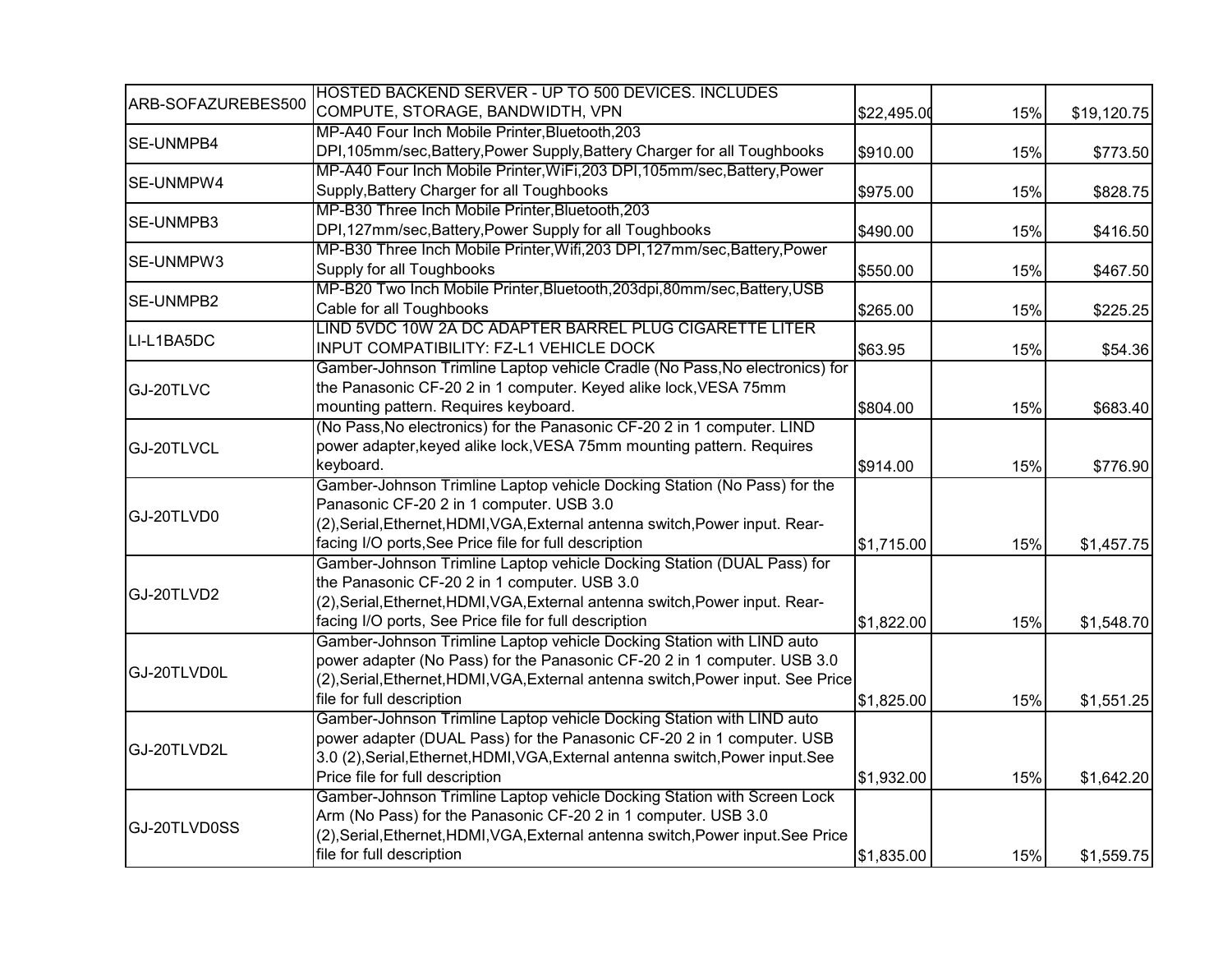|                  | Gamber-Johnson Trimline Laptop vehicle Docking Station with Screen Lock           |            |     |            |
|------------------|-----------------------------------------------------------------------------------|------------|-----|------------|
|                  | Arm (DUAL Pass) for the Panasonic CF-20 2 in 1 computer. USB 3.0                  |            |     |            |
| GJ-20TLVD2SS     | (2), Serial, Ethernet, HDMI, VGA, External antenna switch, Power input. See Price |            |     |            |
|                  | file for full description                                                         | \$1,942.00 | 15% | \$1,650.70 |
|                  | Gamber-Johnson Trimline Laptop vehicle Docking Station with Screen Lock           |            |     |            |
| GJ-20TLVD0LSS    | Arm and LIND auto power adapter (No Pass) for the Panasonic CF-20 2 in 1          |            |     |            |
|                  | computer. USB 3.0 (2), Serial, Ethernet, HDMI, VGA, External antenna              |            |     |            |
|                  | switch, See Price file for full description                                       | \$1,945.00 | 15% | \$1,653.25 |
|                  | Gamber-Johnson Trimline Laptop vehicle Docking Station with Screen Lock           |            |     |            |
| GJ-20TLVD2LSS    | Arm and LIND auto power adapter (DUAL Pass) for the Panasonic CF-20 2 in          |            |     |            |
|                  | 1 computer. USB 3.0 (2), Serial, Ethernet, HDMI, VGA, External antenna            |            |     |            |
|                  | switch, See Price file for full description                                       | \$2,052.00 | 15% | \$1,744.20 |
| QRS-AGCX350      | QUICK RAIN SLICK RAIN, DUST COVER                                                 | \$115.00   | 15% | \$97.75    |
| 7170-0579-02     | GAMBER-JOHNSON KIT, 2018 F150 - CONSOLE & ARMREST PRINTER                         |            |     |            |
|                  | <b>MOUNT</b>                                                                      | \$829.00   | 15% | \$704.65   |
| TPT-TB001        | 5M BELT                                                                           | \$120.00   | 15% | \$102.00   |
| <b>TPT-TB002</b> | 10M BELT                                                                          | \$245.00   | 15% | \$208.25   |
| TPT-TB003        | 15M BELT                                                                          | \$365.00   | 15% | \$310.25   |
| TPT-TC002        | 10M CABLES FLOOR TRAK                                                             | \$1,925.00 | 15% | \$1,636.25 |
| TPT-TC004        | 10M CABLES CEILING TRACK                                                          | \$1,925.00 | 15% | \$1,636.25 |
| TPT-TC005        | 20M CABLES CEILING TRACK                                                          | \$3,140.00 | 15% | \$2,669.00 |
| TPT-TD001        | TUNING DESCENDER 80                                                               |            | 15% | #VALUE!    |
| TPT-TF001        | TUNIG FLOOR DOLLY                                                                 |            | 15% | #VALUE!    |
| TPT-TF002        | <b>1M STRAIGHT FLOOR TRACK</b>                                                    | \$1,685.00 | 15% | \$1,432.25 |
| TPT-TF003        | 1.5M STRAIGHT FLOOR TRACK                                                         | \$2,095.00 | 15% | \$1,780.75 |
| TPT-TF004        | 2M STRAIGHT FLOOR TRACK                                                           | \$2,335.00 | 15% | \$1,984.75 |
| TPT-TF007        | 1.5M STRAIGNT DOLLY                                                               | \$2,205.00 | 15% | \$1,874.25 |
| TPT-TF009        | TUNING FLOOR DOLLY 400                                                            |            | 15% | #VALUE!    |
| TPT-TM002        | DC10E CONTROL PANEL                                                               | \$6,306.00 | 15% | \$5,360.10 |
| TPT-TM003        | NEW DC10E CONTROLLER FOR DOLLY                                                    |            | 15% | #VALUE!    |
| <b>TPT-TO001</b> | <b>TUNIG TOTEM 80</b>                                                             |            | 15% | #VALUE!    |
| TPT-TR001        | TUNIG CEILING DOLLY 250MM INTERAXIS                                               |            | 15% | #VALUE!    |
| TPT-TR003B       | 2M STRAIGHT CEILING TRACK 250MM                                                   | \$3,295.00 | 15% | \$2,800.75 |
| TPT-TR004        | 1.5M STRAIGHT CEILING TRACK                                                       | \$3,095.00 | 15% | \$2,630.75 |
| E-A138-JB        | E-SERIES JUNCTION BOX FOR FULL SIZE DOME CAMERAS                                  | \$27.75    | 15% | \$23.59    |
| A-MC-155         | METAL CAP FOR A-87-V                                                              | \$25.95    | 15% | \$22.06    |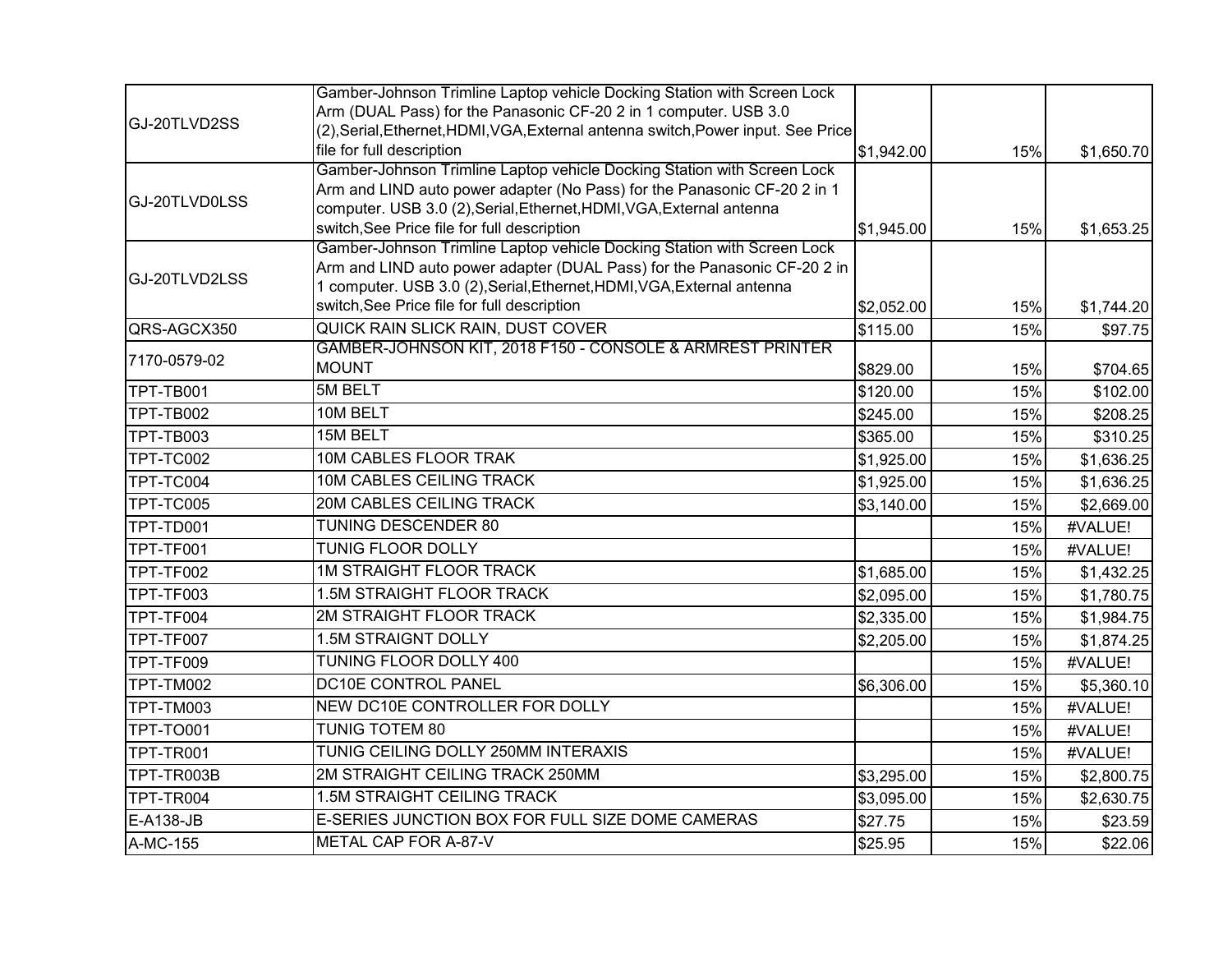|             | IMPROVED 7 STUDIO CAM VIEWFINDER FOR AK-HC3800, AK-UC3000,                                                                                           |            |     |            |
|-------------|------------------------------------------------------------------------------------------------------------------------------------------------------|------------|-----|------------|
| AK-HVF75GJ  | AK-HC5000 AK-UC4000                                                                                                                                  | \$4,700.00 | 15% | \$3,995.00 |
| HA-55LVD0   | HAVIS DOCKING STATION FOR PANASONICS TOUGHBOOK 54 AND 55<br>RUGGED LAPTOP                                                                            | \$942.45   | 15% | \$801.08   |
| HA-G1TDS2AL | HAVIS TOUGHBOOK CERTIFIED DOCKING STATION FOR PANASONIC<br>TOUGHPAD FZ-G1 TABLETS WITH DUAL PASS-THROUGH ANTENNA<br>CONNECTION AND LIND POWER SUPPLY | \$956.50   | 15% | \$813.03   |
| HA-55LVD2   | HAVIS DOCKING STATION WITH DUAL PASS-THROUGH ANTENNA FOR<br>PANASONICS TOUGHBOOK 54 AND 55 RUGGED                                                    | \$1,114.98 | 15% | \$947.73   |
| HA-55LVD2L  | HAVIS DOCKING STATION WITH DUAL PASS-THROUGH ANTENNA<br>WITH LIND POWER SUPPLY FOR PANASONICS TOUG                                                   | \$1,339.80 | 15% | \$1,138.83 |
| HA-55LVD0L  | HAVIS DOCKING STATION WITH LIND POWER SUPPLY FOR<br>PANASONICS TOUGHBOOK 54 AND 55 RUGGED LAPTOP                                                     | \$1,167.28 | 15% | \$992.19   |
| XLRMF10     | 10 XLR4M TO XLR4F CABLE                                                                                                                              | \$25.00    | 15% | \$21.25    |
| HA-33LDS2   | HAVIS DOCKING STATION WITH DUAL PASS-THROUGH ANTENNA FOR<br>PANASONICS TOUGHBOOK CF-33 RUGGED LAPT                                                   | \$1,347.58 | 15% | \$1,145.44 |
| HA-33LDS2L  | POWER SUPPLY FOR PANASONICS TOUGHBOOK CF-33 RUGGED<br><b>LAPTOP</b>                                                                                  | \$1,568.84 | 15% | \$1,333.51 |
| LI-N1DC30HW | 11-16VDC input, DC adapter N1 bare wire fused input, hardwired cables                                                                                | \$83.95    | 15% | \$71.36    |
| HA-55LVCL   | HAVIS CRADLE FOR PANASONICS TOUGHBOOK 54 AND 55 RUGGED<br>LAPTOP WITH LIND POWER SUPPLY                                                              | \$653.13   | 15% | \$555.16   |
| HA-55LVC    | HAVIS CRADLE FOR PANASONICS TOUGHBOOK 54 AND 55 RUGGED<br><b>LAPTOP</b>                                                                              | \$428.30   | 15% | \$364.06   |
| HA-G1TVC    | HAVIS TOUGHBOOK CERTIFIED DOCKING STATION CRADLE (NO<br>ELECTRONICS) FOR PANASONIC TOUGHPAD FZ-G1 TABLETS                                            | \$308.44   | 15% | \$262.17   |
| HA-G1TDS2A  | HAVIS TOUGHBOOK CERTIFIED DOCKING STATION FOR PANASONIC<br>TOUGHPAD FZ-G1 TABLETS WITH DUAL PASS-THROUGH ANTENNA<br><b>CONNECTION</b>                | \$765.75   | 15% | \$650.89   |
| HA-33LDS0   | HAVIS DOCKING STATION FOR PANASONICS TOUGHBOOK CF-33<br><b>RUGGED LAPTOP</b>                                                                         | \$1,254.88 | 15% | \$1,066.65 |
| HA-33LDS0L  | HAVIS DOCKING STATION WITH POWER SUPPLY FOR PANASONICS<br>TOUGHBOOK CF-33 RUGGED LAPTOP                                                              | \$1,476.14 | 15% | \$1,254.72 |
| HA-33LVC    | <b>LAPTOP</b>                                                                                                                                        | \$693.53   | 15% | \$589.50   |
| HA-33LVCL   | HAVIS CRADLE FOR PANASONICS TOUGHBOOK CF-33 RUGGED<br>LAPTOP WITH POWER SUPPLY                                                                       | \$614.79   | 15% | \$522.57   |
| HA-20LDS0   | HAVIS DOCKING STATION FOR PANASONICS TOUGHBOOK CF-20<br><b>RUGGED LAPTOP</b>                                                                         | \$1,214.85 | 15% | \$1,032.62 |
| HA-20LDS2   | HAVIS DOCKING STATION WITH DUAL PASS-THROUGH ANTENNA FOR<br>PANASONICS TOUGHBOOK CF-20 RUGGED LAPTOP                                                 | \$1,317.85 | 15% | \$1,120.17 |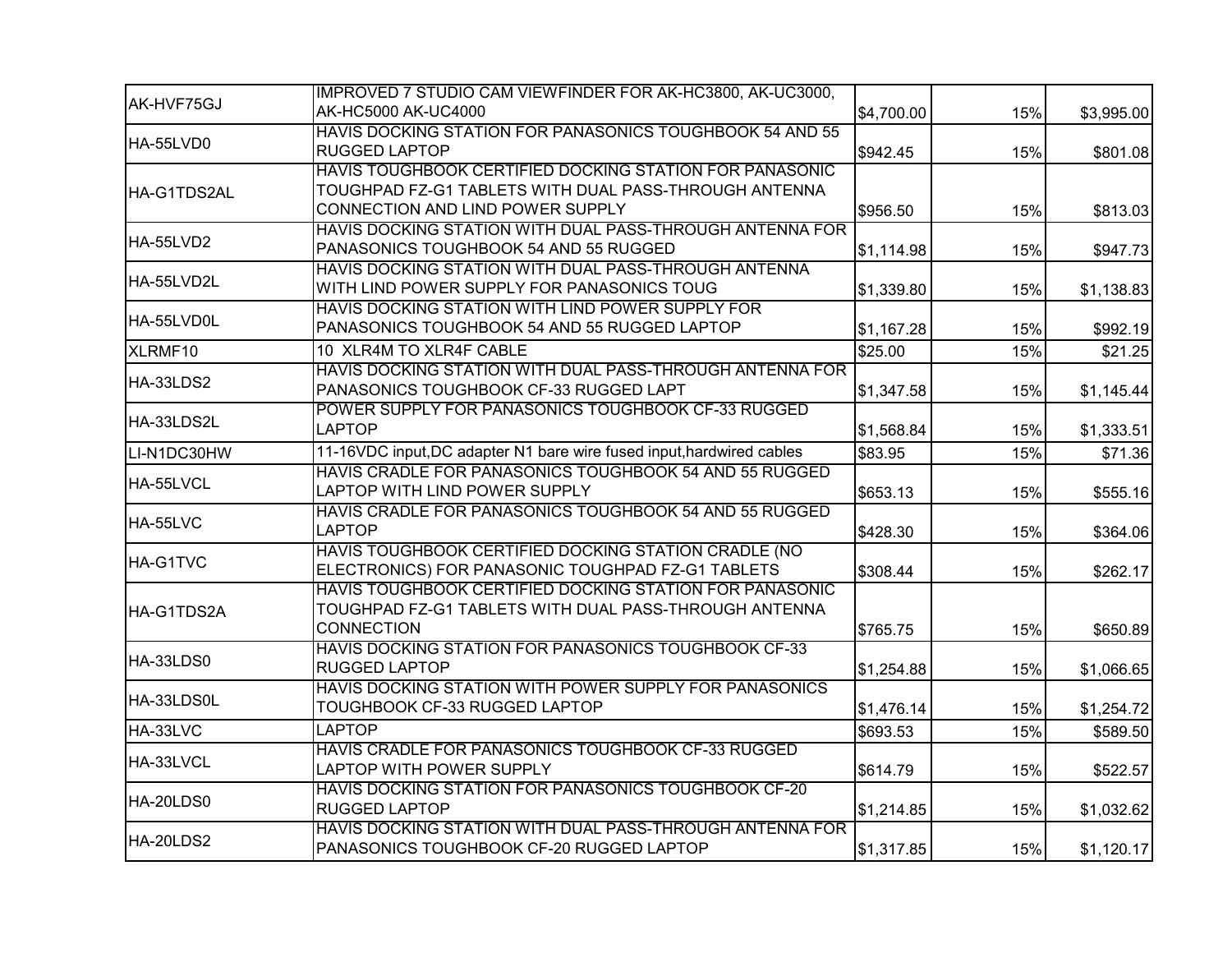| HA-20LDS0L       | HAVIS DOCKING STATION WITH POWER SUPPLY FOR PANASONICS<br>TOUGHBOOK CF-20 RUGGED LAPTOP                                                                                                                                                                                       | \$1,405.60  | 15% |             |
|------------------|-------------------------------------------------------------------------------------------------------------------------------------------------------------------------------------------------------------------------------------------------------------------------------|-------------|-----|-------------|
|                  | POWER SUPPLY FOR PANASONICS TOUGHBOOK CF-20 RUGGED                                                                                                                                                                                                                            |             |     | \$1,194.76  |
| HA-20LDS2L       | <b>LAPTOP</b>                                                                                                                                                                                                                                                                 | \$1,508.60  | 15% | \$1,282.31  |
| HA-20LVC         | LAPTOP                                                                                                                                                                                                                                                                        | \$613.16    | 15% | \$521.19    |
| HA-20LVCL        | HAVIS CRADLE FOR PANASONICS TOUGHBOOK CF-20 RUGGED<br>LAPTOP WITH POWER SUPPLY                                                                                                                                                                                                | \$803.90    | 15% | \$683.32    |
| TH-55VF2HW       | Multi-screen Displays for Dynamic                                                                                                                                                                                                                                             | \$5,719.00  | 15% | \$4,861.15  |
| <b>TH-55VF2W</b> | Multi-screen Displays for Dynamic                                                                                                                                                                                                                                             | \$5,149.00  | 15% | \$4,376.65  |
| TY-ST75PE9       | PEDESTAL STAND FOR TH-75BQE1W                                                                                                                                                                                                                                                 | \$599.00    | 15% | \$509.15    |
| AK-NP600G        | 10G MOIP BOARD FOR AK-UCU600                                                                                                                                                                                                                                                  | \$14,940.00 | 15% | \$12,699.00 |
| AJ-PG50PJ8       | AJ-PG50 P2 Hand-held recorder / player.                                                                                                                                                                                                                                       | \$5,400.00  | 15% | \$4,590.00  |
| <b>HA-RKBLMS</b> | Havis Rugged Keyboard with Inegrated Touchpad with Keyboard Mount<br>System (Lite)                                                                                                                                                                                            | \$541.94    | 15% | \$460.65    |
| <b>HA-RKBFMS</b> | Havis Rugged Keyboard with Inegrated Touchpad with Keyboard Mount<br>System (Full)                                                                                                                                                                                            | \$566.71    | 15% | \$481.70    |
| HA-33VSBV        | HAVIS VERTICAL SUPPORT BRACKETS FOR THE CF-33. PROVIDES<br>ADDITIONAL DROP PROTECTION IN VERTICAL INSTALLATIONS                                                                                                                                                               | \$47.27     | 15% | \$40.18     |
| XA20SX8.8        | Fujitsu lens XA20sx8.8                                                                                                                                                                                                                                                        | \$7,800.00  | 15% | \$6,630.00  |
| FOA-1F           | <b>SMPTE to ST Adapter Female</b>                                                                                                                                                                                                                                             | \$511.00    | 15% | \$434.35    |
| ST-DEPIN13CNSL   | Package includes 13in console box with locking slide arm with clevis, radio<br>face plate, along with 3 filler panels, Mobile Mounts VPDU, and a rugged Lind<br>Panasonic 120W power supply with mounting bracket. All items are pre-<br>assembled and kitted before shipping | \$1,280.00  | 15% | \$1,088.00  |
| SVC-GA31EPW2Y    | Gamber-Johnson 4th and 5th year extended manufacturers warranty; extends<br>Gamber-Johnsons standard 3-year warranty by two additional years. (price<br>per dock) Extended warranty programs are available to add an See Price file<br>for full description                   | \$220.00    | 15% | \$187.00    |
| <b>TH-86SQ1W</b> | LCD Display - 86 Inch - 3840 x 2160 - 500 cd/m2 - 1200:1 - 8 Ms                                                                                                                                                                                                               | \$7,749.00  | 15% | \$6,586.65  |
| <b>TH-65EQ1U</b> | Large 4K professional display featuring a thin and stylish design with narrow<br>bezel, offering high quality digital signage with easy installation and high<br>connectivity, ideal for corporate and retail applications.                                                   | \$1,999.00  | 15% | \$1,699.15  |
| <b>TH-50EQ1U</b> | Entry-level 4K professional display featuring thin and stylish design with<br>narrow bezel, offering high quality digital signage with easy installation and<br>high connectivity, ideal for corporate and retail applications.                                               | \$1,079.00  | 15% | \$917.15    |
| TH-86EQ1W        | Entry-level 4K professional display featuring thin and stylish design with<br>narrow bezel, offering high quality digital signage with easy installation and<br>high connectivity, ideal for corporate and retail applications.                                               | \$6,279.00  | 15% | \$5,337.15  |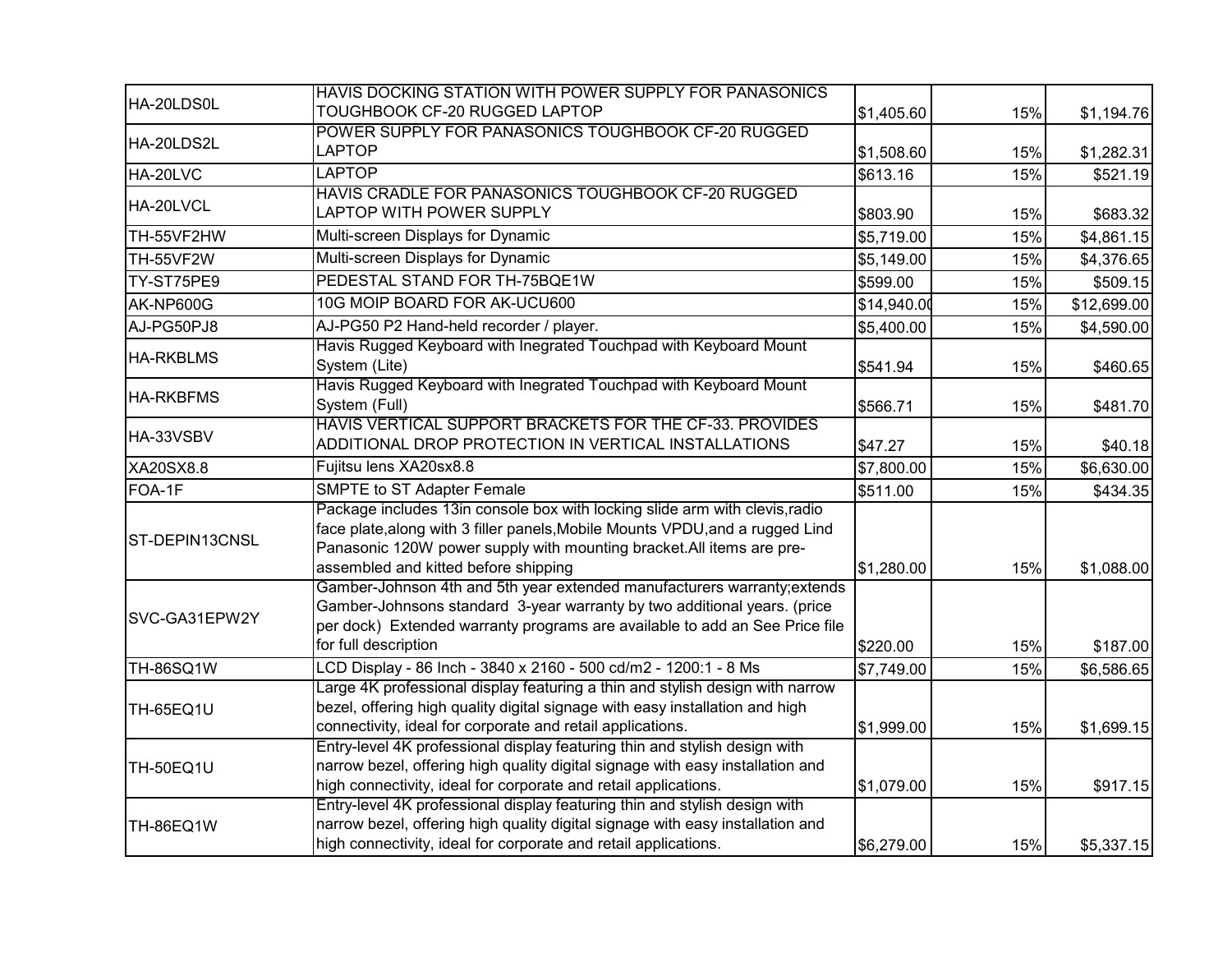|                  | Entry-level 4K professional display featuring thin and stylish design with      |             |     |             |
|------------------|---------------------------------------------------------------------------------|-------------|-----|-------------|
| TH-75EQ1W        | narrow bezel, offering high quality digital signage with easy installation and  |             |     |             |
|                  | high connectivity, ideal for corporate and retail applications.                 | \$3,659.00  | 15% | \$3,110.15  |
|                  | Entry-level 4K professional display featuring thin and stylish design with      |             |     |             |
| <b>TH-55EQ1U</b> | narrow bezel, offering high quality digital signage with easy installation and  |             |     |             |
|                  | high connectivity, ideal for corporate and retail applications.                 | \$1,289.00  | 15% | \$1,095.65  |
|                  | LED Display - 98 Inch - 3840 x 2160 - 500 cd/m2 - 1300:1 - 8 Ms - HDMI, DVI-    |             |     |             |
| <b>TH-98SQ1W</b> | D 24-pin x 1 / Stereo Mini Jack (M3) x 2 (Shared with PC In), Mini D-sub 15-    |             |     |             |
|                  | pin x 1 / Stereo Mini Jack (M3) x 2 (Shared with DVI-D In), DisplayPort x 1     | \$15,029.00 | 15% | \$12,774.65 |
|                  | Entry-level 4K professional display featuring a thin and stylish design with    |             |     |             |
| TH-43EQ1U        | narrow bezel, offering high quality digital signage with easy installation and  |             |     |             |
|                  | high connectivity, ideal for corporate and retail applications                  | \$889.00    | 15% | \$755.65    |
|                  | PRE-INSTALLED FINGERPRINT READER XPAK FOR FZ-55 MK1 FRONT                       |             |     |             |
| FZ-VFP551WIS     | <b>EXPANSION AREA</b>                                                           | \$157.00    | 15% | \$133.45    |
| FKWA-50M-AMS     | FKWA-50M-AMS 50 METER SMPTE 311 CABLE                                           | \$1,129.00  | 15% | \$959.65    |
|                  | PJ722 Printer, Dev Support, Doc Set, 6ft USB Cable, 3 Yr Warranty, 14ft Wire    |             |     |             |
| BR-PJ722D1Y14W   | Adapter                                                                         | \$429.00    | 15% | \$364.65    |
|                  | PJ723 Printer, 4 ft. USB Cable, 3 Yr Warranty, 12 ft Cig. Pwr Adapter, A/C      |             |     |             |
| BR-PJ723S1Y14W   | Adapter, 6 pk. Roll Paper, 10 ft. USB Cable for all Toughbook                   | \$634.00    | 15% | \$538.90    |
|                  | PJ762 Printer, Dev Support, Doc Set, 6ft USB Cable, 1 Yr Warranty, 3ft Cig. Pwr |             |     |             |
| BR-PJ762D1YAC    | Adapter, A/C Adapter, Fanfolded Paper, Fanfold Case, Li-Ion Battery -           |             |     |             |
|                  | Compatible with all Toughbook Models                                            | \$763.00    | 15% | \$648.55    |
|                  | PJ762 Printer, Dev Support, Doc Set, 6ft USB Cable, 1 Yr Warranty, 14ft Wire    |             |     |             |
| BR-PJ762D1Y14W   | Adapter - Compatible with all Toughbook Models                                  | \$484.00    | 15% | \$411.40    |
|                  | PJ762 Printer, Dev Support, Doc Set, 6ft USB Cable, 1 Yr Warranty, 3ft Cig. Pwr |             |     |             |
| BR-PJ762R1YAC    | Adapter, A/C Adapter, Roll Paper, Rugged Roll Case w/Decurler, Li-Ion Battery-  |             |     |             |
|                  | Compatible with all Toughbook Models                                            | \$875.00    | 15% | \$743.75    |
|                  | PJ763 Printer, Dev Support, Doc Set, 6ft USB Cable, 1 Yr Warranty, 3ft Cig. Pwr |             |     |             |
| BR-PJ763D1YAC    | Adapter, A/C Adapter, Fanfolded Paper, Fanfold Case, Li-Ion Battery -           |             |     |             |
|                  | Compatible with all Toughbook Models                                            | \$851.00    | 15% | \$723.35    |
|                  | PJ763 Printer, Dev Support, Doc Set, 6ft USB Cable, 1 Yr Warranty, 3ft Cig. Pwr |             |     |             |
| BR-PJ763R1YAC    | Adapter, A/C Adapter, Roll Paper, Rugged Roll Case w/Decurler, Li-Ion Battery - |             |     |             |
|                  | Compatible with all Toughbook Models                                            | \$963.00    | 15% | \$818.55    |
|                  | RJ3050Ai Printer, Dev Support, Doc Set, 6ft USB Cable, 2 Yr Warranty, A/C       |             |     |             |
| BR-RJ30D2YAC     | Adapter,- Compatible with all Toughbook Models                                  | \$816.00    | 15% | \$693.60    |
|                  | RJ3150Ai Printer, Dev Support, Doc Set, 6ft USB Cable, 2 Yr Warranty, A/C       |             |     |             |
| BR-RJ31D2YAC     | Adapter,- Compatible with all Toughbook Models                                  | \$1,166.00  | 15% | \$991.10    |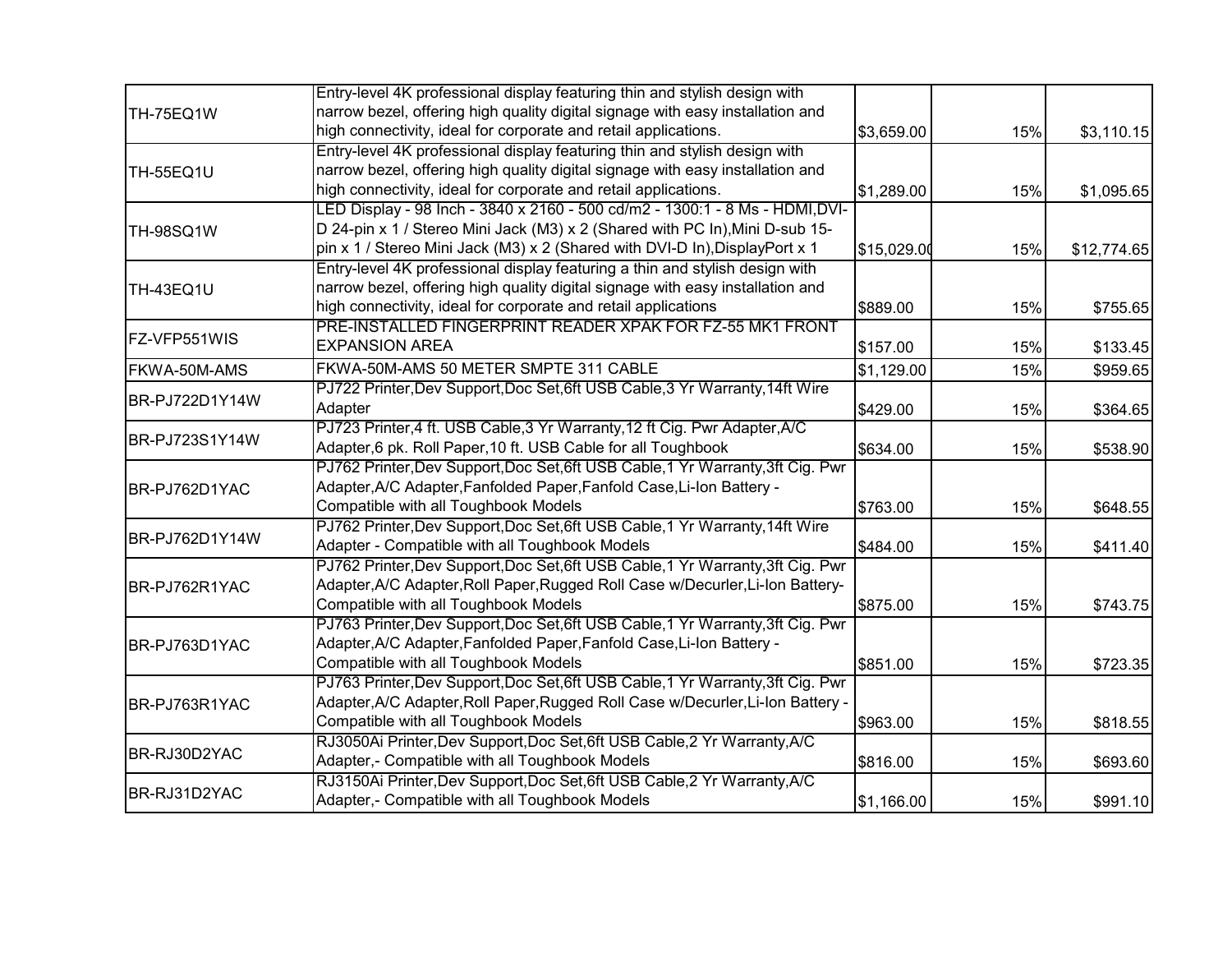|                         | Connectors, 10 ft Cig Plug Adapter, AC Adapter Kit, Standard Roll Paper - 7        |             |     |             |
|-------------------------|------------------------------------------------------------------------------------|-------------|-----|-------------|
| BR-PJ722S1YAC           | Year Archivability 6 Rolls Per Pack (100 pages per roll) for all Toughbook and     |             |     |             |
|                         | Toughpad                                                                           | \$546.00    | 15% | \$464.10    |
|                         | RuggedJet RJ4230B-L: Mobile 4in DT Printer w/USB, Bluetooth/MFi, NFC               |             |     |             |
|                         | Pairing - Includes: 3 Year Premier Warranty, Li-Ion Battery, Doc Set, Roll Holder  |             |     |             |
| BR-RJ42BD2Y             | Stop, Strain Relief Clip, Belt Clip & ZPL/CPCL, 6ft USB Cable, USB Cable, See      |             |     |             |
|                         | Price file for full description                                                    | \$1,003.00  | 15% | \$852.55    |
|                         | PocketJet 7 Kit, 300 dpi, integrated USB (Includes PocketJet 7, 300 dpi printer, 6 |             |     |             |
| BR-PJ723D1Y14W          | USB cable, 14 Vehicle Wiring Harness, Documentation Set (w/no CD) with             |             |     |             |
|                         | three year warranty for CF-19, CF-31, CF-53, CF-54 Mk1                             | \$517.00    | 15% | \$439.45    |
|                         | PocketJet 7 with Bluetooth technology Kit, 300 dpi, integrated USB and             |             |     |             |
|                         | Bluetooth technology (Includes PocketJet 7,300 dpi printer,6 USB cable, 14         |             |     |             |
| IBR-PJ763D1Y14W         | Vehicle Wiring Harness, Documentation Set w/no CD) with three year warranty        |             |     |             |
|                         | for CF-19, CF-31, CF-53, CF-54 Mk1                                                 | \$572.00    | 15% | \$486.20    |
|                         | PRE-INSTALLED VGA + SERIAL + USB-A XPAK FOR FZ-55 MK1 REAR                         |             |     |             |
| FZ-VCN551WIS            | <b>EXPANSION AREA</b>                                                              | \$192.00    | 15% | \$163.20    |
|                         | PRE-INSTALLED DVD XPAK FOR FZ-55 MK1 UNIVERSAL BAY                                 |             |     |             |
| FZ-VDM551WIS            | <b>EXPANSION AREA</b>                                                              | \$132.00    | 15% | \$112.20    |
| <b>FZ-BNDLG1BATCHRG</b> | Panasonic Single Battery Charger                                                   |             | 15% | #VALUE!     |
|                         | DigitalPersona Logon For Windows Maintenance & Support, Two Year                   |             |     |             |
| <b>CF-SVCDPMLMS2Y</b>   | Coverage (Year 1 and Year 2) - Crossmatch                                          | \$24.30     | 15% | \$20.66     |
|                         | DigitalPersona Logon For Windows Maintenance & Support, Three Year                 |             |     |             |
| <b>CF-SVCDPMLMS3Y</b>   | Coverage (Year 1, Year 2, and Year 3) - Crossmatch                                 | \$33.42     | 15% | \$28.41     |
|                         | DigitalPersona Premium Maintenance & Support, Two Year Coverage (Year 1            |             |     |             |
| <b>CF-SVCDPMPMS2Y</b>   | & Year 2) - Crossmatch                                                             | \$40.50     | 15% | \$34.43     |
|                         | DigitalPersona Premium Maintenance & Support, Three Year Coverage (Year            |             |     |             |
| <b>CF-SVCDPMPMS3Y</b>   | 1, Year 2, and Year 3) - Crossmatch                                                | \$55.68     | 15% | \$47.33     |
|                         | MCL Mobility Platform - Developer Pack - Developer Pro Voice/3 Years/Team          |             |     |             |
| <b>CF-SVCMCLVDT</b>     | (5xMCL-Designer voice 25xMCL-Client Voice)                                         | \$12,269.00 | 15% | \$10,428.65 |
|                         | Touch+Digitizer,8GB,512GB SSD,Intel WiFi a/b/g/n/ac,TPM                            |             |     |             |
|                         | 2.0, Bluetooth, Dual Pass (Ch1: WWAN/Ch2: WWAN-GPS), 4G LTE-Advanced               |             |     |             |
| CF-33LEKAAVM            | Multi Carrier (EM7455), Infrared Webcam, 8MP Cam, Flat, Toughbook                  |             |     |             |
|                         | Preferred,                                                                         | \$4,099.00  | 15% | \$3,484.15  |
|                         | IBR1700 ROUTER WITH WIFI (1200MBPS MODEM), NO AC POWER                             |             |     |             |
|                         | SUPPLY OR ANTENNAS, NORTH AMERICA. INCLUDES POWER/GPIO                             |             |     |             |
| CP-I170012M1Y           | CABLE ONLY; INCLUDES A SINGLE EMBEDDED 1200M MODEM                                 |             |     |             |
|                         | MODULE. NORTH AMERICA (AT T, FIRSTNET, VERIZON, T-                                 |             |     |             |
|                         | MOBILE,ROGERS,TELUS,BELL) AND 1-YR NETCLOUD MOBIL                                  | \$1,609.00  | 15% | \$1,367.65  |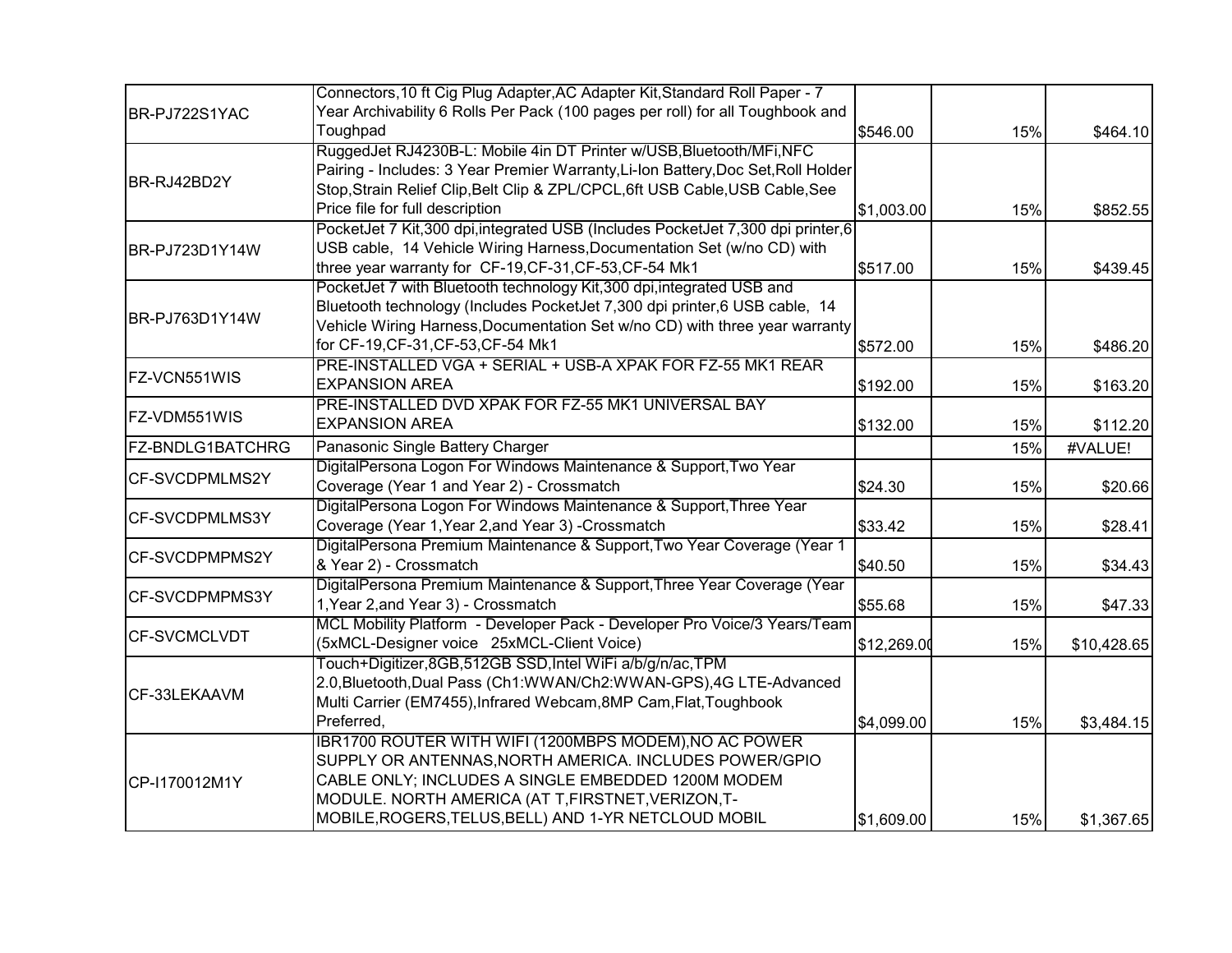|                    | 3-yr NetCloud Mobile Essentials Plan and IBR1700 router with WiFi           |            |     |            |
|--------------------|-----------------------------------------------------------------------------|------------|-----|------------|
|                    | (1200Mbps modem),no AC power supply or antennas,North America.              |            |     |            |
| CP-I170012M3Y      | Includes power/GPIO cable only; includes a single embedded 1200M modem      |            |     |            |
|                    | module.See Price file for full description                                  | \$1,869.00 | 15% | \$1,588.65 |
|                    | 5-yr NetCloud Mobile Essentials Plan and IBR1700 router with WiFi           |            |     |            |
|                    | (1200Mbps modem),no AC power supply or antennas,North America.              |            |     |            |
| CP-I170012M5Y      | Includes power/GPIO cable only; includes a single embedded 1200M modem      |            |     |            |
|                    | module.See Price file for full description                                  | \$2,159.00 | 15% | \$1,835.15 |
|                    | 1-yr NetCloud Mobile Essentials Plan and IBR900 router with WiFi (1000Mbps  |            |     |            |
|                    | modem), no AC power supply or antennas, North America. Includes             |            |     |            |
| CP-I90012M1Y       | power/GPIO cable only; includes a single embedded 1200BM modem              |            |     |            |
|                    | module. See Price file for full description                                 | \$999.00   | 15% | \$849.15   |
|                    | 3-yr NetCloud Mobile Essentials Plan and IBR900 router with WiFi (1000Mbps  |            |     |            |
|                    | modem), no AC power supply or antennas, North America. Includes             |            |     |            |
| CP-I90012M3Y       | power/GPIO cable only; includes a single embedded 1200BM modem              |            |     |            |
|                    | module. See Price file for full description                                 | \$1,248.00 | 15% | \$1,060.80 |
|                    | 5-yr NetCloud Mobile Essentials Plan and IBR900 router with WiFi (1000Mbps  |            |     |            |
|                    | modem), no AC power supply or antennas, North America. Includes             |            |     |            |
| CP-I90012M5Y       | power/GPIO cable only; includes a single embedded 1200BM modem              |            |     |            |
|                    | module. See Price file for full description                                 | \$1,509.00 | 15% | \$1,282.65 |
|                    | LTE Advanced Pro (1200Mbps) modem upgrade for Mobile. Includes              |            |     |            |
| CP-LAP12MU         | IBR1700 & COR Dock doors, no antennas. North America                        |            |     |            |
|                    | (AT&T,FirstNet,Verizon,T-Mobile,Rogers,TELUS,Bell)                          | \$599.99   | 15% | \$509.99   |
| CP-IBR900EXD       | COR extensibility dock for IBR900/IBR950 series routers                     | \$179.99   | 15% | \$152.99   |
|                    | COR IBR1700,IBR900/IBR950,IBR600B/IBR650B,IBR600C/IBR650C power             |            |     |            |
| <b>CP-IBRPWRNA</b> | supply for North America (-20C to 60C)                                      | \$24.99    | 15% | \$21.24    |
|                    | 3 meter power and GPIO cable (direct wire) for                              |            |     |            |
| CP-IBR3MPWDW       | IBR1700,IBR11x0,IBR9x0,IBR6x0,IBR6x0B,IBR6x0C                               | \$14.49    | 15% | \$12.32    |
|                    | 9 wire GPIO cable for IBR6x0B, IBR6x0C and IBR9x0. Adds 4 GPIO, 2nd         |            |     |            |
| CP-IBR9WRP         | ignition sense, redundant power                                             | \$49.99    | 15% | \$42.49    |
| CP-EX2SC           | COR extensiblity port to serial cable                                       | \$79.99    | 15% | \$67.99    |
|                    | OBD-II adapter kit for IBR1700 (includes one OBD-II adapter and one 15 foot |            |     |            |
| <b>CP-I1700AK</b>  | Male/Male Null Modem DB9 serial cable)                                      | \$249.00   | 15% | \$211.65   |
|                    | 1-yr NetCloud Mobile FIPS Essentials and Advanced Plans and IBR1700         |            |     |            |
|                    | FIPS router with WiFi (600Mbps modem), no AC power supply or                |            |     |            |
| CP-I17006M1YFA     | antennas, North America. Includes power/GPIO cable only; includes a single  |            |     |            |
|                    | embedded 600M modem module; FIPS Restricted SKU                             | \$1,519.00 | 15% | \$1,291.15 |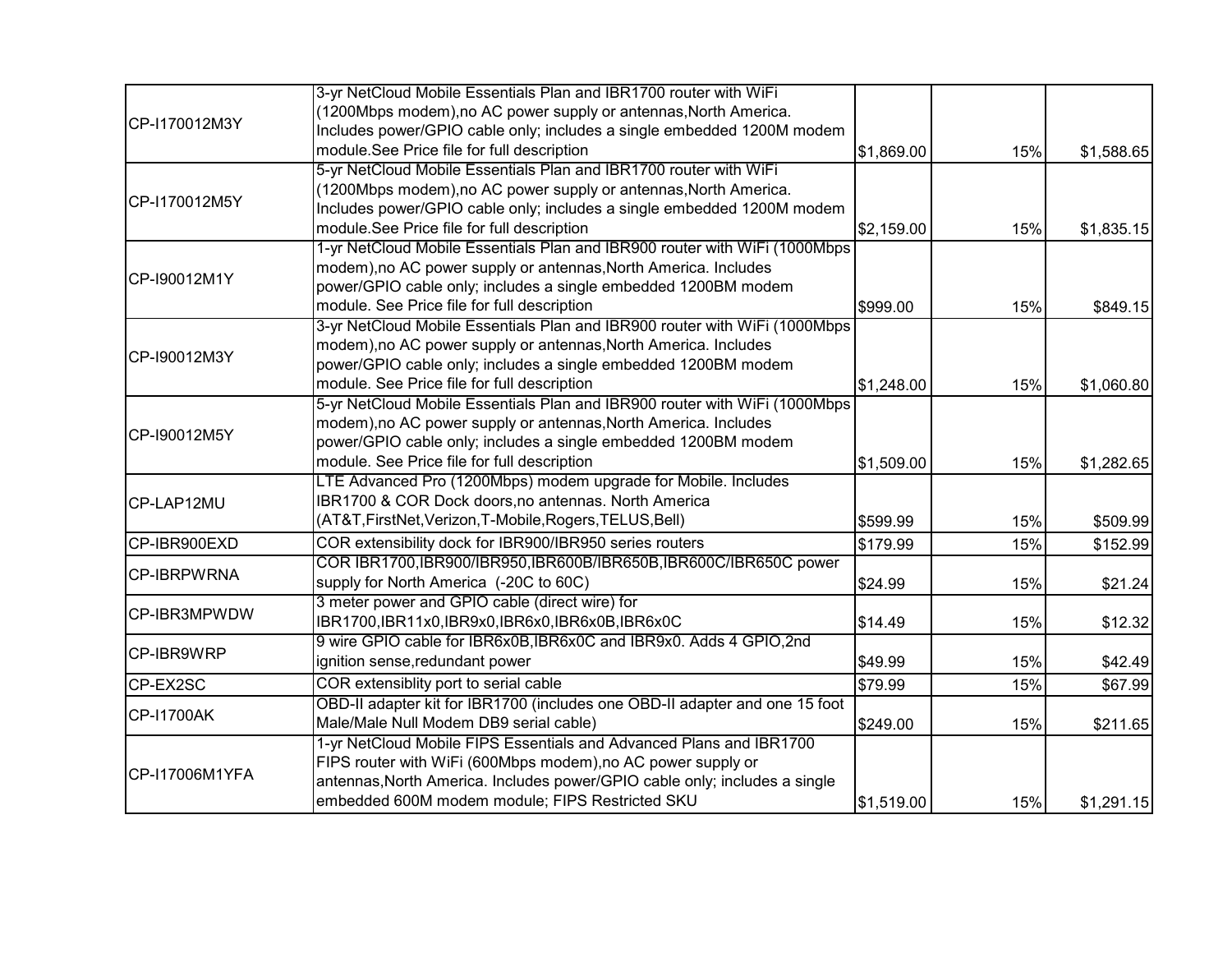|                 | 3-yr NetCloud Mobile FIPS Essentials and Advanced Plans and IBR1700        |            |     |            |
|-----------------|----------------------------------------------------------------------------|------------|-----|------------|
|                 | FIPS router with WiFi (600Mbps modem), no AC power supply or               |            |     |            |
| CP-I17006M3YFA  | antennas, North America. Includes power/GPIO cable only; includes a single |            |     |            |
|                 | embedded 600M modem module; FIPS Restricted SKU                            | \$1,937.00 | 15% | \$1,646.45 |
|                 | 5-yr NetCloud Mobile FIPS Essentials and Advanced Plans and IBR1700        |            |     |            |
| CP-I17006M5YFA  | FIPS router with WiFi (600Mbps modem), no AC power supply or               |            |     |            |
|                 | antennas, North America. Includes power/GPIO cable only; includes a single |            |     |            |
|                 | embedded 600M modem module; FIPS Restricted SKU                            | \$2,359.00 | 15% | \$2,005.15 |
|                 | IBR1700 FIPS ROUTER WITH WIFI (1200MBPS MODEM), NO AC POWER                |            |     |            |
|                 | SUPPLY OR ANTENNAS, NORTH AMERICA. INCLUDES POWER/GPIO                     |            |     |            |
| CP-I170012M1YFA | CABLE ONLY; INCLUDES A SINGLE EMBEDDED 1200BM MODEM                        |            |     |            |
|                 | MODULE; FIPS RESTRICTED SKU, AND 1-YR NETCLOUD MOBILE FIPS                 |            |     |            |
|                 | <b>ESSENTIALS ADVANCED PLANS</b>                                           | \$1,749.00 | 15% | \$1,486.65 |
|                 | 3-yr NetCloud Mobile FIPS Essentials and Advanced Plans and IBR1700        |            |     |            |
|                 | FIPS router with WiFi (1200Mbps modem), no AC power supply or              |            |     |            |
| CP-I170012M3YFA | antennas, North America. Includes power/GPIO cable only; includes a single |            |     |            |
|                 | embedded 1200BM modem module; FIPS Restricted SKU                          | \$2,167.00 | 15% | \$1,841.95 |
|                 | 5-yr NetCloud Mobile FIPS Essentials and Advanced Plans and IBR1700        |            |     |            |
| CP-I170012M5YFA | FIPS router with WiFi (1200Mbps modem), no AC power supply or              |            |     |            |
|                 | antennas, North America. Includes power/GPIO cable only; includes a single |            |     |            |
|                 | embedded 1200BM modem module; FIPS Restricted SKU                          | \$2,589.00 | 15% | \$2,200.65 |
|                 | 1-yr NetCloud Mobile FIPS Essentials and Advanced Plans and IBR900 FIPS    |            |     |            |
| CP-I9006M1YFA   | router with WiFi (600Mbps modem), no AC power supply or antennas, North    |            |     |            |
|                 | America. Includes power/GPIO cable only; includes a single embedded 600M   |            |     |            |
|                 | modem module; FIPS Restricted SKU                                          | \$1,089.00 | 15% | \$925.65   |
|                 | 3-yr NetCloud Mobile FIPS Essentials and Advanced Plans and IBR900 FIPS    |            |     |            |
| CP-I9006M3YFA   | router with WiFi (600Mbps modem), no AC power supply or antennas, North    |            |     |            |
|                 | America. Includes power/GPIO cable only; includes a single embedded 600M   |            |     |            |
|                 | modem module; FIPS Restricted SKU                                          | \$1,507.00 | 15% | \$1,280.95 |
|                 | 5-yr NetCloud Mobile FIPS Essentials and Advanced Plans and IBR900 FIPS    |            |     |            |
| CP-I9006M5YFA   | router with WiFi (600Mbps modem), no AC power supply or antennas, North    |            |     |            |
|                 | America. Includes power/GPIO cable only; includes a single embedded 600M   |            |     |            |
|                 | modem module; FIPS Restricted SKU                                          | \$1,929.00 | 15% | \$1,639.65 |
|                 | 1-yr NetCloud Mobile FIPS Essentials and Advanced Plans and IBR900 FIPS    |            |     |            |
| CP-I90010M1YFA  | router with WiFi (1000Mbps modem), no AC power supply or antennas, North   |            |     |            |
|                 | America. Includes power/GPIO cable only; includes a single embedded        |            |     |            |
|                 | 1200BM modem module; FIPS Restricted SKU                                   | \$1,219.00 | 15% | \$1,036.15 |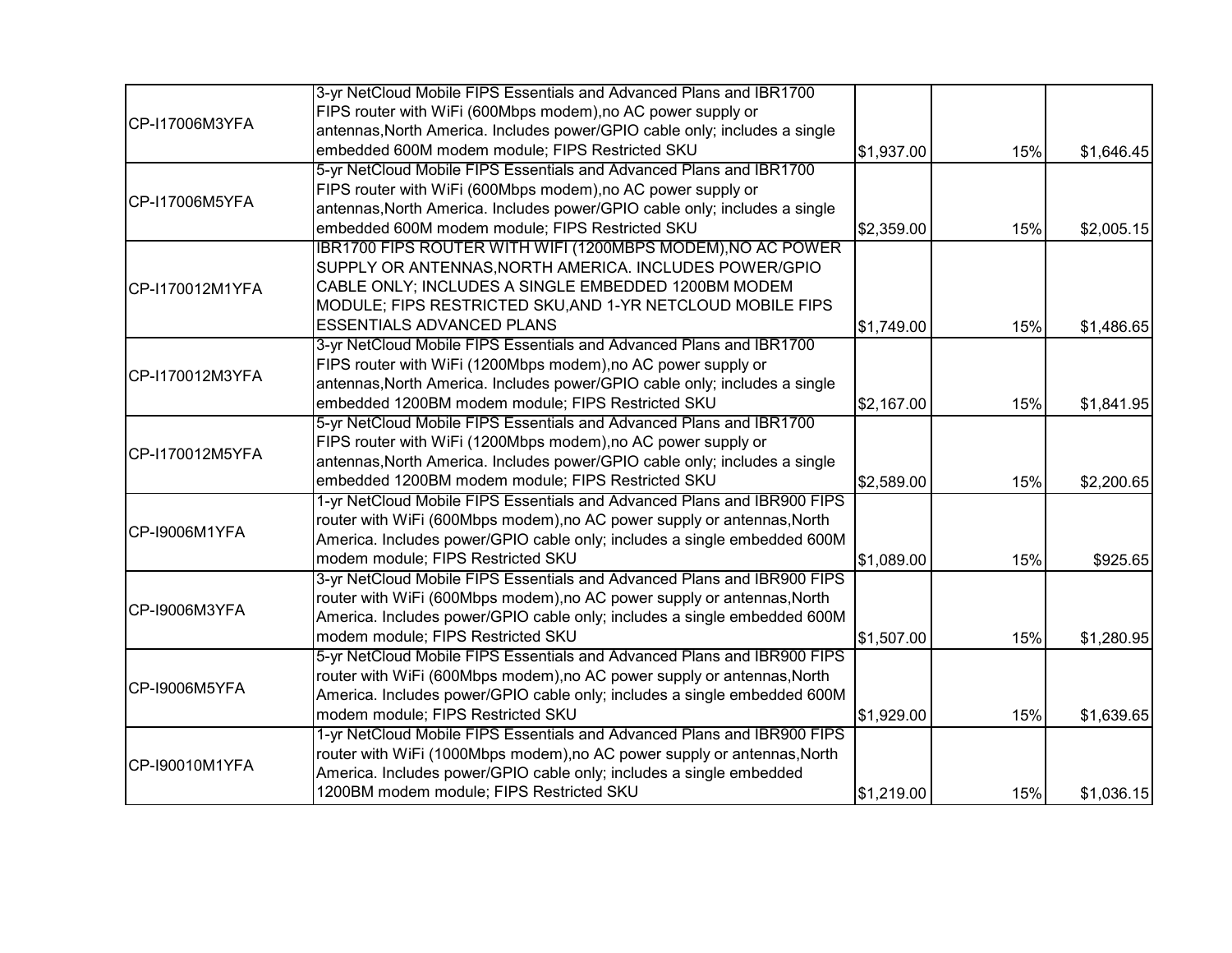|                | 3-yr NetCloud Mobile FIPS Essentials and Advanced Plans and IBR900 FIPS  |            |     |            |
|----------------|--------------------------------------------------------------------------|------------|-----|------------|
|                | router with WiFi (1000Mbps modem), no AC power supply or antennas, North |            |     |            |
| CP-I90010M3YFA | America. Includes power/GPIO cable only; includes a single embedded      |            |     |            |
|                | 1200BM modem module; FIPS Restricted SKU                                 | \$1,637.00 | 15% | \$1,391.45 |
|                | 5-yr NetCloud Mobile FIPS Essentials and Advanced Plans and IBR900 FIPS  |            |     |            |
| CP-I90010M5YFA | router with WiFi (1000Mbps modem), no AC power supply or antennas, North |            |     |            |
|                | America. Includes power/GPIO cable only; includes a single embedded      |            |     |            |
|                | 1200BM modem module; FIPS Restricted SKU                                 | \$2,059.00 | 15% | \$1,750.15 |
|                | SINGLE LTE AND GPS ANTENNA, BOLT MOUNT, BLACK, 15FT COAX                 |            |     |            |
| AI-33SLGBL15   | <b>CABLES COMPATIBLE WITH CF-33</b>                                      | \$175.00   | 15% | \$148.75   |
| AI-33SLGWH15   | SINGLE LTE AND GPS ANTENNA, BOLT MOUNT, WHITE, 15FT COAX                 |            |     |            |
|                | <b>CABLES COMPATIBLE WITH CF-33</b>                                      | \$175.00   | 15% | \$148.75   |
| AI-2CLSFBL     | 2-IN-1 SINGLE CELL LTE GNSS SHARK FIN IP67-BLACK                         | \$175.00   | 15% | \$148.75   |
| AI-2CLSFWH     | 2-IN-1 SINGLE CELL LTE GNSS SHARK FIN IP67 - WHITE                       | \$175.00   | 15% | \$148.75   |
| GJ-33TLVD2     | Panasonic Toughbook CF-33 Trimline Laptop docking station DUAL RF        | \$1,799.00 | 15% | \$1,529.15 |
|                | Panasonic Toughbook CF-33 Trimline Laptop docking station DUAL RF with   |            |     |            |
| GJ-33TLVD2L    | LIND auto power adapter                                                  | \$1,951.00 | 15% | \$1,658.35 |
| GJ-33TLVD0L    | Panasonic Toughbook CF-33 Trimline Laptop docking station NO RF with     |            |     |            |
|                | LIND auto power adapter                                                  | \$1,821.00 | 15% | \$1,547.85 |
| GJ-33TLVD0     | Panasonic Toughbook CF-33 Trimline Laptop docking station NO RF          | \$1,669.00 | 15% | \$1,418.65 |
| GJ-33TLVCL     | Panasonic Toughbook CF-33 Trimline Laptop Cradle (No electronics) with   |            |     |            |
|                | LIND auto power adapter                                                  | \$1,057.00 | 15% | \$898.45   |
| GJ-33TLVC      | Panasonic Toughbook CF-33 Trimline Laptop Cradle (No electronics)        | \$905.00   | 15% | \$769.25   |
|                | MULTIMAX 5-IN-1. DOUBLE CELL, DOUBLE WIFI, GPS. THREADED BOLT            |            |     |            |
| AI-CP5DCDWB19  | MOUNT. COLOR BLACK. 19FT COAX CABLES PAIRED WITH                         |            |     |            |
|                | CRADLEPOINT IRB900-600M ROUTERS                                          | \$315.00   | 15% | \$267.75   |
|                | MULTIMAX 5-IN-1. DOUBLE CELL, DOUBLE WIFI, GPS. THREADED BOLT            |            |     |            |
| AI-CP5DCDWW19  | MOUNT. COLOR WHITE. 19FT COAX CABLES PAIRED WITH                         |            |     |            |
|                | CRADLEPOINT IRB900-600M ROUTERS                                          | \$315.00   | 15% | \$267.75   |
|                | CENTURION 9-IN-1. QUAD CELL, QUAD WIFI, GPS. THREADED BOLT               |            |     |            |
| AI-CP9QCQWB19  | MOUNT. COLOR BLACK. 19FT COAX CABLES. PAIRED WITH                        |            |     |            |
|                | CRADLEPOINT IRB1700-600M ROUTERS                                         | \$399.00   | 15% | \$339.15   |
|                | CENTURION 9-IN-1. QUAD CELL, QUAD WIFI, GPS. THREADED BOLT               |            |     |            |
| AI-CP9QCQWW19  | MOUNT. COLOR WHITE. 19FT COAX CABLES. PAIRED WITH                        |            |     |            |
|                | CRADLEPOINT IRB1700-600M ROUTERS                                         | \$399.00   | 15% | \$339.15   |
| FZ-VCN552WIS   | PRE-INSTALLED VGA + SERIAL + LAN XPAK FOR FZ-55 MK1 REAR                 |            |     |            |
|                | <b>EXPANSION AREA</b>                                                    | \$162.00   | 15% | \$137.70   |
| TH-75SQ1W      | 75-inch Class 4K UHD LCD Display                                         | \$5,149.00 | 15% | \$4,376.65 |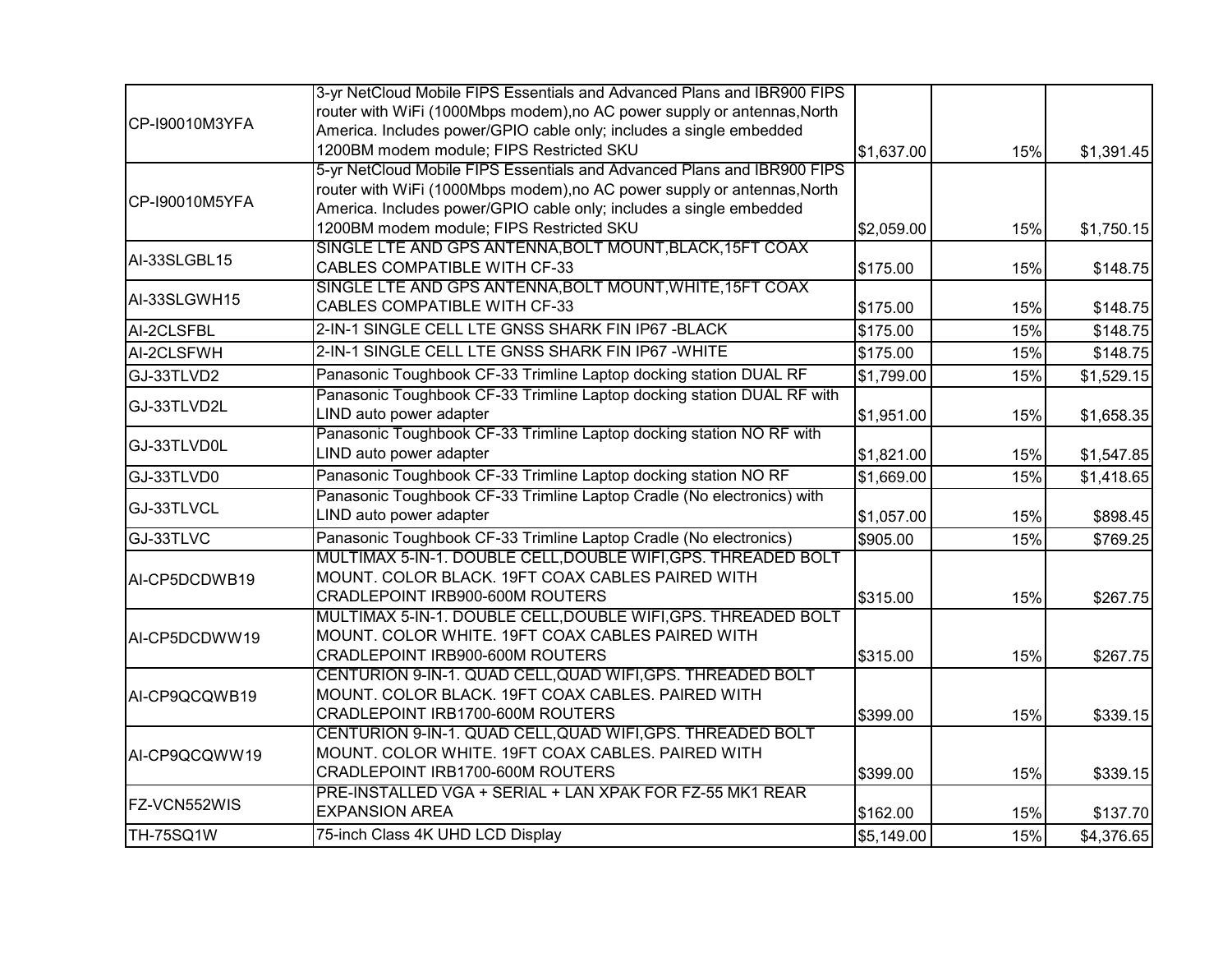|                        | PRE-INSTALLED BLU-RAY XPAK FOR FZ-55 MK1 UNIVERSAL BAY                                                                                                              |          |     |          |
|------------------------|---------------------------------------------------------------------------------------------------------------------------------------------------------------------|----------|-----|----------|
| FZ-VBD551WIS           | <b>EXPANSION AREA</b>                                                                                                                                               | \$422.00 | 15% | \$358.70 |
| FZ-VCN553WIS           | PRE-INSTALLED VGA + SERIAL + RUGGED FISCHER USB XPAK FOR FZ-<br>55 MK1 REAR EXPANSION AREA                                                                          | \$182.00 | 15% | \$154.70 |
| FZ-VGT551WIS           | PRE-INSTALLED DEDICATED GRAPHICS XPAK (AMD RADEON PRO WX<br>4150) FOR FZ-55 MK1 UNIVERSAL BAY EXPANSION AREA                                                        | \$767.00 | 15% | \$651.95 |
| FZ-VNF551WIS           | PRE-INSTALLED CONTACTLESS SMARTCARD XPAK FOR FZ-55 MK1<br><b>FRONT EXPANSION AREA</b>                                                                               | \$142.00 | 15% | \$120.70 |
| FZ-VSC551WIS           | PRE-INSTALLED INSERTABLE SMARTCARD XPAK FOR FZ-55 MK1<br><b>FRONT EXPANSION AREA</b>                                                                                | \$137.00 | 15% | \$116.45 |
| FZ-VSC552WIS           | PRE-INSTALLED INSERTABLE SMARTCARD XPAK FOR FZ-55 MK1<br>UNIVERSAL BAY EXPANSION AREA                                                                               | \$117.00 | 15% | \$99.45  |
| <b>FZ-VZSU1HUIS</b>    | PRE-INSTALLED STANDARD BATTERY FOR FZ-55 MK1. CAN BE USED<br>AS A REPLACEMENT FOR THE MAIN BATTERY OR AS AN OPTIONAL<br>SECOND BATTERY IN THE FRONT EXPANSION AREA. | \$173.00 | 15% | \$147.05 |
| <b>CP-SVCNMAP1Y</b>    | CORRESPONDING ESSENTIALS PLAN OR PURCHASE OF<br><b>CRADELPOINT IBR ROUTER)</b>                                                                                      | \$120.00 | 15% | \$102.00 |
| CP-SVCNMAP3Y           | CORRESPONDING ESSENTIALS PLAN OR PURCHASE OF<br><b>CRADELPOINT IBR ROUTER)</b>                                                                                      | \$360.00 | 15% | \$306.00 |
| <b>CP-SVCNMAP5Y</b>    | CORRESPONDING ESSENTIALS PLAN OR PURCHASE OF<br><b>CRADELPOINT IBR ROUTER)</b>                                                                                      | \$600.00 | 15% | \$510.00 |
| <b>CP-SVCRNCMEP1Y</b>  | 1-YR RENEWAL NETCLOUD MOBILE ESSENTIALS PLAN                                                                                                                        | \$180.00 | 15% | \$153.00 |
| <b>CP-SVCRNCMEP3Y</b>  | 3-YR RENEWAL NETCLOUD MOBILE ESSENTIALS PLAN                                                                                                                        | \$540.00 | 15% | \$459.00 |
| <b>CP-SVCRNCMEP5Y</b>  | 5-YR RENEWAL NETCLOUD MOBILE ESSENTIALS PLAN                                                                                                                        | \$900.00 | 15% | \$765.00 |
| CP-SVCRNCMAP1Y         | 1-YR RENEWAL NETCLOUD MOBILE ADVANCED PLAN (REQUIRES<br>CORRESPONDING ESSENTIALS PLAN OR PURCHASE OF<br><b>CRADELPOINT IBR ROUTER)</b>                              | \$120.00 | 15% | \$102.00 |
| CP-SVCRNCMAP3Y         | 3-YR RENEWAL NETCLOUD MOBILE ADVANCED PLAN (REQUIRES<br>CORRESPONDING ESSENTIALS PLAN OR PURCHASE OF<br><b>CRADELPOINT IBR ROUTER)</b>                              | \$360.00 | 15% | \$306.00 |
| <b>CP-SVCRNCMAP5Y</b>  | 5-YR RENEWAL NETCLOUD MOBILE ADVANCED PLAN (REQUIRES<br>CORRESPONDING ESSENTIALS PLAN OR PURCHASE OF<br><b>CRADELPOINT IBR ROUTER)</b>                              | \$600.00 | 15% | \$510.00 |
| IFZ-VEBN111AU          | SINGLE BAY DESKTOP CRADLE / SPARE 1-BAY BATTERY CHARGER<br>FOR FZ-N1 (AC ADAPTER NOT INCLUDED)                                                                      | \$279.00 | 15% | \$237.15 |
| FZ-VSTN11BU            | HAND STRAP FOR FZ-N1 SERIES                                                                                                                                         | \$39.00  | 15% | \$33.15  |
| <b>CP-SVCRNCMFEA1Y</b> | 1-YR RENEWAL NETCLOUD MOBILE FIPS ESSENTIALS AND ADVANCED<br>PLANS, FIPS ONLY                                                                                       | \$300.00 | 15% | \$255.00 |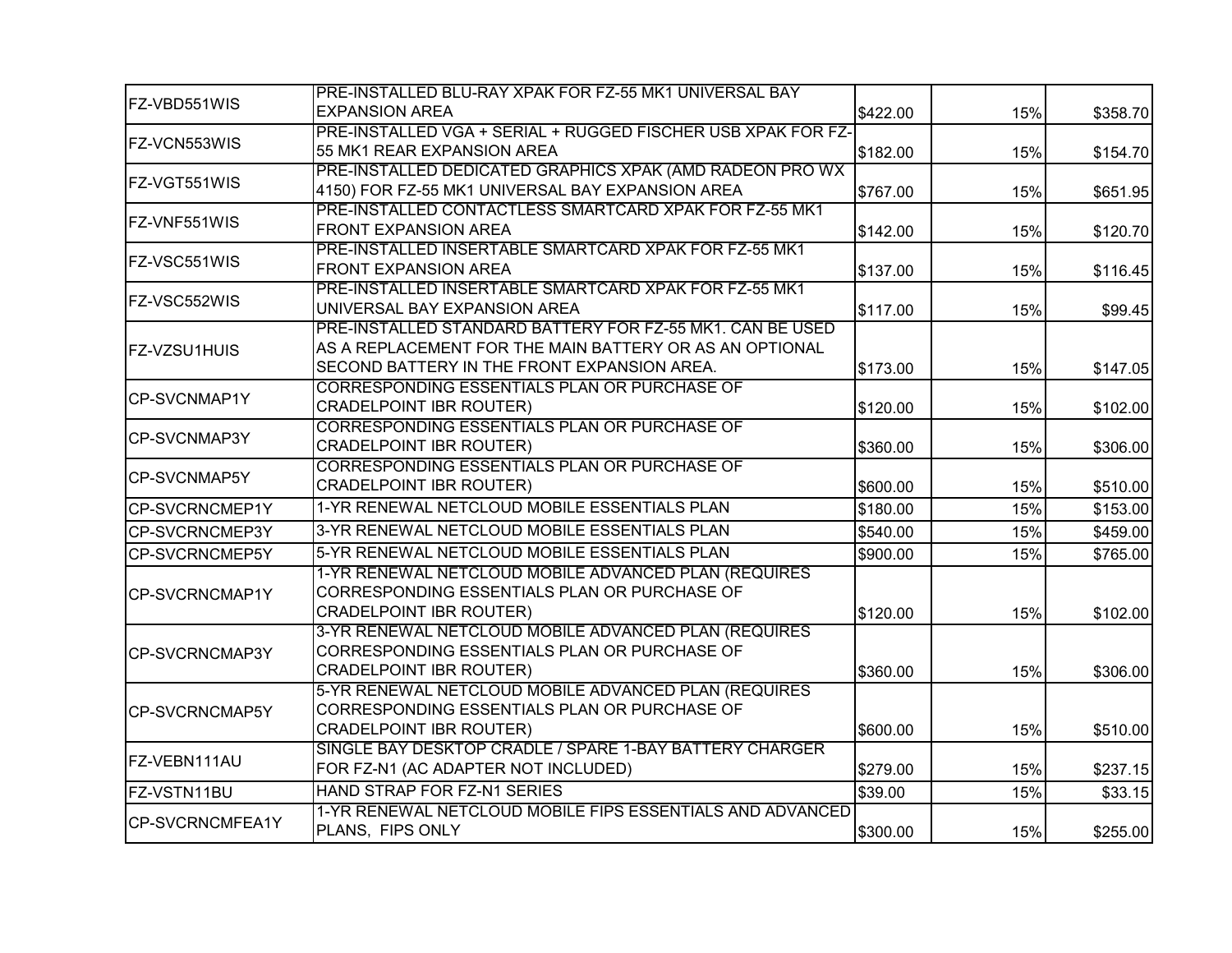| <b>CP-SVCRNCMFEA3Y</b>  | 3-YR RENEWAL NETCLOUD MOBILE FIPS ESSENTIALS AND ADVANCED                      |            |     |            |
|-------------------------|--------------------------------------------------------------------------------|------------|-----|------------|
|                         | PLANS, FIPS ONLY                                                               | \$900.00   | 15% | \$765.00   |
| <b>CP-SVCRNCMFEA5Y</b>  | 5-YR RENEWAL NETCLOUD MOBILE FIPS ESSENTIALS AND ADVANCED<br>PLANS, FIPS ONLY  | \$1,500.00 | 15% | \$1,275.00 |
|                         | GAMBER-JOHNSON 7 CENTER-MOUNTED COMPLETE UPPER POLE.                           |            |     |            |
| <b>GJ-UNCMUP7</b>       | ALLOWS CLOSE MOUNTING TO THE INSTRUMENT PANEL FOR ALL                          |            |     |            |
|                         | <b>TOUGHBOOK</b>                                                               | \$94.00    | 15% | \$79.90    |
| <b>GJ-UNNPVMC</b>       | <b>TOUGHBOOK</b>                                                               | \$53.00    | 15% | \$45.05    |
|                         | GAMBER-JOHNSON - SHORT CLEVIS TILT/SWIVEL MOTION                               |            |     |            |
| GJ-UNSCSM75             | ATTACHMENT: VESA 75MM GJ HOLE PATTERN FOR ALL TOUGHBOOK                        | \$98.00    | 15% | \$83.30    |
|                         | EDGE: Panasonic certified Toughbook Android device Zero Touch                  |            |     |            |
| <b>FZ-SVCHHFESIMGB</b>  | provisioning service. This limited engagement professional engineering service |            |     |            |
|                         | will provide collaboration between Toughbook engineering resources and See     |            |     |            |
|                         | Price file for full description                                                | \$5,600.00 | 15% | \$4,760.00 |
| <b>IK-UNIVMLAPD</b>     | 12.1 IN VEHICLE MONITOR PDRC (LAPD)                                            | \$2,300.00 | 15% | \$1,955.00 |
|                         | Center. This service will provide up to three xPak installations into a        |            |     |            |
| <b>CF-SVCPDXPAKINST</b> | Toughbook 55 base units.Includes full documentation of model/See Price file    |            |     |            |
|                         | for full description                                                           | \$50.00    | 15% | \$42.50    |
| PT-LRZ35U               | 3,500 lm, WUXGA, RGB LED, DLP Projector                                        | \$2,999.00 | 15% | \$2,549.15 |
| PT-LRW35U               | 3,500 lm, WXGA, RGB LED, DLP Projector                                         | \$2,699.00 | 15% | \$2,294.15 |
|                         | WINDOWS TOUGHBOOK (YEARS 1,2, AND 3). ELIGIBLE MODELS                          |            |     |            |
| CF-SVCB2MDE3Y           | INCLUDE CF-33, CF-54, FZ-55, FZ-G1, FZ-M1, AND NON PANASONIC                   |            |     |            |
|                         | HARDWARE.                                                                      | \$31.00    | 15% | \$26.35    |
|                         | WINDOWS TOUGHBOOK (YEARS 1,2,3,AND 4). ELIGIBLE MODELS                         |            |     |            |
| CF-SVCB2MDE4Y           | INCLUDE CF-33, CF-54, FZ-55, FZ-G1, FZ-M1, AND NON PANASONIC                   |            |     |            |
|                         | HARDWARE.                                                                      | \$41.00    | 15% | \$34.85    |
|                         | WINDOWS TOUGHBOOK (YEARS 1,2,3,4,AND 5). ELIGIBLE MODELS                       |            |     |            |
| CF-SVCB2MDE5Y           | INCLUDE CF-33, CF-54, FZ-55, FZ-G1, FZ-M1, AND NON PANASONIC                   |            |     |            |
|                         | HARDWARE.                                                                      | \$51.00    | 15% | \$43.35    |
|                         | SUBSCRIPTION FOR WINDOWS TOUGHBOOK (YEARS 4 AND 5).                            |            |     |            |
| CF-SVCB2MDE2Y           | ELIGIBLE MODELS INCLUDE CF-33, CF-54, FZ-55, FZ-G1, FZ-M1, AND NON             |            |     |            |
|                         | PANASONIC HARDWARE.                                                            | \$22.50    | 15% | \$19.13    |
|                         | 3 YEAR B2M SMART DEVICE AND SMART BATTERY MONITORING                           |            |     |            |
|                         | SOFTWARE SUBSCRIPTIONS FOR WINDOWS TOUGHBOOK (YEARS                            |            |     |            |
| CF-SVCB2MBDE3Y          | 1,2,AND 3). ELIGIBLE MODELS INCLUDE CF-33, CF-54, FZ-55, FZ-G1, FZ-            |            |     |            |
|                         | M1, AND NON PANASONIC HARDWARE.                                                | \$60.00    | 15% | \$51.00    |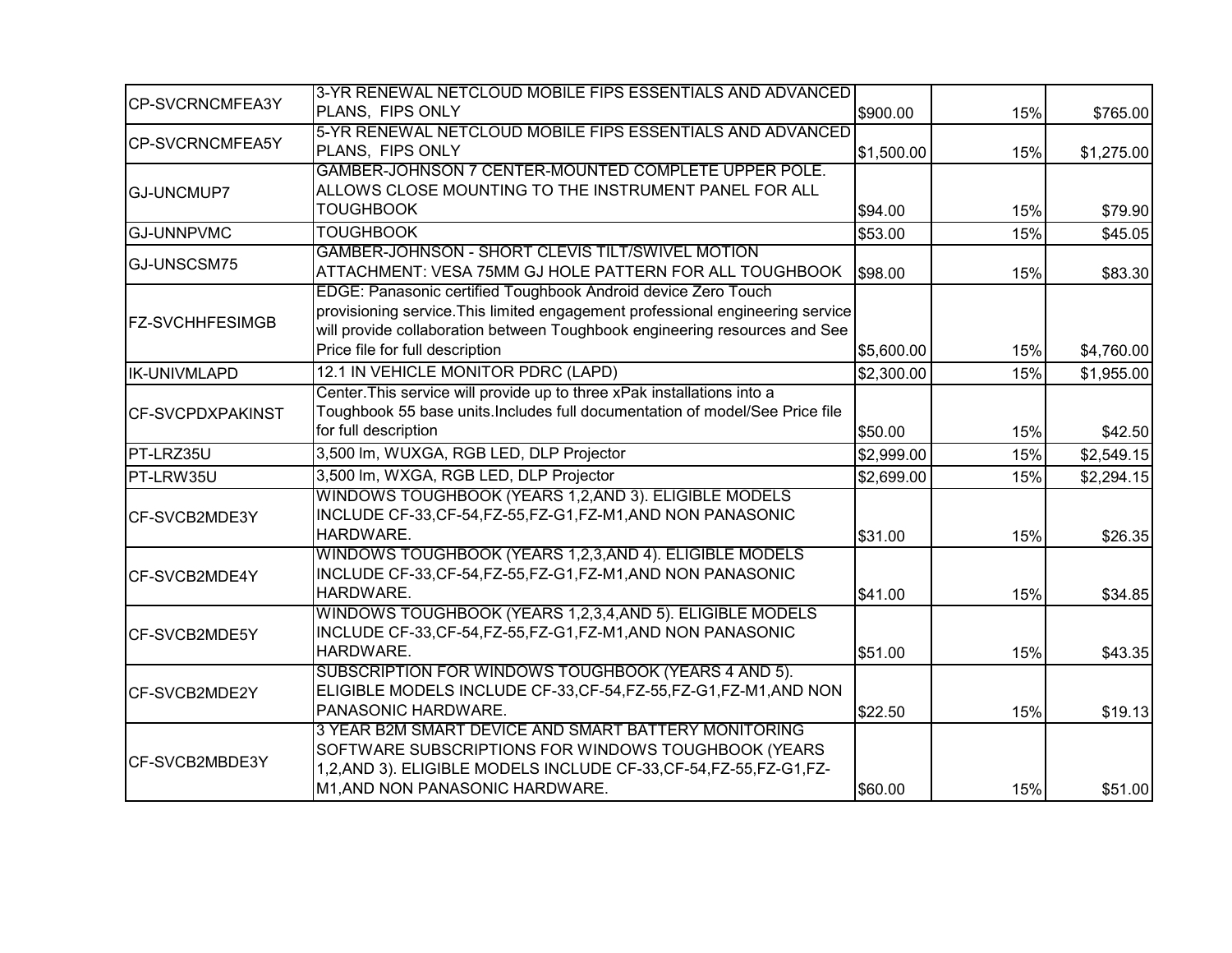|                        | 4 YEAR B2M SMART DEVICE AND SMART BATTERY MONITORING                                                       |            |     |            |
|------------------------|------------------------------------------------------------------------------------------------------------|------------|-----|------------|
| CF-SVCB2MBDE4Y         | SOFTWARE SUBSCRIPTIONS FOR WINDOWS TOUGHBOOK (YEARS                                                        |            |     |            |
|                        | 1,2,3,AND 4). ELIGIBLE MODELS INCLUDE CF-33,CF-54,FZ-55,FZ-G1,FZ-                                          |            |     |            |
|                        | M1, AND NON PANASONIC HARDWARE.                                                                            | \$79.00    | 15% | \$67.15    |
|                        | 5 YEAR B2M SMART DEVICE AND SMART BATTERY MONITORING                                                       |            |     |            |
| <b>CF-SVCB2MBDE5Y</b>  | SOFTWARE SUBSCRIPTIONS FOR WINDOWS TOUGHBOOK (YEARS                                                        |            |     |            |
|                        | 1,2,3,4,AND 5). ELIGIBLE MODELS INCLUDE CF-33, CF-54, FZ-55, FZ-G1, FZ-<br>M1, AND NON PANASONIC HARDWARE. |            |     |            |
|                        | 2 YEAR EXTENSION OF B2M SMART DEVICE AND SMART BATTERY                                                     | \$95.00    | 15% | \$80.75    |
|                        | MONITORING SOFTWARE SUBSCRIPTIONS FOR WINDOWS                                                              |            |     |            |
| CF-SVCB2MBDE2Y         | TOUGHBOOK (YEARS 4 AND 5). ELIGIBLE MODELS INCLUDE CF-33, CF-                                              |            |     |            |
|                        | 54, FZ-55, FZ-G1, FZ-M1, AND NON PANASONIC HARDWARE.                                                       | \$42.50    | 15% | \$36.13    |
|                        | INCLUDES SMART BATTERY MONITORING, SMART DEVICE, AND SMART                                                 |            |     |            |
|                        | SERVICE SOFTWARE SUBSCRIPTION FOR WINDOWS TOUGHBOOK                                                        |            |     |            |
| <b>ICF-SVCB2MCMB3Y</b> | (YEARS 1,2, AND 3). ELIGIBLE MODELS INCLUDE CF-33, See Price file for                                      |            |     |            |
|                        | full description                                                                                           | \$170.00   | 15% | \$144.50   |
|                        | 4 YEAR B2M SMART SUITE COMBINATION SUBSCRIPTION SERVICE.                                                   |            |     |            |
|                        | INCLUDES SMART BATTERY MONITORING, SMART DEVICE, AND SMART                                                 |            |     |            |
| CF-SVCB2MCMB4Y         | SERVICE SOFTWARE SUBSCRIPTION FOR WINDOWS TOUGHBOOK                                                        |            |     |            |
|                        | (YEARS 1,2,3,AND 4). ELIGIBLE MODELS INCLUDE CF-33, See Price file for                                     |            |     |            |
|                        | full description                                                                                           | \$220.00   | 15% | \$187.00   |
|                        | 5 YEAR B2M SMART SUITE COMBINATION SUBSCRIPTION SERVICE.                                                   |            |     |            |
| CF-SVCB2MCMB5Y         | INCLUDES SMART BATTERY MONITORING, SMART DEVICE, AND SMART                                                 |            |     |            |
|                        | SERVICE SOFTWARE SUBSCRIPTION FOR WINDOWS TOUGHBOOK                                                        |            |     |            |
|                        | (YEARS 1,2,3,4,AND 5). See Price file for full description                                                 | \$270.00   | 15% | \$229.50   |
|                        | SUBSCRIPTION SERVICE. INCLUDES SMART BATTERY                                                               |            |     |            |
| CF-SVCB2MCMB2Y         | MONITORING, SMART DEVICE, AND SMART SERVICE SOFTWARE                                                       |            |     |            |
|                        | SUBSCRIPTION FOR WINDOWS TOUGHBOOK (YEARS 4 AND 5).See                                                     |            |     |            |
|                        | Price file for full description                                                                            | \$120.00   | 15% | \$102.00   |
| AE-N1WSBL              | DOUBLE WRIST STRAP FOR FZ-N1 HAND HELD BLACK                                                               | \$79.00    | 15% | \$67.15    |
| IDGUARD-1              | IDGuard software license - 1 Year/Per User                                                                 | \$3,109.00 | 15% | \$2,642.65 |
| <b>KV-SS068</b>        | Roller Exchange Kit (700K Roller Kit) for KV-S5078Y                                                        | \$180.00   | 15% | \$153.00   |
| SHAN-HR140             | CASE FOR AW-HR140                                                                                          | \$599.00   | 15% | \$509.15   |
| CP-SVCRNCEA1Y          | 1-YR RENEWAL NETCLOUD MOBILE ESSENTIALS PLAN AND                                                           |            |     |            |
|                        | <b>ADVANCED PLAN</b>                                                                                       | \$120.00   | 15% | \$102.00   |
| CP-SVCRNCEA3Y          | 3-YR RENEWAL NETCLOUD MOBILE ESSENTIALS PLAN AND                                                           |            |     |            |
|                        | <b>ADVANCED PLAN</b>                                                                                       | \$360.00   | 15% | \$306.00   |
| CP-SVCRNCEA5Y          | 5-YR RENEWAL NETCLOUD MOBILE ESSENTIALS PLAN AND                                                           |            |     |            |
|                        | <b>ADVANCED PLAN</b>                                                                                       | \$600.00   | 15% | \$510.00   |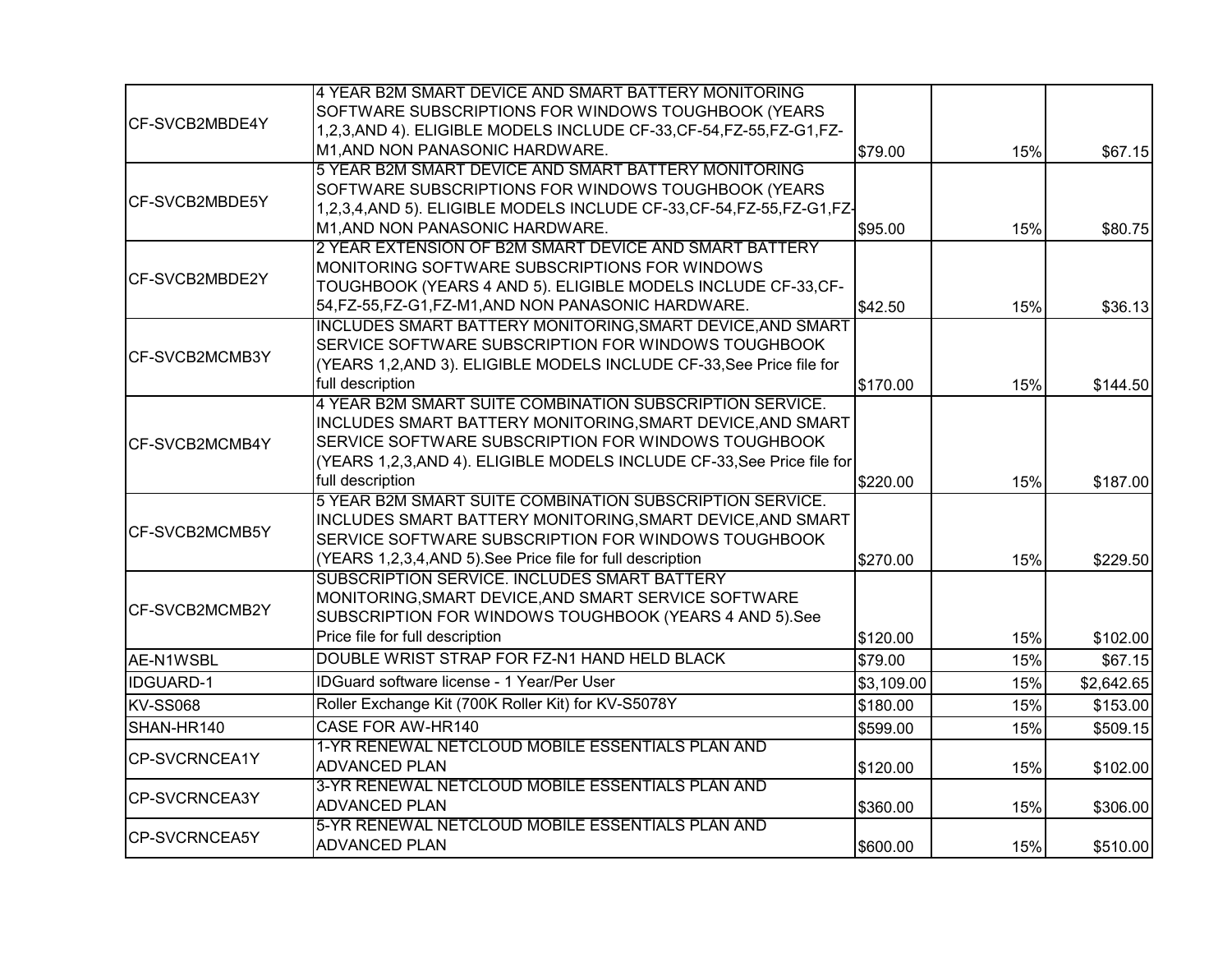|                     | GAMBER-JOHNSON SWIVEL BASE FOR TOUGHBOOK 33 DOCKING                                                                                                                                        |             |     |             |
|---------------------|--------------------------------------------------------------------------------------------------------------------------------------------------------------------------------------------|-------------|-----|-------------|
| GJ-33DSSB           | STATION. PROVIDES SWIVEL AND FORWARD/AFT MOVEMENT. MOUNT                                                                                                                                   |             |     |             |
|                     | ON A FLAT SURFACE.                                                                                                                                                                         | \$150.00    | 15% | \$127.50    |
| TH-75BQ1W           | TH-75BQE1W 75IN Class Interactive 4K UHD Professional Display                                                                                                                              | \$11,429.00 | 15% | \$9,714.65  |
| TH-65BQ1W           | 65-inch Class 4K UHD Touch Screen LCD Display                                                                                                                                              | \$5,629.00  | 15% | \$4,784.65  |
| <b>FZ-VKB55107U</b> | REPLACEMENT KEYBOARD (US) FOR FZ-55 MK1                                                                                                                                                    | \$160.00    | 15% | \$136.00    |
| AI-3MDCWH19         | WHITE. 19 COAX CABLES. INCLUDES POWER DIVIDER TO CONVERT<br>MIMO LTE AND GPS TO DUAL PASS DOCK. Compatible with<br>TOUGHBOOK models that have 4G and Dual Pass<br>(Ch1:WWAN/Ch2:WWAN-GPS). | \$275.00    | 15% | \$233.75    |
| AI-3MDCBL19         | BLACK. 19 COAX CABLES. INCLUDES POWER DIVIDER TO CONVERT<br>MIMO LTE AND GPSTO DUAL PASS DOCK. Compatible with<br>TOUGHBOOK models that have 4G and Dual Pass<br>(Ch1:WWAN/Ch2:WWAN-GPS).  | \$275.00    | 15% | \$233.75    |
| TY-SB01SS           | 3G-SDI SDM Terminal Board                                                                                                                                                                  | \$1,259.00  | 15% | \$1,070.15  |
| <b>HA-TFDMMFS</b>   | Havis Flip Down Dash Monitor Mount for 2013-2019 Ford Interceptor Sedan                                                                                                                    | \$457.54    | 15% | \$388.91    |
| UA18X5.5BERD-S6     | Fujinon 4K UA18x5.5 BERD ENG-Style Lens with Servo Zoom and Doubler is<br>a 5.5 to 100mm zoom len                                                                                          | \$32,300.00 | 15% | \$27,455.00 |
| UA14X4.5BERD        | Fujinon 4K UA14x4.5 BERD ENG-Style Lens with Servo Zoom and Doubler is<br>a 4.5 to 63mm zoom lens                                                                                          | \$40,500.00 | 15% | \$34,425.00 |
| UA46X9.5BERD        | Fujinon 46X Zoom 2/3 4K Broadcast Lens                                                                                                                                                     | \$91,920.00 | 15% | \$78,132.00 |
| FEC-150GMK          | FEC WALL MOUNT UE150K BLACK                                                                                                                                                                | \$285.00    | 15% | \$242.25    |
|                     | CF-SVCADDDPROFV236 ABSOLUTE CONTROL - 36 MONTH TERM - 2500-9999 VOLUME                                                                                                                     | \$71.95     | 15% | \$61.16     |
|                     | CF-SVCADDDPROFV248 ABSOLUTE CONTROL - 48 MONTH TERM - 2500-9999 VOLUME                                                                                                                     | \$89.95     | 15% | \$76.46     |
|                     | CF-SVCADDDPROFV260 ABSOLUTE CONTROL - 60 MONTH TERM - 2500-9999 VOLUME                                                                                                                     | \$107.95    | 15% | \$91.76     |
|                     | CF-SVCADDDPROFV336 ABSOLUTE CONTROL - 36 MONTH TERM - 10000-49999 UNIT                                                                                                                     | \$68.95     | 15% | \$58.61     |
|                     | CF-SVCADDDPROFV348 ABSOLUTE CONTROL - 48 MONTH TERM - 10000-49999 UNIT                                                                                                                     | \$86.95     | 15% | \$73.91     |
|                     | CF-SVCADDDPROFV360 ABSOLUTE CONTROL - 60 MONTH TERM - 10000-49999 UNIT                                                                                                                     | \$103.95    | 15% | \$88.36     |
| CF-SVCADDPRMFV236   | ABSOLUTE RESILIENCE - 36 MONTH TERM - 2500-9999 VOLUME                                                                                                                                     | \$119.95    | 15% | \$101.96    |
| CF-SVCADDPRMFV248   | ABSOLUTE RESILIENCE - 48 MONTH TERM - 2500-9999 VOLUME                                                                                                                                     | \$147.95    | 15% | \$125.76    |
| CF-SVCADDPRMFV260   | ABSOLUTE RESILIENCE - 60 MONTH TERM - 2500-9999 VOLUME                                                                                                                                     | \$175.95    | 15% | \$149.56    |
| CF-SVCADDPRMFV336   | ABSOLUTE RESILIENCE - 36 MONTH TERM - 10000-49999 VOLUME                                                                                                                                   | \$110.95    | 15% | \$94.31     |
| CF-SVCADDPRMFV348   | ABSOLUTE RESILIENCE - 48 MONTH TERM - 10000-49999 VOLUME                                                                                                                                   | \$136.95    | 15% | \$116.41    |
| CF-SVCADDPRMFV360   | ABSOLUTE RESILIENCE - 60 MONTH TERM - 10000-49999 VOLUME                                                                                                                                   | \$162.95    | 15% | \$138.51    |
| FEC-150GMW          | FEC WALL MOUNT UE150W WHITE replaces FEC-150WMW                                                                                                                                            | \$285.00    | 15% | \$242.25    |
| FZ-VZSUT11U         | LONG LIFE BATTERY PACK FOR FZ-A3 MK1, FZ-S1                                                                                                                                                | \$129.00    | 15% | \$109.65    |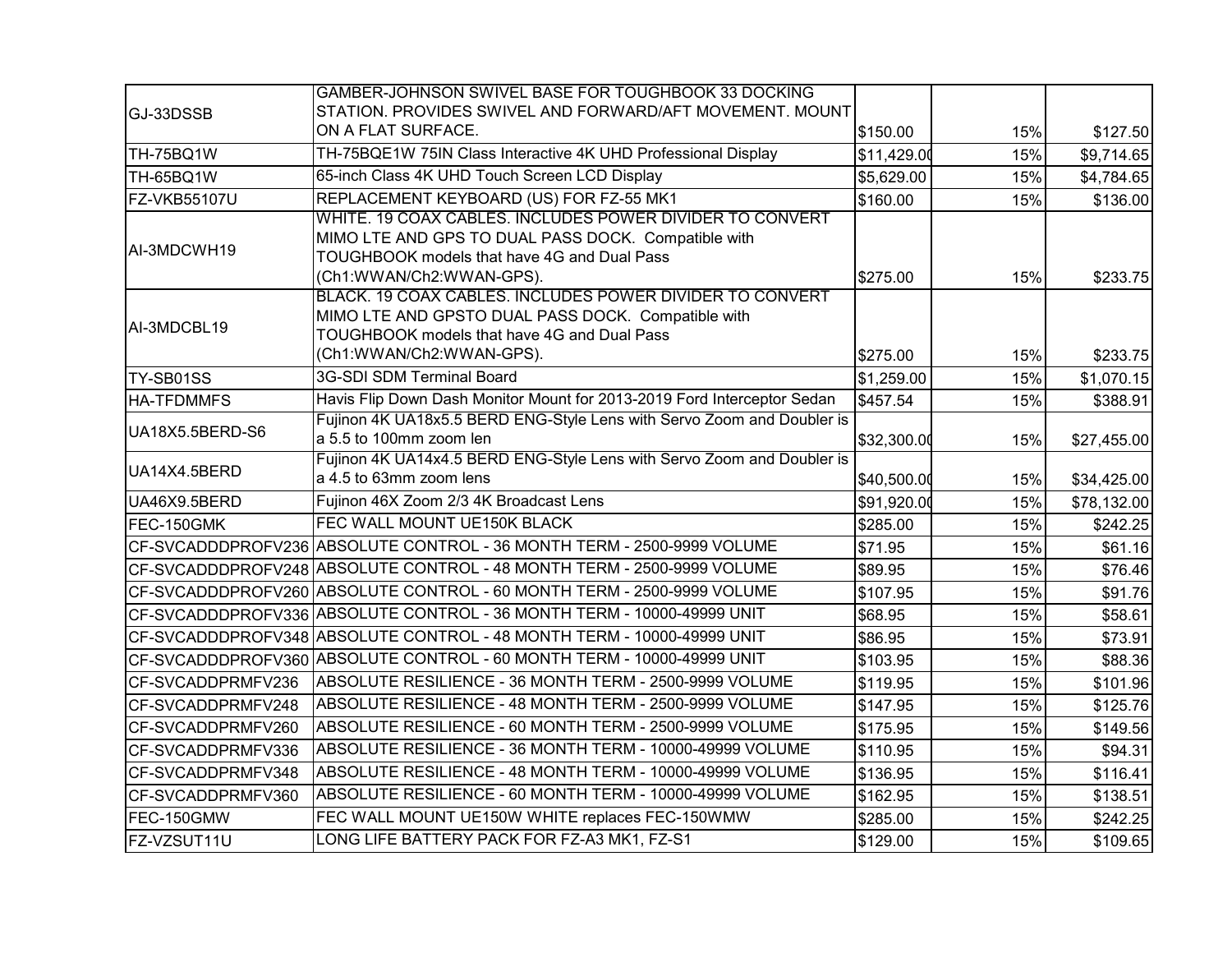| WV-U1130               | FULLHD INDOOR BOX NETWORK CAMERA, H.265,                                                                                                                                                                                                                                   | \$347.56   | 15% | \$295.43 |
|------------------------|----------------------------------------------------------------------------------------------------------------------------------------------------------------------------------------------------------------------------------------------------------------------------|------------|-----|----------|
| WV-U1132               | FullHD Indoor Box Network Camera, H.265, V/F lens                                                                                                                                                                                                                          | \$545.22   | 15% | \$463.44 |
| WV-U1142               | 4MP Indoor Box Network Camera, H.265, V/F lens                                                                                                                                                                                                                             | \$857.06   | 15% | \$728.50 |
| <b>WV-U2130L</b>       | FULLHD INDOOR DOME NETWORK CAMERA, H.265, WITH IR-LED                                                                                                                                                                                                                      | \$258.63   | 15% | \$219.84 |
| <b>WV-U2140L</b>       | 4MP Outdoor Vandal Dome Network Camera, H.265, with IR-LED                                                                                                                                                                                                                 | \$387.94   | 15% | \$329.75 |
| <b>WV-U2142L</b>       | 4MP Indoor Dome Network Camera, H.265, V/F lens with IR-LED                                                                                                                                                                                                                | \$560.34   | 15% | \$476.29 |
| <b>WV-U2530L</b>       | LED                                                                                                                                                                                                                                                                        | \$344.83   | 15% | \$293.11 |
| <b>WV-U2540L</b>       | 4MP Indoor Dome Network Camera, H.265, with IR-LED                                                                                                                                                                                                                         | \$474.14   | 15% | \$403.02 |
| WV-U2542L              | 4MP Outdoor Vandal Dome Network Camera, H.265, V/F lens with IR-LED                                                                                                                                                                                                        | \$1,050.52 | 15% | \$892.94 |
| FEC-4WMK               | FEC WALL MOUNTS BLACK UE4K                                                                                                                                                                                                                                                 | \$140.00   | 15% | \$119.00 |
| <b>FZ-SVCHHZTDEPOU</b> | UPLOAD.UPLOAD INITIAL DEVICE INFORMATION TO CUSTOMER ZERO<br>TOUCH PORTAL.                                                                                                                                                                                                 | \$4.50     | 15% | \$3.83   |
| <b>FZ-SVCHHZTDEPLT</b> | EDGE: ZERO TOUCH DEPLOYMENT SERVICE - LONG TERM.UPLOAD<br>INITIAL DEVICE INFORMATION AND PROVIDE PORTAL MAINTENANCE<br>OF MODEL/SERIAL DATA DURING BREAK-FIX ACTIVITIES FOR THE<br>WARRANTY COVERAGE PERIOD.                                                               | \$9.00     | 15% | \$7.65   |
| FZ-VSTA31U             | HAND STRAP FOR FZ-A3                                                                                                                                                                                                                                                       | \$89.00    | 15% | \$75.65  |
| HA-A3TVD0L             | BUNDLE - DOCKING STATION FOR PANASONIC FZ-A3 TABLET 90W<br><b>LIND POWER SUPPLY</b>                                                                                                                                                                                        | \$739.72   | 15% | \$628.76 |
| <b>WX-SVCBASE5Y</b>    | ProAudio 5Y Ext Warranty - Base station and wireless Antenna                                                                                                                                                                                                               | \$150.00   | 15% | \$127.50 |
| <b>WX-SVCMIC5Y</b>     | ProAudio 5Y Ext Warranty - Wireless Mic                                                                                                                                                                                                                                    | \$55.00    | 15% | \$46.75  |
| <b>WX-SVCCHGR5Y</b>    | ProAudio 5Y Ext Warranty - Microphone Charging Stand                                                                                                                                                                                                                       | \$50.00    | 15% | \$42.50  |
| AC-SVCPREF5Y           | ProAudio 5Y Ext Warranty - AW-UE4 (Bundle VE Only)                                                                                                                                                                                                                         | \$250.00   | 15% | \$212.50 |
| FEC-4WMW               | FEC WALL MOUNTS WHITE UE4W                                                                                                                                                                                                                                                 | \$140.00   | 15% | \$119.00 |
| <b>ICF-SVCPSY4APOS</b> | APOS 4TH YEAR PUBLIC SAFETY SERVICE BUNDLE ADD ON (YEAR 4<br>ONLY). ELIGIBLE UNITS MUST HAVE BEEN PURCHASED WITH THE PS<br>BUNDLE BASE UNIT INCLUDES PREMIER PROTECTION PLUS<br>CUSTOMER PORTAL DISK IMAGE MANAGEMENT HDD NO RETURN.See<br>Price file for full description | \$395.00   | 15% | \$335.75 |
| CF-SVCPSY5APOS         | APOS 4TH AND 5TH YEAR PUBLIC SAFETY SERVICE BUNDLE ADD ON<br>(YEAR 4 & 5 ONLY). ELIGIBLE UNITS MUST HAVE BEEN PURCHASED<br>WITH THE PS BUNDLE BASE UNIT INCLUDES PREMIER PROTECTION<br>PLUS CUSTOMER PORTAL DISK IMAGE MANAGEMENT See Price file for<br>full description   | \$720.00   | 15% | \$612.00 |
| <b>IN-UNFABBL</b>      | FIELDMATE ADJUSTABLE BELT, BLACK                                                                                                                                                                                                                                           | \$12.00    | 15% | \$10.20  |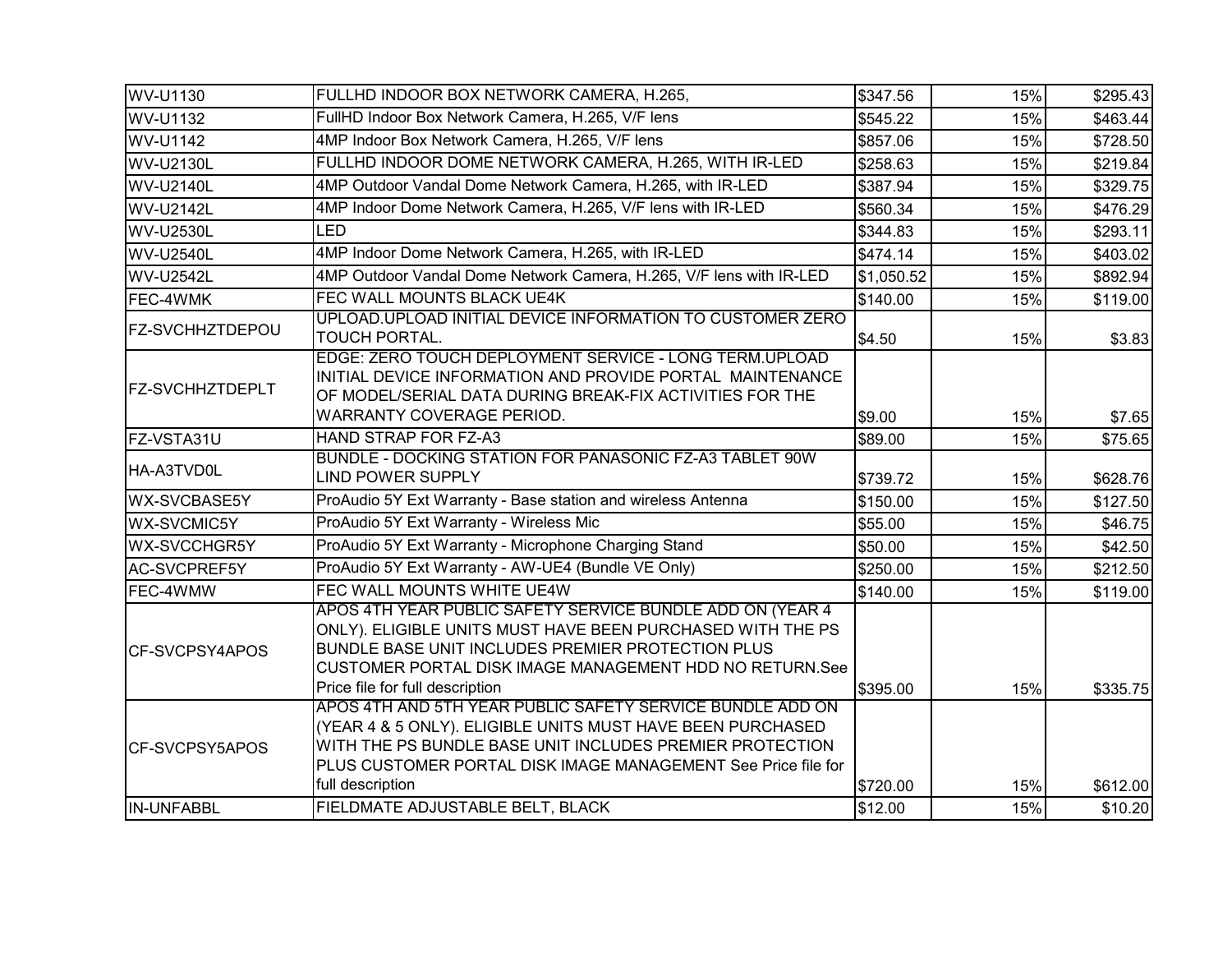|                         | TOUGHBOOK 55 BASIC TRUCK MOUNTING KIT - PACKAGE INCLUDES                          |            |     |            |
|-------------------------|-----------------------------------------------------------------------------------|------------|-----|------------|
|                         | VEHICLES SPECIFIC BASE,POLE,HEAVY DUTY SUPPORT BRACE,QUICK                        |            |     |            |
| ST-DEPIN55TMK01         | ADJUST UPPER, TILT SWIVEL, TOUGHBOOK 55 DUAL PASS THRU DOCK                       |            |     |            |
|                         | (ANTENNA NOT INCLUDED), See Price file for full description                       | \$2,280.00 | 15% | \$1,938.00 |
| CF-SVCMCLSMRC2Y3A6      | SERVICE-MINIMUM TERMS 3 YEARS (100-999 DEVICES) MONTHLY                           |            |     |            |
|                         | <b>CHARGE</b>                                                                     | \$2.00     | 15% | \$1.70     |
| CF-SVCMCLSPSB2Y3A3      | MCL MOBILITY PLATFORM SUBSCRIPTION-MINIMUM TERMS 3 YEARS                          |            |     |            |
|                         | (ADDITIONAL 10-99 DEVICES) MONTHLY CHARGE                                         | \$8.15     | 15% | \$6.93     |
| CF-SVCMCLSPSB2Y3A6      | MCL MOBILITY PLATFORM SUBSCRIPTION-MINIMUM TERMS 3 YEARS                          |            |     |            |
|                         | (ADDITIONAL 100-999 DEVICES) MONTHLY CHARGE                                       | \$6.45     | 15% | \$5.48     |
| CF-SVCMCLSPSB2Y3U3      | MCL MOBILITY PLATFORM SUBSCRIPTION-MINIMUM TERMS 3 YEARS                          |            |     |            |
|                         | (10-99 DEVICES) MONTHLY CHARGE                                                    | \$8.15     | 15% | \$6.93     |
| CF-SVCMCLSPSB2Y3U6      | MCL MOBILITY PLATFORM SUBSCRIPTION-MINIMUM TERMS 3 YEARS                          |            |     |            |
|                         | (100-999 DEVICES) MONTHLY CHARGE                                                  | \$6.45     | 15% | \$5.48     |
| CF-SVCMCLSPSB9Y3U1      | MCL MOBILITY PLATFORM DEVELOPER PRO SOLO-MINIMUM TERMS 3<br>YEARS- MONTHLY CHARGE |            |     |            |
|                         | FZ-N1 THREE YEAR HANDHELD MANUFACTURERS NO FAULT                                  | \$183.50   | 15% | \$155.98   |
| FZ-SVCTCHHUC3Y1         | WARRANTY (YEARS 1,2,AND 3) - FX ONLY. ONE TIME BILLING                            | \$187.00   | 15% | \$158.95   |
|                         | EDGE - PANASONIC G1 LOW PROFILE NO POWER FORKLIFT                                 |            |     |            |
|                         | HARDWARE MOUNTING KIT - INCLUDES G1 CRADLE (NO                                    |            |     |            |
| ST-DEPINLPG1FL01        | ELECTRONICS), LOW PROFILE FORKLIFT PILLAR MOUNTING KIT WITH                       |            |     |            |
|                         | VESA ADAPTER.ITEMS WILL BE PRE-ASSEMBLED AND KITTED INTO A                        |            |     |            |
|                         | SINGLE SOLUTION.GROUND SHIPPING INCLUDED                                          | \$615.00   | 15% | \$522.75   |
| <b>TH-SVCENGHDOS</b>    | 0.5 DAY - ON SITE (ENGINEER -DISPLAY)                                             | \$1,149.00 | 15% | \$976.65   |
| <b>TH-SVCSRENGDFDOS</b> | FULL DAY - ON SITE (SR. ENG - DISPLAY)                                            | \$2,699.00 | 15% | \$2,294.15 |
| <b>TH-SVCSRENGHDOS</b>  | 0.5 DAY - ON SITE (SR. ENG- DISPLAY)                                              | \$1,349.00 | 15% | \$1,146.65 |
| <b>TH-SVCTECHFDOS</b>   | FULL DAY - ON SITE (TECH - DISPLAY)                                               | \$1,599.00 | 15% | \$1,359.15 |
| <b>TH-SVCTECHHDOS</b>   | 0.5 DAY - ON SITE (TECH -DISPLAY)                                                 | \$799.00   | 15% | \$679.15   |
| <b>TH-SVCTRVLAF</b>     | TRAV - AIRFARE + 1 NIGHT HOTEL - DISPLAY                                          | \$1,350.00 | 15% | \$1,147.50 |
| <b>TH-SVCTRVLDAY</b>    | TRAV - DAILY TRIP CHARGE - DISPLAY                                                | \$205.00   | 15% | \$174.25   |
| TH-SVCENGFDOS           | FULL DAY - ON SITE (ENGINEER - DISPLAY)                                           | \$2,299.00 | 15% | \$1,954.15 |
| TH-SVCREMSUPP2H         | 2 HOURS - REMOTE SUPPORT - DISPLAY                                                | \$195.00   | 15% | \$165.75   |
| TH-SVCREMSUPP4H         | 4 HOURS - REMOTE SUPPORT - DISPLAY                                                | \$390.00   | 15% | \$331.50   |
| MC-N1BTH                | Modcom BLUETOOTH OTH HEADSET - Compatibility FZ-N1, FZ-L1, FZ-T1                  | \$217.05   | 15% | \$184.49   |
| MC-N1H10BC              | Modcom MC1 10 Bay Charger with Multi Country Wall Adapter - Compatibility         |            |     |            |
|                         | FZ-N1, FZ-L1, FZ-T1                                                               | \$182.67   | 15% | \$155.27   |
| MC-N1HECF25P            | Modcom MC1 Ear Cushion - Foam - 25 Pack - Compatibile with Modcom                 |            |     |            |
|                         | <b>Bluetooth Headset</b>                                                          | \$128.90   | 15% | \$109.57   |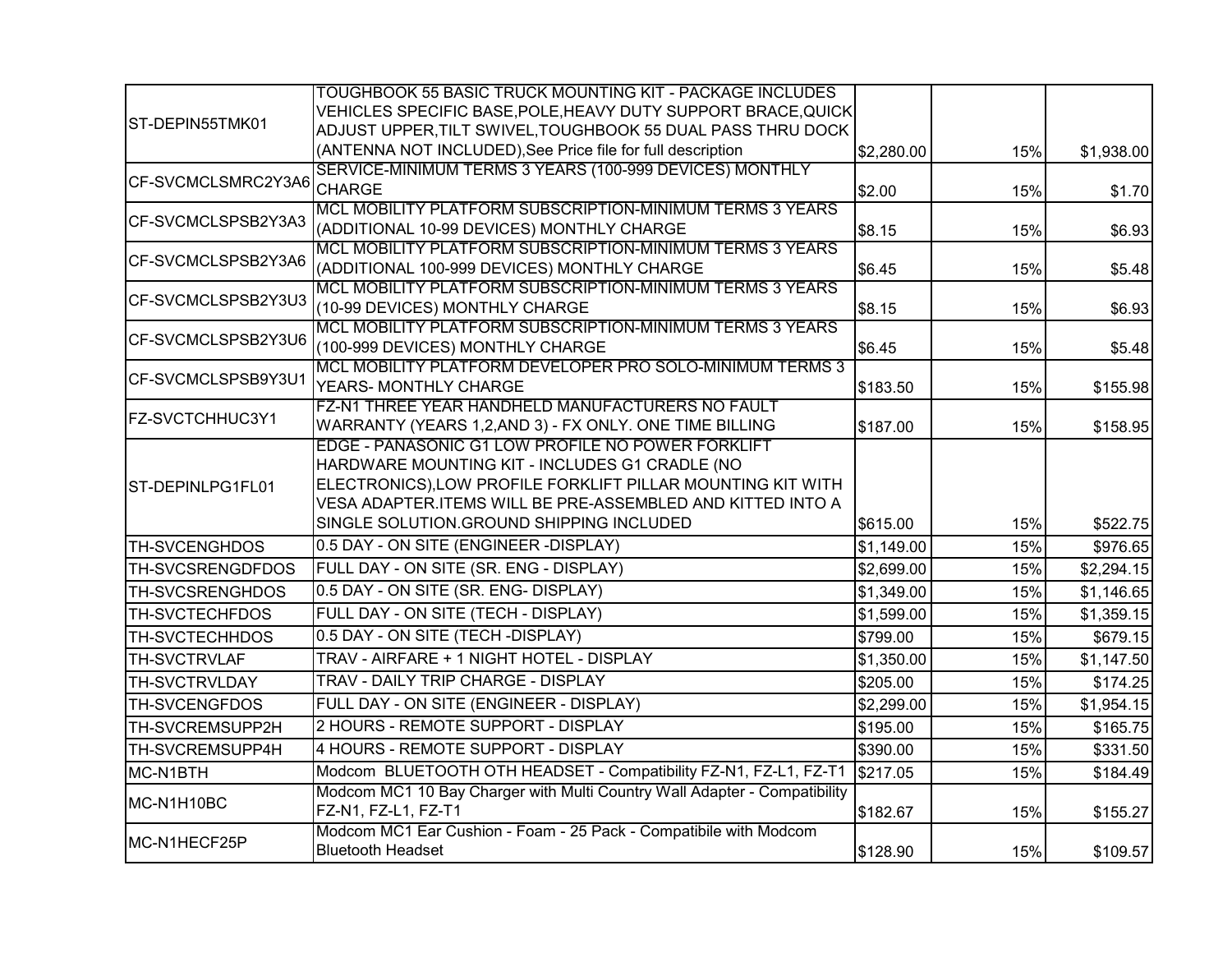| MC-N1HECL25P      | Modcom MC1 Ear Cushion - Leatherette - 25 Pack - Compatibile with                                                                                                                                                                                                       |                 |     |             |
|-------------------|-------------------------------------------------------------------------------------------------------------------------------------------------------------------------------------------------------------------------------------------------------------------------|-----------------|-----|-------------|
|                   | Modcom Bluetooth Headset                                                                                                                                                                                                                                                | \$180.22        | 15% | \$153.19    |
| MC-N1HOEC25P      | MC1 Ear Cushion - OVER THE EAR - 25 Pack Compatibile with Modcom                                                                                                                                                                                                        |                 |     |             |
|                   | <b>Bluetooth Headset</b>                                                                                                                                                                                                                                                | \$587.27        | 15% | \$499.18    |
| MC-N1HBOMNE       | Modcom MC1 Headband - OTH Mono - W/O Ear Cushions - Compatibile with<br>Modcom Bluetooth Headset                                                                                                                                                                        |                 |     |             |
|                   | Modcom MC1 Headband - BTN MONO - Compatibile with Modcom Bluetooth                                                                                                                                                                                                      | \$35.93         | 15% | \$30.54     |
| MC-N1HBBME        | Headset                                                                                                                                                                                                                                                                 | \$37.95         | 15% | \$32.26     |
| MC-N1MWS25P       | Modcom Microphone Windscreens (25 Pack) - Compatibile with Modcom<br><b>Bluetooth Headset</b>                                                                                                                                                                           | \$17.16         | 15% | \$14.59     |
| FZ-VPFA31U        | 10.1 Screen Protector Film for FZ-A3mk1                                                                                                                                                                                                                                 | $\sqrt{$79.00}$ | 15% | \$67.15     |
| <b>IDGUARD-1M</b> | IDGuard on-prem license-1 Year/Per User                                                                                                                                                                                                                                 | \$4,678.00      | 15% | \$3,976.30  |
| <b>IDGUARD-3M</b> | IDGuard on-prem license-3 Year/Per User                                                                                                                                                                                                                                 | \$12,697.00     | 15% | \$10,792.45 |
| <b>IDGUARD-5M</b> | IDGuard on-prem license-5 Year/Per User                                                                                                                                                                                                                                 | \$19,827.00     | 15% | \$16,852.95 |
| TY-WPS1           | PressIT WPS Set top Receiver, HDMI Transmitter x 2, Case                                                                                                                                                                                                                | \$1,749.00      | 15% | \$1,486.65  |
| TY-SB01WP         | PressIT WPS SDM Receiver Board                                                                                                                                                                                                                                          | \$549.00        | 15% | \$466.65    |
| TY-WP2B1          | PressIT WPS HDMI Transmitter x 2, Case                                                                                                                                                                                                                                  | \$659.00        | 15% | \$560.15    |
| TY-WPB1           | PressIT WPS HDMI Transmitter                                                                                                                                                                                                                                            | \$329.00        | 15% | \$279.65    |
| TY-WP2BC1         | PressIT WPS USB Type C Transmitter x 2, Case                                                                                                                                                                                                                            | \$659.00        | 15% | \$560.15    |
| TY-WPBC1          | PressIT WPS USB Type C Transmitter                                                                                                                                                                                                                                      | \$329.00        | 15% | \$279.65    |
| AK-HC3900GSJ      | UPGRADABLE 1080P HDR STUDIO CAMERA                                                                                                                                                                                                                                      | \$22,000.00     | 15% | \$18,700.00 |
| FKWA-10M-AMS      | FKWA-10M-AMS 10 METER SMPTE 311 CABLE                                                                                                                                                                                                                                   | \$918.00        | 15% | \$780.30    |
| LI-N1UA5DC        | LIND 5VDC 10W 2A MICRO USB ADAPTER COMPATIBILITY: FZ-N1 FZ-T1<br>FZ-L1 - VEHICLE DOCK                                                                                                                                                                                   | \$63.95         | 15% | \$54.36     |
| GJ-T1VCL          | GAMBER JOHNSON VEHICLE CRADLE WITH LOCK, NON-CHARGING,<br><b>COMPATIBILITY: FZ-T1</b>                                                                                                                                                                                   | \$119.00        | 15% | \$101.15    |
| GJ-T1VDL          | GAMBER JOHNSON VEHICLE DOCK WITH LOCK, CHARGING,<br><b>COMPATIBILITY: FZ-T1</b>                                                                                                                                                                                         | \$199.00        | 15% | \$169.15    |
| ST-DEPING1FLF     | PANASONIC FORKLIFT SOLUTION G1 FIXED KIT INCLUDES G1 CRADLE<br>(NO PORT REPLICATION), POWER SUPPLY FOR GAS/PROPANE<br>FORKLIFT, PILLAR MOUNTING BRACKET, QUICK RELEASE WIRING<br>HARNESS, INSTALLATION MATERIALS, INSTALLATION INSTRUCTIONS<br>AND 3 YEAR WARRANTY ON A | \$949.00        | 15% | \$806.65    |
| ST-DEPING1FLR     | PANASONIC FORKLIFT SOLUTION G1 REMOVEABLE INCLUDES G1<br>DOCK, POWER SUPPLY FOR GAS/PROPANE FORKLIFT, PILLAR<br>MOUNTING BRACKET, QUICK RELEASE WIRING<br>HARNESS, INSTALLATION MATERIALS, INSTALLATION INSTRUCTIONS<br>AND 3 YEAR WARRANTY ON ALL PARTS INSTALLED AS P | \$1,330.00      | 15% | \$1,130.50  |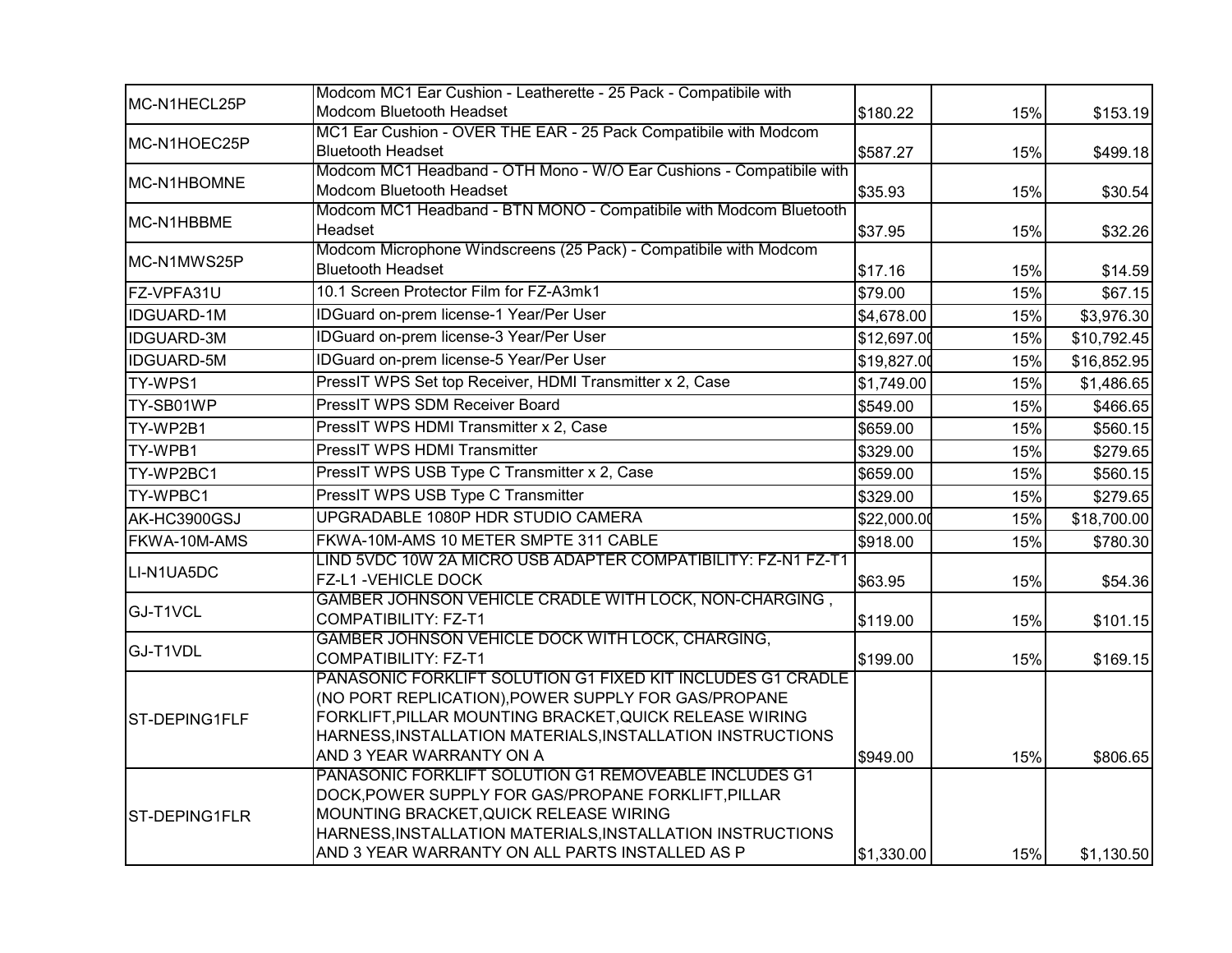|                        | ADD A RUGGED COMPACT FORKLIFT KEYBOARD AND VERTICAL             |             |     |             |
|------------------------|-----------------------------------------------------------------|-------------|-----|-------------|
| <b>ST-DEPINA3KEYUP</b> | MOUNTING BRACKET ONTO FORKLIFT SOLUTION KITS. GROUND            |             |     |             |
|                        | SHIPPING INCLUDED.                                              | \$795.00    | 15% | \$675.75    |
|                        | UPGRADE PILLAR MOUNTING BRACKET TO OVERHEAD MOUNTING            |             |     |             |
|                        | BRACKET IN A FORKLIFT SOLUTION KIT. MUST BE PURCHASED WITH      |             |     |             |
| <b>ST-DEPINMOUNTUP</b> | ONE OF THE A3 OR G1 FORKLIFT SOLUTION SKUS. GROUND              |             |     |             |
|                        | SHIPPING INCLUDED.                                              | \$99.00     | 15% | \$84.15     |
|                        | PANASONIC FORKLIFT SOLUTION A3 REMOVEABLE INCLUDES A3           |             |     |             |
|                        | DOCK, POWER SUPPLY FOR GAS/PROPANE FORKLIFT, PILLAR             |             |     |             |
| <b>ST-DEPINA3FLR</b>   | MOUNTING BRACKET, QUICK RELEASE WIRING                          |             |     |             |
|                        | HARNESS, INSTALLATION MATERIALS, INSTALLATION INSTRUCTIONS      |             |     |             |
|                        | AND 3 YEAR WARRANTY ON ALL PARTS INSTALLED AS P                 | \$1,330.00  | 15% | \$1,130.50  |
|                        | PANASONIC FORKLIFT SOLUTION ELETRIC POWER SUPPLY UPGRADE        |             |     |             |
|                        | SWAP THE POWER SUPPLY FROM GAS/PROPANE FORKLIFT TO              |             |     |             |
| <b>ST-DEPINELECTUP</b> | ELECTRIC (20 TO 60V WITH ISOLATION) IN A FORKLIFT SOLUTION KIT. |             |     |             |
|                        | MUST BE PURCHASED WITH ONE OF THE A3 OR G1 FORKLIFT             |             |     |             |
|                        | SOLUTION SKUS. GROUND SHIP                                      | \$259.00    | 15% | \$220.15    |
|                        | PANASONIC FORKLIFT SOLUTION A3 FIXED KIT INCLUDES A3 CRADLE     |             |     |             |
|                        | (NO PORT REPLICATION), POWER SUPPLY FOR GAS/PROPANE             |             |     |             |
| <b>ST-DEPINA3FLF</b>   | FORKLIFT, PILLAR MOUNTING BRACKET, QUICK RELEASE WIRING         |             |     |             |
|                        | HARNESS, INSTALLATION MATERIALS, INSTALLATION INSTRUCTIONS      |             |     |             |
|                        | AND 3 YEAR WARRANTY ON A                                        | \$949.00    | 15% | \$806.65    |
|                        | LIND POWER SUPPLY DC/DC, PANA, 12-16VIN FUSED BARE WIRE         |             |     |             |
| LI-UNDC30BW            | INPUT, 36 OUTPUT COMPATIBLE WITH FZ-N1 CRADLE                   | \$90.95     | 15% | \$77.31     |
| HA-A3TVD0              | DOCKING STATION FOR PANASONIC FZ-A3 TABLET                      | \$548.97    | 15% | \$466.62    |
|                        | DOCKING STATION WITH DUAL-PASS RF ANTENNA FOR PANASONIC         |             |     |             |
| HA-A3TVD2              | FZ-A3 TABLET                                                    | \$683.97    | 15% | \$581.37    |
| HA-A3TVC               | CRADLE FOR PANASONIC FZ-A3 TABLET                               | \$301.93    | 15% | \$256.64    |
|                        | BUNDLE - CRADLE FOR PANASONIC FZ-A3 TABLET 90 WATT LIND         |             |     |             |
| <b>HA-A3TVCL</b>       | POWER SUPPLY                                                    | \$492.68    | 15% | \$418.78    |
|                        | BUNDLE - DOCKING STATION WITH DUAL-PASS RF ANTENNA FOR          |             |     |             |
| HA-A3TVD2L             | PANASONIC FZ-A3 TABLET 90W LIND POWER SUPPLY                    | \$874.72    | 15% | \$743.51    |
|                        | AGORA EDGE HOLSTER WITH RETAINING STRAP 1 SHOULDER STRAP.       |             |     |             |
| AE-T1HSS               | BLACK. COMPATIBILITY: FZ-T1                                     | \$40.00     | 15% | \$34.00     |
| AE-T1AHS               | AGORA EDGE ADJUSTABLE HAND STRAP. COMPATIBILITY: FZ-T1          | \$12.50     | 15% | \$10.63     |
|                        | AGORA EDGE ADJUSTABLE WRIST STRAP/LANYARD. COMPATIBILITY:       |             |     |             |
| AE-T1AWS               | FZ-T1, BLACK                                                    | \$5.50      | 15% | \$4.68      |
| UA46X13.5BERD          | UA46X13.5BERD 4K STDIO + CASE & SUPPORT                         | \$91,920.00 | 15% | \$78,132.00 |
| UA13X4.5BERD           | UA13X4.5BERD 4K EFP ZOOM LENS                                   | \$43,500.00 | 15% | \$36,975.00 |
|                        |                                                                 |             |     |             |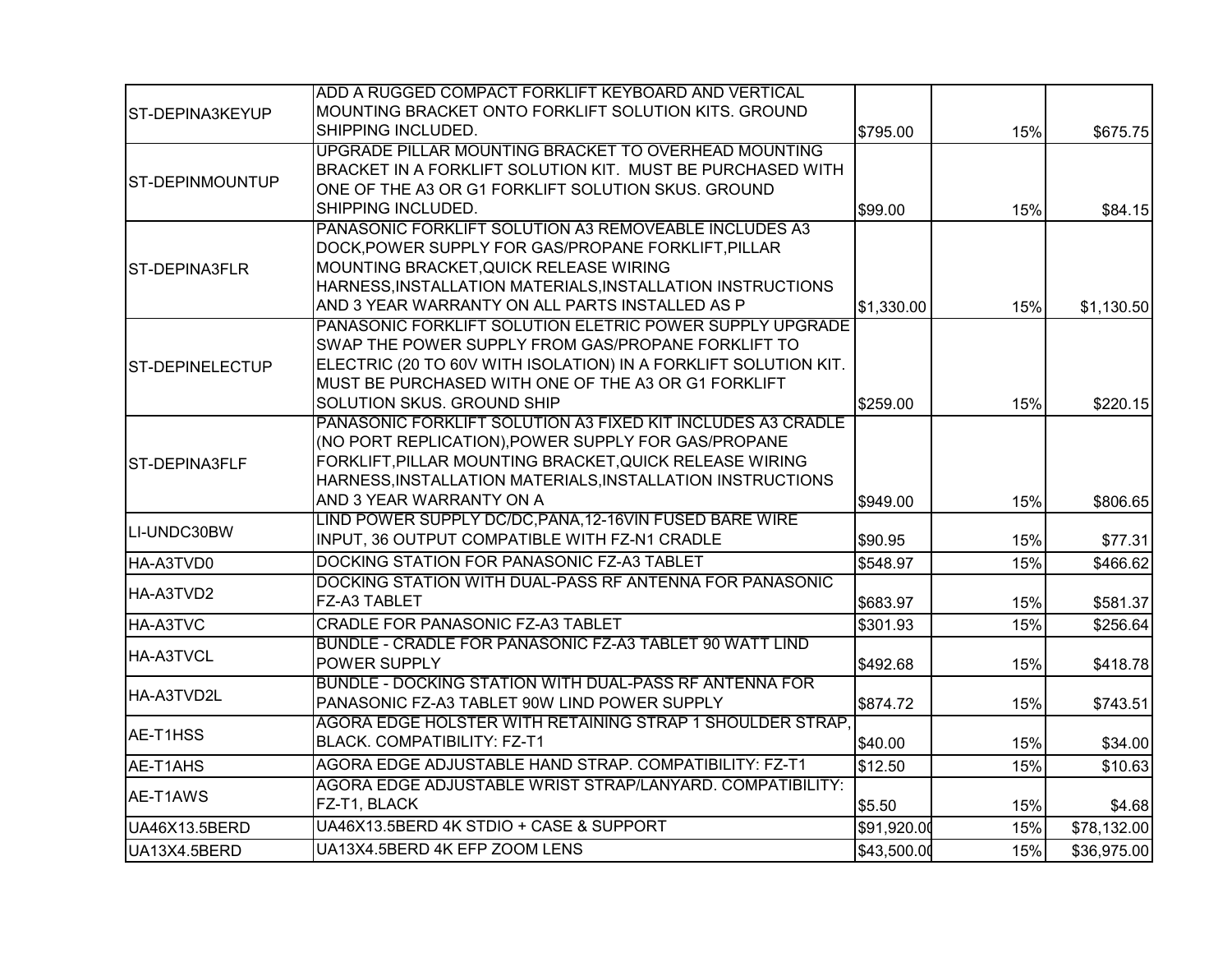| AK-UC3300GSJ   | 4K HDR Studio Camera single filter wheel                                                                                                                                                                                                                                   | \$30,000.00 | 15% | \$25,500.00 |
|----------------|----------------------------------------------------------------------------------------------------------------------------------------------------------------------------------------------------------------------------------------------------------------------------|-------------|-----|-------------|
| TH-98SQE1W     | 98-INCH 4K UHD 500CD/M2 24/7 SDM                                                                                                                                                                                                                                           | \$14,579.00 | 15% | \$12,392.15 |
| TH-86SQE1W     | 86-INCH 4K UHD 500CD/M2 24/7 SDM                                                                                                                                                                                                                                           | \$7,349.00  | 15% | \$6,246.65  |
| TH-75SQE1W     | 75-INCH 4K UHD 500CD/M2 24/7 SDM                                                                                                                                                                                                                                           | \$4,689.00  | 15% | \$3,985.65  |
| TH-65SQE1W     | 65-INCH 4K UHD 500CD/M2 24/7 SDM                                                                                                                                                                                                                                           | \$2,459.00  | 15% | \$2,090.15  |
| TH-55SQE1W     | 55-INCH 4K UHD 500CD/M2 24/7 SDM                                                                                                                                                                                                                                           | \$2,079.00  | 15% | \$1,767.15  |
| TH-49SQE1W     | 49-INCH 4K UHD 500CD/M2 24/7 SDM                                                                                                                                                                                                                                           | \$1,479.00  | 15% | \$1,257.15  |
| TH-43SQE1W     | 43-INCH 4K UHD 500CD/M2 24/7 SDM                                                                                                                                                                                                                                           | \$1,089.00  | 15% | \$925.65    |
| TH-98CQE1W     | 98-INCH 4K UHD 400CD/M2 16/7                                                                                                                                                                                                                                               | \$10,739.00 | 15% | \$9,128.15  |
| TH-86CQE1W     | 86-INCH 4K UHD 400CD/M2 16/7                                                                                                                                                                                                                                               | \$4,739.00  | 15% | \$4,028.15  |
| TH-75CQE1W     | 75-INCH 4K UHD 400CD/M2 16/7                                                                                                                                                                                                                                               | \$2,579.00  | 15% | \$2,192.15  |
| TH-65CQE1W     | 65-INCH 4K UHD 400CD/M2 16/7                                                                                                                                                                                                                                               | \$1,389.00  | 15% | \$1,180.65  |
| TH-55CQE1W     | 55-INCH 4K UHD 400CD/M2 16/7                                                                                                                                                                                                                                               | \$1,069.00  | 15% | \$908.65    |
| TH-49CQE1W     | 49-INCH 4K UHD 400CD/M2 16/7                                                                                                                                                                                                                                               | \$949.00    | 15% | \$806.65    |
| TH-43CQE1W     | 43-INCH 4K UHD 400CD/M2 16/7                                                                                                                                                                                                                                               | \$809.00    | 15% | \$687.65    |
| FEC-100WMK     | AW-UE100K FEC MOUNTS BLACK                                                                                                                                                                                                                                                 | \$215.00    | 15% | \$182.75    |
| FZ-SVCB2MSSB3Y | PANASONIC 3 YEAR (YEARS 1,2 & 3) SMART SERVICE AND SMART<br>BATTERY MONITORING; INCLUDES DEVICE PERFORMANCE<br>ANALYTICS, DASHBOARD ACCESS, BATTERY MONITORING WITH GUI;<br>AND API ACCESS. SUPPORTS FZ-N1, FZ-A3, FZ-T1, FZ-L1, AND NON<br>PANASONIC HARDWARE.            | \$169.00    | 15% | \$143.65    |
| FZ-SVCB2MSSB4Y | PANASONIC 4 YEAR (YEARS 1,2,3,& 4) SMART SERVICE AND SMART<br>BATTERY MONITORING; INCLUDES DEVICE PERFORMANCE<br>ANALYTICS, DASHBOARD ACCESS, BATTERY MONTORING WITH GUI<br>AND API ACCESS. SUPPORTS FZ-N1, FZ-A3, FZ-T1, FZ-L1, AND NON<br>PANASONIC HARDWARE.            | \$219.00    | 15% | \$186.15    |
| FZ-SVCB2MSSB5Y | PANASONIC 5 YEAR (YEARS 1,2,3,4,& 5) SMART SERVICE AND SMART<br>BATTERY MONITORING; INCLUDES DEVICE PERFORMANCE<br>ANALYTICS, DASHBOARD ACCESS, BATTERY MONITORING, AND API<br>ACCESS. SUPPORTS FZ-N1, FZ-A3, FZ-T1, FZ-L1, AND NON PANASONIC<br>HARDWARE.                 | \$265.00    | 15% | \$225.25    |
| FZ-SVCB2MSSB2Y | PANASONIC 2 YEAR EXTENSION (4TH & 5TH YEAR) SMART SERVICE<br>AND SMART BATTERY MONITORING; INCLUDES DEVICE<br>PERFORMANCE ANALYTICS, DASHBOARD ACCESS, BATTERY<br>MONITORING WITH GUI, AND API ACCESS. PURCHASED IN<br>COMBINATION WITH FZ-SVCB2MSSB3Y AT ORIGINAL TIME OF | \$119.00    | 15% | \$101.15    |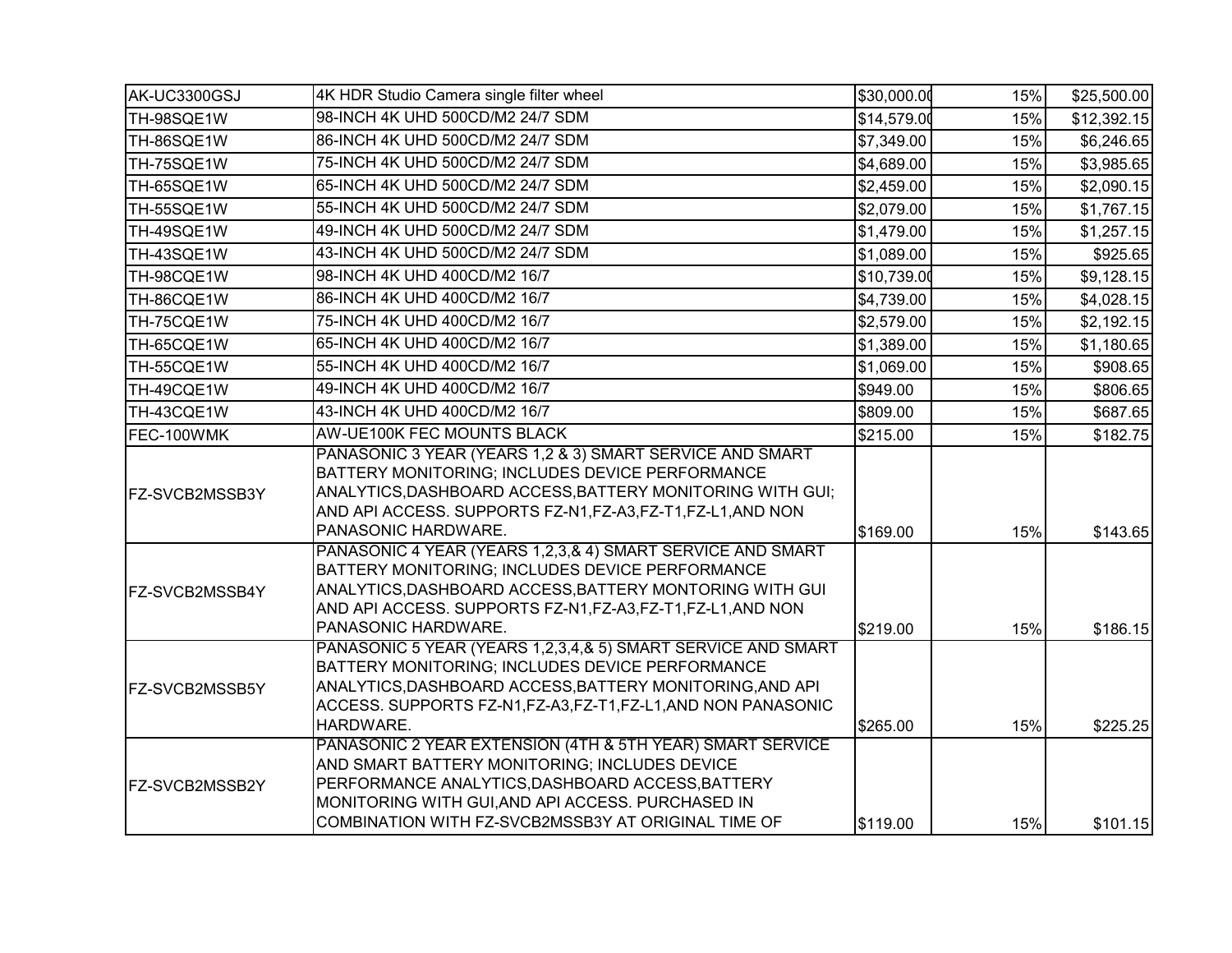|                          | ULTIMATE CARE WARRANTY PLUS OS AND BATTERY COVERAGE - 3     |          |     |          |
|--------------------------|-------------------------------------------------------------|----------|-----|----------|
|                          | YEAR (36 MONTH) ULTIMATE CARE HARDWARE WARRANTY             |          |     |          |
| <b>FZ-SVTCHHUCBLTA3Y</b> | INCLUDING DUAL SMART BATTERY WARRANTIES AND LONG TERM       |          |     |          |
|                          | PREMIER OS MAINTENANCE PROGRAM FOR FZ-A3 ONLY. REQURIES     |          |     |          |
|                          | INSTALLATION OF SMART BATTERY SOFTWARE AG                   | \$471.25 | 15% | \$400.56 |
|                          | ULTIMATE CARE WARRANTY PLUS OS AND BATTERY COVERAGE - 4     |          |     |          |
|                          | YEAR (48 MONTH) ULTIMATE CARE HARDWARE WARRANTY             |          |     |          |
| <b>FZ-SVTCHHUCBLTA4Y</b> | INCLUDING DUAL BATTERY WARRANTIES AND LONG TERM PREMIER     |          |     |          |
|                          | OS MAINTENANCE PROGRAM FOR FZ-A3 ONLY. REQURIES             |          |     |          |
|                          | INSTALLATION OF SMART BATTERY SOFTWARE AGENT.               | \$622.25 | 15% | \$528.91 |
|                          | ULTIMATE CARE WARRANTY PLUS OS AND BATTERY COVERAGE - 5     |          |     |          |
|                          | YEAR (60 MONTH) ULTIMATE CARE HARDWARE WARRANTY             |          |     |          |
| <b>FZ-SVTCHHUCBLTA5Y</b> | INCLUDING DUAL BATTERY WARRANTIES AND LONG TERM PREMIER     |          |     |          |
|                          | OS MAINTENANCE PROGRAM FOR FZ-A3 ONLY. REQURIES             |          |     |          |
|                          | INSTALLATION OF SMART BATTERY SOFTWARE AGENT.               | \$759.50 | 15% | \$645.58 |
|                          | ULTIMATE CARE PREMIER WARRANTY - 3 YEAR (36 MONTH) ULTIMATE |          |     |          |
|                          | CARE HARDWARE WARRANTY INCLUDING PANASONIC SMART            |          |     |          |
| <b>FZ-SVTCHHUCISA3Y</b>  | SERVICE, DUAL SMART BATTERY WARRANTIES, AND LONG TERM       |          |     |          |
|                          | PREMIER OS MAINTENANCE PROGRAM. FOR FZ-A3 ONLY. REQURIES    |          |     |          |
|                          | INSTALLATION OF SMART SERVICE SOFTW                         | \$604.50 | 15% | \$513.83 |
|                          | ULTIMATE CARE PREMIER WARRANTY - 4 YEAR (48 MONTH) ULTIMATE |          |     |          |
|                          | CARE HARDWARE WARRANTY INCLUDING PANASONIC SMART            |          |     |          |
| <b>FZ-SVTCHHUCISA4Y</b>  | SERVICE, DUAL SMART BATTERY WARRANTIES, AND LONG TERM       |          |     |          |
|                          | PREMIER OS MAINTENANCE PROGRAM. FOR FZ-A3 ONLY. REQURIES    |          |     |          |
|                          | INSTALLATION OF SMART SERVICE SOFTW                         | \$794.50 | 15% | \$675.33 |
|                          | ULTIMATE CARE PREMIER WARRANTY - 5 YEAR (60 MONTH) ULTIMATE |          |     |          |
|                          | CARE HARDWARE WARRANTY INCLUDING PANASONIC SMART            |          |     |          |
| <b>FZ-SVTCHHUCISA5Y</b>  | SERVICE, DUAL SMART BATTERY WARRANTIES, AND LONG TERM       |          |     |          |
|                          | PREMIER OS MAINTENANCE PROGRAM. FOR FZ-A3 ONLY. REQURIES    |          |     |          |
|                          | INSTALLATION OF SMART SERVICE SOFTW                         | \$968.00 | 15% | \$822.80 |
|                          | ULTIMATE CARE WARRANTY PLUS OS AND BATTERY COVERAGE - 3     |          |     |          |
|                          | YEAR (36 MONTH) ULTIMATE CARE HARDWARE WARRANTY             |          |     |          |
| <b>FZ-SVTCHHUCBLTN3Y</b> | INCLUDING SMART BATTERY WARRANTY AND LONG TERM PREMIER      |          |     |          |
|                          | OS MAINTENANCE PROGRAM FOR FZ-N1. REQURIES INSTALLATION     |          |     |          |
|                          | OF SMART BATTERY SOFTWARE AGENT.                            | \$387.00 | 15% | \$328.95 |
|                          | YEAR (48 MONTH) ULTIMATE CARE HARDWARE WARRANTY             |          |     |          |
|                          | INCLUDING BATTERY WARRANTY AND LONG TERM PREMIER OS         |          |     |          |
| <b>FZ-SVTCHHUCBLTN4Y</b> | MAINTENANCE PROGRAM FOR FZ-N1. REQURIES INSTALLATION OF     |          |     |          |
|                          | SMART BATTERY SOFTWARE AGENT.                               | \$514.00 | 15% | \$436.90 |
|                          |                                                             |          |     |          |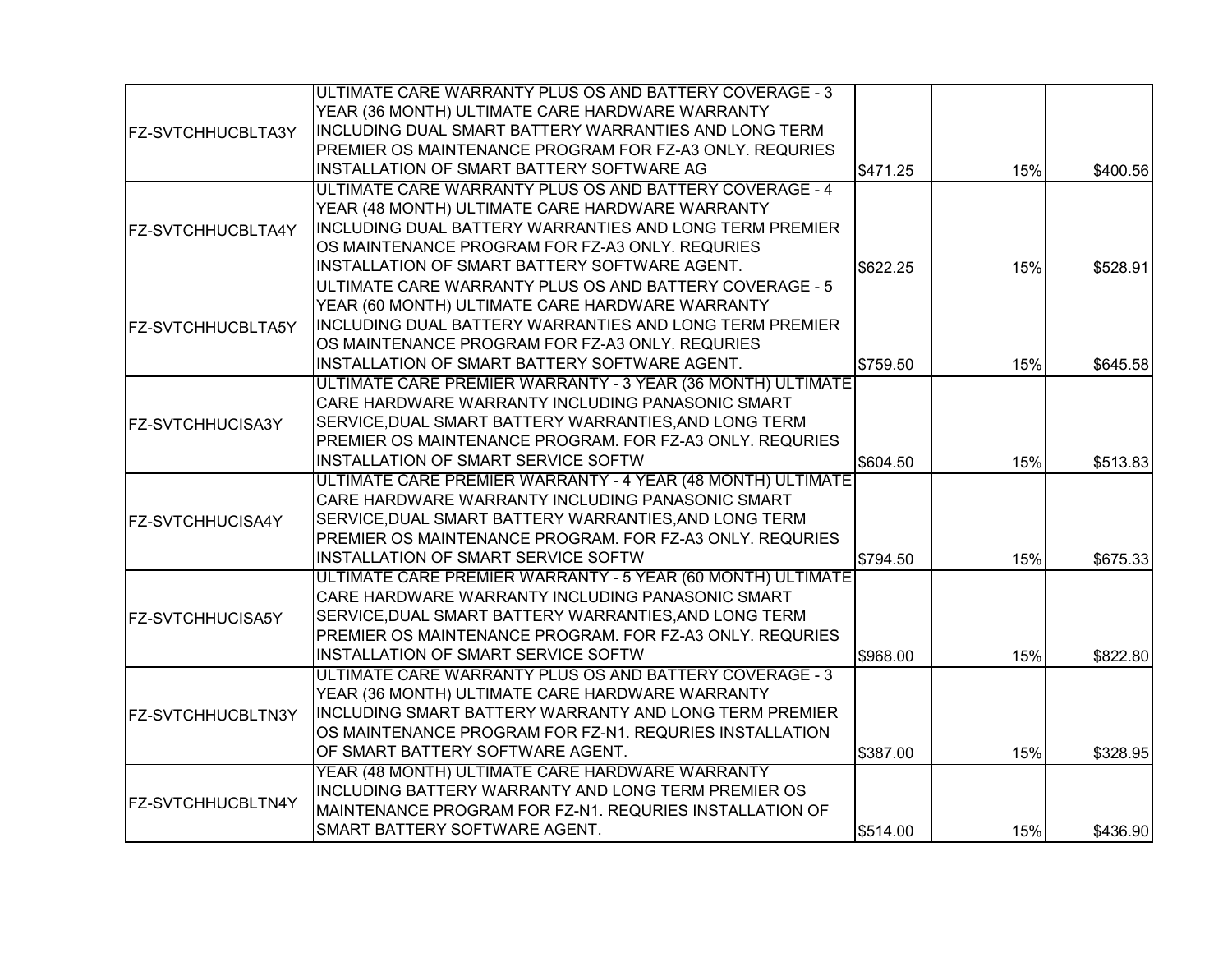|                          | YEAR (60 MONTH) ULTIMATE CARE HARDWARE WARRANTY             |          |     |          |
|--------------------------|-------------------------------------------------------------|----------|-----|----------|
| <b>FZ-SVTCHHUCBLTN5Y</b> | INCLUDING BATTERY WARRANTY AND LONG TERM PREMIER OS         |          |     |          |
|                          | MAINTENANCE PROGRAM FOR FZ-N1. REQURIES INSTALLATION OF     |          |     |          |
|                          | SMART BATTERY SOFTWARE AGENT.                               | \$631.00 | 15% | \$536.35 |
|                          | ULTIMATE CARE PREMIER WARRANTY - 3 YEAR (36 MONTH) ULTIMATE |          |     |          |
|                          | CARE HARDWARE WARRANTY INCLUDING PANASONIC SMART            |          |     |          |
| <b>FZ-SVTCHHUCISN3Y</b>  | SERVICE, SMART BATTERY WARRANTY, AND LONG TERM PREMIER OS   |          |     |          |
|                          | MAINTENANCE PROGRAM. FOR FZ-N1. REQURIES INSTALLATION OF    |          |     |          |
|                          | SMART SERVICE SOFTWARE AGENT.                               | \$520.25 | 15% | \$442.21 |
|                          | ULTIMATE CARE PREMIER WARRANTY - 4 YEAR (48 MONTH) ULTIMATE |          |     |          |
|                          | CARE HARDWARE WARRANTY INCLUDING PANASONIC SMART            |          |     |          |
| <b>FZ-SVTCHHUCISN4Y</b>  | SERVICE, SMART BATTERY WARRANTY, AND LONG TERM PREMIER OS   |          |     |          |
|                          | MAINTENANCE PROGRAM. FOR FZ-N1. REQURIES INSTALLATION OF    |          |     |          |
|                          | SMART SERVICE SOFTWARE AGENT.                               | \$686.25 | 15% | \$583.31 |
|                          | ULTIMATE CARE PREMIER WARRANTY - 5 YEAR (60 MONTH) ULTIMATE |          |     |          |
| <b>FZ-SVTCHHUCISN5Y</b>  | CARE HARDWARE WARRANTY INCLUDING PANASONIC SMART            |          |     |          |
|                          | SERVICE, SMART BATTERY WARRANTY, AND LONG TERM PREMIER OS   |          |     |          |
|                          | MAINTENANCE PROGRAM. FOR FZ-N1. REQURIES INSTALLATION OF    |          |     |          |
|                          | SMART SERVICE SOFTWARE AGENT.                               | \$839.50 | 15% | \$713.58 |
|                          | ULTIMATE CARE WARRANTY PLUS OS - 3 YEAR (36 MONTH) ULTIMATE |          |     |          |
| <b>FZ-SVTCHHUCLT3Y</b>   | CARE HARDWARE WARRANTY INCLUDING PREMIER ANDROID OS         |          |     |          |
|                          | PROGRAM. FZ-N1 AND FZ-A3 DEVICES.                           | \$267.00 | 15% | \$226.95 |
|                          | ULTIMATE CARE WARRANTY PLUS OS - 4 YEAR (48 MONTH) ULTIMATE |          |     |          |
| <b>FZ-SVTCHHUCLT4Y</b>   | CARE HARDWARE WARRANTY INCLUDING PREMIER ANDROID OS         |          |     |          |
|                          | PROGRAM. FZ-N1 AND FZ-A3 DEVICES.                           | \$359.00 | 15% | \$305.15 |
|                          | ULTIMATE CARE WARRANTY PLUS OS - 5 YEAR (60 MONTH) ULTIMATE |          |     |          |
| <b>FZ-SVTCHHUCLT5Y</b>   | CARE HARDWARE WARRANTY INCLUDING PREMIER ANDROID OS         |          |     |          |
|                          | PROGRAM. FZ-N1 AND FZ-A3 DEVICES.                           | \$446.00 | 15% | \$379.10 |
|                          | BUNDLE - DS-PAN-1401 TABLE DOCK ZERO PASS THRU- DOCKING     |          |     |          |
|                          | STATION & LPS-173 (LIND 90W VEHICLE POWER SUPPLY FOR        |          |     |          |
| <b>HA-A3TVD0LBW</b>      | PANASONIC WITH YELLOW TIP, RIGHT ANGLE OUTPUT CABLE AND 72  |          |     |          |
|                          | BARE WIRE INPUT CABLE) FOR PANASONIC FZ-A3 TABLET           | \$739.72 | 15% | \$628.76 |
|                          | DC ADAPTER 12-32VDC 36 OUTPUT CABLE - BARE WIRE INPUT 90    |          |     |          |
| LI-UNDC90BW              | WATT FZ-A3, CF-20, CF-31, CF-33                             | \$139.95 | 15% | \$118.96 |
| FZ-BAZ1932               | 32GB MEMORY CARD FOR FZ-55 MK1                              | \$634.00 | 15% | \$538.90 |
| FZ-BAZ1932IS             | PRE-INSTALLED 32GB MEMORY CARD FOR FZ-55 MK1                | \$644.00 | 15% | \$547.40 |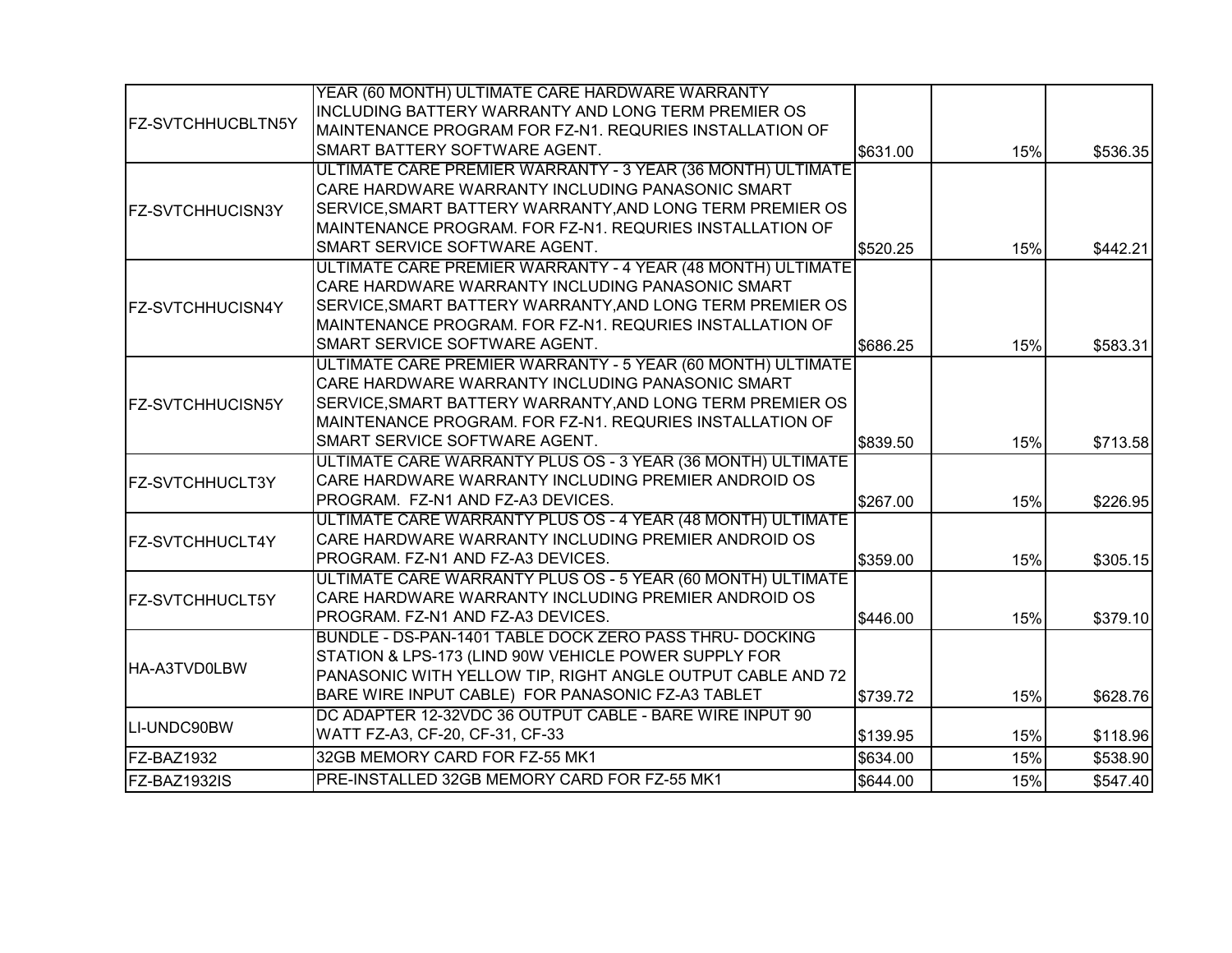|                        | PANASONIC PREMIER ANDROID OS MAINTENANCE - ENTERPRISE 3-                   |            |     |            |
|------------------------|----------------------------------------------------------------------------|------------|-----|------------|
|                        | YEAR(36 MONTHS) ENROLLMENT IN SERVICE PLAN FOR FZ-N1 AND FZ-               |            |     |            |
| FZ-VLPABY13U           | A3 MODELS. INCLUDES FIRMWARE UPDATES POSTED EVERY 45                       |            |     |            |
|                        | DAYS, REMOVAL OF DEVICE FROM PANASONIC FOTA PROGRAM, See                   |            |     |            |
|                        | Price file for full description                                            | \$172.00   | 15% | \$146.20   |
|                        | PANASONIC PREMIER ANDROID OS MAINTENANCE - ENTERPRISE 4-                   |            |     |            |
|                        | YEAR(48 MONTHS) ENROLLMENT IN SERVICE PLAN FOR FZ-N1 AND FZ-               |            |     |            |
| FZ-VLPABY14U           | A3 MODELS. INCLUDES FIRMWARE UPDATES POSTED EVERY 45                       |            |     |            |
|                        | DAYS, REMOVAL OF DEVICE FROM PANASONIC FOTA PROGRAM, See                   |            |     |            |
|                        | Price file for full description                                            | \$230.00   | 15% | \$195.50   |
|                        | PANASONIC PREMIER ANDROID OS MAINTENANCE - ENTERPRISE 5-                   |            |     |            |
|                        | YEAR(60 MONTHS) ENROLLMENT IN SERVICE PLAN FOR FZ-N1 AND FZ-               |            |     |            |
| FZ-VLPABY15U           | A3 MODELS. INCLUDES FIRMWARE UPDATES POSTED EVERY 45                       |            |     |            |
|                        | DAYS, REMOVAL OF DEVICE FROM PANASONIC FOTA PROGRAM, See                   |            |     |            |
|                        | Price file for full description                                            | \$287.00   | 15% | \$243.95   |
|                        | SOTI HOURLY (SOTI-PSS-1HR) PROFESSIONAL SERVICES. REQUIRES                 |            |     |            |
| <b>FZ-HHSOTIPSS1HR</b> | DEFINED SERVICE DOCUMENT, AND IS SOLD IN 1 HOUR INCREMENTS                 |            |     |            |
|                        | BASED ON PROJECT REQUIREMENTS. - CALL SOTI BEFORE QUOTING                  | \$425.00   | 15% | \$361.25   |
|                        | PANASONIC TOUGHBOOK 33 TABLET COMPUTER WITH FULL PORT                      |            |     |            |
|                        | REPLICATION AND LIND 120W AUTO POWER ADAPTER. USB 2.0                      |            |     |            |
| GJ-33TVDF0L            | (4), USB 3.0 (2), SERIAL, ETHERNET (2), HDMI, VGA, See Price file for full |            |     |            |
|                        | description                                                                | \$1,517.00 | 15% | \$1,289.45 |
|                        | THE PANASONIC TOUGHBOOK 33 TABLET COMPUTER WITH FULL                       |            |     |            |
|                        | PORT REPLICATION AND LIND 120W AUTO POWER ADAPTER. USB 2.0                 |            |     |            |
| GJ-33TVDF2L            | (4), USB 3.0 (2), SERIAL, ETHERNET (2), HDMI, VGA, See Price file for full |            |     |            |
|                        | description                                                                | \$1,632.00 | 15% | \$1,387.20 |
| ET-LRZ3DGL             | <b>DLP-Link 3D Glasses</b>                                                 | \$149.00   | 15% | \$126.65   |
|                        | PANASONIC FORKLIFT SOLUTION G1 Cold Storage Swap Kit - Includes G1         |            |     |            |
|                        | Dock, Power Supply for Gas/Propane Forklift, Thermal Tablet Protective     |            |     |            |
| <b>ST-DEPING1CLDS</b>  | Cover, Quick Release Wiring Harness, Installation Materials, Installation  |            |     |            |
|                        | Instructions and 3 Year Warranty on all par                                | \$1,299.00 | 15% | \$1,104.15 |
|                        | PANASONIC FORKLIFT SOLUTION G1 Cold Storage Full Kit - Includes G1         |            |     |            |
|                        | Dock, Power Supply for Gas/Propane Forklift, Thermal Tablet Protective     |            |     |            |
| ST-DEPING1CLDF         | Cover, Overhead Guard Cab Mount, Quick Release Wiring Harness,             |            |     |            |
|                        | Installation Materials, Installation Instructions and                      | \$1,559.00 | 15% | \$1,325.15 |
|                        | PANASONIC FORKLIFT SOLUTION A3 Cold Storage Swap Kit - Includes A3         |            |     |            |
|                        | Dock, Power Supply for Gas/Propane Forklift, Thermal Tablet Protective     |            |     |            |
| <b>ST-DEPINA3CLDS</b>  | Cover, Quick Release Wiring Harness, Installation Materials, Installation  |            |     |            |
|                        | Instructions and 3 Year Warranty on all par                                | \$1,495.00 | 15% | \$1,270.75 |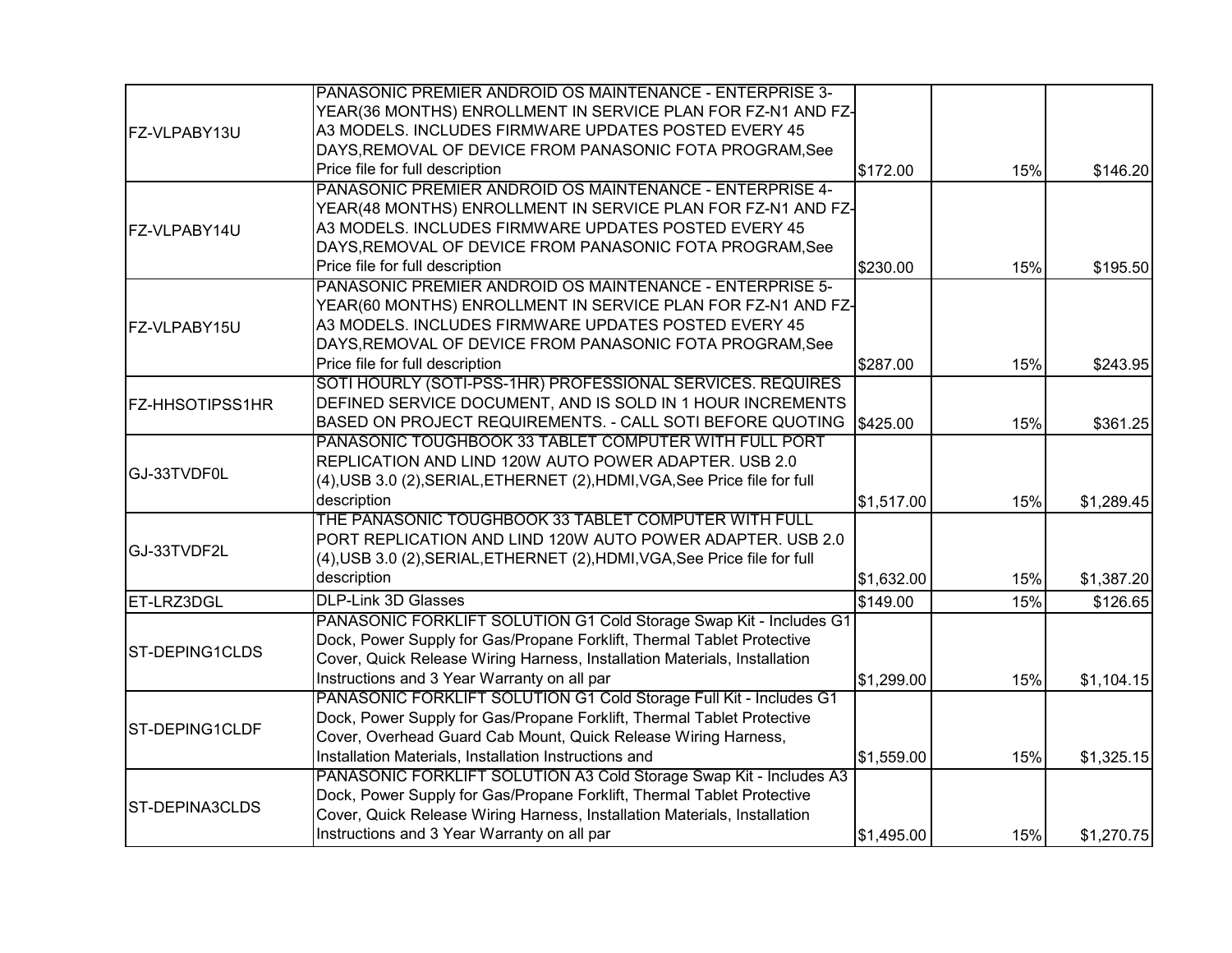|                       | PANASONIC FORKLIFT SOLUTION A3 Cold Storage Full Kit - Includes A3                    |             |     |              |
|-----------------------|---------------------------------------------------------------------------------------|-------------|-----|--------------|
| <b>ST-DEPINA3CLDF</b> | Dock, Power Supply for Gas/Propane Forklift, Thermal Tablet Protective                |             |     |              |
|                       | Cover, Overhead Guard Cab Mount Quick Release Wiring Harness,                         |             |     |              |
|                       | Installation Materials, Installation Instructions and 3                               | \$1,735.00  | 15% | \$1,474.75   |
|                       | PJ773 PRINTER, DEV SUPPORT, DOC SET, 10FT USB CABLE, 3 YR.                            |             |     |              |
| BR-773TPRR3Y          | WARRANTY, 3FT CIG. PWR. ADAPTER, A/C ADAPTER, ROLL PAPER,                             |             |     |              |
|                       | RUGGED ROLL CASE W/DECURLER, LI-ION BATTERY                                           | \$1,068.00  | 15% | \$907.80     |
|                       | Fivepoint Solutions Azure Cloud Services Solution for FLDOE - Deliverable #1          |             |     |              |
| FP-AZURE2021-38-01    | - Project Management, Initial Planning, and Ongoing support (SOW Required) S617,000.( |             | 15% | \$524,450.00 |
| FP-AZURE2021-38-02    | Fivepoint Solutions Azure Cloud Services Solution for FLDOE - Deliverable #2          |             |     |              |
|                       | - Business Technical/Design Document (SOW Required)                                   | \$624,000.0 | 15% | \$530,400.00 |
| FP-AZURE2021-38-03    | Fivepoint Solutions Azure Cloud Services Solution for FLDOE - Deliverable #3          |             |     |              |
|                       | - Active Directory Services (SOW Required)                                            | \$598,000.  | 15% | \$508,300.00 |
| FP-AZURE2021-38-04    | Fivepoint Solutions Azure Cloud Services Solution for FLDOE - Deliverable #4          |             |     |              |
|                       | - Single Sign-on (SOW Required)                                                       | \$208,000.0 | 15% | \$176,800.00 |
| FP-AZURE2021-38-05    | Fivepoint Solutions Azure Cloud Services Solution for FLDOE - Deliverable #5          |             |     |              |
|                       | Cloud Security (SOW Required)                                                         | \$234,000.0 | 15% | \$198,900.00 |
| FP-AZURE2021-38-06    | Fivepoint Solutions Azure Cloud Services Solution for FLDOE - Deliverable #6          |             |     |              |
|                       | Cloud Applications (SOW Required)                                                     | \$624,000.0 | 15% | \$530,400.00 |
| FP-AZURE2021-38-07    | Fivepoint Solutions Azure Cloud Services Solution for FLDOE - Deliverable #7          |             |     |              |
|                       | - Training (SOW Required)                                                             | \$180,000.0 | 15% | \$153,000.00 |
| FP-AZURE2021-38-08    | Fivepoint Solutions Azure Cloud Services Solution for FLDOE - Deliverable #8          |             |     |              |
|                       | - Consultant Services (SOW Required)                                                  | \$450.00    | 15% | \$382.50     |
| CF-VSP31S512          | 512GB SSD FOR CF-31 MK6                                                               | \$630.00    | 15% | \$535.50     |
| BR-773TPSS3Y          | Brother Thermal Printer 773 PocketJet                                                 | \$955.00    | 15% | \$811.75     |
|                       | MODCOM MC1 REPLACABLE BATTERY - 25 PACK - COMPATIBILITY                               |             |     |              |
| MC-N1HRB25P           | <b>MODCOM HEADSET</b>                                                                 | \$322.09    | 15% | \$273.78     |
|                       | GAMBER-JOHNSON TABLET VEHICLE DOCKING STATION (DUAL RF)                               |             |     |              |
|                       | FOR THE PANASONIC TOUGHBOOK A3 TABLET COMPUTER.(2)                                    |             |     |              |
| GJ-A3TVD2             | POWERED USB2.0, ETHERNET, POWER INPUT, EXTERNAL ANTENNA                               |             |     |              |
|                       | SWITCH.EASY DOCKING/RELEASE LATCH, KEYED ALIKE LOCK, See                              |             |     |              |
|                       | Price file for full description                                                       | \$720.00    | 15% | \$612.00     |
| IN-A3XSTP             | TOUGHMATE X STRAP COMPATIBLE WITH THE FZ-A3                                           | \$49.00     | 15% | \$41.65      |
|                       | WITH LIND AUTO POWER ADAPTER FOR THE PANASONIC                                        |             |     |              |
|                       | TOUGHBOOK A3 TABLET COMPUTER.(2) POWERED                                              |             |     |              |
| GJ-A3TVD2L            | USB2.0, ETHERNET, POWER INPUT, EXTERNAL ANTENNA SWITCH. See                           |             |     |              |
|                       | Price file for full description                                                       | \$830.00    | 15% | \$705.50     |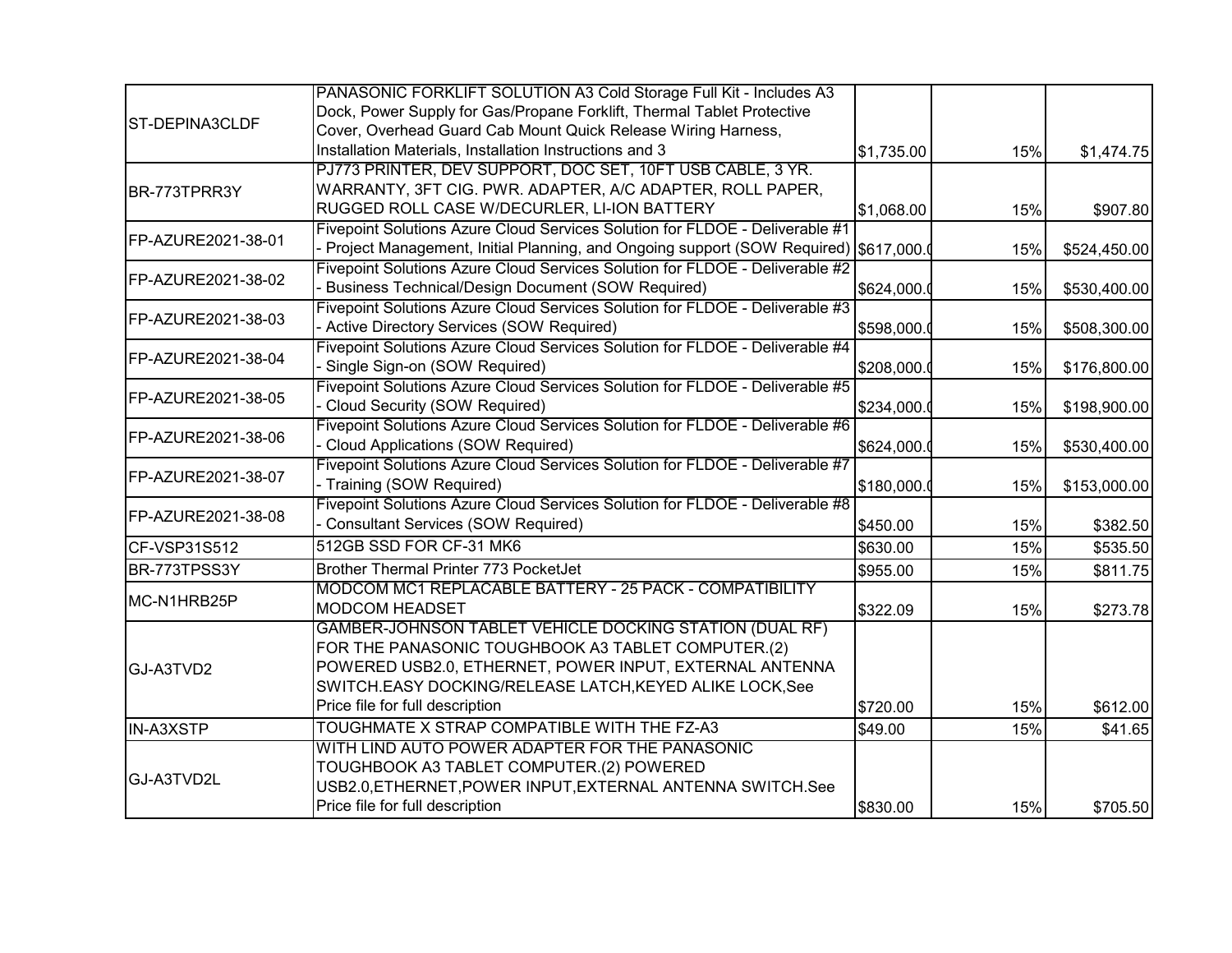|                   | ELECTRONICS) WITH LIND AUTO POWER ADAPTER FOR THE                |             |     |             |
|-------------------|------------------------------------------------------------------|-------------|-----|-------------|
| <b>GJ-A3TVCL</b>  | PANASONIC TOUGHBOOK A3 TABLET COMPUTER.EASY                      |             |     |             |
|                   | DOCKING/RELEASE LATCH, KEYED ALIKE LOCK, VESA 75 MOUNTIG         |             |     |             |
|                   | PATTERN.See Price file for full description                      | \$405.00    | 15% | \$344.25    |
|                   | GAMBER-JOHNSON TABLET VEHICLE DOCKING STATION (NO RF)            |             |     |             |
|                   | WITH LIND AUTO POWER ADAPTER FOR THE PANASONIC                   |             |     |             |
| GJ-A3TVD0L        | TOUGHBOOK A3 TABLET COMPUTER.(2) POWERED                         |             |     |             |
|                   | USB2.0, ETHERNET, POWER INPUT, EXTERNAL ANTENNA SWITCH. EASY     |             |     |             |
|                   | DOCKING/RELEASE LATCH, See Price file for full descriptio        | \$700.00    | 15% | \$595.00    |
|                   | GAMBER-JOHNSON TABLET VEHICLE DOCKING STATION (NO RF) FOR        |             |     |             |
|                   | THE PANASONIC TOUGHBOOK A3 TABLET COMPUTER.(2) POWERED           |             |     |             |
| GJ-A3TVD0         | USB2.0, ETHERNET, POWER INPUT, EXTERNAL ANTENNA SWITCH. EASY     |             |     |             |
|                   | DOCKING/RELEASE LATCH, KEYED ALIKE LOCK, See Price file for full |             |     |             |
|                   | description                                                      | \$590.00    | 15% | \$501.50    |
|                   | MCL MOBILITY PLATFORM - PROFESSIONAL 1-99 DEVICES TERM 1         |             |     |             |
| MCL-SVCPSNAP99    | YEAR. MUST BE RENEWED ANNUALLY.                                  | \$91.50     | 15% | \$77.78     |
|                   | MCL MOBILITY PLATFORM - PROFESSIONAL 100-999 DEVICES TERM 1      |             |     |             |
| MCL-SVCPSNAP999   | YEAR. MUST BE RENEWED ANNUALLY.                                  | \$80.25     | 15% | \$68.21     |
|                   | MCL MOBILITY PLATFORM - PROFESSIONAL 1000+ DEVICES TERM 1        |             |     |             |
| MCL-SVCPSNAP1000  | YEAR. MUST BE RENEWED ANNUALLY.                                  | \$75.75     | 15% | \$64.39     |
|                   | MCL MOBILITY PLATFORM - ENTERPRISE 1-99 DEVICES TERM 1 YEAR.     |             |     |             |
| MCL-SVCPSNAE99    | MUST BE RENEWED ANNUALLY.                                        | \$120.50    | 15% | \$102.43    |
| MCL-SVCPSNAE999   | MCL MOBILITY PLATFORM - ENTERPRISE 100-999 DEVICES TERM 1        |             |     |             |
|                   | YEAR. MUST BE RENEWED ANNUALLY.                                  | \$104.00    | 15% | \$88.40     |
| MCL-SVCPSNAE1000  | MCL MOBILITY PLATFORM - ENTERPRISE 1000+ DEVICES TERM 1          |             |     |             |
|                   | YEAR. MUST BE RENEWED ANNUALLY.                                  | \$98.50     | 15% | \$83.73     |
| MCL-SVCPSNAVP99   | MCL VOICE PLATFORM - PROFESSIONAL 1-99 DEVICES TERM 1 YEAR.      |             |     |             |
|                   | MUST BE RENEWED ANNUALLY.                                        | \$482.00    | 15% | \$409.70    |
| MCL-SVCPSNAVP999  | <b>YEAR</b>                                                      | \$378.00    | 15% | \$321.30    |
|                   | MCL VOICE PLATFORM - PROFESSIONAL 1000+ DEVICES TERM 1           |             |     |             |
| MCL-SVCPSNAVP1000 | YEAR. MUST BE RENEWED ANNUALLY.                                  | \$327.25    | 15% | \$278.16    |
|                   | MCL VOICE PLATFORM - ENTERPRISE 1-99 DEVICES TERM 1 YEAR.        |             |     |             |
| MCL-SVCPSNAVE99   | MUST BE RENEWED ANNUALLY.                                        | \$626.25    | 15% | \$532.31    |
|                   | MCL VOICE PLATFORM - ENTERPRISE 100-999 DEVICES TERM 1 YEAR.     |             |     |             |
| MCL-SVCPSNAVE999  | MUST BE RENEWED ANNUALLY.                                        | \$491.50    | 15% | \$417.78    |
| MCL-SVCPSNAVE1000 | MCL VOICE PLATFORM - ENTERPRISE 1000+ DEVICES TERM 1 YEAR.       |             |     |             |
|                   | MUST BE RENEWED ANNUALLY.                                        | \$426.00    | 15% | \$362.10    |
| HJ24EX7.5BITS-RE  | 2/3 Remote control HDxs lens with ext                            | \$42,900.00 | 15% | \$36,465.00 |
| 86EQ1-WPS1        | PNC-TH-86EQ1W and PNC-TY-WPS1 bundle                             |             | 15% | #VALUE!     |
|                   |                                                                  |             |     |             |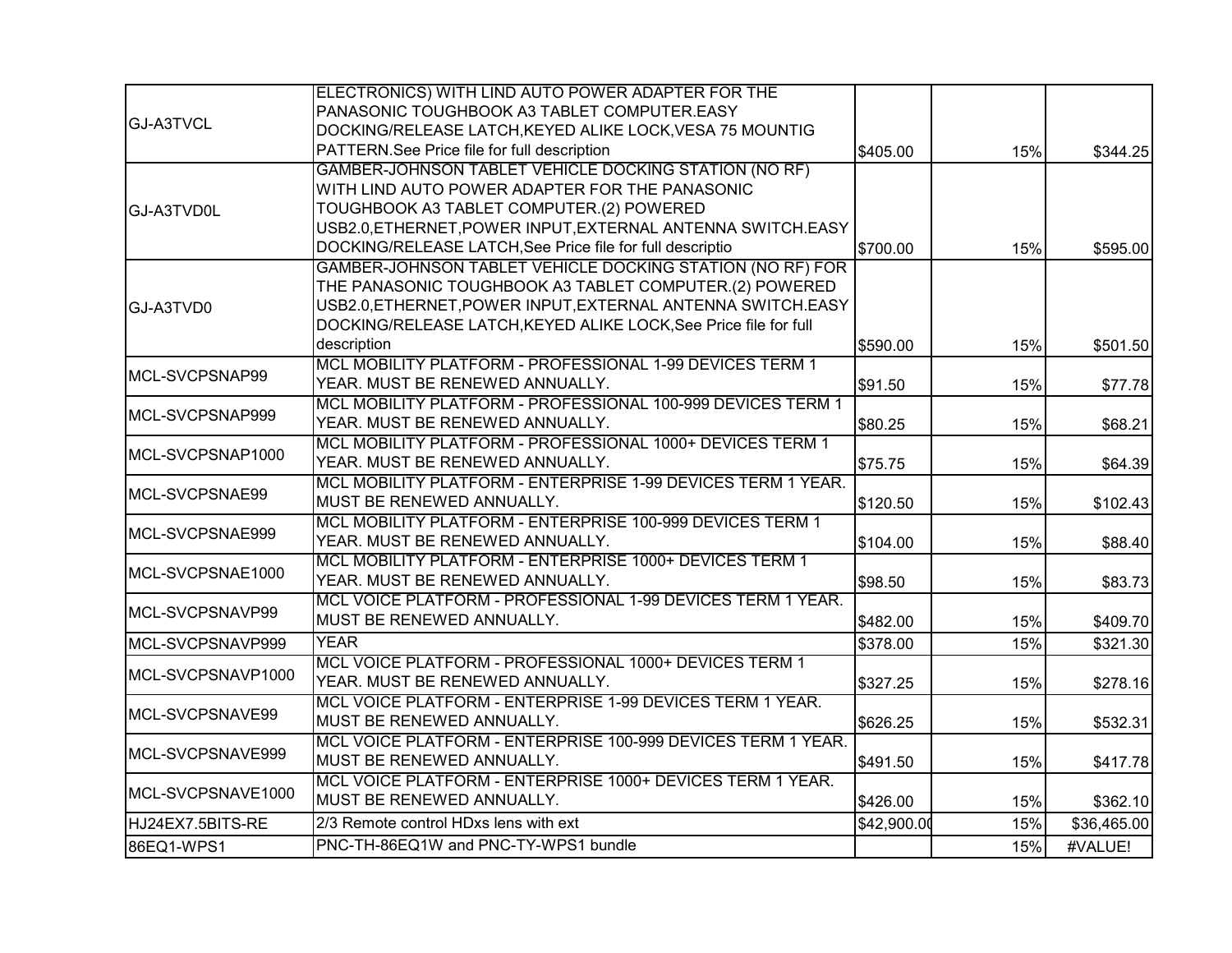| 75EQ1-WPS1              | PNC-TH-75EQ1W and PNC-TY-WPS1 bundle                                                                                                                                                                                             |             | 15% | #VALUE!     |
|-------------------------|----------------------------------------------------------------------------------------------------------------------------------------------------------------------------------------------------------------------------------|-------------|-----|-------------|
| 65EQ1-WPS1              | PNC-TH-65EQ1W and PNC-TY-WPS1 bundle                                                                                                                                                                                             |             | 15% | #VALUE!     |
| 55EQ1-WPS1              | PNC-TH-55EQ1W and PNC-TY-WPS1 bundle                                                                                                                                                                                             |             | 15% | #VALUE!     |
| 50EQ1-WPS1              | PNC-TH-50EQ1W and PNC-TY-WPS1 bundle                                                                                                                                                                                             |             | 15% | #VALUE!     |
| 43EQ1-WPS1              | PNC-TH-43EQ1W and PNC-TY-WPS1 bundle                                                                                                                                                                                             |             | 15% | #VALUE!     |
| FZ-SVCBATBOMCF3A        | 3 YEAR BATTERY WARRANTY SERVICE COMPONENT BATTERY A (CF<br>BATTERY NUMBER 1) REQUIRES CF-SVCB2MBM3Y                                                                                                                              | \$100.00    | 15% | \$85.00     |
| <b>FZ-SVCBATBOMCF4A</b> | 4 YEAR BATTERY WARRANTY SERVICE COMPONENT BATTERY A (CF<br>BATTERY NUMBER 1) REQUIRES CF-SVCB2MBM4Y                                                                                                                              | \$130.00    | 15% | \$110.50    |
| FZ-SVCBATBOMCF5A        | 5 YEAR BATTERY WARRANTY SERVICE COMPONENT BATTERY A (CF<br>BATTERY NUMBER 1) REQUIRES CF-SVCB2MBM5Y                                                                                                                              | \$150.00    | 15% | \$127.50    |
| UA23X7.6BERD            | FUJINON 4K UHD 7.6 TO 175MM F/1.8 23X ZOOM LENS. 2/3 (B4)<br>FORMAT. BUILT IN SERVO ZOOM FOCUS WITH 2X EXTENDER.                                                                                                                 | \$40,580.00 | 15% | \$34,493.00 |
| AE-N1HLTSS              | HOLSTER FOR FZ-N1 WITH FRONT FLAP SWIVEL ATTACHMENT WITH<br>SHOULDER STRAP                                                                                                                                                       | \$48.00     | 15% | \$40.80     |
| <b>MS-11D</b>           | MS-11D REAR LENS CONTROLLERS                                                                                                                                                                                                     | \$4,410.00  | 15% | \$3,748.50  |
| TPT-TC030               | 10M CABLES CEILING TRACK                                                                                                                                                                                                         | \$1,925.00  | 15% | \$1,636.25  |
| KJ20X8.2BIRSD           | Canon KJ20x8.2B Portable 20x HD Lens with 2x Zoom Extender                                                                                                                                                                       | \$7,900.00  | 15% | \$6,715.00  |
| TH-86SQ1HW              | 86 Class 4K UHD 1,200 cd/m2, 24/7, SDM, LED LCD Display                                                                                                                                                                          | \$13,149.00 | 15% | \$11,176.65 |
| TH-75SQ1HW              | 75 Class 4K UHD 1,500 cd/m2, 24/7, SDM, LED LCD Display                                                                                                                                                                          | \$7,879.00  | 15% | \$6,697.15  |
| MM-SVCSLKCASE           | CUSTOMIZED FOAM CUSTOMER SETUP SERVICE. ONE TIME COST<br>MUST BE INCLUDED PER CUSTOMIZED RUGGED CASE LAYOUT. CAN<br>BE USED FOR ALL SIZE CASE OFFERINGS.                                                                         | \$425.00    | 15% | \$361.25    |
| <b>MM-SVCVNLCASE</b>    | ONE TIME SETUP FEE FOR SILK SCREEN FOR RUGGED CASE                                                                                                                                                                               | \$29.90     | 15% | \$25.42     |
| MM-SVCSMLCASE           | INTERIORLIGHTWEIGHT, IP67<br>(WATERTIGHT, CRUSHPROOF, DUSTPROOF), ROLLING WHEELS AND<br>RETRACTABLE EXTENSION HANDLE. INTERIOR DIMENSIONS: 19.75X<br>11.00X 7.60. THE SMALL CASE SOLUTION CAN BE DESIGNED TO HOLD<br>A DEVICE AN | \$610.00    | 15% | \$518.50    |
| MM-SVCMEDCASE           | LIGHTWEIGHT, IP67<br>(WATERTIGHT, CRUSHPROOF, DUSTPROOF), ROLLING WHEELS AND<br>RETRACTABLE EXTENSION HANDLE. INTERIOR DIMENSIONS: 19.9 15<br>9. THE MEDIUM CASE SOLUTION CAN BE DESIGNED TO HOLD A                              | \$745.00    | 15% | \$633.25    |
| MM-SVCLRGCASE           | LIGHTWEIGHT, IP67<br>(WATERTIGHT, CRUSHPROOF, DUSTPROOF), ROLLING WHEELS AND<br>RETRACTABLE EXTENSION HANDLE. INTERIOR DIMENSIONS: 28.1 16.5<br>9.2. THE LARGE CASE SOLUTION IS LARGE ENOUGH TO HOLD                             | \$1,090.00  | 15% | \$926.50    |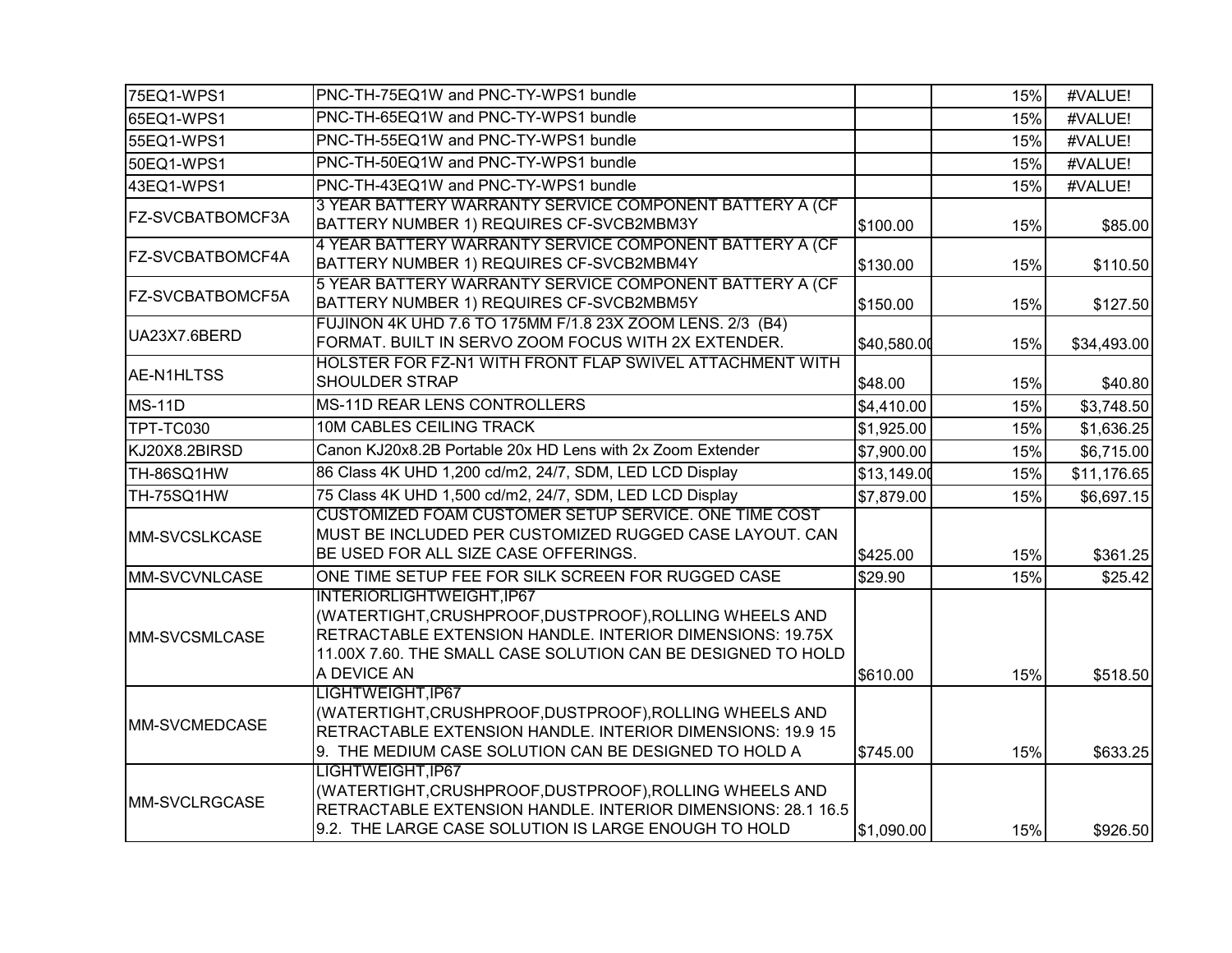| <b>MM-SVCBDGSCASE</b> | ONE TIME SETUP FEE BRANDING BADGE SET UP FOR RUGGED CASE.       |          |     |          |
|-----------------------|-----------------------------------------------------------------|----------|-----|----------|
|                       | CUSTOM BADGE SET UP COSTS COVERS UP TO 3 COLOR ARTWORK.         | \$230.00 | 15% | \$195.50 |
| MM-SVCBDGCASE         | BRANDING BADGE FOR RUGGED CASE SATIN ALUMINUM BADGE FOR         |          |     |          |
|                       | RUGGED CASE. MINIMUM OF 100 BADGES PER ORDER. PRICE IS PER      |          |     |          |
|                       | BADGE. GROUND SHIPPING IS INCLUDED IN THE SKU PRICE.            | \$13.20  | 15% | \$11.22  |
|                       | BRIGHTER OUT-OF-THE-BOX. EMISSIVE RED BACKLIT (4 LEVELS).       |          |     |          |
| CF-VEK333LMP          | HANDLE/KICKSTAND DISPLAY CAN BE OPENED TO ANY ANGLE.            |          |     |          |
|                       | COMPATIBLE WITH TABLET, 33 LAPTOP VEHICLE DOCK, AND 33          |          |     |          |
|                       | DESKTOP DOCK. ETHERNET, SDXC                                    | \$670.00 | 15% | \$569.50 |
| CF-AA5713A3M          | AC Adapter (100W) for CF-31, CF-54, CF-20 (461F), FZ-G1 (461F)  | \$87.00  | 15% | \$73.95  |
| CF-VNP332U            | CLICK, ERASE. WATERPROOF MEETS IP55. NOT COMPATIBLE WITH        |          |     |          |
|                       | <b>MK1.</b>                                                     | \$59.00  | 15% | \$50.15  |
|                       | GAMBER-JOHNSON TABLET VEHICLE DOCK (NO PASS) FULL SIZE-         |          |     |          |
| GJ-L1TVD0F            | ACCOMMODATES THE FZ-L1 HAND STRAP AND THE STANDARD OR           |          |     |          |
|                       | LARGE BATTERY, AND BAR CODE READER) COMPATIBILITY: FZ-L1        | \$219.00 | 15% | \$186.15 |
|                       | 3 YEAR DUAL SMART BATTERY WARRANTY WITH SMART BATTERY           |          |     |          |
|                       | MONITORING SOFTWARE FOR PANASONIC ANDROID TOUGHBOOKS            |          |     |          |
| FZ-SVCBATA3SW3Y       | (YEARS 1,2, AND 3). ELIGABLE MODEL FZ-A3. REQUIRES INSTALLATION |          |     |          |
|                       | OF SMART BATTERY MONITORING SOFTWARE.                           | \$204.25 | 15% | \$173.61 |
|                       | 4 YEAR DUAL SMART BATTERY WARRANTY WITH SMART BATTERY           |          |     |          |
| FZ-SVCBATA3SW4Y       | MONITORING SOFTWARE FOR PANASONIC ANDROID TOUGHBOOKS            |          |     |          |
|                       | (YEARS 1,2,3 AND 4). ELIGABLE MODEL FZ-A3. REQUIRES             |          |     |          |
|                       | INSTALLATION OF SMART BATTERY MONITORING SOFTWARE.              | \$263.25 | 15% | \$223.76 |
|                       | 5 YEAR DUAL SMART BATTERY WARRANTY WITH SMART BATTERY           |          |     |          |
|                       | MONITORING SOFTWARE FOR PANASONIC ANDROID TOUGHBOOKS            |          |     |          |
| FZ-SVCBATA3SW5Y       | (YEARS 1,2,3,4,AND 5). ELIGABLE MODEL FZ-A3. REQUIRES           |          |     |          |
|                       | INSTALLATION OF SMART BATTERY MONITORING SOFTWARE.              | \$313.50 | 15% | \$266.48 |
|                       | 3 YEAR DUAL SMART BATTERY WARRANTY WITH SMART BATTERY           |          |     |          |
|                       | MONITORING SOFTWARE FOR PANASONIC TOUGHBOOK CF-20, CF-          |          |     |          |
| ICF-SVCBATX2SW3Y      | 33, AND FZ-55 DUAL BATTERY CONFIGURATIONS. (YEARS 1,2, AND 3).  |          |     |          |
|                       | REQUIRES INSTALLATION OF SMART BATTERY MONITORING               |          |     |          |
|                       | SOFTWARE, AND COVERS BOTH THE PRI                               | \$235.00 | 15% | \$199.75 |
|                       | 4 YEAR DUAL SMART BATTERY WARRANTY WITH SMART BATTERY           |          |     |          |
|                       | MONITORING SOFTWARE FOR PANASONIC TOUGHBOOK CF-20, CF-          |          |     |          |
| CF-SVCBATX2SW4Y       | 33, AND FZ-55 DUAL BATTERY CONFIGURATIONS. (YEARS 1,2,3 AND 4). |          |     |          |
|                       | <b>REQUIRES INSTALLATION OF SMART BATTERY MONITORING</b>        |          |     |          |
|                       | SOFTWARE, AND COVERS BOTH THE P                                 | \$305.00 | 15% | \$259.25 |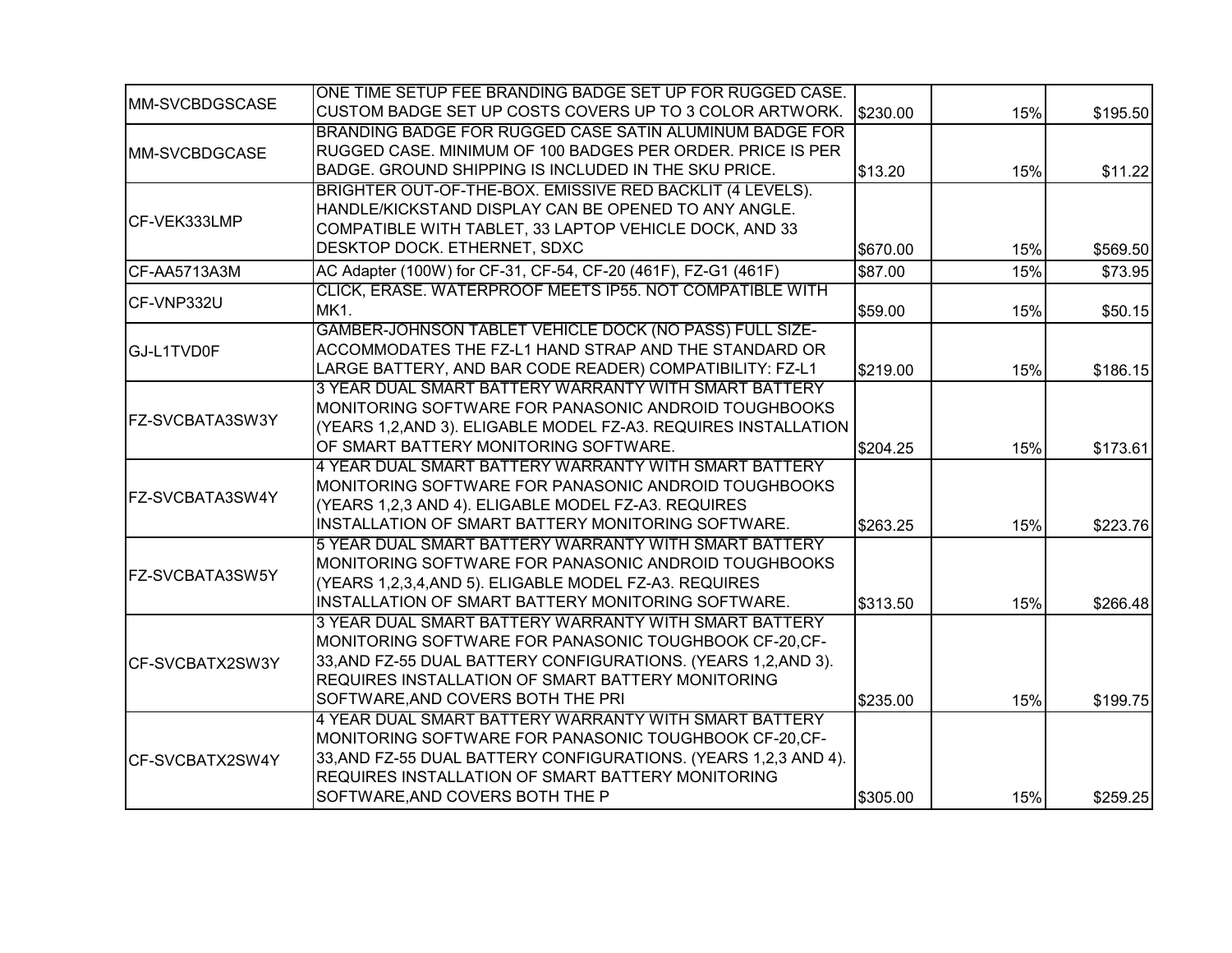|                        | 5 YEAR DUAL SMART BATTERY WARRANTY WITH SMART BATTERY             |             |     |             |
|------------------------|-------------------------------------------------------------------|-------------|-----|-------------|
| CF-SVCBATX2SW5Y        | MONITORING SOFTWARE FOR PANASONIC TOUGHBOOK CF-20, CF-            |             |     |             |
|                        | 33, AND FZ-55 DUAL BATTERY CONFIGURATIONS. (YEARS 1,2,3,4, AND    |             |     |             |
|                        | 5). REQUIRES INSTALLATION OF SMART BATTERY MONITORING             |             |     |             |
|                        | SOFTWARE, AND COVERS BOTH T                                       | \$355.00    | 15% | \$301.75    |
| 55VF2H-VWB4D           | TH-55VF2HW x 4, Mag Mounts, Auto Calib SW, 5-yr Warranty          | \$28,199.00 | 15% | \$23,969.15 |
| 55VF2H-VWB9D           | TH-55VF2HW x 9, Mag Mounts, Auto Calib SW, 5-yr Warranty          | \$62,399.00 | 15% | \$53,039.15 |
| 55VF2-VWB4D            | TH-55VF2W x 4, Mag Mounts, Auto Calib SW, 5-yr Warranty           | \$25,879.00 | 15% | \$21,997.15 |
| 55VF2-VWB9D            | TH-55VF2W x 9, Mag Mounts, Auto Calib SW, 5-yr Warranty           | \$57,169.00 | 15% | \$48,593.65 |
| 55LFV9-VWB4D           | TH-55LFV9U x 4, Mag Mounts, Auto Calib SW, 5-yr Warranty          | \$21,439.00 | 15% | \$18,223.15 |
| 55LFV9-VWB9D           | TH-55LFV9U x 9, Mag Mounts, Auto Calib SW, 5-yr Warranty          | \$47,189.00 | 15% | \$40,110.65 |
| TPT-TS020              | JABBA CEILING DAMPER PLATE FOR VIBRATION                          | \$1,430.00  | 15% | \$1,215.50  |
| AW-RM50AG              | IR Handheld Remote for AW PTZ Cameras                             | \$110.00    | 15% | \$93.50     |
| PAN-D2-CDP             | PTZ DOTWRX COOL DOME PTZ HOUSING W/ TERADEK ENCODER IP            | \$9,995.00  | 15% | \$8,495.75  |
|                        | FULL PROJ VINYL WRAP - SOLID WHITE ONLY - 22K LUMEN AND           |             |     |             |
| PT-SVCWRPFULLWTE       | <b>BELOW - EAST VENDOR</b>                                        | \$880.00    | 15% | \$748.00    |
| <b>PT-SVCWRPTOPGRE</b> | TOP PANEL ONLY WRAP W- USER GRAPHICS - 22K LUMEN AND              |             |     |             |
|                        | <b>BELOW - EAST VENDOR</b>                                        | \$520.00    | 15% | \$442.00    |
|                        | MUST BE PURCHASED IN CONJUCTION WITH PS ANDROID BUNDLE            |             |     |             |
| FZ-SVCPSY4             | BASE UNIT INCLUDES ULTIMATE CARE WARRANTY, ANDROID OS             |             |     |             |
|                        | SERVICE, AND POST SERVICE PREMIER DEPLOYMENT RE-<br>PROVISIONING. |             |     |             |
|                        | MUST BE PURCHASED IN CONJUCTION WITH PS ANDROID BUNDLE            | \$144.00    | 15% | \$122.40    |
|                        | BASE UNIT INCLUDES ULTIMATE CARE WARRANTY, ANDROID OS             |             |     |             |
| <b>FZ-SVCPSY5</b>      | SERVICE, AND POST SERVICE PREMIER DEPLOYMENT RE-                  |             |     |             |
|                        | PROVISIONING.                                                     | \$257.00    | 15% | \$218.45    |
|                        | STREETSMART SAAS REAL-TIME EVIDENCE-BASED INTELLIGENCE            |             |     |             |
|                        | COLLABORATION. TIER 1 SUBSCRIPTION LICENSE (MINIMUM OF 701        |             |     |             |
| SVC-FPSUBT1701         | OR MORE SWORN USERS PER AGENCY). LICENSES ARE PURCHASED           |             |     |             |
|                        | PER USER, PER ONE YEAR TERM AND ARE RENEWED See Price file for    |             |     |             |
|                        | full description                                                  | \$182.00    | 15% | \$154.70    |
|                        | STREETSMART SAAS REAL-TIME EVIDENCE-BASED INTELLIGENCE            |             |     |             |
|                        | COLLABORATION. TIER 2 SUBSCRIPTION LICENSE (MINIMUM OF 401        |             |     |             |
| SVC-FPSUBT2400         | UP TO 700 SWORN USERS PER AGENCY) LICENSES ARE PURCHASED          |             |     |             |
|                        | PER USER, PER ONE YEAR TERM AND ARE RENEWED See Price file for    |             |     |             |
|                        | full description                                                  | \$217.00    | 15% | \$184.45    |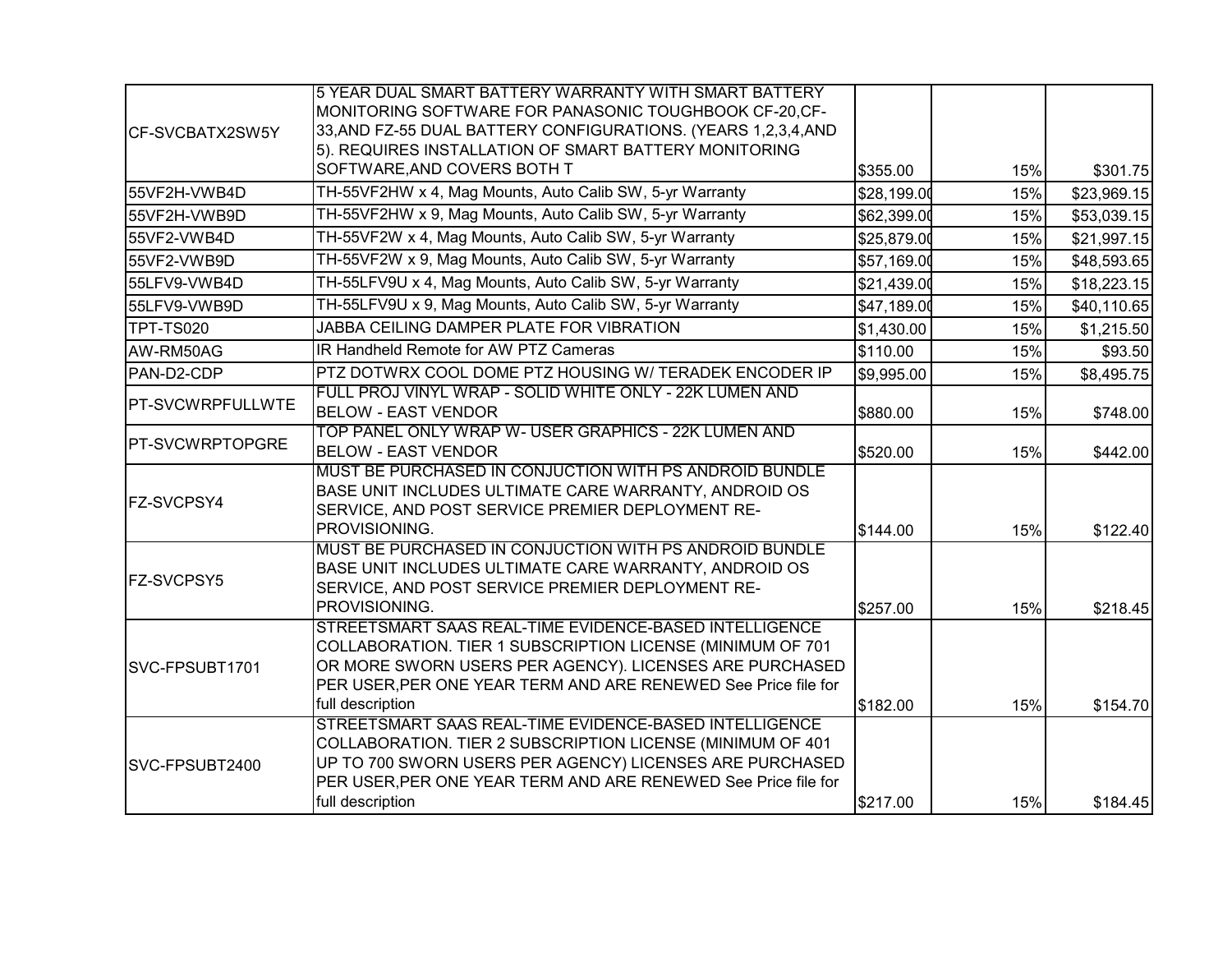|                       | STREETSMART SAAS REAL-TIME EVIDENCE-BASED INTELLIGENCE         |             |     |             |
|-----------------------|----------------------------------------------------------------|-------------|-----|-------------|
|                       | COLLABORATION. TIER 3 SUBSCRIPTION LICENSE (MINIMUM OF 101     |             |     |             |
| SVC-FPSUBT3101        | UP TO 400 SWORN USERS PER AGENCY). LICENSES ARE PURCHASED      |             |     |             |
|                       | PER USER, PER ONE YEAR TERM AND ARE RENEWED See Price file for |             |     |             |
|                       | full description                                               | \$243.00    | 15% | \$206.55    |
|                       | STREETSMART SAAS REAL-TIME EVIDENCE-BASED INTELLIGENCE         |             |     |             |
|                       | COLLABORATION. TIER 4 SUBSCRIPTION LICENSE (MINIMUM OF 50      |             |     |             |
| SVC-FPSUBT4100        | SWORN USERS UP TO 100 PER AGENCY). LICENSES ARE PURCHASED      |             |     |             |
|                       | PER USER, PER ONE YEAR TERM AND ARE RENEWED See Price file for |             |     |             |
|                       | full description                                               | \$260.00    | 15% | \$221.00    |
|                       | REAL TIME COMPUTER AIDED DISPATCH DATA. AGENCY CHOOSES         |             |     |             |
| <b>SVC-FPCADCON1</b>  | DATA TO BE DISPLAYED. CONNECTORS ARE PURCHASED PER             |             |     |             |
|                       | AGENCY FOR A 1 YEAR TERM, AND RENEWED ANNUALLY. REQUIRES       |             |     |             |
|                       | See Price file for full description                            | \$12,125.00 | 15% | \$10,306.25 |
|                       | STREETSMART ONE TIME RMS CONNECTOR - INTEGRATE AGENCY          |             |     |             |
|                       | REAL TIME RECORDS MANAGEMENT SYSTEM DATA. AGENCY               |             |     |             |
| SVC-FPRMSCON1         | CHOOSES DATA TO BE DISPLAYED. CONNECTORS ARE PURCHASED         |             |     |             |
|                       | PER AGENCY FOR A 1 YEAR TERM, AND RENEWED ANNUALLY.            |             |     |             |
|                       | REQUIRES See Price file for full description                   | \$24,250.00 | 15% | \$20,612.50 |
|                       | STREETSMART ONE TIME SEX OFFENDOR CONNECTOR -                  |             |     |             |
|                       | INTERFACES EXISTING STATE OR COUNTY DATABASE TO IMPORT         |             |     |             |
| SVC-FPXOSCDB1         | SEX OFFENDER DATA. AGENCY CHOOSES DATA TO BE DISPLAYED.        |             |     |             |
|                       | CONNECTORS ARE PURCHASED PER AGENCY FOR A 1 YEAR               |             |     |             |
|                       | TERM, AND See Price file for full description                  | \$12,125.00 | 15% | \$10,306.25 |
|                       | STREETSMART ONE TIME MANAGED LIST CONNECTOR - ASSIST           |             |     |             |
|                       | CUSTOMERS TO CREATE AN AGENCY MANAGED LIST TO IMPORT           |             |     |             |
| SVC-FPMLSCON1         | DATA TO THE SOLUTION. AGENCY CHOOSES DATA TO BE DISPLAYED.     |             |     |             |
|                       | CONNECTORS ARE PURCHASED PER AGENCY FOR A 1 YEAR               |             |     |             |
|                       | TERM, See Price file for full description                      | \$1,735.00  | 15% | \$1,474.75  |
|                       | STREETSMART ONE TIME SPREADSHEET CONNECTOR - ASSIST            |             |     |             |
|                       | AGENCY TO CONNECTS OR IMPORT CUSTOMERS DATA TO AN              |             |     |             |
| SVC-FPSPSCON1         | EXISTING SPREADSHEET DATA. AGENCY CHOOSES DATA TO BE           |             |     |             |
|                       | DISPLAYED. CONNECTORS ARE PURCHASED PER AGENCY FOR A 1         |             |     |             |
|                       | YEAR TERM, See Price file for full description                 | \$3,470.00  | 15% | \$2,949.50  |
|                       | STREETSMART ONE TIME ADDITIONAL CONNECTOR - ASSIST AGENCY      |             |     |             |
|                       | TO CONNECT CUSTOM DATA SOURCE (BASED ON COMPLEXITY).           |             |     |             |
| <b>ISVC-FPADDCON1</b> | REQUIRES APPROVED PROJECT-BASED SOW. AGENCY CHOOSES            |             |     |             |
|                       | DATA TO BE DISPLAYED. CONNECTORS ARE PURCHASED PER See         |             |     |             |
|                       | Price file for full description                                | \$12,125.00 | 15% | \$10,306.25 |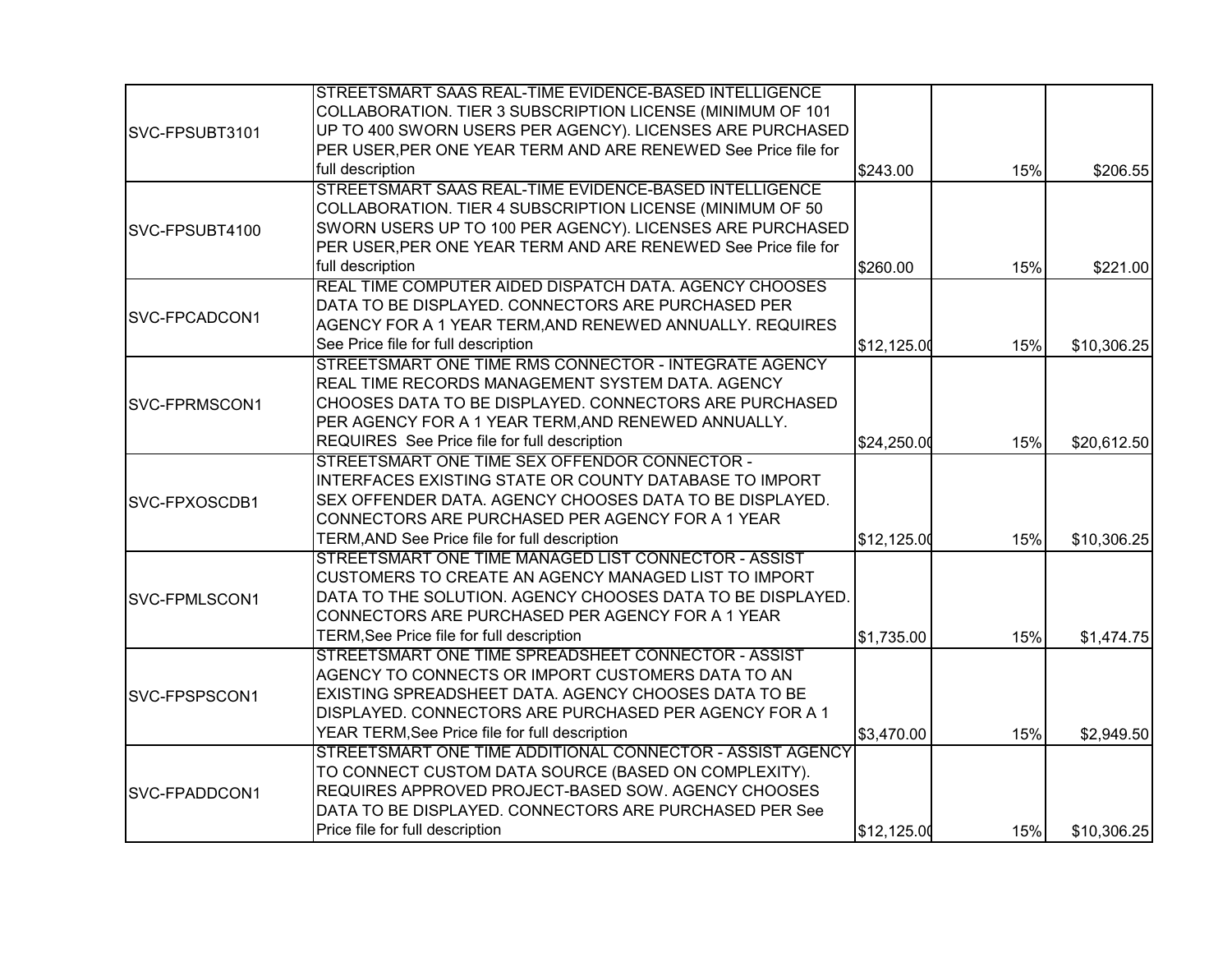|                  | ASSIST AGENCY TO CONNECT CUSTOM DATA SOURCE OF GREATER               |             |     |             |
|------------------|----------------------------------------------------------------------|-------------|-----|-------------|
| SVC-FPACPLXCON1  | COMPLEXITY (BASED ON COMPLEXITY). REQUIRES APPROVED                  |             |     |             |
|                  | PROJECT-BASED SOW. AGENCY CHOOSES DATA TO BE DISPLAYED.              |             |     |             |
|                  | See Price file for full description                                  | \$47,090.00 | 15% | \$40,026.50 |
|                  | Customer Specific - NC Highway Patrol - 1-yr Renewal NetCloud Mobile |             |     |             |
| CP-SVCRMEPNC1YR  | <b>Essentials Plan</b>                                               | \$95.10     | 15% | \$80.84     |
| CF-SVCDPMLMS1    | DIGITALPERSONA LOGON FOR WINDOWS MAINTENANCE & SUPPORT,              |             |     |             |
|                  | USER LICENSE (1-99), ANNUAL COVERAGE (12 MONTHS TERM)                |             | 15% | #VALUE!     |
| CF-SVCDPMLMS100  | DIGITALPERSONA LOGON FOR WINDOWS MAINTENANCE & SUPPORT,              |             |     |             |
|                  | USER LICENSE (100-499) ANNUAL COVERAGE (12 MONTHS TERM)              |             | 15% | #VALUE!     |
| CF-SVCDPMLMS500  | DIGITALPERSONA LOGON FOR WINDOWS MAINTENANCE & SUPPORT,              |             |     |             |
|                  | USER LICENSE (500-999), ANNUAL COVERAGE (12 MONTHS TERM)             |             | 15% | #VALUE!     |
| CF-SVCDPMLMS1000 | DIGITALPERSONA LOGON FOR WINDOWS MAINTENANCE & SUPPORT,              |             |     |             |
|                  | USER LICENSE (1,000-2,499), ANNUAL COVERAGE (12 MONTHS TERM)         |             | 15% | #VALUE!     |
| CF-SVCDPMPMS1    | DIGITALPERSONA PREMIUM MAINTENANCE & SUPPORT, USER                   |             |     |             |
|                  | LICENSE (1-99), ANNUAL COVERAGE (12 MONTHS TERM)                     |             | 15% | #VALUE!     |
| CF-SVCDPMPMS100  | DIGITALPERSONA PREMIUM MAINTENANCE & SUPPORT, (100-499),             |             |     |             |
|                  | ANNUAL COVERAGE (12 MONTHS TERM)                                     |             | 15% | #VALUE!     |
| CF-SVCDPMPMS500  | DIGITALPERSONA PREMIUM MAINTENANCE & SUPPORT, USER                   |             |     |             |
|                  | LICENSE (500-999), ANNUAL COVERAGE (12 MONTHS TERM)                  |             | 15% | #VALUE!     |
| CF-SVCDPMPMS1000 | DIGITALPERSONA PREMIUM MAINTENANCE & SUPPORT, USER                   |             |     |             |
|                  | LICENSE (1,000-2,499), ANNUAL COVERAGE (12 MONTHS TERM)              |             | 15% | #VALUE!     |
|                  | PANASONIC FORKLIFT SOLUTION PANASONIC 33 TABLET                      |             |     |             |
|                  | REMOVEABLE - INCLUDES 33 TABLET DOCK, POWER SUPPLY FOR               |             |     |             |
| ST-DEPIN33FLR    | GAS/PROPANE FORKLIFT, PILLAR MOUNTING BRACKET, QUICK                 |             |     |             |
|                  | RELEASE WIRING HARNESS, INSTALLATION MATERIALS, INSTALLATION         |             |     |             |
|                  | INSTRUCTIONS AND 3 YEAR WARRANTY ON AL                               | \$1,650.00  | 15% | \$1,402.50  |
| FZ-VSDR5552W     | 512GB OPAL SSD MAIN DRIVE (QUICK-RELEASE) FOR FZ-55 MK1              | \$440.00    | 15% | \$374.00    |
| GJ-55TLVD0       | TOUGHBOOK 55 GAMBER-JOHNSON TRIMLINE ZERO PASS THRU                  |             |     |             |
|                  | LAPTOP VEHICLE DOCK - COMPATIBILITY CF-54 FZ-55                      | \$975.00    | 15% | \$828.75    |
| SVC-HIDDPMLMS1   | SUPPORT, USER LICENSE (1-99), ANNUAL COVERAGE (12 MONTHS             |             |     |             |
|                  | TERM)                                                                | \$17.69     | 15% | \$15.04     |
|                  | DIGITALPERSONA LOGON FOR WINDOWS MAINTENANCE &                       |             |     |             |
| SVC-HIDDPMLMS100 | SUPPORT, USER LICENSE (100-499) ANNUAL COVERAGE (12 MONTHS           |             |     |             |
|                  | TERM)                                                                | \$15.05     | 15% | \$12.79     |
|                  | DIGITALPERSONA LOGON FOR WINDOWS MAINTENANCE &                       |             |     |             |
| SVC-HIDDPMLMS500 | SUPPORT, USER LICENSE (500-999), ANNUAL COVERAGE (12 MONTHS          |             |     |             |
|                  | TERM)                                                                | \$13.27     | 15% | \$11.28     |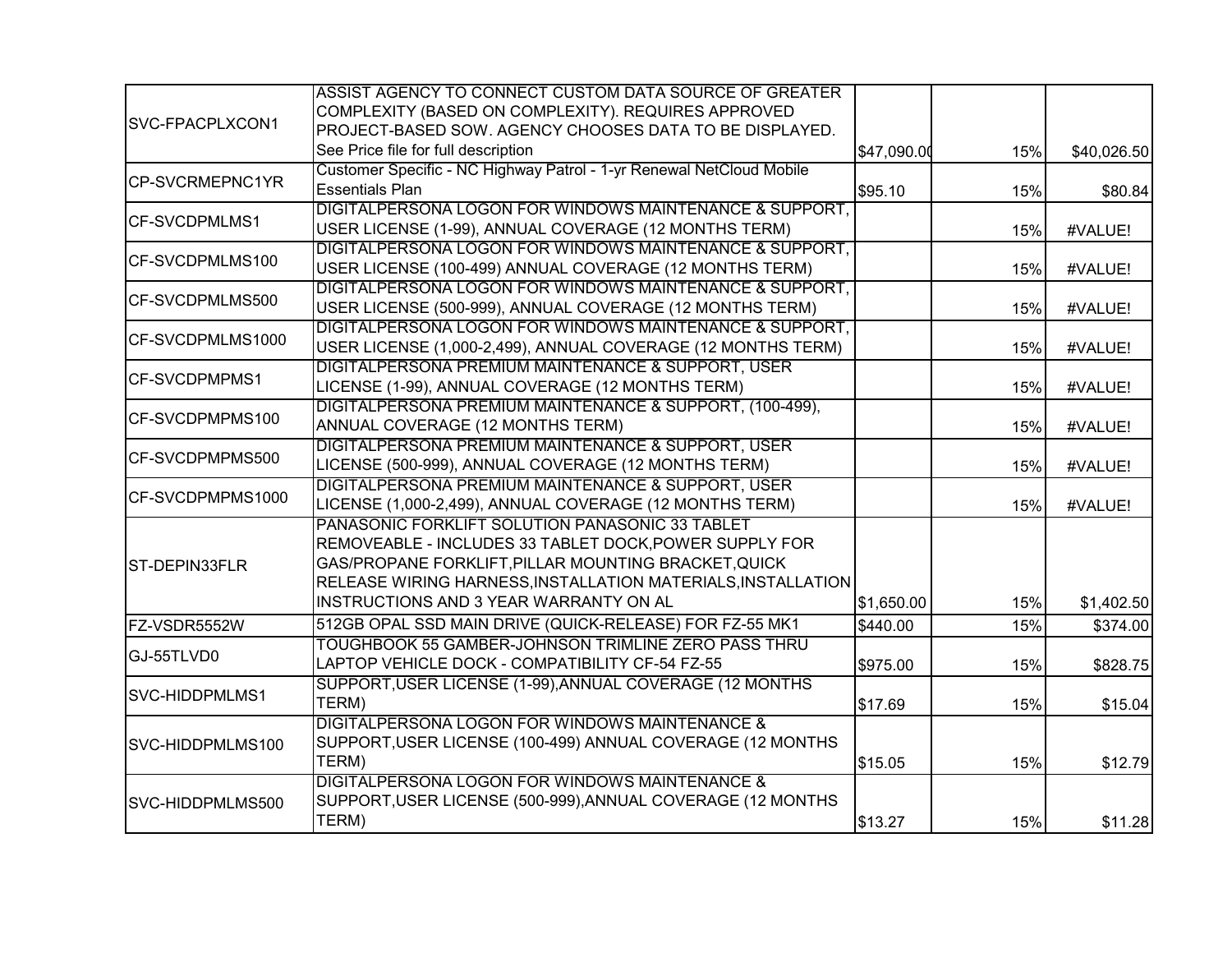|                   | DIGITALPERSONA LOGON FOR WINDOWS MAINTENANCE &                              |            |     |            |
|-------------------|-----------------------------------------------------------------------------|------------|-----|------------|
| SVC-HIDDPMLMS1000 | SUPPORT, USER LICENSE (1,000-2,499), ANNUAL COVERAGE (12                    |            |     |            |
|                   | <b>MONTHS TERM)</b>                                                         | \$11.51    | 15% | \$9.78     |
|                   | DIGITALPERSONA PREMIUM MAINTENANCE & SUPPORT, USER                          |            |     |            |
| SVC-HIDDPMPMS1    | LICENSE (1-99), ANNUAL COVERAGE (12 MONTHS TERM)                            | \$29.48    | 15% | \$25.06    |
|                   | DIGITALPERSONA PREMIUM MAINTENANCE & SUPPORT.(100-                          |            |     |            |
| SVC-HIDDPMPMS100  | 499), ANNUAL COVERAGE (12 MONTHS TERM)                                      | \$25.05    | 15% | \$21.29    |
|                   | DIGITALPERSONA PREMIUM MAINTENANCE & SUPPORT, USER                          |            |     |            |
| SVC-HIDDPMPMS500  | LICENSE (500-999), ANNUAL COVERAGE (12 MONTHS TERM)                         |            | 15% | #VALUE!    |
| SVC-HIDDPMPMS1000 | DIGITALPERSONA PREMIUM MAINTENANCE & SUPPORT, USER                          |            |     |            |
|                   | LICENSE (1,000-2,499), ANNUAL COVERAGE (12 MONTHS TERM)                     |            | 15% | #VALUE!    |
|                   | PANASONIC FORKLIFT SOLUTION - SCANNER MOUNT UPGRADE - ADD                   |            |     |            |
| ST-DEPINSCNMNT01  | A RUGGED SCANNER CRADLE AND MOUNT ONTO ANY FORKLIFT                         |            |     |            |
|                   | SOLUTIONS OR ON ITS OWN. SOLUTION IS KITTED BEFORE SHIPPING.                |            |     |            |
|                   | GROUND SHIPPING IS INCLUDED IN THE SKU.                                     | \$126.00   | 15% | \$107.10   |
| HA-L1TDS10L       | HAVIS DOCKING STATION LPS-160 (10W LIND VEHICLE POWER                       |            |     |            |
|                   | SUPPLY WITH LPS-211) FOR PANASONIC TOUGHBOOK L1 TABLET                      | \$377.22   | 15% | \$320.64   |
| GJ-55TLVD2        | TOUGHBOOK 55 GAMBER-JOHNSON TRIMLINE DUAL PASS THRU                         |            |     |            |
|                   | LAPTOP VEHICLE DOCK - COMPATIBILITY CF-54 FZ-55                             | \$1,250.00 | 15% | \$1,062.50 |
| DS-AZQ5500        | 55 2,500 nits, -22-122 F, Direct Sunlight, IP66, Filterless Outdoor Display | \$7,300.00 | 15% | \$6,205.00 |
| <b>DS-ODMLT</b>   | <b>Tilting Outdoor Wall Mount</b>                                           | \$230.00   | 15% | \$195.50   |
| <b>DS-FREIGHT</b> | <b>Estimated Shipping and Freight Cost</b>                                  | \$300.00   | 15% | \$255.00   |
| ET-PLF20          | FIXED ATTACHMENT FOR ET-D3LEU100 AND ET-D3LEW200 LENSES                     | \$649.00   | 15% | \$551.65   |
|                   | HID DIGITALPERSONA PREMIUM PANASONIC ON SITE                                |            |     |            |
|                   | IMPLEMENTATION, INSTALLATION, AND TRAINING. INCLUDES ALL                    |            |     |            |
| SVC-HIDLSIITVL3   | COSTS ASSOCIATED WITH COMPLETED INSTALLATION. REQUIRES A                    |            |     |            |
|                   | PRELIMINARY PROJECT DISCOVERY CALL                                          | \$5,975.00 | 15% | \$5,078.75 |
| PNFKWA-30M-AMS    | 30 METER SMPTE 311 CABLe                                                    | \$1,024.00 | 15% | \$870.40   |
|                   | DC ADAPTER 12-32VDC 72 BARE WIRE INPUT, 72 OUTPUT 90WATT -                  |            |     |            |
| LI-UNDC90BW6F     | COMP WITH FZ-A3, CF-20, CF-31, CF-33                                        | \$149.95   | 15% | \$127.46   |
| HA-L1TDS          | HAVIS DOCKING STATION FOR PANASONIC TOUGHBOOK L1 TABLET                     | \$250.52   | 15% | \$212.94   |
|                   | HAVIS DOCKING STATION WITH DUAL-PASS RF ANTENNA FOR                         |            |     |            |
| HA-L1TDS2         | PANASONIC TOUGHBOOK L1 TABLET                                               | \$330.52   | 15% | \$280.94   |
|                   | HAVIS DOCKING STATION WITH DUAL-PASS RF ANTENNA LPS-160                     |            |     |            |
| HA-L1TDS210L      | (10W LIND VEHICLE POWER SUPPLY WITH LPS-212) FOR PANASONIC                  |            |     |            |
|                   | <b>TOUGHBOOK L1 TABLET</b>                                                  | \$457.22   | 15% | \$388.64   |
| HA-L1TVC          | HAVIS CRADLE (NO DOCK) FOR PANASONIC TOUGHBOOK L1 TABLET                    | \$150.31   | 15% | \$127.76   |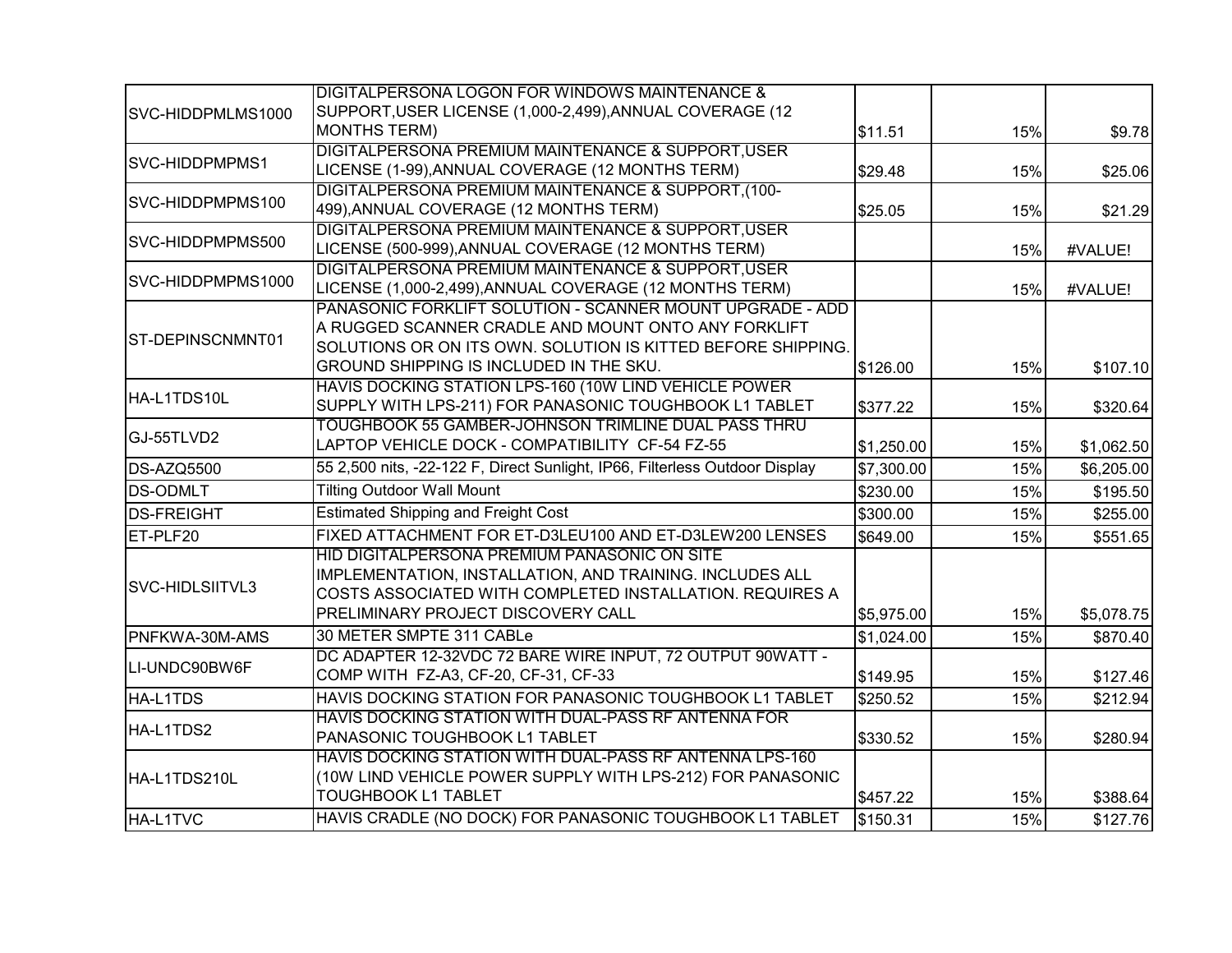|                        | HAVIS CRADLE (NO DOCK) LPS-160 (10W LIND VEHICLE POWER                                                                                                                                                                                                                   |            |     |            |
|------------------------|--------------------------------------------------------------------------------------------------------------------------------------------------------------------------------------------------------------------------------------------------------------------------|------------|-----|------------|
| HA-L1TVC10L            | SUPPLY WITH LPS-211) FOR PANASONIC TOUGHBOOK L1 TABLET                                                                                                                                                                                                                   | \$277.01   | 15% | \$235.46   |
| <b>FZ-SVTCVHHUC33M</b> | / FZ-L1 HANDHELD -REMAINING 33 MONTHS FOR RENTAL DEVICE BUY<br><b>OUT</b>                                                                                                                                                                                                | \$214.00   | 15% | \$181.90   |
| FZ-SVTCVHHUC32M        | / FZ-L1 HANDHELD -REMAINING 32 MONTHS FOR RENTAL DEVICE BUY<br><b>OUT</b>                                                                                                                                                                                                | \$208.00   | 15% | \$176.80   |
| FZ-SVTCVHHUC31M        | / FZ-L1 HANDHELD -REMAINING 31 MONTHS FOR RENTAL DEVICE BUY<br><b>OUT</b>                                                                                                                                                                                                | \$202.00   | 15% | \$171.70   |
| FZ-SVTCVHHUC30M        | / FZ-L1 HANDHELD -REMAINING 30 MONTHS FOR RENTAL DEVICE BUY<br><b>OUT</b>                                                                                                                                                                                                | \$195.00   | 15% | \$165.75   |
| <b>FZ-SVTCVHHUC29M</b> | / FZ-L1 HANDHELD -REMAINING 29 MONTHS FOR RENTAL DEVICE BUY<br><b>OUT</b>                                                                                                                                                                                                | \$189.00   | 15% | \$160.65   |
| FZ-SVTCVHHUC28M        | / FZ-L1 HANDHELD -REMAINING 28 MONTHS FOR RENTAL DEVICE BUY<br><b>OUT</b>                                                                                                                                                                                                | \$182.00   | 15% | \$154.70   |
| <b>FZ-SVTCVHHUC27M</b> | / FZ-L1 HANDHELD -REMAINING 27 MONTHS FOR RENTAL DEVICE BUY<br><b>OUT</b>                                                                                                                                                                                                | \$177.00   | 15% | \$150.45   |
| <b>FZ-SVTCVHHUC26M</b> | / FZ-L1 HANDHELD - REMAINING 26 MONTHS FOR RENTAL DEVICE BUY<br><b>OUT</b>                                                                                                                                                                                               | \$169.00   | 15% | \$143.65   |
| FKWA-30M-AMS           | 30 METER SMPTE 311 CABLe                                                                                                                                                                                                                                                 | \$1,024.00 | 15% | \$870.40   |
| ST-DEPINA3FLKD         | DEMO KIT Custom Panasonic FZ-A3 demo kit with Keyboard Tabletop<br>Forklift Pelican Case Includes tabletop forklift pillar stand preassembled with:<br>a Panasonic A3 dock, two slim pillar mounting brackets, rugged forklift<br>keyboard, rugged 12v Power Supply, and | \$2,880.00 | 15% | \$2,448.00 |
| <b>ST-DEPING1FLKD</b>  | DEMO KIT Custom Panasonic FZ-G1 demo kit with Keyboard Tabletop<br>Forklift Pelican Case Includes tabletop forklift pillar stand preassembled with:<br>a Panasonic G1 dock, two slim pillar mounting brackets, rugged forklift<br>keyboard, rugged 12v Power Supply, and | \$2,915.00 | 15% | \$2,477.75 |
| FZ-AAE184E1M           | <b>AC ADAPTOR FOR FZ-S1</b>                                                                                                                                                                                                                                              | \$55.00    | 15% | \$46.75    |
| <b>IN-A3AOC</b>        | TOUGHMATE A3 ALWAYS-ON CASE                                                                                                                                                                                                                                              | \$99.00    | 15% | \$84.15    |
| INU-UNPM3MB1           | NUANCE POWERMIC III - WITH COILED CORD AND METAL BACK FOR<br>N1 (MAIN UNIT OF USE) PM3 (POWER MIC III), TIER 1-10                                                                                                                                                        | \$424.00   | 15% | \$360.40   |
| NU-UNPM3MB11           | NUANCE POWERMIC III - WITH COILED CORD AND METAL BACK FOR<br>N1 (MAIN UNIT OF USE) PM3 (POWER MIC III), TIER 11-25                                                                                                                                                       | \$424.00   | 15% | \$360.40   |
| GJ-55TLVD0L            | LAPTOP VEHICLE DOCK WITH LIND POWER ADAPTER -<br>COMPATIBILITY CF-54 FZ-55                                                                                                                                                                                               | \$1,250.00 | 15% | \$1,062.50 |